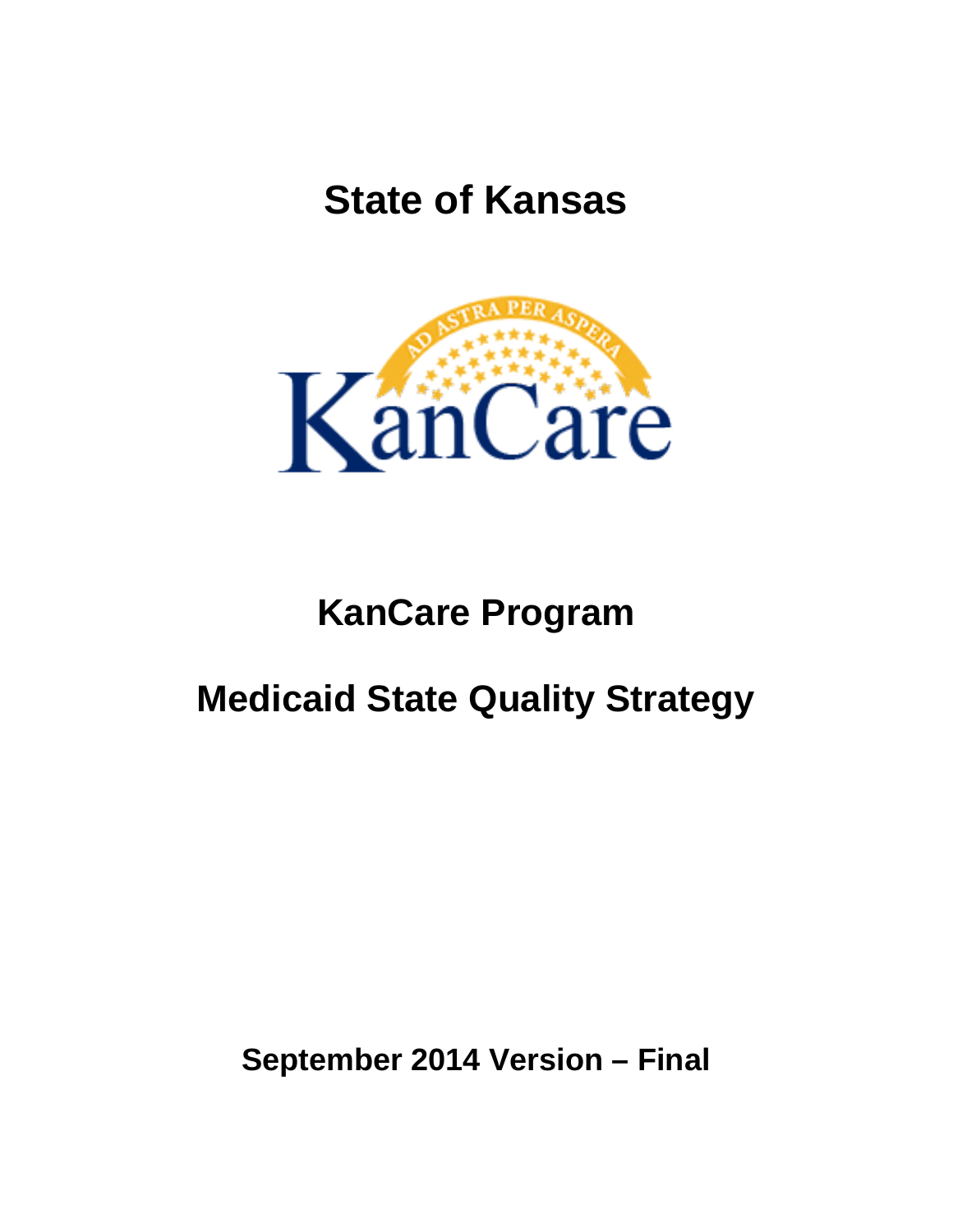## **Contents**

| $\mathbf{I}$ .                                                                       |  |  |  |  |
|--------------------------------------------------------------------------------------|--|--|--|--|
| Α.                                                                                   |  |  |  |  |
| В.                                                                                   |  |  |  |  |
| $\Pi$ .                                                                              |  |  |  |  |
| А.                                                                                   |  |  |  |  |
| В.                                                                                   |  |  |  |  |
| C.                                                                                   |  |  |  |  |
|                                                                                      |  |  |  |  |
|                                                                                      |  |  |  |  |
| IV.                                                                                  |  |  |  |  |
| А.                                                                                   |  |  |  |  |
| В.                                                                                   |  |  |  |  |
| C.                                                                                   |  |  |  |  |
|                                                                                      |  |  |  |  |
| Appendix 2. Performance Measures: Mental Health and HCBS - SED programs  41          |  |  |  |  |
|                                                                                      |  |  |  |  |
|                                                                                      |  |  |  |  |
|                                                                                      |  |  |  |  |
|                                                                                      |  |  |  |  |
|                                                                                      |  |  |  |  |
| Appendix 9. Performance Measures: Money Follows the Person Grant (MR/DD, PD, TBI and |  |  |  |  |
|                                                                                      |  |  |  |  |
|                                                                                      |  |  |  |  |
|                                                                                      |  |  |  |  |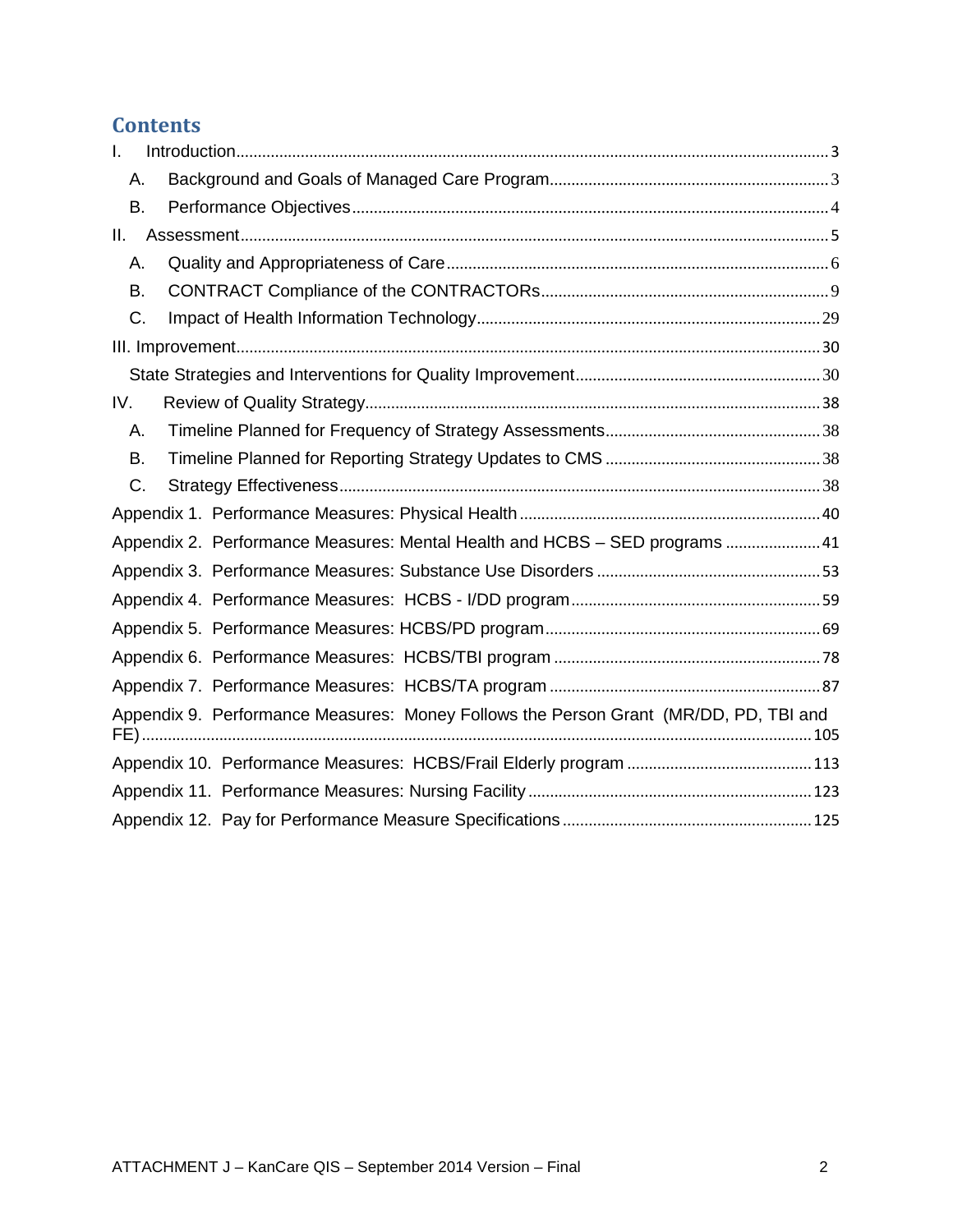## <span id="page-2-1"></span><span id="page-2-0"></span>**I. Introduction**

## **A. Background and Goals of Managed Care Program**

The KanCare program is a managed care Medicaid program which will serve the State of Kansas through a coordinated approach. In 2010, Governor Sam Brownback identified the need to fundamentally reform the Kansas Medicaid program to control costs and improve the quality of services. The State of Kansas has determined that contracting with multiple managed care organizations (MCOs/CONTRACTOR(S)) will result in the provision of efficient and effective health care services to the populations currently covered by the Medicaid, Children's Health Insurance Program (CHIP), and substance use disorder (SUD) programs in Kansas, and will ensure coordination of care and integration of physical and behavioral health services with each other and with home and community based services (HCBS).

On August 6, 2012, the State of Kansas submitted a Medicaid section 1115 demonstration proposal, entitled KanCare. KanCare will operate concurrently with the state's section 1915(c) Home and Community-Based Services (HCBS) waivers and together provides the authority necessary for the state to require enrollment of almost all Medicaid beneficiaries (including the aged, disabled, and some dual eligibles) across the state into a managed care delivery system to receive state plan and HCBS waiver services. This represents an expansion of the state's previous managed care program, which consisted of HealthWave (managed care organization) and HealthConnect Kansas (primary care case management), and provided services to children, pregnant women, and parents in the state's Medicaid program. KanCare also includes a safety net care pool to support certain hospitals that incur uncompensated care costs for Medicaid beneficiaries and the uninsured, and to provide incentives to hospitals for programs that result in delivery system reforms that enhance access to health care and improve the quality of care.

This five year demonstration will:

- Maintain Medicaid state plan eligibility;
- Maintain Medicaid state plan benefits;
- Allow the state to require eligible individuals to enroll in managed care organizations (MCOs) to receive covered benefits through such MCOs, including individuals on HCBS waivers, except:
	- o American Indian/Alaska Natives will be presumptively enrolled in KanCare but will have the option of affirmatively opting-out of managed care.
- Provide benefits, including long-term services and supports (LTSS) and HCBS, via managed care; and
- Create a Safety Net Care Pool to support hospitals that provide uncompensated care to Medicaid beneficiaries and the uninsured.

The KanCare demonstration will assist the state in its goals to:

- Provide integration and coordination of care across the whole spectrum of health to include physical health, behavioral health, mental health, substance use disorders and LTSS.
- Improve the quality of care Kansas Medicaid beneficiaries receive through integrated care coordination and financial incentives paid for performance (quality and outcomes);
- Control Medicaid costs by emphasizing health, wellness, prevention and early detection as well as integration and coordination of care; and
- Establish long-lasting reforms that sustain the improvements in quality of health and wellness for Kansas Medicaid beneficiaries and provide a model for other states for Medicaid payment and delivery system reforms as well.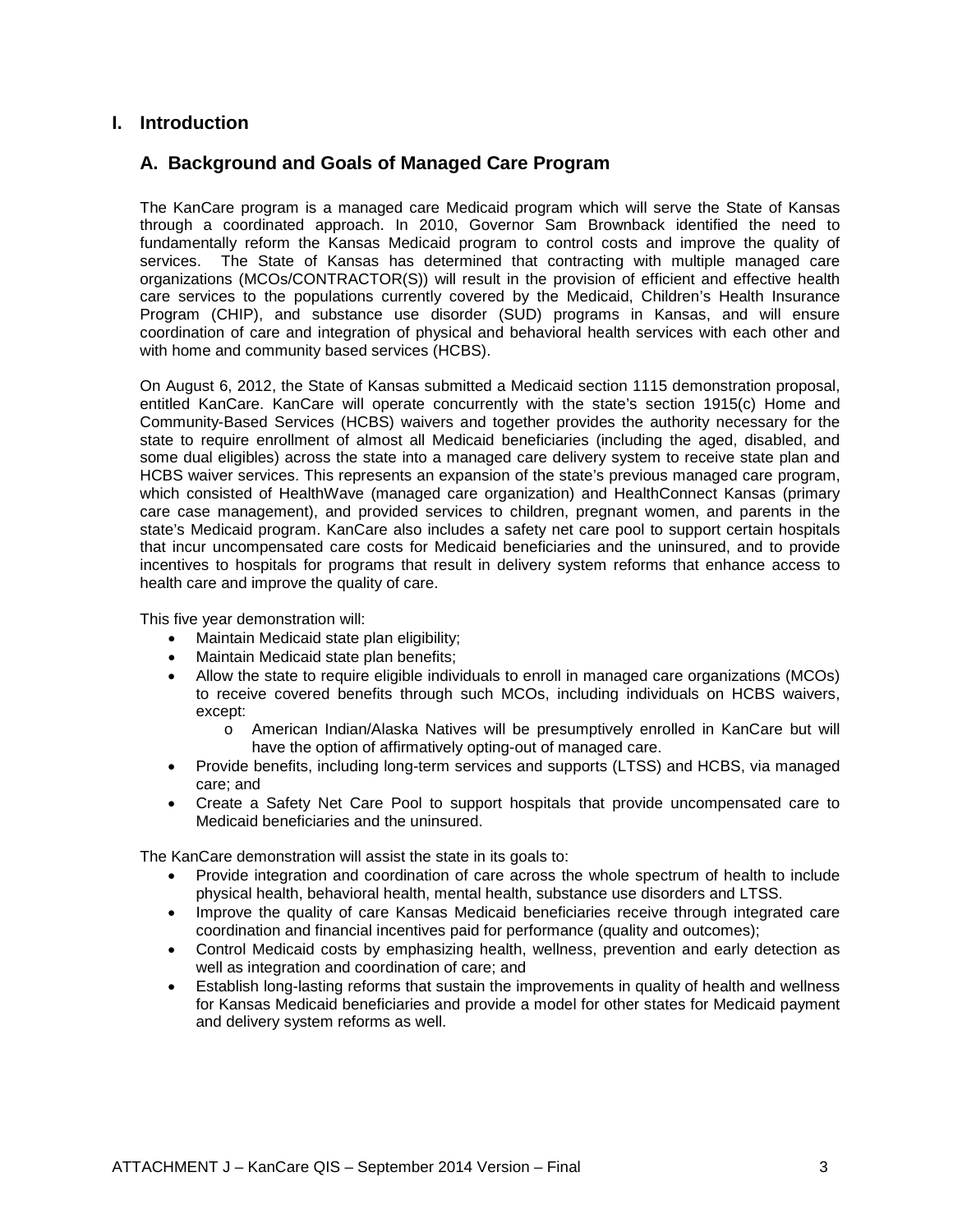The state's demonstration evaluation will include an assessment of the following hypotheses:

1. By holding MCOs to outcomes and performance measures, and tying measures to meaningful financial incentives, the state will improve health care quality and reduce costs;

2. The KanCare model will reduce the percentage of beneficiaries in institutional settings by providing additional HCBS and supports to beneficiaries that allow them to move out of an institutional setting when appropriate and desired;

3. The state will improve quality in Medicaid services by integrating and coordinating services and eliminating the current silos between physical health, behavioral health, mental health, substance use disorder, and LTSS; and

4. KanCare will provide integrated care coordination to individuals with developmental disabilities, which will improve access to health services and improve the health of those individuals.

This State Quality Strategy includes many of the performance measures, contract compliance plans,quality assessment features, operational descriptions and pay for performance details that will drive the KanCare program to meet its full potential to support strong health outcomes for Kansans who use KanCare services.

#### **Purpose of Managed Care CONTRACT**

Lieutenant Governor Jeff Colyer, M.D., outlined eight (8) primary goals for the Medicaid Reform Initiative. These goals were:

- 1. Improvement of quality of care and services;
- 2. Integration and coordination of care for a holistic, population-based approach;
- 3. Encouragement and elimination of disincentives for people with disabilities to work without losing health coverage;
- 4. Emphasis on Medicaid as a short-term option for coverage;
- 5. Expectation of personal responsibility for active participation in health care maintenance;
- 6. Elimination of silos between population groups and providers;
- 7. Expectation of accountability for outcomes; and
- 8. Achievement of significant savings.

In light of these goals, Kansas Medicaid CONTRACTOR(S) will be required to provide quality care that includes, but is not limited to:

- Providing adequate capacity and service to ensure Member's timely access to appropriate needs, services and care;
- Ensuring coordination and continuity of care;
- Ensuring Members receive the services they need to maintain their highest functional level;
- Ensuring that Members' rights are upheld and services are provided in a manner that is sensitive to the cultural needs of Members, pursuant to Section 2.2.5 of the RFP;
- Encouraging Members to participate in decisions regarding their care and educating them on the importance of doing so;
- Placing emphasis on health promotion and prevention as well as early diagnosis, treatment and health maintenance;
- Ensuring appropriate utilization of medically necessary services; and
- Ensuring a continuous approach to quality improvement.

## <span id="page-3-0"></span>**B. Performance Objectives**

The State Quality Strategy addresses many of the goals of the Medicaid Reform Initiative. The State has identified a number of explicit outcomes that will be worked toward through the comprehensive managed care CONTRACT(s). These outcomes include the following:

- Measurably improve health care outcomes for Members in the following areas:
	- o Diabetes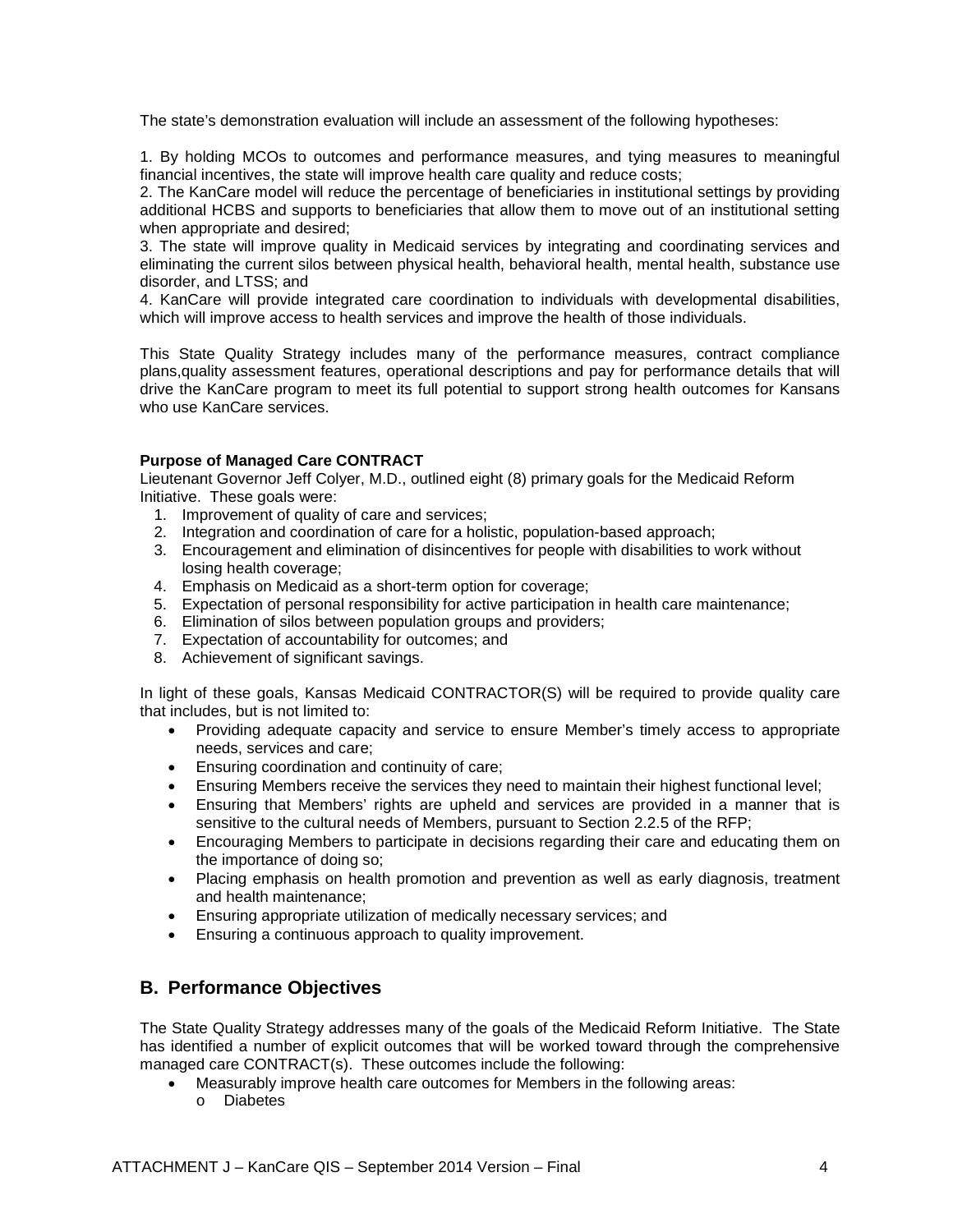- o Coronary Artery Disease
- o Chronic Obstructive Pulmonary Disease
- o Prenatal Care
- o Behavioral Health;
- Improve coordination and integration of physical health care with behavioral health care;
- Support Members successfully in their communities;
- Promote wellness and healthy lifestyles; and
- Lower the overall cost of health care.

The CONTRACTOR(S) shall provide for the delivery of quality care that is: (1) accessible and efficient; (2) provided in the appropriate setting; (3) provided according to professionally accepted standards; and (4) provided in a coordinated and continuous manner. The goal of the quality management process (also known as Quality Assessment and Performance Improvement (QAPI)) is to assess, monitor, and measure for improvement of the health care services provided to Members served by the CONTRACTOR(S). The CONTRACTOR(S) shall be held accountable for the quality of care delivered by providers and subcontractor(s). This includes ensuring that a process is in place to monitor services provided in home and community-based settings. The CONTRACTOR(S) shall ensure quality medical care is provided to Members, regardless of payer source or eligibility category.

Inherent in achieving these goals is the development of a process through which the State and the CONTRACTOR(S) can collaborate to establish objectives and timetables for improvements of health care service and delivery.

### **Performance Measures**

Given the above-stated goals of the KanCare program, performance measures were selected to provide evidence of the overall quality of care and specific services provided to each KanCare population group. CONTRACTOR(S) and/or state data contributors shall report the performance measures listed in Appendices 1-11 to the State in the time and format specified. The CONTRACTOR will be expected to meet or exceed designated benchmarks for specific performance measures. The performance measures are only one form of performance requirements for the CONTRACTOR(S). All CONTRACTORS shall comply with all State and Federal Waiver requirements regardless of whether or not there is a specific performance measure related to the requirement.

### <span id="page-4-0"></span>**II. Assessment**

As part of Kansas' comprehensive KanCare Quality Improvement Strategy, each of the substantive areas below will be assessed in a variety of ways. Working closely with the MCOs to clarify expectations and operational details, the performance measures will be implemented and measured as described in each measure. In addition, the reporting requirements of the KanCare program, which likewise are developed with clarity of expectations and operational details – including both routine/standing reporting and ad hoc or specialized reporting – are analyzed for performance outcome and areas for improvement to be communicated back to the MCOs with resulting actions monitored for improvement. Finally, Kansas' External Quality Review Organization contractor conducts both specific reviews and a broad-based onsite review of performance on areas of federal regulatory requirement; and state staff conduct both a related annual onsite review of key contract requirements not otherwise reported/reviewed and targeted issue-specific reviews. The results of all assessment activities are regularly reviewed by state staff and MCO staff, and summarized to the Interagency Monitoring Team.

Summary information as to each KanCare MCOs' actions and analysis to achieve the issues addressed in this section are included below, and related operational details are addressed in each MCO's QAPI. That summary information is included as to Amerigroup Kansas (*Amerigroup*), Sunflower State Health Plan (*Sunflower*), and United HealthCare Community Plan – Kansas (*United*).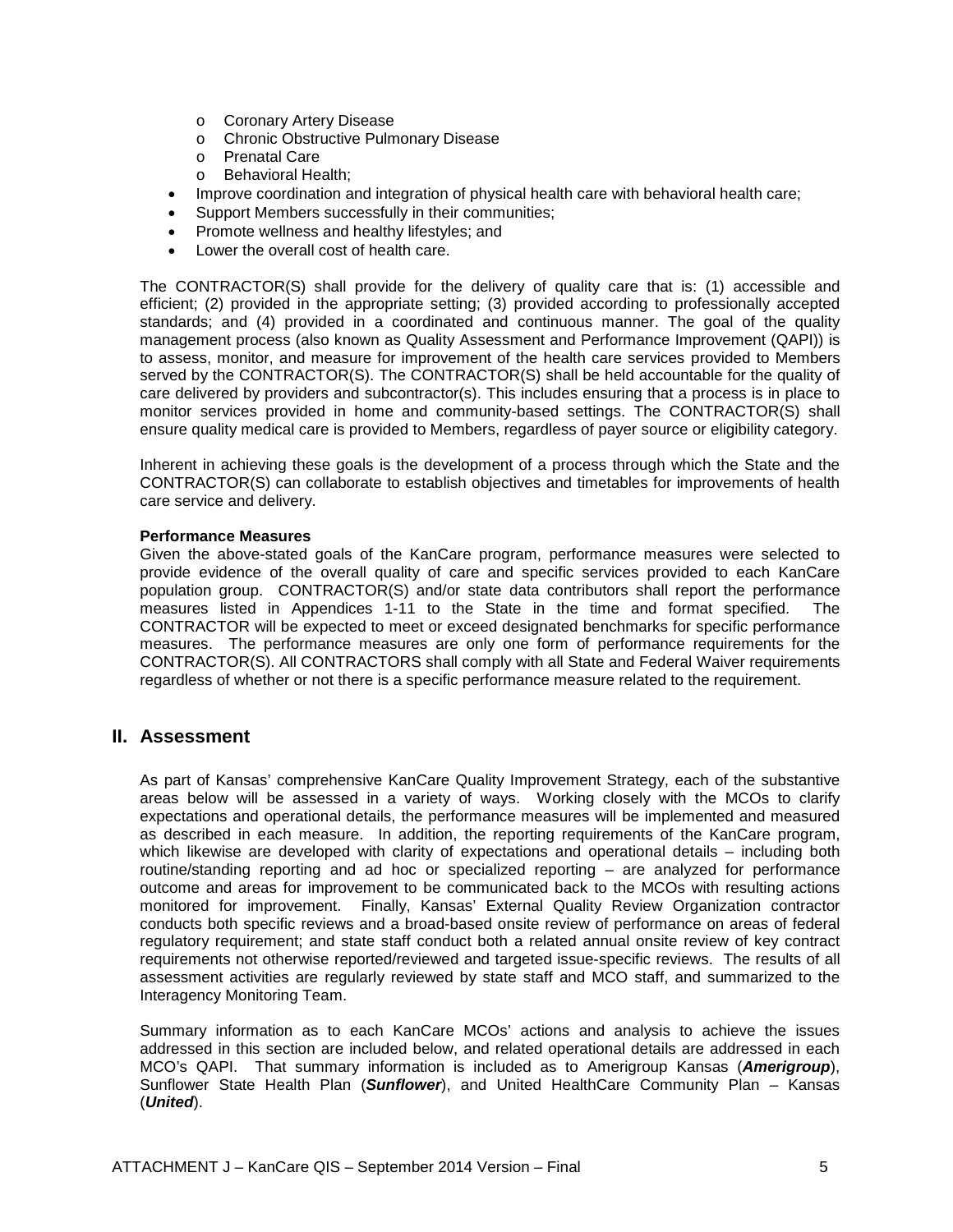## <span id="page-5-0"></span>**A. Quality and Appropriateness of Care**

#### **1. How information on the race, ethnicity, and primary language spoken for each enrollee is collected and transmitted to managed care plans**

At the time of application into the Kansas Medicaid program, Members are given the opportunity to indicate their race, ethnicity and primary language. By Federal law these are voluntary fields included in the application, but the information is collected when provided. This information is received from the Kansas Medicaid eligibility system and passed to the Medicaid Management Information System (MMIS) system using Health Insurance Portability and Accountability Act (HIPAA) standards. This information is collected into an 834 transaction field and is indicated in the race field (DMG05) and the primary language field (LUI02) and is then passed to the CONTRACTOR(S) electronically via the enrollment roster at the time of enrollment in the CONTRACTOR.

In section 2.2.17.1.1, the CONTRACTOR(S) are required to provide written information in Spanish, which is the Kansas' designated prevalent non-English language. The CONTRACTOR(S) must also provide oral interpretation services free of charge to each Member. This applies to all non-English languages, not only prevalent non-English languages. The CONTRACTOR(S) shall notify Members that oral interpretation is available for any language and written information is available in prevalent languages and how to access those services. The CONTRACTOR(S) shall have means available to communicate with the Member in his/her spoken language, and/or access to a phone-based translation service so that someone is readily available to communicate orally with the Member in his/her spoken language.

*Amerigroup*: At least annually, Amerigroup performs a member demographic analysis to include assessment of available data on race, ethnicity and language to assist in determining language requirements for member materials in addition to English and Spanish. The member handbook provides information on how members can be assisted via telephone using Voiance, including different languages and dialects, request interpreters during medical appointments, and use AT&T Relay services or sign language for hearing impaired members.

**Sunflower**: Sunflower receives members' language preferences from information provided by the state through the 834 file referenced above. Sunflower provides instructions to members in multiple ways regarding how to obtain materials in languages other than English or in other formats such as in the new member welcome packet, the member handbook, the member newsletters, in our call centers, the provider manual, during case management visits and on our website.

Sunflower also has multiple policies to support the above requirement including but not limited to KS.MSPS.21, Telephone Call Response; CC.MBR.16-Hearing Impaired–Language Specific Interpreter Services; CC.MBR.15-Interpreter Services for Scheduled Medical Appointments; CC.MBRS.02-Member Materials Readability Policy, KS.MBRS.43- Alternate Media Requests; CC.MBRS.15. Interpreter Services for Scheduled Medical Appointments.

*United*: UHC receives and tracks member demographic information received via the 834 file from the State. Members of UnitedHealthcare Community Plan (UHC) have access to materials in a language or format that is best for them. They also have access to interpreters if their doctor does not speak their language. These are free services that are outlined in the Member Handbook. Hearing and speech impaired member also have access to a toll-free number, a TTY phone number and to Telecommunications Relay Service.

#### **2. Use of External Quality Review Organization (EQRO) Technical Report to evaluate quality and appropriateness of care**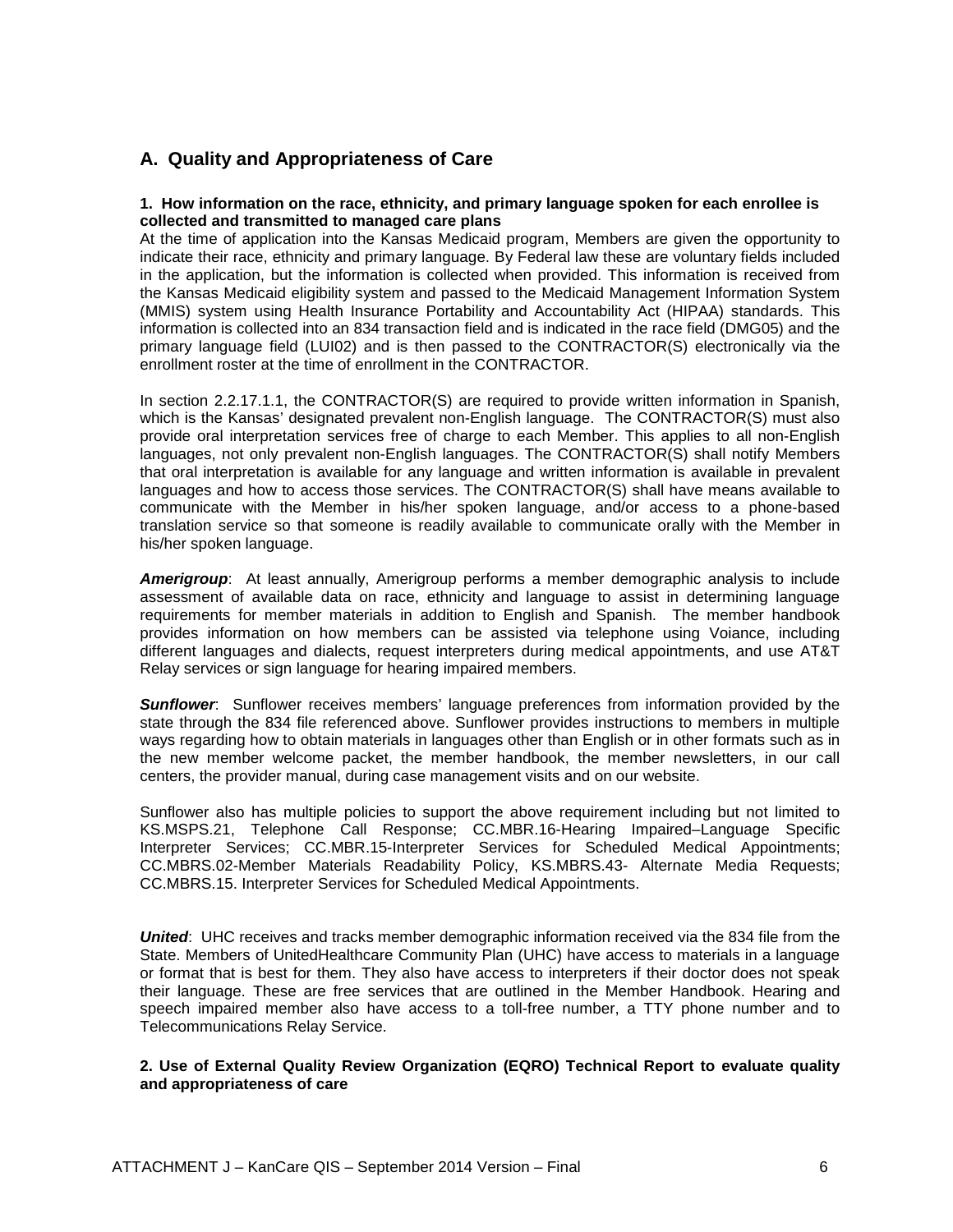An External Quality Review (EQR) of the CONTRACTOR(S) will be conducted annually related to quality outcomes, timeliness of and access to the services covered under each CONTRACT. The EQR is conducted consistent with the Centers for Medicare and Medicaid Services (CMS) protocols. The EQR is a technical report regarding three (3) mandatory activities and several optional activities required by the State. The report must include the following information:

- The manner in which the data was aggregated and analyzed, and conclusions were drawn as to the quality, timeliness, and access to the care furnished by the CONTRACTOR(S);
- An assessment of the CONTRACTOR's strengths and weaknesses with respect to quality, timeliness, and access to health care services;
- Recommendations for improving the quality of health care services; and
- An assessment of the degree to which the CONTRACTOR implemented the previous year's EQR recommendations for quality improvement and the effectiveness of the recommendations.

The EQR consists of the following mandatory activities:

- Validation of at least two (2) performance improvement projects (PIPs) required by the State to comply with requirements set forth in 42 CFR §438.240(b)(1), that were underway during the preceding 12 months. Some performance measures may be required by the State to be continued, based on specific outcomes for a specified period of time. The State reserves the right to require additional performance improvement projects if they are deemed necessary.
- Validation of CONTRACTOR performance measures reported (as required by the State) or CONTRACTOR performance measure calculated by the State during the preceding 12 months to comply with requirements set forth in 42 CFR §438.240(b)(2).
- A review, conducted within the first year of this CONTRACT, and at least every three (3) years thereafter, to determine the CONTRACTOR's compliance with standards (except with respect to standards under 42 CFR §438.240(b)(1) and (2), for conducting performance improvement projects and calculations of performance measures, respectively) established by the State to comply with the requirements of 42 CFR §438.204(g).

For each activity, the report must specify the objectives, technical methods of data collections and analysis, a description of data obtained, and any conclusions drawn from the data. The EQR may also consist of optional activities as determined by the State.

Independent EQRs and activities are a primary means of assessing the quality, timeliness and accessibility of services provided by Medicaid CONTRACTORs. The EQRO annual technical report compiles the results of these reviews and activities, making it a streamlined source of unbiased, actionable data. The State can use this data to measure progress toward stated goals and objectives and to determine if new or restated goals are necessary.

Where applicable, the data in the annual technical report shall be trended over time to help the State identify areas where targeted quality improvement interventions might be needed. As mandated by 42 CFR § 438.364, technical report data make it possible to benchmark performance both statewide and nationally.

#### **3. Clinical Standards and Guidelines**

#### **Provision of Services**

Each CONTRACTOR must develop and/or adopt practice guidelines as described in 42 CFR 438.236. The CONTRACTOR must implement procedures that ensure the provision of medically necessary services as specified, subject to all terms, conditions and definitions of the CONTRACT. Any and all disputes relating to the definition and presence of medical necessity shall be resolved in favor of the State. Covered services shall be available statewide through the CONTRACTOR or its subcontractor(s). The CONTRACTOR shall maintain a benefit package and procedural coverage at least as comprehensive as the State Title XIX and Title XXI Plans. Experimental surgery and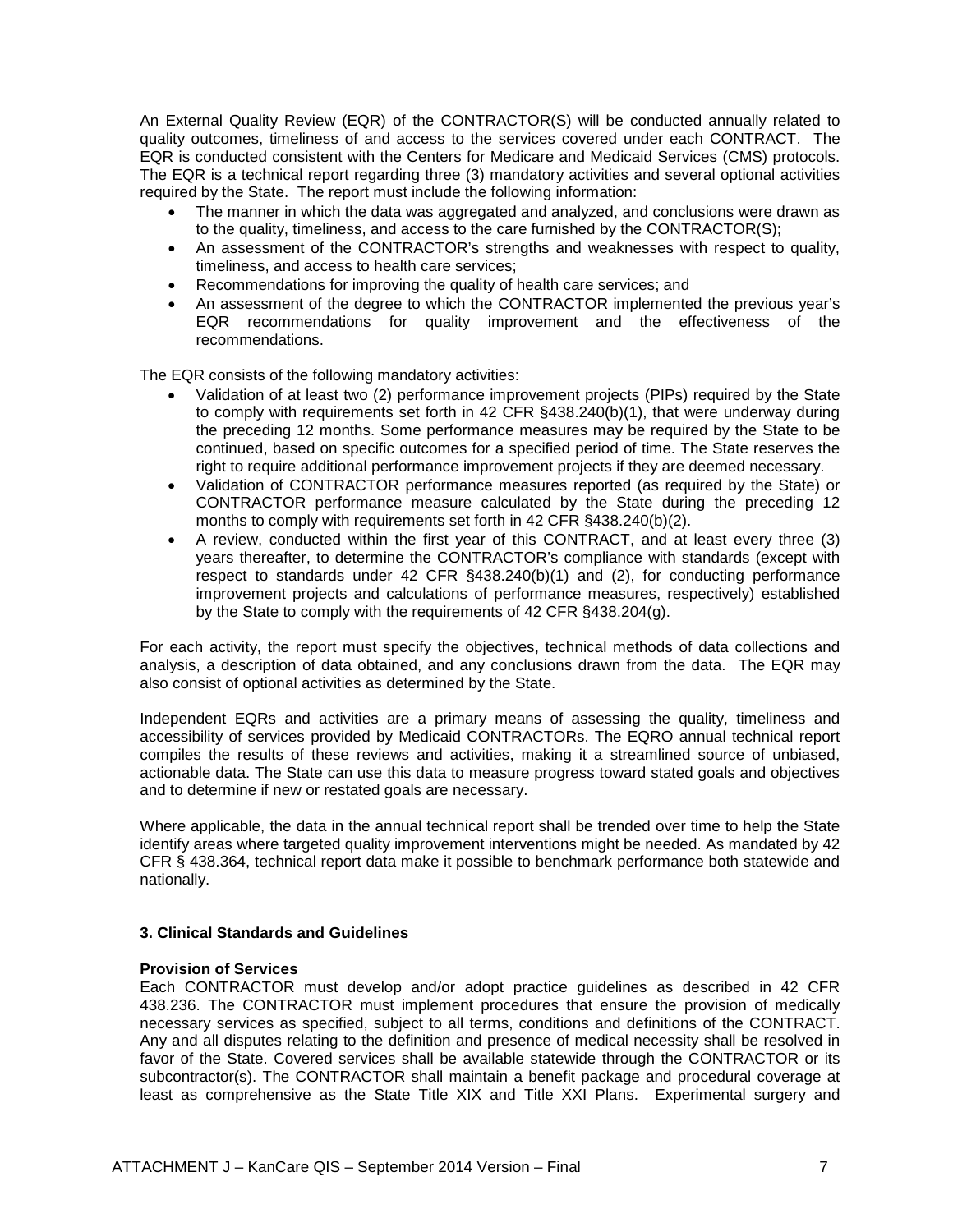procedures are not covered under the State Title XIX and Title XXI Plans as described in Attachment F-- Services.

The CONTRACTOR must ensure that during the delivery of services that the services may not be arbitrarily denied or reduced in amount, duration, or scope solely because of the diagnosis, type of illness, or condition. Appropriate limits should be placed on a service based on criteria such as medical necessity; or for utilization control, provided the services furnished can reasonably be expected to achieve their purpose. Medical services shall be provided in a manner as described by the SP and as Medically Necessary (defined in KAR 30-5-58 and Attachment C- Definitions and Acronyms). Each CONTRACTOR must identify, define, and specify the amount, duration, and scope of each service that the CONTRACTOR is required to offer. The CONTRACTOR may offer value added services beyond the requirements of the SP, but must specify the amount, duration and scope of these services. The State will ensure that the required services offered under the CONTRACT are in an amount, duration, and scope that is no less than that required for the same services furnished to Members under FFS Medicaid.

*Amerigroup*: Amerigroup uses criteria and guidelines that are industry standards for medical necessity review by health plans, hospitals and governments agencies. Amerigroup uses State Regulatory Requirements and current editions of WellPoint Medical Policy, McKesson InterQual and WellPoint Clinical Utilization Management Guidelines. InterQual level of Care Criteria also serve as the primary criteria set for mental health services with State guidelines used to develop additional mental health guidelines not provided by InterQual. For services covered under the HCBS waivers, Amerigroup uses guidelines contained in the specific HCBS waiver application. The Kansas version of American Society of Addiction Medicine (ASAM) is used to evaluate requests for Substance Use Disorder Services.

The CONTRACTOR shall have a process in place to assess the quality and appropriateness of care furnished to Members. Certain Members must have individually documented care coordination plans as defined in section 2.2.25 of the RFP. The CONTRACTOR shall update and modify the care coordination plan when a high risk Member experiences a change in their health status. Documentation of care coordination must be available to the State upon annual audit and at any other time the State requests such information. Each CONTRACTOR must provide for a second opinion, when requested from a qualified health care professional within the network, or arrange for the enrollee to obtain one outside the network, at no cost to the Member.

*Amerigroup*: Amerigroup Clinical Case Managers and Service Coordinators work with members with special needs and who at high risk to assist in coordination of care to meet their individual needs. The care coordination plan documents the members needs and contains interventions to needs are met in a coordinated manner. The coordination of care between medical and behavioral health services is one important area of coordination to promote appropriate medical and behavioral health outcomes.

The Amerigroup Policy and Procedure, Provider Manual and Member Handbook document the process to obtain a second opinion for a member at no cost. A second opinion can be granted whenever a member or provider has questions about diagnosis or specific treatment or surgery. The provider makes the request to Amerigroup and notifies the member of the specific appointment date and time and the results of the second opinion. If there are no appropriate contracted providers available, arrangement for an out-out-network provider appointment for a second opinion is made.

The CONTRACTOR shall adopt practice guidelines that rely on credible scientific evidence published in peer reviewed literature generally recognized by the medical community. To the extent applicable, the guidelines shall take into account physician specialty society recommendations and the views of physicians practicing in relevant clinical areas and other relevant factors. At minimum, clinical practice guidelines and best practice standards of care shall be adopted by the CONTRACTOR for the following conditions and services: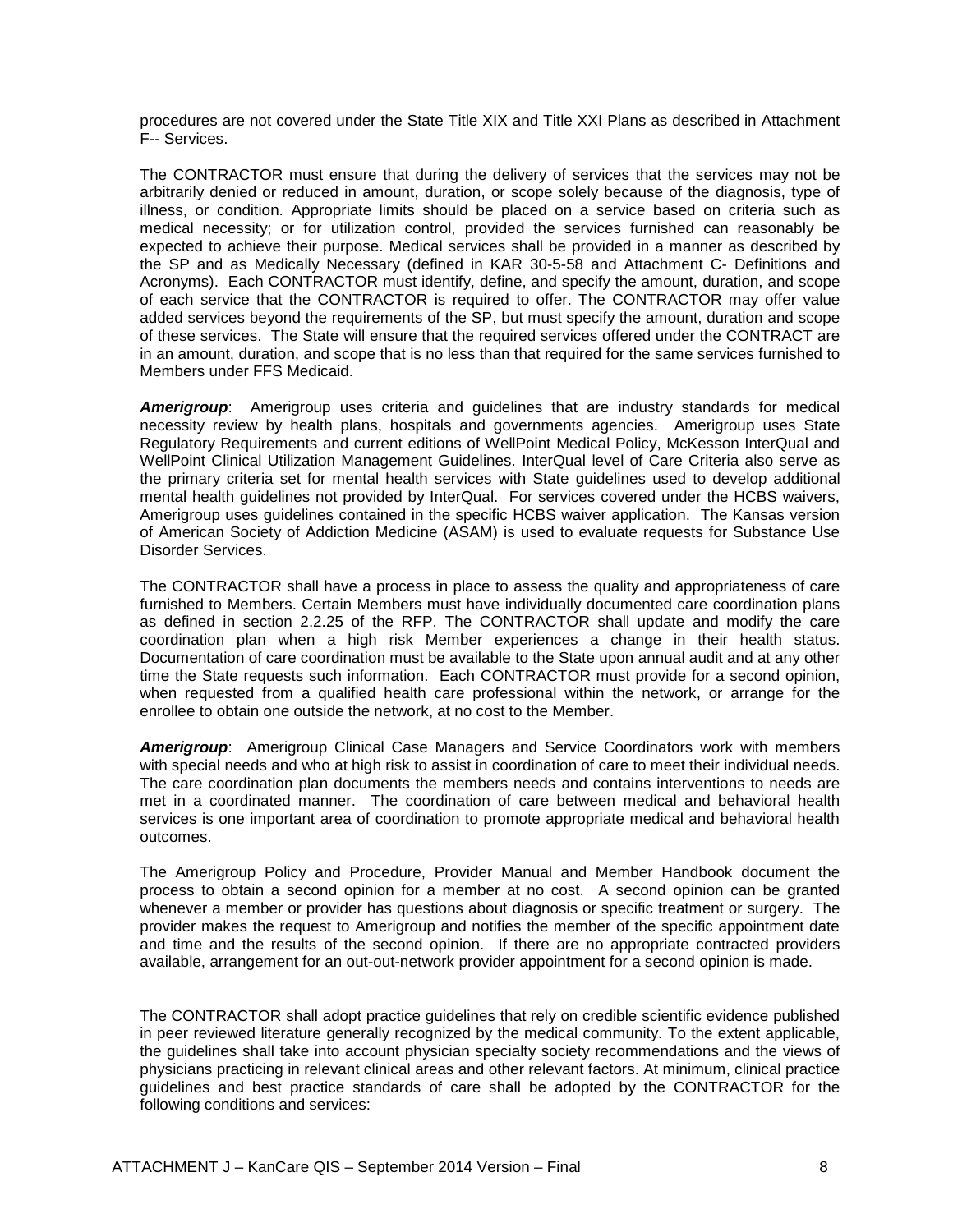- Asthma;
- Congestive Heart Failure (CHF);
- Coronary Artery Disease (CAD);
- Chronic Obstructive Pulmonary Disease (COPD);
- Diabetes;
- Adult Preventive Care;
- Early and Periodic Screening, Diagnosis, and Treatment (EPSDT) for individuals age 0 to 20;
- Smoking Cessation for pregnant women;
- Behavioral Health (MH and SUD) screening, assessment, and treatment, including medication management and primary care provider (PCP) follow-up;
- Psychotropic medication management;
- Clinical Pharmacy Medication Review;
- Coordination of community support and services for Enrollees in HCBS Waivers;
- Dental services;
- Community reintegration and support; and
- LTC residential coordination of services.

The scope of the practice guidelines shall be comprehensive, addressing both quality of clinical care and the quality of non-clinical aspects of service, such as but not limited to: availability, accessibility, coordination and continuity of care.

Kansas will review the Clinical Practice Guidelines upon development of new practice guidelines or material change of existing Practice Guidelines. For pharmacy any guidelines used as part of the Medication Therapy Management, such as the psychotropic clinical guidelines for the medications/disease states, should be made available. Additionally if there are prescriber outreach/lettering templates generated on non-compliance with certain standards of clinical guidelines these will need to be made available to the state. The review of these guidelines will include feedback after review by the State's Medical Advisory Committee (MAC) as necessary.

*Amerigroup*: Amerigroup has developed, adopted and made available to providers Clinical Practice Guidelines to support the delivery of medically necessary care and services in the categories of Medical, Maternal-Child Health, Behavioral Health, and Preventative Health. Non-clinical guidelines have also been developed, adopted and released to the provider network.

*Sunflower*: Policies to cover provision of services are including but not limited to KS.UM.02 Clinical Decision Criteria and application and KS.UM. 01 Utilization Management Program description to ensure that all decisions are based on approved medical criteria. Policy KS.CM.01 Case Management Program Description ensures that there is consistent coordination for members from the medical management team.

## <span id="page-8-0"></span>**B. CONTRACT Compliance of the CONTRACTORs**

To ensure the goals of the RFP and Medicaid Reform Initiative are met, the State has established the following standards in the CONTRACTs for access to care, structure and operations, and quality measurement and improvement.

#### **1. Access to Care**

In addition to the access requirements set forth in Section 2.2.15 General Access Standards in the RFP, all services provided by the CONTRACTOR(S) must meet the criteria listed below for access and must comply with the provisions of 42 CFR 438.206.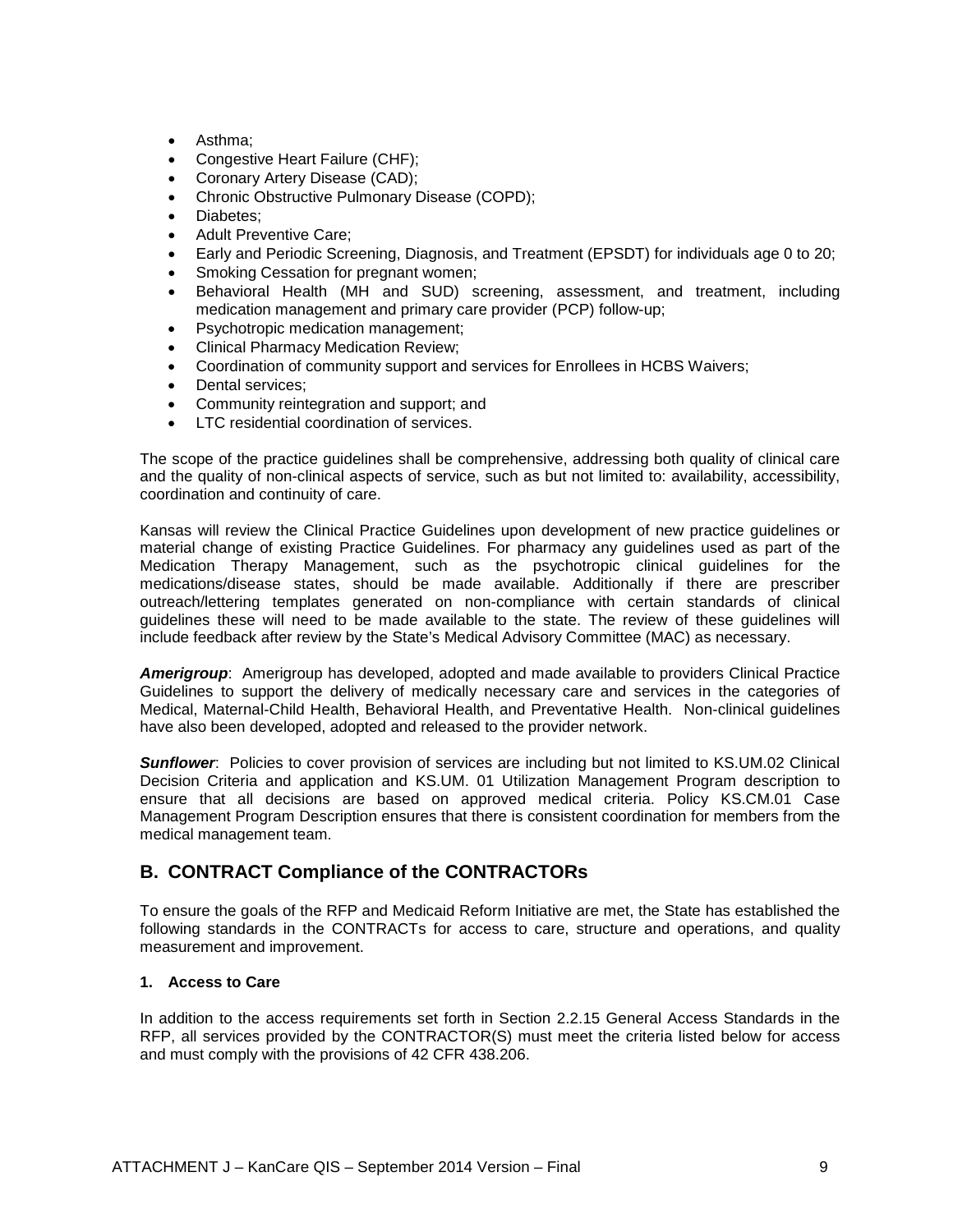#### **24/7 Access to Services**

Procedures must be in place to provide coverage, either directly or through its PCPs, to enrollees 24 hours per day, seven (7) days per week. The procedures shall include availability of 24 hours, 7 days per week access by telephone to a live voice (an employee of the CONTRACTOR or an answering service) which will immediately page an on-call medical professional so referrals can be made for non-emergency services or information can be given about accessing services or managing medical problems during non-office hours. **Recorded messages are not acceptable**. The management of incoming calls from Members must be clearly defined including equal access to all participants. Direct contact with qualified clinical staff must be available through a toll-free voice and telecommunication device for the deaf telephone number.

*Amerigroup*: 24 hour per day, seven (7) day per week access via telephone to live voice is provided by PCPs as defined by internal Amerigroup Policy and Procedures and clearly documented in the provider manual. Amerigroup conducts annual telephonic surveys to verify provider appointment availability and after-hours access. Providers are asked to participate in this survey each year to ensure access to primary care and high volume specialty care for appointment availability and primary care after-hours access. Additionally, Amerigroup monitors member satisfaction survey responses and member grievances to assess member access to services. As issues are identified, the Amerigroup Provider Relations team works directly with the provider as needed to address concerns.

*Sunflower*: Sunflower policy, KS.MSPS.21, Telephone Call Response, and the member handbook address this requirement. Policies noted above include but are not limited to KS.MSP.21, Telephone Call Response and CC.MSPS.23 - Holiday Schedule.

*United*: UHC providers are required to be available to members by telephone 24 hours a day, 7 days a week, or have arrangements for live telephone coverage by another UnitedHealthcare participating Primary Care Physician (or UnitedHealthcare participating Specialist) or answering service which will immediately page an on-call medical professional so referrals can be made for non-emergency services or information can be given about accessing services or managing medical problems during non-office hours. Recorded messages are not acceptable.

Members of UnitedHealthcare Community Plan (UHC) have access to materials in a language or format that is best for them. They also have access to interpreters if their doctor does not speak their language. These are free services that are outlined in the Member Handbook. Hearing and speech impaired member also have access to a toll-free number, a TTY phone number and to Telecommunications Relay Service.

#### **Network Provider Locations**

Network providers including PCPs, pharmacies and hospitals shall be located in every county where Members reside. If no primary care physician, pharmacy or hospital is located in a given county, the CONTRACTOR shall ensure that services are provided to Members located within that county. The CONTRACTOR may include providers from other states in their provider network. Members may cross the state line for treatment, if they reside in a border city which is within 50 miles of the state line. However, CONTRACTOR(S) is required to establish a preference for in-state providers when available at competitive rates and levels of quality. The CONTRACTOR, in establishing and maintaining its network of providers must consider the geographic location of providers and Medicaid Members, considering distance, travel time, the means of transportation ordinarily used by Medicaid Members, and whether the location provides physical access for Medicaid Members with disabilities.

*Amerigroup*: Amerigroup policy defines urban and rural geographic access standards for PCPs. Long Term Care Services, Optometry, Hospitals, Lab/Radiology, Pharmacy and other Specialty Care Providers. To ensure network adequacy per standards, Amerigroup uses a GeoAccess application to measure access. In addition to on-going internal provider access initiatives, Amerigroup conducts quarterly reviews with pharmacy, dental and vision vendors to ensure network adequacy. GeoAccess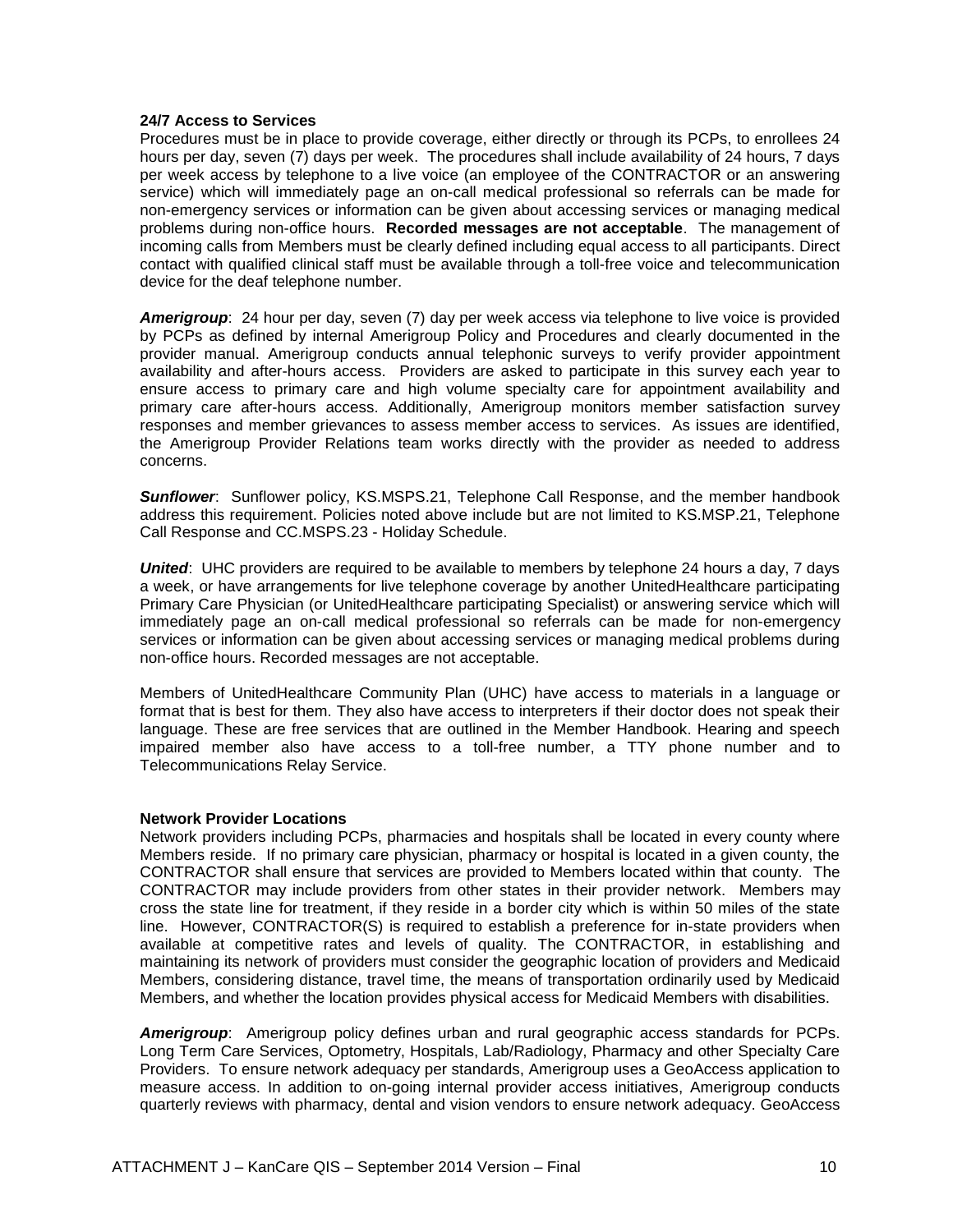reports are provided to the State on monthly basis for State's review to support access assessments. Amerigroup continuously monitors the network for changes in the composition that could impact member access and to ensure Amerigroup is meeting the KanCare standards.

**Sunflower**: As outlined in KS CONT 01, Network Adequacy, and KS CONT 01, Network Adequacy, Sunflower's provider network includes an extensive network of Primary Care Physicians, pharmacies and hospitals. We monitor provider networks across Kansas and in neighboring states to identify any access to care issues and ensure continuity of care for our Members.

To effectively measure and monitor network adequacy, Sunflower tracks provider locations in relation to member locations and develops GeoAccess reports, LOI lists (Letters of Intent), and similar provider lists for network adequacy evaluation.

Sunflower is providing the State with GEO reports and Network Adequacy reports to provide evidence of its provider locations.

*United*: UnitedHealthcare has built the Kansas network based on the requirements of the contract. United provides the state with GeoAccess reports and other Network Adequacy reports to demonstrate the availability of their provider networks.

#### **Provider Hours of Operation**

Network providers shall offer hours of operation that are no less than the hours of operation offered to commercial Members or comparable to Medicaid fee-for-service, if the provider serves only Medicaid Members as specified in Section 2.2.7 of the RFP. The CONTRACTOR shall establish procedures to ensure that network providers comply with all timely access requirements and be able to provide documentation demonstrating the monitoring of this element. Corrective actions must be defined and utilized if a provider is found to be noncompliant within the scope of these procedures.

*Amerigroup*: Provider timely access requirements are established in the provider manual. Provider relations associates review access requirements during on-site servicing visits and address any identified issues with providers. To encourage after hours, evening and Saturday appointments, Amerigroup routinely monitors provider adherence to access-to-care standards and appointment wait times. Providers with identified access-to-care difficulties may be required to follow a corrective action plan and monitored until compliance is achieved.

*Sunflower*: Expectation for provider business hours are set forth in the Provider manual, captured at Credentialing (CC.CRED.01) and through routine verification/monitoring by the Quality Department (KS.QI.04 and 05) and the Provider Relations Department – (KS.PRVR.06 – Evaluation of Timely Access and KS.PRVR.14 – Provider Visit Schedule).

*United*: UHC Providers are required to comply with the following appointment availability standards:

#### **Emergency Care**

Immediately upon the member's presentation at a service delivery site

#### **Primary Care**

PCPs and providers of primary care should arrange appointments for:

• Urgent, symptomatic office visits shall be available from the enrollee's PCP or another provider within forty-eight (48) hours. An urgent, symptomatic visit is associated with the presentation of medical signs that require immediate attention, but are not life-threatening.

• Non-urgent, symptomatic (i.e., routine care) office visits shall be available from the enrollee's PCP or another provider within 3 weeks from the date of a patient's request. A non-urgent, symptomatic office visit is associated with the presentation of medical signs not requiring immediate attention.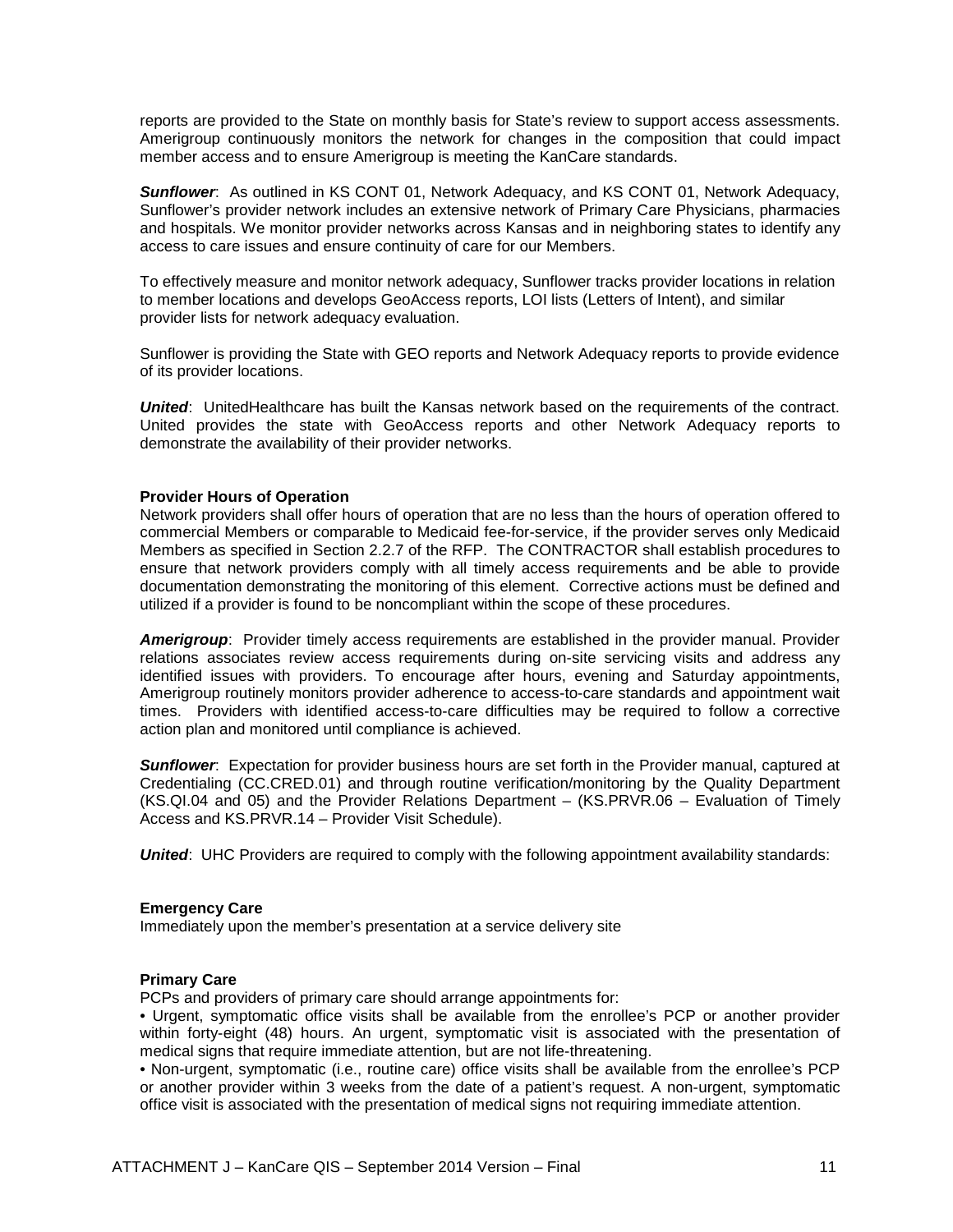• Non-symptomatic (i.e., preventive care) office visits shall be available from the enrollee's PCP or another provider within 3 weeks from the date of a patient's request. A non-symptomatic office visit may include, but is not limited to, well/preventive care such as physical examinations, annual gynecological examinations, or child and adult immunizations.

• Transitional health care by a PCP shall be available for clinical assessment and care planning within seven calendar days of discharge from inpatient or institutional care for physical or behavioral health disorders or discharge from a substance use disorder treatment program. Transitional health care by a home care nurse or home care registered counselor shall be available within seven calendar days of discharge from inpatient or institutional care for physical or behavioral health disorders, or discharge from a substance use disorder treatment program, if ordered by the enrollee's PCP or as part of the discharge plan.

#### **Specialty Care**

Specialists and specialty clinics should arrange appointments for:

- Urgent care within 48 hours of request
- Non-urgent "sick" visit within 48–72 hours of request, as clinically indicated
- Non-urgent care within 30 days of request

Provider accessibility, and availability monitoring is conducted on an ongoing basis to ensure that established standards for reasonable geographic location of providers, number of providers, appointment availability, provision for emergency care, and after hours service are measured. Monitoring activities include provider surveys (the annual Provider Availability Report and the annual Provider Accessibility Report), evaluation of member satisfaction, evaluation of complaints, geoaccess surveys and, when applicable, monitoring of closed primary physician panels. Specific deficiencies are addressed with an improvement action plan, and follow-up activity is conducted to reassess compliance. Provider accessibility and availability activities are reported to the UHC Service Quality Improvement Subcommittee (SQIS).

#### **Network Provider Standards**

Each CONTRACTOR must ensure that its providers and subcontractor(s) are credentialed and recredentialed per National Committee for Quality Assurance (NCQA) guidelines as required in regulation and Section 2.2.8 of the RFP. Each CONTRACTOR must submit documentation to the State to demonstrate in a format specified by the State, that it:

- Offers an appropriate range of preventive, primary care and specialty services that is adequate for the anticipated number of Members for the service area;
- Maintains a network of providers that is sufficient in number, mix, and geographic distribution to meet the needs of the anticipated number of Members in the service area; and
- Requires its providers to meet State standards for timely access to care and services, taking into account the urgency of need for services.

The CONTRACTOR, in establishing and maintaining its network of providers, must consider the following:

- The anticipated enrollment;
- The expected utilization of services, taking into consideration the characteristics and health care needs of specific Title XIX – Medicaid and Title XXI populations represented in the CONTRACTOR enrollment population;
- The numbers and types (in terms of training, experience, and specialization) of providers required to provide the contracted services;
- The numbers of network providers who are not accepting new Title XIX Medicaid and/or Title XXI.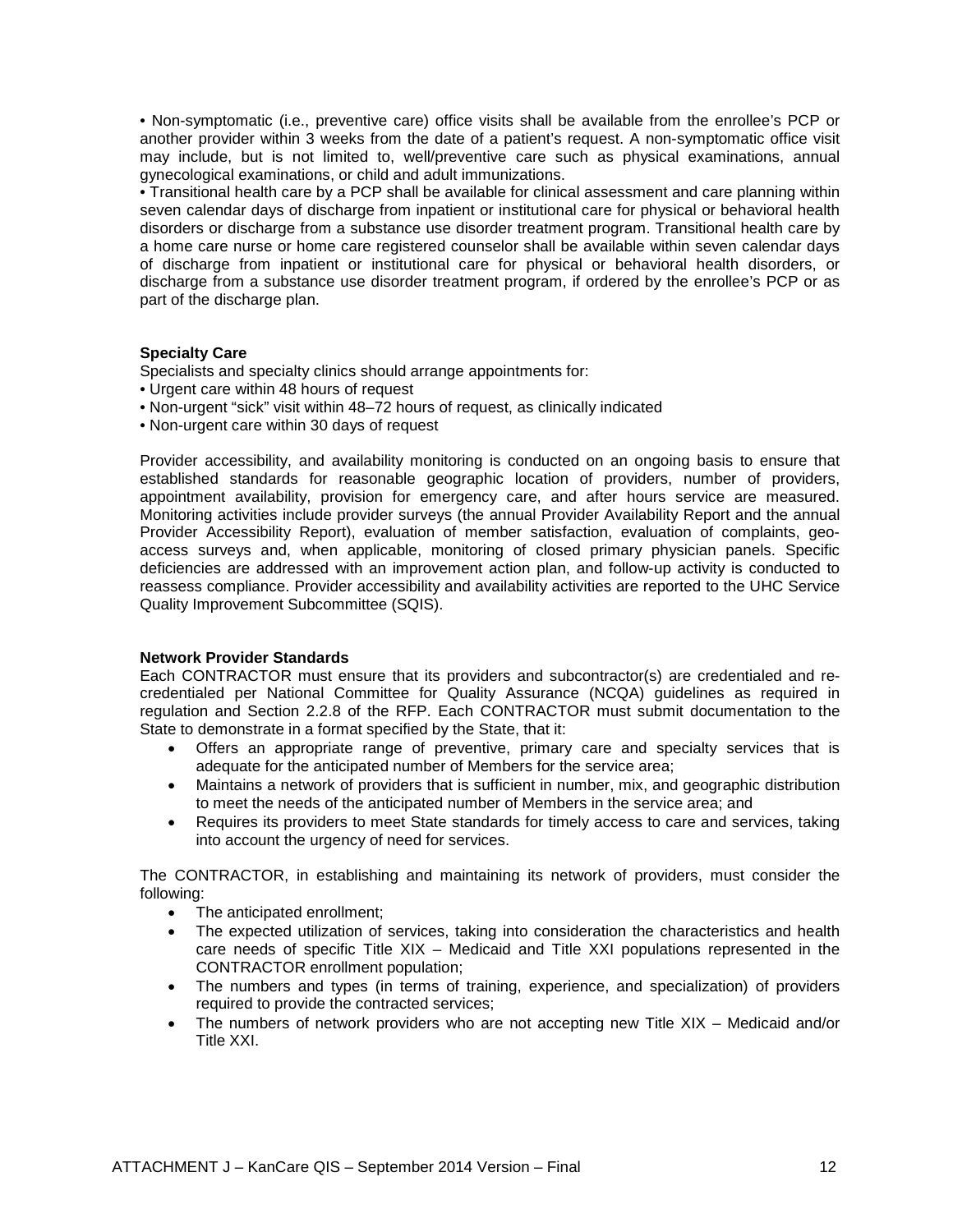The CONTRACTOR(S) shall maintain a network of providers that is sufficient in number, mix, and geographic distribution to meet the needs of the number of anticipated Members and shall document adequate capacity no less frequently than:

- at the time it enters into a CONTRACT with the State;
- at any time there is a significant change (as defined by the State) in the CONTRACTOR'S operation that would affect adequate capacity and services;
- if there are changes in services, benefits, geographic service areas; or
- if there are new populations enrolled with the CONTRACTOR.

The documentation of network adequacy shall be signed by the Chief Executive Officer (CEO) and submitted at least annually to the State.

*Amerigroup*: Amerigroup has established a network of providers sufficient to meet the membership mix and geographic distribution. GeoAccess is used periodically and when there are changes in services or benefits, to assess adequacy of access and distribution of appropriate provider specialties. All applicable providers are fully credentialed per NCQA guidelines prior to participation as a network provider, and Amerigroup performs re-credentialing as applicable per NCQA guidelines. Additionally, Utilization Management, Service Coordinators, Case Management or other associates communicate additional network provider expansion needs to the Provider Relations department. Amerigroup continuously monitors for changes in network composition which may impact member access.

**Sunflower**: Sunflower's policy CC.CRED.01- Credentialing Program Description ensures that all providers are credentialed and recredentialed according to 42 CFR 438.214(a), 42 CFR 438.214(b)(1), 42 CFR 438.214(b)(2), and Section 4.1.1.68.11.3 of the RFP. Sunflower's policies are consistent with National Committee for Quality Assurance (NCQA) requirements.

Sunflower also has a standing subcommittee of the Quality Improvement Committee (QIC), the Credentialing Committee, that is responsible for overseeing the daily oversight and operating authority of the provider Credentialing program. The QIC is the vehicle through which credentialing activities are communicated to Sunflower's Board of Directors.

As outlined in KS CONT 01, Network Adequacy, and KS CONT 01,Network Adequacy., Sunflower's provider network includes an extensive network of Primary Care Physicians, pharmacies and hospitals. We monitor provider networks across Kansas and in neighboring states to identify any access to care issues and ensure continuity of care for our Members.

To effectively measure and monitor network adequacy, Sunflower tracks provider locations in relation to member locations and develops GeoAccess reports, LOI lists (Letters of Intent), and similar provider lists for network adequacy evaluation.

Sunflower is providing the State with GEO reports and Network Adequacy reports to provide evidence of its provider locations.

*United*: All participating providers undergo a careful review of their qualifications, such as education and training, board certification status, license status, hospital privileges and malpractice and sanction history. The National Credentialing Center (NCC) and the Optum Behavioral Solutions Credentialing Committee facilitates credentialing and recredentialing primary source verification activities. All providers undergo initial credentialing and are re-credentialed every three years. These providers are reviewed and approved by the National Credentialing Committee and the Optum Behavioral Solutions Credentialing Committee. Re-credentialing decisions incorporate findings from quality of care and/or member satisfaction issues identified at the provider level. The National Credentialing Committees and the Optum Behavioral Solutions Credentialing Committee make final credentialing/recredentialing decisions. Detailed policies, procedures and process flow diagrams exist to describe the credentialing and recredentialing process. The QI Program monitors the timeliness of credentialing activities and interventions to meet standards.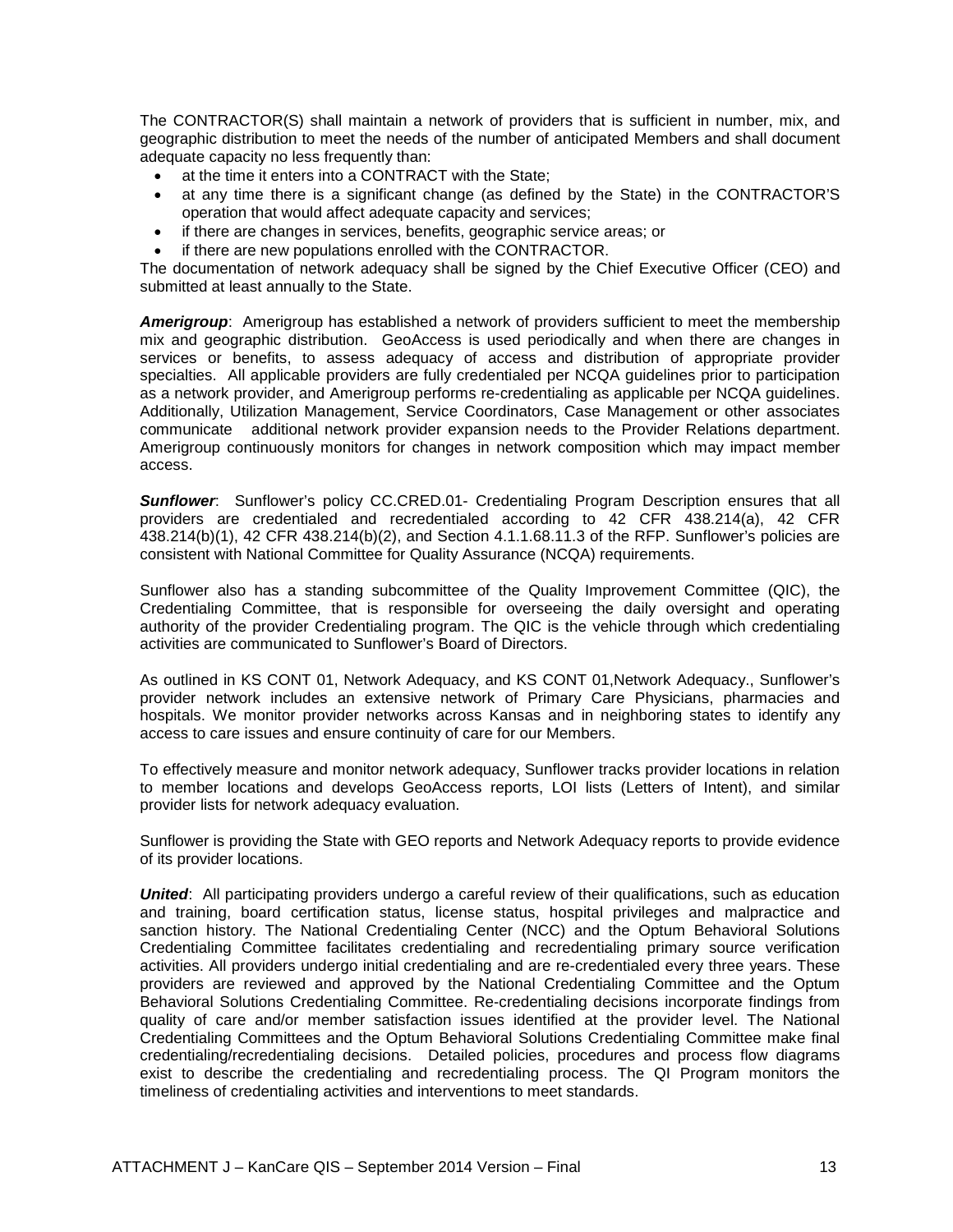UnitedHealthcare has built the Kansas network based the requirements of the contract. We continue to provide the Kansas Department of Health and Environment (KDHE) with weekly provider files and monthly GeoAccess reports, as requested by KDHE.

#### **Out-Of Network Providers**

Members shall have access to Out-of-Network Providers when appropriate services are not available within the CONTRACTOR network. Each CONTRACTOR must require that if the network is unable to provide necessary medical services covered under the CONTRACT to a particular Member, the CONTRACTOR must adequately and timely cover these services out of network for as long as the CONTRACTOR network is unable to provide them. Each CONTRACTOR shall require out-ofnetwork providers to coordinate with the CONTRACTOR with respect to payment. The CONTRACTOR must ensure that cost to the Member is no greater than it would be if the services were furnished within the network.

*Amerigroup*: Amerigroup policy establishes the provision of Out-of-Network care for members to ensure there are no barriers to receiving medically necessary, out-of-network or out-of-area services in a timely manner when Amerigroup's provider network is unable to provide those services. The same provision applies to emergency based services.

The Out-of-Network policy applies to the following situations:

- There is not an available participating provider to treat a particular member within the applicable geographic access standards;
- A particular member requires specific services that are not available through a participating provider;
- To maintain continuity of care with an out-of-network provider for new members.

The health plan's utilization management team or other associates determine the need for out-ofnetwork care. A system request is generated to Amerigroup's Contracting team who completes requests for Single Case Agreements within 72 hours. For providers with no claim history with Amerigroup, Provider Relations verifies the provider is licensed to provide services and performs the applicable data base checks through OIG and SAM completing a Single Case Agreement with the provider. Amerigroup will cover and pay for emergency services and care regardless of the participation status of the provider.

**Sunflower**: Information regarding out of network providers is included in the member handbook and provider handbook. Sunflower's Access to Out of Network Care policy, KS.CM.16.01, outlines the process for the evaluation of requests for Out of Network Services. Members may access any provider for emergency services regardless of provider's participation in the Plan's network. Sunflower's Single Case Agreement policy, CC.UM.17, is also applicable to this section.

*United*: UnitedHealthcare members have access to out-of-network providers when there is not adequate coverage within the UnitedHealthcare network. A primary care provider can request an authorization for out-of-network services.

#### **Policies for Emergency Care and Prior Authorization (PA)**

Written policies and procedures must be provided by the CONTRACTOR describing how Members and providers may contact the CONTRACTOR to receive individual instruction on accessing emergency and post stabilization care services or receive PA for treatment of an urgent medical problem and instruction when outside the State defined geographic area. Policies and procedures must be available in an accessible format upon request.

*Amerigroup*: Amerigroup policies address Emergency and Urgent care. Emergency care is described in the member handbook, including examples of conditions and symptoms that are most likely emergencies. The member handbook further instructs members to call their PCP or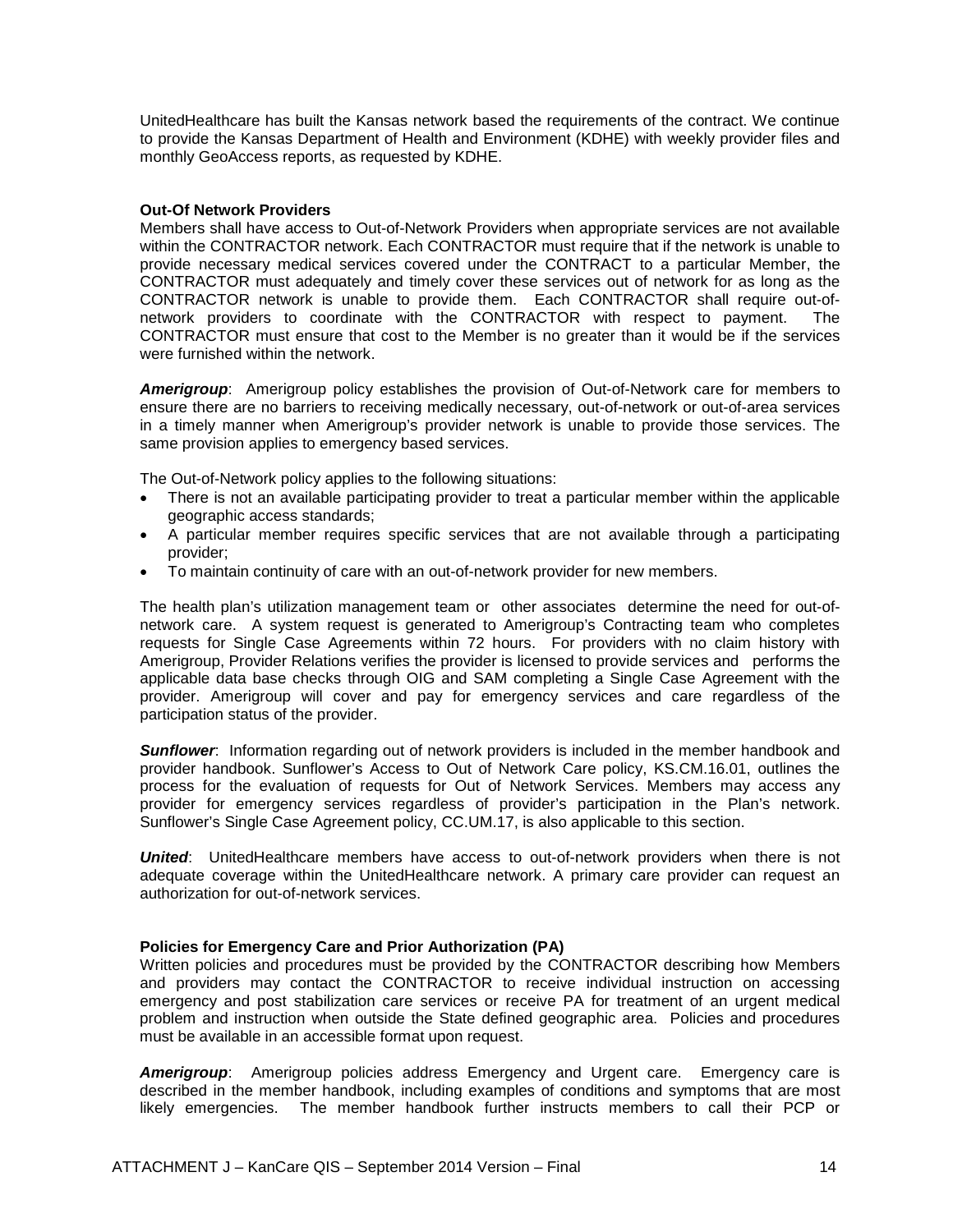Amerigroup On Call nurse advice line for more information on emergency care. It provides further instruction to call the PCP after visiting the emergency room for post stabilization care.

The Member Manual described Urgent care conditions and instructions to call the PCP for instructions. The manual provides specific instructions on how to access the Amerigroup On Call number, as well.

The Provider Manual describes emergency procedures, including Emergency Room Prudent Layperson Service. The management of after-hours urgent care is also documented in the provider manual. It directs PCPs to refer members to a participating urgent care center or other provider without the need for prior authorization. Notification to Amerigroup is requested if the member is referred to an out-of-network provider.

**Sunflower:** Policies include but are not limited to Sunflower's Access to Out of Network Care policy, KS.CM.16.01, which outlines the process for the evaluation of requests for Out of Network Services. Information regarding emergency care and Prior Authorization may be found in the member and provider handbooks.

**United:** UnitedHealthcare members do not need an authorization to obtain emergency services outside the State defined geographic area.

#### **Service Authorization**

The CONTRACTOR(S) and its subcontractor(s) must have in place, and follow, written policies and procedures for processing requests for initial and continuing authorizations of services in accordance with 42 CFR 438.210.

*Amerigroup*: Amerigroup policies and the Provider Manual describe the required precertification and notification processes. These documents contain a full description of specialty services that require either precertification or prior notification. In addition, providers may access precertification and notification criteria and a look-up tool via the Amerigroup provider self-service (PSS) website.

**United:** UnitedHealthcare has policies and procedures for processing authorization requests in accordance with 42 CRF 438.210.

UnitedHealthcare's Care Coordinators work with members to develop and implement individualized plans of care for members requiring services. The Care Coordinators continue to review the member's progress and adjusts the plan of care, as necessary, to ensure that the member continues to receive the appropriate care in the least restrictive setting. The health plan began managing the HCBS services for the I/DD Waiver population on 2/1/14. Plans of care for fully served I/DD Waiver members were maintained during the continuity of care period, which ended on 7/31/14. During the continuity of care period, the health plan in conjunction with KDADS worked to address the issue of I/DD waiver members who had requested additional services, by granting those members the services that they were waiting for if found appropriate during the face-to-face assessment.

The Care Coordinator will involve the member, member's family and providers, including targeted case managers for the I/DD waiver, in the plan of care development process. Care Coordinators assist providers when necessary to direct the course of treatment in accordance with the evidencebased clinical guidelines that support our Care Management Program.

#### **Cultural Competence and Translation**

Each CONTRACTOR must participate in the State's efforts to promote the delivery of services in a culturally competent manner to all Members, including those with limited English proficiency and diverse cultural and ethnic backgrounds. The CONTRACTOR shall notify Members, applicants or potential applicants of the right to receive any documents translated and/or oral interpretation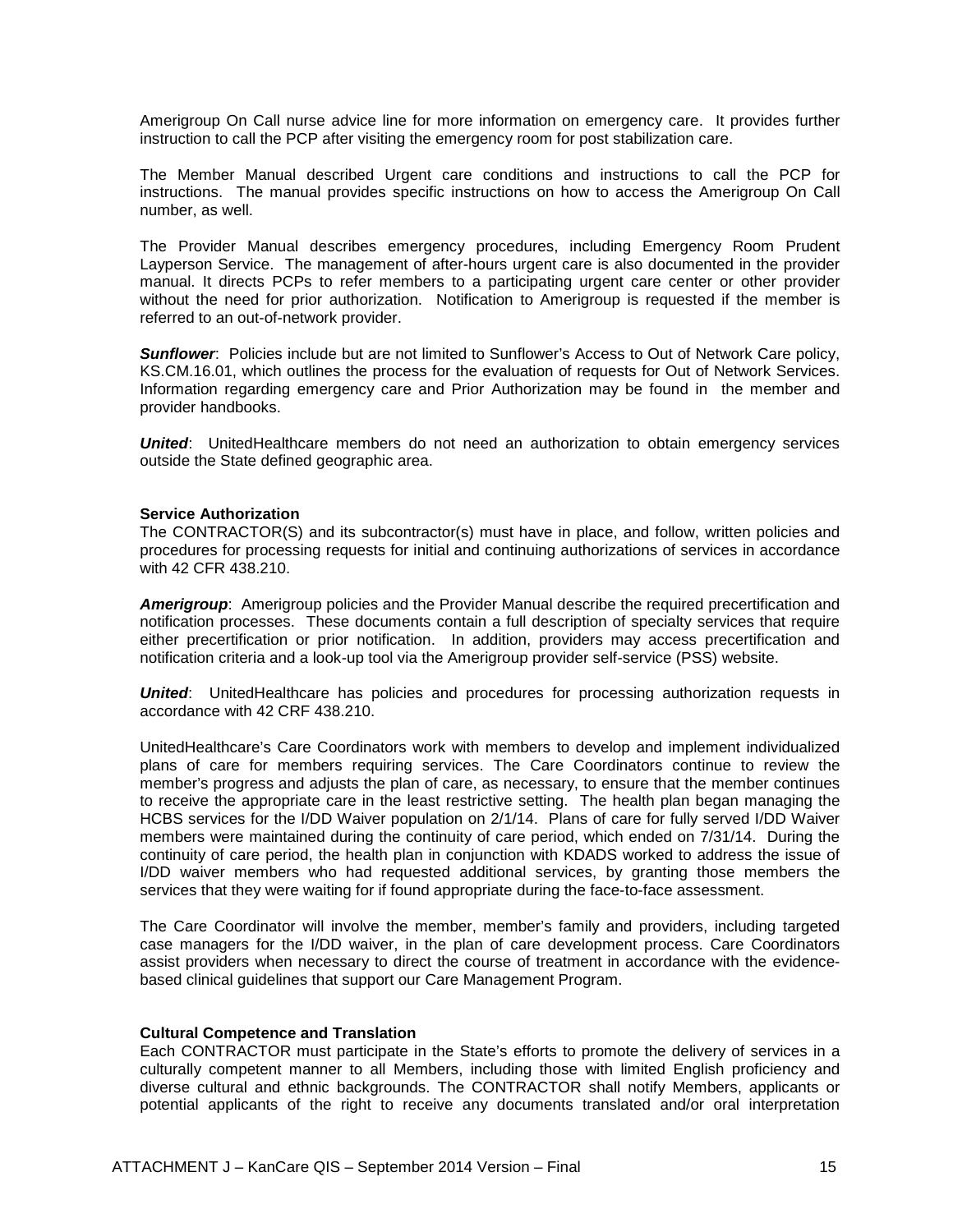services at no cost. Translation services available must include; English, Spanish, French, German, Russian, Vietnamese, Arabic, Chinese, Korean, and Japanese languages. Additional languages may be required as updated state census data becomes available. The CONTRACTOR must comply with the provisions of 42 CFR 438.10 including related provisions 42 CFR 438.114, 42 CFR 422.113(c), 42 CFR 438.6(h), 42 CFR 438.106 and 42 CFR 438.108.

*Amerigroup*: Documents are available for members in a variety of languages and formats. Written materials, such as Member Handbooks and member notices are available in English and Spanish as well as Braille, large print and on audiotapes. We also provide translation of materials upon request. Languages available for translation are: Spanish, French, German, Russian, Vietnamese, Arabic, Chinese, Korean, and Japanese.

*Sunflower*: Sunflower receives members' language preferences from information provided by the state through the 834 file referenced above. Sunflower provides instructions to members in multiple ways regarding how to obtain materials in languages other than English or in other formats such as in the new member welcome packet, the member handbook, the member newsletters, in our call centers, the provider manual, during case management visits and on our website.

Sunflower also has multiple policies to support the above requirement including but not limited to KS.MSPS.21, Telephone Call Response; CC.MBR.16-Hearing Impaired–Language Specific Interpreter Services; CC.MBR.15-Interpreter Services for Scheduled Medical Appointments; CC.MBRS.02-Member Materials Readability Policy, KS.MBRS.43- Alternate Media Requests; CC.MBRS.15. Interpreter Services for Scheduled Medical Appointments.

*United*: Members of UnitedHealthcare Community Plan (UHC) have access to materials in a language or format that is best for them. They also have access to interpreters if their doctor does not speak their language. These are free services that are outlined in the Member Handbook. Hearing and speech impaired member also have access to a toll-free number, a TTY phone number and to Telecommunications Relay Service.

#### **Primary Care Services**

Each CONTRACTOR must implement procedures to ensure that each Member has an ongoing source of primary care appropriate to his or her needs and a person or entity formally designated as primarily responsible for coordinating the health care services furnished to the Member. The services the CONTRACTOR furnishes to the Member must be coordinated with the services the Member receives from any other managed care entity and the results of the CONTRACTOR's identification and assessment of any Member with special health care needs (as defined by the State) must be shared to avoid duplication of services. The CONTRACTOR(S) must ensure that in the process of coordinating care, each Member's privacy is protected consistent with the confidentiality requirements in 45 CFR §160 and 164.

When appropriate, the CONTRACTOR shall provide a health home (HH) for each Member as specified in Section 2.2.26 and Attachment I.

*Amerigroup*: Documents are available for members in a variety of languages and formats. Written materials, such as Member Handbooks and member notices are available in English and Spanish as well as Braille, large print and on audiotapes. We also provide translation of materials upon request. Languages available for translation are: Spanish, French, German, Russian, Vietnamese, Arabic, Chinese, Korean, and Japanese.

Upon enrollment, members are assigned a Primary Care Physician based on geographic proximity. Members may retain their previous PCP if he/she is an Amerigroup contracted provider and the practice maintains open to new patients. Members may request a changed in PCP by calling Member Services.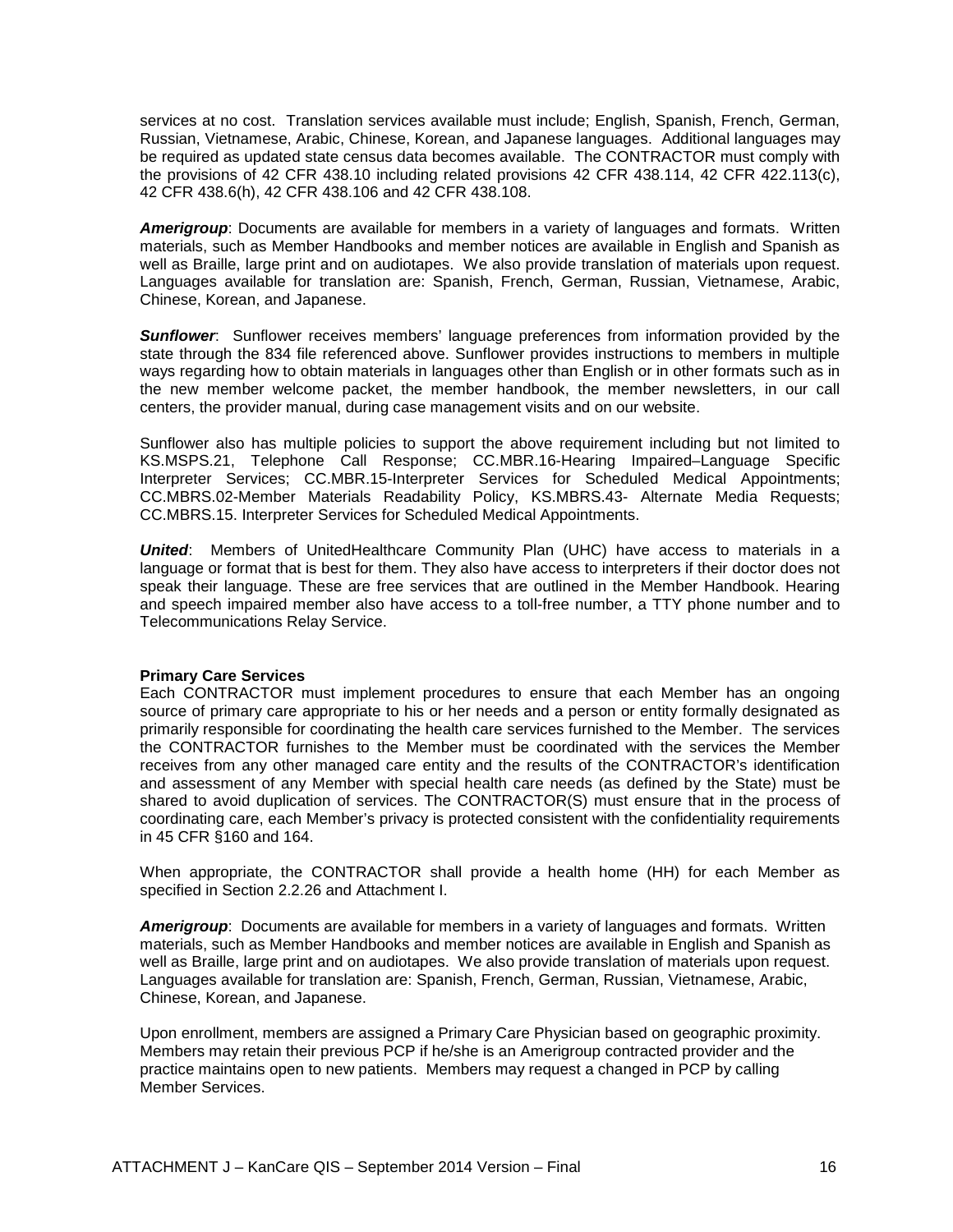Instructions for how to select or change a PCP, access care and the expected member support and care they will receive from their PCP is outlined in the Member Handbook. Additional instruction is provided for Native American or Alaskan Natives to use the Indian Health Service or Tribal 638 provider.

Amerigroup members receive an ID card which identifies their assigned PCP, however, for dual eligible members, no PCP is assigned and no PCP name will appear on the ID Card. Amerigroup Provider Relations monitors primary care access through the monthly GeoAccess network report.

**Sunflower**: Sunflower's Provider Relations Department measures access to primary care services and behavioral health services at least annually. The Member Services Department measures telephone access to the Member Services Department at least annually. The Quality Improvement Committee (QIC), or designated subcommittee, analyzes the data and makes recommendations to address deficiencies in member access to practitioners or member services. Results are reported and reviewed by the QIC. Results are reported to State as required. Reference: KS.QI.05

KS.UM.01. Utilization Management Program, explains Sunflower's coordination of care effort. The protection of members' privacy and confidentiality is covered in CC.COMP. PRVC.01-.55 and CC.MBR.20.

*United*: Every UnitedHealthcare member is assigned a Primary Care Provider (PCP), upon enrollment, who manages the member's health care and obtains prior authorization for services that require prior approval. The member's PCP is listed on their ID card. A member can call UnitedHealthcare to change their PCP if the PCP listed on their card is not the physician they would like to see.

All members with special health care needs are assigned a Care Coordinator. Care coordinators serve as a single point-of-contact for our members in assessing and coordinating their biopsychosocial care needs.

#### **Women's Health Services**

The CONTRACTOR shall provide female enrollees with direct access to a women's health specialist within the network for routine and preventive health care services. This is in addition to the Member's designated source of primary care if that source is not a woman's health specialist. Out-of-network providers shall be an option for the Member in the event a network provider is not available. Out-ofnetwork providers must coordinate with the CONTRACTOR with respect to payment. The CONTRACTOR must ensure that cost to the Member is no greater than it would be if the services were furnished within the network.

*Amerigroup*: Amerigroup members have direct access to participating providers for women's health services without a referral. Members also do not need a referral for family planning services. Members may choose a network or non-network provider for family planning services without a referral.

**Sunflower**: Sunflower's female members have direct access to women's health and family planning services as outlined in KS.UM.01.02. Information regarding Women's Health Services is included in the provider manual and member handbook.

**United:** UnitedHealthcare members may receive services from any women's health provider who has a contract with UnitedHealthcare Community Plan without a referral. Additionally, UnitedHealthcare members have access to out-of-network women's health providers without a referral.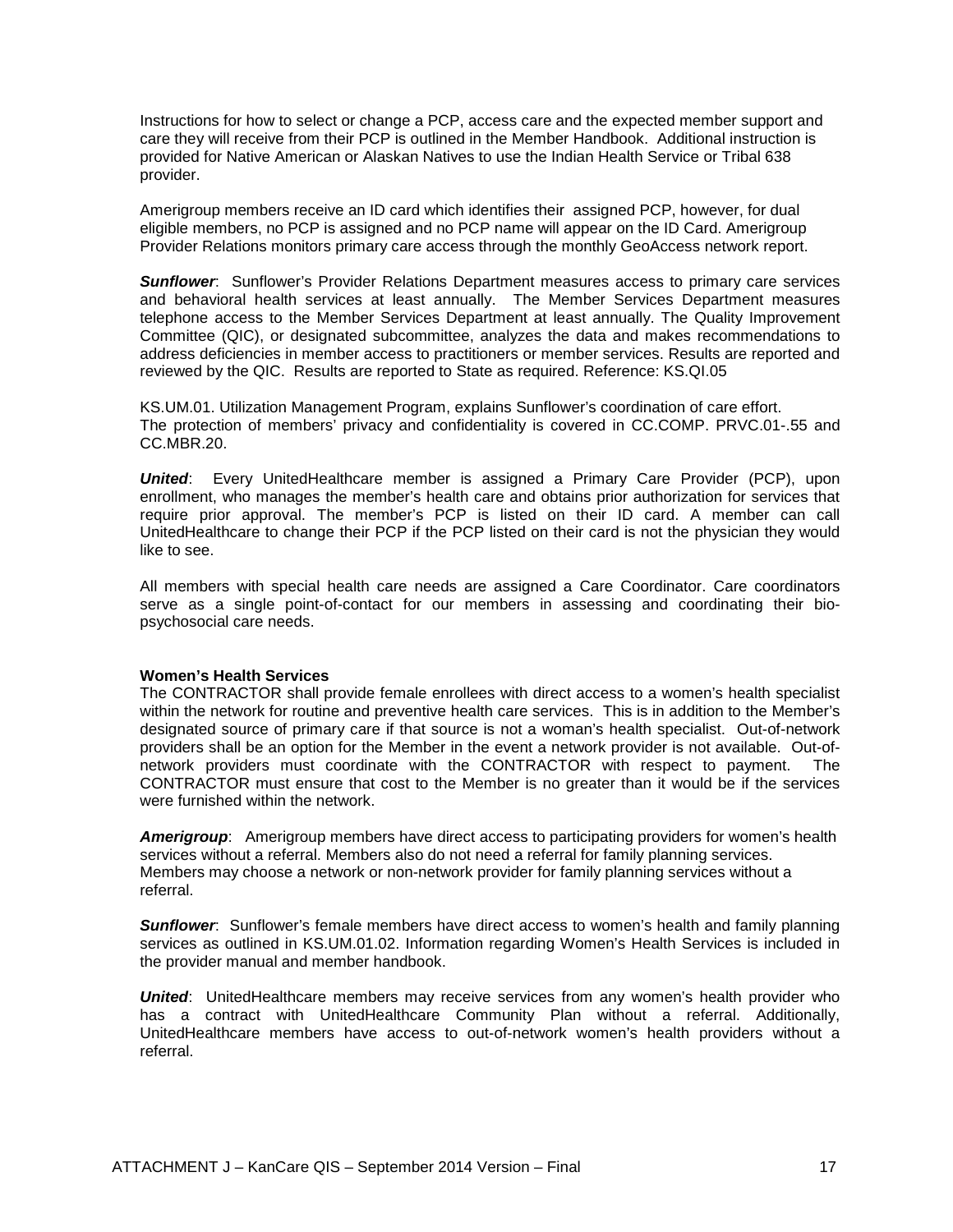#### **2. Structure and Operations**

Each CONTRACTOR shall provide documentation at the time of the annual audit or at any other time the State requests, information ensuring that participating providers have in place a process to meet the following requirements set forth 42 CFR 438.

#### **a. Provider Selection**

Service delivery by appropriately qualified individuals promotes patient safety and thus represents one essential structural component of a high quality delivery system. This standard ensures that managed care entities implement written policies and procedures for the selection and retention of providers.

The CONTRACTOR(S) must comply with the requirements specified in 42 CFR 438.214 and 42 CFR 438.12, including

- selection and retention of providers,
- credentialing and recredentialing requirements, and
- nondiscrimination.

The State requires the plans to have written policies and procedures and a description of its policies and procedures for selection and retention of providers following the State's policy for credentialing and recredentialing as specified in 42 CFR 438.214(a), 42 CFR 438.214(b)(1), 42 CFR 438.214(b)(2), and Section 4.1.1.68.11.3 of the RFP. The CONTRACTOR must demonstrate that its providers are credentialed as specified in 42 CFR 438.206(b)(6), which also references related requirements set forth in 42 CFR 438.214, during the initial CONTRACT application process and during the annual onsite surveys and desk reviews. The provider selection policies and procedures shall not discriminate against particular providers that serve high-risk populations or specialize in conditions that require costly treatment as specified in 42 CFR 438.214(c). The CONTRACTOR shall not employ or contract with providers excluded from participation in Federal health care programs under either section 1128 or section 1128A of the Social Security Act as specified in 42 CFR 438.214(d).

*Amerigroup*: Amerigroup has policies and procedures for selection and retention of providers who meet NCQA standards for Credentialing and Re-Credentialing every three years. Amerigroup observes the following provider selection requirements:

- Will not contract with providers for other long term services and supports or health services who provide either case management or functional eligibility assessments to prevent conflict free case management for LTC and HCBS services.
- Will contract with Medicare certified Nursing Facilities and will assist non-certified Nursing Facilities to obtain Medicare and Medicaid certification.
- Will use CAQH for professionals or the Kansas shared KanCare standard provider application.
- Will not discriminate against providers that service high-risk population or specialized conditions, requiring costly treatment.

**Sunflower**: Sunflower's policy CC.CRED.01- Credentialing Program Description ensures that all providers are credentialed and recredentialed according to 42 CFR 438.214(a), 42 CFR 438.214(b)(1), 42 CFR 438.214(b)(2), and Section 4.1.1.68.11.3 of the RFP.

**United:** All participating providers undergo a careful review of their qualifications, such as education and training, board certification status, license status, hospital privileges and malpractice and sanction history. The National Credentialing Center (NCC) and the Optum Behavioral Solutions Credentialing Committee facilitates credentialing and recredentialing primary source verification activities. All providers undergo initial credentialing and are re-credentialed every three years. These providers are reviewed and approved by the National Credentialing Committee and the Optum Behavioral Solutions Credentialing Committee. Re-credentialing decisions incorporate findings from quality of care and/or member satisfaction issues identified at the provider level. The National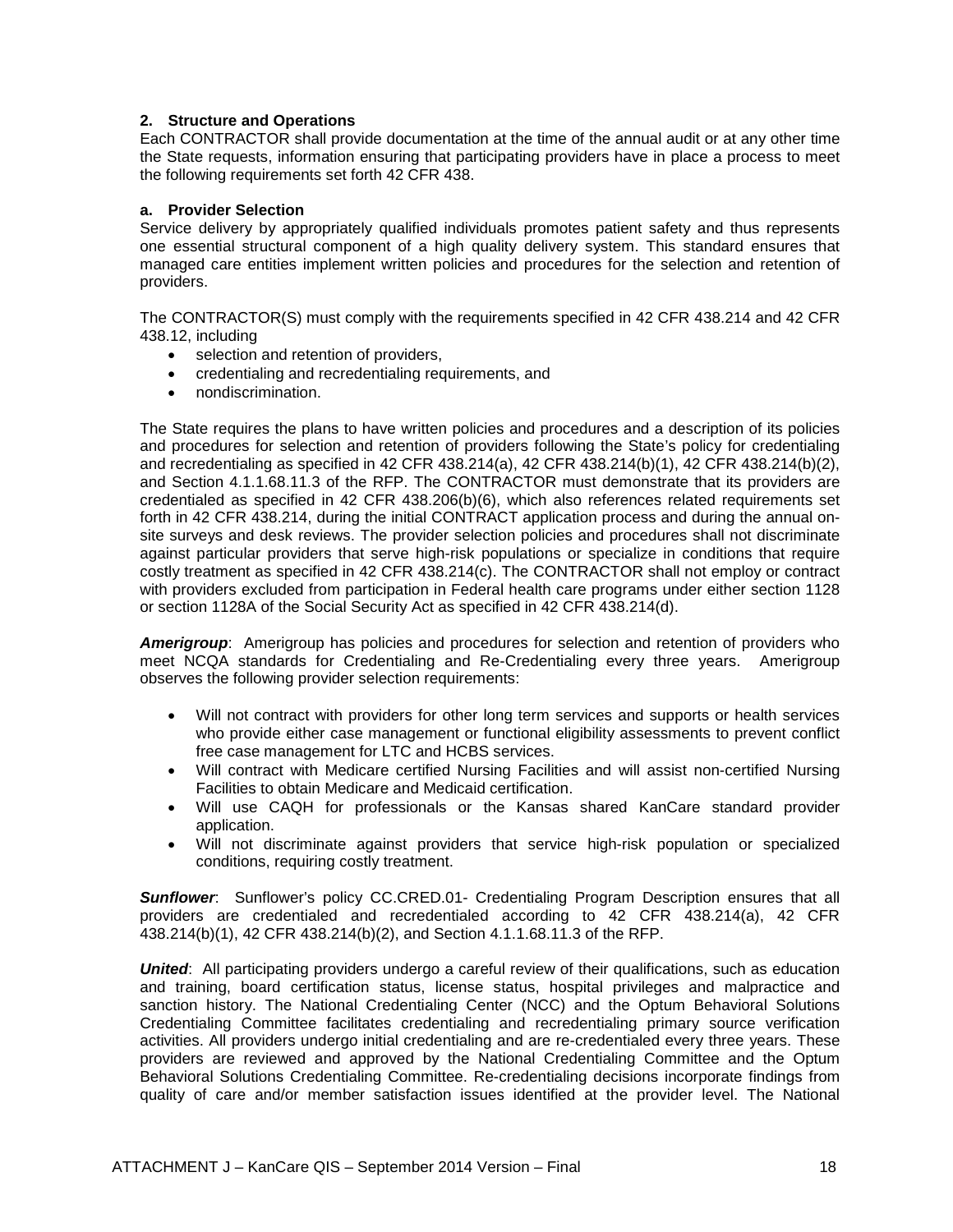Credentialing Committees and the Optum Behavioral Solutions Credentialing Committee make final credentialing/recredentialing decisions. Detailed policies, procedures and process flow diagrams exist to describe the credentialing and recredentialing process. The QI Program monitors the timeliness of credentialing activities and interventions to meet standards.

#### **b. Enrollee Information**

Good communication enhances access to care, appropriate use of services, and satisfaction. This standard delineates requirements for communicating with enrollees and potential enrollees. Each managed care entity shall provide all enrollee notices, information materials and instructional material in a manner and format that may be easily understood, in accordance with 42 CFR 438.10 and Section 2.3.3 of the RFP. This includes ensuring capacity to meet the needs of non-English linguistic groups in their service areas and making available materials in alternative formats upon request. The State or its enrollment broker provides all enrollment notices, information materials and instructional material to enrollees and potential enrollees in a manner and format that may be easily understood, in accordance with 42 CFR 438.100(b)(2)(i) which also references related requirements set forth in 42 CFR 438.10 including the previously stated related provisions. The CONTRACTOR must also comply with the provisions of 42 CFR 438.100 including related provisions 42 CFR 438.102, 42 CFR 438.6(i), and 42 CFR 417.436(d).

On an annual basis, managed care entities must provide enrollees with notice of their right to request and obtain information on the various items required in 42 CFR 438.10(f). In addition, managed care entities must provide enrollees with 30-day prior written notification of any significant changes, including changes to enrollee cost sharing and benefits. Managed care entities must make a good faith effort to provide written notice of termination of a contracted provider, within 15 days after receipt or issuance of the termination notice, to each enrollee who received his or her primary care from, or was seen on a regular basis by the terminated provider.

*Amerigroup*: Amerigroup issues a new Member Welcome Packet, containing a Welcome Letter, PCP selection material, a Member Handbook, a Provider Directory, a copy of Member Rights and Responsibilities and information about the ID card. Member materials and notices are written at the  $6<sup>th</sup>$  grade reading level in a manner that is easy to understand. Materials are produced in English and Spanish with options to receive them in alternate languages and formats for the sight impaired.

Other written notices are provided annually or as necessary. These include an annual notice of Member Rights and Responsibilities, Notice of Rights to Request and Obtain information and Notification of Disenrollment Rights. Other notices are issued as necessary, including changes to cost sharing and benefits and termination of a contracted provider to members assigned to a PCP or other provider seen regularly.

*United*: Members of UnitedHealthcare Community Plan (UHC) have access to materials in a language or format that is best for them. They also have access to interpreters if their doctor does not speak their language. These are free services that are outlined in the Member Handbook. Hearing and speech impaired member also have access to a toll-free number, a TTY phone number and to Telecommunications Relay Service.

To help foster engagement among members, UnitedHealthcare distributes a quarterly newsletter to our members. On an annual basis the member newsletter will include information that reviews member rights and responsibilities.

UnitedHealthcare will make a good faith effort to communicate with our members within 15 days if their PCP terminates his/her relationship with us or if we issue a notice of termination to a provider. To help the member with the PCP transition, we review the list of members affected by any PCP termination and attempt to identify another PCP who meets the needs of the member. Our PCP assignment process takes gender, age, location and language into consideration. We work to ensure the PCP is located near the member's home and is the most appropriate type of provider to assign.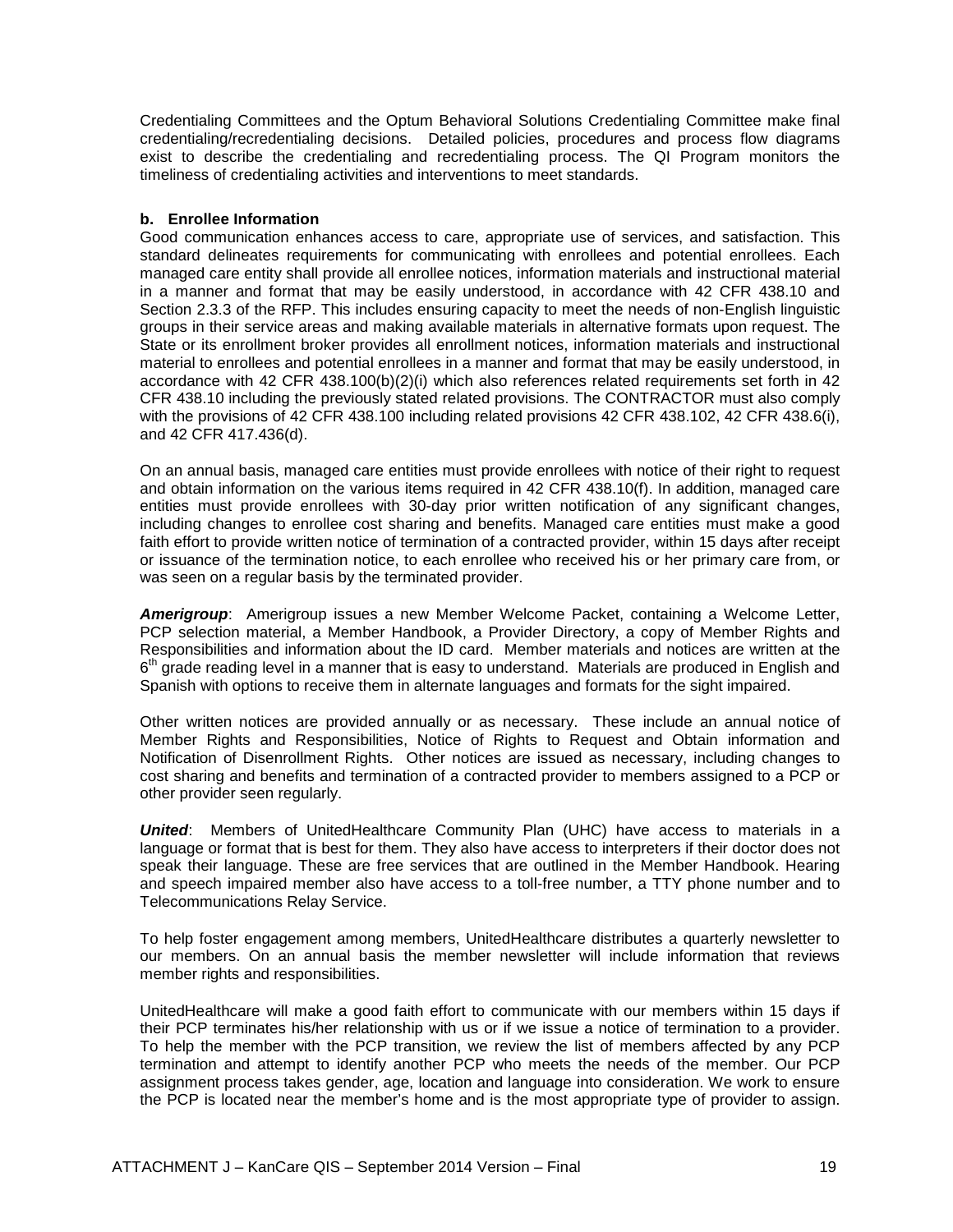We also try to ensure that all family members see the same PCP, unless they request otherwise. This information will be shared with the State as required. If a member does not think that the PCP we selected meets his or her needs, we assist the member with selecting a new PCP at any time.

#### **c. Confidentiality**

This standard requires that managed care entities and the State take appropriate steps to safeguard personal health information (PHI). For medical records and any other health and enrollment information that identifies a particular enrollee, the CONTRACTOR(S) shall establish and implement procedures consistent with confidentiality requirements in 45 CFR parts 160 and 164 Subparts A and E, 42 CFR 438.224 and 42 CFR Part 2. During the initial CONTRACT application process, the State will ensure the plans establish and implement procedures consistent with Federal and State regulations including confidentiality requirements in 45 CFR parts 160 and 164, 42 CFR 438.224 and 42 CFR Part 2. The State conducts annual on-site surveys and desk reviews to ensure the plans maintain procedures consistent with State and Federal regulations.

*Amerigroup*: Amerigroup safeguards PHI and is in compliance with 45 CFR parts 160 and 164Subparts A and E, 42 CFR 438.224 and 42 CFR Part 2. Enforcement of the Privacy Program includes physical, technical and administrative safeguards of PHI, employee training on HIPAA requirements and technology to support transmission and communication safeguards. Network provider agreements require providers to comply with all applicable state and federal privacy standards, and the Provider Manual provides further guidance in this regard.

*Sunflower:* Sunflower adheres to 42 CFR 438.10. Sunflower's policy regarding protecting members' confidentiality is CC.MBR.20. The protection of members' privacy is covered in CC.COMP. PRVC.01- .55 and CC.MBR.20 and addressed in the member and provider handbooks.

**United:** UnitedHealthcare is in compliance with the requirements in 45 CFR Parts 160 and 164. In addition, we also require all providers, including those who provide treatment for individuals with special needs, to develop treatment plans that ensure each member's privacy is protected consistent with the confidentiality requirements in 45 CFR parts 160 and 164. We meet all HIPAA privacy requirements and security standards, including sending out annual privacy notices to members and restricting internal view or use of PHI to an "as-needed" basis only.

#### **d. Enrollment and Disenrollment**

The Kansas fiscal agent will specify procedures for enrollment and reenrollment. In accordance with 42 CFR 438.226, which also references related requirements set forth in 42 CFR 438.56, the CONTRACTOR shall demonstrate the following standards for enrollment and disenrollment through CONTRACT monitoring and document review:

- 1. No restriction of choice for providers or disenrollment limitation.
- 2. Demonstrate collection of data that specifies the rationale for disenrollment requests by both Members and providers.
- 3. Disenrollments do not occur because of a change in the Member's health status, because of the Member's utilization of medical services, diminished mental capacity, or uncooperative or disruptive behavior resulting from his or her special needs (except when his or her continued enrollment in the CONTRACTOR seriously impairs the entity's ability to furnish services to either this particular Member or other Members),
- 4. The methods by which the CONTRACTOR assures the State that it does not request disenrollment for reasons other than those permitted in the CONTRACT.
- 5. Acceptance of individual in the order in which they apply without restriction, up to the limits set under the CONTRACT.
- 6. Non discrimination against individuals eligible to enroll on the basis of:
	- Health status or need for health care services, discriminate against individuals eligible to enroll.
	- Race, color, or national origin, and will not use any policy or practice that has the effect of discriminating on the basis of race, color, or national origin.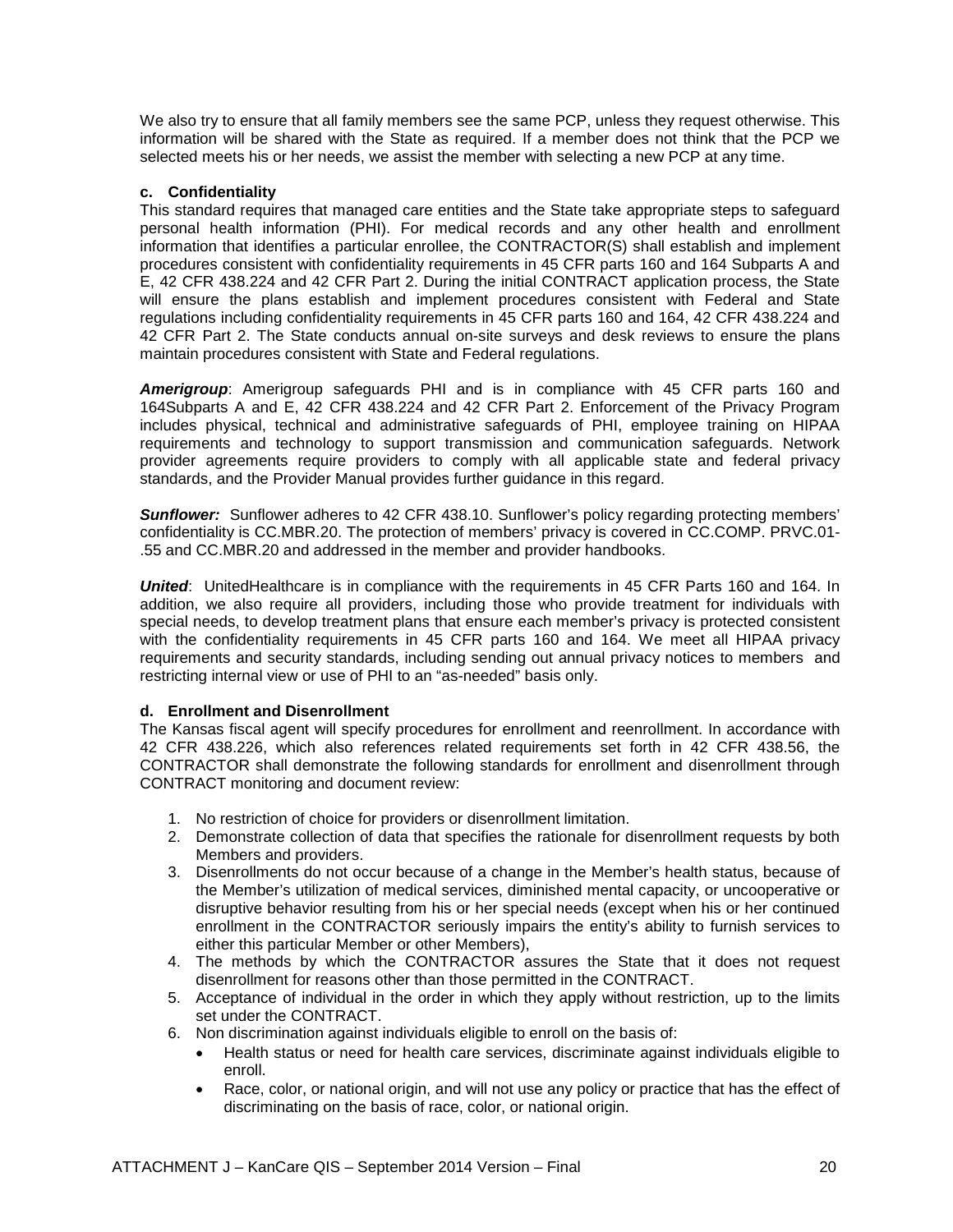All CONTRACTs applicable to disenrollment and resulting action must specify the following as causes:

- 1. The plan does not, because of moral or religious objections, cover the service the Member seeks.
- 2. The Member needs related services (for example a cesarean section and a tubal ligation) to be performed at the same time; not all related services are available within the network; and the Member's PCP or another provider determines that receiving the services separately would subject the Member to unnecessary risk.
- 3. Other reasons, including but not limited to, poor quality of care, lack of access to services covered under the CONTRACT, or lack of access to providers experienced in dealing with the Member's health care needs.

Regardless of the procedures followed, the effective date of an approved disenrollment must be no later than the first day of the second month following the month in which the Member files the request. If the State fiscal agent fails to make the determination within the timeframes specified the disenrollment is considered approved. The CONTRACT must provide for automatic reenrollment of a Member who is disenrolled solely because he or she loses Medicaid eligibility for a period of two (2) months or less.

*Amerigroup*: There is no restriction placed on choice of providers and enrollment eligibility is not prohibited on the basis of health status, need for healthcare, race, color or national origin.

The Amerigroup Disenrollment Policy and Procedure describes the criteria and process for member initiated disenrollments with or without cause and State initiated disenrollments. Disenrollments are tracked and monitored to identify trends as applicable.

*Sunflower*: Sunflower's policy for disenrollment for a member is covered under KS.ELIG.02- Disenrollment.

*United*: UnitedHealthcare shall accept Medicaid enrollees as members without restriction. We will enroll any individual who selects or is assigned to our plan regardless of the individual's age, sex, ethnicity, language needs, health status, health history, need for health care services or adverse change in health status; or on the basis of religious belief, gender, or sexual orientation. We will accommodate the State's disenrollment time frame and the upfront enrollment choice period, as appropriate.

UnitedHealthcare's policy on Member Services Disenrollment Process and Procedure was provided as part of our Readiness Review and documents that UnitedHealthcare Community Plan agrees the State has sole authority and discretion for disenrolling program members from managed care plans subject to certain conditions outlined in the policy.

#### **e. Grievance Systems**

The CONTRACTOR(S) shall comply with all Grievances and Appeals provisions as specified in Attachment D—Grievances and Appeals. Such system must comply with the provisions of 42 CFR 438.228 and 42 CFR 438.400 – 438.424.

*Amerigroup*: Amerigroup complies with Grievance and Appeals provisions and documents the processes related to grievance and appeals intake, acknowledgement letters, investigation, resolution letters in an electronic documentation system. The timeframes for issuing acknowledgement letters and case resolution letters is tracked, trended and reported to the Quality Management Committee for evaluation and process improvement, as needed. Additionally, Amerigroup tracks, trends and analyzes complaint and grievance data for the purpose of improvement in the following areas, at a minimum: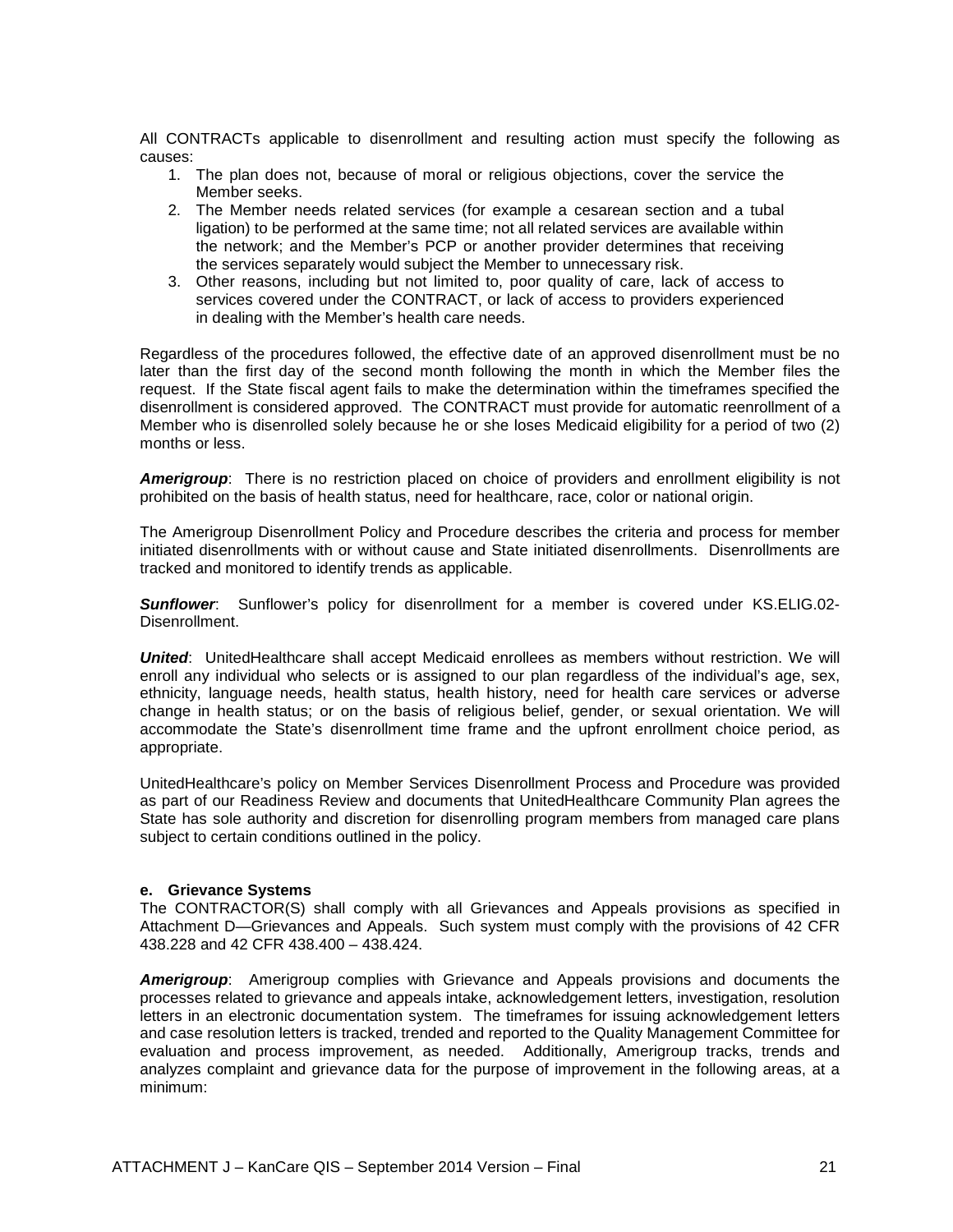- Quality of Care,
- Access,
- Attitude and Service,
- Billing and financial issues,
- Quality of Practitioner Office Site.

*Sunflower:* Sunflower established a grievance system outlined in its policies, KS.QI.11.01, Grievance System Description, and KS.QI.11, Grievance Process, that outline the grievance process, an appeal process and access to the State Fair Hearing process that complies with state and federal requirements. This program also provides regular reporting. The Grievance System and related policies and procedures are approved by, and are the direct responsibility of the Quality Improvement Committee (QIC), delegated by the Board of Directors.

*United*: UnitedHealthcare Community Plan's Grievances and Appeals system complies with the requirements of Attachment D, as amended by Amendment 2 to the contract.

#### **f. Subcontractor(s)**

Managed care entities typically contract with many different providers and vendors of services to deliver the full package of services to enrollees. These standards ensure that the CONTRACTOR(S) are accountable for the actions and performance of any subcontractor. This assurance shall be met through the annual auditing process and will require the CONTRACTOR to produce documentation that supports the following:

- 1. The CONTRACTOR must evaluate the prospective subcontractor's ability to perform any delegated activities.
- 2. The CONTRACTOR and the subcontractor must specify in writing the activities and reports being delegated.
- 3. Failure of the subcontractor to perform in accordance to their contract with the CONTRACTOR may result in sanctions and/or revoking the contract.
- 4. The CONTRACTOR must monitor the subcontractor(s)' performance on an ongoing basis and subject it to a formal review in accordance to a periodic schedule established by the State, consistent with industry standard or regulated by State or Federal laws/regulations.
- 5. The CONTRACTOR must identify deficiencies or areas for improvement, the entity and the subcontractor must take corrective action.

All subcontractual relationships and delegations must be in accordance with 42 CFR 438.230.

*Amerigroup*: Amerigroup may consider delegations among its subcontractors from time to time and all such agreements comply with 42 CFR 438.230.

Amerigroup Kansas, Inc., in conjunction with the Vendor Selection and Oversight Committee ensures that delegated vendors undergo pre-delegation audits and annual follow-up audits. Results of delegation audits are reported to the Corporate Vendor Oversight Committee and the Kansas Medical Advisory and Quality Management Committees for evaluation. Correction Action Plans for deficiencies and areas for improvement are reviewed and followed to completion.

*Sunflower:* Sunflower adheres to the requirements in 42 CFR 438.230. Information regarding Sunflower's subcontractor oversight program may be found in policies including but not limited to KS.COMP.100, CC.COMP.27,CC.COMP 21 and CC.COMP.21.03 It is the policy of Centene and Sunflower to provide oversight of national and local delegated vendors. Oversight evidence is retained in Compliance 360. The following evidence is maintained for each delegated vendor: types of delegated service, covered lines of business, form Ds, tracking of vendor reporting, evidence of monitoring vendor adherence to performance standards, meeting minutes, quality/service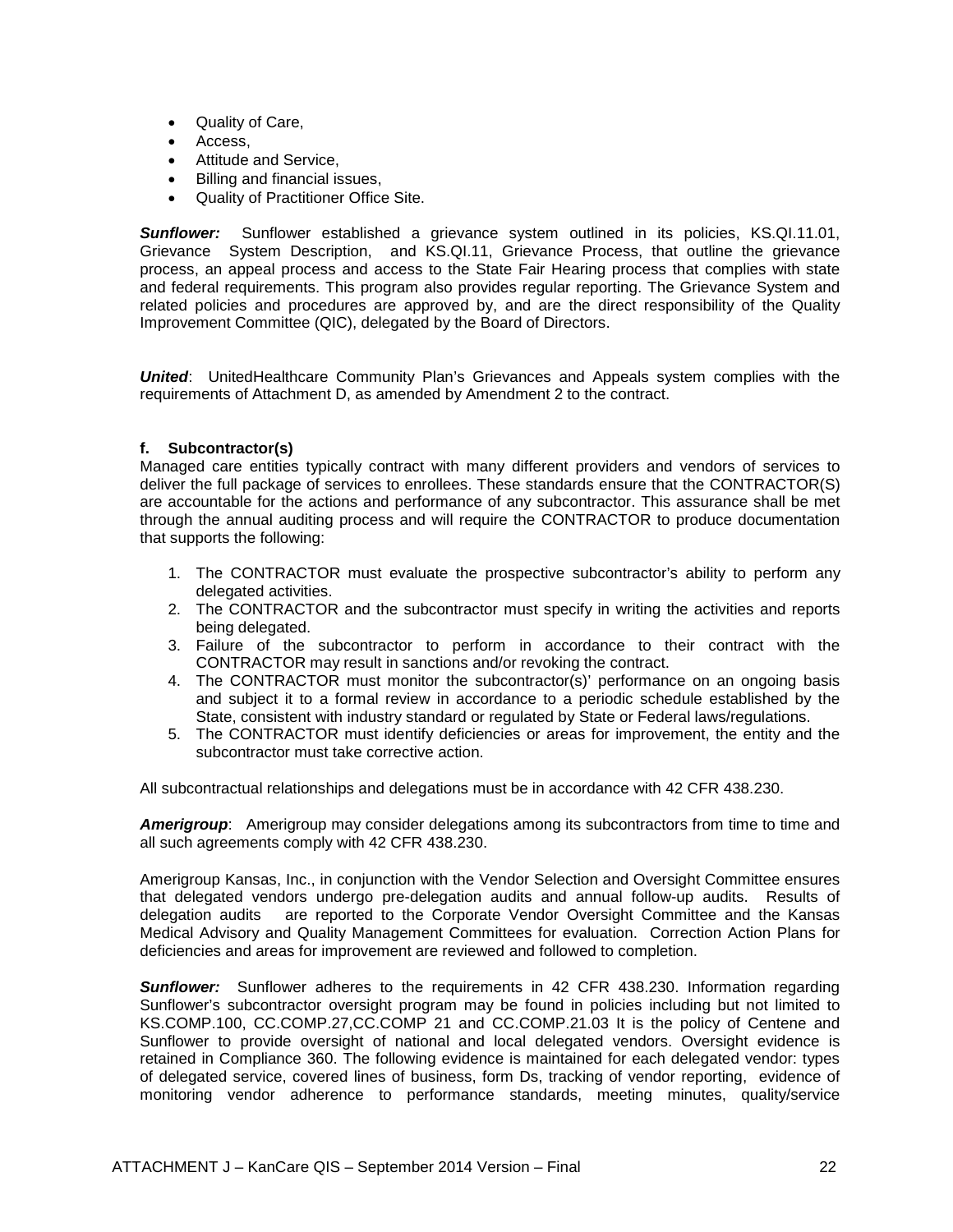improvement plans, corrective action plans, ratings of vendor responsiveness, method to automatically notify corporate of vendor issues, vendor – health plan contracts and amendments, policies and procedures, program descriptions, audit tools and vendor attestations

of contract compliance. In the event of material change, breach or termination of a delegated vendor agreement between the Plan and a delegated vendor, the Plan's notice to the

State Regulator(s) shall include a transition plan for their review and approval. Refer to CC.COMP.21.03.

Additionally, Sunflower has established a Joint Operations Committee (JOC) with each subcontractor. The JOC oversees and assesses the appropriateness and quality of services provided to members.

*United*: When UnitedHealthcare delegates functions to others, we maintain complete accountability for performance by our Kansas health plan leadership team — and we systematically oversee all delegated relationships. In particular, we have robust structures and processes to ensure that:

- Subcontractors meet their contractual expectations
- Compliance risks associated with subcontracted activity are minimized
- Subcontracted activities are geared toward benefiting the member
- Reporting responsibilities under the contract with KDHE are maintained by our Kansas health plan team
- In addition, tasks and workplans will clearly demonstrate lines of accountability with appropriately documented structures, processes, performance and compliance measures

#### **3. Quality Measurement (QM) and Improvement**

#### **a. Practice Guidelines**

The State requires that each CONTRACTOR adopt practice guidelines that meet the requirements of 42 CFR 438.236(b). The following requirements will be reviewed at annual audit and at any other time that the State requests. Practice guidelines shall

- be based on valid and reliable clinical evidence or a consensus of health care professionals in the particular field;
- consider the needs of the enrollees;
- be adopted in consultation with contracting health care professionals; and
- be reviewed and updated periodically as appropriate.

The State requires that the CONTRACTOR(S) disseminate the guidelines to all affected providers and, upon request, to enrollees and potential enrollees. Decisions for utilization management (UM), Member education, coverage of services, and other areas to which the guidelines apply should be consistent with the guidelines. These will be reviewed upon annual audit and at any other time that the State requests.

*Amerigroup:* Amerigroup has developed, adopted and made available to providers Clinical Practice Guidelines to support the delivery of medically necessary care and service in the categories of Medical, Maternal-Child Health, Behavioral health, and Preventive Health. Non-Clinical guidelines have also been developed, adopted and released to the provider network and will be re-reviewed and released annually. Effectiveness of guidelines is determined by scientific evidence; or professional standards, in the absence of scientific evidence; or by expert opinion, in the absence of professional standards. In addition, a review of government research sources, review of clinical or technical literature, and involvement of board-certified practitioners from appropriate specialties or professional standards is indicated. Recognized sources of evidenced-based guidelines include national organizations such as the Centers for Disease Control (CDC) and National Institutes of Health (NIH), professional medical specialty organizations such as the American Academy of Pediatrics (AAP),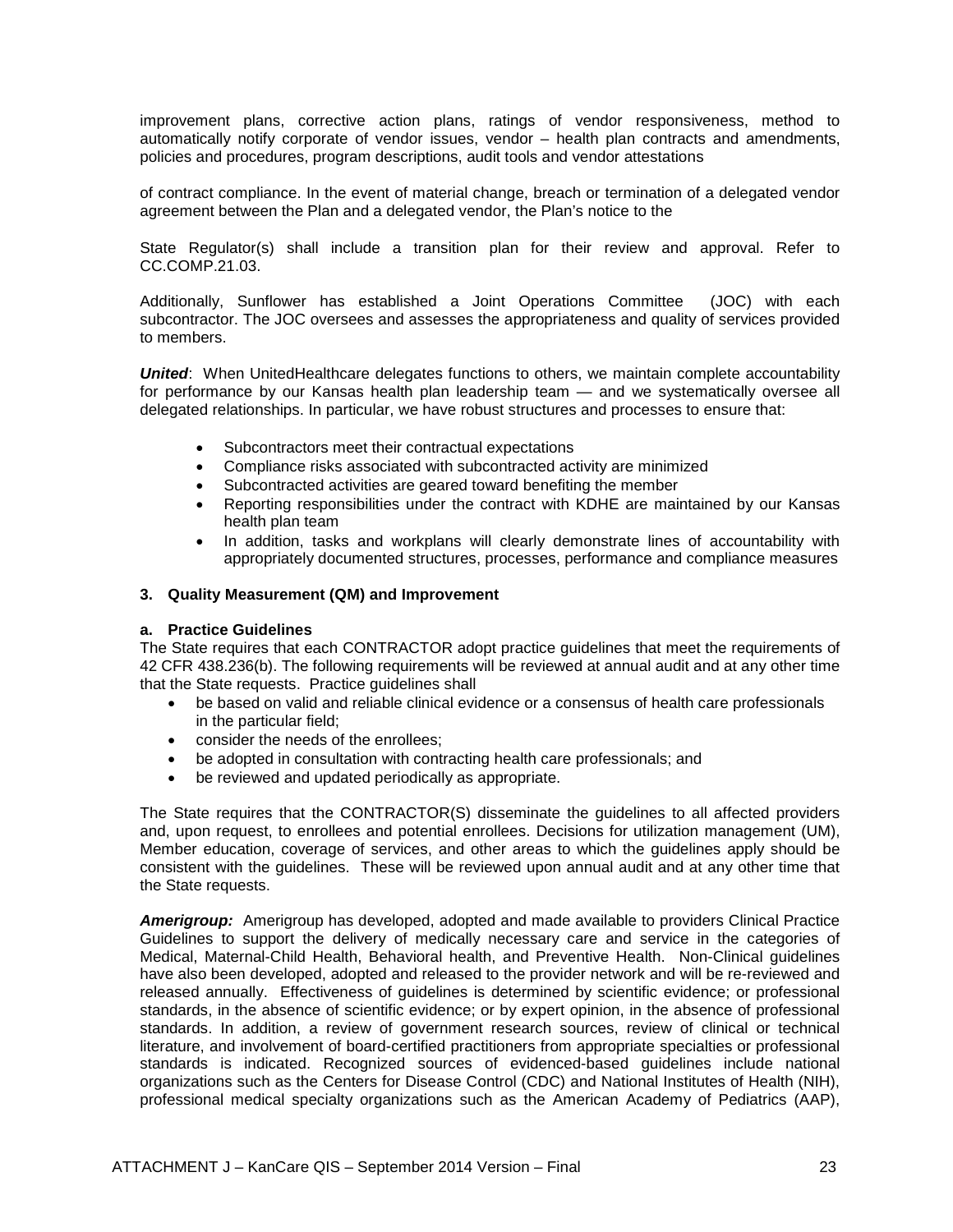U.S. Preventive Services Task Force (USPTF), American College of Obstetricians and Gynecologists (ACOG), American Academy of Family Practice (AAFP), and voluntary health organizations such as the American Diabetes Association (ADA) and American Cancer Society (ACS). The American Psychiatric Association (APA), American Academy of Child and Adolescent Psychiatry (AACAP), Texas Implementation of Medication Algorithm (TIMA) and Texas Medicaid Algorithm Project (TMAP) are currently more specific sources recognized for behavioral health guidelines. Other sources that may be referenced in developing or updating behavioral health guidelines include organizations such as the Substance and Mental Health Services Administration (SAMSHA) and National Institute of Mental Health (NIMH). Anytime additional information from the behavioral health discipline may be referenced for optimal guidelines for medical diagnosis, there is integration of both specialties in the review processes.

*Sunflower:* As outlined in Practice Guidelines – CC.QI.08, Sunflower has developed and distributed preventive health and clinical practice guidelines to help practitioners and members make decisions about appropriate health care for specific clinical circumstances as per our policy CC.QI.08. Guidelines will be updated at least every two years or upon significant new scientific evidence or changes in national standards. Board-certified practitioners who will utilize the guidelines are given the opportunity to review and give advice on the guidelines through the Plan's QIC.

Sunflower utilizes various methods of data for improvement. Data is collected through member and provider satisfaction surveys, internal Performance Improvement Committees and other committees as the Sunflowers structure outlines. This data is tracked, trended and benchmarked against local, regional, and national benchmarks. Upon analysis of the data, Sunflower then will develop standardized performance measures that are clearly defined, objective, measurable, and able to track over time to improve the outcome and services provided to the members.

Sunflower will continuously evaluate the effectiveness of our QAPI program, using the same methods that affiliated health plans have developed and enhanced over years of systematic assessments of clinical and nonclinical performance.

*United*: Evidenced-based guidelines are used to monitor and improve the quality of care provided by participating providers. UnitedHealthcare Community Plan adopts pediatric, adolescent, adult and maternal preventive health and clinical practice guidelines that are reviewed at least annually and approved by UnitedHealthcare's National Medical Care Management Committee (NMCMC).

The Health Plan Provider Advisory Committee also reviews and approves these guidelines which include the behavioral health clinical practice guidelines. The NMCMC evaluates guidelines from the most current and reasonable medical evidence available, including but not limited to, the U.S. Preventive Services Task Force, the Centers for Disease Control and Prevention and specialty organizations. UnitedHealthcare Community Plan measures population-based performance against preventive health and clinical guidelines annually, primarily through HEDIS measurement. UnitedHealthcare Community Plan adopts NMCMC approved guidelines through the National Quality Management Oversight Committee (NQMOC) and the Provider Advisory Committee (PAC).

Preventive health and clinical practice guidelines are available to both members and providers.

#### **b. Quality Assessment and Performance Improvement (QAPI) Program**

The CONTRACTOR shall have an ongoing QAPI program which assesses monitors, evaluates and improves the quality of care provided to Members. This program shall conform, as applicable, to all the requirements prescribed by CMS in 42 CFR 438, Subpart D, and include processes which provide for the evaluation of access to care, availability of services, continuity of care, health care outcomes, and services which are provided or arranged for Members by the CONTRACTOR(S). The QAPI program shall consist of internal monitoring by the CONTRACTOR(S), oversight by Federal and State governments, and evaluations by an EQRO. Areas found to be deficient during the above processes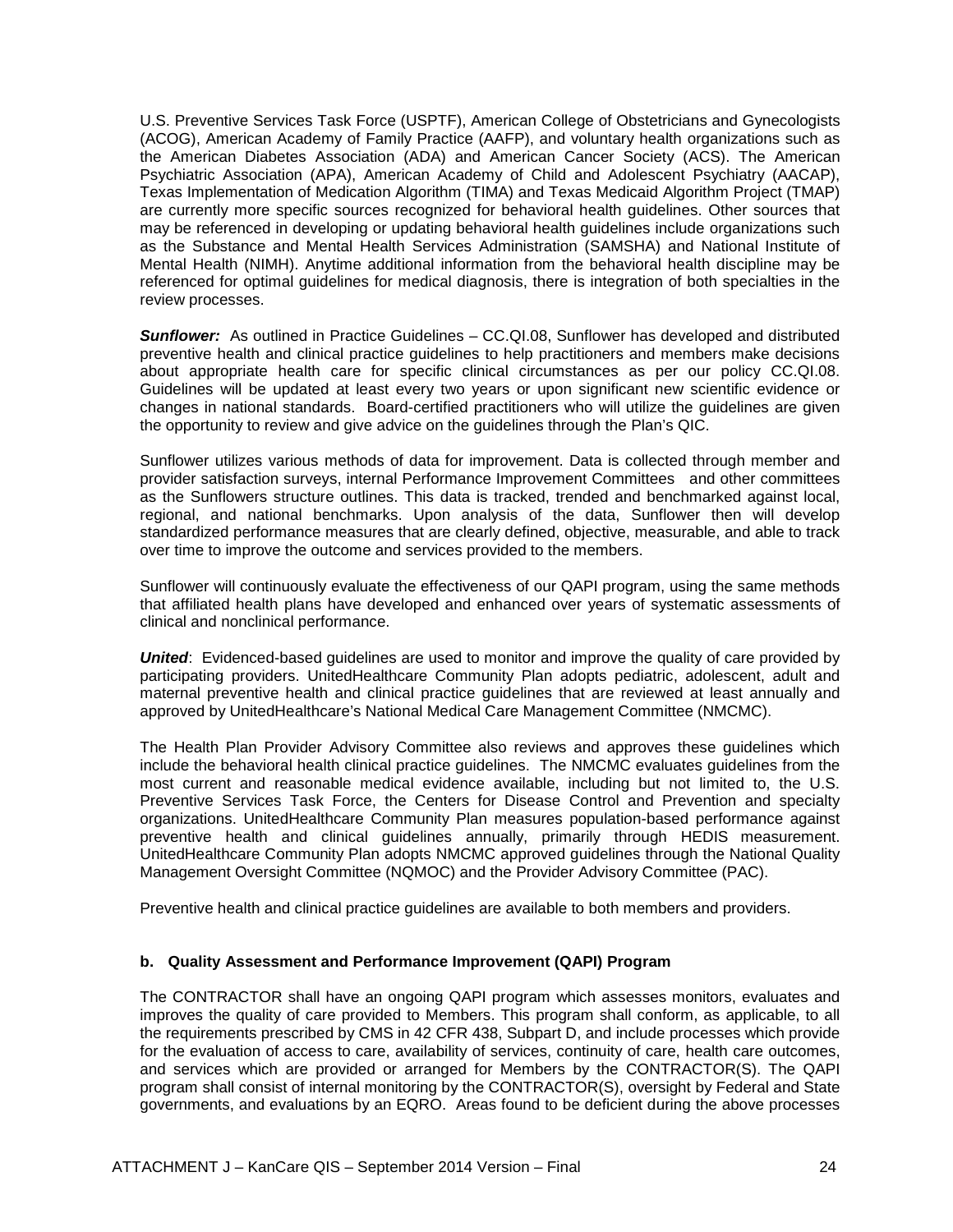shall be addressed by the CONTRACTOR(S) through a Corrective Action Plan (CAP) process initiated internally or by the State as specified in RFP Section 2.3.4.2.

The QAPI program shall objectively and systematically monitor and evaluate the quality and appropriateness of care and services rendered, thereby promoting quality of care and quality patient outcomes in service performance to its Medicaid population. The CONTRACTOR's written policies and procedures must address components of effective health care management including but not limited to anticipation, identification, monitoring, measurement, evaluation of enrollee's health care needs, and effective action to promote quality of care.

The QAPI program will be reviewed at least annually by the State as described in 42 CFR 438.240(e) and shall include:

- Conducting PIPs described in 42 CFR 438.240 (d) and as specified by the State;
- Submitting performance measurement data described in 42 CFR 438.240 (c) including related provisions 438.204(c) and in this Attachment;
- Establishing mechanisms for detecting both underutilization and over utilization of services described in 42 CFR 438.240(b)(3);
- Establishing mechanisms for assessing the quality and appropriateness of care furnished to Members, including those with special health care needs described in 42 CFR 438.240(b)(4);
- Reporting on measures related to homelessness and employment; and
- Reporting all behavioral health, disabilities and physical health data in separate reports.

Additionally, as part of the QAPI program, the CONTRACTOR(S) are required to have programs and<br>procedures in place to measures the quality and outcomes for nursing facilities. Each procedures in place to measures the quality and outcomes for nursing facilities. CONTRACTOR must submit a plan for oversight of nursing facilities, which shall be approved by the State on an annual basis.

Through the QAPI program, the CONTRACTOR(S) shall define and implement improvements in processes that enhance clinical efficiency and focus on improved outcome management achieving the highest level of success. Each CONTRACTOR and the CONTRACTOR'S quality improvement program is required to demonstrate how specific interventions better manage the care and impact healthier patient outcomes to achieve the goal of providing comprehensive, coordinated, high quality, accessible, cost effective, and efficient health care to Medicaid beneficiaries. Pursuant to 42 CFR 438.208(c)(1), the State requires the plans to implement mechanisms to identify persons with special health care needs, as those persons are defined by the State. CMS, in consultation with the State and other stakeholders, may specify performance measures and topics for PIPs.

The CONTRACTOR shall provide a written description of the QAPI program that identifies full-time staff specifically trained to handle the Medicaid business and delineates how staffing is organized to interact and resolve problems, define measures and expectations, and demonstrate the process for decision making (i.e. projects selection, interventions) and reevaluation. The CONTRACTOR(S) shall provide for quality improvement staff specifically trained to handle the Medicaid business which have the responsibility for identifying their Medicaid beneficiaries' needs and problems related to quality of care for covered health care and professional services, measuring how well these needs are met, and improving processes to meet these needs.

The QAPI program shall evaluate ways in which care is provided, identify outliers to specific indicators, determine what shall be accomplished, ascertain how to determine if a change is an improvement, and initiate interventions that will result in an improved quality of care for covered health care and professional services. Each CONTRACTOR is required to prioritize problem areas for resolution and design strategies for change as well as implement improvement activities and measure success.

The CONTRACTOR(S) shall cooperate with the State and the External Quality Review Organization (EQRO) vendor in developing its QAPI program. The State sets methodology and standards for QAPI performance improvement with advice from the EQRO. Prior to implementation, the State and/or the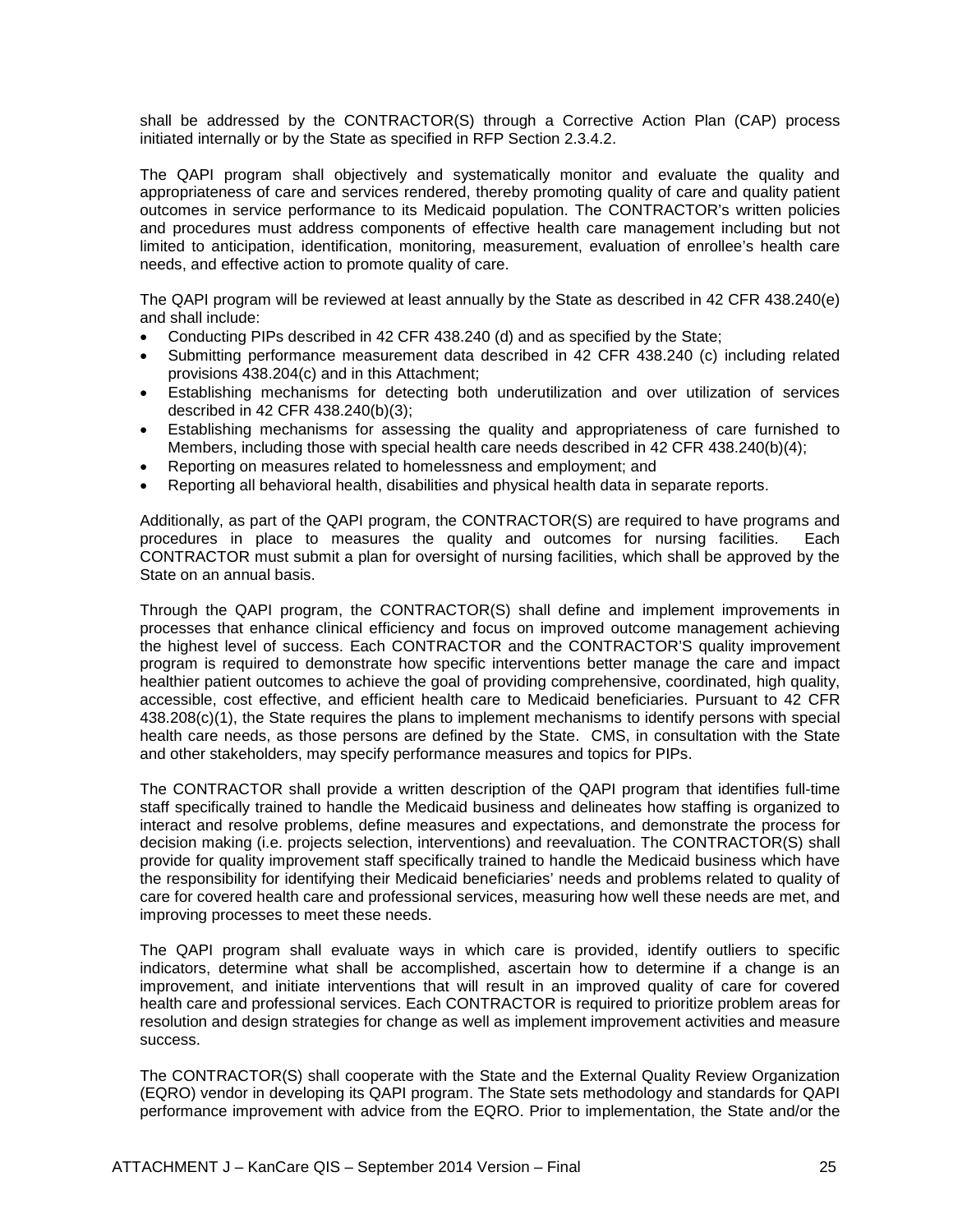EQRO review each CONTRACTOR's QAPI program. Each CONTRACTOR's QAPI program must be approved, in writing, by the State no later than three (3) months following the effective date of the CONTRACT. If a CONTRACTOR has submitted and received approval for the present calendar year, an extension may be granted for the submission of new projects.

Each CONTRACTOR shall have a QAPI governing body. This body shall monitor, evaluate, and oversee results of the QAPI program to improve care. The governing body shall have written guidelines and standards defining their responsibilities for:

- 1. Supervision and maintenance of an active QAPI committee;
- 2. Ensuring ongoing QAPI activity coordination with other management activity, demonstrated through written, retrievable documentation from meetings or activities;
- 3. Planning, decisions, interventions, and assessment of results to demonstrate coordination of QAPI processes;
- 4. Oversight of QAPI program activities; and
- 5. A written diagram that demonstrates the QAPI system process.

#### The QAPI committee shall:

- 1. Direct and review quality improvement activities;
- 2. Assure that quality improvement activities take place throughout the plan;
- 3. Include a meaningful representation of stakeholders;
- 4. Review and suggest new or improved quality improvement activities;
- 5. Direct task forces/committees in the review of focused concern;
- 6. Designate evaluation and study design procedures;
- 7. Publicize findings to appropriate staff and departments within the plan;
- 8. Report findings and recommendations to the appropriate executive authority; and
- 9. Direct and analyze periodic reviews of Members' service utilization patterns.

For each year of the CONTRACT, the CONTRACTOR(S) shall comply with the QAPI Program standards established by the State as well as the NCQA standards/guidelines. The CONTRACTOR(S) shall monitor NCQA standards/guidelines and remain updated on any changes. The State reserves the right to revise established standards and their respective elements to ensure compliance with changes to Federal or State statutes, rules, and regulations as well as for clarification and to address identified needs for improvement.

Each CONTRACTOR will be required to annually review and evaluate the overall effectiveness of the QAPI program to determine if the program has demonstrated improvement in the quality of care and provision of services to Members. As necessary, the CONTRACTOR(S) may modify its QAPI program with the approval of the State. The CONTRACTOR(S) shall prepare a written report to the State, detailing the annual review which shall include a summary and review of completed and continuing quality improvement activities that address the quality of clinical care and services; trending and analysis of measures to assess performance in quality of clinical care and services; any corrective actions which are recommended, implemented, or in progress, as well as modifications made to the program. The CONTRACTOR(S) shall demonstrate that its quality improvement activities have contributed to improvement of the quality of clinical care and services, including but not limited to preventive health care provided to Members. The CONTRACTOR shall submit this report annually in a format specified by the State.

*Amerigroup*: The Amerigroup QAPI Program Description addresses the following: Quality Improvement Program Goals and Objectives:

- To develop and maintain QM resources, structure and processes that support the organization's commitment to quality health care for our members;
- To collaborate with the State in the administration and coordination of care and services, in the development of policy and procedures and to cooperate with the process of oversight;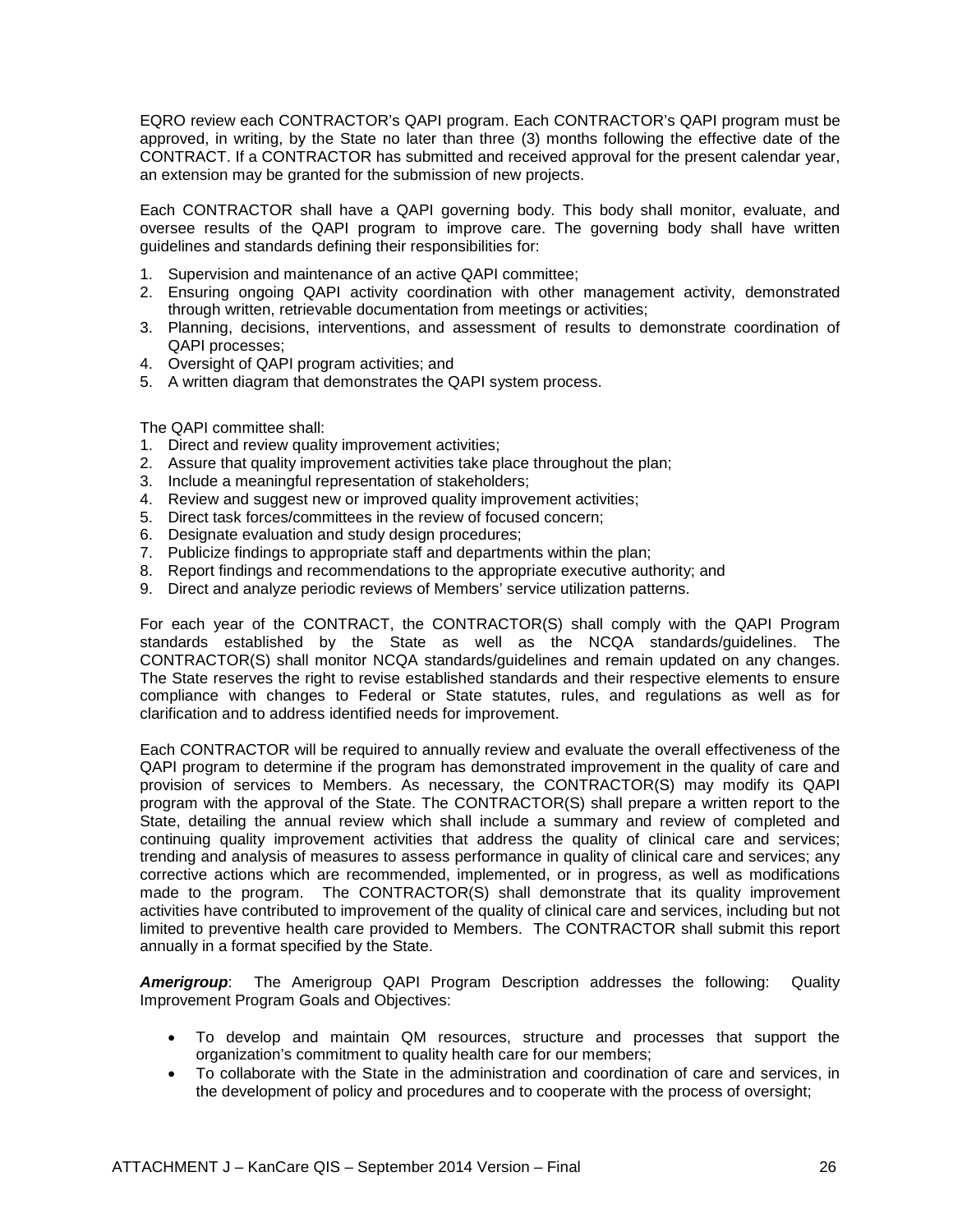- To develop effective methods or adopt those advanced by the state through contract or other requirements for measuring the outcomes of care and services provided to members and to intervene to achieve continuous measureable improvements using a CQI approach;
- To ensure adequate accessibility to care and service;
- To monitor and ensure our members receive seamless, continuous and appropriate care throughout the continuum of care;
- To coordinate, monitor and report QM activities;
- To improve member health status;
- To improve coordination and integration of physical health (PH), behavioral health (BH), and long terms services and supports (LTSS) coordination and integration
- To ensure effective credentialing and re-credentialing processes for providers that comply with state, federal and accreditation requirements;
- To implement and monitor programs designed to improve the safety of our members and the quality of services they receive;
- To increase member and provider awareness of patient safety and quality activities
- To ensure providers are informed of member rights and responsibilities;
- To ensure member confidentiality is maintained at all times;
- To monitor medical record-keeping including compliance with medical record documentation guidelines, record storage, handling and retention ;
- To improve the quality and care of our members through member education regarding appropriate preventive services and healthy lifestyles;
- To measure member satisfaction and implement effective interventions to address areas of dissatisfaction;
- To ensure effective coordination/communication of QM activities with all appropriate functional areas, including but not limited to utilization management, customer service, appeals and grievances and provider relations;
- To provide effective oversight of all delegated activities to ensure compliance with all state, federal and accrediting organizations;
- To ensure the quality of care delivered by providers and subcontractor(s);
- To promote and facilitate improved continuity and coordination of care in clinical care and between medical, behavioral, and long term services and supports (LTSS);
- To develop and implement programs based on population analysis that incorporates cultural diversity, and healthcare disparities;
- To ensure vulnerable and special needs populations have access to appropriate care management and care coordination programs, including Case Management, Disease Management and Service Coordination;
- To ensure full compliance with all applicable state, federal and accreditation requirements;
- To ensure members' rights are upheld and services are provided in a manner that is sensitive to the cultural needs of members
- Annually develop, update, discuss and approve the QM Program (QAPI) and the QM Work Plan and Evaluation

The Amerigroup QAPI Program Description describes the governance of the program from the Board of Directors to the Quality Management committee and its subcommittees.

*Sunflower*: Sunflower's QAPI program is outlined in KS.Q1.01, QAPI Program Description. Our QAPI Program includes sophisticated data management, analysis, and reporting capabilities that facilitate performance monitoring and support effective service utilization. Our QIC oversees all QI and QAPI activities.

Sunflower's QI staff collects and facilitates analysis of encounter and other types of data to identify potential areas where improvements in clinical outcomes or service delivery are necessary or desired. Our assessments not only encompass indicators of *quality of care* provided by network and other providers, but also the quality of service that Sunflower provides.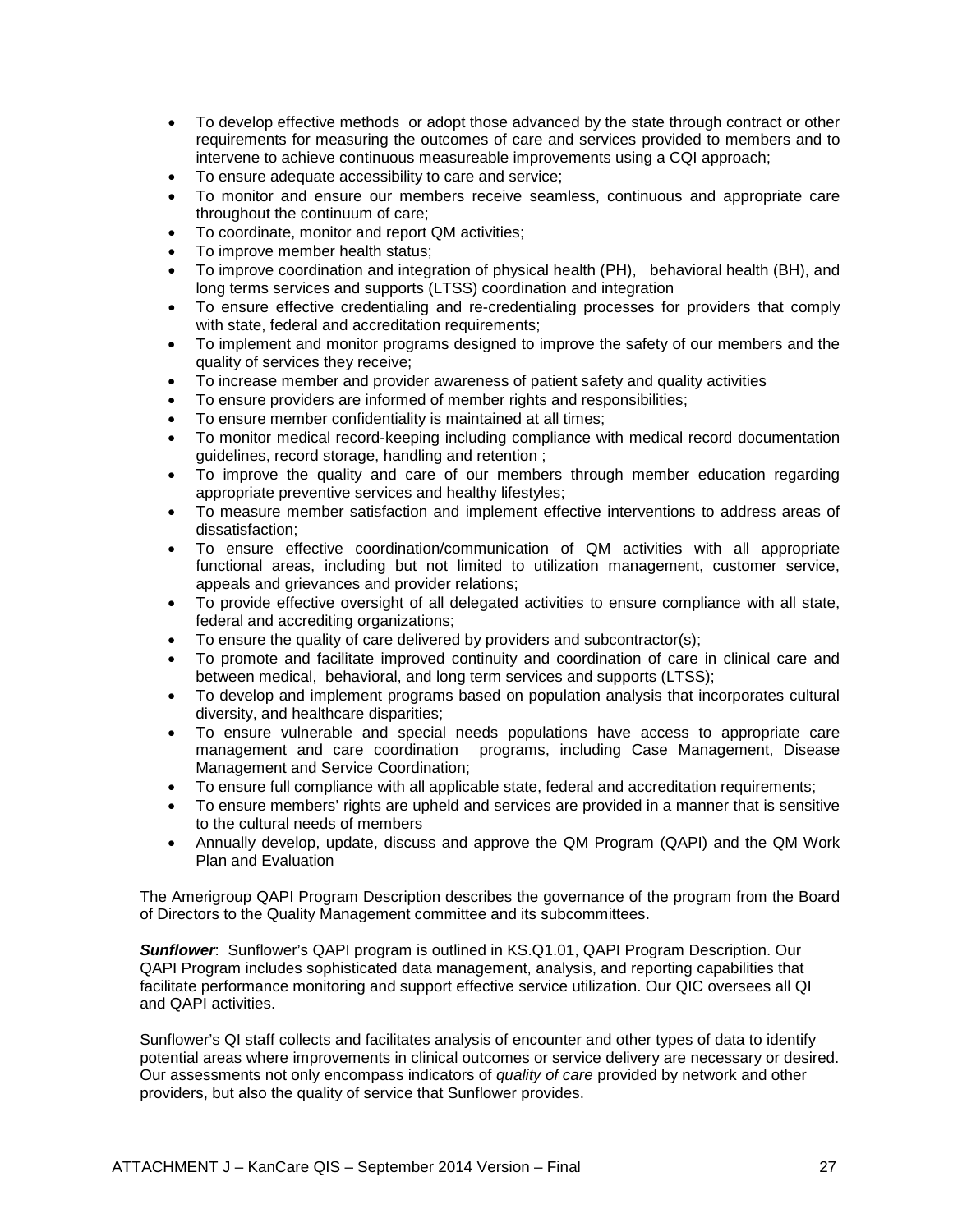Sunflower's QAPI program, KS.QI,01, outlines the written description of its program including the structure and process to monitor and improve the quality and safety of clinical care and the quality of services. The QAPI description includes the following: specific roles, structure and function of the QI committee and other committees, including meeting frequency; accountability to the governing body; a description of resources that are devoted to QIP; behavioral health; and patient safety.

Sunflower's Management Information Systems enable key personnel necessary access and ability to manage the data required to support the measurement aspects of the QI acitiviities including but not limited to Quality Spectrum Insight (QSI), a software system to monitor, profile and report on the treatment of specific episodes, care quality and care delivery patterns. QIS is an NCQA-certified software.. QSI enables Sunflower to integrate claims, member, provider and supplemental data into a single repository, by applying a series of clinical rules and algorithms that automatically convert raw data into statistically meaningful information.

Quality is integrated throughout Sunflower. To this end, we have established various committees, subcommittees and ad-hoc committees to monitor and support its QAPI Program. Ultimate authority is held by the Board of Directors. Sunflower will actively involve participating network providers, often times unfamiliar with managed care, at various levels throughout its QAPI Committee structure. We will include practitioners who represent the range of specialties in KanCare on committees such as the QIC, CC and PAC, as described above. Through these Committees, providers will be involved in analyzing data, will have an active voice in prioritizing quality studies and developing interventions for improvement, and will participate in the annual review of the QAPI program. Practitioners will have the opportunity to give input on the clinical practice guidelines to be adopted by Sunflower.

Sunflower will submit an annual report to the State after review by its Board of Directors (BOD.) Sunflower's BOD oversees development, implementation and evaluation of the QAPI Program and has the ultimate authority and accountability for oversight of the quality of care and services provided to Members at the plan.

*United*: The annual QI Work Plan focuses on QI Program goals, objectives and planned projects for the upcoming year. The QI Work Plan includes specific tasks, responsible owners of activities, and anticipated time frames for completion. It serves as the road map to reflect a coordinated strategy to implement the QI program including planning, decision-making, interventions, assessment of results, and achievement of the desired improvements. The Health Plan Board of Directors and the QMC approve the QI Evaluation as well as the annual QI Work Plan based on the QI Program Description. The QI Work Plan is a living document with periodic updates expected as a result of interim project findings and reports. Updates to the QI Work Plan are reviewed and approved by the Health Quality and Utilization Management Committee (HQUM), QMC, and submitted to state or federal agencies as required and/or when substantial changes are made.

The annual QI Work Plan specifically addresses the following:

- Quality of clinical care
- Quality of service
- Safety of clinical care
- Program scope
- Yearly objectives
- Yearly planned activities
- Time frame within which each activity is to be achieved
- The staff member responsible for each activity
- Monitoring previously identified issues
- Evaluation of the QI program

#### **c. Performance Measures**

The State requires the CONTRACTOR(S) to collect data on patient outcome performance measures, as defined by the Healthcare Effectiveness Data and Information Set (HEDIS) or otherwise defined by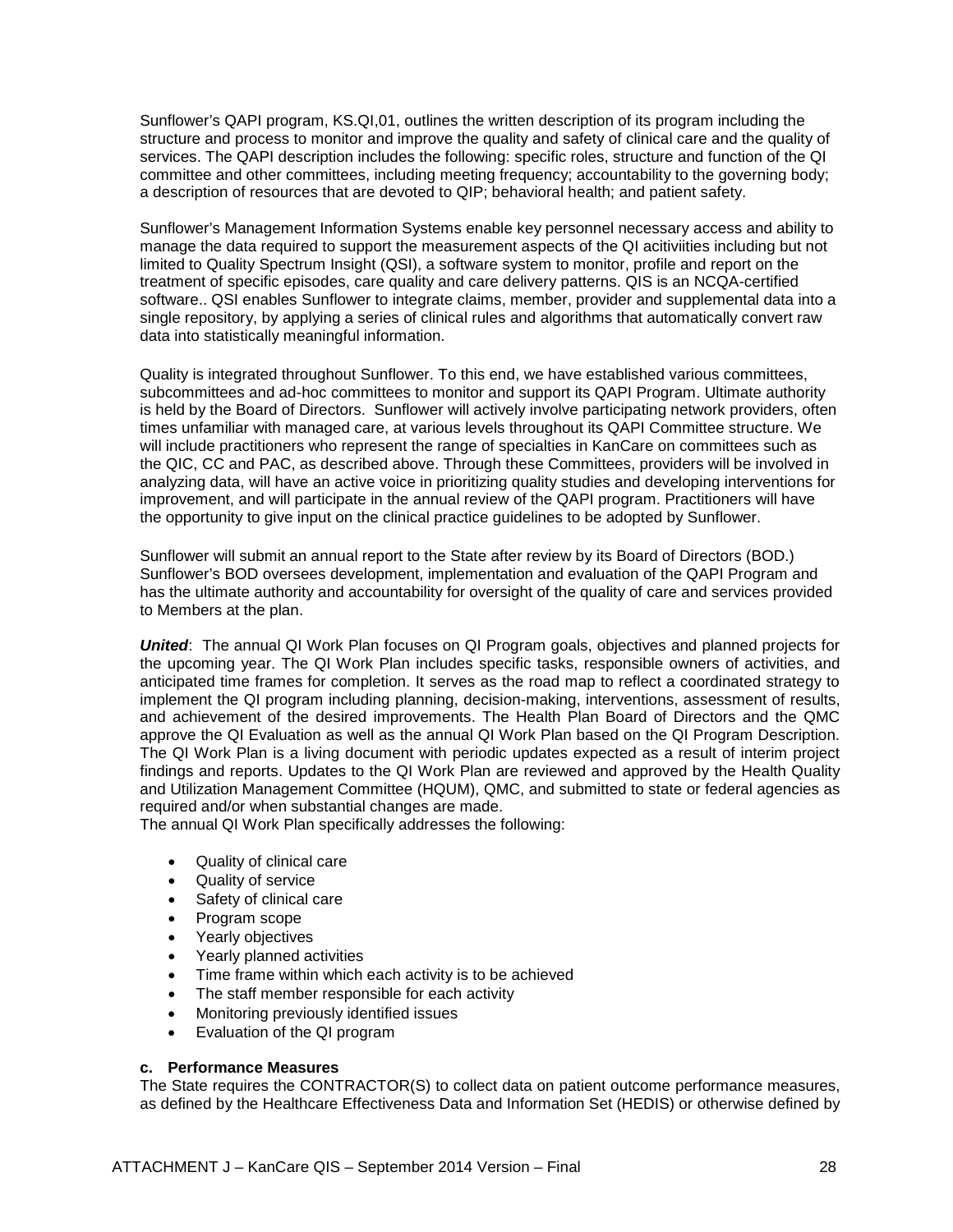the State in Appendices 1-11 and to report the results of the measures to the State annually. The CONTRACTOR(S) shall submit data on the corresponding national and regional benchmarks when available as specified by the State. The State may add or remove reporting requirements with 30 days advance notice. The CONTRACTOR(S) shall comply with all QM requirements to improve performance on all established performance measures.

*Amerigroup*: Amerigroup's HEDIS data warehouse is an integrated repository fed directly from the core operations system to ensure data quality, control and consistency. The data warehouse maximized our capacity for data collection and analytics and affords us the flexibility to produce targeted reporting to support our state customers, business processes, providers and members.

In the HEDIS warehouse, encounter data sources are dived into three categories: claims, Rx and laboratory results, following our HEDIS Certified software vendors' data category and layout. We map data info standard formats within the three categories of claims, pharmacy, lab form internal and vendor transaction systems and data from state agencies such as member historical date and immunization registry data. Data in this warehouse is audited by a national auditor NCQA certified auditor (Attest Healthcare Advisors, LLC) before being submitted to NCQA for HEDIS reporting.

The Amerigroup HEDIS Data Management team oversees the HEDIS data processes to verify that our quality metrics accurately reflect our performance.

*Sunflower:* Sunflower State Health Plan (Sunflower) understands that KDHE's EQRO is responsible for conducting annual, external independent reviews of the quality outcomes, timeliness of, and access to the services we provide under the contract. Sunflower will cooperate fully with the EQRO's validation of our performance in providing the services covered in our contract

Sunflower will actively participate with KDHE to review the results of performance measures in comparison to established benchmarks, performance improvement projects, and any other EQRO activities.

Sunflower has multiple policies related to its QAPI and are outlined within its QAPI.

*United*: Our QAPI Program provides an integrated, coordinated and Continuous Quality Improvement (CQI) system to ensure compliance with contract, state and federal requirements and improve care for our members. We employ a knowledgeable, multi-disciplinary Quality Management team and proven structures and processes that emulate national benchmarks, standards and best practices. We continue to work with the State to define performance measures and associated reporting. We will monitor performance measures and track them over time. We will compare these performance metrics to Kansas' minimum performance standards, goals and benchmarks as well as to national and regional data, with the objective of achieving sustained improvement year after year and meeting benchmarks as quickly as possible. Our philosophy supporting quality assessment and performance improvement is to leverage our assets, capabilities and engage employees to provide our members, providers and state partners with cost effective, high value and high quality services.

## <span id="page-28-0"></span>**C. Impact of Health Information Technology**

KDHE, the State designee for health information technology (HIT), is facilitating the creation of strategic and operational plans for a statewide infrastructure for health information exchange (HIE). These plans will act as a blueprint for not-for-profit organizations responsible for the deployment and operation of the Kansas health information exchange (KHIE). The primary goal of the KHIE is to enable health care stakeholders to share data for coordinating patient care and to support public entities in achieving their population health goals. More specifically, this process will assist in the development of health homes for Kansans. The implementation of managed care will support the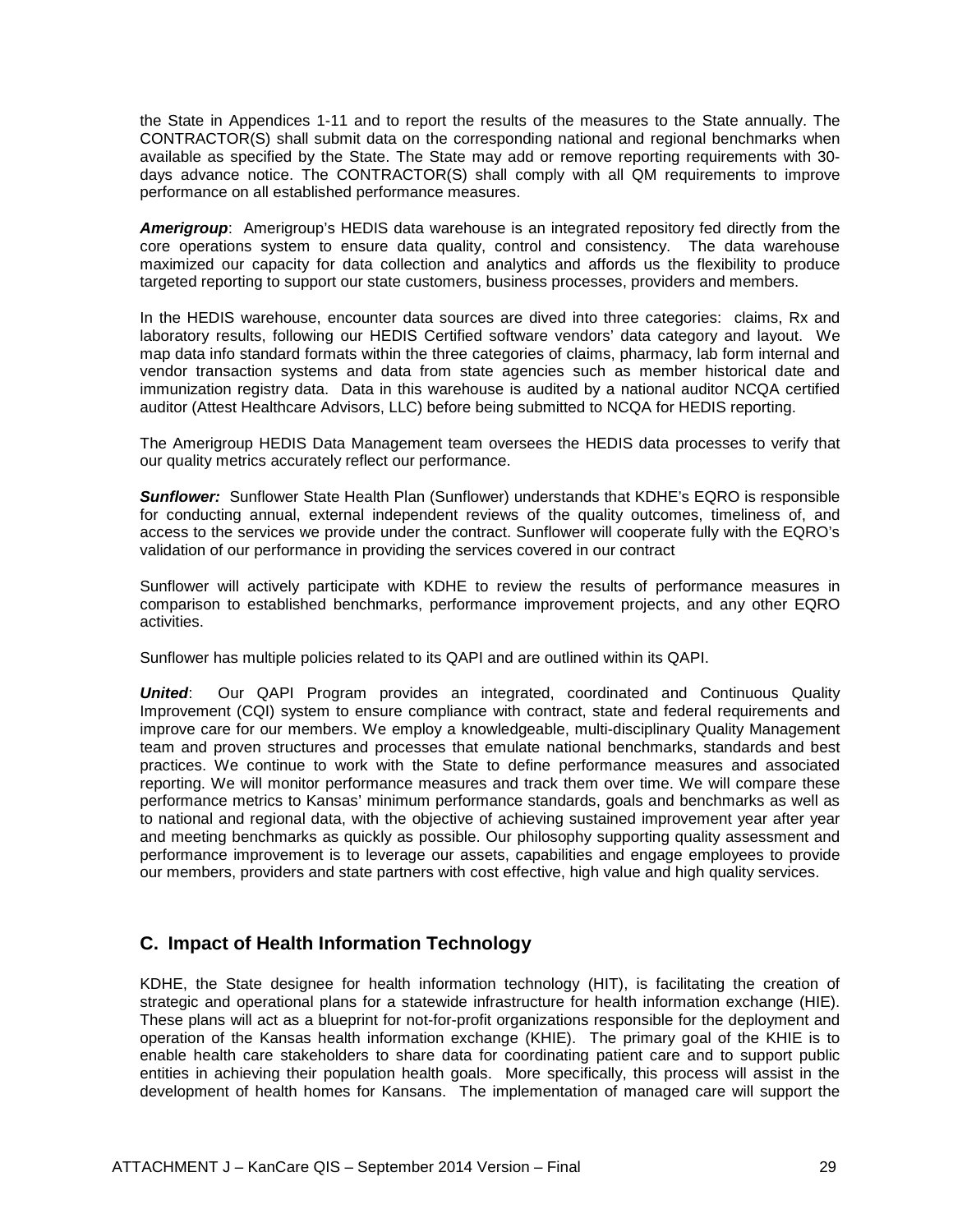current HIT/HIE efforts in Kansas through a number of CONTRACTOR requirements. Specifically, the following requirements are provided in Section 2.2.14 of the RFP.

The CONTRACTOR shall submit a plan to the State that details how it will use HIT to improve coordination and integration of care, promote prevention and wellness, and improve quality through appropriate sharing of clinical and administrative data among providers and to the State. This plan, at a minimum, will:

- a. Specify how the CONTRACTOR will work within the framework outlined by the KHIE Board to facilitate electronic exchange of health information between providers and the CONTRACTOR, and between the CONTRACTOR and the State;
- b. Demonstrate how the CONTRACTOR will work with providers to assist in their acquisition and use of certified electronic health record (EHR) technology in accordance with the Kansas Medicaid HIT Plan (located at [http://www.kdheks.gov/hcf/hite/download/Overview\\_Activities\\_HIT\\_HIE.pdf.](http://www.kdheks.gov/hcf/hite/download/Overview_Activities_HIT_HIE.pdf)) and how they will assist providers to meet "meaningful use" of EHR.
- c. Demonstrate how the CONTRACTOR will accept and use data from certified EHR technology.
- d. Resubmission annually with updates when significant policy or community driven initiative occurs that changes how EHR is utilized.

### <span id="page-29-1"></span><span id="page-29-0"></span>**III. Improvement**

## **State Strategies and Interventions for Quality Improvement**

Based on the results of the assessment activities, quality of care delivered by the CONTRACTOR will be improved in a number ways. As results from assessment activities become available, the State may define additional improvement opportunities.

#### **Performance Improvement Projects**

Each CONTRACTOR will conduct PIPs that are designed to achieve, through ongoing measurements and intervention, significant improvement, sustained over time, in clinical care and non-clinical care areas that are expected to have a favorable effect on health outcomes and Member satisfaction. The State will approve and provide input on the selected topics for all PIPs. The CONTRACTOR(S) must ensure that CMS protocols for PIPs are followed and that the following are documented for each activity:

- Rationale for selection as a quality improvement activity;
- Specific population targeted including sampling methodology if relevant;
- Metrics to determine meaningful improvement and baseline measurement;
- Specific interventions (Member and provider);
- Relevant clinical practice guidelines; and
- Date of re-measurement.

Each CONTRACTOR must submit new data on at least two (2) PIPs annually to the State. This does not mean two (2) new PIPs a year. PIPs must be submitted to and approved by the State prior to implementation. PIPs must include the following:

- Measurement of performance using objective quality indicators;
- Implementation of system interventions to achieve improvement in quality;
- Evaluation of the effectiveness of the interventions;
- Planning and initiation of activities for increasing or sustaining improvement; and
- Reporting the status and results of each project to the State on an annual basis.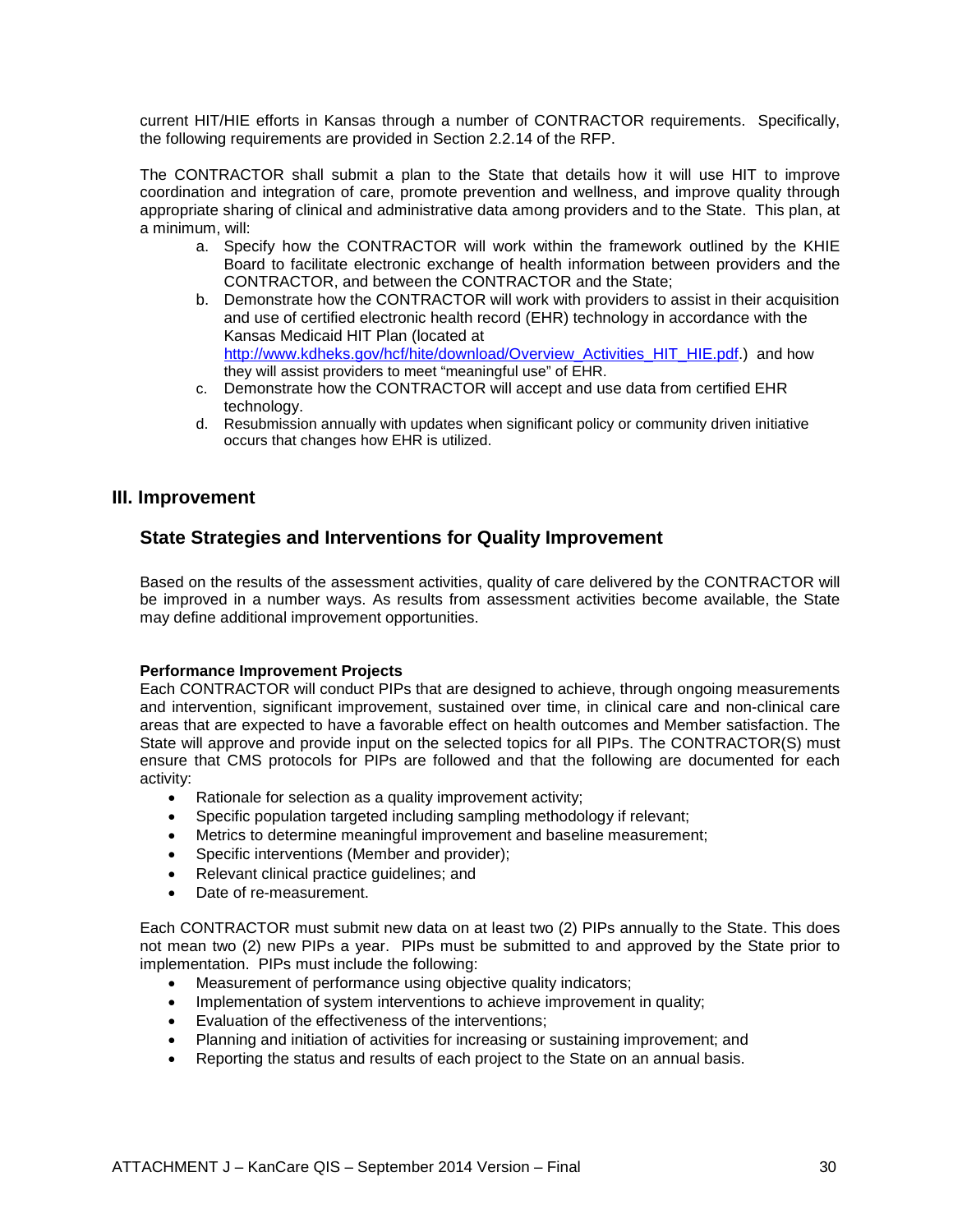Each PIP must be completed in a reasonable time period so as to generally allow information on the success of PIPs in the aggregate to produce new information on quality of care every year. The CONTRACTOR(S) shall report the status and results of each project to the State and its designee as requested. The State reserves the right to require additional PIPs if it is deemed necessary to improve the performance of the CONTRACTOR(S).

The CONTRACTOR(S) shall identify HEDIS, National Outcome Measurement System (NOMS), CMS approved HCBS Waiver Performance Measures and other benchmarks identified by the State and set achievable performance goals for each of its PIPs. The CONTRACTOR(S) shall identify and implement intervention and improvement strategies for achieving the performance goal set for each PIP and promoting sustained improvements.

*Amerigroup*: Amerigroup will evaluate claims and other data to identify the most significant and appropriate areas of study for clinical and non-clinical Performance Improvement Projects to improve health outcomes and member satisfaction. The PIPs will be drafted for State approval, using CMS protocols and format to include identification of appropriate benchmarks.

#### **Accreditation**

Kansas Medicaid CONTRACTOR(S) and subcontractor(s) are required to become accredited by the National Committee for Quality Assurance (NCQA) as defined by the State. NCQA is an independent, 501(c) (3) non-profit organization that assesses and scores CONTRACTOR performance in the areas of quality management and improvement, utilization management (UM), provider credentialing and recredentialing, and Members' rights and responsibilities. This process leaves only those CONTRACTORS demonstrating the highest quality of care and service to provide for enrollees. In conjunction with accreditation, CONTRACTORS are required to annually submit a full set of audited measures from HEDIS and the Consumer Assessment of Healthcare Providers and Systems (CAHPS) to NCQA. NCQA uses the results to reevaluate the organization's performance on specified HEDIS/CAHPS measures, and may change the organization's accreditation status based on the results.

A CONTRACTOR which holds current NCQA accreditation status shall submit a copy of its current certificate of accreditation with a copy of the complete accreditation survey report. The submission shall include scoring of each category, standard, and elements levels and recommendations, as presented via the NCQA Interactive Survey System (ISS): Status, Summarized & Detailed Results, Performance, Performance Measures, Must Pass Results Recommendations, and History to the State in accordance within timelines established by the State.

If a CONTRACTOR has not earned accreditation of its Medicaid product through the NCQA, the CONTRACTOR shall be required to obtain such accreditation within 18 months of the effective date of this CONTRACT.

**Amerigroup**: Amerigroup successfully completed its bid for an Interim NCQA accreditation status in May 2014. Work towards a 2015 First Year Accreditation status has begun. The NCQA onsite visit is scheduled for October 2015.

*Sunflower:* Sunflower is committed to obtaining NCQA accreditation within the required timeframe. Sunflower will conduct a gap analysis in May 2013. The gap analysis will be the basis of the work plan to ensure compliance with the standards and prepare for the required areas of analysis. Sunflower will begin monthly file reviews (denials, appeals, case management) in July 2013 in order to ensure compliance during the look back period of 6 months. Sunflower will submit in March 2014 in order to have a final report by July 1, 2014**.**

*United*: UnitedHealthcare currently holds Health Plan Accreditation (HPA) at the Corporate Level for its Medicaid health plans. Each UHC Community plan (Medicaid Plan) is allowed to apply this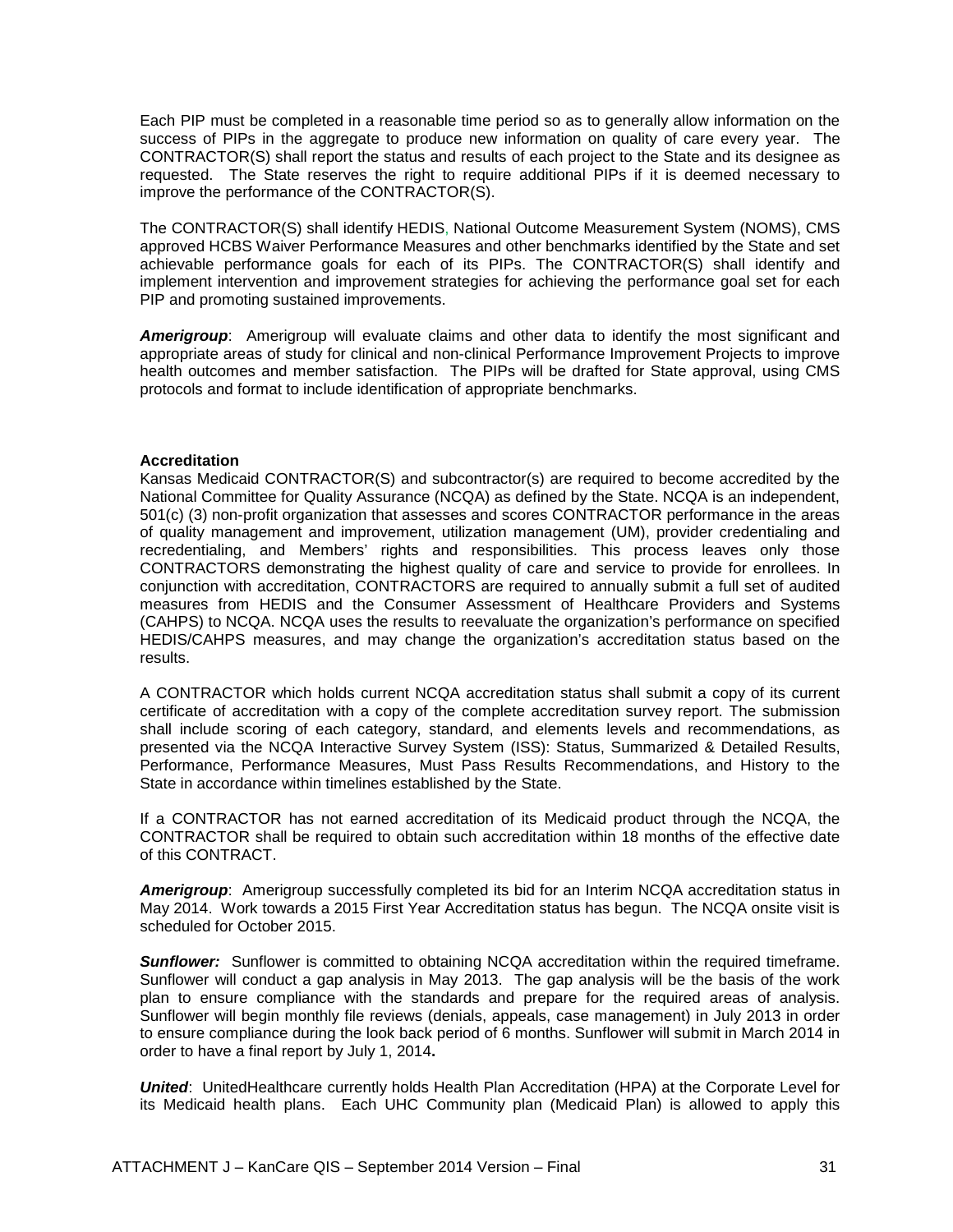corporate credit for standard processes that are followed at the corporate level. The health plan earned NCQA Interim accreditation in March 2014. The next NCQA survey is planned for September 2015, which will be a First Survey. Those standards that are scored at the health plan level will be assessed throughout the year in the various quality committee structures defined in the 2014 Quality Improvement Program Description. The health plan will perform HEDIS and the three required CAHPS surveys (Adult, Child and Child with Chronic Conditions; the latter two will be stratified by Title 19 and 21) in 2015 for measurement year 2014. Internal planning documents for HEDIS have been submitted to the HEDIS development team. The health plan also maintains a comprehensive Quality Improvement Program Description and Work Plan to ensure the plan meets NCQA requirements. An evaluation of the Program Description and Work Plan is completed yearly to ensure the quality program met its stated objectives.

#### **Health Information System Initiatives**

Each CONTRACTOR must maintain a Health Information System (HIS) that collects, analyzes, integrates, and reports data. The system must provide information on areas including, but not limited to utilization, grievances and appeals and disenrollments for other than loss of Medicaid eligibility. Such system must comply with the provisions of 42 CFR 438.242.

The HIS must

- Collect complete and accurate data on Members and providers regarding information and services furnished through encounter data,
- Ensure data is accurate and complete by
	- o Verifying accuracy timeliness reported data.
	- o Screening data for completeness, logic, and consistency; and
	- o Collecting service information in standardized formats to the extent feasible and appropriate.
- Makes sure data is available to the State of Kansas and CMS.
- The quality of encounter data will be ensured by review of the Plan's HIS systems for data management and validation by the State of Kansas utilizing both on site monitoring and encounter data submitted.

To ensure quality of data submitted by plan's HIS systems for data management the state will utilize submitted data and on site review, as well as findings of EQRO reviews.

*Amerigroup*: The Amerigroup Management Information System (MIS) is fully operational with a dedicated internal Technical Support Department of individuals who are highly skilled and expected in information technology and managed health care.

Amerigroup maintains an integrated data warehouse that consolidates data from internal and external sources to support the ongoing requirement for scheduled reports and specialized ad hoc reporting needs. Internal data include claims, membership, authorization/utilization management, provider, capitation, customer service, and grievance and appeals. Data from external sources include items such as claims history, laboratory results, delegated vendor claims (ie; pharmacy and dental) and immunization registry data. We load data from an external source into the data warehouse then integrate the data for immediate availability through surrounding applications. The data warehouse is fed directly from source systems to ensure data accuracy and employs a relational data model. The data warehouse supports operational reporting using data available from the cores operations system supplemented with data from external sources.

The Amerigroup MIS ensures data accuracy and completeness and allows us to provide the State with timely, accurate reporting. In 2013, Amerigroup underwent an EQRO Information Systems Capability Assessment, (ISCA) assessment of its MIS processes. Overall, the 2013 report was favorable, with no corrective action plans requested.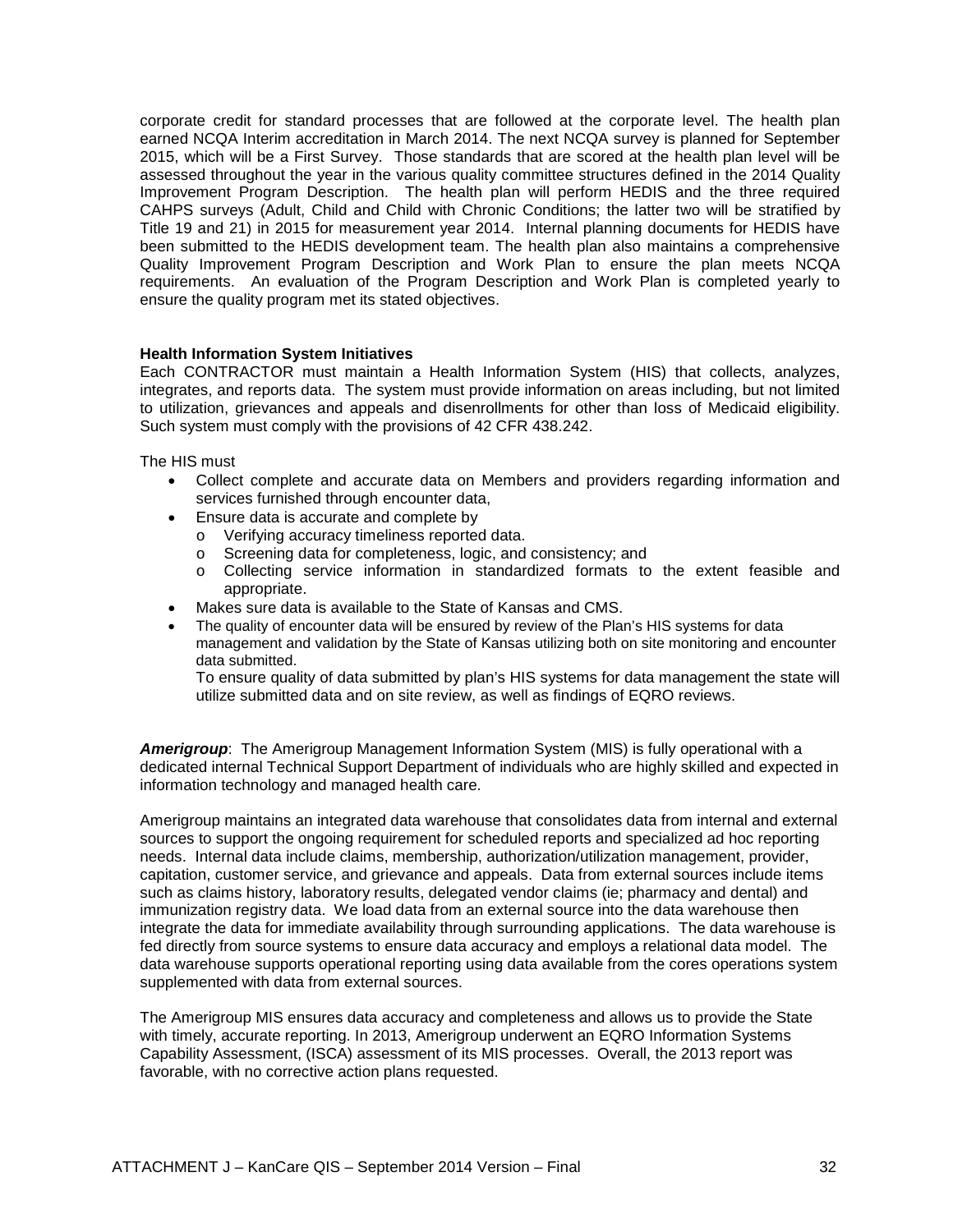#### **Pay for Performance (P4P) Incentives**

As discussed in previous sections of this quality strategy, the CONTRACTOR(S) will be required to report on all HEDIS, CAHPS, and other performance measures for specific populations as required in Appendices 1-12 of this Strategy.

Additionally, the State will implement a pay-for-performance (P4P) program. During the first CONTRACT year, six (6) operational performance measures have been selected to measure the CONTRACTOR(S)'s performance during implementation and the transition of Members to the KanCare program. To incentivize high performance in year one (1), three (3) percent of the total capitation payments will be held back for the purpose of incentive payments to CONTRACTORs meeting the higher levels of performance dictated in the P4P program. These performance standards require CONTRACTOR(S) to exceed the minimum performance standard required for CONTRACT compliance and incentivize the CONTRACTOR(S) to perform at a higher level in six areas determined by the State to be critical for successful integration of Members into the new program. The year one operational measures are listed in the table below, with the contractual requirements in the middle column, and the P4P incentive requirements in the right column.

| <b>Performance</b><br><b>Measure</b> | <b>Required Contractual Standard</b>                                                                                                                                                                                   | <b>Standard Required to Receive</b><br><b>Incentive Payment (Benchmark)</b>                                                                                                   |
|--------------------------------------|------------------------------------------------------------------------------------------------------------------------------------------------------------------------------------------------------------------------|-------------------------------------------------------------------------------------------------------------------------------------------------------------------------------|
| Timely claims<br>processing          | Section 2.2.39.2.1-<br>100% of clean claims are processed within<br>30 days<br>2.2.39.2.2-99 % of all no clean claims are<br>processed within 60 days<br>2.2.39.2.3-100% of all claims are processed<br>within 90 days | 100% of all clean claims are<br>processed within 20 days<br>99% of all non clean claims are<br>processed within 45 days<br>100% of all claims are processed<br>within 60 days |
| Encounter<br>data<br>submission      | See Attachment K                                                                                                                                                                                                       | Contractor meets all of the<br>performance standards within 60<br>days from implementation date.                                                                              |
| Credentialing                        | Section 2.2.4.1.7- credentialing of providers<br>shall be completed as follows:                                                                                                                                        |                                                                                                                                                                               |
| process                              | 90% in 30 days<br>100% in 45 days                                                                                                                                                                                      | 90% are completed in 20 days<br>100% are completed in 30 days                                                                                                                 |
| Grievances                           | (See Attachment D)<br>98 % of grievances are resolved within 30<br>days                                                                                                                                                | 98 % of grievances are resolved<br>within 20 days                                                                                                                             |
|                                      | 100% of grievances are resolved within 60<br>days                                                                                                                                                                      | 100% of grievances are resolved<br>within 40 days                                                                                                                             |
| Appeals                              | (See Attachment D)<br>The CONTRACTOR must send a letter to<br>the member within five (5) business days<br>acknowledging receipt of the appeal<br>request.                                                              | Contractor sends an<br>acknowledgement letter within 3<br>business days of receipt of the<br>appeal request                                                                   |
| Customer<br>Service                  | Section 2.2.42.7<br>95% of all inquiries shall be resolved within<br>two (2) business days of receipt<br>98% of all inquiries shall be resolved within<br>five (5) business days                                       | 98% of all inquiries are resolved within<br>2 business days from receipt date                                                                                                 |
|                                      | 100% of all inquiries shall be resolved within<br>15 business days                                                                                                                                                     | 100% of all inquiries are resolved<br>within 8 business days from receipt<br>date                                                                                             |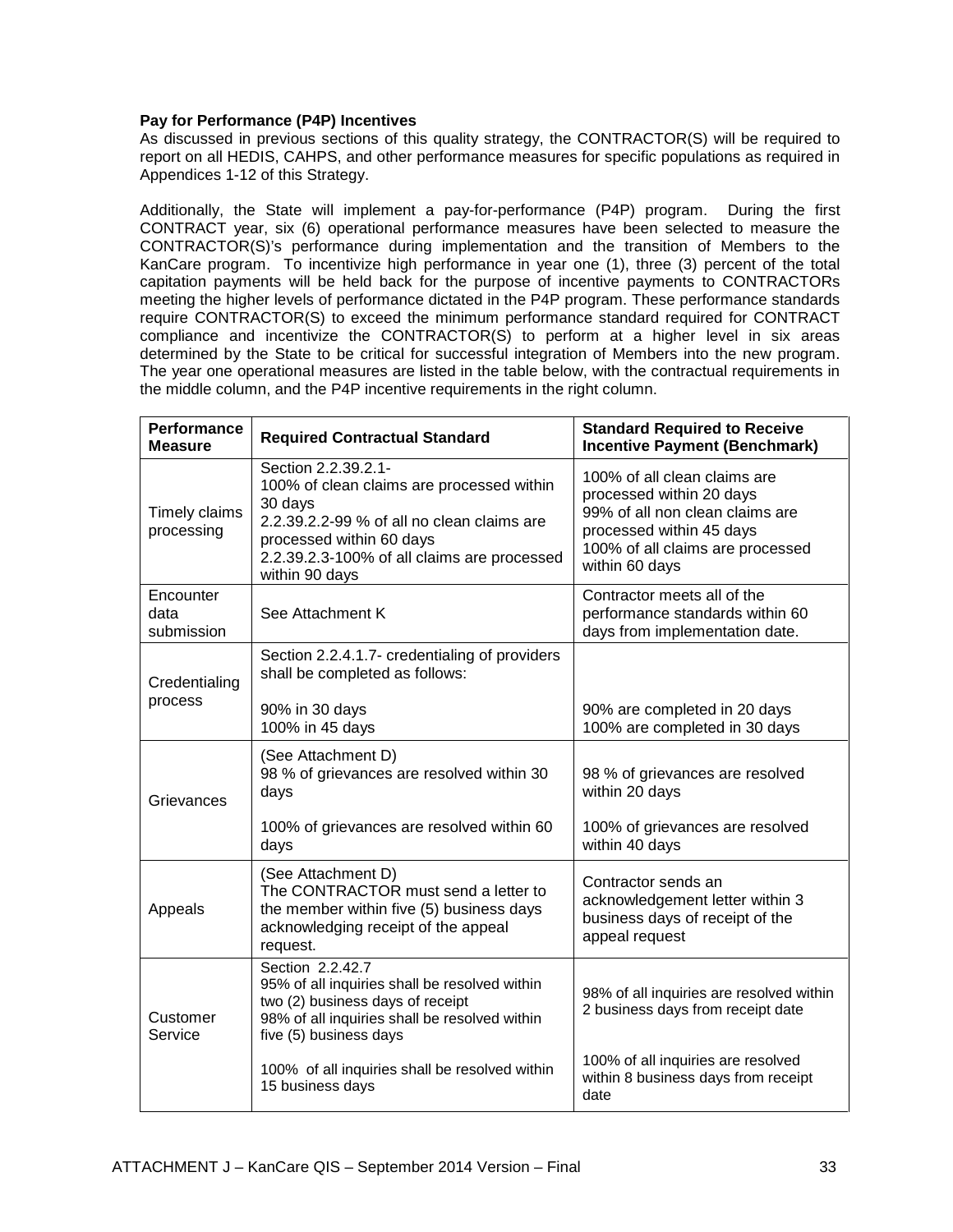Each of the six (6) areas identified above (timely claims processing, encounter data submission, credentialing process, grievances, appeals, and customer service) will be weighted at .5% of the 3% capitation withhold. A CONTRACTOR failing to meet all the required standards for an incentive payment in a given area will not receive .5% of their capitation payments back for each area in which it fails to meet the benchmark standard in full or in part. For example, if a CONTRACTOR fails to meet all of the required benchmarks in grievances, appeals, and customer services will not receive back 1.5% of their capitation payments back.

For CONTRACT years two (2) and three (3), 15 measures have been selected by the State as pay for performance (P4P) indicators (Five (5) for physical health, five (5) for behavioral health, and five (5) for LTC). To incentivize high performance and quality health outcomes, up to 5% of each CONTRACTOR's total per-Member, per-month payments will be held at risk and based on performance each year for the purpose of incentive payments in years two (2) and year (3). If the CONTRACTOR meets quality benchmarks established by the State for each of the 15 selected P4P indicators, the CONTRACTOR will receive the at risk payments in full.

The P4P indicators are listed below, and additional operational details are included in Appendix 12 to this document. Final measurement details, and any necessary adjustments over time, will be specified by the state to each MCO in the required reporting template associated with each measure.

Physical Health:

- Comprehensive Diabetes Care
	- o This measure is actually a composite HEDIS measure composed of 8 rates. To be considered compliant with this measure, the CONTRACTOR must meet or exceed the benchmark rate for HbA1c screening, and meet or exceed the benchmark for five (5) of the remaining seven (7) Comprehensive Diabetes Care rates following all required HEDIS methodology
- Well-Child Visits in the First 7 Months of Life
	- o The CONTRACTOR(S) shall meet or exceed the benchmark using state-approved methodology and specifications.
- **Preterm Births** 
	- o CONTRACTOR(S) shall utilize State-approved methodology and meet or exceed the State-defined benchmark.
- Annual Monitoring for Patients on Persistent Medications
	- o The CONTRACTOR(S) shall meet or exceed the benchmark using HEDIS methodology and specifications.
- Follow-up after Hospitalization for Mental Illness
	- o The CONTRACTOR(S) shall meet or exceed the benchmark using HEDIS methodology and specifications.

Behavioral Health, LTC and HCBS Waivers (for complete description and methodology please see Appendix 12 of this Attachment):

- Increased Competitive Employment: An increased number of people with developmental or physical disabilities, or with significant mental health treatment needs, will gain and maintain competitive employment.
- National Outcome Measures (NOMs):
	- o The NOMs for people receiving Substance Use Disorder services will meet or exceed the benchmark in these areas: Living Arrangements; Number of Arrests; Drug and Alcohol Use; Attendance at Self-Help Meetings; and Employment Status.
	- o The NOMs for people with SPMI or SED receiving mental health services will meet or exceed the benchmark in these areas: Adult Access to Services; Youth Access to Services; Homeless SPMI; Youth School Attendance; and Youth Living in a Family Home.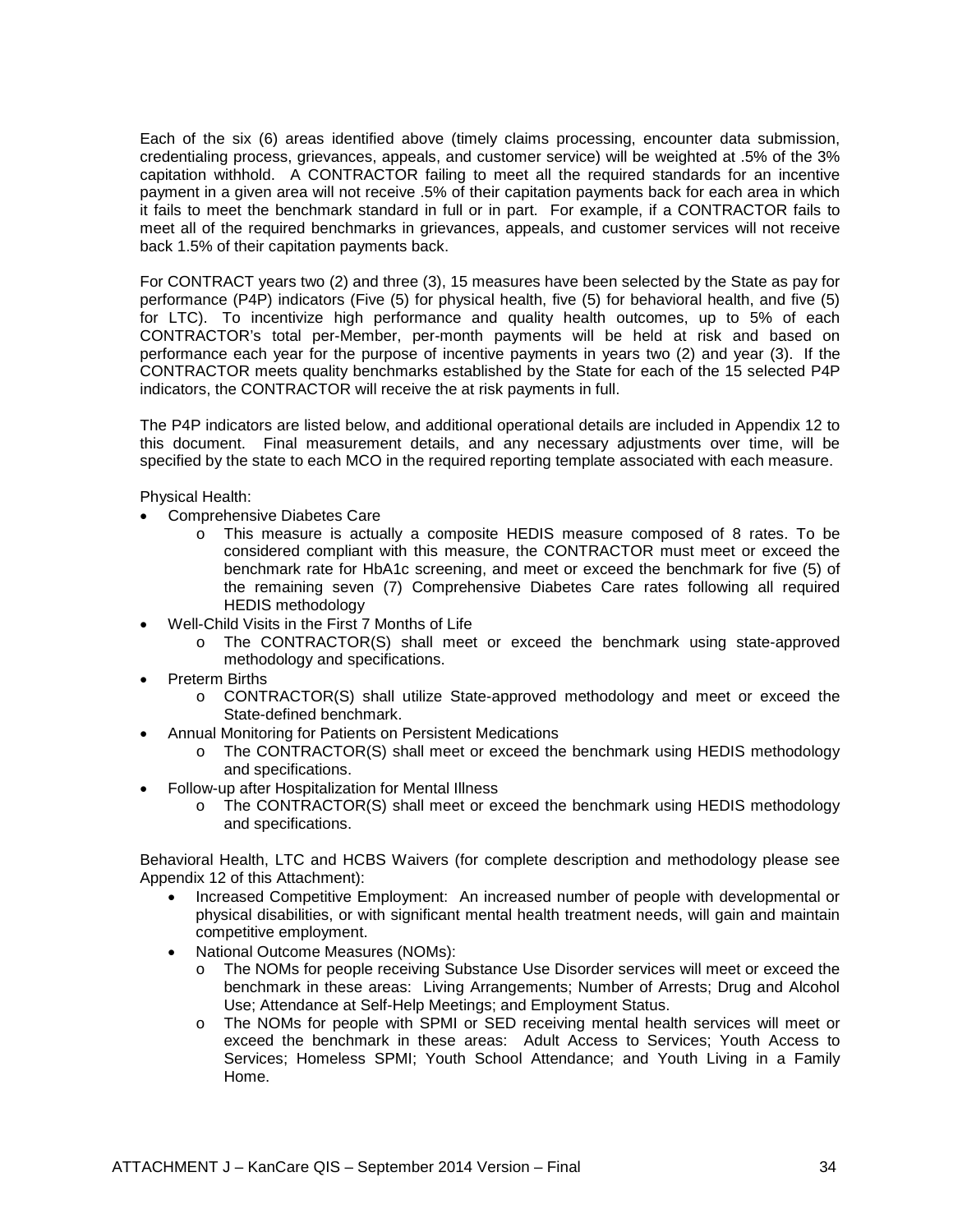- Decreased Utilization of Inpatient Services: A decreased number of people with mental health treatment needs will utilize inpatient psychiatric services, including state psychiatric facilities and private inpatient mental health services.
- Improved Life Expectancy: The life expectancy for people with disabilities will improve.
- Increased Integration of Care: The rate of integration of physical, behavioral (both mental health and substance use disorder), long term care and HCBS waiver services will increase.

Long-Term Care (for complete description and methodology please see Appendix 12 of this Attachment):

- Nursing Facility Claim Denials: The MCO will meet or exceed the benchmark for denial of nursing facility claims.
- Fall Risk Management: The percentage of people who have a fall with major injury will be decreased.
- Decreased Hospital Admission After Nursing Facility Discharge: The percentage of members discharged from a nursing facility who had a hospital admission within 30 days will be decreased.
- Decreased Nursing Facility Days of Care: The number of nursing facility days used by eligible beneficiaries will be decreased.
- Increase in number of Person-Centered Care Home (as recognized by PEAK) providers in Network: The number of PEAK facilities is to be increased annually.

CONTRACTOR(S) shall follow the required HEDIS, NOMS, or State-defined/State-approved methodology when calculating the P4P indicators in years two (2) and three (3). Each of the above 15 P4P indicators shall be externally validated by the EQRO. Each CONTRACTOR is required to collect performance data for all 15 of the P4P measures in CONTRACT year one (1) to serve as baseline data upon CONTRACTOR(S) will be expected to increase.

CONTRACTORS will be assessed with regard to acceptable performance on the P4P indicators. For performance to be considered acceptable, the CONTRACTOR must meet the respective performance standards for each of the 15 P4P measures. The criteria for performance standards will be governed by the final measurement details, and any necessary adjustments over time, specified by the state to each MCO in the required reporting template associated with each measure, and guided by the following:

- Failure to Meet Performance Standard For HEDIS performance measures, any CONTRACTOR which has performed below the national Medicaid  $50<sup>th</sup>$  percentile as defined by the NCQA (or other national benchmarks, when applicable) for the measurement year or five (5) percent higher than the CONTRACTOR's Medicaid benchmark rate for Kansas from the previous measurement year, whichever is higher, shall be considered as failing to meet performance standards. Other performance measures require a 5% performance improvement, or maintenance of designated high performance.
- Minimum Acceptable Performance For HEDIS performance measures, any CONTRACTOR which has performed at or above the national Medicaid  $50<sup>th</sup>$  percentile as defined by the NCQA (or other national benchmarks, when applicable) for the measurement year or five (5) percent higher than the CONTRACTOR's Medicaid benchmark rate for Kansas from the previous measurement year, whichever is higher, or maintaining high performance, shall be considered to have accomplished acceptable performance. Other performance measures require a 5% performance improvement, or maintenance of designated high performance.

The State expects to achieve continuous improvement in its Medicaid and CHIP programs, and will establish escalating targets for each measure over the three (3) year period of this CONTRACT. CONTRACTOR(S) will be expected to accomplish a five (5) percentile improvement on each P4P indicator in CONTRACT years two and three, or maintain high performance, the details of which are specified in the operational guidelines and reporting template. This requirement is designed to ensure that CONTRACTOR(S) work to continually improve their performance on all P4P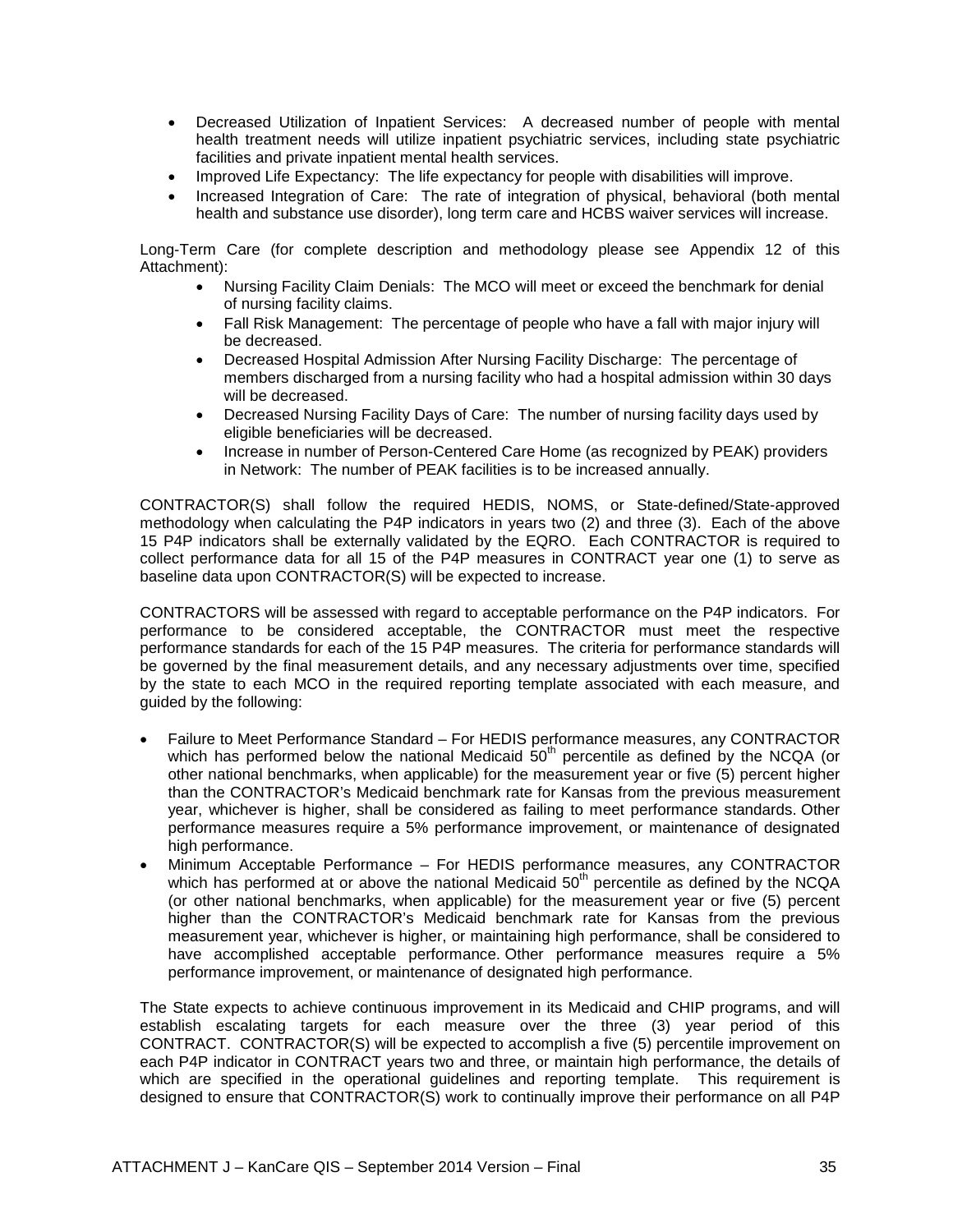indicators and other performance measures. If any CONTRACTOR fails to meet the five (5) percent improvement standard in year two or three, up to1/15<sup>th</sup> of the PMPM at risk will be kept by the State for each P4P indicator for which the CONTRACTOR failed to meet the performance benchmark. Further, in year three, if a CONTRACTOR fails to meet the year two (2) performance benchmark for any one of the 15 performance measures, up to 2/15<sup>ths</sup> of the PMPM at risk will be kept by the State and not returned to the CONTRACTOR for each indicator where performance levels were not met. In the event of additional CONTRACT years, 3/15<sup>ths</sup> would be kept for failure to meet the year two (2) benchmark in year four (4), or to meet the year three (3) benchmark in year five (5), and  $4/15^{ths}$  would be kept for failure to meet the year two (2) benchmark in year (5).

The State reserves the right to assess and modify the P4P indicators and benchmarks after the first CONTRACT year. If optional years are added to the CONTRACT with a CONTRACTOR, the State expects to escalate expected levels of performance on the original levels and/or to add additional performance measures to the process. For each new indicator the performance target would be set at an initial level in the first year of its inclusion and this target would escalate each year until reaching an exemplary level. New indicators may replace a corresponding number of previous indicators in the calculation of performance incentives, maintaining a list of 15 for which performance payments are calculated. Sustained performance at the highest levels would be expected for the growing list of performance targets, including those selected by the State for replacement by new measures.

The State reserves the right to tie PIP requirements to P4P indicators where the CONTRACTOR has failed to meet the benchmark or improvement standard. CAPs may also be instituted by the State for less than acceptable performance by a CONTRACTOR on the P4P indicators.

#### **CONTRACTOR Proposals for Additional P4P Indicators**

CONTRACTOR(S) who believe they can exceed the acceptable benchmark standard will be provided an opportunity to create and present additional performance targets and appropriate incentives. The State desires to add P4P measures which focus on patient outcomes, health and functional status. The State is particularly interested in P4P measures which address smoking cessation and obesity rates. Any plan for additional P4P incentives must be submitted by the CONTRACTOR at the same time as the QAPI plan. The State reserves the right to accept, reject, or modify any additional incentive plan proposed by a CONTRACTOR.

The State recognizes that improvements in quality will require enhanced coordination of care and consumer engagement, and will entail cooperation and improved systems of care among providers. The State acknowledges the central role that providers will play in achieving improved outcomes and encourages CONTRACTOR(S) to enable providers to share in the modest financial rewards available under this program for high-performing CONTRACTORS. The State also encourages the adoption of innovative, evidence-based provider payment mechanisms that incorporate performance and quality initiatives. Additional performance measures proposed by any CONTRACTOR should strive to decrease the level of reporting and administrative burden on providers.

*United*: UnitedHealthcare welcomes the opportunity to work with the State to develop and add P4P measures focusing on patient outcomes, health and functional status, particularly as they relate to chronic diseases such as smoking and obesity. Smoking cessation and obesity performance measures already exist within the CAHPS member satisfaction survey and HEDIS methodology.

UnitedHealthcare has the innovative UHC Complete ™ Accountable Care Shared Savings and Basic Quality Program, a comprehensive portfolio of incentive models that balance standardization with customization, where providers are incentivized with HEDIS-like measures that are collected administratively, rather than through chart review . The providers do not have to report, we collect the data through claims, which reduces the administrative burden for the providers, while providing incentives designed to increase access to care, reduce avoidable hospital admissions and inappropriate ER utilization and improve care of high risk members. We welcome the opportunity to consider innovate options such as these for Kansas providers.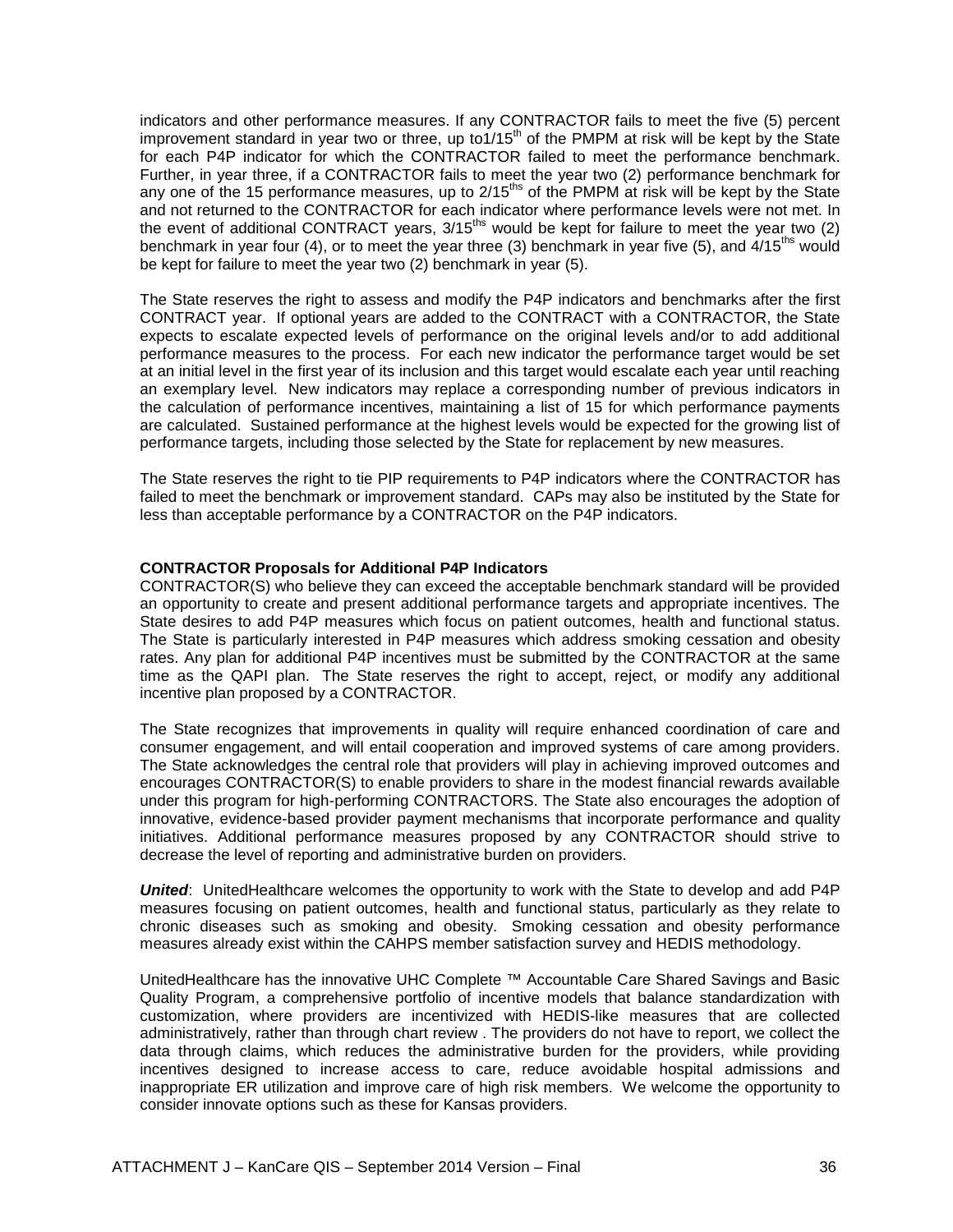#### Dually-Eligible Individuals

The State recognizes that data for individuals who are dually eligible for Medicare and Medicaid can be difficult to obtain and could impact the rates for certain P4P indicators. If a CONTRACTOR foresees that it will be unable to obtain an accurate measurement for any P4P measure because of data issues in the dual population, that CONTRACTOR shall work with the state to address the issue and the results will be specified in the operational details of the measure involved. Going forward, the State expects CONTRACTOR(S) to assist in preparing recommendations to CMS for shared savings relative to serving Medicare-Medicaid dually eligible Members.

#### **Quality Assessment and Performance Improvement (QAPI) Program Review**

The State will annually review the impact and effectiveness of each CONTRACTOR(S)'s QAPI programs. The review must include but is not limited to performance on the standard required measures and the results of each PIP. The review will serve to pinpoint areas where quality and access can be improved. Additionally, each CONTRACTOR must have in effect a process for its own evaluation of the impact and effectiveness of its QAPI program.

#### **CONTRACTOR Sanctions**

To ensure quality of care and services, the State may impose sanctions upon the CONTRACTOR(S) for certain actions if the actions are confirmed by on onsite surveys, Member or other complaints, changes in financial status or any other source.

The following results may result in sanctions upon the CONTRACTOR(S).

- Failing substantially to provide medically necessary services that the CONTRACTOR is required to provide, under law or under its CONTRACT with the State, to a Member covered under the CONTRACT;
- Imposing premiums or charges on Members in excess of permitted charges;
- Acting to discriminate among Members on the basis of their health status or need for health care services;
- Misrepresenting or falsifying information that it furnishes to CMS or to the State.
- Misrepresenting or falsifying information that it furnishes to a Member, potential Member, or health care provider;
- Failing to comply with the requirements for physician incentive plans, as set forth (for Medicare) in 42 CFR §422.208 and 422.210;
- Failing to obtain minimum acceptable performance levels on any performance measure specified in Appendix 1-11 of this Strategy;
- Distributing directly, or indirectly through any agent or independent CONTRACTOR, marketing materials that have not been approved by the State or that contain false or materially misleading information; and
- Violating any of the other applicable requirements of sections 1903(m) or 1932 of the Act and any implementing regulations.

Intermediate Sanctions that may be imposed include civil monetary sanctions, suspension of all new enrollment, including default enrollment, after the effective date of the sanction, and termination of the CONTRACT for failure to carry out the substantive terms of this CONTRACT or to meet applicable requirements in section 1932, 1903(m) and 1905(t) of the Act.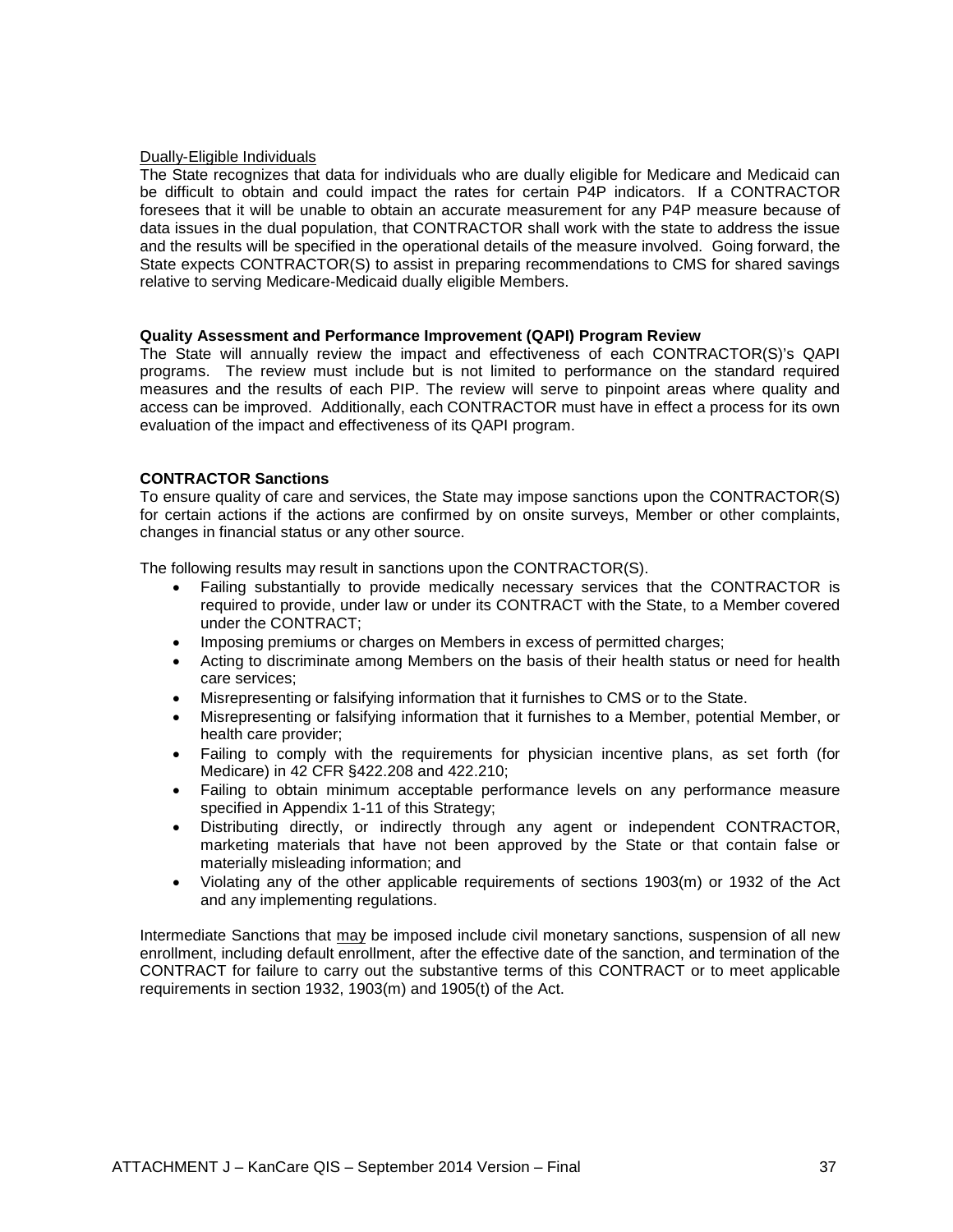#### **IV. Review of Quality Strategy**

#### **A. Timeline Planned for Frequency of Strategy Assessments**

In the effort to achieve safe, effective, patient-centered, timely and equitable care the State will assess the quality strategy on at least an annual basis and revise the State Quality Strategy document accordingly.

The State Quality Strategy – as part of the comprehensive quality improvement strategy for the KanCare program – as well as the Quality Assurance and Performance Improvement (QAPI) plans of the KanCare MCOs, are dynamic and responsive tools to support strong, high quality performance of the program. As such, it will be regularly reviewed and operational details will be continually evaluated, adjusted and put into use.

The State values a collaborative, race to the top type approach that will allow all KanCare MCOs, providers, policy makers and monitors to maximize the strength of the KanCare program and services. Kansas recognizes that some of the performance measures for this program represent performance that is above the norm in existing programs, or first-of-a-kind measures designed to drive to stronger ultimate outcomes for members, and will require additional effort by the KanCare MCOs and network providers. Therefore, Kansas will work collaboratively with the MCOs, and provide ongoing policy guidance and program direction, in a good faith effort to ensure that all of the measures are clearly understood; that all measures are consistently and clearly defined for operationalize; that the necessary data to evaluate the measures are identified and accessible; and that every concern or consideration from the MCOs is heard. When that process has been completed (and as it recurs over time), as determined by Kansas, the final details as to each measure will be communicated and will be binding upon each MCO. These operational adjustments and updates will not require contract amendments, but will be documented as part of the quality strategy or in related operational guidelines/reporting templates and will be binding upon and put into place by each MCO.

## **B. Timeline Planned for Reporting Strategy Updates to CMS**

Kansas values a collaborative, interactive and communicative relationship with CMS, and will ensure that progress and assessment results regarding KanCare quality issues are communicated to CMS. In the event that substantive revisions need to be made to the State Quality Strategy, the State will document these changes and report these revisions to CMS for review when significant changes have been applied to the Strategy document. In addition, whenever ongoing operational revisions and updates are made to the State Quality Strategy, the State will provide the updated documents to CMS for review and information. Ongoing routine adjustments will be included in core reporting to CMS, such as the STC quarterly/annual reports and HCBS waiver-related reporting when applicable.

#### **C. Strategy Effectiveness**

Kansas has created a broad-based structure to ensure comprehensive, collaborative and integrated oversight and monitoring of the KanCare Medicaid managed care waiver program. As the single state agency with primary responsibility for implementation, management, reporting, and monitoring of the programs under the KanCare waiver, the Kansas Department of Health and Environment (KDHE) has established the KanCare Interagency Monitoring Team (IMT) as an important component of comprehensive oversight and monitoring. The IMT is a review and feedback body that will meet in work sessions quarterly, focusing on the monitoring and implementation of the State's KanCare Quality Improvement Strategy (QIS), consistent with the managed care contract and approved terms and conditions of the KanCare 1115(a) Medicaid demonstration waiver. The IMT includes representatives from KDHE and the Kansas Department of Aging and Disabilities services (KDADS), and operates under the policy direction of the KanCare Steering Committee which includes leadership from both KDHE and KDADS. Within KDHE, the KanCare Interagency Coordination and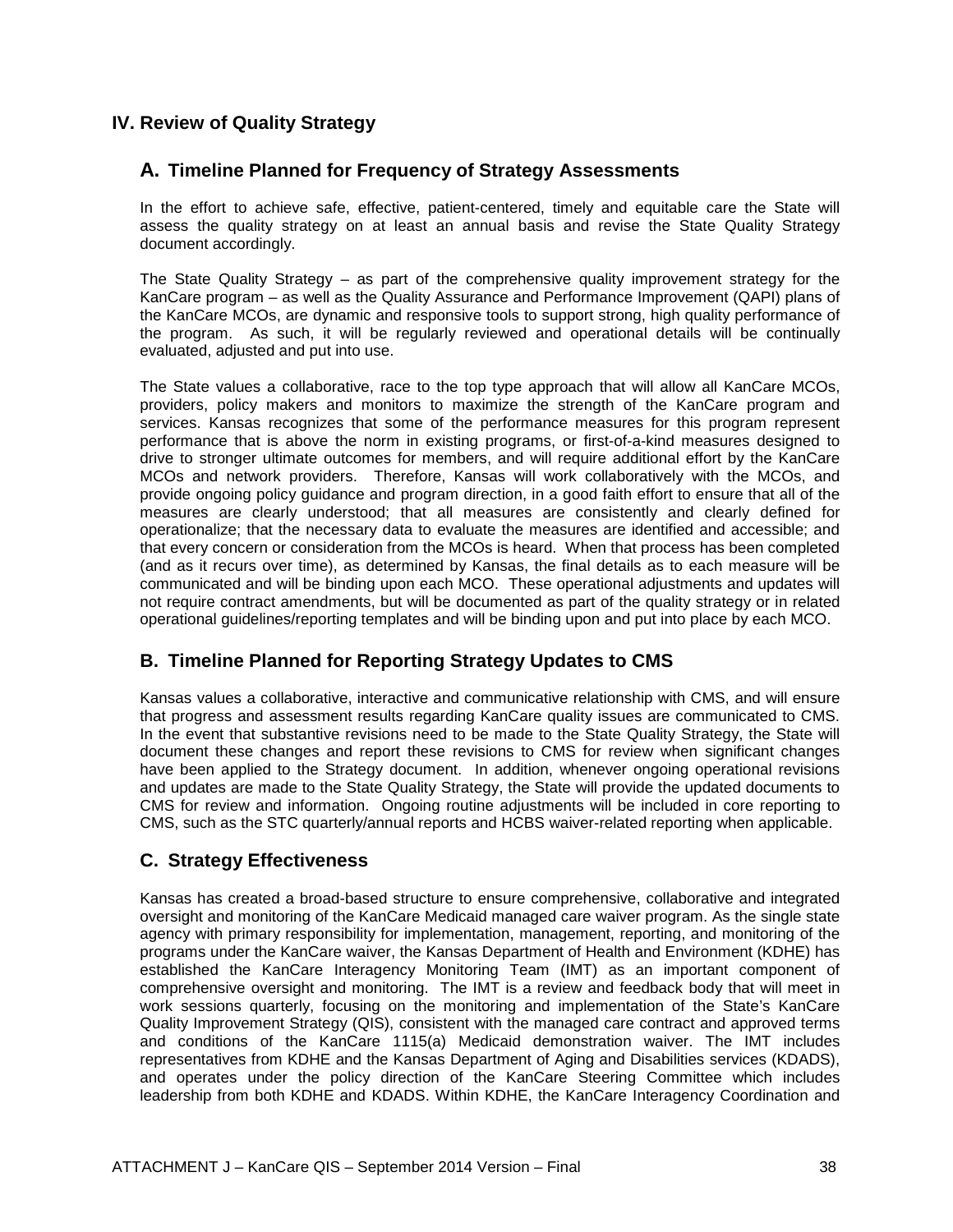Contract Monitoring (KICCM) team, which facilitates the IMT, has the oversight responsibility for the monitoring efforts and development and implementation of the QIS – including the effectiveness of this State Quality Strategy.

These sources of information guide the ongoing review of and updates to the KanCare QIS: results of KanCare managed care organization (MCO) and state reporting, quality monitoring and other KanCare contract requirements; external quality review findings and reports; the state's onsite review results; feedback from governmental agencies, the KanCare MCOs, Medicaid providers, Medicaid members/consumers, and public health advocates; and the IMT's review of and feedback regarding the overall KanCare quality plan. This combined information assists the IMT and the MCOs to identify and recommend quality initiatives and metrics of importance to the Kansas Medicaid population.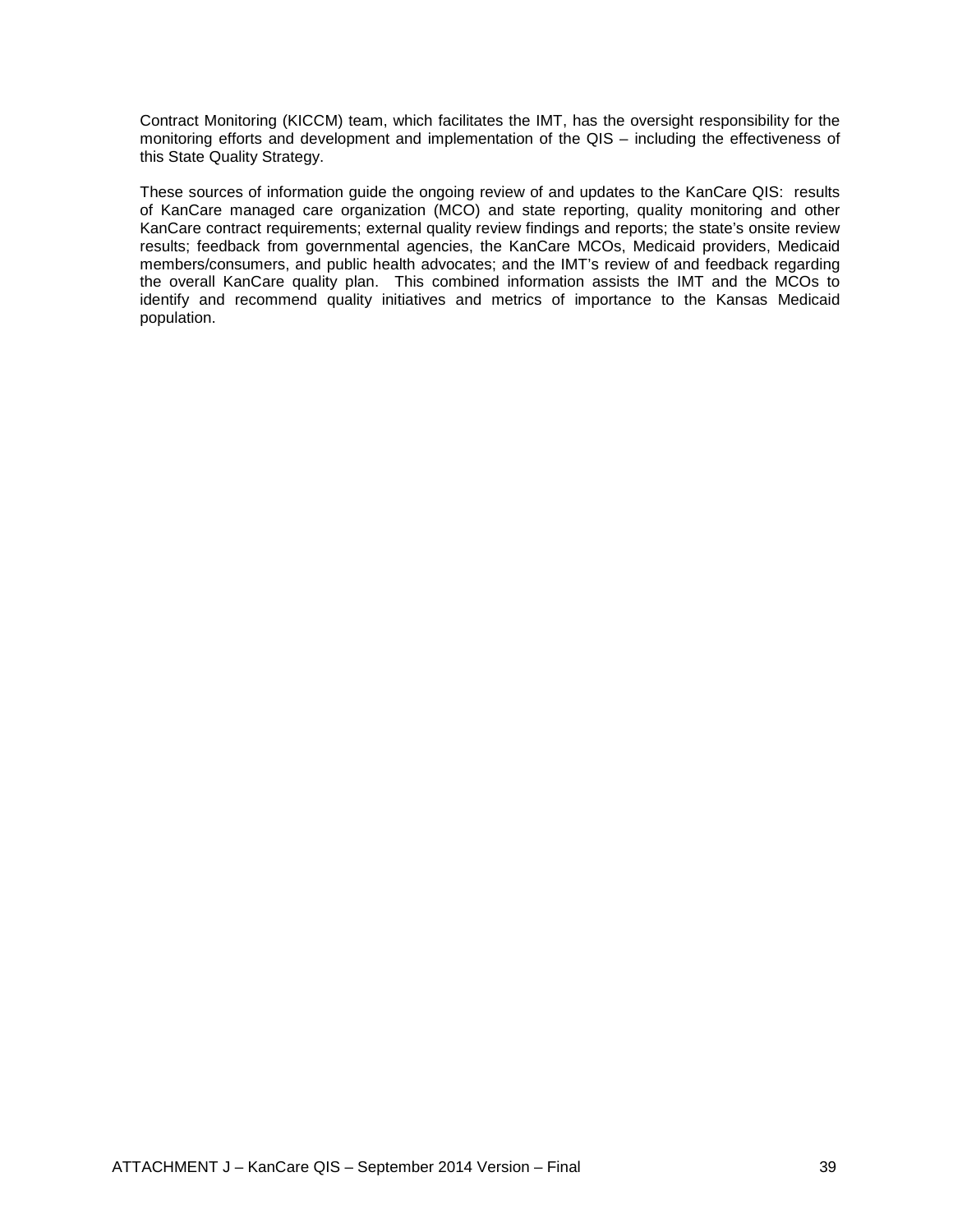| <b>Indicator</b>                                                                                                                                                                                                                                                                                                                                                                                                                                                                                                                                                                                                            | <b>Reporting</b><br><b>Frequency</b> | <b>Methodology</b>                                                                                                  | <b>Benchmark Objective</b>                                                                                                                                                                                         |
|-----------------------------------------------------------------------------------------------------------------------------------------------------------------------------------------------------------------------------------------------------------------------------------------------------------------------------------------------------------------------------------------------------------------------------------------------------------------------------------------------------------------------------------------------------------------------------------------------------------------------------|--------------------------------------|---------------------------------------------------------------------------------------------------------------------|--------------------------------------------------------------------------------------------------------------------------------------------------------------------------------------------------------------------|
| All applicable Medicaid HEDIS measures calculated and submitted                                                                                                                                                                                                                                                                                                                                                                                                                                                                                                                                                             | Annually                             | <b>HEDIS</b>                                                                                                        | Rates for each measure shall be at or<br>above the national 50 <sup>th</sup> percentile for<br>Medicaid plans, or at or above the<br>historical Kansas FFS rates-whichever is<br>higher.                           |
| <b>Preterm Births</b>                                                                                                                                                                                                                                                                                                                                                                                                                                                                                                                                                                                                       | Annually                             | As defined in<br>state-approved<br>guidelines and<br>reporting<br>template                                          | Based upon the 2013 baselines (specific to<br>each individual MCO) the rate of preterm<br>births among members will decrease by<br>5% annually.                                                                    |
| <b>CAHPS Adult Survey</b><br>CAHPS Child Survey (stratified by Title 19 Medicaid and Title 21 CHIP)<br>CAHPS Children with Chronic Conditions (stratified by Title 19 Medicaid<br>and Title 21 CHIP)                                                                                                                                                                                                                                                                                                                                                                                                                        | Annually                             | <b>HEDIS/AHRQ</b>                                                                                                   | Survey completed by date set by the State.<br>Plans must meet or exceed 2013 National<br>average for each item as reported in the<br>National CAHPS Benchmarking Database.<br>CAHPS 5.0H                           |
| Total Eligibles who received preventive dental services                                                                                                                                                                                                                                                                                                                                                                                                                                                                                                                                                                     | Annually                             | <b>EPSDT</b>                                                                                                        | Plans must meet or exceed participation<br>levels as reported in the 2012 CMS Form<br>416 as published by the state.                                                                                               |
| Total Eligibles who received dental treatment services                                                                                                                                                                                                                                                                                                                                                                                                                                                                                                                                                                      | Annually                             | <b>EPSDT</b>                                                                                                        | Plans must meet or exceed participation<br>levels as reported in the 2012 CMS Form<br>416 as published by the state.                                                                                               |
| <b>Prevention Quality Indicators</b><br>• Diabetes short-term complication admission rate<br>• Diabetes long-term complication admission rate<br>• COPD or asthma in older adults admission rate<br>• Hypertension admission rate<br>• CHF admission rate<br>• Dehydration admission rate<br>• Bacterial pneumonia admission rate<br>• Urinary tract infection admission rate<br>• Angina without procedure admission rate<br>• Uncontrolled diabetes admission rate<br>• Asthma in younger adults admission rate<br>• Lower extremity amputation rate among patients with diabetes<br>• Perforated appendix admission rate | Annually                             | <b>AHRQ</b><br>(Please refer to<br>http://www.qual<br>ityindicators.ah<br>rq.gov/Modules<br>/PQI_TechSpe<br>c.aspx) | Measures are optional, but a selectionof<br>these should be submitted by<br>CONTRACTOR(S) to provide additional<br>information to beneficiaries about the<br>quality of services provided by the<br>CONTRACTOR(S). |

## **Appendix 1. Performance Measures: Physical Health**

• Low birth weight rate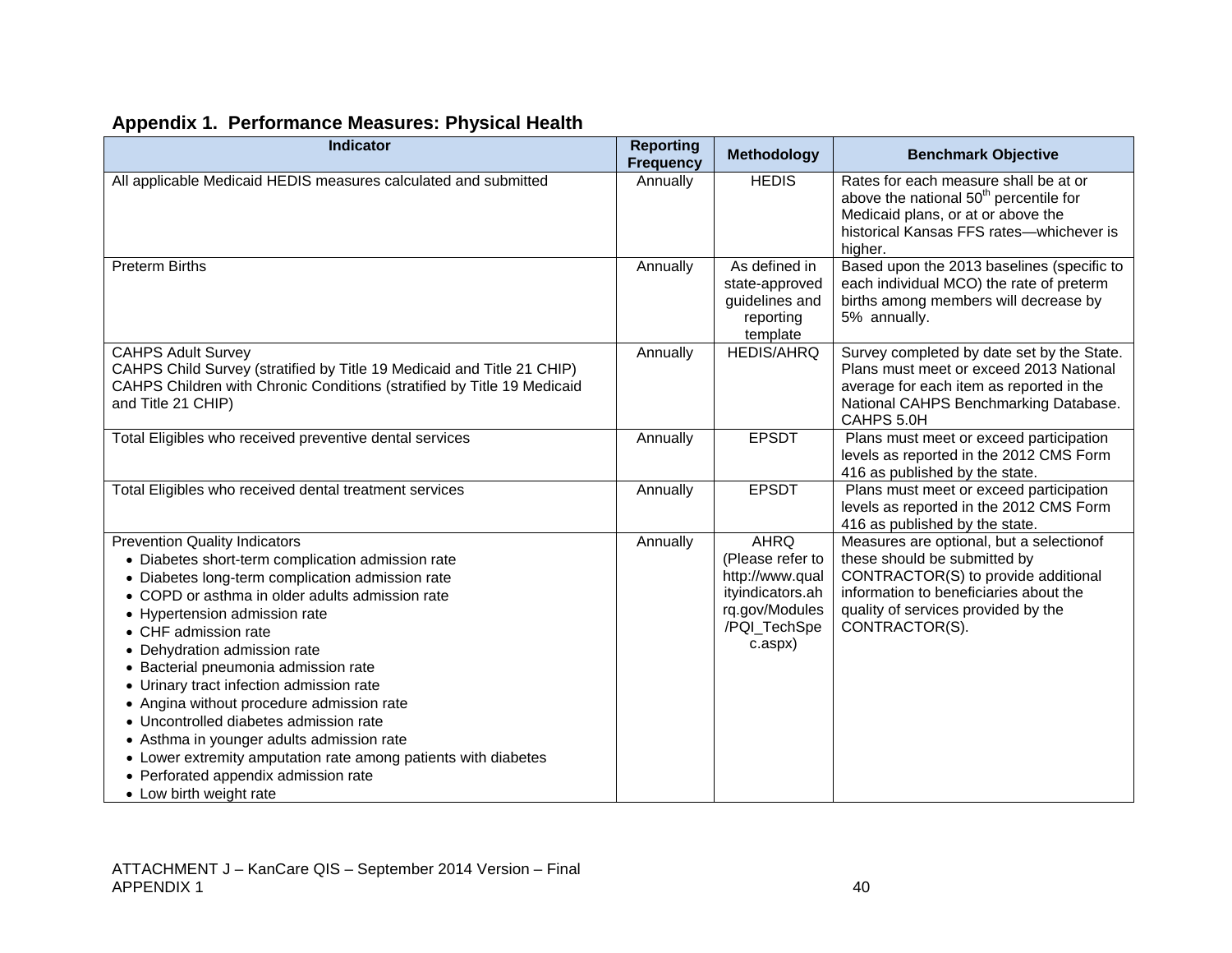# **Appendix 2. Performance Measures: Mental Health and HCBS – SED programs**

| <b>Indicator</b>                                      | <b>Measurement</b>                                                                                                                                                                                                                                      | <b>Numerator and denominator</b>                                                                                                                                                                                                          | Data source for<br>measuring                                                                                                                                                                         | <b>Frequency of</b><br>measuring                                                                            |
|-------------------------------------------------------|---------------------------------------------------------------------------------------------------------------------------------------------------------------------------------------------------------------------------------------------------------|-------------------------------------------------------------------------------------------------------------------------------------------------------------------------------------------------------------------------------------------|------------------------------------------------------------------------------------------------------------------------------------------------------------------------------------------------------|-------------------------------------------------------------------------------------------------------------|
| <b>Mental Health</b><br>Quality of Life<br>Indicators | Percentage of Members reporting their<br>physical health as good within one<br>standard deviation of the mean. The<br>indicator is measured by regions as<br>established by the CONTRACTOR as<br>approved by KDADS.                                     | Numerator: Number of Adults with<br>SPMI reporting they are in good<br>physical health Denominator: total<br>number of persons interviewed.<br>KDADS will provide each MCO with<br>list of SPMI adults annually                           | Member Data to be<br>gathered by the<br><b>CONTRACTOR</b> phone<br>interviews with<br>Members. The<br>frequency of the<br>survey hasn't been<br>determined but will not<br>be initiated until 7/1/13 | The phone survey<br>universe is derived<br>from a random<br>sample of active<br>mental health<br>consumers. |
| <b>Mental Health</b><br>Quality of Life<br>Indicators | The Percentage of Members reporting<br>they are connected to the people who<br>support them the most within one<br>standard deviation of the mean. The<br>indicator is measured by regions as<br>established by the CONTRACTOR as<br>approved by KDADS. | Numerator: Number of Adults with<br>SPMI reporting connectivity to<br>people who support them the most<br>Denominator: total number of<br>persons interviewed.<br>KDADS will provide each MCO with<br>list of SPMI adults annually        | Member Data to be<br>gathered by the<br><b>CONTRACTOR</b> phone<br>interviews with<br><b>Members</b>                                                                                                 | The phone survey<br>universe is derived<br>from a random<br>sample of active<br>mental health<br>consumers. |
| <b>Mental Health</b><br>Quality of Life<br>Indicators | The Percentage of Members reporting<br>they are doing what they want for their<br>work within one standard deviation of<br>the mean. The indicator is measured<br>by regions as established by the<br>CONTRACTOR as approved by<br>KDADS.               | Numerator: Number of adults with<br>an SPMI who report doing what<br>they want for work. Denominator:<br>total number of persons<br>interviewed.<br>KDADS will provide each MCO with<br>list of SPMI adults annually                      | Member Data to be<br>gathered by the<br><b>CONTRACTOR</b> phone<br>interviews with<br><b>Members</b>                                                                                                 | The phone survey<br>universe is derived<br>from a random<br>sample of active<br>mental health<br>consumers. |
| <b>Mental Health</b><br>Quality of Life<br>Indicators | Percentage of adults with an SPMI who<br>report having a place to live that is<br>comfortable for them                                                                                                                                                  | Numerator: Number of adults with<br>an SPMI who report having a place<br>to live that is comfortable for them<br>Denominator: total number of<br>persons interviewed.<br>KDADS will provide each MCO with<br>list of SPMI adults annually | Member Data to be<br>gathered by the<br><b>CONTRACTOR</b> phone<br>interviews with<br><b>Members</b>                                                                                                 | The phone survey<br>universe is derived<br>from a random<br>sample of active<br>mental health<br>consumers  |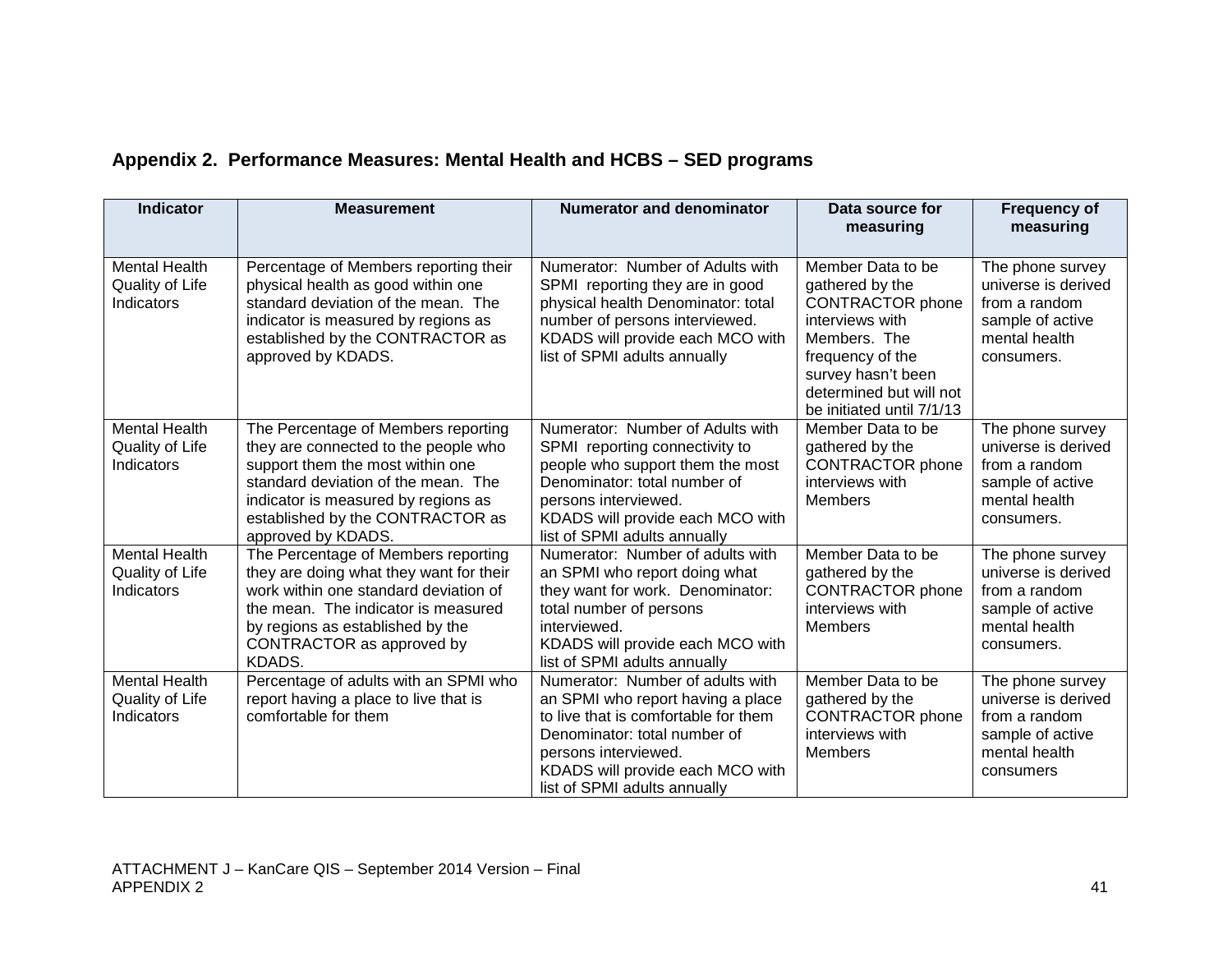| <b>Indicator</b>                                                                 | <b>Measurement</b>                                                                                                                                                                                                                                                                                                                                                                                                                                            | <b>Numerator and denominator</b>                                                                                                                                                                                                                                                                                                                                                                                                                                                                                                                                                                                                                                                                                                                                                                                                                                                                                                                                                          | Data source for<br>measuring                                                                                                                             | <b>Frequency of</b><br>measuring                                                                                                                  |
|----------------------------------------------------------------------------------|---------------------------------------------------------------------------------------------------------------------------------------------------------------------------------------------------------------------------------------------------------------------------------------------------------------------------------------------------------------------------------------------------------------------------------------------------------------|-------------------------------------------------------------------------------------------------------------------------------------------------------------------------------------------------------------------------------------------------------------------------------------------------------------------------------------------------------------------------------------------------------------------------------------------------------------------------------------------------------------------------------------------------------------------------------------------------------------------------------------------------------------------------------------------------------------------------------------------------------------------------------------------------------------------------------------------------------------------------------------------------------------------------------------------------------------------------------------------|----------------------------------------------------------------------------------------------------------------------------------------------------------|---------------------------------------------------------------------------------------------------------------------------------------------------|
| Access to initial<br>appointments at<br>a CMHC                                   | The CONTRACTOR will ensure CMHC<br>providers offer timely initial<br>appointments. All new Members will be<br>offered an initial appointment within 10<br>calendar days.                                                                                                                                                                                                                                                                                      | Denominator: Total number of<br>new Members at a CMHC<br>requesting an appointment within<br>the reporting time period.<br><b>Numerator:</b> Members who are<br>scheduled for services within 10<br>calendar days (240 hours from the<br>date and time) of the initial contact<br>date/time.                                                                                                                                                                                                                                                                                                                                                                                                                                                                                                                                                                                                                                                                                              | AIMS/KDADS<br><b>Field 6: Initial Contact</b><br>Date/Time Field<br>7:Scheduled<br>Appointment<br>Date/Time<br>Field 8: Appointment<br>Time Lapse Reason | <b>KDADS will</b><br>generate a monthly<br>report that will be<br>summarized<br>quarterly for<br>monitoring this<br>measure.                      |
| Access<br>standards for<br>post-stabilization<br>in an Emergency<br>Room setting | The CONTRACTOR will maintain the<br>following access standards for<br>screening by a CMHC for institutional<br>care:<br>Post-Stabilization - 1 hour from initial<br>contact to arrival of CMHC staff to the<br>emergency room setting.<br><b>Emergent</b> - 1 hour from initial contact to<br>arrival of CMHC staff to the emergency<br>room setting.<br>Urgent - 24 hours from initial contact to<br>arrival of CMHC staff to the emergency<br>room setting. | Denominator: Total number of<br>requests for mental health inpatient<br>screens of Members originating in a<br>Hospital Emergency Room during<br>the reporting time period.<br>Numerator: Total number of<br>Member screens indicating CMHC<br>staff arrival within the designated<br>time for each standard.<br>Performance for all access<br>standards is measured in total<br>minutes from the time of the initial<br>call to the screener's arrival time at<br>the Member's location.<br>This measure is designed to<br>demonstrate adequate timeliness in<br>reaching the Emergency Room<br>setting and is not reliant on the<br>initiation of the screen for that<br>determination.<br>All requests for CMHC staff to<br>evaluate the need for an inpatient<br>screen in a Hospital Emergency<br>Room are included in this measure<br>regardless of whether the response<br>resulted in a screening service,<br>e.g., in situations that are resolved<br>thru crisis stabilization. | <b>Inpatient Screening</b><br>Database<br>(IPS)/KDADS                                                                                                    | <b>KDADS will</b><br>generate a monthly<br>report for each<br>standard that will<br>be summarized<br>quarterly for<br>monitoring this<br>measure. |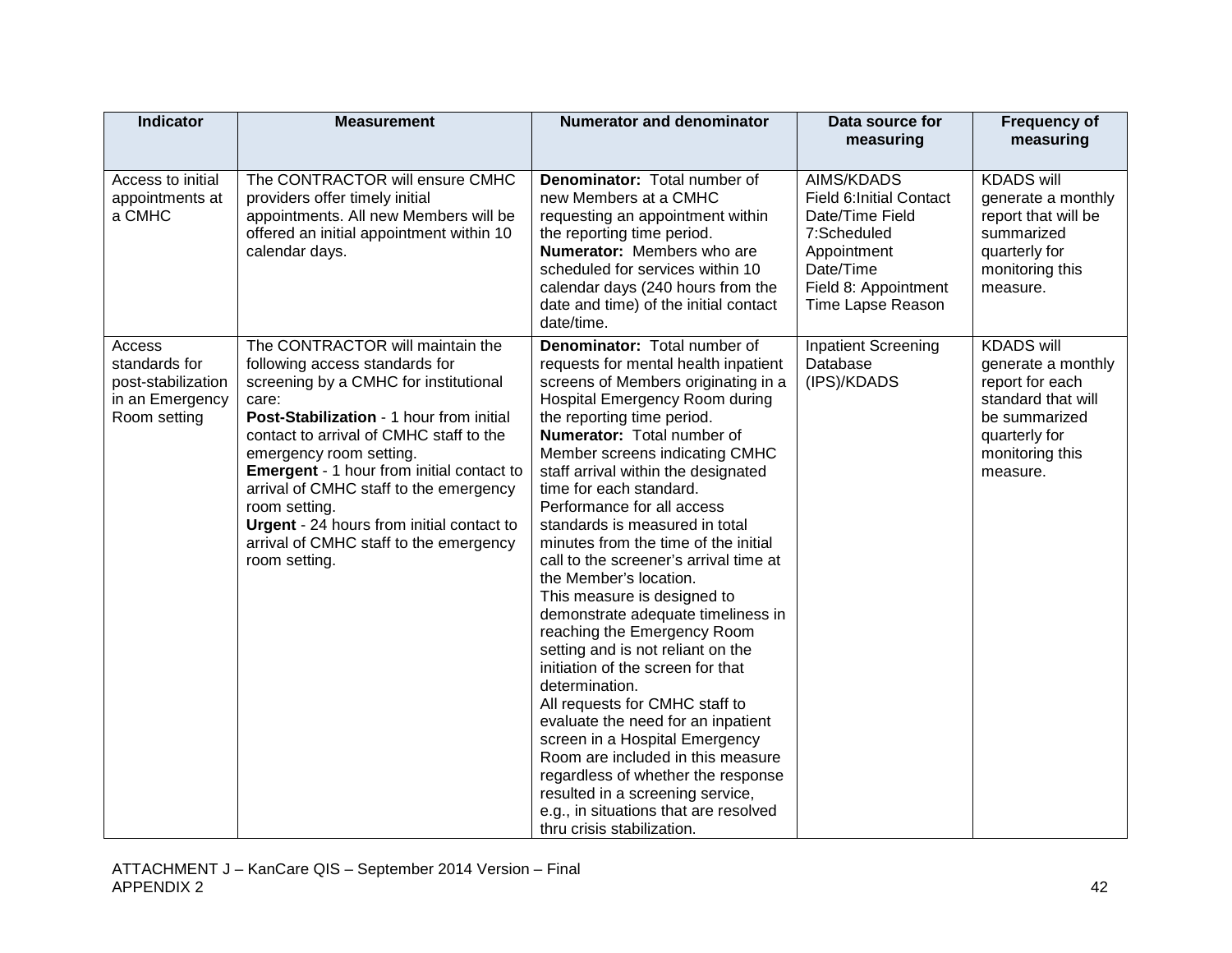### **Home and Community Based Services**

| <b>Frequency of</b><br><b>Measuring</b> | <b>Methodology</b>                                                                                                                                                                                                   | <b>Benchmark</b>                                                                                                                                                                   | <b>Data Source</b>                                |
|-----------------------------------------|----------------------------------------------------------------------------------------------------------------------------------------------------------------------------------------------------------------------|------------------------------------------------------------------------------------------------------------------------------------------------------------------------------------|---------------------------------------------------|
| <b>Administrative Authority</b>         |                                                                                                                                                                                                                      |                                                                                                                                                                                    |                                                   |
| Quarterly                               | N=Number of Quality Review reports generated by<br>KDADS, the Operating Agency, that were submitted to<br>the State Medicaid Agency<br>D=Number of Quality Review reports                                            | Number and percent of Quality Review<br>reports generated by KDADS, the<br>Operating Agency, that were submitted<br>to the State Medicaid Agency                                   | Quality<br><b>Review</b><br>Reports               |
| Quarterly                               | N=Number of waiver amendments and renewals<br>reviewed and approved by the State Medicaid Agency<br>prior to submission to CMS<br>D=Total number of waiver amendments and renewals                                   | Number and percent of waiver<br>amendments and renewals reviewed and<br>approved by the State Medicaid Agency<br>prior to submission to CMS by the State<br><b>Medicaid Agency</b> | Number of<br>waiver<br>amendments<br>and renewals |
| Quarterly                               | N=Number of waiver policy changes that were<br>submitted to the State Medicaid Agency prior to<br>implementation by the Operating Agency<br>D=Number of waiver policy changes implemented by<br>the Operating Agency | Number and percent of waiver policy<br>changes that were submitted to the State<br>Medicaid Agency prior to implementation<br>by the Operating Agency                              | Presentation<br>of waiver<br>policy<br>changes    |
| Annually                                | N=Number of Long-Term Care meetings that were<br>represented by the program managers through in-<br>person attendance or written reports<br>D=Number of Long-Term Care meetings                                      | Number and percent of Long-Term Care<br>meetings that were represented by the<br>program managers through in-person<br>attendance or written reports                               | Meeting<br>minutes                                |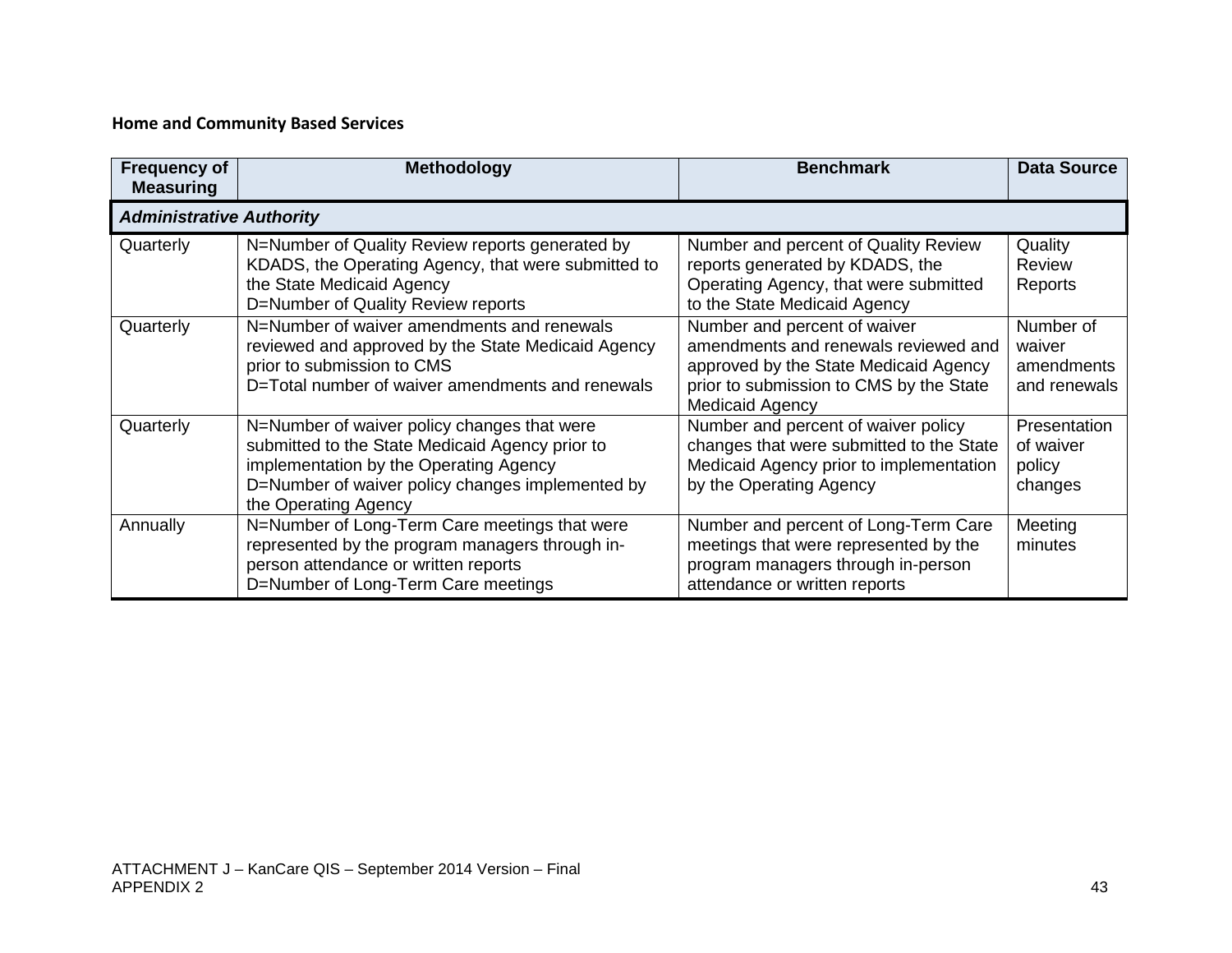| <b>Frequency</b><br>Οf  | <b>Methodology</b>                                                                                                                                                                                                                     | <b>Benchmark</b>                                                                                                                                                     | <b>Data Source</b>                                                                                                     |
|-------------------------|----------------------------------------------------------------------------------------------------------------------------------------------------------------------------------------------------------------------------------------|----------------------------------------------------------------------------------------------------------------------------------------------------------------------|------------------------------------------------------------------------------------------------------------------------|
| <b>Measuring</b>        |                                                                                                                                                                                                                                        |                                                                                                                                                                      |                                                                                                                        |
|                         | <b>Evaluation / Reevaluation Level of Care</b>                                                                                                                                                                                         |                                                                                                                                                                      |                                                                                                                        |
| Quarterly /<br>Annually | N=Number of waiver participants who were determined<br>to meet Level of Care requirements prior to receiving<br><b>HCBS</b> services<br>D=Total number of enrolled waiver participants                                                 | Number and percent of waiver<br>participants who were determined to<br>meet Level of Care requirements prior to<br>receiving HCBS services                           | Other-<br>Operating<br>Agency's data<br>systems and<br>Managed<br>Care<br>Organizations<br>(MCOs)<br>encounter<br>data |
| Quarterly /<br>Annually | N=Number of waiver participants who receive their<br>annual Level of Care evaluation within 12 months of the<br>previous Level of Care determination<br>D=Number of waiver participants who received Level of<br>Care redeterminations | Number and percent of waiver<br>participants who receive their annual<br>Level of Care evaluation within 12<br>months of the previous Level of Care<br>determination | <b>KDADS</b><br>Record<br><b>Reviews</b>                                                                               |
| Quarterly               | N=Number of waiver participants whose Level of Care<br>determinations used the approved screening tool<br>D=Number of waiver participants who had a Level of<br>Care determination                                                     | Number and percent of waiver<br>participants whose Level of Care (LOC)<br>determinations used the state's<br>approved screening tool                                 | <b>KDADS</b><br>Record<br><b>Reviews</b>                                                                               |
| Annually                | N=Number of initial Level of Care (LOC) determinations<br>made by a qualified assessor<br>D=Number of initial Level of Care determinations                                                                                             | Number and percent of initial Level of<br>Care (LOC) determinations made by a<br>qualified assessor                                                                  | Assessor and<br>assessment<br>records                                                                                  |
| Quarterly               | N=Number of initial Level of Care (LOC) determinations<br>made where the LOC criteria was accurately applied<br>D=Number of initial Level of Care determinations                                                                       | Number and percent of initial Level of<br>Care (LOC) determinations made where<br>the LOC criteria was accurately applied                                            | <b>KDADS</b><br>Record<br><b>Reviews</b>                                                                               |
| Quarterly               | N=Number of participants whose cases were closed<br>appropriately and timely<br>D=Number of waiver participants who lost Medicaid<br>financial eligibility                                                                             | Number and percent of participants<br>whose cases were closed appropriately<br>and timely due to the loss of Medicaid<br>financial eligibility                       | <b>KDADS</b><br>Program<br>Evaluation                                                                                  |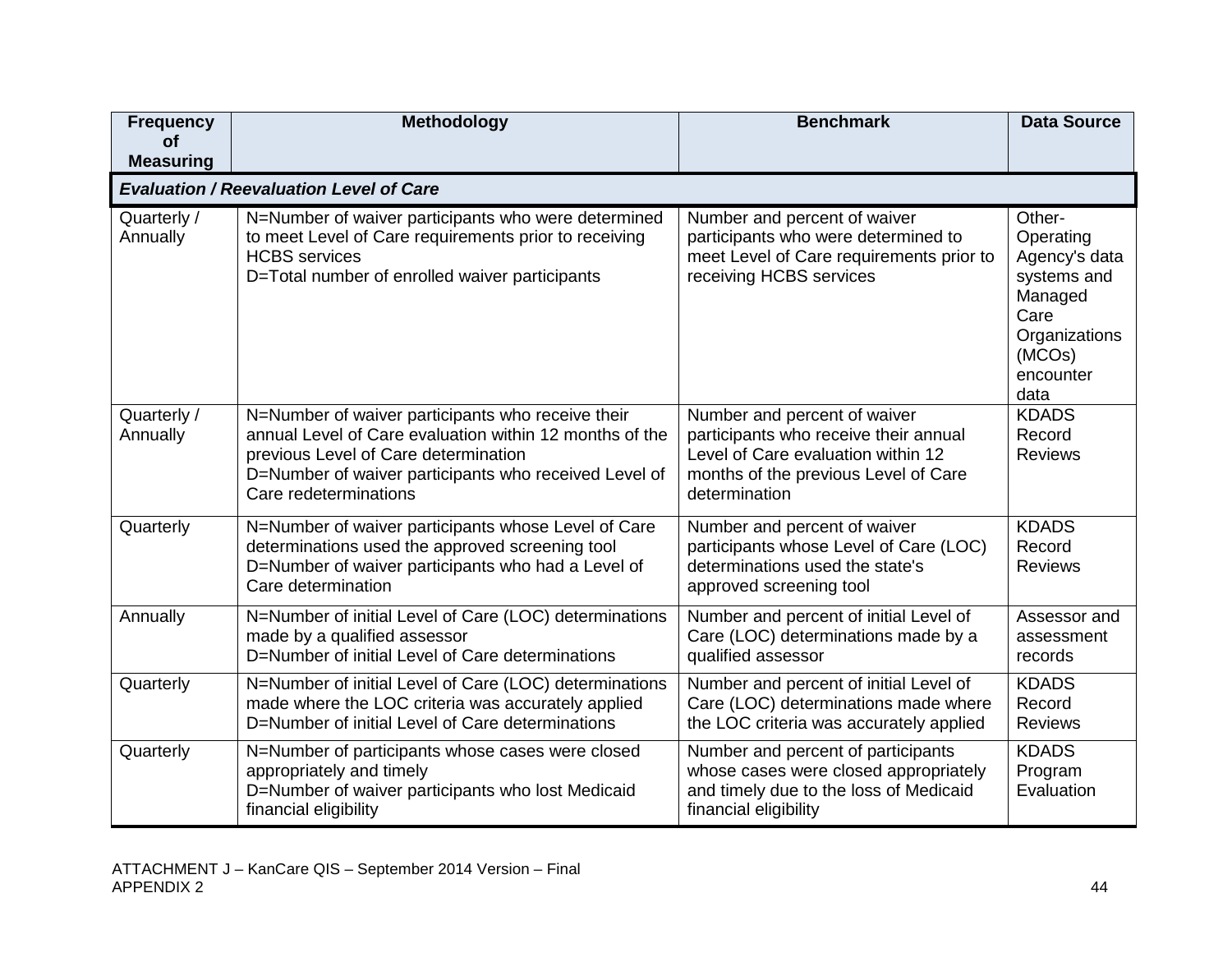| <b>Frequency</b><br><b>of</b><br><b>Measuring</b> | Methodology                                                                                                                                                                                                                                                             | <b>Benchmark</b>                                                                                                                                                                                                               | <b>Data Source</b>                                                                        |
|---------------------------------------------------|-------------------------------------------------------------------------------------------------------------------------------------------------------------------------------------------------------------------------------------------------------------------------|--------------------------------------------------------------------------------------------------------------------------------------------------------------------------------------------------------------------------------|-------------------------------------------------------------------------------------------|
| <b>Qualified Providers</b>                        |                                                                                                                                                                                                                                                                         |                                                                                                                                                                                                                                |                                                                                           |
| Continuously<br>/Ongoing                          | N=Number of new licensed/certified waiver provider<br>applicants that initially met licensure requirements,<br>certification requirements, and other waiver standards<br>prior to furnishing waiver services<br>D=Number of all new licensed/certified waiver providers | Number and percent of new licensed /<br>certified waiver provider applicants that<br>initially met licensure requirements,<br>certification requirements, and other<br>waiver standards prior to furnishing<br>waiver services | Managed<br>Care<br>Organization<br>(MCO) reports<br>and KDADS<br>Record<br><b>Reviews</b> |
| Continuously<br>/Ongoing                          | N=Number of enrolled licensed/certified waiver providers<br>that continue to meet licensure requirements,<br>certification requirements, and other waiver standards<br>D=Number of enrolled licensed/certified waiver providers                                         | Number and percent of enrolled<br>licensed/certified waiver providers that<br>continue to meet licensure requirements,<br>certification requirements, and other<br>waiver standards                                            | Managed<br>Care<br>Organization<br>(MCO) reports<br>and KDADS<br>Record<br><b>Reviews</b> |
| Continuously<br>/Ongoing                          | N=Number of new non-licensed/non-certified waiver<br>provider applicants that have met the initial waiver<br>requirements prior to furnishing waiver services<br>D=Number of all new non-licensed/non-certified<br>providers                                            | Number and percent of new non-<br>licensed/non-certified waiver provider<br>applicants that have met the initial waiver<br>requirements prior to furnishing waiver<br>services                                                 | Managed<br>Care<br>Organization<br>(MCO) reports<br>and KDADS<br>Record<br><b>Reviews</b> |
| Continuously<br>/Ongoing                          | N=Number enrolled non-licensed/non-certified waiver<br>providers that continue to meet waiver requirements<br>D=Number of enrolled non-licensed/non-certified<br>providers                                                                                              | Number and percent of enrolled non-<br>licensed/non-certified waiver providers<br>that continue to meet waiver<br>requirements                                                                                                 | Managed<br>Care<br>Organization<br>(MCO) reports<br>and KDADS<br>Record<br><b>Reviews</b> |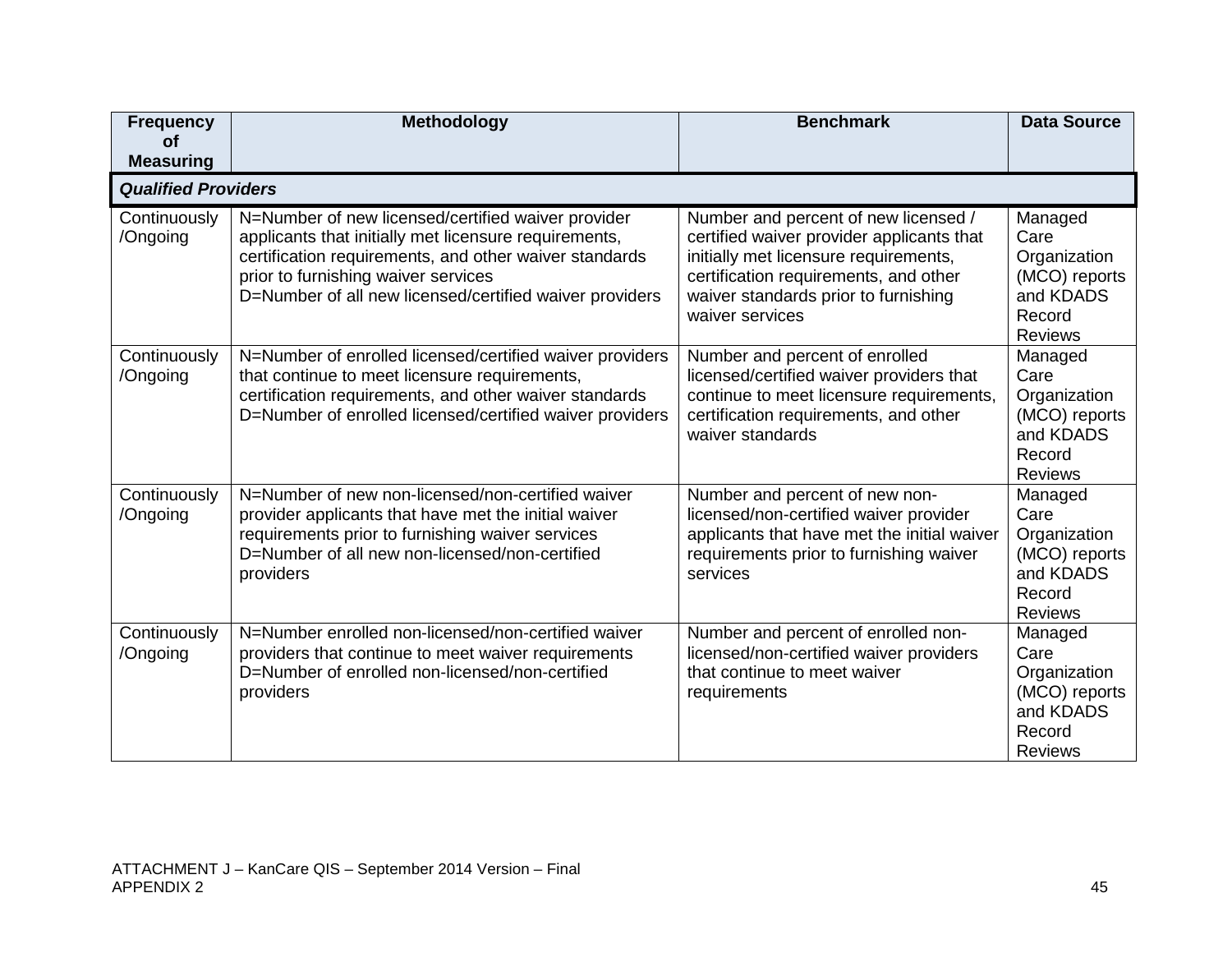| <b>Frequency</b><br>Οf   | Methodology                                                                                                                                                                                                     | <b>Benchmark</b>                                                                                                                                     | <b>Data Source</b>                                                                        |
|--------------------------|-----------------------------------------------------------------------------------------------------------------------------------------------------------------------------------------------------------------|------------------------------------------------------------------------------------------------------------------------------------------------------|-------------------------------------------------------------------------------------------|
| <b>Measuring</b>         |                                                                                                                                                                                                                 |                                                                                                                                                      |                                                                                           |
| Continuously<br>/Ongoing | N=Number of providers that meet training requirements<br>D=Number of active providers                                                                                                                           | Number and percent of active providers<br>that meet training requirements                                                                            | Managed<br>Care<br>Organization<br>(MCO) reports<br>and KDADS<br>Record<br><b>Reviews</b> |
| <b>Service Plan</b>      |                                                                                                                                                                                                                 |                                                                                                                                                      |                                                                                           |
| Quarterly                | N=Number of waiver participants whose service plans<br>address their assessed needs and capabilities as<br>indicated in the assessment<br>D=Number of waiver participants whose service plans<br>were reviewed  | Number and percent of waiver<br>participants whose service plans address<br>their assessed needs and capabilities as<br>indicated in the assessment  | <b>KDADS</b><br>Record<br><b>Reviews</b>                                                  |
| Quarterly                | N=Number of waiver participants whose service plans<br>address health and safety risk factors<br>D=Number of waiver participants whose service plans<br>were reviewed                                           | Number and percent of waiver<br>participants whose service plans address<br>health and safety risk factors                                           | <b>KDADS</b><br>Record<br><b>Reviews</b>                                                  |
| Quarterly                | N=Number of waiver participants whose service plans<br>address participants' goals<br>D=Number of waiver participants whose service plans<br>were reviewed                                                      | Number and percent of waiver<br>participants whose service plans address<br>participants' goals                                                      | <b>KDADS</b><br>Record<br><b>Reviews</b>                                                  |
| Quarterly                | N=Number of waiver participants whose service plans<br>were developed according to the processes in the<br>approved waiver<br>D=Number of waiver participants whose service plans<br>were reviewed              | Number and percent of waiver<br>participants whose service plans were<br>developed according to the processes in<br>the approved waiver              | <b>KDADS</b><br>Record<br><b>Reviews</b>                                                  |
| Quarterly                | N=Number of waiver participants (or their<br>representatives) who were present and involved in the<br>development of their service plan<br>D=Number of waiver participants whose service plans<br>were reviewed | Number and percent of waiver<br>participants (or their representatives)<br>who were present and involved in the<br>development of their service plan | <b>KDADS</b><br>Record<br><b>Reviews</b>                                                  |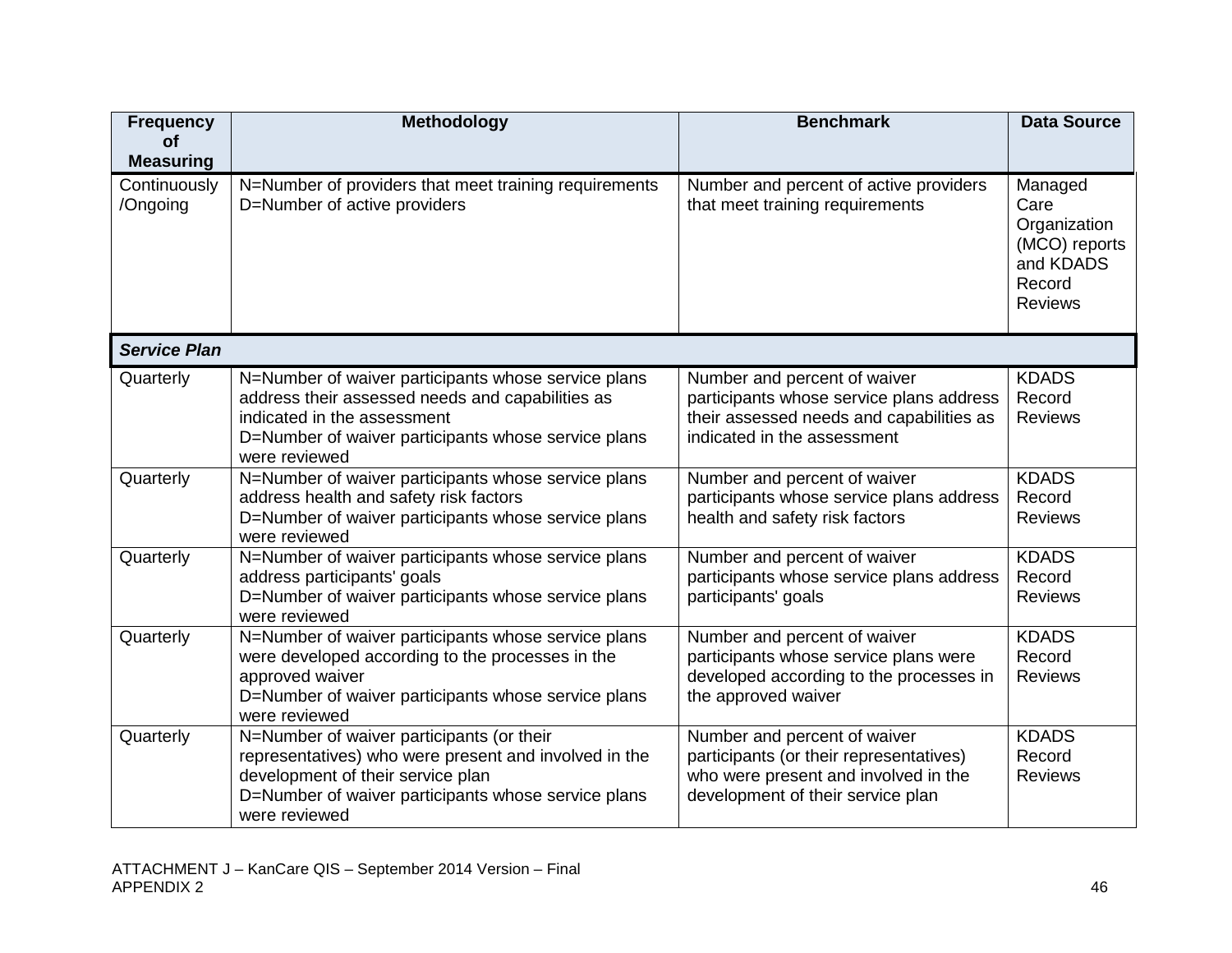| <b>Frequency</b>              | <b>Methodology</b>                                                                                            | <b>Benchmark</b>                                                   | <b>Data Source</b>     |
|-------------------------------|---------------------------------------------------------------------------------------------------------------|--------------------------------------------------------------------|------------------------|
| <b>of</b>                     |                                                                                                               |                                                                    |                        |
| <b>Measuring</b><br>Quarterly | N=Number of service plans reviewed before the waiver                                                          | Number and percent of service plans                                | <b>KDADS</b>           |
|                               | participant's annual redetermination date                                                                     | reviewed before the waiver participant's                           | Record                 |
|                               | D=Number of waiver participants whose service plans                                                           | annual redetermination date                                        | <b>Reviews</b>         |
|                               | were reviewed                                                                                                 |                                                                    |                        |
| Quarterly                     | N=Number of waiver participants with documented                                                               | Number and percent of waiver                                       | <b>KDADS</b>           |
|                               | change in needs whose service plan was revised, as                                                            | participants with documented change in                             | Record                 |
|                               | needed, to address the change                                                                                 | needs whose service plan was revised,                              | <b>Reviews</b>         |
|                               | D=Number of waiver participants whose service plans<br>were reviewed                                          | as needed, to address the change                                   |                        |
| Quarterly                     | N=Number of waiver participants who received services                                                         | Number and percent of waiver                                       | <b>KDADS</b>           |
|                               | in the type, scope, amount, duration, and frequency                                                           | participants who received services in the                          | Record                 |
|                               | specified in the service plan                                                                                 | type, scope, amount, duration, and                                 | <b>Reviews</b>         |
|                               | D=Number of waiver participants whose service plans                                                           | frequency specified in the service plan                            |                        |
|                               | were reviewed                                                                                                 |                                                                    |                        |
| Quarterly                     | N=Number of waiver participants whose record contains<br>documentation indicating a choice of community-based | Number and percent of waiver<br>participants whose record contains | <b>KDADS</b><br>Record |
|                               | services                                                                                                      | documentation indicating a choice of                               | <b>Reviews</b>         |
|                               | D=Number of waiver participants whose files are                                                               | community-based services v. an                                     |                        |
|                               | reviewed for the documentation                                                                                | institutional alternative                                          |                        |
| Quarterly                     | N=Number of waiver participants whose record contains                                                         | Number and percent of waiver                                       | <b>KDADS</b>           |
|                               | documentation indicating a choice of waiver service                                                           | participants whose record contains                                 | Record                 |
|                               | providers                                                                                                     | documentation indicating a choice of                               | <b>Reviews</b>         |
|                               | D=Number of waiver participants whose files are                                                               | waiver service providers                                           |                        |
|                               | reviewed for the documentation                                                                                |                                                                    | <b>KDADS</b>           |
| Quarterly                     | N=Number of waiver participants whose record contains<br>documentation indicating a choice of waiver services | Number and percent of waiver<br>participants whose record contains | Record                 |
|                               | D=Number of waiver participants whose files are                                                               | documentation indicating a choice of                               | <b>Reviews</b>         |
|                               | reviewed for the documentation                                                                                | waiver services                                                    |                        |
| Quarterly                     | N=The number of charts reviewed with evidence the                                                             | 100% of participants' POC are                                      | <b>KDADS</b>           |
|                               | POC was developed by a wraparound team                                                                        | developed by a wraparound team.                                    | Record                 |
|                               | D=Total number of charts reviewed                                                                             |                                                                    | <b>Reviews</b>         |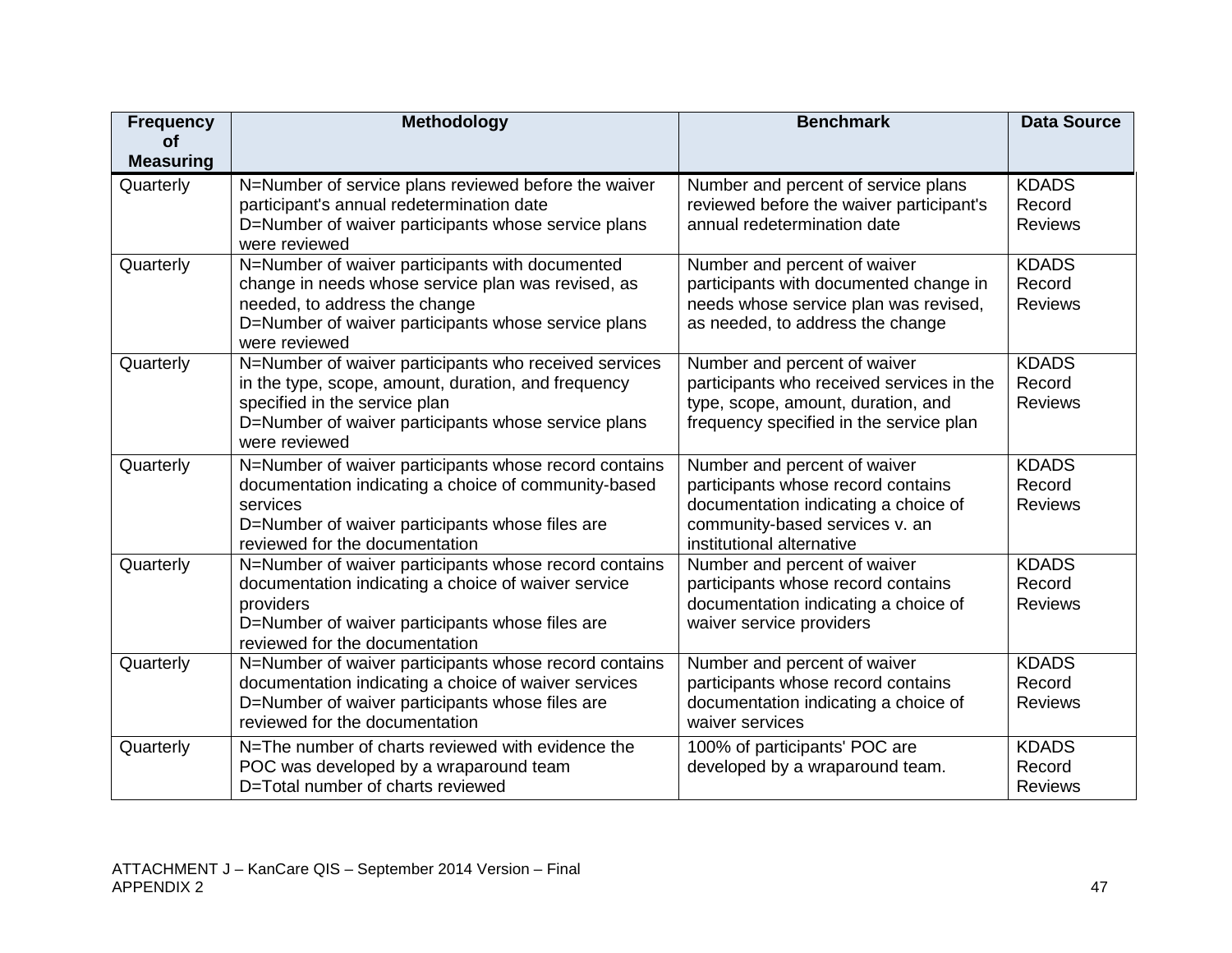| <b>Frequency</b>          | Methodology                                                                                                                                                                                                                                                       | <b>Benchmark</b>                                                                                                                                                                                | <b>Data Source</b>                                                   |
|---------------------------|-------------------------------------------------------------------------------------------------------------------------------------------------------------------------------------------------------------------------------------------------------------------|-------------------------------------------------------------------------------------------------------------------------------------------------------------------------------------------------|----------------------------------------------------------------------|
| οf<br><b>Measuring</b>    |                                                                                                                                                                                                                                                                   |                                                                                                                                                                                                 |                                                                      |
| Quarterly                 | N=The number of SED Waiver participants whose POC<br>was reviewed for needed changes within 90 days of the<br>last review.<br>D=The total number of active SED Waiver participants                                                                                | 100% of participants POC will be<br>reviewed within 90 days of the last<br>review.                                                                                                              | <b>KDADS</b><br>Record<br><b>Reviews</b>                             |
| Quarterly                 | N=Number of charts reviewed with evidence the<br>participant received a Notice of Action form containing<br>information regarding their rights to a State Fair Hearing.<br>D=Total number of charts reviewed                                                      | 100% of participants will receive<br>information regarding their rights to a<br>State Fair Hearing via the Notice of<br>Action (NOA) form.                                                      | <b>KDADS</b><br>Record<br><b>Reviews</b>                             |
| Quarterly                 | N=Number of waiver participant files reviewed during the<br>review period for whom the Customer Service Plans<br>started within the number of specified days<br>D=Total number of files reviewed during the review<br>period                                      | Number and percent of participants<br>whom the Customer Service Plans<br>started within the number of specified<br>days                                                                         | <b>KDADS</b><br>Record<br><b>Reviews</b>                             |
| Quarterly                 | N=Number and percent of waiver participants who had<br>assessments completed by the MCO that included<br>physical, behavioral, and functional components to<br>determine the member's needs<br>D=Number and percent of waiver participants who had<br>assessments | Number and percent of waiver<br>participants who had assessments<br>completed by the MCO that included<br>physical, behavioral, and functional<br>components to determine the member's<br>needs | <b>KDADS</b><br>Record<br><b>Reviews</b>                             |
| <b>Health and Welfare</b> |                                                                                                                                                                                                                                                                   |                                                                                                                                                                                                 |                                                                      |
| Quarterly /<br>Annually   | N=Number of unexpected deaths for which<br>review/investigation resulted in the identification of non-<br>preventable causes<br>D=Number of unexpected deaths                                                                                                     | Number and percent of unexpected<br>deaths for which review/investigation<br>resulted in the identification of<br>preventable causes                                                            | <b>AIR</b><br>APS or CPS<br><b>KDADS</b><br>Record<br><b>Reviews</b> |
| Quarterly /<br>Annually   | N=Number of unexpected deaths for which<br>review/investigation followed the appropriate policies<br>and procedures as in the approved waiver<br>D=Number of unexpected deaths                                                                                    | Number and percent of unexpected<br>deaths for which review/investigation<br>followed the appropriate policies and<br>procedures                                                                | <b>AIR</b><br>APS or CPS<br><b>KDADS</b><br>Record<br><b>Reviews</b> |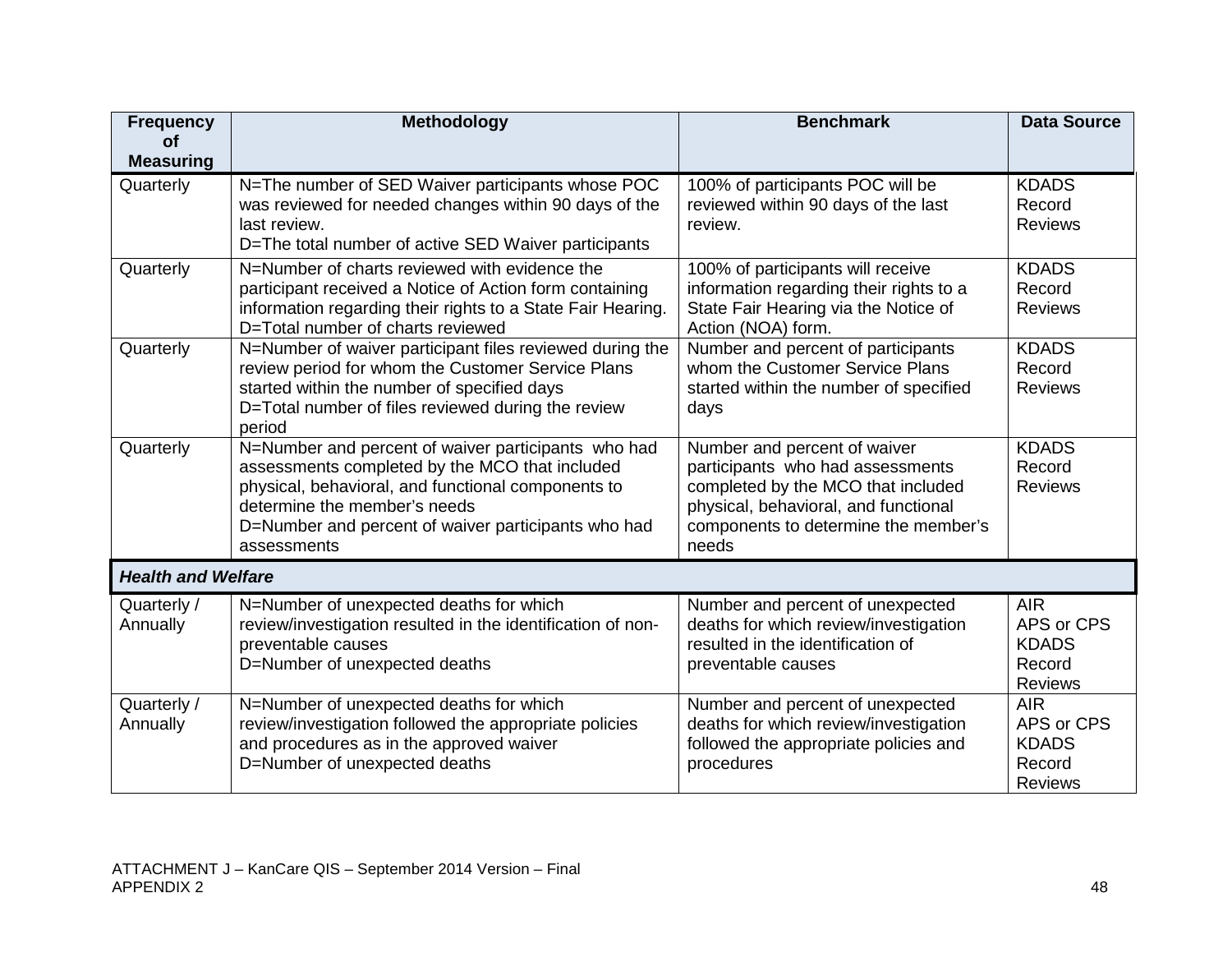| <b>Frequency</b>        | <b>Methodology</b>                                                                                                                                                                                                                         | <b>Benchmark</b>                                                                                                                                                    | <b>Data Source</b>                                                   |
|-------------------------|--------------------------------------------------------------------------------------------------------------------------------------------------------------------------------------------------------------------------------------------|---------------------------------------------------------------------------------------------------------------------------------------------------------------------|----------------------------------------------------------------------|
| Οf<br><b>Measuring</b>  |                                                                                                                                                                                                                                            |                                                                                                                                                                     |                                                                      |
| Quarterly /<br>Annually | N=Number of unexpected deaths for which the<br>appropriate follow-up measures were taken as in the<br>approved waiver<br>D=Number of unexpected deaths                                                                                     | Number and percent of unexpected<br>deaths for which the appropriate follow-<br>up measures were taken                                                              | <b>KDADS</b><br>Record<br><b>Reviews</b>                             |
| Quarterly /<br>Annually | N=Number of waiver participants who received<br>information on how to report suspected abuse, neglect,<br>or exploitation<br>D=Number of waiver participants interviewed by QMS<br>staff or whose records are reviewed                     | Number and percent of waiver<br>participants who received information on<br>how to report suspected abuse, neglect,<br>or exploitation                              | <b>KDADS</b><br>Record<br><b>Reviews</b>                             |
| Quarterly /<br>Annually | N=Number of participants' reported critical incidents that<br>were initiated and reviewed within required time frames<br>as specified in the approved waiver<br>D=Number of participants' reported critical incidents                      | Number and percent of participants'<br>reported critical incidents that were<br>initiated and reviewed within required<br>time frames                               | Critical<br>incident<br>management<br>system                         |
| Quarterly /<br>Annually | N=Number of reported critical incidents requiring<br>review/investigation where the State adhered to the<br>follow-up methods as specified in the approved waiver<br>D=Number of reported critical incidents                               | Number and percent of reported critical<br>incidents requiring review / investigation<br>where the State adhered to its follow-up<br>measures                       | <b>AIR</b><br>APS or CPS<br><b>KDADS</b><br>Record<br><b>Reviews</b> |
| Quarterly /<br>Annually | N=Number of restraint applications, seclusion or other<br>restrictive interventions that followed procedures as<br>specified in the approved waiver<br>D=Number of restraint applications, seclusion or other<br>restrictive interventions | Number and percent of restraint<br>applications, seclusion or other<br>restrictive interventions that followed<br>procedures as specified in the approved<br>waiver | <b>KDADS</b><br>Record<br><b>Reviews</b>                             |
| Quarterly /<br>Annually | N=Number of unauthorized uses of restrictive<br>interventions that were appropriately reported<br>D=Number of unauthorized uses of restrictive<br>interventions                                                                            | Number and percent of unauthorized<br>uses of restrictive interventions that were<br>appropriately reported                                                         | <b>KDADS</b><br>Record<br><b>Reviews</b>                             |
| Quarterly /<br>Annually | N=Number of HCBS participants who received physical<br>exams in accordance with State policies. D=Number of<br>HCBS participants whose service plans were reviewed                                                                         | Number and percent of waiver<br>participants who received physical<br>exams in accordance with State policies                                                       | <b>KDADS</b><br>Record<br><b>Reviews</b>                             |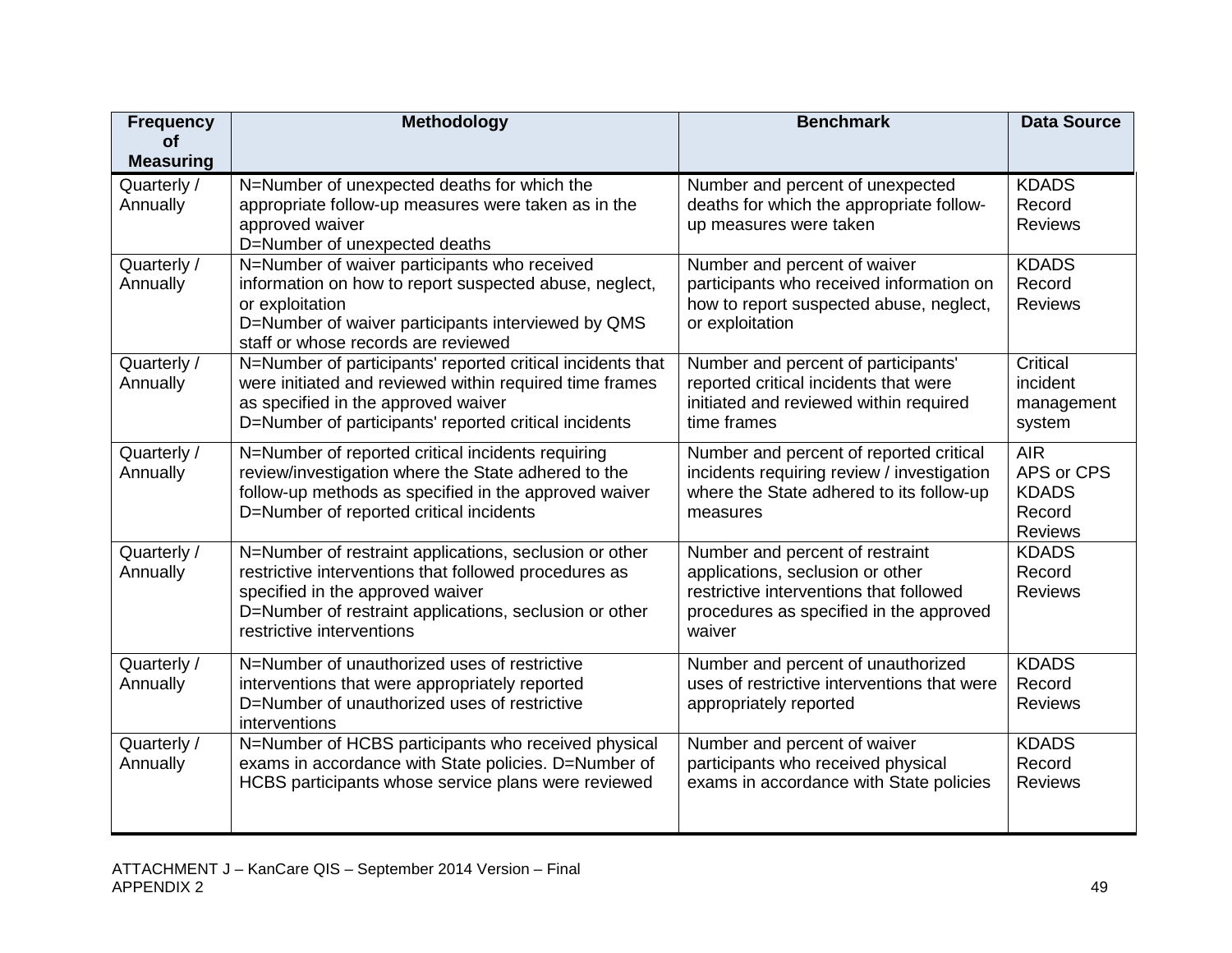| <b>Frequency</b><br><b>of</b><br><b>Measuring</b> | <b>Methodology</b><br><b>Benchmark</b>                                                                                                                                                                                                                                                 |                                                                                                                                         |                                                                                                                                  |            | <b>Data Source</b>            |
|---------------------------------------------------|----------------------------------------------------------------------------------------------------------------------------------------------------------------------------------------------------------------------------------------------------------------------------------------|-----------------------------------------------------------------------------------------------------------------------------------------|----------------------------------------------------------------------------------------------------------------------------------|------------|-------------------------------|
|                                                   |                                                                                                                                                                                                                                                                                        |                                                                                                                                         |                                                                                                                                  |            |                               |
| <b>Financial Accountability</b>                   |                                                                                                                                                                                                                                                                                        |                                                                                                                                         |                                                                                                                                  |            |                               |
| Quarterly /<br>Annually                           | N=Number of provider claims that are coded<br>and paid in accordance with the state's<br>approved reimbursement methodology<br>D=Total number of provider claims paid                                                                                                                  | methodology                                                                                                                             | Number and percent of provider claims that<br>are coded and paid in accordance with the<br>state's approved reimbursement        | data       | <b>DSS/DAI</b> encounter      |
| Quarterly /<br>Annually                           | N=Number of clean claims that are paid by the<br>managed care organization within the<br>timeframes specified in the contract<br>D=Total number of provider claims                                                                                                                     | Number and percent of clean claims that are<br>paid by the managed care organization within<br>the timeframes specified in the contract |                                                                                                                                  | data       | <b>DSS/DAI</b> encounter      |
| Annually                                          | N=Number of payment rates that were certified<br>to be actuarially sound by the State's actuary<br>and approved by CMS<br>D=Total number of capitation (payment) rates                                                                                                                 |                                                                                                                                         | Number and percent of payment rates that<br>were certified to be actuarially sound by the<br>State's actuary and approved by CMS |            | Rate-setting<br>documentation |
| Annually                                          | N=Number of claims by type received and<br>denied or suspended in accordance with the<br>reimbursement methodology specified in the<br>approved waiver<br>D=Number of claims by type submitted in<br>accordance with the reimbursement<br>methodology specified in the approved waiver |                                                                                                                                         | Number and percent of claims not in<br>accordance with the reimbursement<br>methodology are denied / suspended.                  | Evaluation | <b>KDADS Program</b>          |

| <b>Indicator</b> | <b>Proposed measurement</b> | <b>Numerator and denominator</b> | Data source for<br>measuring | <b>Frequency of</b><br>measuring |
|------------------|-----------------------------|----------------------------------|------------------------------|----------------------------------|
|------------------|-----------------------------|----------------------------------|------------------------------|----------------------------------|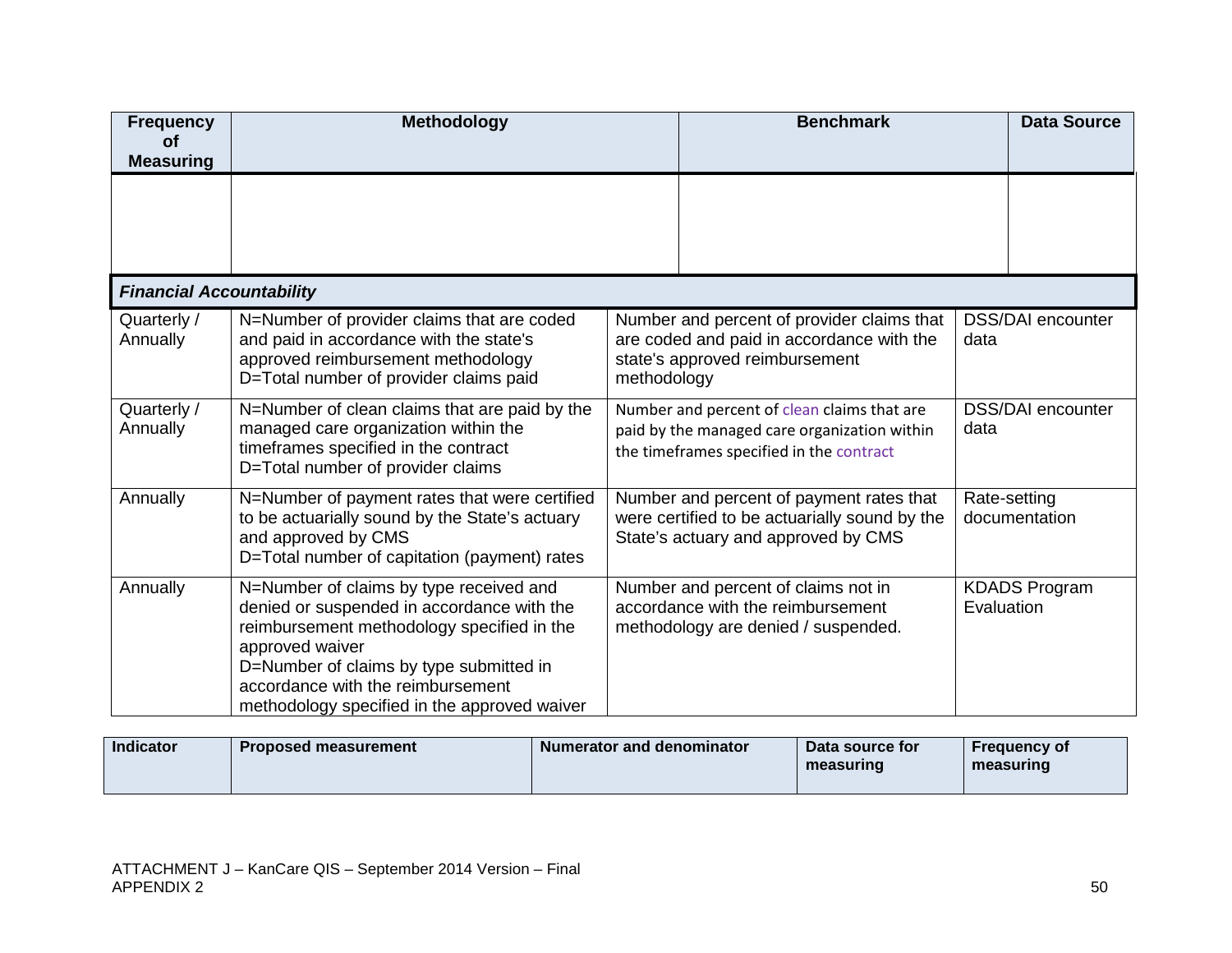| <b>Adult Inpatient</b><br>Recidivism at<br>30 days post-<br>discharge                        | The percentage of adult Members<br>readmitted to an inpatient psychiatric<br>facility within 30 days of a previous<br>discharge as a result of a mental health<br>inpatient screen. An inpatient psychiatric<br>facility includes any state mental health<br>hospital, inpatient psychiatric facility or<br>medical facility providing psychiatric<br>services. | Denominator: Total number of<br>adults age 18 and over discharged<br>from any SMHH, private psychiatric<br>hospital or local acute psychiatric<br>unit during the reporting period.<br>Numerator: Total number of adults<br>represented in denominator with a<br>prior discharge from any facility<br>occurring within 90 days.                                                                                                      | <b>Inpatient Screening</b><br>Database                                           | KDADS will generate<br>a quarterly<br>monitoring report for<br>this measure. |
|----------------------------------------------------------------------------------------------|-----------------------------------------------------------------------------------------------------------------------------------------------------------------------------------------------------------------------------------------------------------------------------------------------------------------------------------------------------------------|--------------------------------------------------------------------------------------------------------------------------------------------------------------------------------------------------------------------------------------------------------------------------------------------------------------------------------------------------------------------------------------------------------------------------------------|----------------------------------------------------------------------------------|------------------------------------------------------------------------------|
| Youth Inpatient<br>Recidivism at<br>30 days post-<br>discharge                               | The percentage of youth Members<br>readmitted to an inpatient psychiatric<br>facility within 30 days of a previous<br>discharge as a result of a mental health<br>inpatient screen. An inpatient psychiatric<br>facility includes any state mental health<br>hospital, inpatient psychiatric facility or<br>medical facility providing psychiatric<br>services. | Denominator: Total number of<br>youth under age 18 discharged<br>from any contracted state hospital<br>alternative facility for youth, private<br>psychiatric hospital, local acute<br>psychiatric unit, or psychiatric<br>residential treatment facility during<br>the reporting period.<br>Numerator: Total number of youth<br>represented in denominator with a<br>prior discharge from any facility<br>occurring within 90 days. | <b>Inpatient Screening</b><br>Database                                           | KDADS will generate<br>a quarterly<br>monitoring report for<br>this measure  |
| Youth Inpatient<br>Recidivism at<br>90 days post-<br>discharge                               | The percentage of youth Members<br>readmitted to an inpatient psychiatric<br>facility within 90 days of a previous<br>discharge as a result of a mental health<br>inpatient screen. An inpatient psychiatric<br>facility includes any state mental health<br>hospital, inpatient psychiatric facility or<br>medical facility providing psychiatric<br>services. | Denominator: Total number of<br>youth under age 18 discharged<br>from any contracted state hospital<br>alternative facility for youth, private<br>psychiatric hospital, local acute<br>psychiatric unit, or psychiatric<br>residential treatment facility during<br>the reporting period.<br>Numerator: Total number of youth<br>represented in denominator with a<br>prior discharge from any facility<br>occurring within 90 days. | <b>Inpatient Screening</b><br>Database                                           | KDADS will generate<br>a quarterly<br>monitoring report for<br>this measure. |
| Average length<br>of stay for youth<br>Members in<br>Psychiatric<br>Residential<br>Treatment | The average number of inpatient days<br>per youth for all youth Members<br>discharged from a PRTF during the<br>reporting period.                                                                                                                                                                                                                               | Denominator: Total number of days<br>from admission to discharge for all<br>youth Members discharged during<br>the reporting period. Numerator:<br>Total number of discharges for<br>youth Members represented in                                                                                                                                                                                                                    | Admission/discharge<br>information from<br><b>MCO PRTF</b><br>discharge reports. | MCOs will generate<br>a quarterly<br>monitoring report for<br>this measure.  |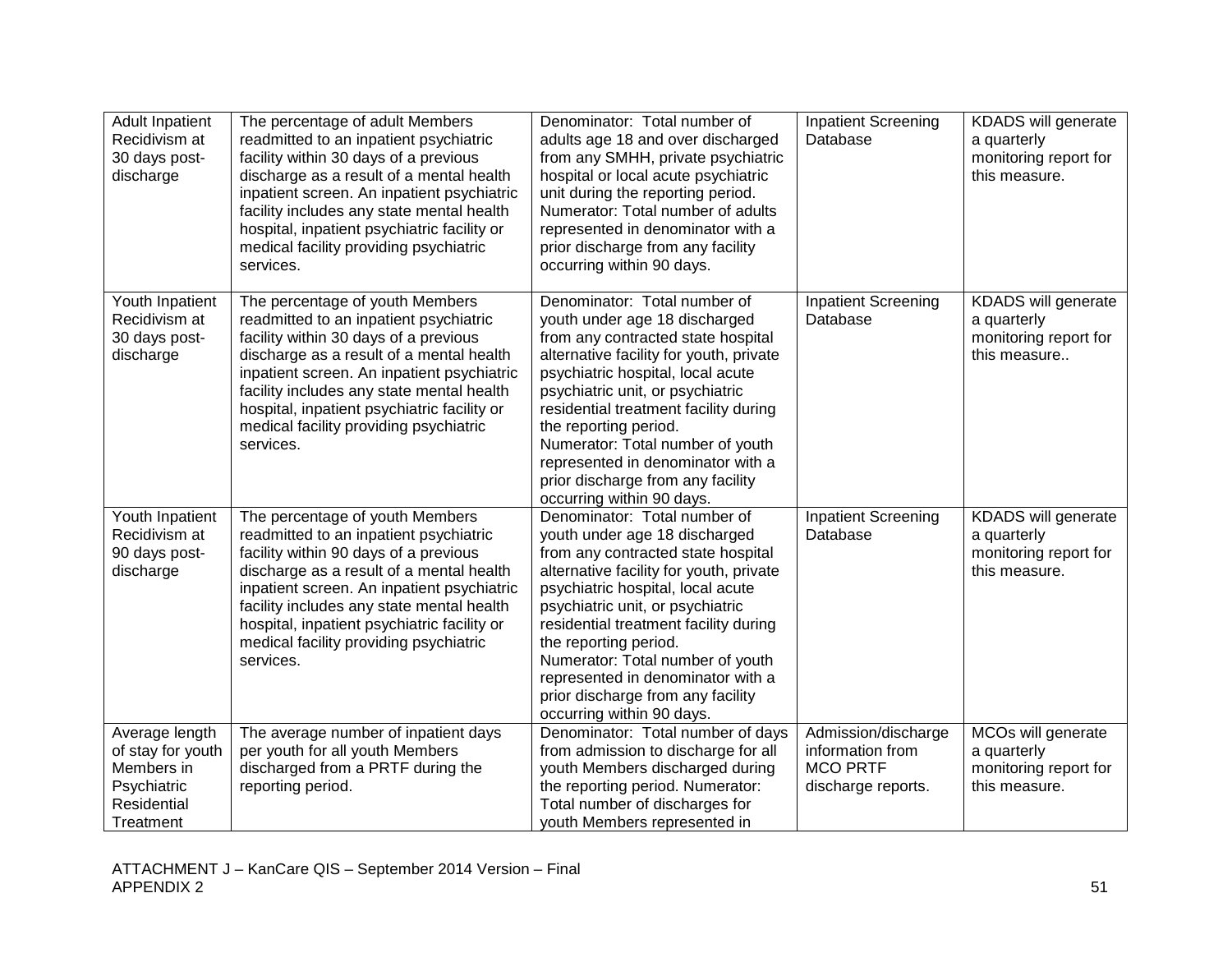| Facilities | denominator. Youth with more than  |  |
|------------|------------------------------------|--|
| l (PRTF)   | one discharge during the reporting |  |
|            | period are counted                 |  |

\*For performance measures associated with chart reviews, the CMHC is responsible for completing the task being measured and KDADS staff are responsible for conducting the chart reviews and for data reporting and analysis.

\*\*For performance measures associated with licensing and agreements with the State Medicaid Fiscal Agent, KDADS is currently responsible for data reporting and analysis.

\*\*\*For performance measures associated with provider training, Wichita State University is currently responsible for data reporting and analysis.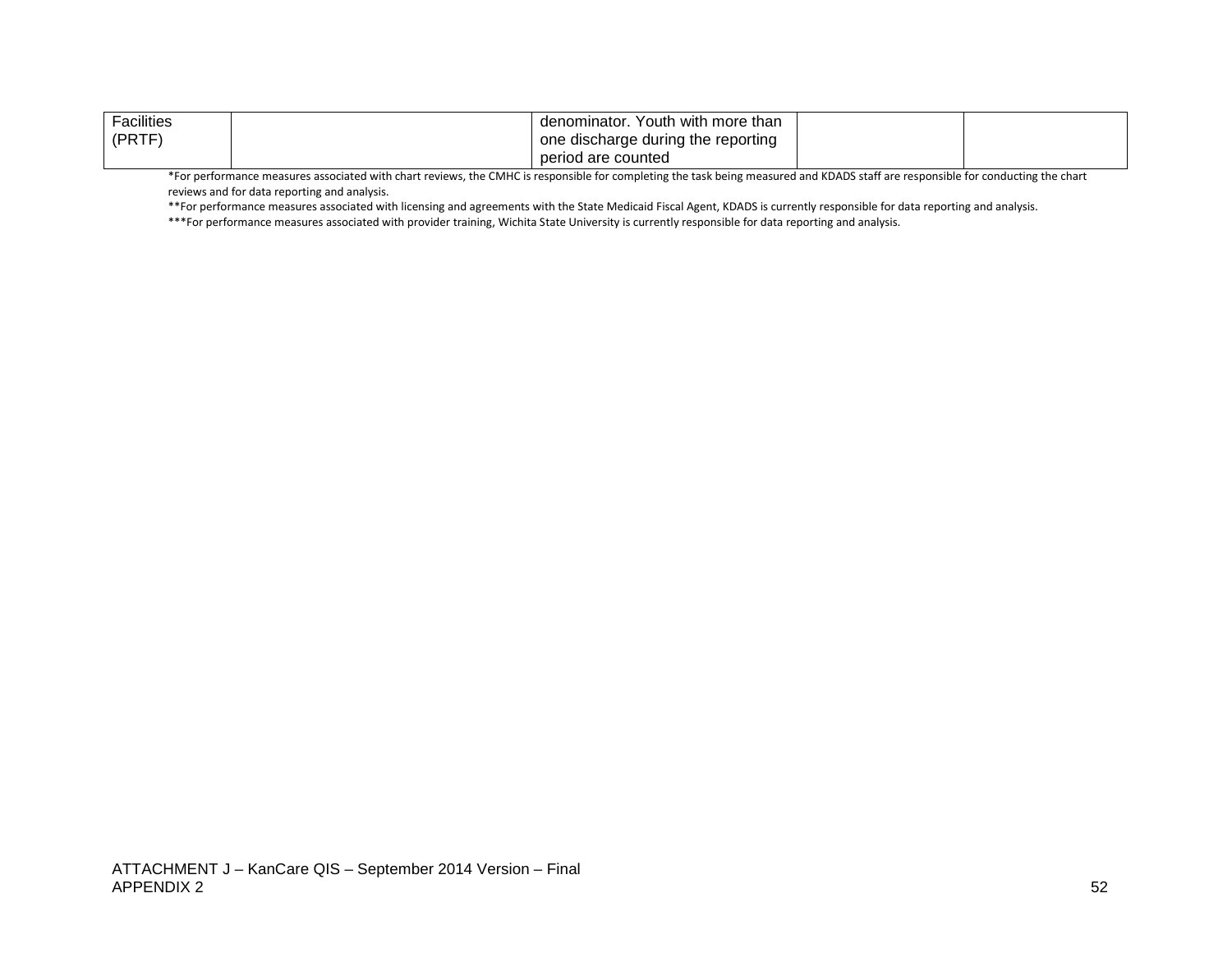| <b>Indicator</b>                                                                                                                                                                                                                                                                                                                                                                                                                                                                                                                                                                                                                                                                                                                                                                           | <b>Reporting</b><br><b>Frequency</b> | <b>Methodology</b>                                                                                                                                                          | <b>Benchmark Objective</b>                                                                                                                                                                                                                                                                                                                                                                                                                                                                                                                                                                                                                                                                                                                                                                                                                                                                                                                        | <b>Data Source</b>         | <b>Notes</b> |
|--------------------------------------------------------------------------------------------------------------------------------------------------------------------------------------------------------------------------------------------------------------------------------------------------------------------------------------------------------------------------------------------------------------------------------------------------------------------------------------------------------------------------------------------------------------------------------------------------------------------------------------------------------------------------------------------------------------------------------------------------------------------------------------------|--------------------------------------|-----------------------------------------------------------------------------------------------------------------------------------------------------------------------------|---------------------------------------------------------------------------------------------------------------------------------------------------------------------------------------------------------------------------------------------------------------------------------------------------------------------------------------------------------------------------------------------------------------------------------------------------------------------------------------------------------------------------------------------------------------------------------------------------------------------------------------------------------------------------------------------------------------------------------------------------------------------------------------------------------------------------------------------------------------------------------------------------------------------------------------------------|----------------------------|--------------|
| <b>Appointment Access</b><br><b>Referral timelines</b><br>Urgent – means a service<br>need that is not emergent<br>and can be met by providing<br>an assessment within 24<br>hours of the request for<br>service, and treatment within<br>24 hours of the assessment,<br>without resultant<br>deterioration in the<br>individual's functioning or<br>worsening of his/her<br>condition. If the client is<br>pregnant, they are to be<br>placed in the urgent<br>category.<br>Routine - a service need<br>that is not urgent and can be<br>met by receiving an<br>assessment within 14<br>(calendar) days, and<br>treatment within 14 calendar<br>days of the assessment,<br>without resultant<br>deterioration in the<br>individual's functioning or<br>worsening of his/her<br>condition. | Quarterly<br>and<br>Annually         | Measures time between call,<br>assessment and treatment.<br>Utilization report to manage<br>access to care performance<br>guarantees based upon<br>client level of urgency. | <b>Standards:</b><br>Note: These are the minimum<br>standards. All calls for all Members are<br>clinically triaged to ascertain if a more<br>urgent level of care is appropriate.<br>Emergent: Means a service need that<br>must be met immediately because the<br>individual is unsafe or his or her<br>condition is deteriorating. If caller is<br>determined to be at risk of self-harm or<br>harm to others, or is a medical detox<br>risk, the Member requires immediate<br>assistance and intervention, and is<br>referred to a hospital detox setting. The<br>need is rated as Emergent.<br>Urgent: Members are assessed within<br>24 hours; services delivered within 48<br>hours from the initial contact<br>Routine: Members assessed within 14<br>days of request for services and<br>treatment services are delivered within<br>14 days of assessment<br>IV Drug Users: Members receive<br>treatment within 14 days of first contact. | <b>MCO</b> data<br>systems |              |

# **Appendix 3. Performance Measures: Substance Use Disorders**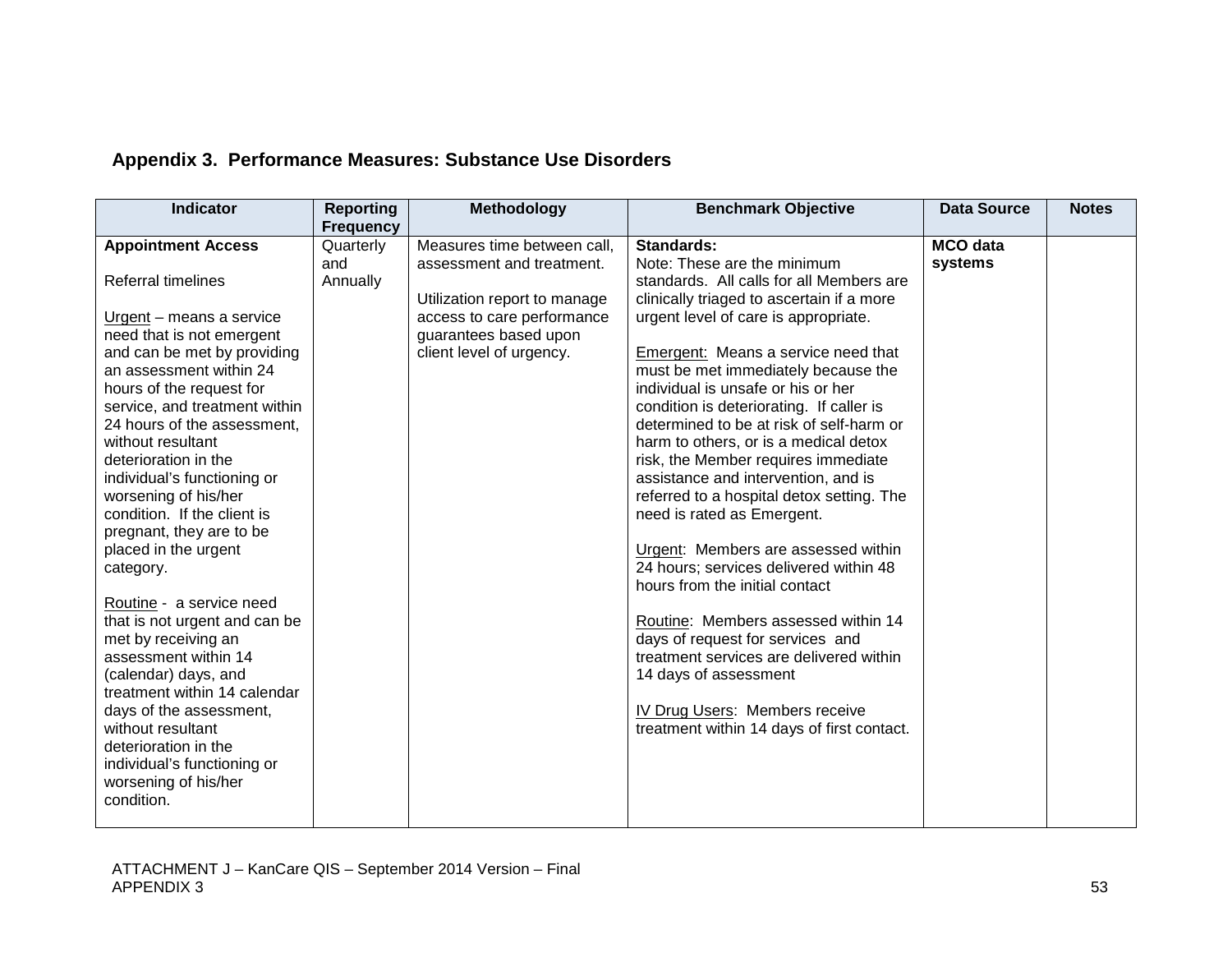| IV Drug Users - If a client<br>has used IV drugs within the<br>last 6 months, and they don't<br>fall into the Emergent or<br>Urgent categories because<br>of clinical need, they will<br>need to be placed in this<br>category. Clients who have<br>used IV drugs within the last<br>6 months need to be seen<br>for treatment within 14<br>(calendar) days of initial<br>contact. |           |                                                                                                                                                                                                                                                                                                                                                                                                                                                                                                                                                                                                                                                                                                                                              |                    |                           |                                                                                                                         |
|------------------------------------------------------------------------------------------------------------------------------------------------------------------------------------------------------------------------------------------------------------------------------------------------------------------------------------------------------------------------------------|-----------|----------------------------------------------------------------------------------------------------------------------------------------------------------------------------------------------------------------------------------------------------------------------------------------------------------------------------------------------------------------------------------------------------------------------------------------------------------------------------------------------------------------------------------------------------------------------------------------------------------------------------------------------------------------------------------------------------------------------------------------------|--------------------|---------------------------|-------------------------------------------------------------------------------------------------------------------------|
| <b>Utilization Data</b><br><b>Over and Under Utilization</b><br><b>Report</b><br><b>Higher Levels of</b><br><b>Care Utilization</b><br>Detox<br>Intermediate<br>Reintegration<br>Hospital-based<br>services                                                                                                                                                                        | Quarterly | Admissions/1000; visits/1000<br>(Medicaid only) then for all<br>funding sources<br># of admissions, ALOS, etc.<br>Utilization report including<br>Hospital and community<br>based acute Detox,<br>Reintegration, and<br>Intermediate split by<br>adult/adolescent and Detox<br>services. The report details<br>include average covered<br>lives/Per 1000 calculations<br>for Medicaid only, and<br>admissions and days. The<br>report will be based on the<br>service date begin and<br>service date end & will<br>provide the count of actual<br>units. The report will be<br>claim based as a rolling<br>quarter to show a full year by<br>4th quarter. This report will<br>be provided as an<br>aggregate, as well as by<br>KDADS region. | Monitor for trends | <b>MCO Claims</b><br>data | Can be<br>rolled up<br>into<br>overall<br>report but<br>stratified<br>by MH,<br><b>SUD</b><br>(Modality),<br><b>SED</b> |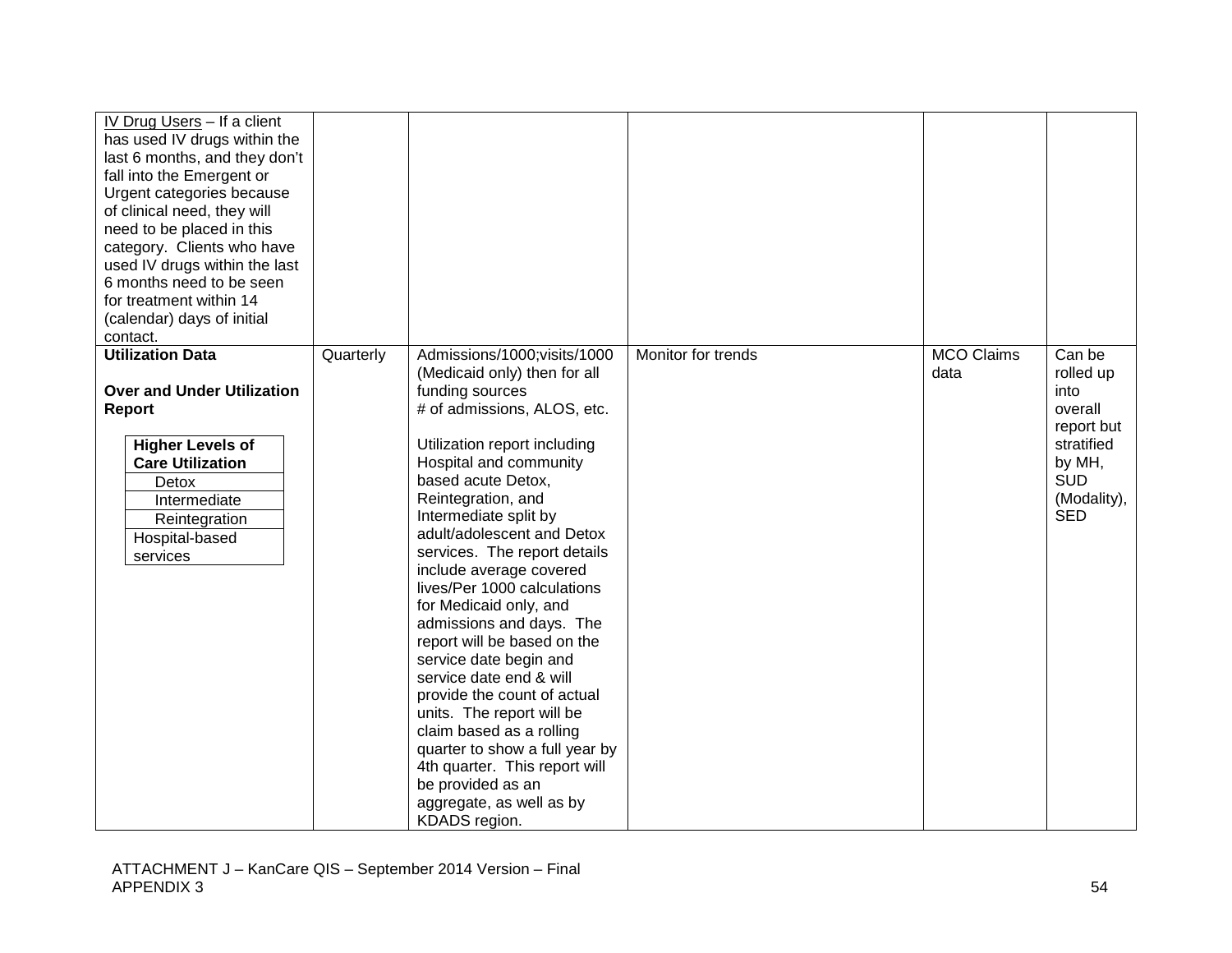| <b>Over and Under Utilization</b><br><b>Report</b><br><b>Lower Levels of</b><br><b>Care Utilization</b><br>Intensive outpatient<br>Outpatient<br>Case<br>Management<br>Peer Support<br>Telemedicine<br>Crisis<br>Intervention<br>Assessment | Quarterly | Utilization report including<br>Intensive Outpatient,<br>Outpatient and Other<br>services. The report details<br>include average covered<br>lives/Per 1000 calculations<br>and admissions and days.<br>The report will be claim<br>based as a rolling quarter to<br>show a full year by 4th<br>quarter. The report will be<br>based on the service date<br>begin and service date end &<br>will provide the count of<br>actual units. This report will<br>be provided as an<br>aggregate, as well as by<br>KDADS region. | Monitor for trends                                                                                                                                                                                                                                                             | <b>MCO Claims</b><br>data | Can be<br>rolled up<br>into<br>overall<br>report but<br>stratified<br>by MH,<br><b>SUD</b><br>(Modality),<br><b>SED</b> |
|---------------------------------------------------------------------------------------------------------------------------------------------------------------------------------------------------------------------------------------------|-----------|--------------------------------------------------------------------------------------------------------------------------------------------------------------------------------------------------------------------------------------------------------------------------------------------------------------------------------------------------------------------------------------------------------------------------------------------------------------------------------------------------------------------------|--------------------------------------------------------------------------------------------------------------------------------------------------------------------------------------------------------------------------------------------------------------------------------|---------------------------|-------------------------------------------------------------------------------------------------------------------------|
| <b>Over and Under Utilization</b><br><b>Report</b><br>Inpatient and RTC<br><b>Recidivism Rates</b>                                                                                                                                          | Annually  | Readmission report showing<br>recidivism for Higher Levels<br>of Care within 30, 60, and<br>365 days. The report details<br>include age band and<br>gender, admissions in<br>previous year, and total<br>admits and percent<br>readmission by day buckets.<br>Data will be reported on an<br>aggregate level only.                                                                                                                                                                                                       | Review report for trends<br>Will need two full years of data to<br>calculate readmission rates. First year<br>report will only show admits. Also, this<br>report does not contain quarterly<br>trending so in order to get a complete<br>dataset, a 90 day lag is recommended. | <b>MCO Claims</b><br>data | Can be<br>rolled up<br>into<br>overall<br>report but<br>stratified<br>by MH,<br><b>SUD</b><br>(Modality),<br><b>SED</b> |
| <b>Over and Under Utilization</b><br>Report<br>Average LOS, admissions                                                                                                                                                                      | Annually  | Utilization report to<br>determine over and<br>underutilization. Report is                                                                                                                                                                                                                                                                                                                                                                                                                                               | Analysis: Documentation and<br>investigation of providers with LOS < or<br>> 1SD from modality Mean.                                                                                                                                                                           | <b>MCO Claims</b><br>data | Can be<br>rolled up<br>into                                                                                             |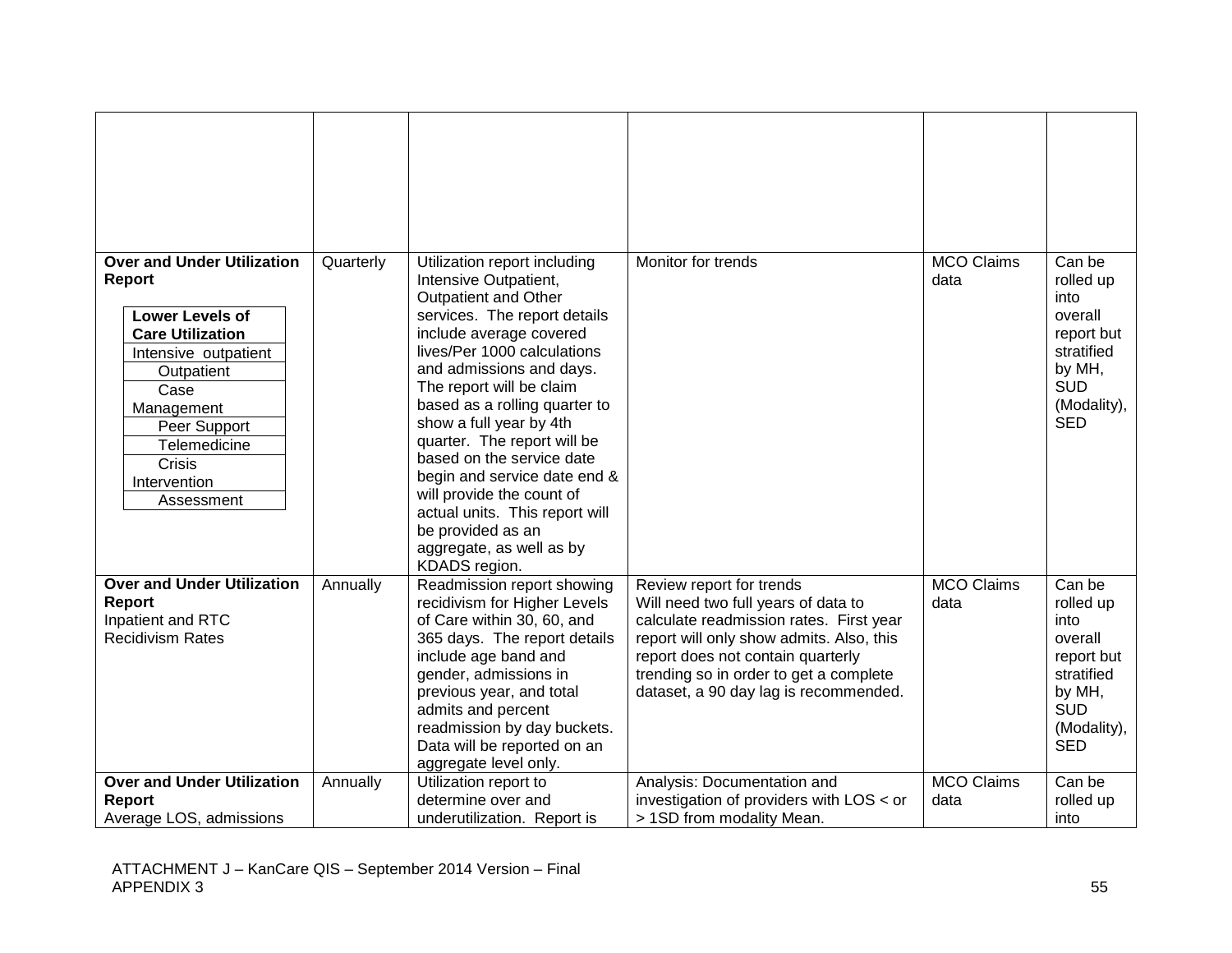| and readmissions of all     |            | broken out by all providers        |                           |                     | overall                   |
|-----------------------------|------------|------------------------------------|---------------------------|---------------------|---------------------------|
| providers                   |            | and reported separately by         |                           |                     | report but                |
|                             |            | modality. The report will be       |                           |                     | stratified                |
|                             |            | delivered annually and will        |                           |                     | by MH,                    |
|                             |            | contain a rolling 12 months        |                           |                     | <b>SUD</b>                |
|                             |            | of data of all programs split      |                           |                     | (Modality),               |
|                             |            | by adult/adolescent including      |                           |                     | <b>SED</b>                |
|                             |            | higher levels of care              |                           |                     |                           |
|                             |            | (hospital detox, social detox,     |                           |                     |                           |
|                             |            | reintegration, intermediate)       |                           |                     |                           |
|                             |            | and lower levels of care           |                           |                     |                           |
|                             |            | (intensive outpatient,             |                           |                     |                           |
|                             |            | outpatient and other).             |                           |                     |                           |
|                             |            | Graphs show Mean of length         |                           |                     |                           |
|                             |            | of stay (LOS) and one (1)          |                           |                     |                           |
|                             |            | <b>Standard Deviation (SD)</b>     |                           |                     |                           |
|                             |            | above and below the Mean           |                           |                     |                           |
|                             |            | for each provider over the         |                           |                     |                           |
|                             |            | entire rolling reporting           |                           |                     |                           |
|                             |            | period.                            |                           |                     |                           |
| <b>Grievance Report</b>     | Annually   | By category, by region, by         | <b>Monitor for Trends</b> | <b>MCO</b> tracking | Can be                    |
| Grievance Summary by        |            | type, timeliness of resolution     |                           | system              | rolled up                 |
| Region, Grievance Client    |            |                                    |                           |                     | into                      |
| Detail, Grievance Provider  |            | Grievance Summary by               |                           |                     | overall                   |
| Detail                      |            | Region, Grievance Client           |                           |                     | report but                |
|                             |            | Detail, Grievance Provider         |                           |                     | stratified                |
|                             |            | Detail                             |                           |                     | by MH,<br><b>SUD</b>      |
|                             |            |                                    |                           |                     |                           |
|                             |            |                                    |                           |                     | (Modality),<br><b>SED</b> |
| <b>Appeals Report</b>       | Semi-      |                                    | <b>Monitor for Trends</b> | <b>MCO</b> tracking | Can be                    |
| Appeals Summary by          | annual and | Standard and expedited<br>appeals. |                           | system              | rolled up                 |
| Region, Appeals Detail, and | Annual     | Appeals Summary by                 |                           |                     | into                      |
| Fair Hearing detail         |            | Region, Appeals Detail;            |                           |                     | overall                   |
|                             |            | Appeals reporting will be          |                           |                     | report but                |
|                             |            | provided by region and             |                           |                     | stratified                |
|                             |            | detail. Appeals are                |                           |                     | by MH,                    |
|                             |            | categorized as Clinical and        |                           |                     | SUD,                      |
|                             |            |                                    |                           |                     |                           |
|                             |            | Administrative.                    |                           |                     | <b>SED</b>                |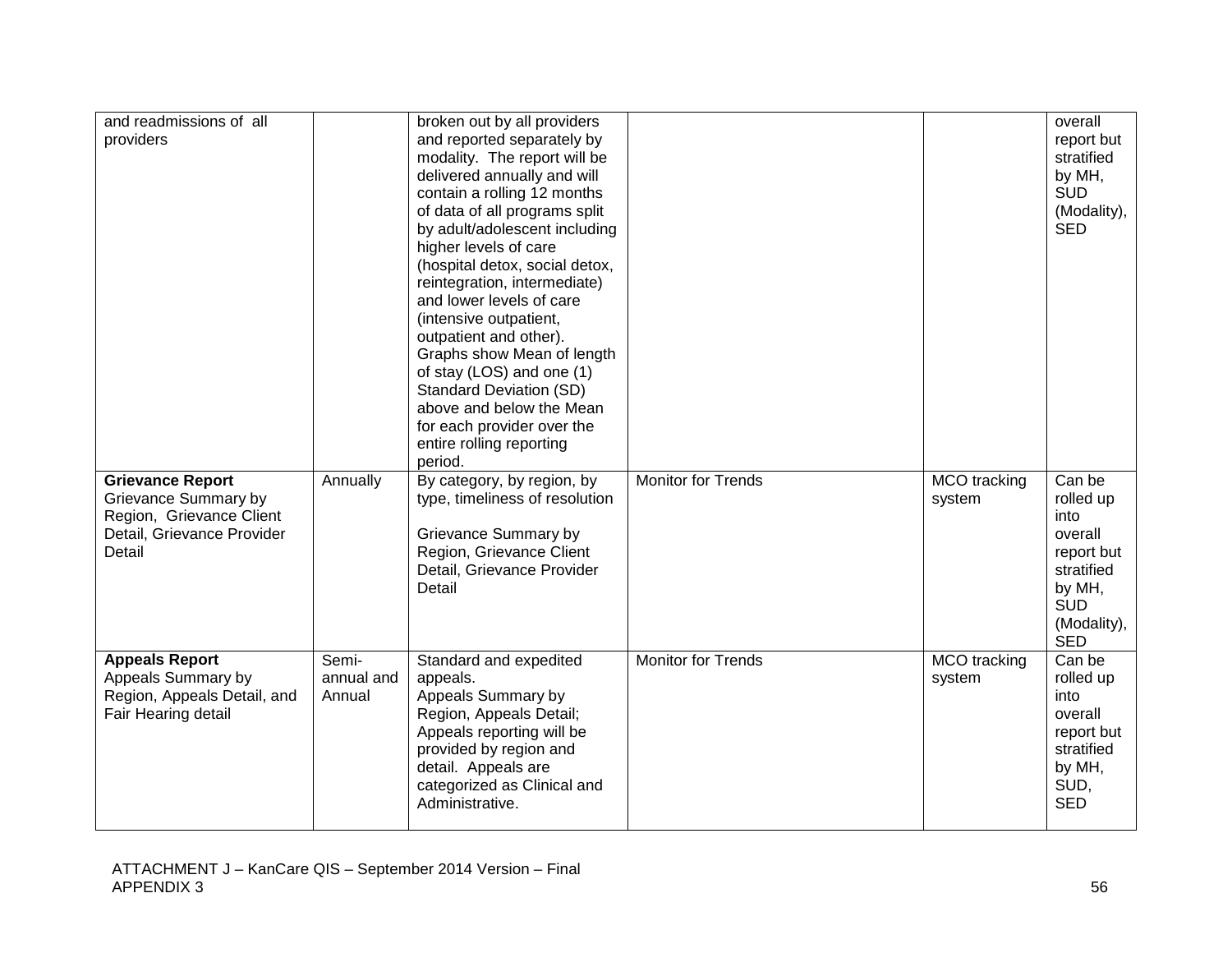| <b>Adverse Incident Report</b>                                                                          | Semi-<br>annual and<br>Annual | By category, , by Provider as<br>appropriate.<br>Summary information that<br>represents occurrences of<br>actual or potential serious<br>harm to the wellbeing of a<br>KDADS Member or to others<br>by the actions of a KDADS<br>Member, who is receiving<br>services managed by the<br><b>CONTRACTOR</b> or has<br>recently been discharged<br>from services managed by<br>the CONTRACTOR. |                               | <b>KDADS AIR</b><br>Portal    | Can be<br>rolled up<br>into<br>overall<br>report but<br>stratified<br>by MH,<br>SUD,<br><b>SED</b>                  |
|---------------------------------------------------------------------------------------------------------|-------------------------------|---------------------------------------------------------------------------------------------------------------------------------------------------------------------------------------------------------------------------------------------------------------------------------------------------------------------------------------------------------------------------------------------|-------------------------------|-------------------------------|---------------------------------------------------------------------------------------------------------------------|
| <b>Network Inventory</b><br>Comparison of # and types<br>of providers before and after<br>this contract | Annually                      | The Network Inventory report<br>provides a snapshot of the<br>network for a given year to<br>compare annually. Report<br>includes a summary page of<br>modalities and provider<br>counts.                                                                                                                                                                                                   | No decrease in # of providers | <b>MCO</b> tracking<br>system | Can be<br>rolled up<br>into<br>overall<br>report but<br>stratified<br>by MH,<br>SUD (by<br>Modality),<br><b>SED</b> |
| <b>Provider Satisfaction</b><br><b>Survey</b>                                                           | Annually                      | Provider survey information<br>presented in a scaling format<br>regarding their experience<br>with the CONTRACTOR.                                                                                                                                                                                                                                                                          | Monitor for trends            | MCO tracking<br>system        | Can be<br>rolled up<br>into<br>overall<br>report but<br>stratified<br>by MH,<br>SUD,<br><b>SED</b>                  |
| <b>Member Satisfaction</b><br><b>Survey</b>                                                             | Annually                      | Member survey information<br>presented in a scaling format<br>regarding their experience<br>with the CONTRACTOR and<br>servicesMember random<br>sample.                                                                                                                                                                                                                                     | Monitor for trends            | MCO tracking<br>system        | Can be<br>rolled up<br>into<br>overall<br>report but<br>stratified                                                  |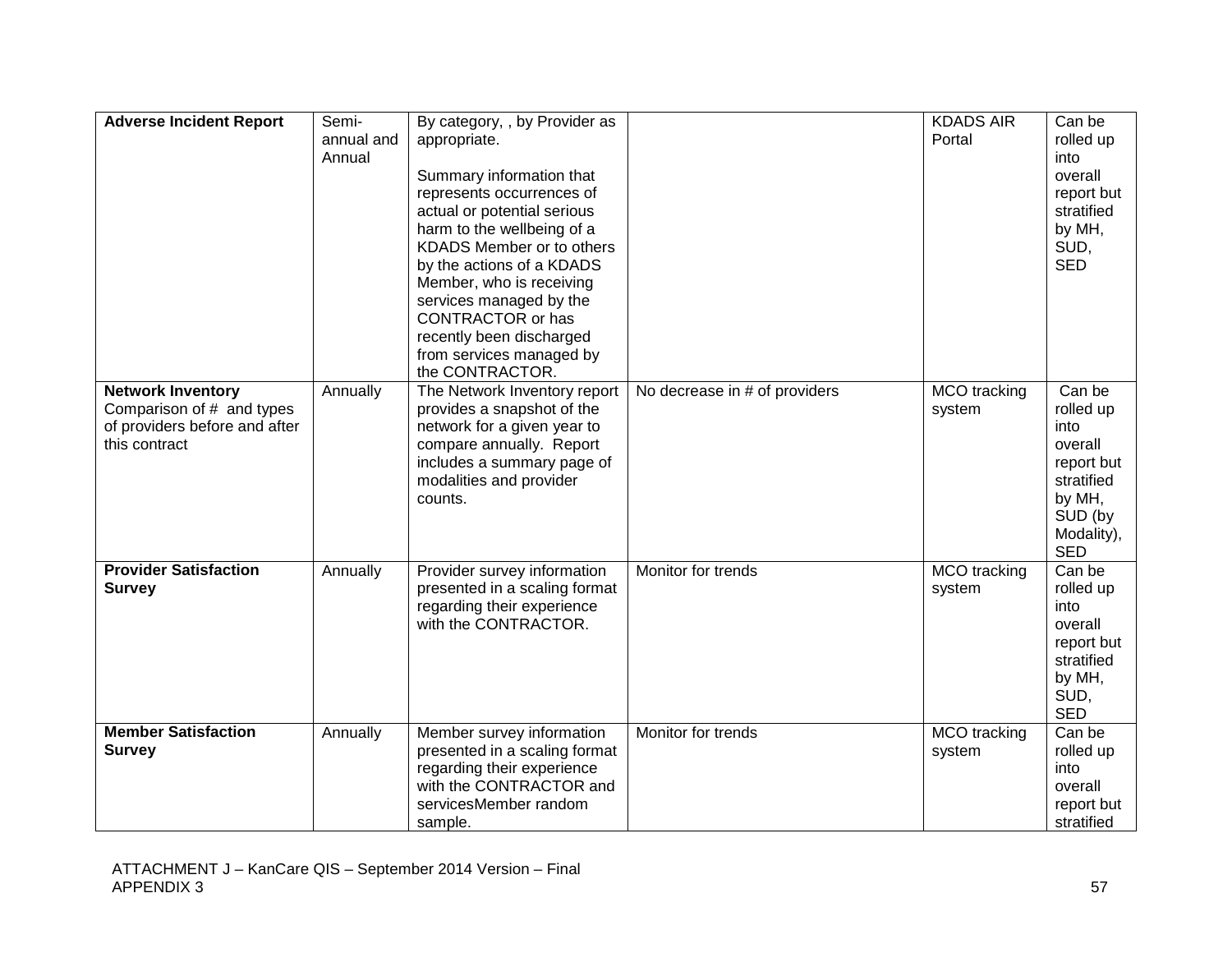|                                                            |                            |                                                                                         |                                                   | by MH,<br>SUD,<br><b>SED</b>                                                                       |
|------------------------------------------------------------|----------------------------|-----------------------------------------------------------------------------------------|---------------------------------------------------|----------------------------------------------------------------------------------------------------|
| <b>Penetration Rates Report</b>                            | Monthly<br>and<br>Annually | Report of the Medicaid<br>penetration rates, and new<br>Members served each<br>month.   | Medicaid<br>Eligibility file<br>and MCO<br>Claims | Can be<br>rolled up<br>into<br>overall<br>report but<br>stratified<br>by MH,<br>SUD,<br><b>SED</b> |
| <b>Authorization Decisions</b><br><b>Timeliness report</b> | Monthly                    | Documents authorization<br>decisions are occurring<br>within the required<br>timeframes | <b>KCPC</b><br>Vouchers/MCO<br>systems            | Can be<br>rolled up<br>into<br>overall<br>report but<br>stratified<br>by MH,<br>SUD,<br><b>SED</b> |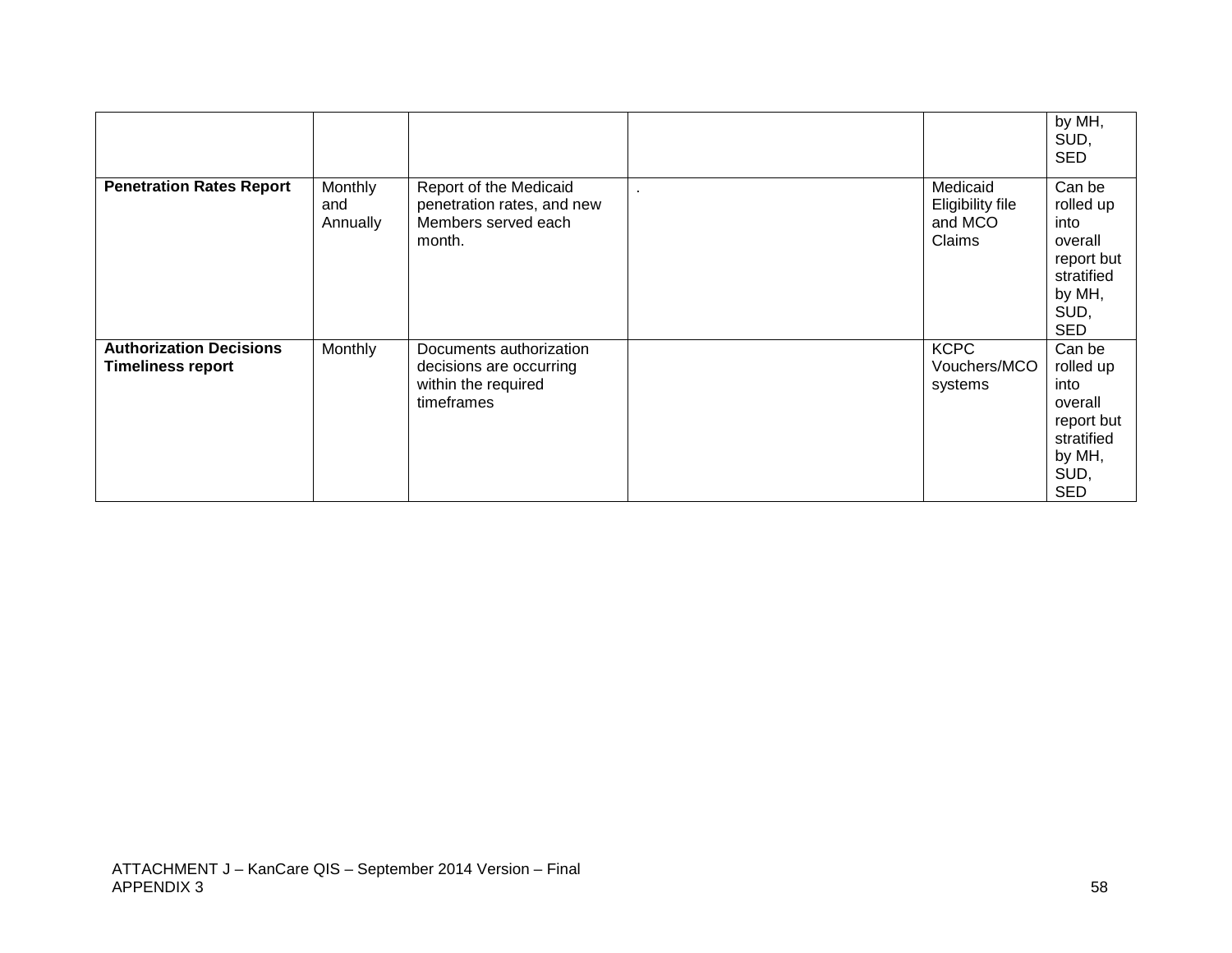| <b>Frequency of</b><br><b>Measuring</b> | <b>Methodology</b>                                                                                                                                                                                                      | <b>Benchmark</b>                                                                                                                                                                | <b>Data</b><br><b>Source</b>                                         |
|-----------------------------------------|-------------------------------------------------------------------------------------------------------------------------------------------------------------------------------------------------------------------------|---------------------------------------------------------------------------------------------------------------------------------------------------------------------------------|----------------------------------------------------------------------|
| <b>Administrative Authority</b>         |                                                                                                                                                                                                                         |                                                                                                                                                                                 |                                                                      |
| Quarterly                               | N=Number of Quality Review reports<br>generated by KDADS, the Operating Agency,<br>that were submitted to the State Medicaid<br>Agency<br>D=Number of Quality Review reports                                            | Number and percent of Quality Review reports<br>generated by KDADS, the Operating Agency, that<br>were submitted to the State Medicaid Agency                                   | Quality<br>Review<br>Reports                                         |
| Quarterly                               | N=Number of waiver amendments and<br>renewals reviewed and approved by the State<br>Medicaid Agency prior to submission to CMS<br>D=Total number of waiver amendments and<br>renewals                                   | Number and percent of waiver amendments and<br>renewals reviewed and approved by the State<br>Medicaid Agency prior to submission to CMS by the<br><b>State Medicaid Agency</b> | Number of<br>waiver<br>amendment<br>s and<br>renewals                |
| Quarterly                               | N=Number of waiver policy changes that<br>were submitted to the State Medicaid Agency<br>prior to implementation by the Operating<br>Agency<br>D=Number of waiver policy changes<br>implemented by the Operating Agency | Number and percent of waiver policy changes that<br>were submitted to the State Medicaid Agency prior to<br>implementation by the Operating Agency                              | Presentatio<br>n of waiver<br>policy<br>changes                      |
| Annually                                | N=Number of Long-Term Care meetings that<br>were represented by the program managers<br>through in-person attendance or written<br>reports<br>D=Number of Long-Term Care meetings                                       | Number and percent of Long-Term Care meetings<br>that were represented by the program managers<br>through in-person attendance or written reports                               | Meeting<br>minutes                                                   |
|                                         | <b>Evaluation / Reevaluation Level of Care</b>                                                                                                                                                                          |                                                                                                                                                                                 |                                                                      |
| Quarterly /<br>Annually                 | N=Number of waiver participants who were<br>determined to meet Level of Care<br>requirements prior to receiving HCBS<br>services<br>D=Total number of enrolled waiver<br>participants                                   | Number and percent of waiver participants who were<br>determined to meet Level of Care requirements prior<br>to receiving HCBS services                                         | Other-<br>Operating<br>Agency's<br>data<br>systems<br>and<br>Managed |

## **Appendix 4. Performance Measures: HCBS - I/DD program**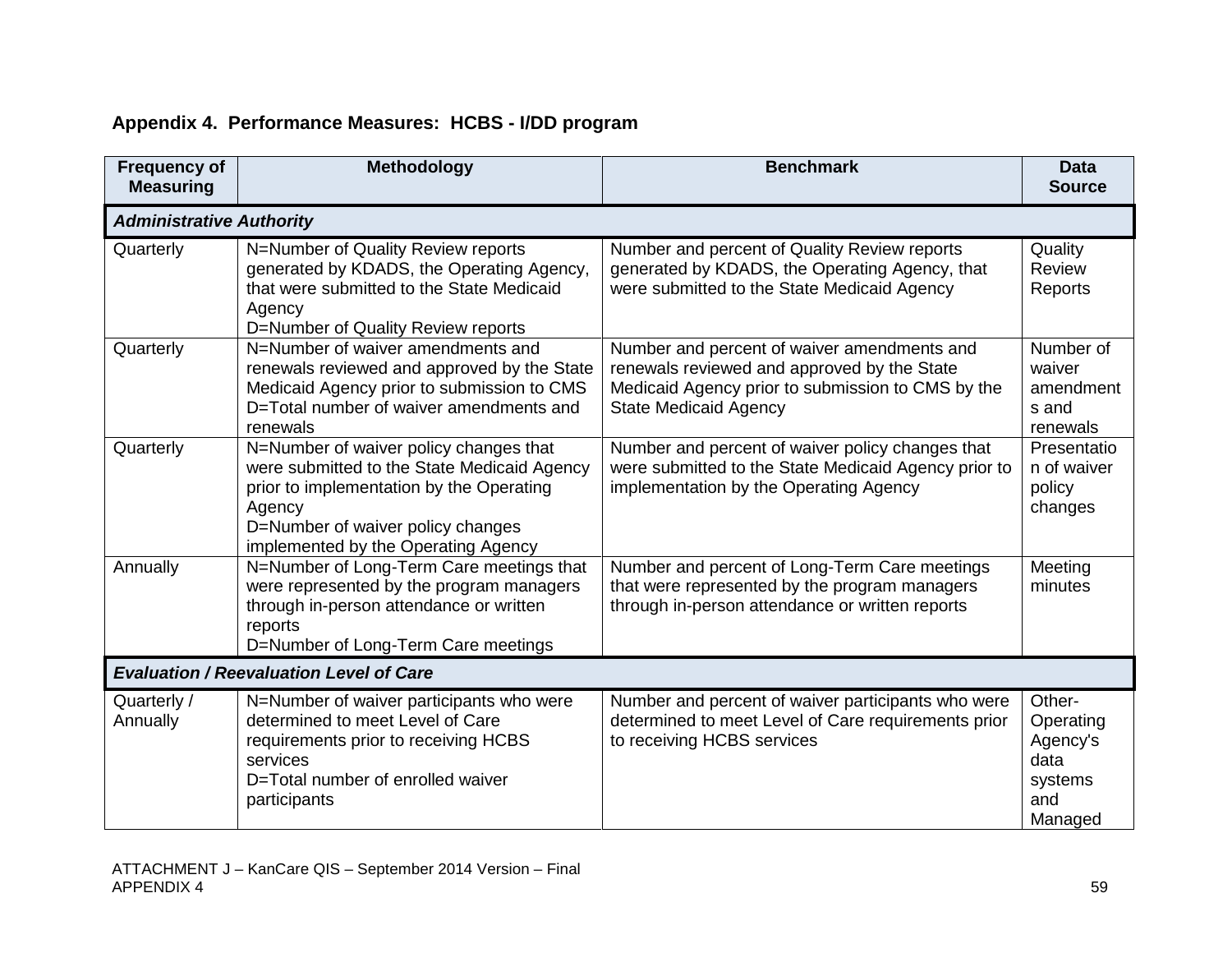| <b>Frequency of</b><br><b>Measuring</b> | Methodology                                                                                                                                                                                                                               | <b>Benchmark</b>                                                                                                                                                  | <b>Data</b><br><b>Source</b>                          |
|-----------------------------------------|-------------------------------------------------------------------------------------------------------------------------------------------------------------------------------------------------------------------------------------------|-------------------------------------------------------------------------------------------------------------------------------------------------------------------|-------------------------------------------------------|
|                                         |                                                                                                                                                                                                                                           |                                                                                                                                                                   | Care<br>Organizatio<br>ns (MCOs)<br>encounter<br>data |
| Quarterly /<br>Annually                 | N=Number of waiver participants who receive<br>their annual Level of Care evaluation within<br>12 months of the previous Level of Care<br>determination<br>D=Number of waiver participants who<br>received Level of Care redeterminations | Number and percent of waiver participants who<br>receive their annual Level of Care evaluation within<br>12 months of the previous Level of Care<br>determination | <b>KDADS</b><br>Record<br><b>Reviews</b>              |
| Quarterly                               | N=Number of waiver participants whose<br>Level of Care determinations used the<br>approved screening tool<br>D=Number of waiver participants who had a<br>Level of Care determination                                                     | Number and percent of waiver participants whose<br>Level of Care (LOC) determinations used the state's<br>approved screening tool                                 | <b>KDADS</b><br>Record<br><b>Reviews</b>              |
| Annually                                | N=Number of initial Level of Care (LOC)<br>determinations made by a qualified<br>assessorD=Number of initial Level of Care<br>determinations                                                                                              | Number and percent of initial Level of Care (LOC)<br>determinations made by a qualified assessor                                                                  | Assessor<br>and<br>assessment<br>records              |
| Quarterly                               | N=Number of initial Level of Care (LOC)<br>determinations made where the LOC criteria<br>was accurately applied<br>D=Number of initial Level of Care<br>determinations                                                                    | Number and percent of initial Level of Care (LOC)<br>determinations made where the LOC criteria was<br>accurately applied                                         | <b>KDADS</b><br>Record<br><b>Reviews</b>              |
| Quarterly                               | N=Number of participants whose cases were<br>closed appropriately and timely<br>D=Number of waiver participants who lost<br>Medicaid financial eligibility                                                                                | Number and percent of participants whose cases<br>were closed appropriately and timely due to the loss<br>of Medicaid financial eligibility                       | <b>KDADS</b><br>Program<br>Evaluation                 |
| Quarterly                               | N=Number of case file reviews reflect<br>eligibility determination was made within six<br>(6) working days of intake<br>D=Total number of files reviewed                                                                                  | Number and percent of participants whose cases<br>were eligibility determination was made within six (6)<br>working days of intake                                | <b>KDADS</b><br>Record<br><b>Reviews</b>              |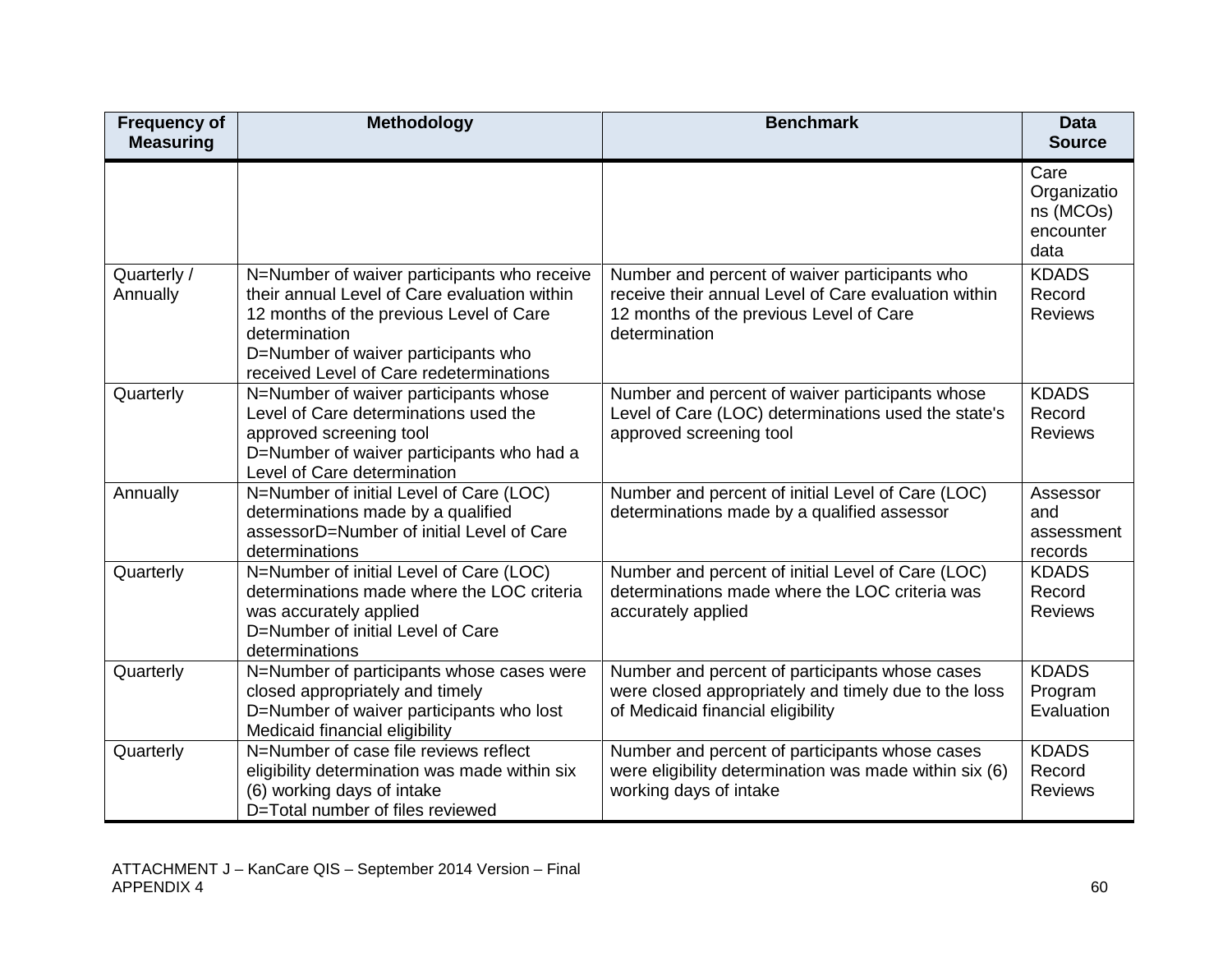| <b>Frequency of</b><br><b>Measuring</b> | Methodology                                                                                                                                                                                                                                                                   | <b>Benchmark</b>                                                                                                                                                                                                         | <b>Data</b><br><b>Source</b>                                                                        |
|-----------------------------------------|-------------------------------------------------------------------------------------------------------------------------------------------------------------------------------------------------------------------------------------------------------------------------------|--------------------------------------------------------------------------------------------------------------------------------------------------------------------------------------------------------------------------|-----------------------------------------------------------------------------------------------------|
| <b>Qualified Providers</b>              |                                                                                                                                                                                                                                                                               |                                                                                                                                                                                                                          |                                                                                                     |
| Continuously/<br>Ongoing                | N=Number of new licensed/certified waiver<br>provider applicants that initially met licensure<br>requirements, certification requirements, and<br>other waiver standards prior to furnishing<br>waiver services<br>D=Number of all new licensed/certified waiver<br>providers | Number and percent of new licensed / certified<br>waiver provider applicants that initially met licensure<br>requirements, certification requirements, and other<br>waiver standards prior to furnishing waiver services | Managed<br>Care<br>Organizatio<br>n(MCO)<br>reports and<br><b>KDADS</b><br>Record<br><b>Reviews</b> |
| Continuously/<br>Ongoing                | N=Number of enrolled licensed/certified<br>waiver providers that continue to meet<br>licensure requirements, certification<br>requirements, and other waiver standards<br>D=Number of enrolled licensed/certified<br>waiver providers                                         | Number and percent of enrolled licensed/certified<br>waiver providers that continue to meet licensure<br>requirements, certification requirements, and other<br>waiver standards                                         | Managed<br>Care<br>Organizatio<br>n(MCO)<br>reports and<br><b>KDADS</b><br>Record<br><b>Reviews</b> |
| Continuously/<br>Ongoing                | N=Number of new non-licensed/non-certified<br>waiver provider applicants that have met the<br>initial waiver requirements prior to furnishing<br>waiver services<br>D=Number of all new non-licensed/non-<br>certified providers                                              | Number and percent of new non-licensed/non-<br>certified waiver provider applicants that have met the<br>initial waiver requirements prior to furnishing waiver<br>services                                              | Managed<br>Care<br>Organizatio<br>n(MCO)<br>reports and<br><b>KDADS</b><br>Record<br><b>Reviews</b> |
| Continuously/<br>Ongoing                | N=Number enrolled non-licensed/non-<br>certified waiver providers that continue to<br>meet waiver requirements<br>D=Number of enrolled non-licensed/non-<br>certified providers                                                                                               | Number and percent of enrolled non-licensed/non-<br>certified waiver providers that continue to meet<br>waiver requirements                                                                                              | Managed<br>Care<br>Organizatio<br>n(MCO)<br>reports and<br><b>KDADS</b><br>Record<br><b>Reviews</b> |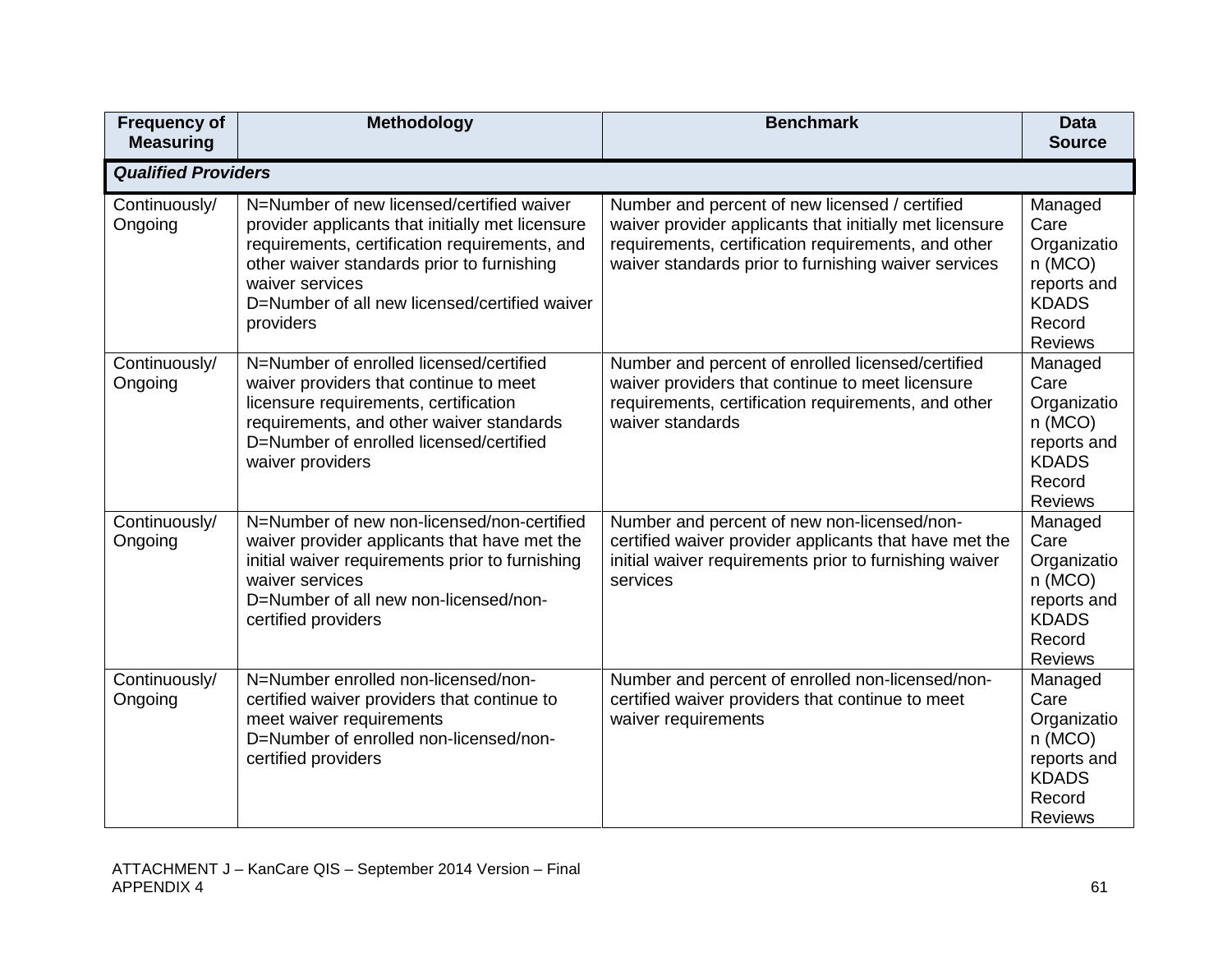| <b>Frequency of</b><br><b>Measuring</b> | <b>Methodology</b>                                                                                                                                                                                                | <b>Benchmark</b>                                                                                                                                 | <b>Data</b><br><b>Source</b>                                                                        |
|-----------------------------------------|-------------------------------------------------------------------------------------------------------------------------------------------------------------------------------------------------------------------|--------------------------------------------------------------------------------------------------------------------------------------------------|-----------------------------------------------------------------------------------------------------|
| Continuously/<br>Ongoing                | N=Number of providers that meet training<br>requirements<br>D=Number of active providers                                                                                                                          | Number and percent of active providers that meet<br>training requirements                                                                        | Managed<br>Care<br>Organizatio<br>n(MCO)<br>reports and<br><b>KDADS</b><br>Record<br><b>Reviews</b> |
| <b>Service Plan</b>                     |                                                                                                                                                                                                                   |                                                                                                                                                  |                                                                                                     |
| Quarterly                               | N=Number of waiver participants whose<br>service plans address their assessed needs<br>and capabilities as indicated in the<br>assessment<br>D=Number of waiver participants whose<br>service plans were reviewed | Number and percent of waiver participants whose<br>service plans address their assessed needs and<br>capabilities as indicated in the assessment | <b>KDADS</b><br>Record<br><b>Reviews</b>                                                            |
| Quarterly                               | N=Number of waiver participants whose<br>service plans address health and safety risk<br>factors<br>D=Number of waiver participants whose<br>service plans were reviewed                                          | Number and percent of waiver participants whose<br>service plans address health and safety risk factors                                          | <b>KDADS</b><br>Record<br><b>Reviews</b>                                                            |
| Quarterly                               | N=Number of waiver participants whose<br>service plans address participants' goals<br>D=Number of waiver participants whose<br>service plans were reviewed                                                        | Number and percent of waiver participants whose<br>service plans address participants' goals                                                     | <b>KDADS</b><br>Record<br><b>Reviews</b>                                                            |
| Quarterly                               | N=Number of waiver participants whose<br>service plans were developed according to<br>the processes in the approved waiver<br>D=Number of waiver participants whose<br>service plans were reviewed                | Number and percent of waiver participants whose<br>service plans were developed according to the<br>processes in the approved waiver             | <b>KDADS</b><br>Record<br><b>Reviews</b>                                                            |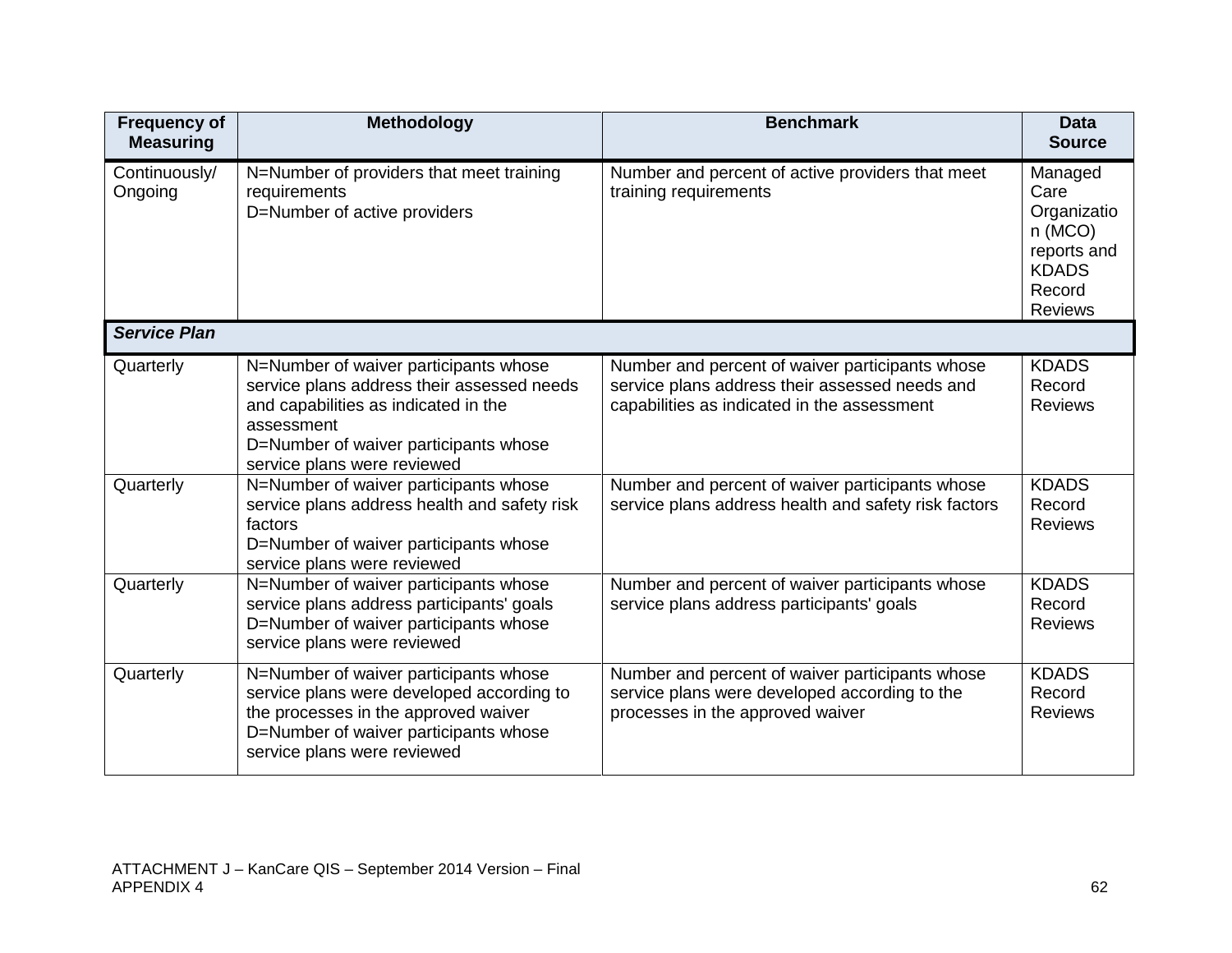| <b>Frequency of</b><br><b>Measuring</b> | <b>Methodology</b>                                                                                                                                                                                                       | <b>Benchmark</b>                                                                                                                                        | <b>Data</b><br><b>Source</b>                                                                              |
|-----------------------------------------|--------------------------------------------------------------------------------------------------------------------------------------------------------------------------------------------------------------------------|---------------------------------------------------------------------------------------------------------------------------------------------------------|-----------------------------------------------------------------------------------------------------------|
| Quarterly                               | N=Number of waiver participants (or their<br>representatives) who were present and<br>involved in the development of their service<br>plan<br>D=Number of waiver participants whose<br>service plans were reviewed       | Number and percent of waiver participants (or their<br>representatives) who were present and involved in<br>the development of their service plan       | <b>KDADS</b><br>Record<br><b>Reviews</b>                                                                  |
| Quarterly                               | N=Number of service plans reviewed before<br>the waiver participant's annual<br>redetermination date<br>D=Number of waiver participants whose<br>service plans were reviewed                                             | Number and percent of service plans reviewed<br>before the waiver participant's annual<br>redetermination date                                          | <b>KDADS</b><br>Record<br><b>Reviews</b>                                                                  |
| Quarterly                               | N=Number of waiver participants with<br>documented change in needs whose service<br>plan was revised, as needed, to address the<br>change<br>D=Number of waiver participants whose<br>service plans were reviewed        | Number and percent of waiver participants with<br>documented change in needs whose service plan<br>was revised, as needed, to address the change        | <b>KDADS</b><br>Record<br><b>Reviews</b>                                                                  |
| Quarterly                               | N=Number of waiver participants who<br>received services in the type, scope, amount,<br>duration, and frequency specified in the<br>service plan<br>D=Number of waiver participants whose<br>service plans were reviewed | Number and percent of waiver participants who<br>received services in the type, scope, amount,<br>duration, and frequency specified in the service plan | 1. Electronic<br><b>Visit</b><br>Verification<br>(EVV)<br>reports<br>2. KDADS<br>Record<br><b>Reviews</b> |
| Quarterly                               | N=Number of survey respondents who<br>reported receiving all services as specified in<br>their service plan<br>D=Number of waiver participants interviewed<br>by QMS staff                                               | Number and percent of survey respondents who<br>reported receiving all services as specified in their<br>service plan                                   | Customer<br>interviews<br>by KDADS                                                                        |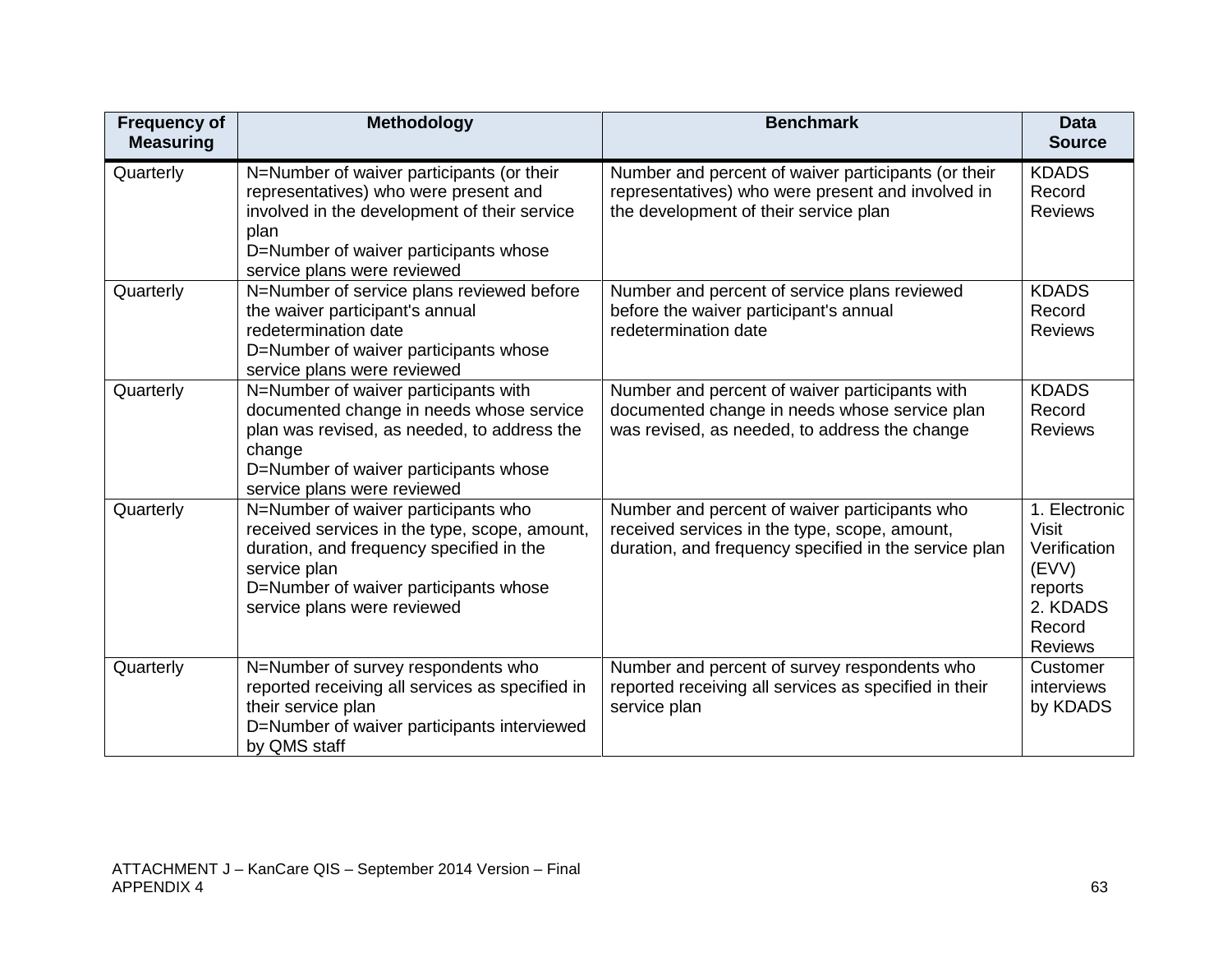| <b>Frequency of</b><br><b>Measuring</b> | <b>Methodology</b>                                                                                                                                                                                                                     | <b>Benchmark</b>                                                                                                                                                       | <b>Data</b><br><b>Source</b>             |
|-----------------------------------------|----------------------------------------------------------------------------------------------------------------------------------------------------------------------------------------------------------------------------------------|------------------------------------------------------------------------------------------------------------------------------------------------------------------------|------------------------------------------|
| Quarterly                               | N=Number of waiver participants whose<br>record contains documentation indicating a<br>choice of community-based services<br>D=Number of waiver participants whose files<br>are reviewed for the documentation                         | Number and percent of waiver participants whose<br>record contains documentation indicating a choice of<br>community-based services v. an institutional<br>alternative | <b>KDADS</b><br>Record<br><b>Reviews</b> |
| Quarterly                               | N=Number of waiver participants whose<br>record contains documentation indicating a<br>choice of either self-directed or agency-<br>directed care<br>D=Number of waiver participants whose files<br>are reviewed for the documentation | Number and percent of waiver participants whose<br>record contains documentation indicating a choice of<br>either self-directed or agency-directed care                | <b>KDADS</b><br>Record<br><b>Reviews</b> |
| Quarterly                               | N=Number of waiver participants whose<br>record contains documentation indicating a<br>choice of waiver service providers<br>D=Number of waiver participants whose files<br>are reviewed for the documentation                         | Number and percent of waiver participants whose<br>record contains documentation indicating a choice of<br>waiver service providers                                    | <b>KDADS</b><br>Record<br><b>Reviews</b> |
| Quarterly                               | N=Number of waiver participants whose<br>record contains documentation indicating a<br>choice of waiver services<br>D=Number of waiver participants whose files<br>are reviewed for the documentation                                  | Number and percent of waiver participants whose<br>record contains documentation indicating a choice of<br>waiver services                                             | <b>KDADS</b><br>Record<br><b>Reviews</b> |
| Quarterly                               | N=Number of waiver participant files<br>reviewed during the review period for whom<br>the Customer Service Plans started within the<br>Number of specified days<br>D=Total number of files reviewed during the<br>review period        | Number and percent of participants whom the<br>Customer Service Plans started within the Number of<br>specified days                                                   | <b>KDADS</b><br>Record<br>Reviews        |
| Quarterly                               | N=Number of participants who received<br>timely (10 clear calendar days) Notices of<br>Action for adverse actions<br>D=Number of participants who had adverse<br>actions                                                               | Number and percent of participants who received<br>timely Notices of Action for adverse actions                                                                        | <b>KDADS</b><br>Record<br><b>Reviews</b> |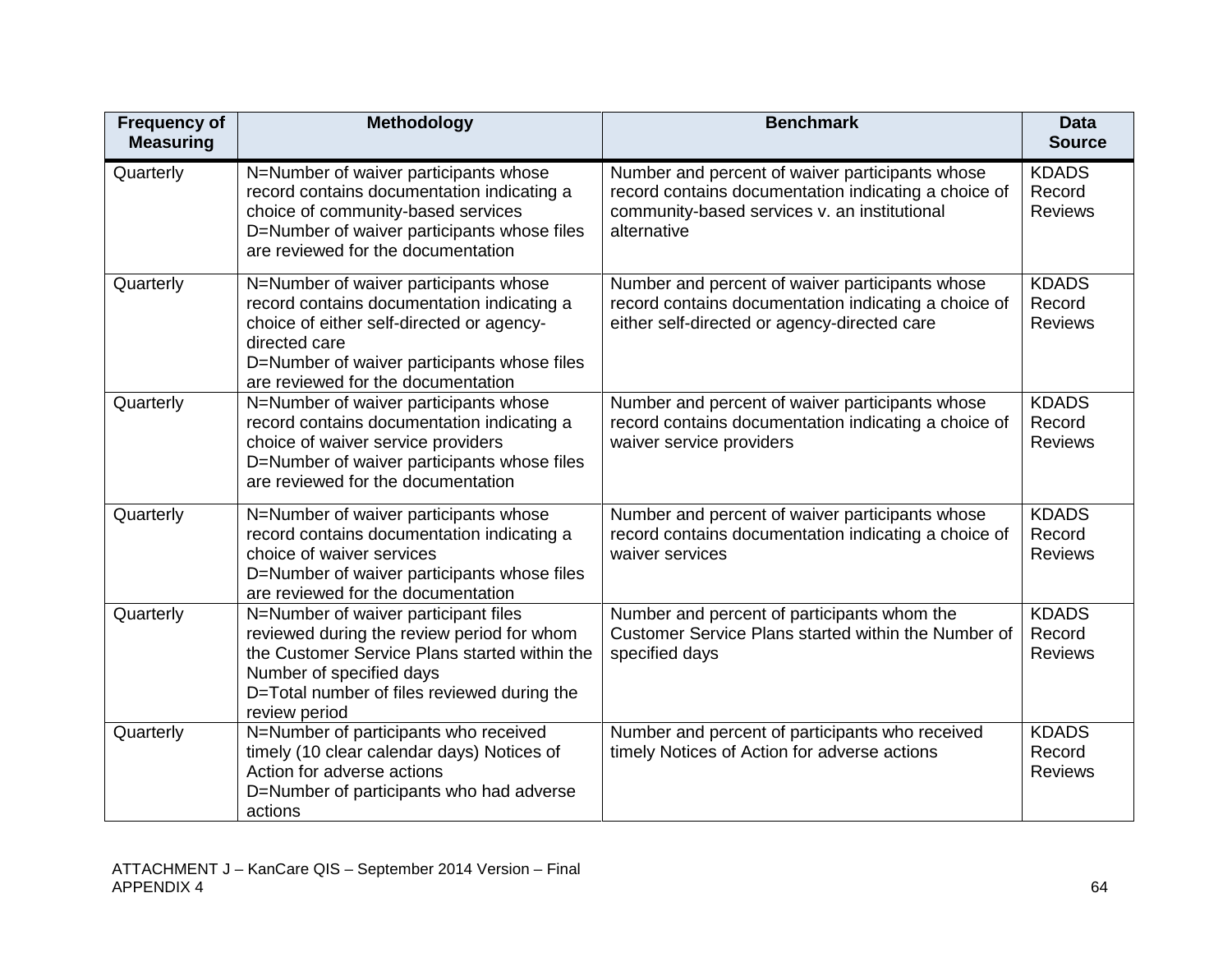| <b>Frequency of</b><br><b>Measuring</b> | <b>Methodology</b>                                                                                                                                                                                                                                                   | <b>Benchmark</b>                                                                                                                                                                          | <b>Data</b><br><b>Source</b>                                         |
|-----------------------------------------|----------------------------------------------------------------------------------------------------------------------------------------------------------------------------------------------------------------------------------------------------------------------|-------------------------------------------------------------------------------------------------------------------------------------------------------------------------------------------|----------------------------------------------------------------------|
| Quarterly                               | N=Number of participants who received<br>Notices of Action for Plan of Care updates<br>D=Number of participants who had Plan of<br>Care updates                                                                                                                      | Number and percent of participants who received<br>Notices of Action for Plan of Care updates                                                                                             | <b>KDADS</b><br>Record<br><b>Reviews</b>                             |
| Quarterly                               | N=Number of participants who reported<br>attendants/workers reported on time<br>D=Total number of participants interviewed<br>during that review period                                                                                                              | Number and percent of participants who reported<br>attendants/workers reported on time                                                                                                    | Customer<br>interviews<br>by KDADS                                   |
| Quarterly                               | N=Number and percent of waiver participants<br>who had assessments completed by the<br>MCO that included physical, behavioral, and<br>functional components to determine the<br>member's needs<br>D=Number and percent of waiver participants<br>who had assessments | Number and percent of waiver participants who had<br>assessments completed by the MCO that included<br>physical, behavioral, and functional components to<br>determine the member's needs | <b>KDADS</b><br>Record<br><b>Reviews</b>                             |
| Quarterly                               | N=Number of customers who are surveyed<br>and report satisfaction during the review<br>period<br>D=Total number of customers who are<br>surveyed during the review period                                                                                            | Number and percent of customers who are satisfied                                                                                                                                         | Customer<br>interviews<br>by KDADS                                   |
| <b>Health and Welfare</b>               |                                                                                                                                                                                                                                                                      |                                                                                                                                                                                           |                                                                      |
| Quarterly /<br>Annually                 | N=Number of unexpected deaths for which<br>review/investigation resulted in the<br>identification of non-preventable causes<br>D=Number of unexpected deaths                                                                                                         | Number and percent of unexpected deaths for which<br>review/investigation resulted in the identification of<br>preventable causes                                                         | <b>AIR</b><br>APS or CPS<br><b>KDADS</b><br>Record<br><b>Reviews</b> |
| Quarterly /<br>Annually                 | N=Number of unexpected deaths for which<br>review/investigation followed the appropriate<br>policies and procedures as in the approved<br>waiver<br>D=Number of unexpected deaths                                                                                    | Number and percent of unexpected deaths for which<br>review/investigation followed the appropriate policies<br>and procedures                                                             | <b>AIR</b><br>APS or CPS<br><b>KDADS</b><br>Record<br><b>Reviews</b> |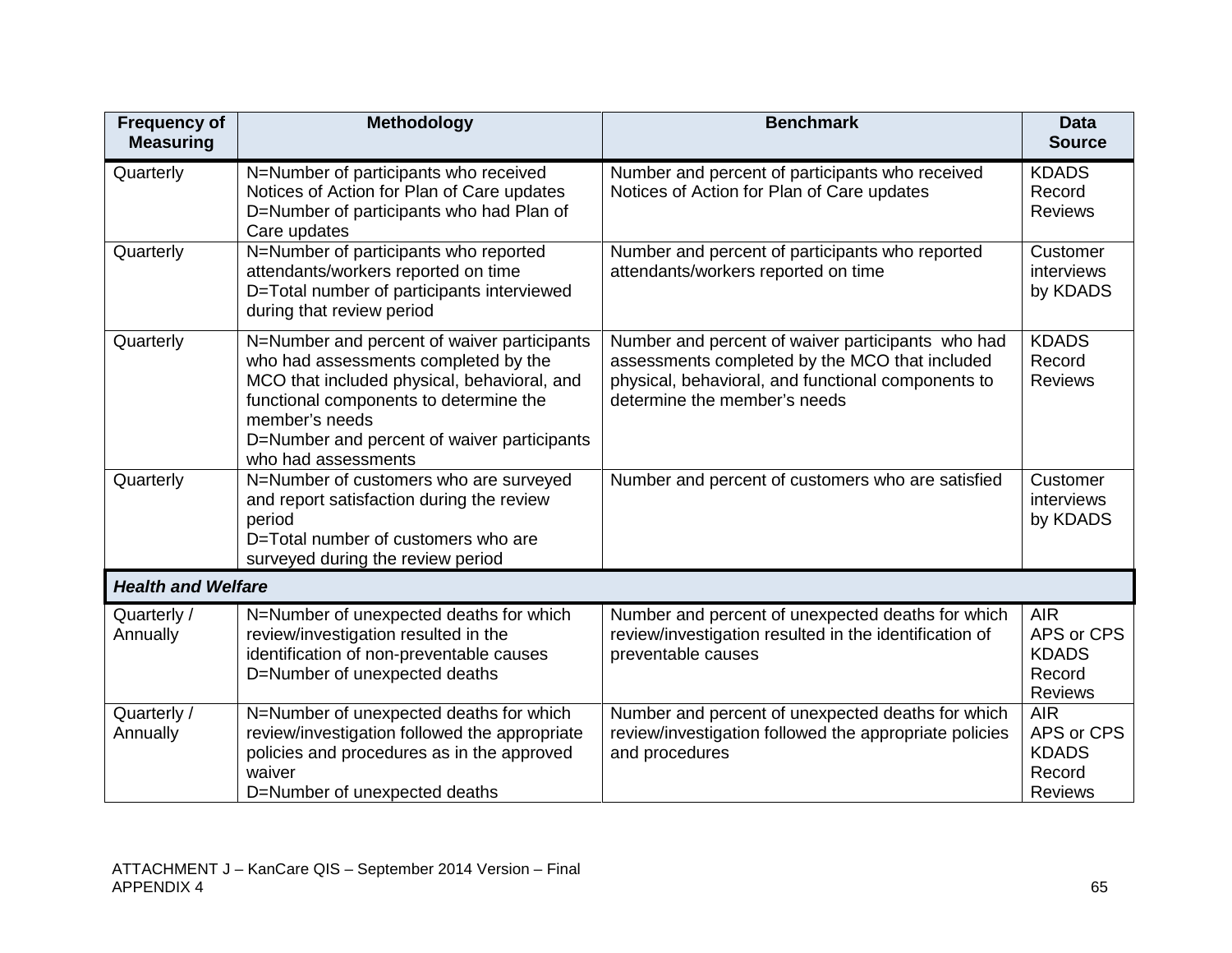| <b>Frequency of</b><br><b>Measuring</b> | <b>Methodology</b>                                                                                                                                                                                                                            | <b>Benchmark</b>                                                                                                                                                 | <b>Data</b><br><b>Source</b>                                              |
|-----------------------------------------|-----------------------------------------------------------------------------------------------------------------------------------------------------------------------------------------------------------------------------------------------|------------------------------------------------------------------------------------------------------------------------------------------------------------------|---------------------------------------------------------------------------|
| Quarterly /<br>Annually                 | N=Number of unexpected deaths for which<br>the appropriate follow-up measures were<br>taken as in the approved waiver<br>D=Number of unexpected deaths                                                                                        | Number and percent of unexpected deaths for which<br>the appropriate follow-up measures were taken                                                               | <b>KDADS</b><br>Record<br><b>Reviews</b>                                  |
| Quarterly /<br>Annually                 | N=Number of waiver participants who have a<br>disaster red flag designation with a related<br>disaster backup plan<br>D=Number of waiver participants with a red<br>flag designation                                                          | Number and percent of waiver participants who have<br>a disaster red flag designation with a related disaster<br>backup plan                                     | <b>KDADS</b><br>Record<br><b>Reviews</b>                                  |
| Quarterly /<br>Annually                 | N=Number of waiver participants who<br>received information on how to report<br>suspected abuse, neglect, or exploitation<br>D=Number of waiver participants interviewed<br>by QMS staff or whose records are reviewed                        | Number and percent of waiver participants who<br>received information on how to report suspected<br>abuse, neglect, or exploitation                              | <b>KDADS</b><br>Record<br>Reviews /<br>Customer<br>interviews<br>by KDADS |
| Quarterly /<br>Annually                 | N=Number of participants' reported critical<br>incidents that were initiated and reviewed<br>within required time frames as specified in the<br>approved waiver<br>D=Number of participants' reported critical<br>incidents                   | Number and percent of participants' reported critical<br>incidents that were initiated and reviewed within<br>required time frames                               | Critical<br>incident<br>manage-<br>ment<br>system                         |
| Quarterly /<br>Annually                 | N=Number of reported critical incidents<br>requiring review/investigation where the State<br>adhered to the follow-up methods as<br>specified in the approved waiver<br>D=Number of reported critical incidents                               | Number and percent of reported critical incidents<br>requiring review / investigation where the State<br>adhered to its follow-up measures                       | <b>AIR</b><br>APS or CPS<br><b>KDADS</b><br>Record<br><b>Reviews</b>      |
| Quarterly /<br>Annually                 | N=Number of restraint applications, seclusion<br>or other restrictive interventions that followed<br>procedures as specified in the approved<br>waiver<br>D=Number of restraint applications, seclusion<br>or other restrictive interventions | Number and percent of restraint applications,<br>seclusion or other restrictive interventions that<br>followed procedures as specified in the approved<br>waiver | <b>KDADS</b><br>Record<br><b>Reviews</b>                                  |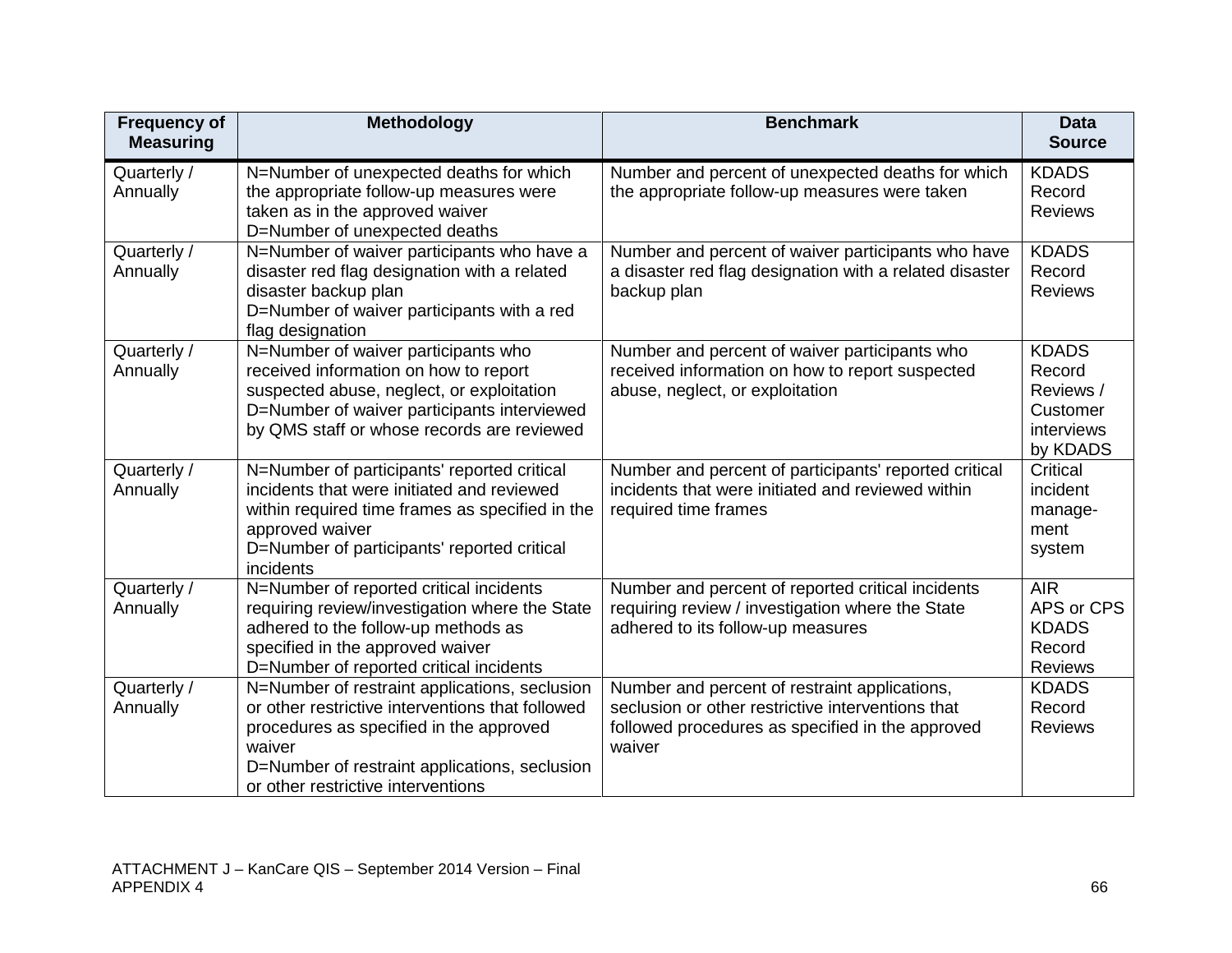| <b>Frequency of</b><br><b>Measuring</b> | <b>Methodology</b>                                                                                                                                                                                          | <b>Benchmark</b>                                                                                                                        | <b>Data</b><br><b>Source</b>             |
|-----------------------------------------|-------------------------------------------------------------------------------------------------------------------------------------------------------------------------------------------------------------|-----------------------------------------------------------------------------------------------------------------------------------------|------------------------------------------|
| Quarterly /<br>Annually                 | N=Number of unauthorized uses of restrictive<br>interventions that were appropriately reported<br>D=Number of unauthorized uses of restrictive<br>interventions                                             | Number and percent of unauthorized uses of<br>restrictive interventions that were appropriately<br>reported                             | <b>KDADS</b><br>Record<br><b>Reviews</b> |
| Quarterly /<br>Annually                 | N=Number of HCBS participants who<br>received physical exams in accordance with<br>State policies.<br>D=Number of HCBS participants whose<br>service plans were reviewed                                    | Number and percent of waiver participants who<br>received physical exams in accordance with State<br>policies                           | <b>KDADS</b><br>Record<br><b>Reviews</b> |
| Quarterly /<br>Annually                 | N=Number of participants whom Quality<br>Review staff observed as having no<br>identifiable health or welfare concerns<br>D=Total participants observed by Quality<br>Review staff during the review period | Number and percent of waiver participants whom<br>Quality Review staff observed as having no<br>identifiable health or welfare concerns | Customer<br>interviews<br>by KDADS       |
| <b>Financial Accountability</b>         |                                                                                                                                                                                                             |                                                                                                                                         |                                          |
| Quarterly /<br>Annually                 | N=Number of provider claims that are coded<br>and paid in accordance with the state's<br>approved reimbursement<br>methodologyD=Total number of provider<br>claims paid                                     | Number and percent of provider claims that are<br>coded and paid in accordance with the state's<br>approved reimbursement methodology   | <b>DSS/DAI</b><br>encounter<br>data      |
| Quarterly /<br>Annually                 | N=Number of clean claims that are paid by<br>the managed care organization within the<br>timeframes specified in the contract<br>D=Total number of provider claims                                          | Number and percent of clean claims that are paid by the<br>managed care organization within the timeframes<br>specified in the contract | <b>DSS/DAI</b><br>encounter<br>data      |
| Annually                                | N=Number of payment rates that were<br>certified to be actuarially sound by the State's<br>actuary and approved by CMS<br>D=Total number of capitation (payment) rates                                      | Number and percent of payment rates that were<br>certified to be actuarially sound by the State's<br>actuary and approved by CMS        | Rate-setting<br>documentati<br>on        |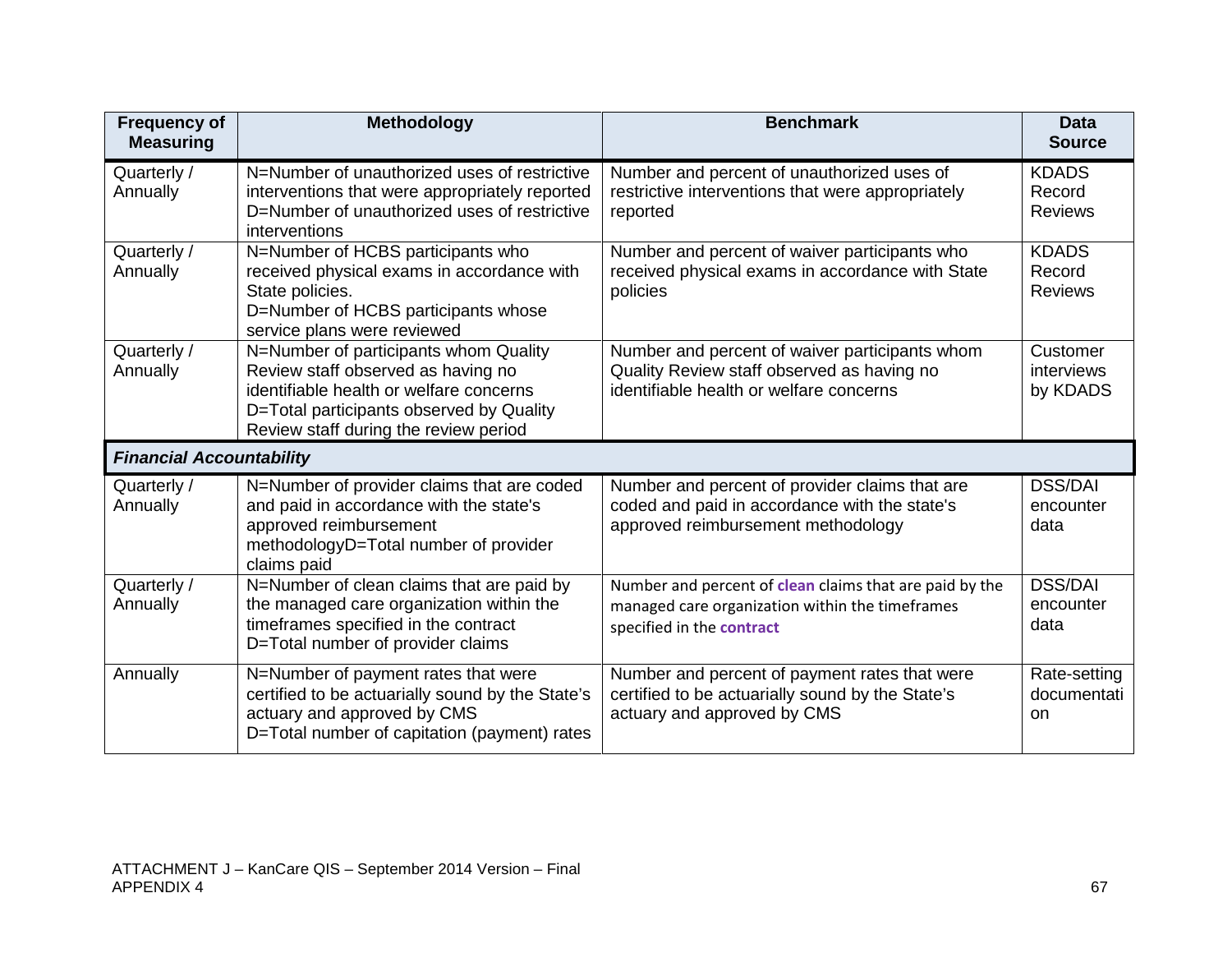| <b>Frequency of</b><br><b>Measuring</b> | <b>Methodology</b>                                                                                                                                                                                                                                                                     | <b>Benchmark</b>                                                                                                | <b>Data</b><br><b>Source</b>          |
|-----------------------------------------|----------------------------------------------------------------------------------------------------------------------------------------------------------------------------------------------------------------------------------------------------------------------------------------|-----------------------------------------------------------------------------------------------------------------|---------------------------------------|
| Annually                                | N=Number of claims by type received and<br>denied or suspended in accordance with the<br>reimbursement methodology specified in the<br>approved waiver<br>D=Number of claims by type submitted in<br>accordance with the reimbursement<br>methodology specified in the approved waiver | Number and percent of claims not in accordance<br>with the reimbursement methodology are denied /<br>suspended. | <b>KDADS</b><br>Program<br>Evaluation |
| Annually                                | N=Number of providers utilizing EVV<br>D=Total number of providers enrolled                                                                                                                                                                                                            | Number and percent of Providers utilize Electronic<br><b>Visit Verification</b>                                 | <b>KDADS</b><br>Program<br>Evaluation |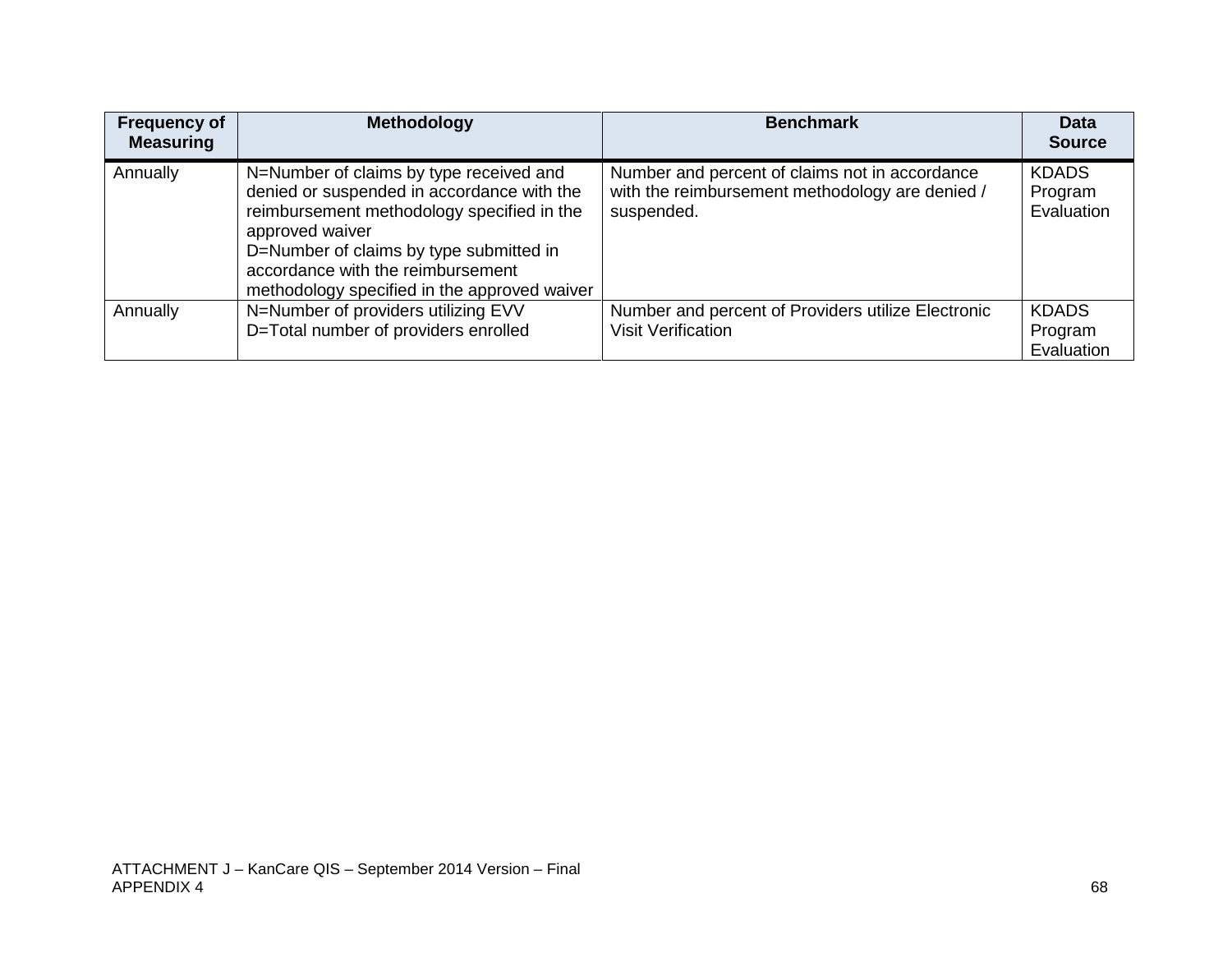## **Appendix 5. Performance Measures: HCBS/PD program**

| <b>Frequency</b><br><b>of</b> | Methodology                                                                                                                                                                                                          | <b>Benchmark</b>                                                                                                                                                         | <b>Data Source</b>                                                                                           |
|-------------------------------|----------------------------------------------------------------------------------------------------------------------------------------------------------------------------------------------------------------------|--------------------------------------------------------------------------------------------------------------------------------------------------------------------------|--------------------------------------------------------------------------------------------------------------|
| <b>Measuring</b>              |                                                                                                                                                                                                                      |                                                                                                                                                                          |                                                                                                              |
|                               | <b>Administrative Authority</b>                                                                                                                                                                                      |                                                                                                                                                                          |                                                                                                              |
| Quarterly                     | N=Number of Quality Review reports generated<br>by KDADS, the Operating Agency, that were<br>submitted to the State Medicaid Agency<br>D=Number of Quality Review reports                                            | Number and percent of Quality Review reports<br>generated by KDADS, the Operating Agency,<br>that were submitted to the State Medicaid<br>Agency                         | <b>Quality Review</b><br>Reports                                                                             |
| Quarterly                     | N=Number of waiver amendments and<br>renewals reviewed and approved by the State<br>Medicaid Agency prior to submission to CMS<br>D=Total number of waiver amendments and<br>renewals                                | Number and percent of waiver amendments and<br>renewals reviewed and approved by the State<br>Medicaid Agency prior to submission to CMS by<br>the State Medicaid Agency | Number of waiver<br>amendments and<br>renewals                                                               |
| Quarterly                     | N=Number of waiver policy changes that were<br>submitted to the State Medicaid Agency prior to<br>implementation by the Operating Agency<br>D=Number of waiver policy changes<br>implemented by the Operating Agency | Number and percent of waiver policy changes<br>that were submitted to the State Medicaid<br>Agency prior to implementation by the Operating<br>Agency                    | Presentation of<br>waiver policy<br>changes                                                                  |
| Annually                      | N=Number of Long-Term Care meetings that<br>were represented by the program managers<br>through in-person attendance or written reports<br>D=Number of Long-Term Care meetings                                       | Number and percent of Long-Term Care<br>meetings that were represented by the program<br>managers through in-person attendance or<br>written reports                     | Meeting minutes                                                                                              |
|                               | <b>Evaluation / Reevaluation Level of Care</b>                                                                                                                                                                       |                                                                                                                                                                          |                                                                                                              |
| Quarterly /<br>Annually       | N=Number of waiver participants who were<br>determined to meet Level of Care requirements<br>prior to receiving HCBS services<br>D=Total number of enrolled waiver participants                                      | Number and percent of waiver participants who<br>were determined to meet Level of Care<br>requirements prior to receiving HCBS services                                  | Other-Operating<br>Agency's data<br>systems and<br>Managed Care<br>Organizations<br>(MCOs)<br>encounter data |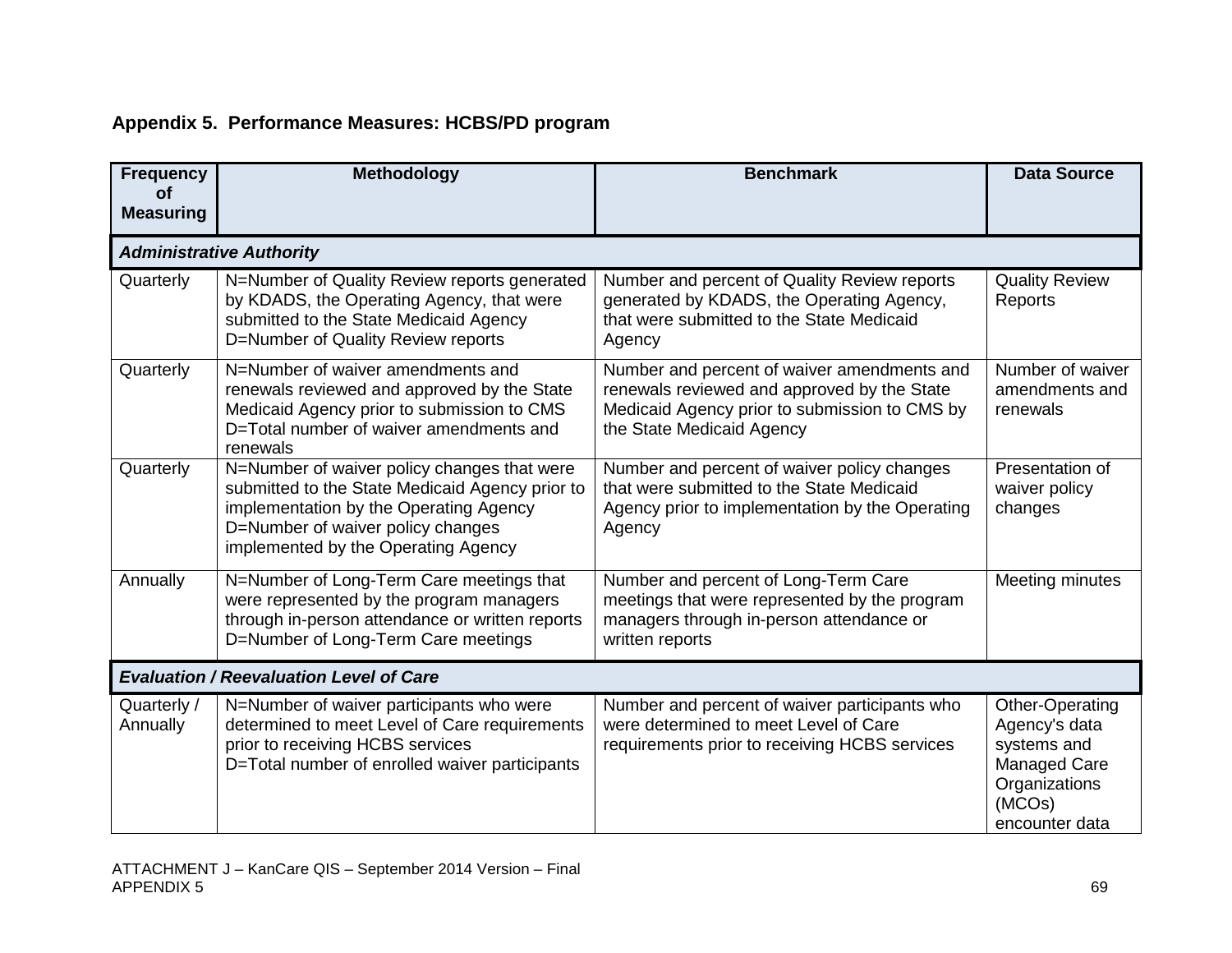| <b>Frequency</b><br>οf<br><b>Measuring</b> | Methodology                                                                                                                                                                                                                               | <b>Benchmark</b>                                                                                                                                                  | <b>Data Source</b>                    |
|--------------------------------------------|-------------------------------------------------------------------------------------------------------------------------------------------------------------------------------------------------------------------------------------------|-------------------------------------------------------------------------------------------------------------------------------------------------------------------|---------------------------------------|
| Quarterly /<br>Annually                    | N=Number of waiver participants who receive<br>their annual Level of Care evaluation within 12<br>months of the previous Level of Care<br>determination<br>D=Number of waiver participants who received<br>Level of Care redeterminations | Number and percent of waiver participants who<br>receive their annual Level of Care evaluation<br>within 12 months of the previous Level of Care<br>determination | <b>KDADS Record</b><br><b>Reviews</b> |
| Quarterly                                  | N=Number of waiver participants whose Level<br>of Care determinations used the approved<br>screening tool<br>D=Number of waiver participants who had a<br>Level of Care determination                                                     | Number and percent of waiver participants<br>whose Level of Care (LOC) determinations used<br>the state's approved screening tool                                 | <b>KDADS Record</b><br><b>Reviews</b> |
| Annually                                   | N=Number of initial Level of Care (LOC)<br>determinations made by a qualified<br>assessorD=Number of initial Level of Care<br>determinations                                                                                              | Number and percent of initial Level of Care<br>(LOC) determinations made by a qualified<br>assessor                                                               | Assessor and<br>assessment<br>records |
| Quarterly                                  | N=Number of initial Level of Care (LOC)<br>determinations made where the LOC criteria<br>was accurately applied<br>D=Number of initial Level of Care<br>determinations                                                                    | Number and percent of initial Level of Care<br>(LOC) determinations made where the LOC<br>criteria was accurately applied                                         | <b>KDADS Record</b><br><b>Reviews</b> |
| Quarterly                                  | N=Number of participants whose cases were<br>closed appropriately and timely<br>D=Number of waiver participants who lost<br>Medicaid financial eligibility                                                                                | Number and percent of participants whose cases<br>were closed appropriately and timely due to the<br>loss of Medicaid financial eligibility                       | <b>KDADS Program</b><br>Evaluation    |
| Quarterly                                  | N=Number of case file reviews reflect eligibility<br>determination was made within six (6) working<br>days of intake<br>D=Total number of files reviewed                                                                                  | Number and percent of participants whose cases<br>were eligibility determination was made within six<br>(6) working days of intake                                | <b>KDADS Record</b><br><b>Reviews</b> |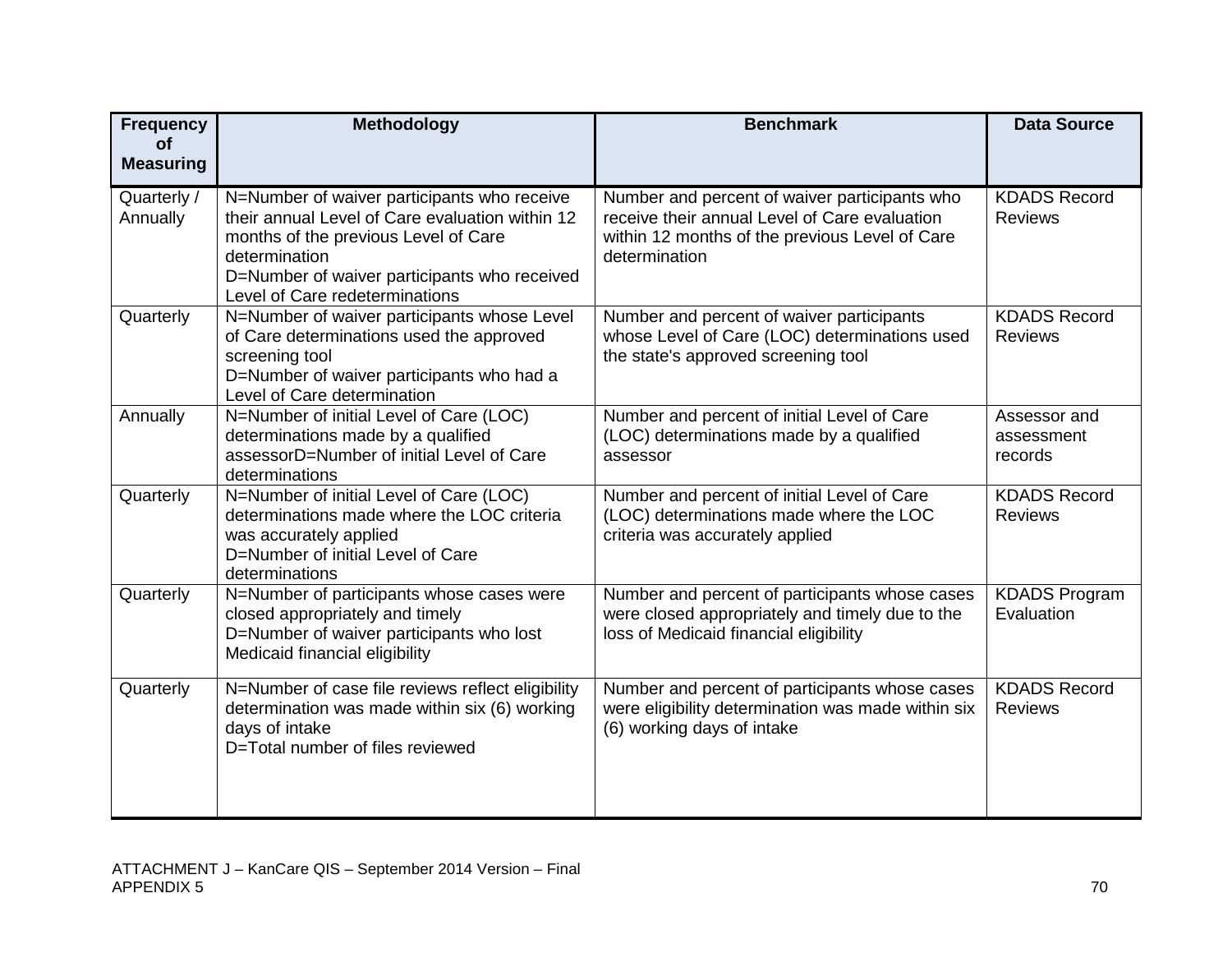| <b>Frequency</b>              | <b>Methodology</b>                                                                                                                                                                                                                                                            | <b>Benchmark</b>                                                                                                                                                                                                            | <b>Data Source</b>                                                                  |
|-------------------------------|-------------------------------------------------------------------------------------------------------------------------------------------------------------------------------------------------------------------------------------------------------------------------------|-----------------------------------------------------------------------------------------------------------------------------------------------------------------------------------------------------------------------------|-------------------------------------------------------------------------------------|
| <b>of</b><br><b>Measuring</b> |                                                                                                                                                                                                                                                                               |                                                                                                                                                                                                                             |                                                                                     |
| <b>Qualified Providers</b>    |                                                                                                                                                                                                                                                                               |                                                                                                                                                                                                                             |                                                                                     |
| Continuous<br>ly/Ongoing      | N=Number of new licensed/certified waiver<br>provider applicants that initially met licensure<br>requirements, certification requirements, and<br>other waiver standards prior to furnishing<br>waiver services<br>D=Number of all new licensed/certified waiver<br>providers | Number and percent of new licensed / certified<br>waiver provider applicants that initially met<br>licensure requirements, certification<br>requirements, and other waiver standards prior to<br>furnishing waiver services | Managed Care<br>Organization<br>(MCO) reports<br>and KDADS<br><b>Record Reviews</b> |
| Continuous<br>ly/Ongoing      | N=Number of enrolled licensed/certified waiver<br>providers that continue to meet licensure<br>requirements, certification requirements, and<br>other waiver standards<br>D=Number of enrolled licensed/certified waiver<br>providers                                         | Number and percent of enrolled licensed/certified<br>waiver providers that continue to meet licensure<br>requirements, certification requirements, and<br>other waiver standards                                            | Managed Care<br>Organization<br>(MCO) reports<br>and KDADS<br><b>Record Reviews</b> |
| Continuous<br>ly/Ongoing      | N=Number of new non-licensed/non-certified<br>waiver provider applicants that have met the<br>initial waiver requirements prior to furnishing<br>waiver services<br>D=Number of all new non-licensed/non-certified<br>providers                                               | Number and percent of new non-licensed/non-<br>certified waiver provider applicants that have met<br>the initial waiver requirements prior to furnishing<br>waiver services                                                 | Managed Care<br>Organization<br>(MCO) reports<br>and KDADS<br><b>Record Reviews</b> |
| Continuous<br>ly/Ongoing      | N=Number enrolled non-licensed/non-certified<br>waiver providers that continue to meet waiver<br>requirements<br>D=Number of enrolled non-licensed/non-<br>certified providers                                                                                                | Number and percent of enrolled non-<br>licensed/non-certified waiver providers that<br>continue to meet waiver requirements                                                                                                 | Managed Care<br>Organization<br>(MCO) reports<br>and KDADS<br><b>Record Reviews</b> |
| Continuous<br>ly/Ongoing      | N=Number of providers that meet training<br>requirements<br>D=Number of active providers                                                                                                                                                                                      | Number and percent of active providers that<br>meet training requirements                                                                                                                                                   | Managed Care<br>Organization<br>(MCO) reports<br>and KDADS<br><b>Record Reviews</b> |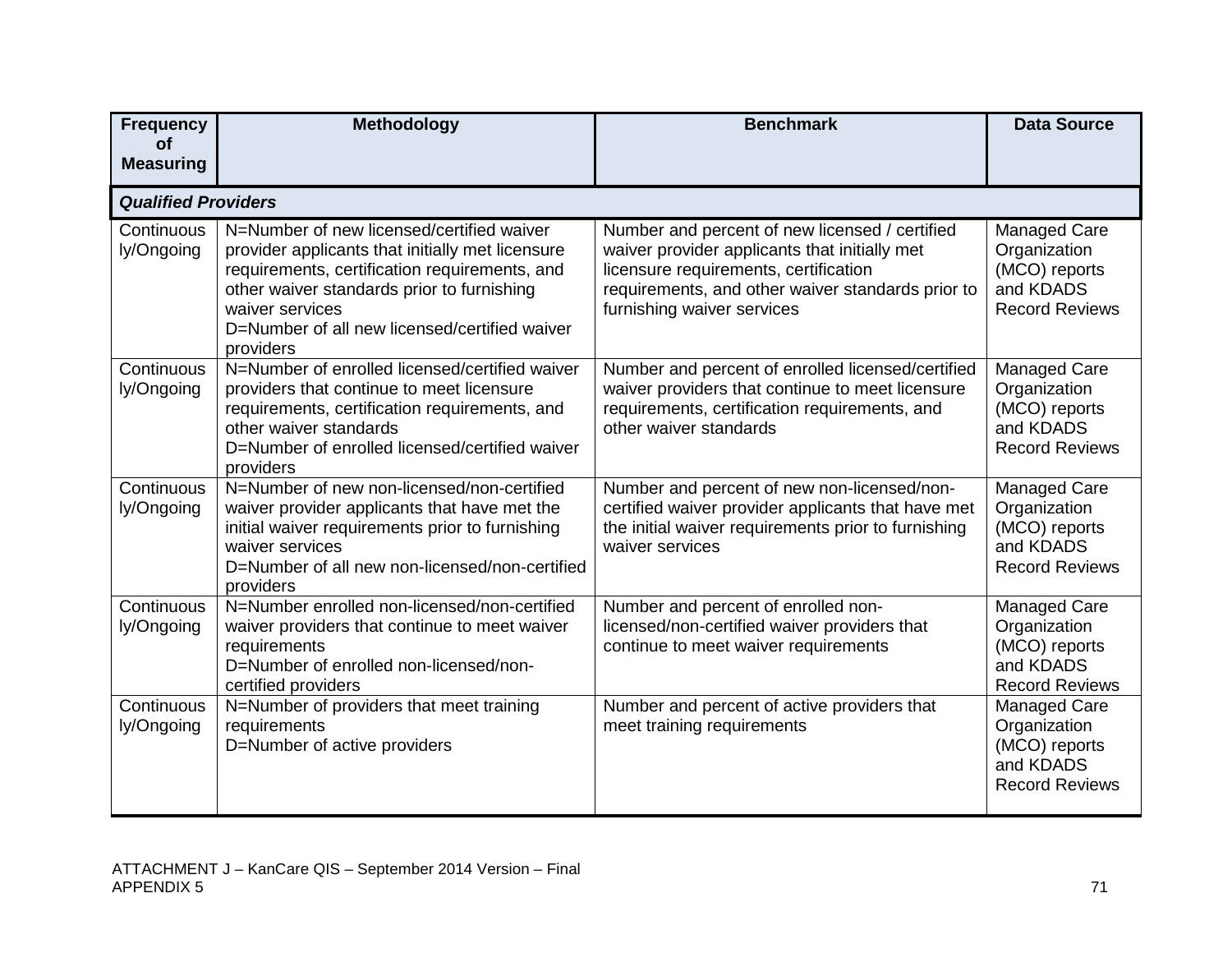| <b>Frequency</b>              | <b>Methodology</b>                                                                                                                                                                                                 | <b>Benchmark</b>                                                                                                                                    | <b>Data Source</b>                    |
|-------------------------------|--------------------------------------------------------------------------------------------------------------------------------------------------------------------------------------------------------------------|-----------------------------------------------------------------------------------------------------------------------------------------------------|---------------------------------------|
| <b>of</b><br><b>Measuring</b> |                                                                                                                                                                                                                    |                                                                                                                                                     |                                       |
| <b>Service Plan</b>           |                                                                                                                                                                                                                    |                                                                                                                                                     |                                       |
| Quarterly                     | N=Number of waiver participants whose<br>service plans address their assessed needs<br>and capabilities as indicated in the assessment<br>D=Number of waiver participants whose<br>service plans were reviewed     | Number and percent of waiver participants<br>whose service plans address their assessed<br>needs and capabilities as indicated in the<br>assessment | <b>KDADS Record</b><br><b>Reviews</b> |
| Quarterly                     | N=Number of waiver participants whose<br>service plans address health and safety risk<br>factors<br>D=Number of waiver participants whose<br>service plans were reviewed                                           | Number and percent of waiver participants<br>whose service plans address health and safety<br>risk factors                                          | <b>KDADS Record</b><br><b>Reviews</b> |
| Quarterly                     | N=Number of waiver participants whose<br>service plans address participants' goals<br>D=Number of waiver participants whose<br>service plans were reviewed                                                         | Number and percent of waiver participants<br>whose service plans address participants' goals                                                        | <b>KDADS Record</b><br><b>Reviews</b> |
| Quarterly                     | N=Number of waiver participants whose<br>service plans were developed according to the<br>processes in the approved waiver<br>D=Number of waiver participants whose<br>service plans were reviewed                 | Number and percent of waiver participants<br>whose service plans were developed according<br>to the processes in the approved waiver                | <b>KDADS Record</b><br><b>Reviews</b> |
| Quarterly                     | N=Number of waiver participants (or their<br>representatives) who were present and<br>involved in the development of their service<br>plan<br>D=Number of waiver participants whose<br>service plans were reviewed | Number and percent of waiver participants (or<br>their representatives) who were present and<br>involved in the development of their service plan   | <b>KDADS Record</b><br><b>Reviews</b> |
| Quarterly                     | N=Number of service plans reviewed before<br>the waiver participant's annual redetermination<br>date<br>D=Number of waiver participants whose<br>service plans were reviewed                                       | Number and percent of service plans reviewed<br>before the waiver participant's annual<br>redetermination date                                      | <b>KDADS Record</b><br><b>Reviews</b> |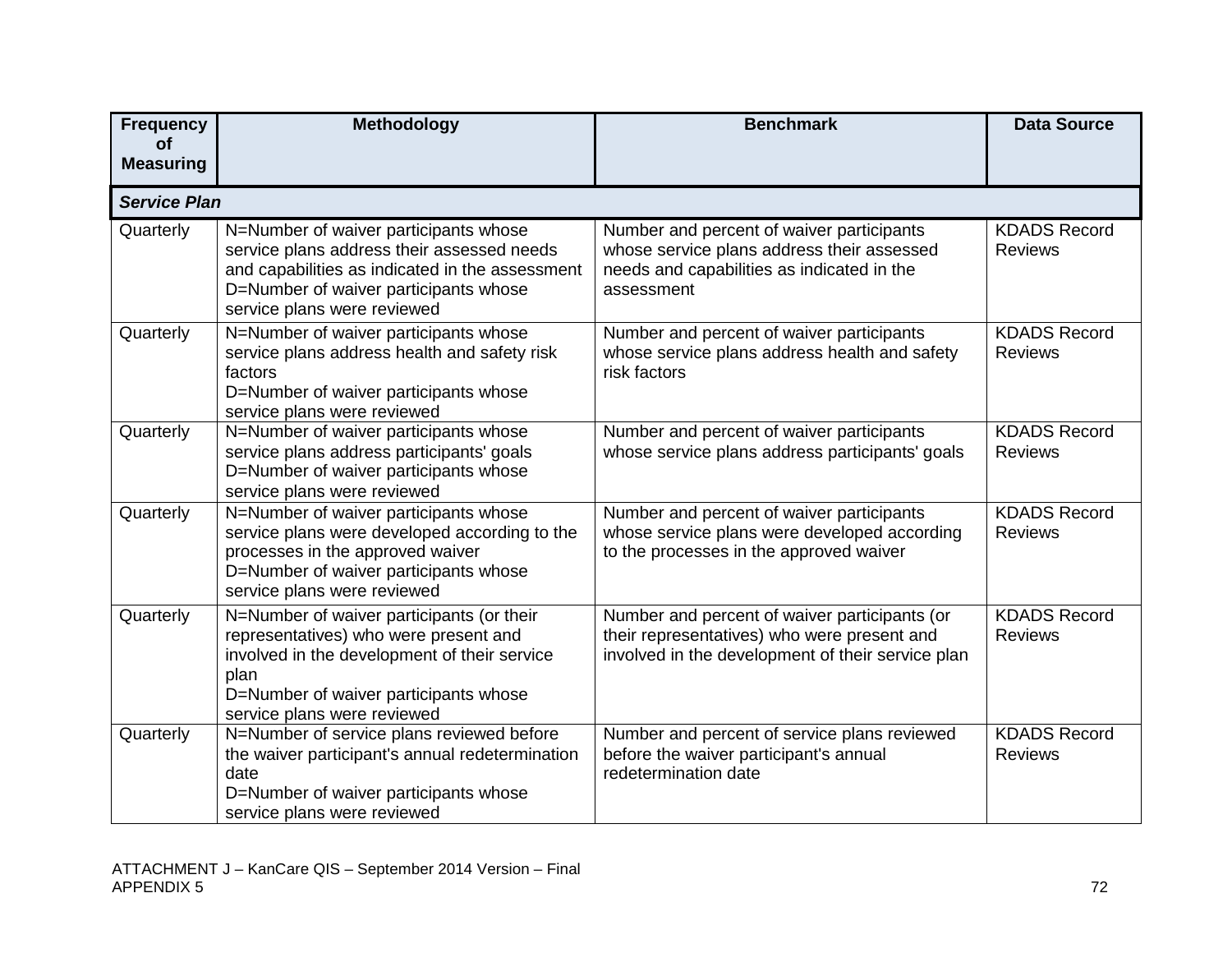| <b>Frequency</b><br>οf | <b>Methodology</b>                                                                                                                                                                                                                 | <b>Benchmark</b>                                                                                                                                                       | <b>Data Source</b>                                                                        |
|------------------------|------------------------------------------------------------------------------------------------------------------------------------------------------------------------------------------------------------------------------------|------------------------------------------------------------------------------------------------------------------------------------------------------------------------|-------------------------------------------------------------------------------------------|
| <b>Measuring</b>       |                                                                                                                                                                                                                                    |                                                                                                                                                                        |                                                                                           |
| Quarterly              | N=Number of waiver participants with<br>documented change in needs whose service<br>plan was revised, as needed, to address the<br>change<br>D=Number of waiver participants whose<br>service plans were reviewed                  | Number and percent of waiver participants with<br>documented change in needs whose service plan<br>was revised, as needed, to address the change                       | <b>KDADS Record</b><br><b>Reviews</b>                                                     |
| Quarterly              | N=Number of waiver participants who received<br>services in the type, scope, amount, duration,<br>and frequency specified in the service plan<br>D=Number of waiver participants whose<br>service plans were reviewed              | Number and percent of waiver participants who<br>received services in the type, scope, amount,<br>duration, and frequency specified in the service<br>plan             | 1. Electronic Visit<br>Verification (EVV)<br>reports<br>2. KDADS<br><b>Record Reviews</b> |
| Quarterly              | N=Number of survey respondents who reported<br>receiving all services as specified in their<br>service plan<br>D=Number of waiver participants interviewed<br>by QMS staff                                                         | Number and percent of survey respondents who<br>reported receiving all services as specified in<br>their service plan                                                  | Customer<br>interviews by<br><b>KDADS</b>                                                 |
| Quarterly              | N=Number of waiver participants whose record<br>contains documentation indicating a choice of<br>community-based services<br>D=Number of waiver participants whose files<br>are reviewed for the documentation                     | Number and percent of waiver participants<br>whose record contains documentation indicating<br>a choice of community-based services v. an<br>institutional alternative | <b>KDADS Record</b><br><b>Reviews</b>                                                     |
| Quarterly              | N=Number of waiver participants whose record<br>contains documentation indicating a choice of<br>either self-directed or agency-directed care<br>D=Number of waiver participants whose files<br>are reviewed for the documentation | Number and percent of waiver participants<br>whose record contains documentation indicating<br>a choice of either self-directed or agency-directed<br>care             | <b>KDADS Record</b><br><b>Reviews</b>                                                     |
| Quarterly              | N=Number of waiver participants whose record<br>contains documentation indicating a choice of<br>waiver service providers<br>D=Number of waiver participants whose files<br>are reviewed for the documentation                     | Number and percent of waiver participants<br>whose record contains documentation indicating<br>a choice of waiver service providers                                    | <b>KDADS Record</b><br><b>Reviews</b>                                                     |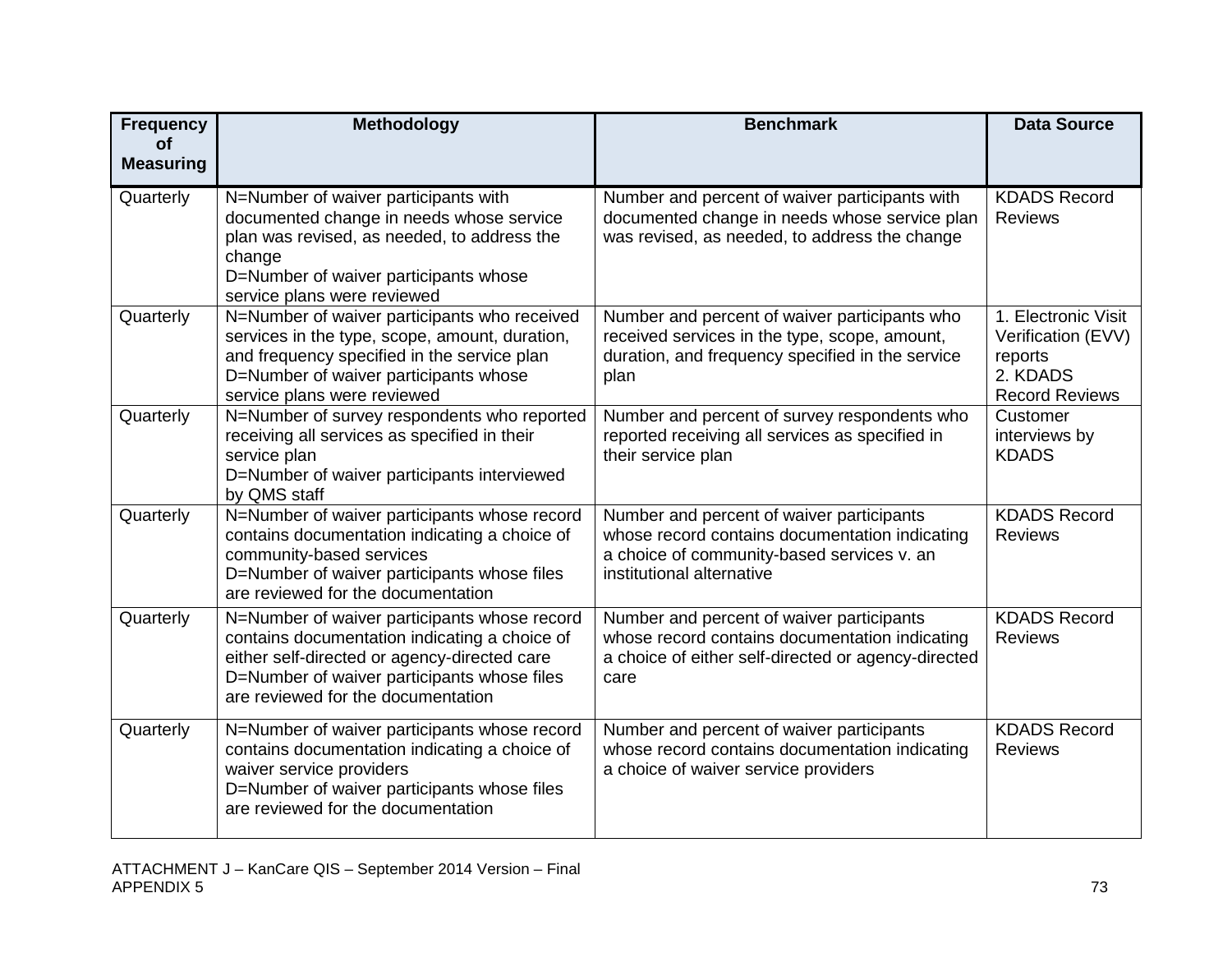| <b>Frequency</b><br><b>of</b><br><b>Measuring</b> | <b>Methodology</b>                                                                                                                                                                                                                                                   | <b>Benchmark</b>                                                                                                                                                                          | <b>Data Source</b>                        |
|---------------------------------------------------|----------------------------------------------------------------------------------------------------------------------------------------------------------------------------------------------------------------------------------------------------------------------|-------------------------------------------------------------------------------------------------------------------------------------------------------------------------------------------|-------------------------------------------|
| Quarterly                                         | N=Number of waiver participant files reviewed<br>during the review period for whom the<br><b>Customer Service Plans started within the</b><br>Number of specified days<br>D=Total number of files reviewed during the<br>review period                               | Number and percent of participants whom the<br>Customer Service Plans started within the<br>Number of specified days                                                                      | <b>KDADS Record</b><br><b>Reviews</b>     |
| Quarterly                                         | N=Number of participants who received timely<br>(10 clear calendar days) Notices of Action for<br>adverse actionsD=Number of participants who<br>had adverse actions                                                                                                 | Number and percent of participants who received<br>timely Notices of Action for adverse actions                                                                                           | <b>KDADS Record</b><br><b>Reviews</b>     |
| Quarterly                                         | N=Number of participants who received<br>Notices of Action for Plan of Care updates<br>D=Number of participants who had Plan of<br>Care updates                                                                                                                      | Number and percent of participants who received<br>Notices of Action for Plan of Care updates                                                                                             | <b>KDADS Record</b><br><b>Reviews</b>     |
| Quarterly                                         | N=Number of participants who reported<br>attendants/workers reported on time<br>D=Total number of participants interviewed<br>during that review period                                                                                                              | Number and percent of participants who reported<br>attendants/workers reported on time                                                                                                    | Customer<br>interviews by<br><b>KDADS</b> |
| Quarterly                                         | N=Number and percent of waiver participants<br>who had assessments completed by the MCO<br>that included physical, behavioral, and<br>functional components to determine the<br>member's needs<br>D=Number and percent of waiver participants<br>who had assessments | Number and percent of waiver participants who<br>had assessments completed by the MCO that<br>included physical, behavioral, and functional<br>components to determine the member's needs | <b>KDADS Record</b><br><b>Reviews</b>     |
| Quarterly                                         | N=Number of customers who are surveyed and<br>report satisfaction during the review period<br>D=Total number of customers who are<br>surveyed during the review period                                                                                               | Number and percent of customers who are<br>satisfied                                                                                                                                      | Customer<br>interviews by<br><b>KDADS</b> |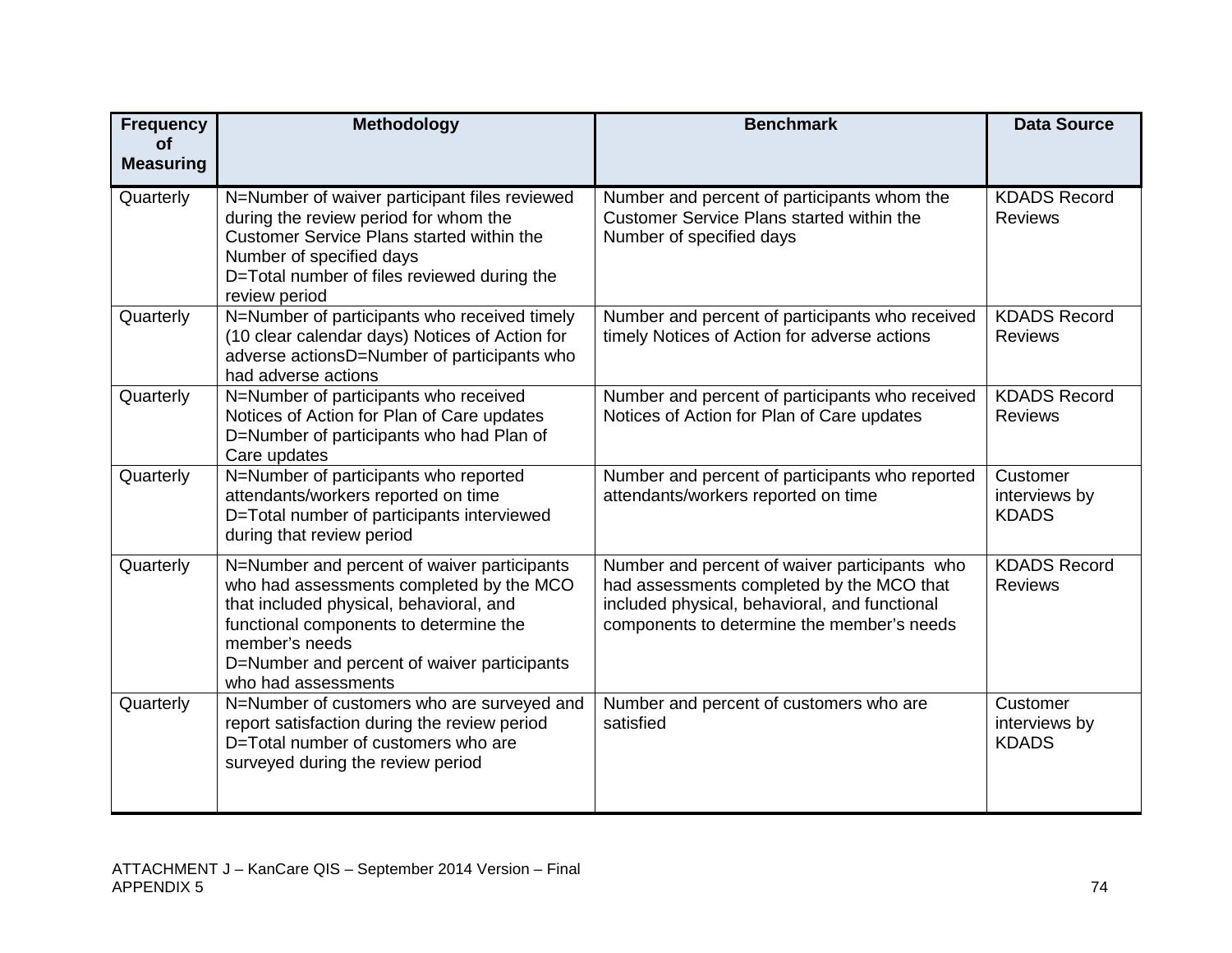| <b>Frequency</b>              | Methodology                                                                                                                                                                                                                 | <b>Benchmark</b>                                                                                                                    | <b>Data Source</b>                                                                |
|-------------------------------|-----------------------------------------------------------------------------------------------------------------------------------------------------------------------------------------------------------------------------|-------------------------------------------------------------------------------------------------------------------------------------|-----------------------------------------------------------------------------------|
| <b>of</b><br><b>Measuring</b> |                                                                                                                                                                                                                             |                                                                                                                                     |                                                                                   |
|                               |                                                                                                                                                                                                                             |                                                                                                                                     |                                                                                   |
| <b>Health and Welfare</b>     |                                                                                                                                                                                                                             |                                                                                                                                     |                                                                                   |
| Quarterly /<br>Annually       | N=Number of unexpected deaths for which<br>review/investigation resulted in the<br>identification of non-preventable causes<br>D=Number of unexpected deaths                                                                | Number and percent of unexpected deaths for<br>which review/investigation resulted in the<br>identification of preventable causes   | <b>AIR</b><br>APS or CPS<br><b>KDADS Record</b><br><b>Reviews</b>                 |
| Quarterly /<br>Annually       | N=Number of unexpected deaths for which<br>review/investigation followed the appropriate<br>policies and procedures as in the approved<br>waiver<br>D=Number of unexpected deaths                                           | Number and percent of unexpected deaths for<br>which review/investigation followed the<br>appropriate policies and procedures       | <b>AIR</b><br>APS or CPS<br><b>KDADS Record</b><br><b>Reviews</b>                 |
| Quarterly /<br>Annually       | N=Number of unexpected deaths for which the<br>appropriate follow-up measures were taken as<br>in the approved waiver<br>D=Number of unexpected deaths                                                                      | Number and percent of unexpected deaths for<br>which the appropriate follow-up measures were<br>taken                               | <b>KDADS Record</b><br><b>Reviews</b>                                             |
| Quarterly /<br>Annually       | N=Number of waiver participants who have a<br>disaster red flag designation with a related<br>disaster backup plan<br>D=Number of waiver participants with a red flag<br>designation                                        | Number and percent of waiver participants who<br>have a disaster red flag designation with a<br>related disaster backup plan        | <b>KDADS Record</b><br><b>Reviews</b>                                             |
| Quarterly /<br>Annually       | N=Number of waiver participants who received<br>information on how to report suspected abuse,<br>neglect, or exploitation<br>D=Number of waiver participants interviewed<br>by QMS staff or whose records are reviewed      | Number and percent of waiver participants who<br>received information on how to report suspected<br>abuse, neglect, or exploitation | 1. KDADS<br><b>Record Reviews</b><br>2. Customer<br>interviews by<br><b>KDADS</b> |
| Quarterly /<br>Annually       | N=Number of participants' reported critical<br>incidents that were initiated and reviewed<br>within required time frames as specified in the<br>approved waiver<br>D=Number of participants' reported critical<br>incidents | Number and percent of participants' reported<br>critical incidents that were initiated and reviewed<br>within required time frames  | Critical incident<br>management<br>system                                         |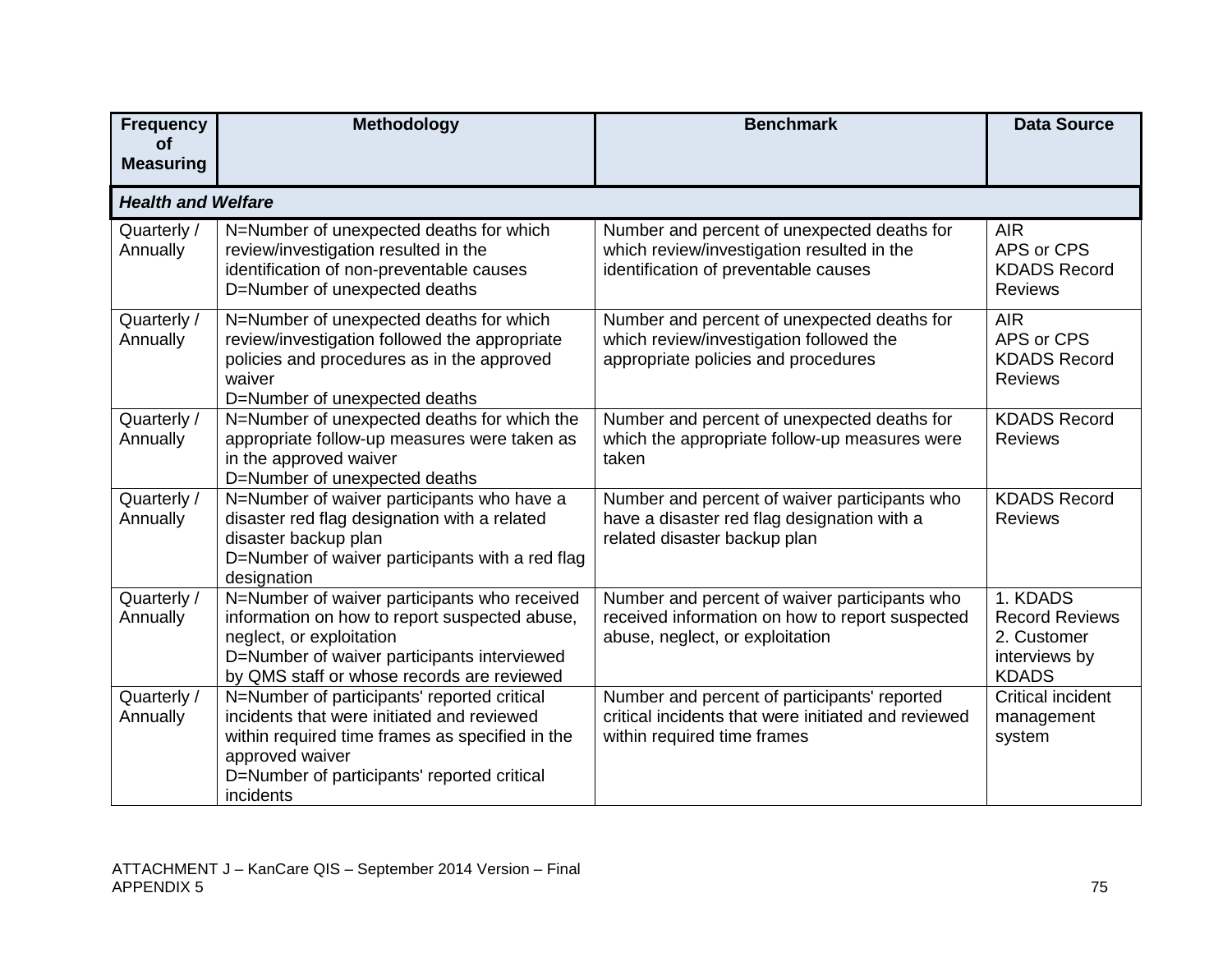| <b>Frequency</b><br><b>of</b> | <b>Methodology</b>                                                                                                                                                                                                                         | <b>Benchmark</b>                                                                                                                                                 | <b>Data Source</b>                                                |
|-------------------------------|--------------------------------------------------------------------------------------------------------------------------------------------------------------------------------------------------------------------------------------------|------------------------------------------------------------------------------------------------------------------------------------------------------------------|-------------------------------------------------------------------|
| <b>Measuring</b>              |                                                                                                                                                                                                                                            |                                                                                                                                                                  |                                                                   |
| Quarterly /<br>Annually       | N=Number of reported critical incidents<br>requiring review/investigation where the State<br>adhered to the follow-up methods as specified<br>in the approved waiver<br>D=Number of reported critical incidents                            | Number and percent of reported critical incidents<br>requiring review / investigation where the State<br>adhered to its follow-up measures                       | <b>AIR</b><br>APS or CPS<br><b>KDADS Record</b><br><b>Reviews</b> |
| Quarterly /<br>Annually       | N=Number of restraint applications, seclusion<br>or other restrictive interventions that followed<br>procedures as specified in the approved waiver<br>D=Number of restraint applications, seclusion<br>or other restrictive interventions | Number and percent of restraint applications,<br>seclusion or other restrictive interventions that<br>followed procedures as specified in the approved<br>waiver | <b>KDADS Record</b><br><b>Reviews</b>                             |
| Quarterly /<br>Annually       | N=Number of unauthorized uses of restrictive<br>interventions that were appropriately reported<br>D=Number of unauthorized uses of restrictive<br>interventions                                                                            | Number and percent of unauthorized uses of<br>restrictive interventions that were appropriately<br>reported                                                      | <b>KDADS Record</b><br><b>Reviews</b>                             |
| Quarterly /<br>Annually       | N=Number of HCBS participants who received<br>physical exams in accordance with State<br>policies.<br>D=Number of HCBS participants whose service<br>plans were reviewed                                                                   | Number and percent of waiver participants who<br>received physical exams in accordance with<br>State policies                                                    | <b>KDADS Record</b><br><b>Reviews</b>                             |
| Quarterly /<br>Annually       | N=Number of participants whom Quality<br>Review staff observed as having no identifiable<br>health or welfare concerns<br>D=Total participants observed by Quality<br>Review staff during the review period                                | Number and percent of waiver participants whom<br>Quality Review staff observed as having no<br>identifiable health or welfare concerns                          | Customer<br>interviews by<br><b>KDADS</b>                         |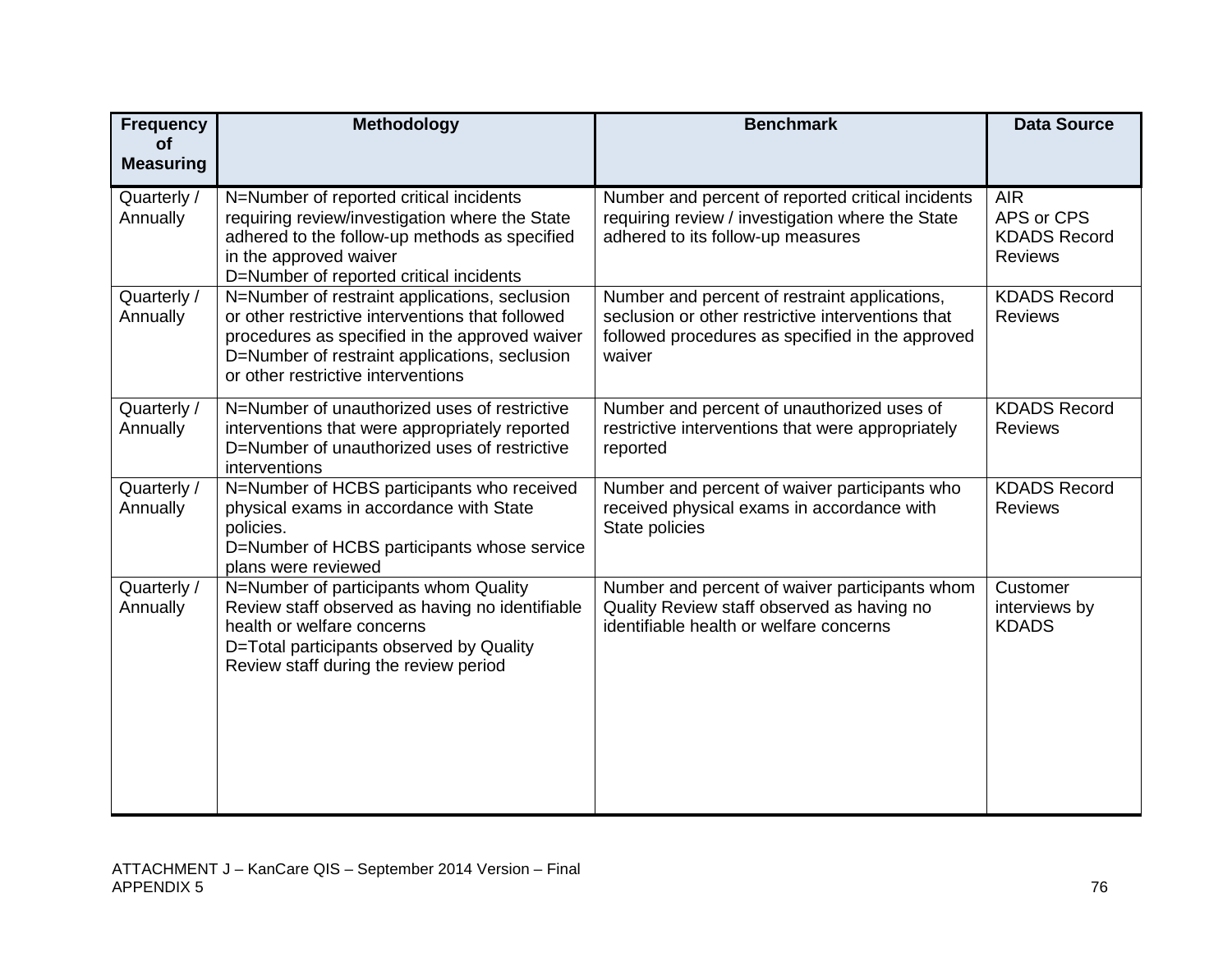| <b>Frequency</b><br>οf  | <b>Methodology</b>                                                                                                                                                                                                                                                                     | <b>Benchmark</b>                                                                                                                        | <b>Data Source</b>                 |
|-------------------------|----------------------------------------------------------------------------------------------------------------------------------------------------------------------------------------------------------------------------------------------------------------------------------------|-----------------------------------------------------------------------------------------------------------------------------------------|------------------------------------|
| <b>Measuring</b>        |                                                                                                                                                                                                                                                                                        |                                                                                                                                         |                                    |
|                         | <b>Financial Accountability</b>                                                                                                                                                                                                                                                        |                                                                                                                                         |                                    |
| Quarterly /<br>Annually | N=Number of provider claims that are coded<br>and paid in accordance with the state's<br>approved reimbursement methodology<br>D=Total number of provider claims paid                                                                                                                  | Number and percent of provider claims that are<br>coded and paid in accordance with the state's<br>approved reimbursement methodology   | <b>DSS/DAI</b><br>encounter data   |
| Quarterly /<br>Annually | N=Number of clean claims that are paid by the<br>managed care organization within the<br>timeframes specified in the contract<br>D=Total number of provider claims                                                                                                                     | Number and percent of clean claims that are paid by<br>the managed care organization within the timeframes<br>specified in the contract | <b>DSS/DAI</b><br>encounter data   |
| Annually                | N=Number of payment rates that were certified<br>to be actuarially sound by the State's actuary<br>and approved by CMS<br>D=Total number of capitation (payment) rates                                                                                                                 | Number and percent of payment rates that were<br>certified to be actuarially sound by the State's<br>actuary and approved by CMS        | Rate-setting<br>documentation      |
| Annually                | N=Number of claims by type received and<br>denied or suspended in accordance with the<br>reimbursement methodology specified in the<br>approved waiver<br>D=Number of claims by type submitted in<br>accordance with the reimbursement<br>methodology specified in the approved waiver | Number and percent of claims not in accordance<br>with the reimbursement methodology are denied<br>/ suspended.                         | <b>KDADS Program</b><br>Evaluation |
| Annually                | N=Number of providers utilizing EVV<br>D=Total number of providers enrolled                                                                                                                                                                                                            | Number and percent of Providers utilize<br><b>Electronic Visit Verification</b>                                                         | <b>KDADS Program</b><br>Evaluation |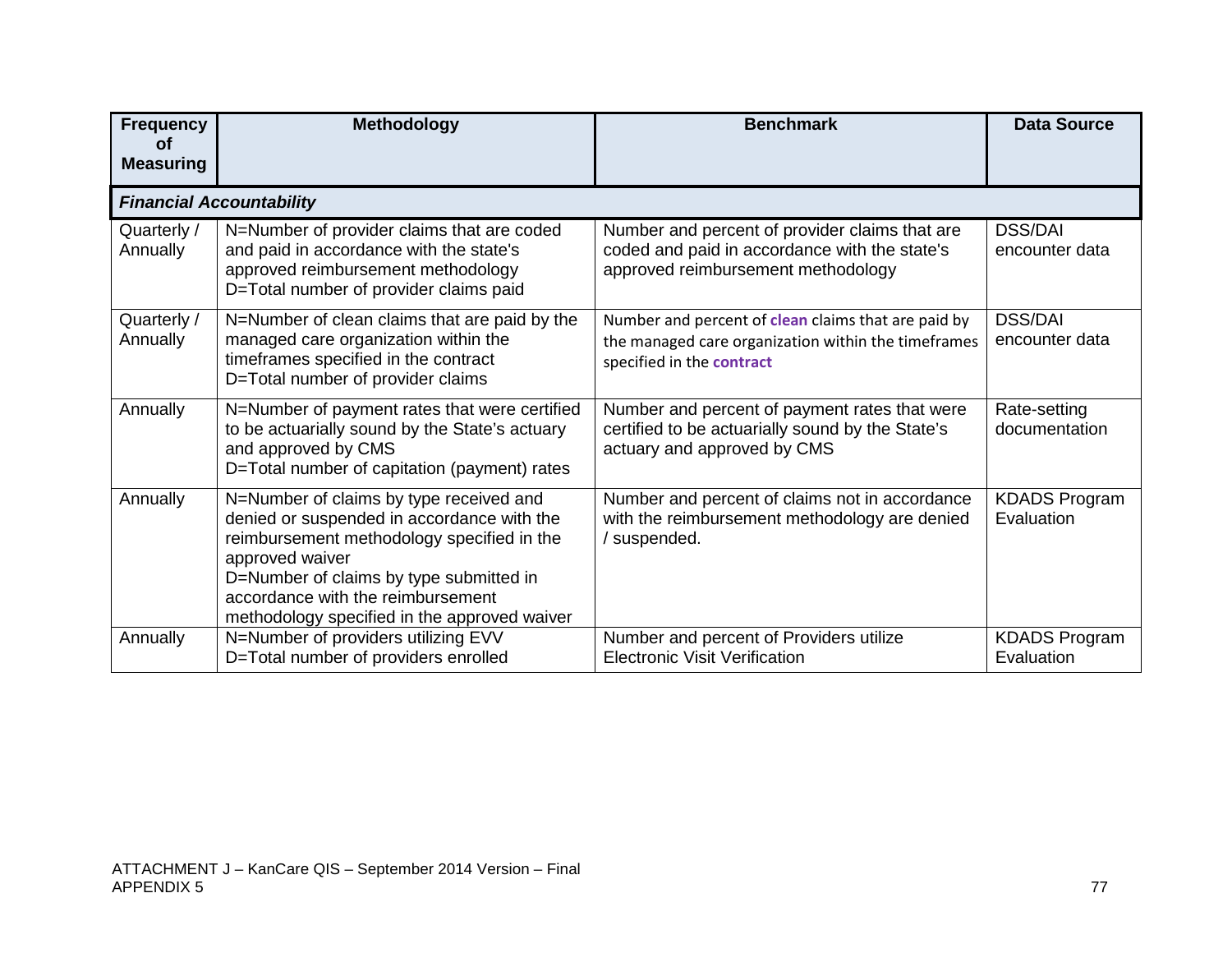| <b>Frequency</b><br>οf          | Methodology                                                                                                                                                                                                          | <b>Benchmark</b>                                                                                                                                                         | <b>Data Source</b>                                                                                                  |
|---------------------------------|----------------------------------------------------------------------------------------------------------------------------------------------------------------------------------------------------------------------|--------------------------------------------------------------------------------------------------------------------------------------------------------------------------|---------------------------------------------------------------------------------------------------------------------|
| <b>Measuring</b>                |                                                                                                                                                                                                                      |                                                                                                                                                                          |                                                                                                                     |
| <b>Administrative Authority</b> |                                                                                                                                                                                                                      |                                                                                                                                                                          |                                                                                                                     |
| Quarterly                       | N=Number of Quality Review reports<br>generated by KDADS, the Operating Agency,<br>that were submitted to the State Medicaid<br>Agency<br>D=Number of Quality Review reports                                         | Number and percent of Quality Review reports<br>generated by KDADS, the Operating Agency,<br>that were submitted to the State Medicaid<br>Agency                         | <b>Quality Review</b><br>Reports                                                                                    |
| Quarterly                       | N=Number of waiver amendments and<br>renewals reviewed and approved by the State<br>Medicaid Agency prior to submission to CMS<br>D=Total number of waiver amendments and<br>renewals                                | Number and percent of waiver amendments and<br>renewals reviewed and approved by the State<br>Medicaid Agency prior to submission to CMS by<br>the State Medicaid Agency | Number of<br>waiver<br>amendments<br>and renewals                                                                   |
| Quarterly                       | N=Number of waiver policy changes that were<br>submitted to the State Medicaid Agency prior<br>to implementation by the Operating Agency<br>D=Number of waiver policy changes<br>implemented by the Operating Agency | Number and percent of waiver policy changes<br>that were submitted to the State Medicaid<br>Agency prior to implementation by the Operating<br>Agency                    | Presentation of<br>waiver policy<br>changes                                                                         |
| Annually                        | N=Number of Long-Term Care meetings that<br>were represented by the program managers<br>through in-person attendance or written<br>reports<br>D=Number of Long-Term Care meetings                                    | Number and percent of Long-Term Care<br>meetings that were represented by the program<br>managers through in-person attendance or<br>written reports                     | Meeting minutes                                                                                                     |
|                                 | <b>Evaluation / Reevaluation Level of Care</b>                                                                                                                                                                       |                                                                                                                                                                          |                                                                                                                     |
| Quarterly /<br>Annually         | N=Number of waiver participants who were<br>determined to meet Level of Care<br>requirements prior to receiving HCBS services<br>D=Total number of enrolled waiver<br>participants                                   | Number and percent of waiver participants who<br>were determined to meet Level of Care<br>requirements prior to receiving HCBS services                                  | Other-Operating<br>Agency's data<br>systems and<br><b>Managed Care</b><br>Organizations<br>(MCOs)<br>encounter data |

## **Appendix 6. Performance Measures: HCBS/TBI program**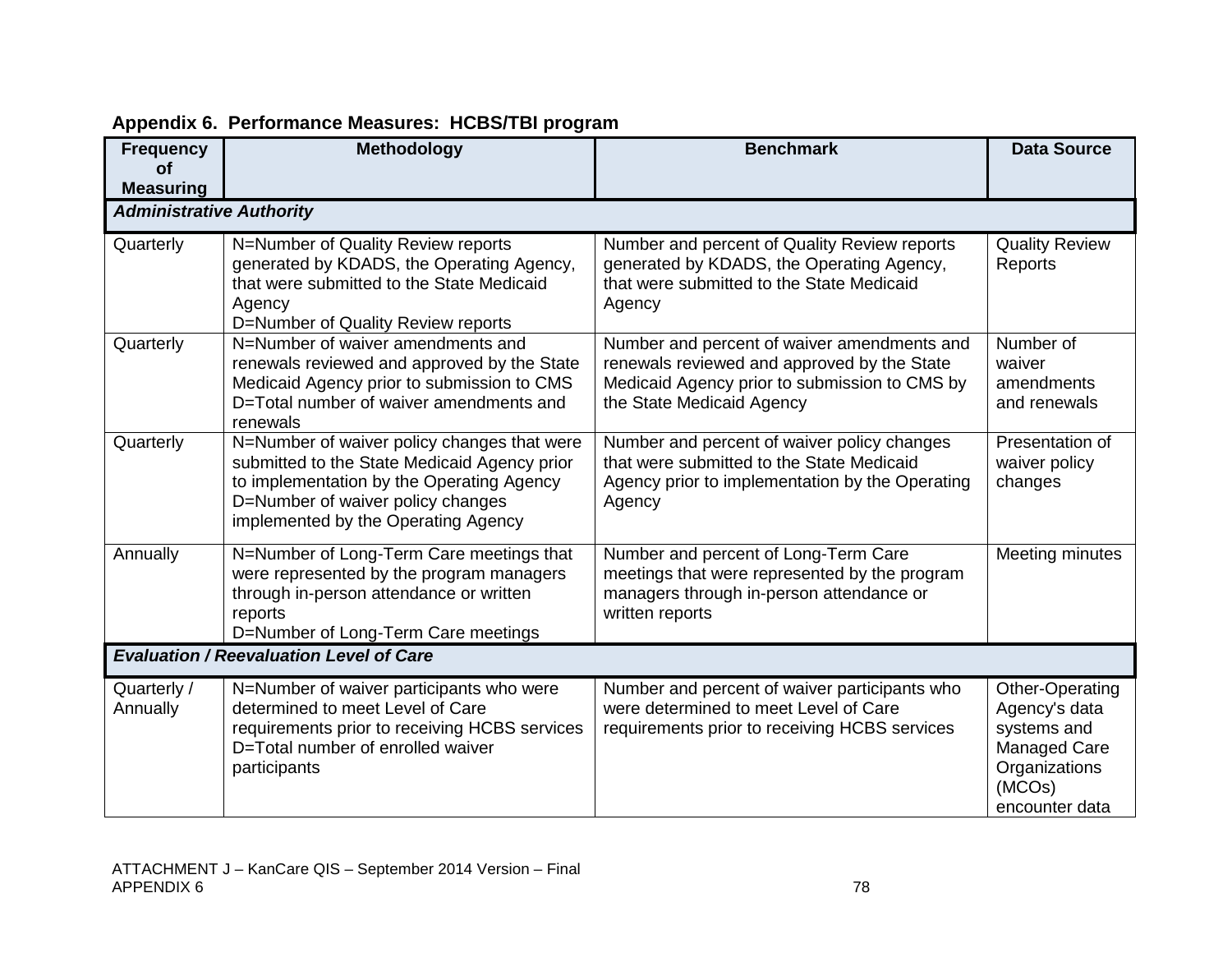| <b>Frequency</b>              | <b>Methodology</b>                                                                                                                                                                                                                        | <b>Benchmark</b>                                                                                                                                                  | <b>Data Source</b>                    |
|-------------------------------|-------------------------------------------------------------------------------------------------------------------------------------------------------------------------------------------------------------------------------------------|-------------------------------------------------------------------------------------------------------------------------------------------------------------------|---------------------------------------|
| <b>of</b><br><b>Measuring</b> |                                                                                                                                                                                                                                           |                                                                                                                                                                   |                                       |
| Quarterly /<br>Annually       | N=Number of waiver participants who receive<br>their annual Level of Care evaluation within 12<br>months of the previous Level of Care<br>determination<br>D=Number of waiver participants who received<br>Level of Care redeterminations | Number and percent of waiver participants who<br>receive their annual Level of Care evaluation<br>within 12 months of the previous Level of Care<br>determination | <b>KDADS Record</b><br><b>Reviews</b> |
| Quarterly                     | N=Number of waiver participants whose Level<br>of Care determinations used the approved<br>screening tool<br>D=Number of waiver participants who had a<br>Level of Care determination                                                     | Number and percent of waiver participants whose<br>Level of Care (LOC) determinations used the<br>state's approved screening tool                                 | <b>KDADS Record</b><br><b>Reviews</b> |
| Annually                      | N=Number of initial Level of Care (LOC)<br>determinations made by a qualified assessor<br>six (six (6))D=Number of initial Level of Care<br>determinations                                                                                | Number and percent of initial Level of Care<br>(LOC) determinations made by a qualified<br>assessor                                                               | Assessor and<br>assessment<br>records |
| Quarterly                     | N=Number of initial Level of Care (LOC)<br>determinations made where the LOC criteria<br>was accurately applied<br>D=Number of initial Level of Care<br>determinations                                                                    | Number and percent of initial Level of Care<br>(LOC) determinations made where the LOC<br>criteria was accurately applied                                         | <b>KDADS Record</b><br><b>Reviews</b> |
| Quarterly                     | N=Number of participants whose cases were<br>closed appropriately and timely<br>D=Number of waiver participants who lost<br>Medicaid financial eligibility                                                                                | Number and percent of participants whose cases<br>were closed appropriately and timely due to the<br>loss of Medicaid financial eligibility                       | <b>KDADS Program</b><br>Evaluation    |
| Quarterly                     | N=Number of case file reviews reflect eligibility<br>determination was made within six (6) working<br>days of intake<br>D=Total number of files reviewed                                                                                  | Number and percent of participants whose cases<br>were eligibility determination was made within 6<br>working days of intake                                      | <b>KDADS Record</b><br><b>Reviews</b> |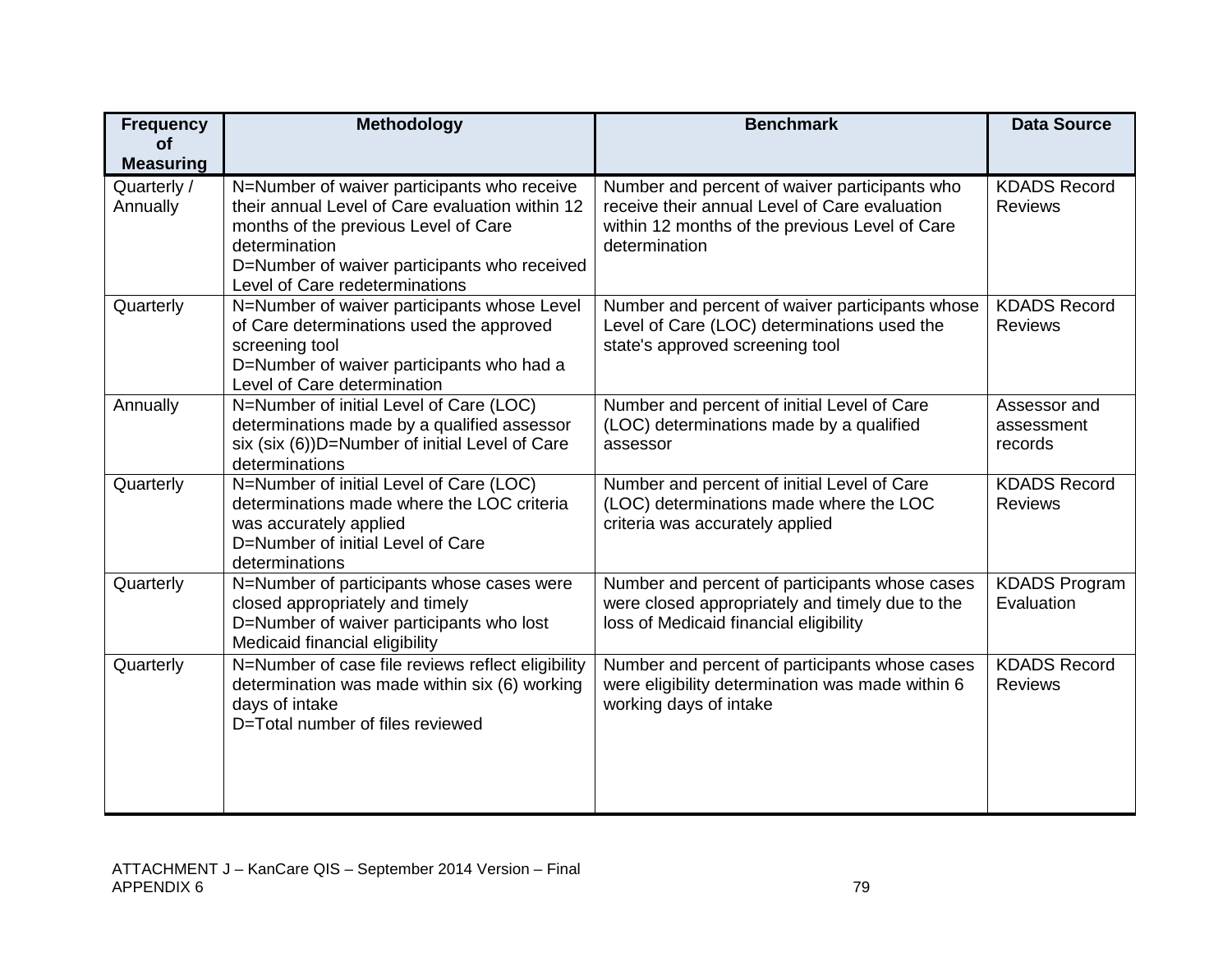| <b>Frequency</b><br><b>of</b> | <b>Methodology</b>                                                                                                                                                                                                                                                            | <b>Benchmark</b>                                                                                                                                                                                                            | <b>Data Source</b>                                                                  |
|-------------------------------|-------------------------------------------------------------------------------------------------------------------------------------------------------------------------------------------------------------------------------------------------------------------------------|-----------------------------------------------------------------------------------------------------------------------------------------------------------------------------------------------------------------------------|-------------------------------------------------------------------------------------|
| <b>Measuring</b>              |                                                                                                                                                                                                                                                                               |                                                                                                                                                                                                                             |                                                                                     |
| <b>Qualified Providers</b>    |                                                                                                                                                                                                                                                                               |                                                                                                                                                                                                                             |                                                                                     |
| Continuously<br>/Ongoing      | N=Number of new licensed/certified waiver<br>provider applicants that initially met licensure<br>requirements, certification requirements, and<br>other waiver standards prior to furnishing<br>waiver services<br>D=Number of all new licensed/certified waiver<br>providers | Number and percent of new licensed / certified<br>waiver provider applicants that initially met<br>licensure requirements, certification<br>requirements, and other waiver standards prior to<br>furnishing waiver services | Managed Care<br>Organization<br>(MCO) reports<br>and KDADS<br><b>Record Reviews</b> |
| Continuously<br>/Ongoing      | N=Number of enrolled licensed/certified waiver<br>providers that continue to meet licensure<br>requirements, certification requirements, and<br>other waiver standards<br>D=Number of enrolled licensed/certified waiver<br>providers                                         | Number and percent of enrolled licensed/certified<br>waiver providers that continue to meet licensure<br>requirements, certification requirements, and<br>other waiver standards                                            | Managed Care<br>Organization<br>(MCO) reports<br>and KDADS<br><b>Record Reviews</b> |
| Continuously<br>/Ongoing      | N=Number of new non-licensed/non-certified<br>waiver provider applicants that have met the<br>initial waiver requirements prior to furnishing<br>waiver services<br>D=Number of all new non-licensed/non-<br>certified providers                                              | Number and percent of new non-licensed/non-<br>certified waiver provider applicants that have met<br>the initial waiver requirements prior to furnishing<br>waiver services                                                 | Managed Care<br>Organization<br>(MCO) reports<br>and KDADS<br><b>Record Reviews</b> |
| Continuously<br>/Ongoing      | N=Number enrolled non-licensed/non-certified<br>waiver providers that continue to meet waiver<br>requirements<br>D=Number of enrolled non-licensed/non-<br>certified providers                                                                                                | Number and percent of enrolled non-<br>licensed/non-certified waiver providers that<br>continue to meet waiver requirements                                                                                                 | Managed Care<br>Organization<br>(MCO) reports<br>and KDADS<br><b>Record Reviews</b> |
| Continuously<br>/Ongoing      | N=Number of providers that meet training<br>requirements<br>D=Number of active providers                                                                                                                                                                                      | Number and percent of active providers that meet<br>training requirements                                                                                                                                                   | Managed Care<br>Organization<br>(MCO) reports<br>and KDADS<br><b>Record Reviews</b> |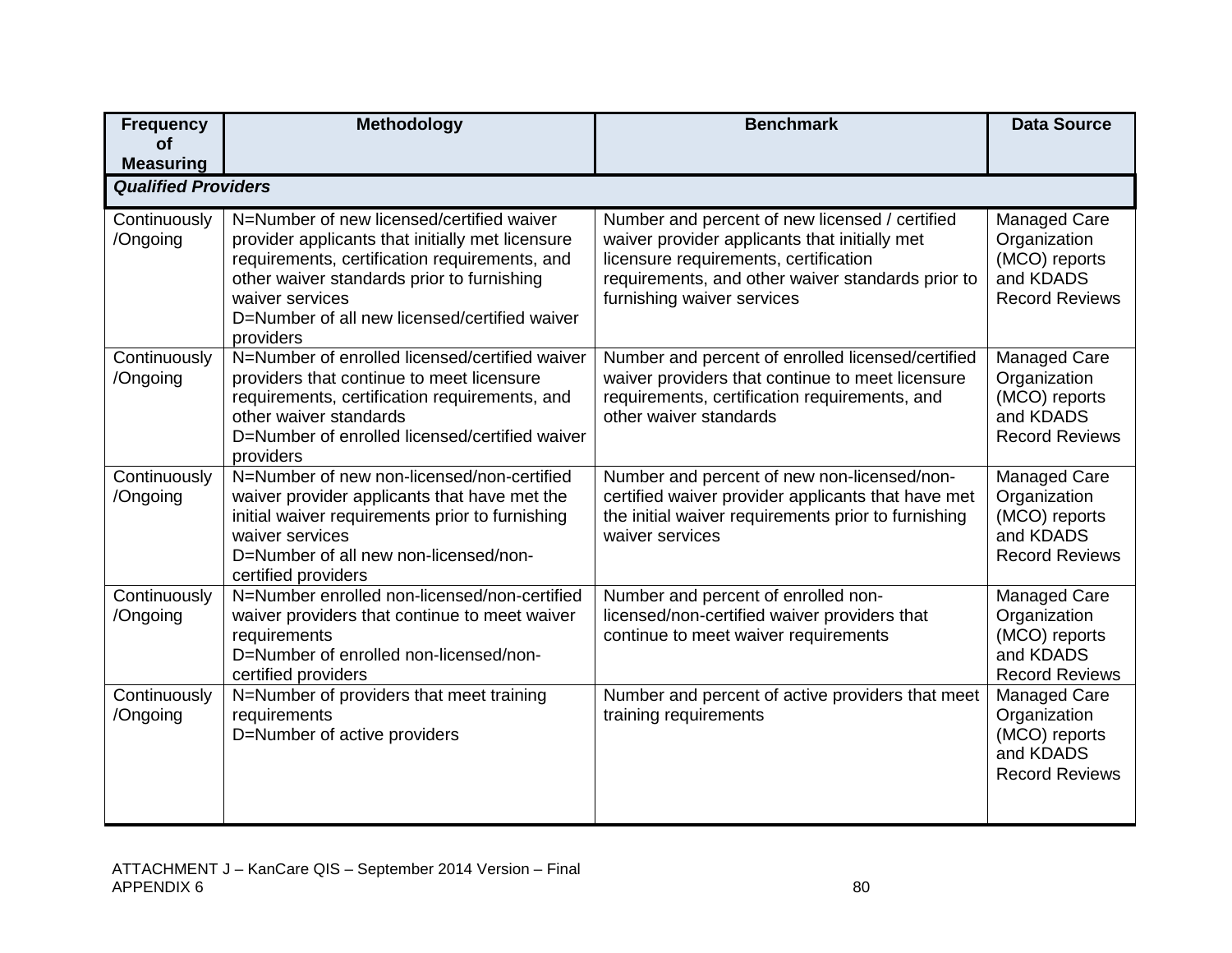| <b>Frequency</b><br><b>of</b> | Methodology                                                                                                                                                                                                        | <b>Benchmark</b>                                                                                                                                  | <b>Data Source</b>                    |
|-------------------------------|--------------------------------------------------------------------------------------------------------------------------------------------------------------------------------------------------------------------|---------------------------------------------------------------------------------------------------------------------------------------------------|---------------------------------------|
| <b>Measuring</b>              |                                                                                                                                                                                                                    |                                                                                                                                                   |                                       |
| <b>Service Plan</b>           |                                                                                                                                                                                                                    |                                                                                                                                                   |                                       |
| Quarterly                     | N=Number of waiver participants whose<br>service plans address their assessed needs<br>and capabilities as indicated in the<br>assessment<br>D=Number of waiver participants whose<br>service plans were reviewed  | Number and percent of waiver participants whose<br>service plans address their assessed needs and<br>capabilities as indicated in the assessment  | <b>KDADS Record</b><br><b>Reviews</b> |
| Quarterly                     | N=Number of waiver participants whose<br>service plans address health and safety risk<br>factors<br>D=Number of waiver participants whose<br>service plans were reviewed                                           | Number and percent of waiver participants whose<br>service plans address health and safety risk<br>factors                                        | <b>KDADS Record</b><br><b>Reviews</b> |
| Quarterly                     | N=Number of waiver participants whose<br>service plans address participants' goals<br>D=Number of waiver participants whose<br>service plans were reviewed                                                         | Number and percent of waiver participants whose<br>service plans address participants' goals                                                      | <b>KDADS Record</b><br><b>Reviews</b> |
| Quarterly                     | N=Number of waiver participants whose<br>service plans were developed according to the<br>processes in the approved waiver<br>D=Number of waiver participants whose<br>service plans were reviewed                 | Number and percent of waiver participants whose<br>service plans were developed according to the<br>processes in the approved waiver              | <b>KDADS Record</b><br><b>Reviews</b> |
| Quarterly                     | N=Number of waiver participants (or their<br>representatives) who were present and<br>involved in the development of their service<br>plan<br>D=Number of waiver participants whose<br>service plans were reviewed | Number and percent of waiver participants (or<br>their representatives) who were present and<br>involved in the development of their service plan | <b>KDADS Record</b><br><b>Reviews</b> |
| Quarterly                     | N=Number of service plans reviewed before<br>the waiver participant's annual redetermination<br>date<br>D=Number of waiver participants whose<br>service plans were reviewed                                       | Number and percent of service plans reviewed<br>before the waiver participant's annual<br>redetermination date                                    | <b>KDADS Record</b><br><b>Reviews</b> |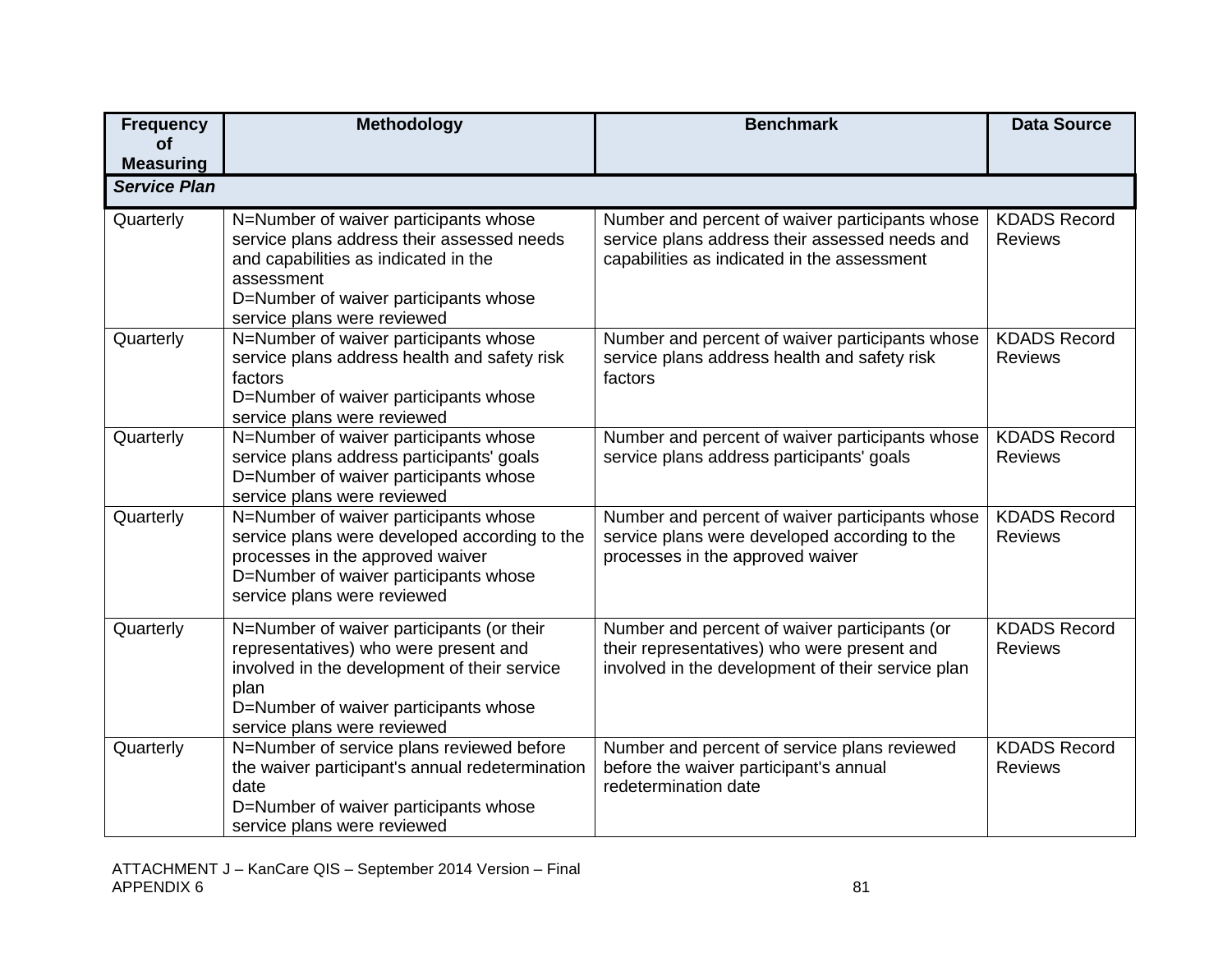| <b>Frequency</b><br><b>of</b> | <b>Methodology</b>                                                                                                                                                                                                                     | <b>Benchmark</b>                                                                                                                                                       | <b>Data Source</b>                                                                               |
|-------------------------------|----------------------------------------------------------------------------------------------------------------------------------------------------------------------------------------------------------------------------------------|------------------------------------------------------------------------------------------------------------------------------------------------------------------------|--------------------------------------------------------------------------------------------------|
| <b>Measuring</b>              |                                                                                                                                                                                                                                        |                                                                                                                                                                        |                                                                                                  |
| Quarterly                     | N=Number of waiver participants with<br>documented change in needs whose service<br>plan was revised, as needed, to address the<br>change<br>D=Number of waiver participants whose<br>service plans were reviewed                      | Number and percent of waiver participants with<br>documented change in needs whose service plan<br>was revised, as needed, to address the change                       | <b>KDADS Record</b><br><b>Reviews</b>                                                            |
| Quarterly                     | N=Number of waiver participants who received<br>services in the type, scope, amount, duration,<br>and frequency specified in the service plan<br>D=Number of waiver participants whose<br>service plans were reviewed                  | Number and percent of waiver participants who<br>received services in the type, scope, amount,<br>duration, and frequency specified in the service<br>plan             | 1. Electronic<br><b>Visit Verification</b><br>(EVV) reports<br>2. KDADS<br><b>Record Reviews</b> |
| Quarterly                     | N=Number of survey respondents who<br>reported receiving all services as specified in<br>their service plan<br>D=Number of waiver participants interviewed<br>by QMS staff                                                             | Number and percent of survey respondents who<br>reported receiving all services as specified in<br>their service plan                                                  | Customer<br>interviews by<br><b>KDADS</b>                                                        |
| Quarterly                     | N=Number of waiver participants whose<br>record contains documentation indicating a<br>choice of community-based services<br>D=Number of waiver participants whose files<br>are reviewed for the documentation                         | Number and percent of waiver participants whose<br>record contains documentation indicating a<br>choice of community-based services v. an<br>institutional alternative | <b>KDADS Record</b><br><b>Reviews</b>                                                            |
| Quarterly                     | N=Number of waiver participants whose<br>record contains documentation indicating a<br>choice of either self-directed or agency-<br>directed care<br>D=Number of waiver participants whose files<br>are reviewed for the documentation | Number and percent of waiver participants whose<br>record contains documentation indicating a<br>choice of either self-directed or agency-directed<br>care             | <b>KDADS Record</b><br><b>Reviews</b>                                                            |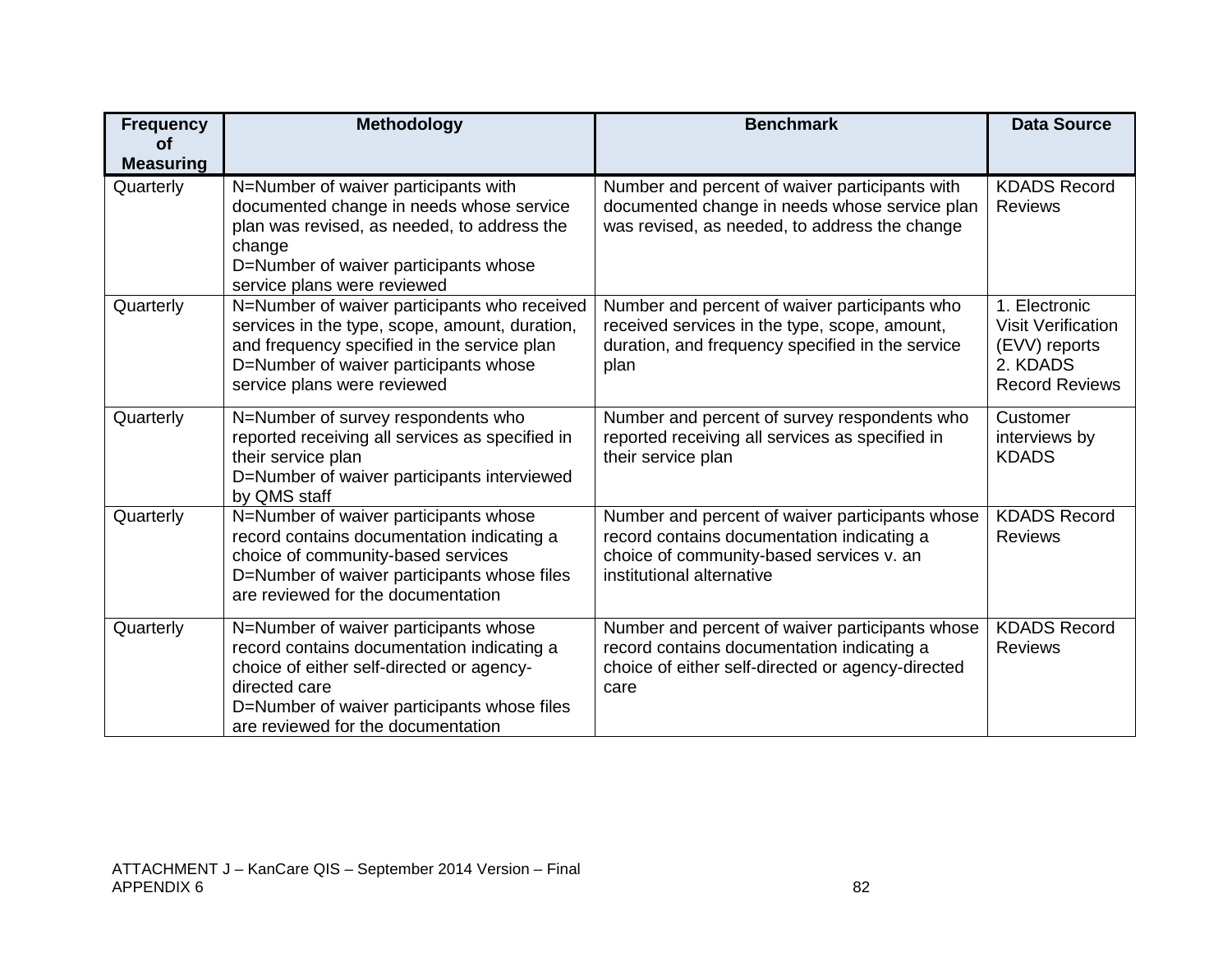| <b>Frequency</b>              | <b>Methodology</b>                                                                                                                                                                                                              | <b>Benchmark</b>                                                                                                                    | <b>Data Source</b>                        |
|-------------------------------|---------------------------------------------------------------------------------------------------------------------------------------------------------------------------------------------------------------------------------|-------------------------------------------------------------------------------------------------------------------------------------|-------------------------------------------|
| <b>of</b><br><b>Measuring</b> |                                                                                                                                                                                                                                 |                                                                                                                                     |                                           |
| Quarterly                     | N=Number of waiver participants whose<br>record contains documentation indicating a<br>choice of waiver service providers<br>D=Number of waiver participants whose files<br>are reviewed for the documentation                  | Number and percent of waiver participants whose<br>record contains documentation indicating a<br>choice of waiver service providers | <b>KDADS Record</b><br><b>Reviews</b>     |
| Quarterly                     | N=Number of waiver participants whose<br>record contains documentation indicating a<br>choice of waiver services<br>D=Number of waiver participants whose files<br>are reviewed for the documentation                           | Number and percent of waiver participants whose<br>record contains documentation indicating a<br>choice of waiver services          | <b>KDADS Record</b><br><b>Reviews</b>     |
| Quarterly                     | N=Number of waiver participant files reviewed<br>during the review period for whom the<br>Customer Service Plans started within the<br>Number of specified days<br>D=Total number of files reviewed during the<br>review period | Number and percent of participants whom the<br><b>Customer Service Plans started within the</b><br>Number of specified days         | <b>KDADS Record</b><br><b>Reviews</b>     |
| Quarterly                     | N=Number of participants who received timely<br>(10 clear calendar days) Notices of Action for<br>adverse actions<br>D=Number of participants who had adverse<br>actions                                                        | Number and percent of participants who received<br>timely Notices of Action for adverse actions                                     | <b>KDADS Record</b><br><b>Reviews</b>     |
| Quarterly                     | N=Number of participants who received<br>Notices of Action for Plan of Care updates<br>D=Number of participants who had Plan of<br>Care updates                                                                                 | Number and percent of participants who received<br>Notices of Action for Plan of Care updates                                       | <b>KDADS Record</b><br><b>Reviews</b>     |
| Quarterly                     | N=Number of participants who reported<br>attendants/workers reported on time<br>D=Total number of participants interviewed<br>during that review period                                                                         | Number and percent of participants who reported<br>attendants/workers reported on time                                              | Customer<br>interviews by<br><b>KDADS</b> |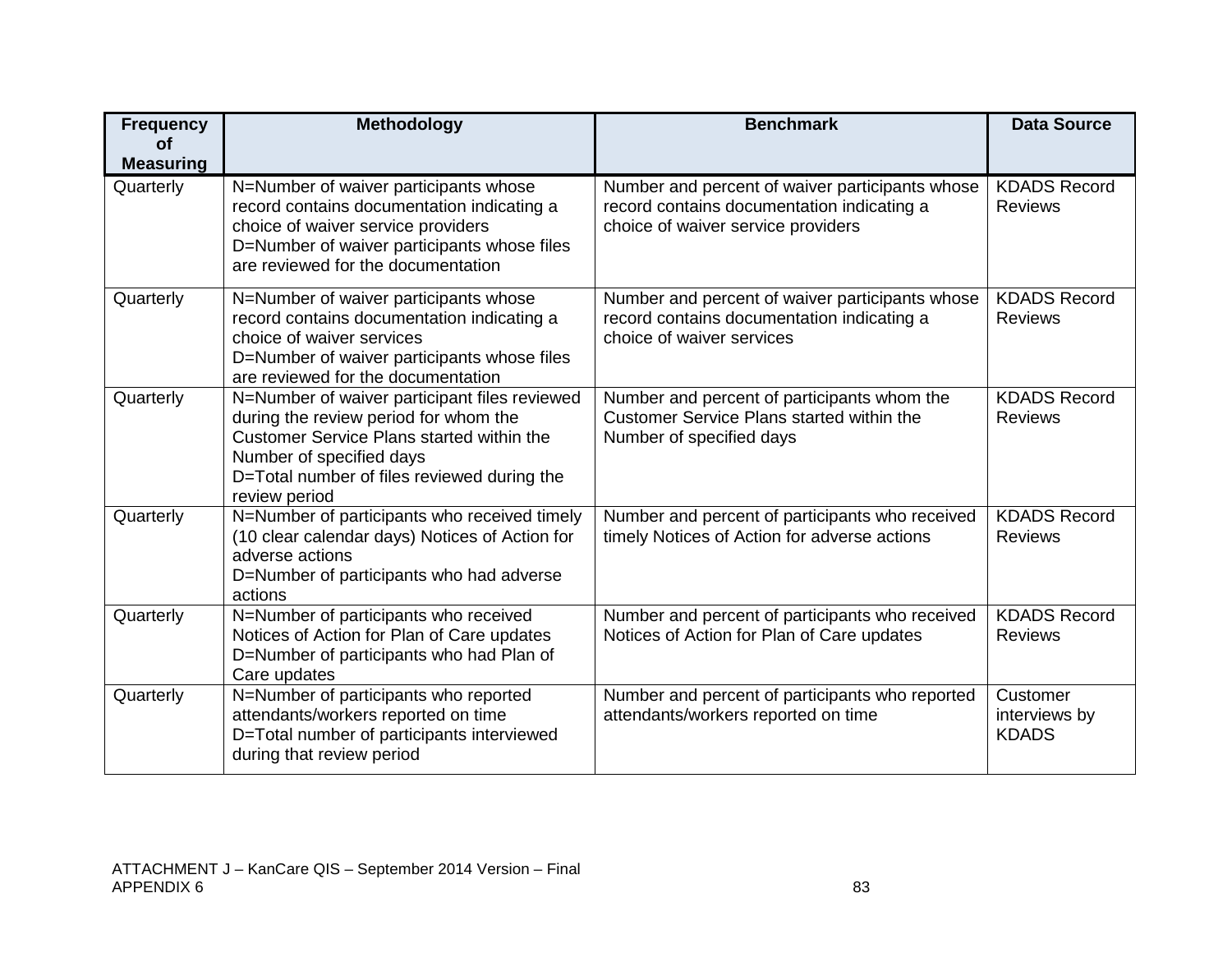| <b>Frequency</b>              | Methodology                                                                                 | <b>Benchmark</b>                                                                       | <b>Data Source</b>                    |
|-------------------------------|---------------------------------------------------------------------------------------------|----------------------------------------------------------------------------------------|---------------------------------------|
| <b>of</b>                     |                                                                                             |                                                                                        |                                       |
| <b>Measuring</b><br>Quarterly | N=Number and percent of waiver participants                                                 | Number and percent of waiver participants who                                          | <b>KDADS Record</b>                   |
|                               | who had assessments completed by the MCO                                                    | had assessments completed by the MCO that                                              | <b>Reviews</b>                        |
|                               | that included physical, behavioral, and                                                     | included physical, behavioral, and functional                                          |                                       |
|                               | functional components to determine the                                                      | components to determine the member's needs                                             |                                       |
|                               | member's needs                                                                              |                                                                                        |                                       |
|                               | D=Number and percent of waiver participants                                                 |                                                                                        |                                       |
| Quarterly                     | who had assessments<br>N=Number of customers who are surveyed                               | Number and percent of customers who are                                                | Customer                              |
|                               | and report satisfaction during the review                                                   | satisfied                                                                              | interviews by                         |
|                               | period                                                                                      |                                                                                        | <b>KDADS</b>                          |
|                               | D=Total number of customers who are                                                         |                                                                                        |                                       |
|                               | surveyed during the review period                                                           |                                                                                        |                                       |
| Quarterly                     | N=Number of customers who are making                                                        | Number and percent of customers who are                                                | <b>KDADS Record</b>                   |
|                               | progress during the review period<br>D=Total number of customers who are                    | making progress                                                                        | <b>Reviews</b>                        |
|                               | receiving services during the review period                                                 |                                                                                        |                                       |
| <b>Health and Welfare</b>     |                                                                                             |                                                                                        |                                       |
|                               |                                                                                             |                                                                                        |                                       |
| Quarterly /                   | N=Number of unexpected deaths for which                                                     | Number and percent of unexpected deaths for                                            | AIR APS or CPS                        |
| Annually                      | review/investigation resulted in the                                                        | which review/investigation resulted in the                                             | <b>KDADS Record</b>                   |
|                               | identification of non-preventable causes<br>D=Number of unexpected deaths                   | identification of preventable causes                                                   | <b>Reviews</b>                        |
|                               |                                                                                             |                                                                                        |                                       |
| Quarterly /                   | N=Number of unexpected deaths for which                                                     | Number and percent of unexpected deaths for<br>which review/investigation followed the | AIR APS or CPS<br><b>KDADS Record</b> |
| Annually                      | review/investigation followed the appropriate<br>policies and procedures as in the approved | appropriate policies and procedures                                                    | <b>Reviews</b>                        |
|                               | waiver D=Number of unexpected deaths                                                        |                                                                                        |                                       |
| Quarterly /                   | N=Number of unexpected deaths for which                                                     | Number and percent of unexpected deaths for                                            | <b>KDADS Record</b>                   |
| Annually                      | the appropriate follow-up measures were                                                     | which the appropriate follow-up measures were                                          | <b>Reviews</b>                        |
|                               | taken as in the approved waiver                                                             | taken                                                                                  |                                       |
|                               | D=Number of unexpected deaths                                                               |                                                                                        |                                       |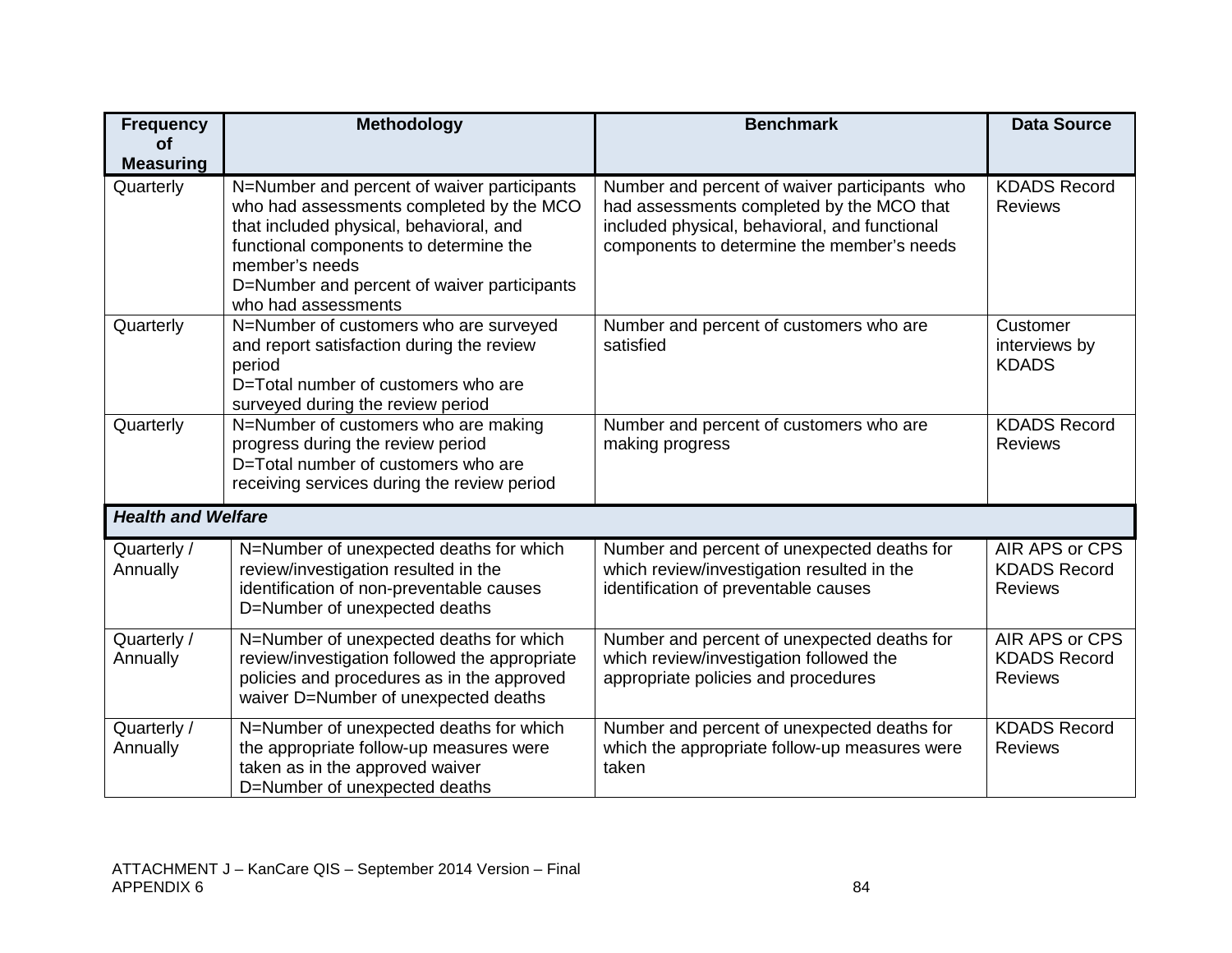| <b>Frequency</b>        | Methodology                                                                                | <b>Benchmark</b>                                                                             | <b>Data Source</b>                    |
|-------------------------|--------------------------------------------------------------------------------------------|----------------------------------------------------------------------------------------------|---------------------------------------|
| <b>of</b>               |                                                                                            |                                                                                              |                                       |
| <b>Measuring</b>        |                                                                                            |                                                                                              |                                       |
| Quarterly /<br>Annually | N=Number of waiver participants who have a<br>disaster red flag designation with a related | Number and percent of waiver participants who<br>have a disaster red flag designation with a | <b>KDADS Record</b><br><b>Reviews</b> |
|                         | disaster backup plan                                                                       | related disaster backup plan                                                                 |                                       |
|                         | D=Number of waiver participants with a red                                                 |                                                                                              |                                       |
|                         | flag designation                                                                           |                                                                                              |                                       |
| Quarterly /             | N=Number of waiver participants who                                                        | Number and percent of waiver participants who                                                | 1. KDADS                              |
| Annually                | received information on how to report                                                      | received information on how to report suspected                                              | <b>Record Reviews</b>                 |
|                         | suspected abuse, neglect, or exploitation                                                  | abuse, neglect, or exploitation                                                              | 2. Customer                           |
|                         | D=Number of waiver participants interviewed                                                |                                                                                              | interviews by                         |
|                         | by QMS staff or whose records are reviewed                                                 |                                                                                              | <b>KDADS</b>                          |
| Quarterly /             | N=Number of participants' reported critical                                                | Number and percent of participants' reported                                                 | <b>Critical incident</b>              |
| Annually                | incidents that were initiated and reviewed                                                 | critical incidents that were initiated and reviewed                                          | management                            |
|                         | within required time frames as specified in the                                            | within required time frames                                                                  | system                                |
|                         | approved waiver<br>D=Number of participants' reported critical                             |                                                                                              |                                       |
|                         | incidents                                                                                  |                                                                                              |                                       |
| Quarterly /             | N=Number of reported critical incidents                                                    | Number and percent of reported critical incidents                                            | <b>AIR</b>                            |
| Annually                | requiring review/investigation where the State                                             | requiring review / investigation where the State                                             | APS or CPS                            |
|                         | adhered to the follow-up methods as                                                        | adhered to its follow-up measures                                                            | <b>KDADS Record</b>                   |
|                         | specified in the approved waiver                                                           |                                                                                              | <b>Reviews</b>                        |
|                         | D=Number of reported critical incidents                                                    |                                                                                              |                                       |
| Quarterly /             | N=Number of restraint applications, seclusion                                              | Number and percent of restraint applications,                                                | <b>KDADS Record</b>                   |
| Annually                | or other restrictive interventions that followed                                           | seclusion or other restrictive interventions that                                            | <b>Reviews</b>                        |
|                         | procedures as specified in the approved                                                    | followed procedures as specified in the approved                                             |                                       |
|                         | waiver                                                                                     | waiver                                                                                       |                                       |
|                         | D=Number of restraint applications, seclusion<br>or other restrictive interventions        |                                                                                              |                                       |
| Quarterly /             | N=Number of unauthorized uses of restrictive                                               | Number and percent of unauthorized uses of                                                   | <b>KDADS Record</b>                   |
| Annually                | interventions that were appropriately reported                                             | restrictive interventions that were appropriately                                            | <b>Reviews</b>                        |
|                         | D=Number of unauthorized uses of restrictive                                               | reported                                                                                     |                                       |
|                         | interventions                                                                              |                                                                                              |                                       |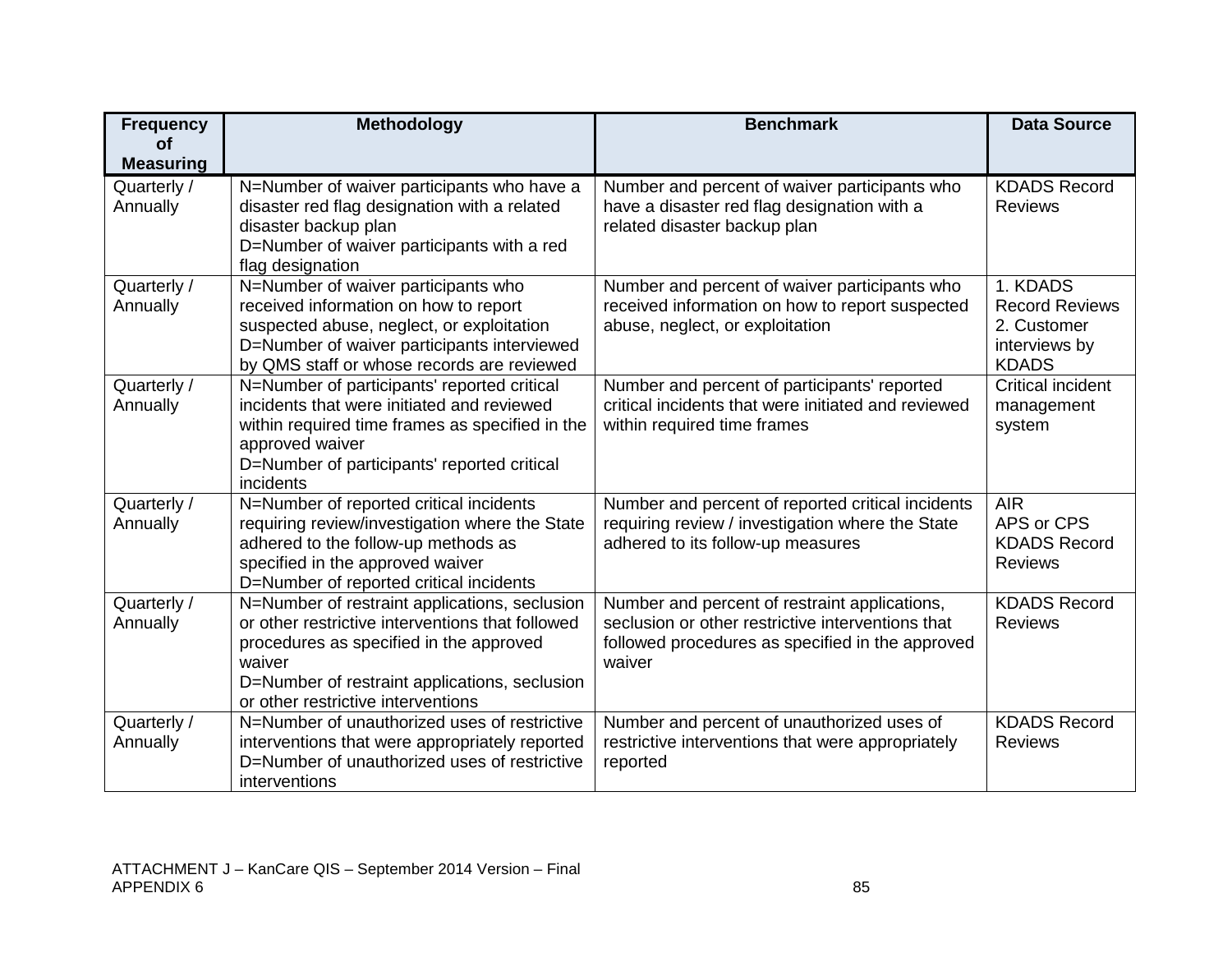| <b>Frequency</b>                | <b>Methodology</b>                                                                  | <b>Benchmark</b>                                                                      | <b>Data Source</b>            |
|---------------------------------|-------------------------------------------------------------------------------------|---------------------------------------------------------------------------------------|-------------------------------|
| <b>of</b>                       |                                                                                     |                                                                                       |                               |
| <b>Measuring</b><br>Quarterly / | N=Number of HCBS participants who                                                   | Number and percent of waiver participants who                                         | <b>KDADS Record</b>           |
| Annually                        | received physical exams in accordance with                                          | received physical exams in accordance with                                            | <b>Reviews</b>                |
|                                 | State policies.                                                                     | State policies                                                                        |                               |
|                                 | D=Number of HCBS participants whose                                                 |                                                                                       |                               |
|                                 | service plans were reviewed                                                         |                                                                                       |                               |
| Quarterly /                     | N=Number of participants whom Quality                                               | Number and percent of waiver participants whom                                        | Customer                      |
| Annually                        | Review staff observed as having no<br>identifiable health or welfare concerns       | Quality Review staff observed as having no<br>identifiable health or welfare concerns | interviews by<br><b>KDADS</b> |
|                                 | D=Total participants observed by Quality                                            |                                                                                       |                               |
|                                 | Review staff during the review period                                               |                                                                                       |                               |
| <b>Financial Accountability</b> |                                                                                     |                                                                                       |                               |
| Quarterly /                     | N=Number of provider claims that are coded                                          | Number and percent of provider claims that are                                        | <b>DSS/DAI</b>                |
| Annually                        | and paid in accordance with the state's                                             | coded and paid in accordance with the state's                                         | encounter data                |
|                                 | approved reimbursement methodology                                                  | approved reimbursement methodology                                                    |                               |
| Quarterly /                     | D=Total number of provider claims paid<br>N=Number of clean claims that are paid by | Number and percent of clean claims that are paid by                                   | <b>DSS/DAI</b>                |
| Annually                        | the managed care organization within the                                            | the managed care organization within the timeframes                                   | encounter data                |
|                                 | timeframes specified in the contract                                                | specified in the contract                                                             |                               |
|                                 | D=Total number of provider claims                                                   |                                                                                       |                               |
| Annually                        | N=Number of payment rates that were                                                 | Number and percent of payment rates that were                                         | Rate-setting                  |
|                                 | certified to be actuarially sound by the State's                                    | certified to be actuarially sound by the State's                                      | documentation                 |
|                                 | actuary and approved by CMS<br>D=Total number of capitation (payment) rates         | actuary and approved by CMS                                                           |                               |
| Annually                        | N=Number of claims by type received and                                             | Number and percent of claims not in accordance                                        | <b>KDADS Program</b>          |
|                                 | denied or suspended in accordance with the                                          | with the reimbursement methodology are denied                                         | Evaluation                    |
|                                 | reimbursement methodology specified in the                                          | / suspended.                                                                          |                               |
|                                 | approved waiver                                                                     |                                                                                       |                               |
|                                 | D=Number of claims by type submitted in<br>accordance with the reimbursement        |                                                                                       |                               |
|                                 | methodology specified in the approved waiver                                        |                                                                                       |                               |
| Annually                        | N=Number of providers utilizing EVV                                                 | Number and percent of Providers utilize                                               | <b>KDADS Program</b>          |
|                                 | D=Total number of providers enrolled                                                | <b>Electronic Visit Verification</b>                                                  | Evaluation                    |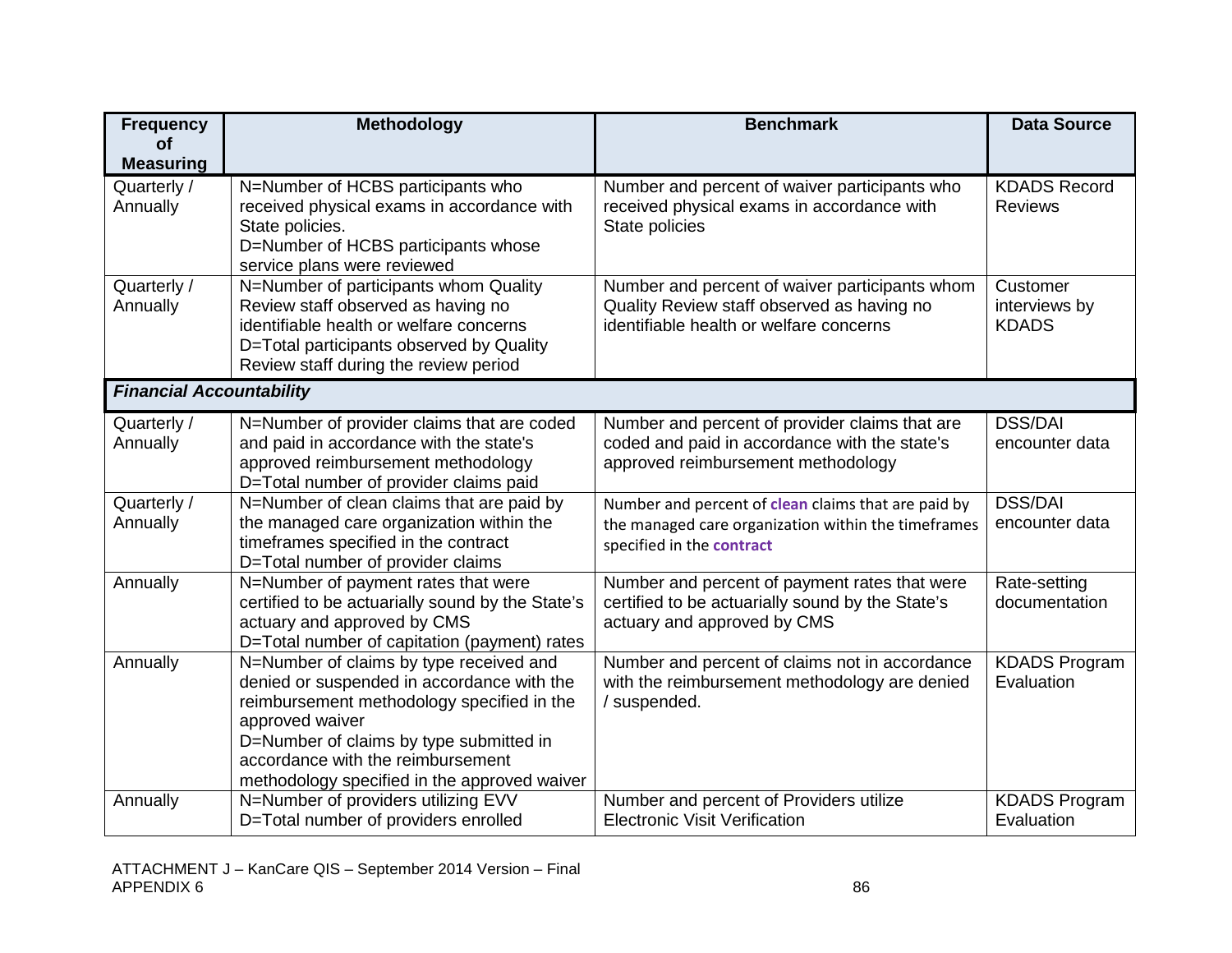## **Appendix 7. Performance Measures: HCBS/TA program**

| <b>Frequency</b><br><b>of</b>   | Methodology                                                                                                                                                                                                          | <b>Benchmark</b>                                                                                                                                                         | <b>Data Source</b>                                                                                           |
|---------------------------------|----------------------------------------------------------------------------------------------------------------------------------------------------------------------------------------------------------------------|--------------------------------------------------------------------------------------------------------------------------------------------------------------------------|--------------------------------------------------------------------------------------------------------------|
| <b>Measuring</b>                |                                                                                                                                                                                                                      |                                                                                                                                                                          |                                                                                                              |
| <b>Administrative Authority</b> |                                                                                                                                                                                                                      |                                                                                                                                                                          |                                                                                                              |
| Quarterly                       | N=Number of Quality Review reports generated<br>by KDADS, the Operating Agency, that were<br>submitted to the State Medicaid Agency<br>D=Number of Quality Review reports                                            | Number and percent of Quality Review<br>reports generated by KDADS, the Operating<br>Agency, that were submitted to the State<br><b>Medicaid Agency</b>                  | <b>Quality Review</b><br>Reports                                                                             |
| Quarterly                       | N=Number of waiver amendments and<br>renewals reviewed and approved by the State<br>Medicaid Agency prior to submission to CMS<br>D=Total number of waiver amendments and<br>renewals                                | Number and percent of waiver amendments<br>and renewals reviewed and approved by the<br>State Medicaid Agency prior to submission to<br>CMS by the State Medicaid Agency | Number of waiver<br>amendments and<br>renewals                                                               |
| Quarterly                       | N=Number of waiver policy changes that were<br>submitted to the State Medicaid Agency prior to<br>implementation by the Operating Agency<br>D=Number of waiver policy changes<br>implemented by the Operating Agency | Number and percent of waiver policy changes<br>that were submitted to the State Medicaid<br>Agency prior to implementation by the<br><b>Operating Agency</b>             | Presentation of<br>waiver policy<br>changes                                                                  |
| Annually                        | N=Number of Long-Term Care meetings that<br>were represented by the program managers<br>through in-person attendance or written reports<br>D=Number of Long-Term Care meetings                                       | Number and percent of Long-Term Care<br>meetings that were represented by the<br>program managers through in-person<br>attendance or written reports                     | Meeting minutes                                                                                              |
|                                 | <b>Evaluation / Reevaluation Level of Care</b>                                                                                                                                                                       |                                                                                                                                                                          |                                                                                                              |
| Quarterly /<br>Annually         | N=Number of waiver participants who were<br>determined to meet Level of Care requirements<br>prior to receiving HCBS services<br>D=Total number of enrolled waiver participants                                      | Number and percent of waiver participants<br>who were determined to meet Level of Care<br>requirements prior to receiving HCBS<br>services                               | Other-Operating<br>Agency's data<br>systems and<br>Managed Care<br>Organizations<br>(MCOs) encounter<br>data |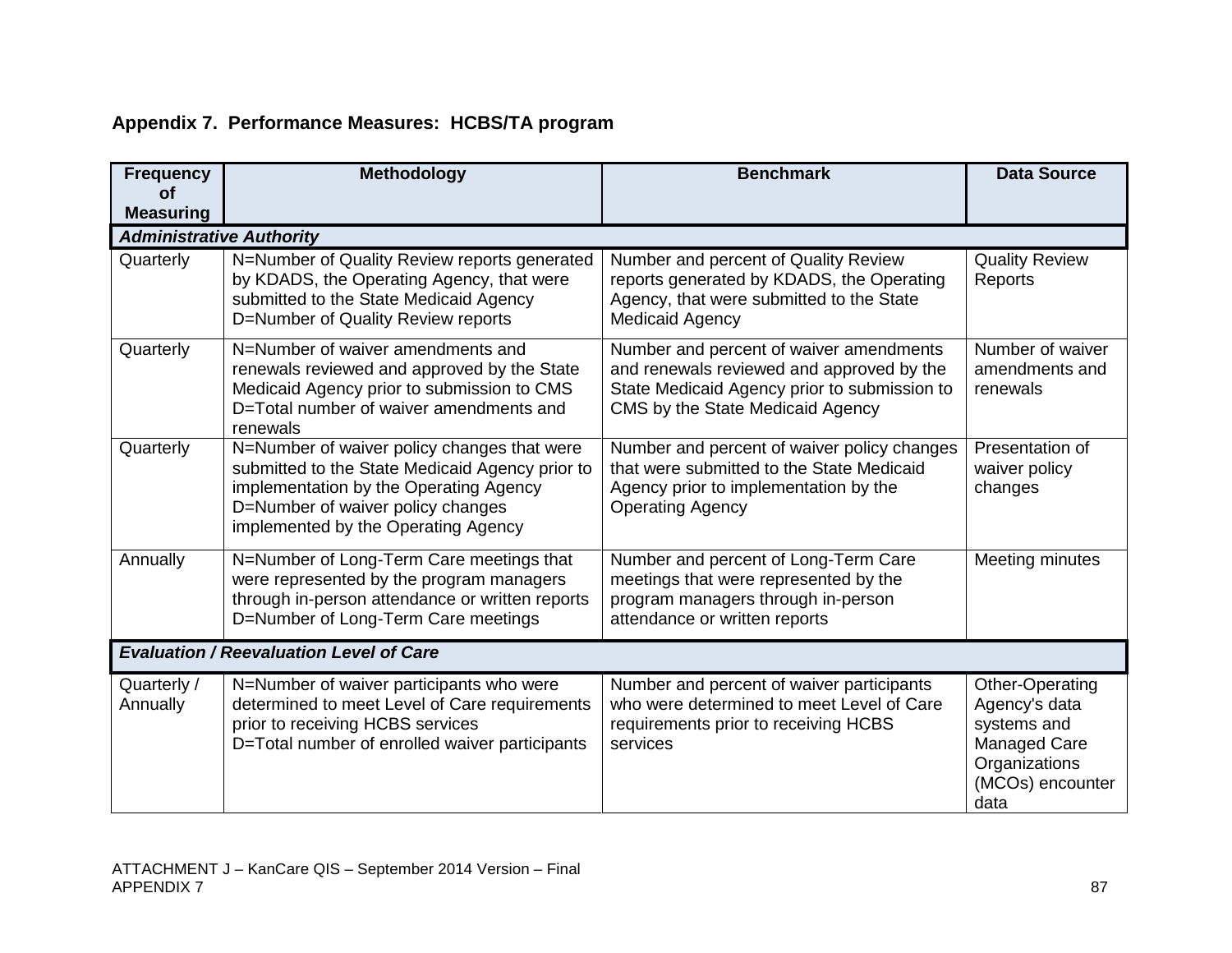| <b>Frequency</b><br>of                      | Methodology                                                                                                                                                                                                                               | <b>Benchmark</b>                                                                                                                                                  | <b>Data Source</b>                    |
|---------------------------------------------|-------------------------------------------------------------------------------------------------------------------------------------------------------------------------------------------------------------------------------------------|-------------------------------------------------------------------------------------------------------------------------------------------------------------------|---------------------------------------|
| <b>Measuring</b><br>Quarterly /<br>Annually | N=Number of waiver participants who receive<br>their annual Level of Care evaluation within 12<br>months of the previous Level of Care<br>determination<br>D=Number of waiver participants who received<br>Level of Care redeterminations | Number and percent of waiver participants<br>who receive their annual Level of Care<br>evaluation within 12 months of the previous<br>Level of Care determination | <b>KDADS Record</b><br><b>Reviews</b> |
| Quarterly                                   | N=Number of waiver participants whose Level<br>of Care determinations used the approved<br>screening tool<br>D=Number of waiver participants who had a<br>Level of Care determination                                                     | Number and percent of waiver participants<br>whose Level of Care (LOC) determinations<br>used the state's approved screening tool                                 | <b>KDADS Record</b><br><b>Reviews</b> |
| Annually                                    | N=Number of initial Level of Care (LOC)<br>determinations made by a qualified assessor<br>D=Number of initial Level of Care<br>determinations                                                                                             | Number and percent of initial Level of Care<br>(LOC) determinations made by a qualified<br>assessor                                                               | Assessor and<br>assessment<br>records |
| Quarterly                                   | N=Number of initial Level of Care (LOC)<br>determinations made where the LOC criteria<br>was accurately applied<br>D=Number of initial Level of Care<br>determinations                                                                    | Number and percent of initial Level of Care<br>(LOC) determinations made where the LOC<br>criteria was accurately applied                                         | <b>KDADS Record</b><br><b>Reviews</b> |
| Quarterly                                   | N=Number of participants whose cases were<br>closed appropriately and timely<br>D=Number of waiver participants who lost<br>Medicaid financial eligibility                                                                                | Number and percent of participants whose<br>cases were closed appropriately and timely<br>due to the loss of Medicaid financial eligibility                       | <b>KDADS Program</b><br>Evaluation    |
| Quarterly                                   | N=Number of case file reviews reflect eligibility<br>determination was made within six (6) working<br>days of intake<br>D=Total number of files reviewed                                                                                  | Number and percent of participants whose<br>cases were eligibility determination was made<br>within six (6) working days of intake                                | <b>KDADS Record</b><br><b>Reviews</b> |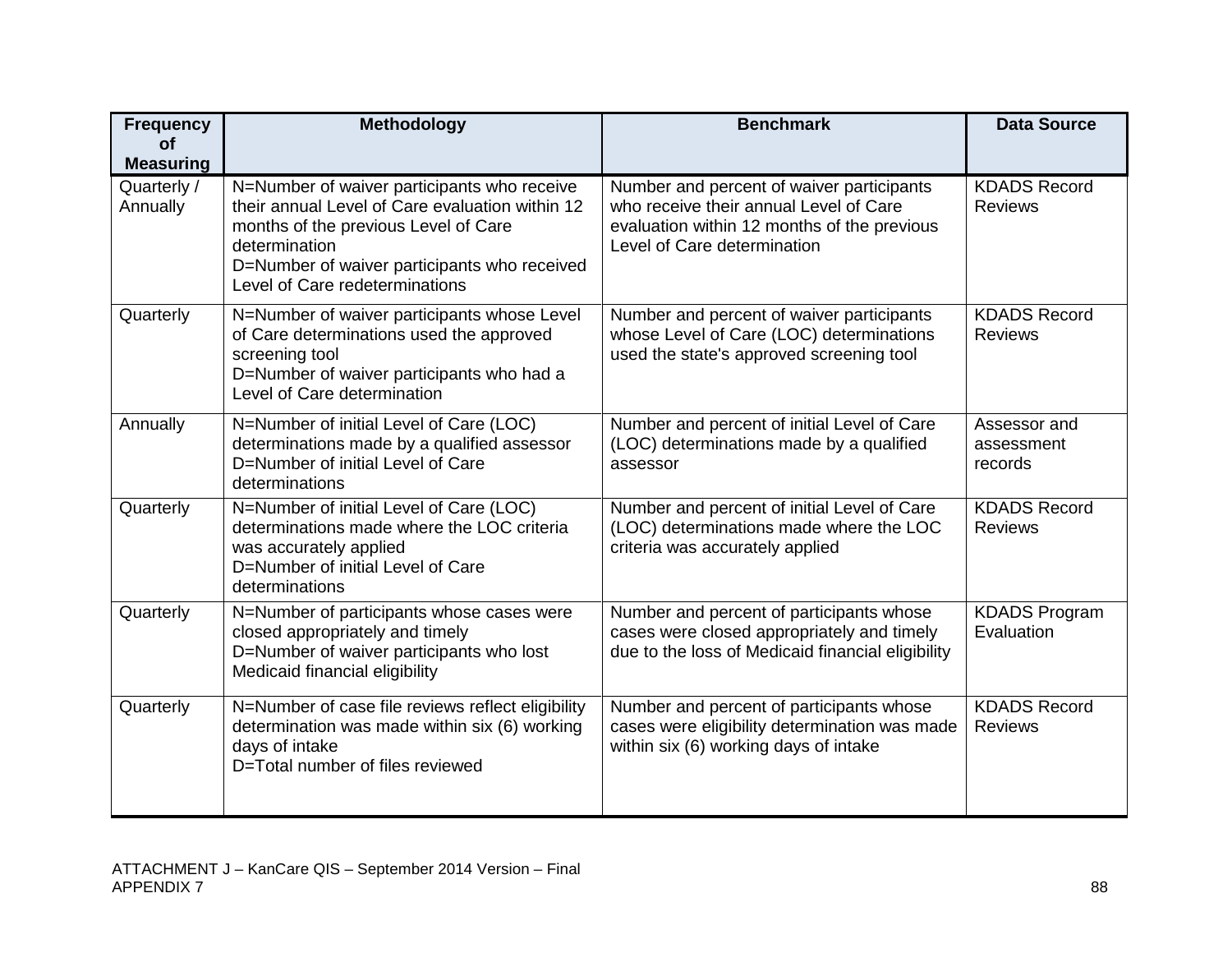| <b>Frequency</b>              | Methodology                                                                                                                                                                                                                                                                   | <b>Benchmark</b>                                                                                                                                                                                                            | <b>Data Source</b>                                                                                |
|-------------------------------|-------------------------------------------------------------------------------------------------------------------------------------------------------------------------------------------------------------------------------------------------------------------------------|-----------------------------------------------------------------------------------------------------------------------------------------------------------------------------------------------------------------------------|---------------------------------------------------------------------------------------------------|
| <b>of</b><br><b>Measuring</b> |                                                                                                                                                                                                                                                                               |                                                                                                                                                                                                                             |                                                                                                   |
| <b>Qualified Providers</b>    |                                                                                                                                                                                                                                                                               |                                                                                                                                                                                                                             |                                                                                                   |
| Continuously<br>/Ongoing      | N=Number of new licensed/certified waiver<br>provider applicants that initially met licensure<br>requirements, certification requirements, and<br>other waiver standards prior to furnishing<br>waiver services<br>D=Number of all new licensed/certified waiver<br>providers | Number and percent of new licensed /<br>certified waiver provider applicants that<br>initially met licensure requirements,<br>certification requirements, and other waiver<br>standards prior to furnishing waiver services | <b>Managed Care</b><br>Organization<br>(MCO) reports and<br><b>KDADS Record</b><br><b>Reviews</b> |
| Continuously<br>/Ongoing      | N=Number of enrolled licensed/certified<br>waiver providers that continue to meet<br>licensure requirements, certification<br>requirements, and other waiver standards<br>D=Number of enrolled licensed/certified<br>waiver providers                                         | Number and percent of enrolled<br>licensed/certified waiver providers that<br>continue to meet licensure requirements,<br>certification requirements, and other waiver<br>standards                                         | Managed Care<br>Organization<br>(MCO) reports and<br><b>KDADS Record</b><br><b>Reviews</b>        |
| Continuously<br>/Ongoing      | N=Number of new non-licensed/non-certified<br>waiver provider applicants that have met the<br>initial waiver requirements prior to furnishing<br>waiver services<br>D=Number of all new non-licensed/non-<br>certified providers                                              | Number and percent of new non-<br>licensed/non-certified waiver provider<br>applicants that have met the initial waiver<br>requirements prior to furnishing waiver<br>services                                              | Managed Care<br>Organization<br>(MCO) reports and<br><b>KDADS Record</b><br><b>Reviews</b>        |
| Continuously<br>/Ongoing      | N=Number enrolled non-licensed/non-certified<br>waiver providers that continue to meet waiver<br>requirements<br>D=Number of enrolled non-licensed/non-<br>certified providers                                                                                                | Number and percent of enrolled non-<br>licensed/non-certified waiver providers that<br>continue to meet waiver requirements                                                                                                 | Managed Care<br>Organization<br>(MCO) reports and<br><b>KDADS Record</b><br><b>Reviews</b>        |
| Continuously<br>/Ongoing      | N=Number of providers that meet training<br>requirements<br>D=Number of active providers                                                                                                                                                                                      | Number and percent of active providers that<br>meet training requirements                                                                                                                                                   | <b>Managed Care</b><br>Organization<br>(MCO) reports and<br><b>KDADS Record</b><br><b>Reviews</b> |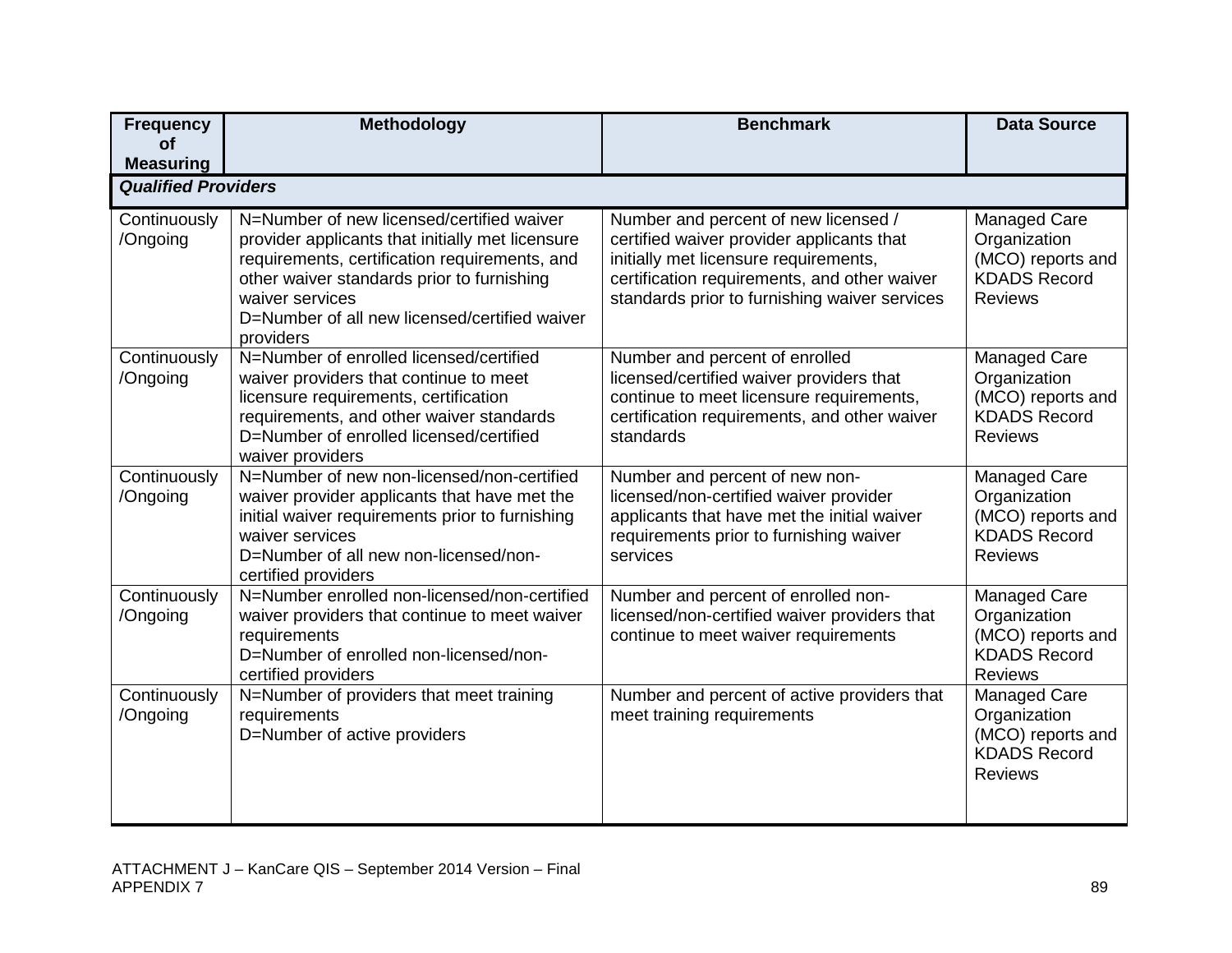| <b>Frequency</b>              | Methodology                                                                                                                                                                                                        | <b>Benchmark</b>                                                                                                                                     | <b>Data Source</b>                    |
|-------------------------------|--------------------------------------------------------------------------------------------------------------------------------------------------------------------------------------------------------------------|------------------------------------------------------------------------------------------------------------------------------------------------------|---------------------------------------|
| <b>of</b><br><b>Measuring</b> |                                                                                                                                                                                                                    |                                                                                                                                                      |                                       |
| <b>Service Plan</b>           |                                                                                                                                                                                                                    |                                                                                                                                                      |                                       |
| Quarterly                     | N=Number of waiver participants whose<br>service plans address their assessed needs<br>and capabilities as indicated in the assessment<br>D=Number of waiver participants whose<br>service plans were reviewed     | Number and percent of waiver participants<br>whose service plans address their assessed<br>needs and capabilities as indicated in the<br>assessment  | <b>KDADS Record</b><br><b>Reviews</b> |
| Quarterly                     | N=Number of waiver participants whose<br>service plans address health and safety risk<br>factors<br>D=Number of waiver participants whose<br>service plans were reviewed                                           | Number and percent of waiver participants<br>whose service plans address health and<br>safety risk factors                                           | <b>KDADS Record</b><br><b>Reviews</b> |
| Quarterly                     | N=Number of waiver participants whose<br>service plans address participants' goals<br>D=Number of waiver participants whose<br>service plans were reviewed                                                         | Number and percent of waiver participants<br>whose service plans address participants'<br>goals                                                      | <b>KDADS Record</b><br><b>Reviews</b> |
| Quarterly                     | N=Number of waiver participants whose<br>service plans were developed according to the<br>processes in the approved waiver<br>D=Number of waiver participants whose<br>service plans were reviewed                 | Number and percent of waiver participants<br>whose service plans were developed<br>according to the processes in the approved<br>waiver              | <b>KDADS Record</b><br><b>Reviews</b> |
| Quarterly                     | N=Number of waiver participants (or their<br>representatives) who were present and<br>involved in the development of their service<br>plan<br>D=Number of waiver participants whose<br>service plans were reviewed | Number and percent of waiver participants (or<br>their representatives) who were present and<br>involved in the development of their service<br>plan | <b>KDADS Record</b><br><b>Reviews</b> |
| Quarterly                     | N=Number of service plans reviewed before<br>the waiver participant's annual redetermination<br>date<br>D=Number of waiver participants whose<br>service plans were reviewed                                       | Number and percent of service plans<br>reviewed before the waiver participant's<br>annual redetermination date                                       | <b>KDADS Record</b><br><b>Reviews</b> |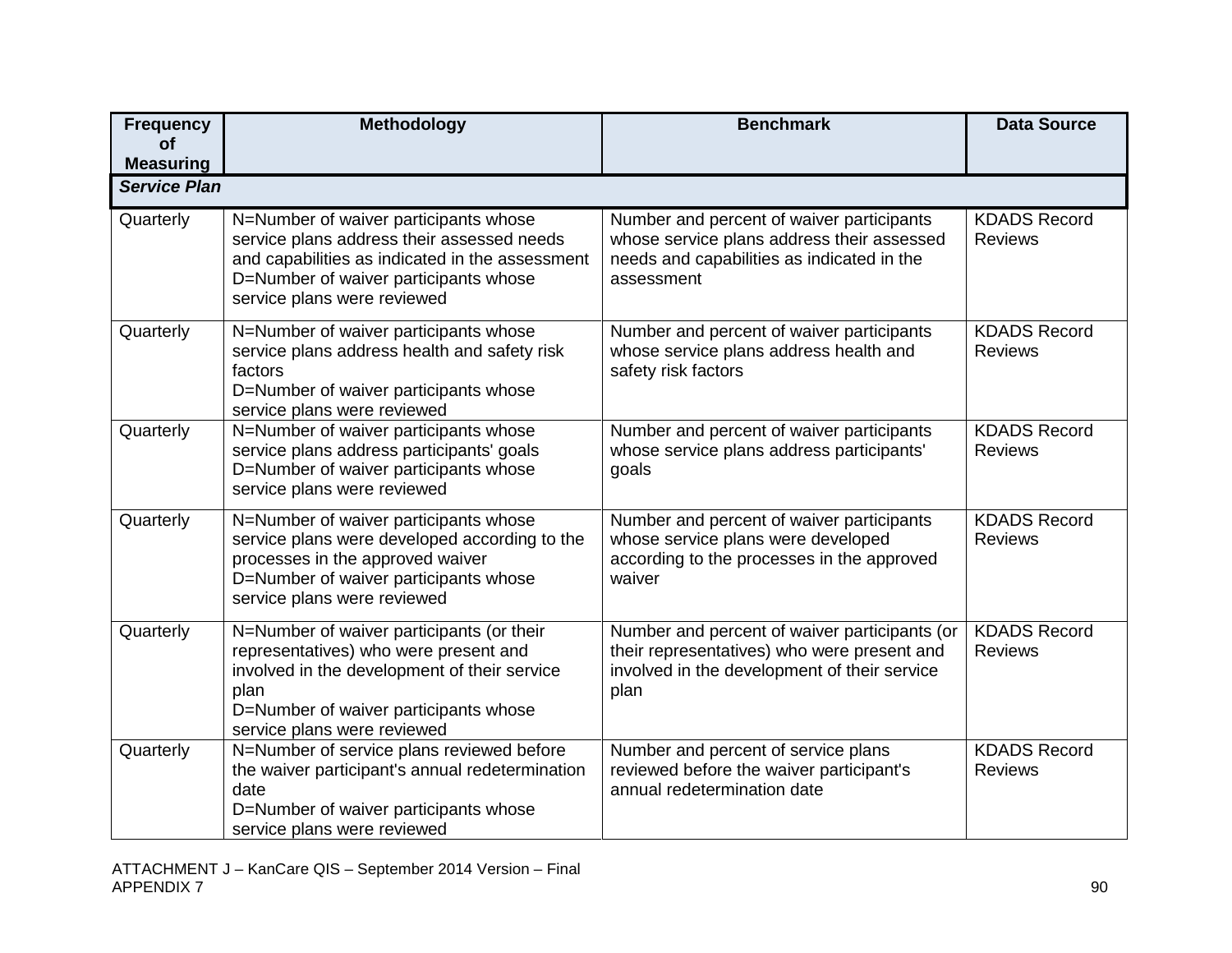| <b>Frequency</b><br><b>of</b><br><b>Measuring</b> | <b>Methodology</b>                                                                                                                                                                                                                 | <b>Benchmark</b>                                                                                                                                                       | <b>Data Source</b>                                                                        |
|---------------------------------------------------|------------------------------------------------------------------------------------------------------------------------------------------------------------------------------------------------------------------------------------|------------------------------------------------------------------------------------------------------------------------------------------------------------------------|-------------------------------------------------------------------------------------------|
| Quarterly                                         | N=Number of waiver participants with<br>documented change in needs whose service<br>plan was revised, as needed, to address the<br>change<br>D=Number of waiver participants whose<br>service plans were reviewed                  | Number and percent of waiver participants<br>with documented change in needs whose<br>service plan was revised, as needed, to<br>address the change                    | <b>KDADS Record</b><br><b>Reviews</b>                                                     |
| Quarterly                                         | N=Number of waiver participants who received<br>services in the type, scope, amount, duration,<br>and frequency specified in the service plan<br>D=Number of waiver participants whose<br>service plans were reviewed              | Number and percent of waiver participants<br>who received services in the type, scope,<br>amount, duration, and frequency specified in<br>the service plan             | 1. Electronic Visit<br>Verification (EVV)<br>reports<br>2. KDADS Record<br><b>Reviews</b> |
| Quarterly                                         | N=Number of survey respondents who reported<br>receiving all services as specified in their<br>service plan<br>D=Number of waiver participants interviewed<br>by QMS staff                                                         | Number and percent of survey respondents<br>who reported receiving all services as<br>specified in their service plan                                                  | Customer<br>interviews by<br><b>KDADS</b>                                                 |
| Quarterly                                         | N=Number of waiver participants whose record<br>contains documentation indicating a choice of<br>community-based services<br>D=Number of waiver participants whose files<br>are reviewed for the documentation                     | Number and percent of waiver participants<br>whose record contains documentation<br>indicating a choice of community-based<br>services v. an institutional alternative | <b>KDADS Record</b><br><b>Reviews</b>                                                     |
| Quarterly                                         | N=Number of waiver participants whose record<br>contains documentation indicating a choice of<br>either self-directed or agency-directed care<br>D=Number of waiver participants whose files<br>are reviewed for the documentation | Number and percent of waiver participants<br>whose record contains documentation<br>indicating a choice of either self-directed or<br>agency-directed care             | <b>KDADS Record</b><br><b>Reviews</b>                                                     |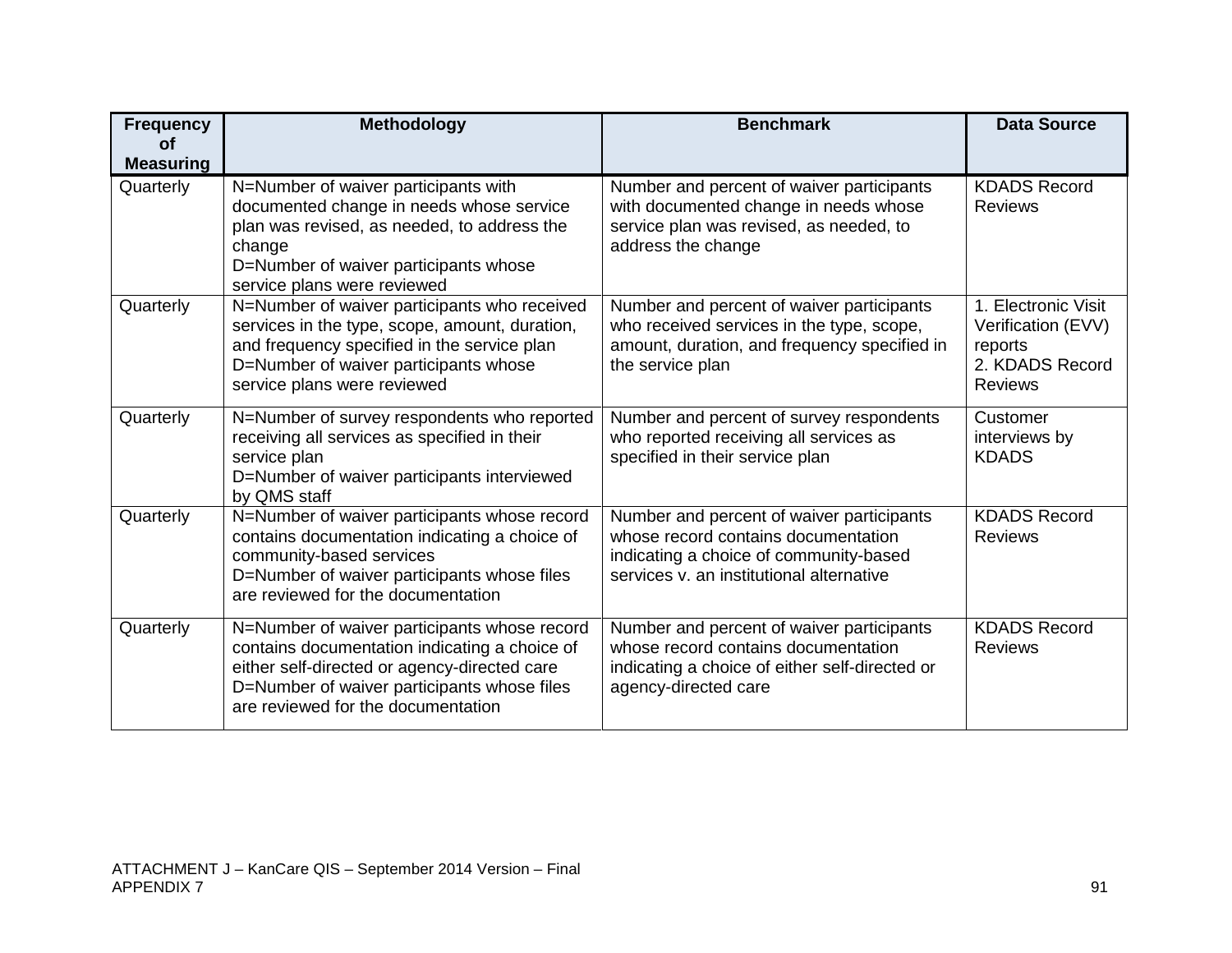| <b>Frequency</b><br><b>of</b> | Methodology                                                                                                                                                                                                                     | <b>Benchmark</b>                                                                                                                       | <b>Data Source</b>                        |
|-------------------------------|---------------------------------------------------------------------------------------------------------------------------------------------------------------------------------------------------------------------------------|----------------------------------------------------------------------------------------------------------------------------------------|-------------------------------------------|
| <b>Measuring</b><br>Quarterly | N=Number of waiver participants whose record<br>contains documentation indicating a choice of<br>waiver service providers<br>D=Number of waiver participants whose files<br>are reviewed for the documentation                  | Number and percent of waiver participants<br>whose record contains documentation<br>indicating a choice of waiver service<br>providers | <b>KDADS Record</b><br><b>Reviews</b>     |
| Quarterly                     | N=Number of waiver participants whose record<br>contains documentation indicating a choice of<br>waiver services<br>D=Number of waiver participants whose files<br>are reviewed for the documentation                           | Number and percent of waiver participants<br>whose record contains documentation<br>indicating a choice of waiver services             | <b>KDADS Record</b><br><b>Reviews</b>     |
| Quarterly                     | N=Number of waiver participant files reviewed<br>during the review period for whom the<br>Customer Service Plans started within the<br>number of specified days<br>D=Total number of files reviewed during the<br>review period | Number and percent of participants whom the<br><b>Customer Service Plans started within the</b><br>Number of specified days            | <b>KDADS Record</b><br><b>Reviews</b>     |
| Quarterly                     | N=Number of participants who received timely<br>(10 clear calendar days) Notices of Action for<br>adverse actions<br>D=Number of participants who had adverse<br>actions                                                        | Number and percent of participants who<br>received timely Notices of Action for adverse<br>actions                                     | <b>KDADS Record</b><br><b>Reviews</b>     |
| Quarterly                     | N=Number of participants who received<br>Notices of Action for Plan of Care updates<br>D=Number of participants who had Plan of<br>Care updates                                                                                 | Number and percent of participants who<br>received Notices of Action for Plan of Care<br>updates                                       | <b>KDADS Record</b><br><b>Reviews</b>     |
| Quarterly                     | N=Number of participants who reported<br>attendants/workers reported on time<br>D=Total number of participants interviewed<br>during that review period                                                                         | Number and percent of participants who<br>reported attendants/workers reported on time                                                 | Customer<br>interviews by<br><b>KDADS</b> |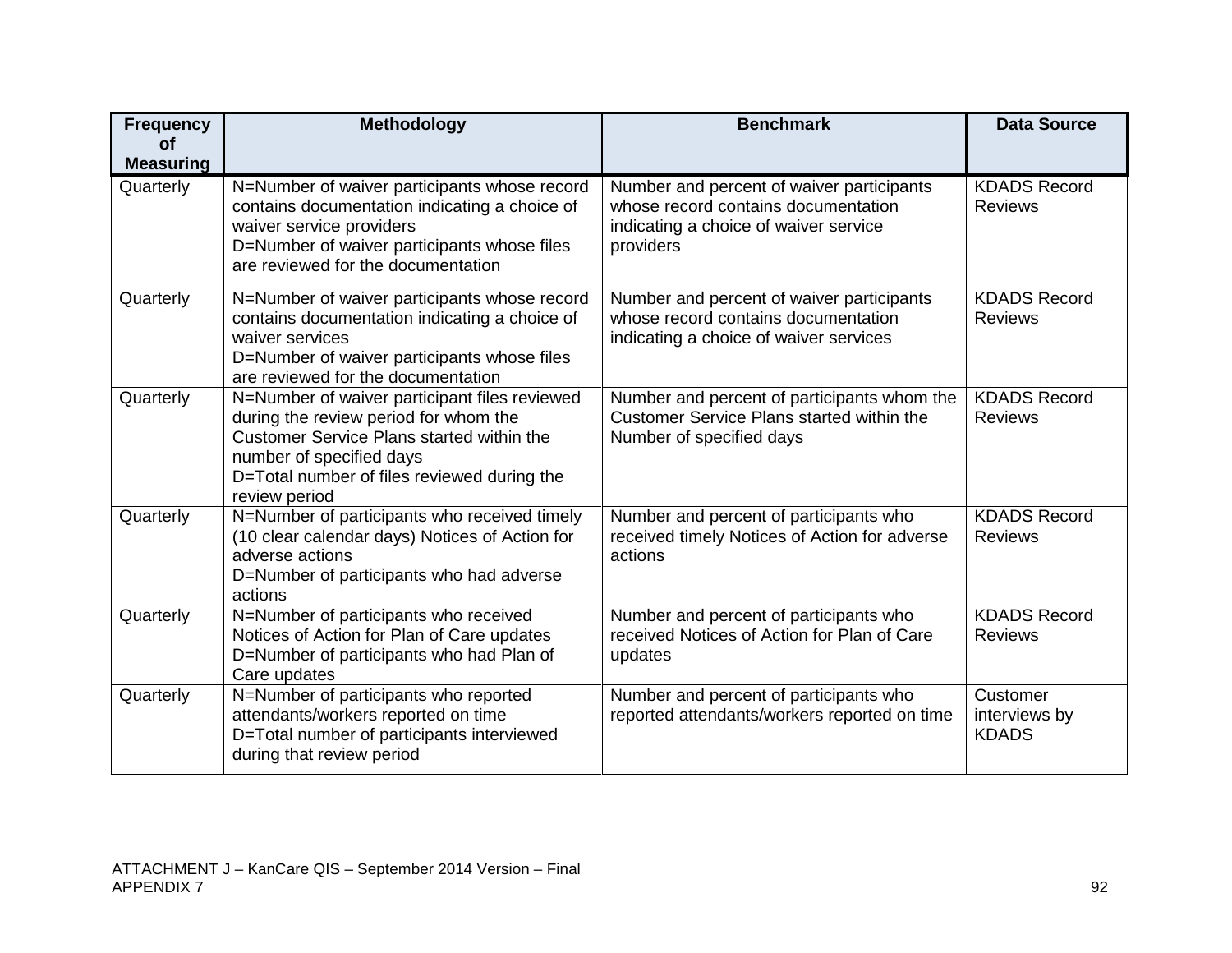| <b>Frequency</b>          | Methodology                                                                                                                                                                                                                                                          | <b>Benchmark</b>                                                                                                                                                                             | <b>Data Source</b>                                      |
|---------------------------|----------------------------------------------------------------------------------------------------------------------------------------------------------------------------------------------------------------------------------------------------------------------|----------------------------------------------------------------------------------------------------------------------------------------------------------------------------------------------|---------------------------------------------------------|
| <b>of</b>                 |                                                                                                                                                                                                                                                                      |                                                                                                                                                                                              |                                                         |
| <b>Measuring</b>          |                                                                                                                                                                                                                                                                      |                                                                                                                                                                                              |                                                         |
| Quarterly                 | N=Number and percent of waiver participants<br>who had assessments completed by the MCO<br>that included physical, behavioral, and<br>functional components to determine the<br>member's needs<br>D=Number and percent of waiver participants<br>who had assessments | Number and percent of waiver participants<br>who had assessments completed by the<br>MCO that included physical, behavioral, and<br>functional components to determine the<br>member's needs | <b>KDADS Record</b><br><b>Reviews</b>                   |
| Quarterly                 | N=Number of customers who are surveyed and<br>report satisfaction during the review period<br>D=Total number of customers who are<br>surveyed during the review period                                                                                               | Number and percent of customers who are<br>satisfied                                                                                                                                         | Customer<br>interviews by<br><b>KDADS</b>               |
| Quarterly /<br>Annually   | N=Sample number of hospitalizations within six<br>(6) months for the same children admitted to<br>program<br>D=Total number of children assessed for<br>program eligibility                                                                                          | 10% Percentage of children with re-<br>hospitalization within the first six (6) months<br>of program admission                                                                               | <b>DSS/DAI</b><br>encounter data                        |
| <b>Health and Welfare</b> |                                                                                                                                                                                                                                                                      |                                                                                                                                                                                              |                                                         |
| Quarterly /<br>Annually   | N=Number of unexpected deaths for which<br>review/investigation resulted in the<br>identification of non-preventable causes<br>D=Number of unexpected deaths                                                                                                         | Number and percent of unexpected deaths<br>for which review/investigation resulted in the<br>identification of preventable causes                                                            | AIR APS or CPS<br><b>KDADS Record</b><br><b>Reviews</b> |
| Quarterly /<br>Annually   | N=Number of unexpected deaths for which<br>review/investigation followed the appropriate<br>policies and procedures as in the approved<br>waiver D=Number of unexpected deaths                                                                                       | Number and percent of unexpected deaths<br>for which review/investigation followed the<br>appropriate policies and procedures                                                                | AIR APS or CPS<br><b>KDADS Record</b><br><b>Reviews</b> |
| Quarterly /<br>Annually   | N=Number of unexpected deaths for which the<br>appropriate follow-up measures were taken as<br>in the approved waiver<br>D=Number of unexpected deaths                                                                                                               | Number and percent of unexpected deaths<br>for which the appropriate follow-up measures<br>were taken                                                                                        | <b>KDADS Record</b><br><b>Reviews</b>                   |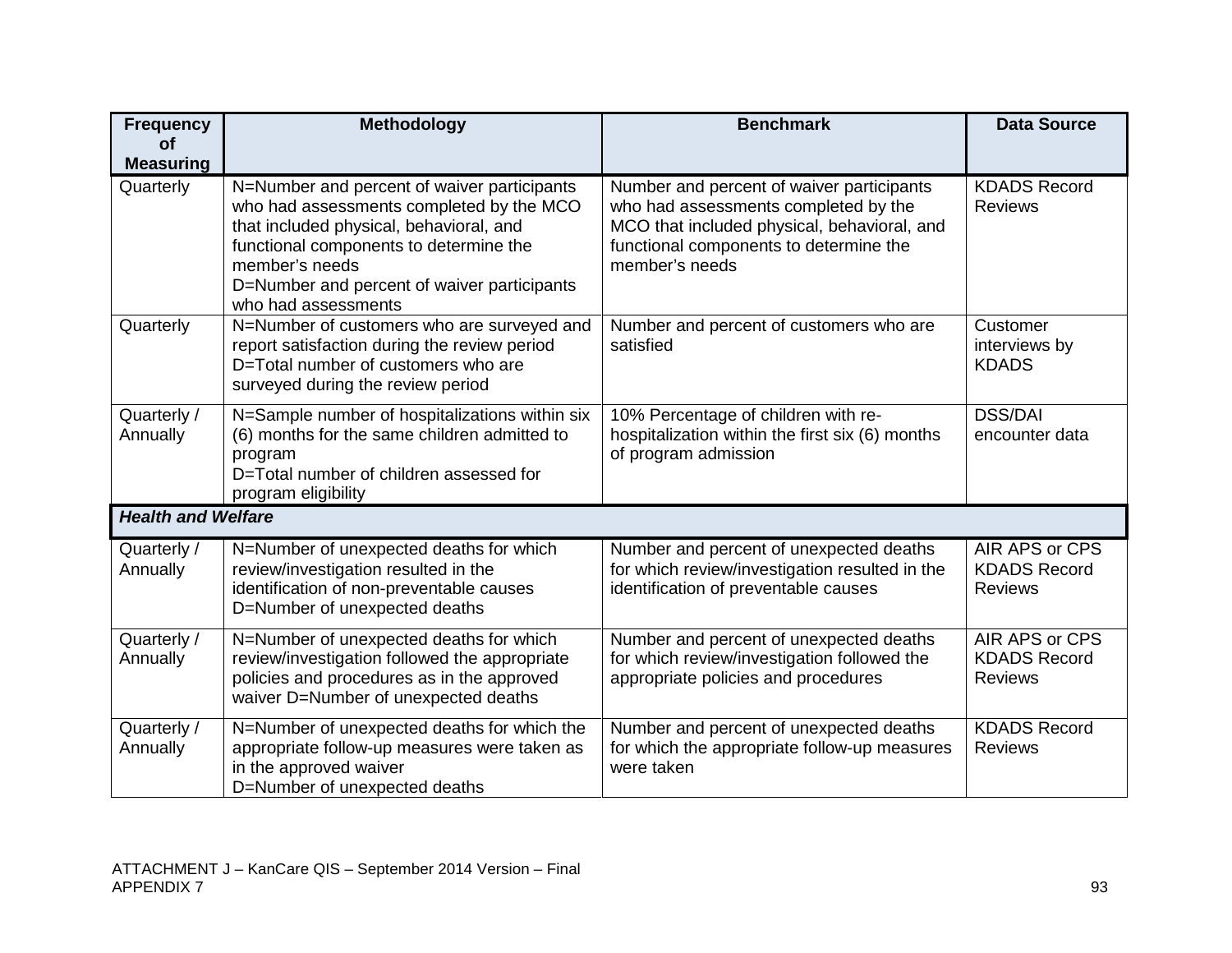| <b>Frequency</b>              | Methodology                                                                                | <b>Benchmark</b>                                                                           | <b>Data Source</b>       |
|-------------------------------|--------------------------------------------------------------------------------------------|--------------------------------------------------------------------------------------------|--------------------------|
| <b>of</b><br><b>Measuring</b> |                                                                                            |                                                                                            |                          |
|                               |                                                                                            |                                                                                            | <b>KDADS Record</b>      |
| Quarterly /<br>Annually       | N=Number of waiver participants who have a<br>disaster red flag designation with a related | Number and percent of waiver participants<br>who have a disaster red flag designation with | <b>Reviews</b>           |
|                               | disaster backup plan                                                                       | a related disaster backup plan                                                             |                          |
|                               | D=Number of waiver participants with a red flag                                            |                                                                                            |                          |
|                               | designation                                                                                |                                                                                            |                          |
| Quarterly /                   | N=Number of waiver participants who received                                               | Number and percent of waiver participants                                                  | 1. KDADS Record          |
| Annually                      | information on how to report suspected abuse,                                              | who received information on how to report                                                  | <b>Reviews</b>           |
|                               | neglect, or exploitation                                                                   | suspected abuse, neglect, or exploitation                                                  | 2. Customer              |
|                               | D=Number of waiver participants interviewed                                                |                                                                                            | interviews by            |
|                               | by QMS staff or whose records are reviewed                                                 |                                                                                            | <b>KDADS</b>             |
| Quarterly /                   | N=Number of participants' reported critical                                                | Number and percent of participants' reported                                               | <b>Critical incident</b> |
| Annually                      | incidents that were initiated and reviewed                                                 | critical incidents that were initiated and                                                 | management               |
|                               | within required time frames as specified in the                                            | reviewed within required time frames                                                       | system                   |
|                               | approved waiver<br>D=Number of participants' reported critical                             |                                                                                            |                          |
|                               | incidents                                                                                  |                                                                                            |                          |
| Quarterly /                   | N=Number of reported critical incidents                                                    | Number and percent of reported critical                                                    | <b>AIR</b>               |
| Annually                      | requiring review/investigation where the State                                             | incidents requiring review / investigation                                                 | APS or CPS               |
|                               | adhered to the follow-up methods as specified                                              | where the State adhered to its follow-up                                                   | <b>KDADS Record</b>      |
|                               | in the approved waiver                                                                     | measures                                                                                   | <b>Reviews</b>           |
|                               | D=Number of reported critical incidents                                                    |                                                                                            |                          |
| Quarterly /                   | N=Number of restraint applications, seclusion                                              | Number and percent of restraint applications,                                              | <b>KDADS Record</b>      |
| Annually                      | or other restrictive interventions that followed                                           | seclusion or other restrictive interventions                                               | <b>Reviews</b>           |
|                               | procedures as specified in the approved waiver                                             | that followed procedures as specified in the                                               |                          |
|                               | D=Number of restraint applications, seclusion                                              | approved waiver                                                                            |                          |
|                               | or other restrictive interventions                                                         |                                                                                            |                          |
| Quarterly /                   | N=Number of unauthorized uses of restrictive                                               | Number and percent of unauthorized uses of                                                 | <b>KDADS Record</b>      |
| Annually                      | interventions that were appropriately reported                                             | restrictive interventions that were                                                        | <b>Reviews</b>           |
|                               | D=Number of unauthorized uses of restrictive                                               | appropriately reported                                                                     |                          |
|                               | interventions                                                                              |                                                                                            |                          |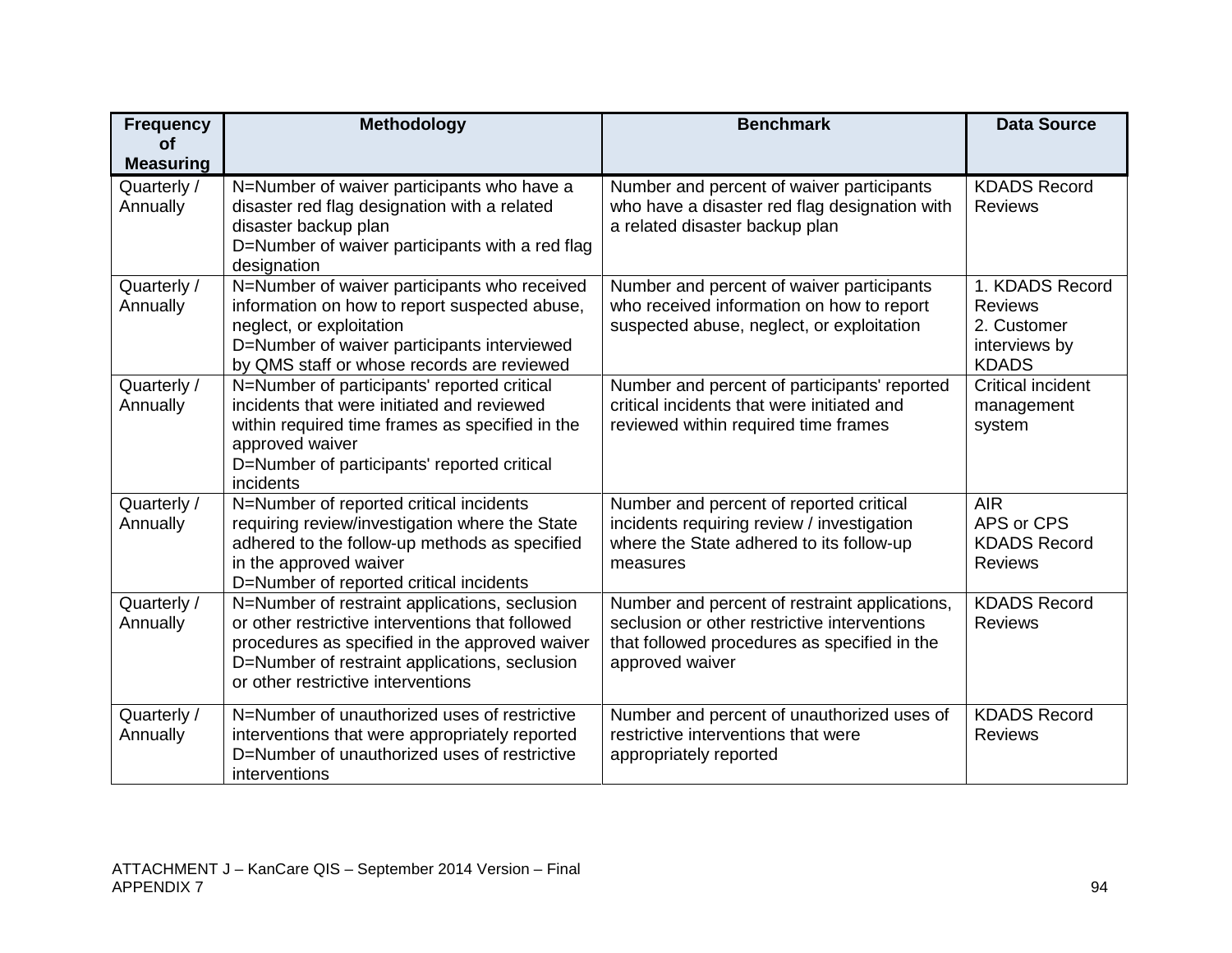| <b>Frequency</b>                | <b>Methodology</b>                                                                    | <b>Benchmark</b>                                                                        | <b>Data Source</b>                    |
|---------------------------------|---------------------------------------------------------------------------------------|-----------------------------------------------------------------------------------------|---------------------------------------|
| <b>of</b>                       |                                                                                       |                                                                                         |                                       |
| <b>Measuring</b>                |                                                                                       |                                                                                         |                                       |
| Quarterly /<br>Annually         | N=Number of HCBS participants who received<br>physical exams in accordance with State | Number and percent of waiver participants<br>who received physical exams in accordance  | <b>KDADS Record</b><br><b>Reviews</b> |
|                                 | policies.                                                                             | with State policies                                                                     |                                       |
|                                 | D=Number of HCBS participants whose service                                           |                                                                                         |                                       |
|                                 | plans were reviewed                                                                   |                                                                                         |                                       |
| Quarterly /                     | N=Number of participants whom Quality                                                 | Number and percent of waiver participants                                               | Customer                              |
| Annually                        | Review staff observed as having no identifiable                                       | whom Quality Review staff observed as                                                   | interviews by                         |
|                                 | health or welfare concerns<br>D=Total participants observed by Quality                | having no identifiable health or welfare<br>concerns                                    | <b>KDADS</b>                          |
|                                 | Review staff during the review period                                                 |                                                                                         |                                       |
| <b>Financial Accountability</b> |                                                                                       |                                                                                         |                                       |
|                                 |                                                                                       |                                                                                         | <b>DSS/DAI</b>                        |
| Quarterly /<br>Annually         | N=Number of provider claims that are coded<br>and paid in accordance with the state's | Number and percent of provider claims that<br>are coded and paid in accordance with the | encounter data                        |
|                                 | approved reimbursement methodology                                                    | state's approved reimbursement methodology                                              |                                       |
|                                 | D=Total number of provider claims paid                                                |                                                                                         |                                       |
| Quarterly /                     | N=Number of clean claims that are paid by the                                         | Number and percent of clean claims that are paid                                        | <b>DSS/DAI</b>                        |
| Annually                        | managed care organization within the                                                  | by the managed care organization within the                                             | encounter data                        |
|                                 | timeframes specified in the contract                                                  | timeframes specified in the contract                                                    |                                       |
| Annually                        | D=Total number of provider claims<br>N=Number of payment rates that were certified    | Number and percent of payment rates that                                                | Rate-setting                          |
|                                 | to be actuarially sound by the State's actuary                                        | were certified to be actuarially sound by the                                           | documentation                         |
|                                 | and approved by CMS                                                                   | State's actuary and approved by CMS                                                     |                                       |
|                                 | D=Total number of capitation (payment) rates                                          |                                                                                         |                                       |
| Annually                        | N=Number of claims by type received and                                               | Number and percent of claims not in                                                     | <b>KDADS Program</b>                  |
|                                 | denied or suspended in accordance with the                                            | accordance with the reimbursement                                                       | Evaluation                            |
|                                 | reimbursement methodology specified in the<br>approved waiver                         | methodology are denied / suspended.                                                     |                                       |
|                                 | D=Number of claims by type submitted in                                               |                                                                                         |                                       |
|                                 | accordance with the reimbursement                                                     |                                                                                         |                                       |
|                                 | methodology specified in the approved waiver                                          |                                                                                         |                                       |
| Annually                        | N=Number of providers utilizing EVV                                                   | Number and percent of Providers utilize                                                 | <b>KDADS Program</b>                  |
|                                 | D=Total number of providers enrolled                                                  | <b>Electronic Visit Verification</b>                                                    | Evaluation                            |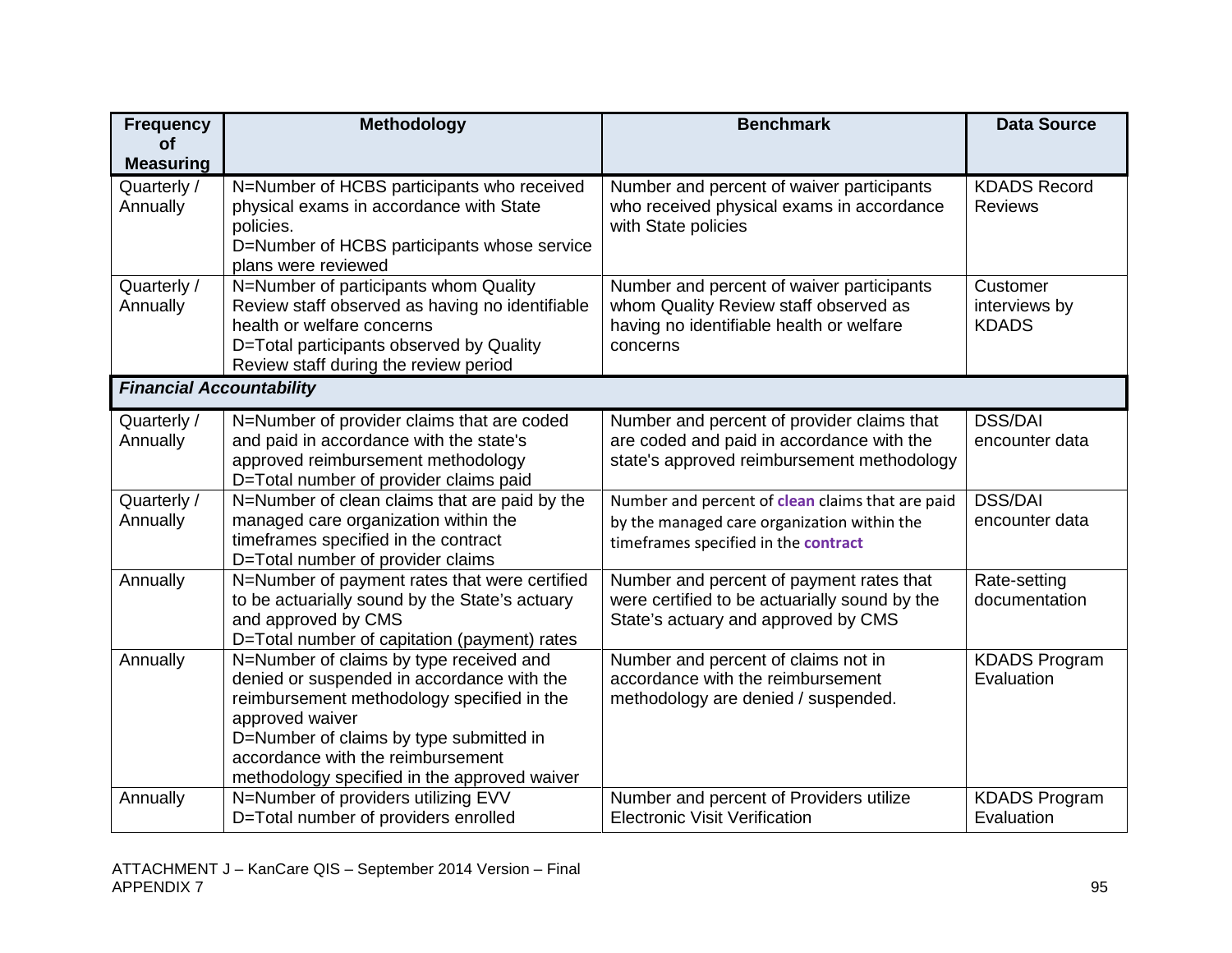## Appendix 8. Performance Measures: **HCBS/Autism program and ICF/MRs**

| <b>Frequency</b><br><b>of</b> | Methodology                                                                                                                                                                                                          | <b>Benchmark</b>                                                                                                                                                                   | <b>Data Source</b>                                                                                               |
|-------------------------------|----------------------------------------------------------------------------------------------------------------------------------------------------------------------------------------------------------------------|------------------------------------------------------------------------------------------------------------------------------------------------------------------------------------|------------------------------------------------------------------------------------------------------------------|
| <b>Measuring</b>              |                                                                                                                                                                                                                      |                                                                                                                                                                                    |                                                                                                                  |
|                               | <b>Administrative Authority</b>                                                                                                                                                                                      |                                                                                                                                                                                    |                                                                                                                  |
| Quarterly                     | N=Number of Quality Review reports generated by<br>KDADS, the Operating Agency, that were submitted to<br>the State Medicaid Agency<br>D=Number of Quality Review reports                                            | Number and percent of Quality Review<br>reports generated by KDADS, the<br>Operating Agency, that were submitted to<br>the State Medicaid Agency                                   | <b>Quality Review</b><br>Reports                                                                                 |
| Quarterly                     | N=Number of waiver amendments and renewals<br>reviewed and approved by the State Medicaid Agency<br>prior to submission to CMS<br>D=Total number of waiver amendments and renewals                                   | Number and percent of waiver<br>amendments and renewals reviewed and<br>approved by the State Medicaid Agency<br>prior to submission to CMS by the State<br><b>Medicaid Agency</b> | Number of<br>waiver<br>amendments<br>and renewals                                                                |
| Quarterly                     | N=Number of waiver policy changes that were<br>submitted to the State Medicaid Agency prior to<br>implementation by the Operating Agency<br>D=Number of waiver policy changes implemented by<br>the Operating Agency | Number and percent of waiver policy<br>changes that were submitted to the State<br>Medicaid Agency prior to implementation<br>by the Operating Agency                              | Presentation of<br>waiver policy<br>changes                                                                      |
| Annually                      | N=Number of Long-Term Care meetings that were<br>represented by the program managers through in-<br>person attendance or written reports<br>D=Number of Long-Term Care meetings                                      | Number and percent of Long-Term Care<br>meetings that were represented by the<br>program managers through in-person<br>attendance or written reports                               | Meeting<br>minutes                                                                                               |
|                               | <b>Evaluation / Reevaluation Level of Care</b>                                                                                                                                                                       |                                                                                                                                                                                    |                                                                                                                  |
| Quarterly /<br>Annually       | N=Number of waiver participants who were determined<br>to meet Level of Care requirements prior to receiving<br><b>HCBS</b> services<br>D=Total number of enrolled waiver participants                               | Number and percent of waiver<br>participants who were determined to meet<br>Level of Care requirements prior to<br>receiving HCBS services                                         | Other-<br>Operating<br>Agency's data<br>systems and<br>Managed Care<br>Organizations<br>(MCOs)<br>encounter data |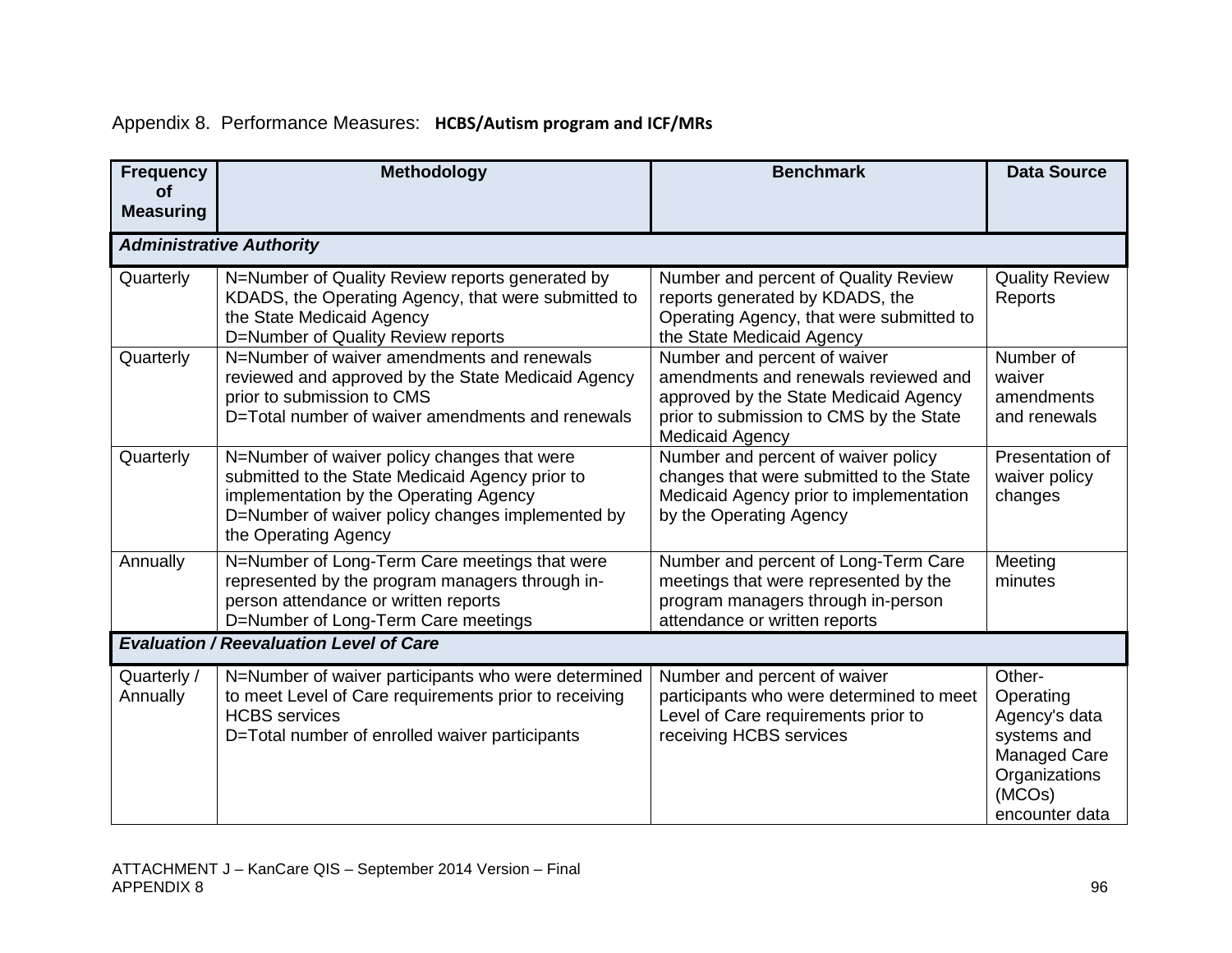| Quarterly /<br>Annually | N=Number of waiver participants who receive their<br>annual Level of Care evaluation within 12 months of<br>the previous Level of Care determination<br>D=Number of waiver participants who received Level<br>of Care redeterminations | Number and percent of waiver<br>participants who receive their annual<br>Level of Care evaluation within 12 months<br>of the previous Level of Care<br>determination | <b>KDADS Record</b><br><b>Reviews</b> |
|-------------------------|----------------------------------------------------------------------------------------------------------------------------------------------------------------------------------------------------------------------------------------|----------------------------------------------------------------------------------------------------------------------------------------------------------------------|---------------------------------------|
| Quarterly               | N=Number of waiver participants whose Level of Care<br>determinations used the approved screening tool<br>D=Number of waiver participants who had a Level of<br>Care determination                                                     | Number and percent of waiver<br>participants whose Level of Care (LOC)<br>determinations used the state's approved<br>screening tool                                 | <b>KDADS Record</b><br><b>Reviews</b> |
| Annually                | N=Number of initial Level of Care (LOC)<br>determinations made by a qualified assessor<br>D=Number of initial Level of Care determinations                                                                                             | Number and percent of initial Level of<br>Care (LOC) determinations made by a<br>qualified assessor                                                                  | Assessor and<br>assessment<br>records |
| Quarterly               | N=Number of initial Level of Care (LOC)<br>determinations made where the LOC criteria was<br>accurately applied<br>D=Number of initial Level of Care determinations                                                                    | Number and percent of initial Level of<br>Care (LOC) determinations made where<br>the LOC criteria was accurately applied                                            | <b>KDADS Record</b><br><b>Reviews</b> |
| Quarterly               | N=Number of participants whose cases were closed<br>appropriately and timely<br>D=Number of waiver participants who lost Medicaid<br>financial eligibility                                                                             | Number and percent of participants<br>whose cases were closed appropriately<br>and timely due to the loss of Medicaid<br>financial eligibility                       | <b>KDADS</b><br>Program<br>Evaluation |
| Quarterly               | N=Number of case file reviews reflect eligibility<br>determination was made within six (6) working days of<br>intake<br>D=Total number of files reviewed                                                                               | Number and percent of participants<br>whose cases were eligibility determination<br>was made within six (6) working days of<br>intake                                | <b>KDADS Record</b><br><b>Reviews</b> |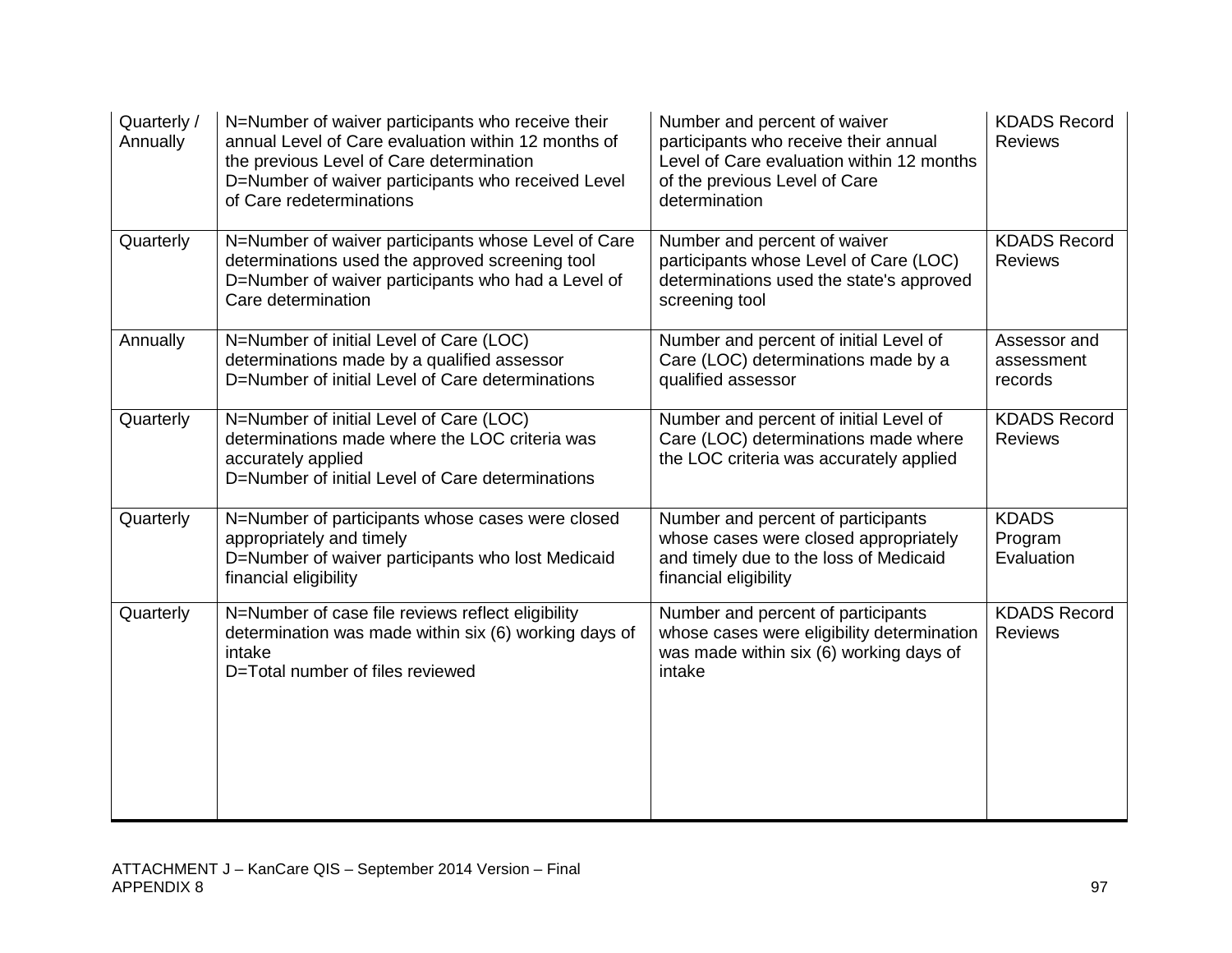|                          | <b>Qualified Providers</b>                                                                                                                                                                                                                                                 |                                                                                                                                                                                                                                |                                                                                        |  |
|--------------------------|----------------------------------------------------------------------------------------------------------------------------------------------------------------------------------------------------------------------------------------------------------------------------|--------------------------------------------------------------------------------------------------------------------------------------------------------------------------------------------------------------------------------|----------------------------------------------------------------------------------------|--|
| Continuous<br>ly/Ongoing | N=Number of new licensed/certified waiver provider<br>applicants that initially met licensure requirements,<br>certification requirements, and other waiver standards<br>prior to furnishing waiver services<br>D=Number of all new licensed/certified waiver<br>providers | Number and percent of new licensed /<br>certified waiver provider applicants that<br>initially met licensure requirements,<br>certification requirements, and other<br>waiver standards prior to furnishing<br>waiver services | Managed Care<br>Organization<br>(MCO) reports<br>and KDADS<br>Record<br><b>Reviews</b> |  |
| Continuous<br>ly/Ongoing | N=Number of enrolled licensed/certified waiver<br>providers that continue to meet licensure<br>requirements, certification requirements, and other<br>waiver standards<br>D=Number of enrolled licensed/certified waiver<br>providers                                      | Number and percent of enrolled<br>licensed/certified waiver providers that<br>continue to meet licensure requirements,<br>certification requirements, and other<br>waiver standards                                            | Managed Care<br>Organization<br>(MCO) reports<br>and KDADS<br>Record<br><b>Reviews</b> |  |
| Continuous<br>ly/Ongoing | N=Number of new non-licensed/non-certified waiver<br>provider applicants that have met the initial waiver<br>requirements prior to furnishing waiver services<br>D=Number of all new non-licensed/non-certified<br>providers                                               | Number and percent of new non-<br>licensed/non-certified waiver provider<br>applicants that have met the initial waiver<br>requirements prior to furnishing waiver<br>services                                                 | Managed Care<br>Organization<br>(MCO) reports<br>and KDADS<br>Record<br><b>Reviews</b> |  |
| Continuous<br>ly/Ongoing | N=Number enrolled non-licensed/non-certified waiver<br>providers that continue to meet waiver requirements<br>D=Number of enrolled non-licensed/non-certified<br>providers                                                                                                 | Number and percent of enrolled non-<br>licensed/non-certified waiver providers<br>that continue to meet waiver requirements                                                                                                    | Managed Care<br>Organization<br>(MCO) reports<br>and KDADS<br>Record<br><b>Reviews</b> |  |
| Continuous<br>ly/Ongoing | N=Number of providers that meet training<br>requirements<br>D=Number of active providers                                                                                                                                                                                   | Number and percent of active providers<br>that meet training requirements                                                                                                                                                      | Managed Care<br>Organization<br>(MCO) reports<br>and KDADS<br>Record<br><b>Reviews</b> |  |
| Quarterly                | N=Facility will be licensed and certified as either a small<br>(4-8 bed) or medium (9-16) bed) size facility<br>D=Total number of facilities licensed and certified as<br>either a small (4-8 bed) or medium (9-16) bed) size<br>facility                                  | 100% of ICF/MR facilities will be either<br>classified as small or medium size facility                                                                                                                                        | <b>KDADS</b>                                                                           |  |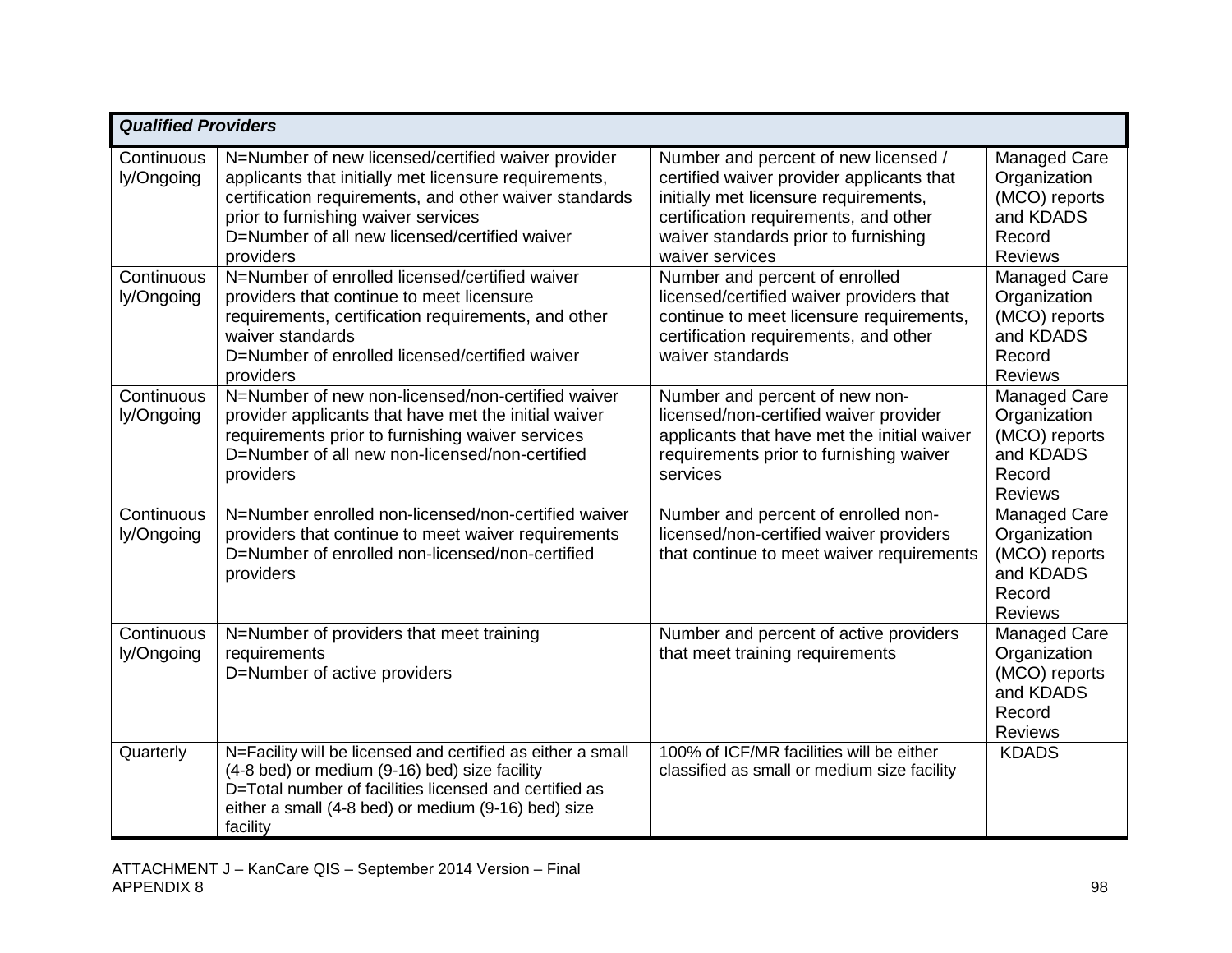|           | <b>Service Plan</b>                                                                                                                                                                                             |                                                                                                                                                      |                                       |  |
|-----------|-----------------------------------------------------------------------------------------------------------------------------------------------------------------------------------------------------------------|------------------------------------------------------------------------------------------------------------------------------------------------------|---------------------------------------|--|
| Quarterly | N=Number of waiver participants whose service plans<br>address their assessed needs and capabilities as<br>indicated in the assessment<br>D=Number of waiver participants whose service plans<br>were reviewed  | Number and percent of waiver<br>participants whose service plans address<br>their assessed needs and capabilities as<br>indicated in the assessment  | <b>KDADS Record</b><br><b>Reviews</b> |  |
| Quarterly | N=Number of waiver participants whose service plans<br>address health and safety risk factors<br>D=Number of waiver participants whose service plans<br>were reviewed                                           | Number and percent of waiver<br>participants whose service plans address<br>health and safety risk factors                                           | <b>KDADS Record</b><br><b>Reviews</b> |  |
| Quarterly | N=Number of waiver participants whose service plans<br>address participants' goals<br>D=Number of waiver participants whose service plans<br>were reviewed                                                      | Number and percent of waiver<br>participants whose service plans address<br>participants' goals                                                      | <b>KDADS Record</b><br><b>Reviews</b> |  |
| Quarterly | N=Number of waiver participants whose service plans<br>were developed according to the processes in the<br>approved waiver<br>D=Number of waiver participants whose service plans<br>were reviewed              | Number and percent of waiver<br>participants whose service plans were<br>developed according to the processes in<br>the approved waiver              | <b>KDADS Record</b><br><b>Reviews</b> |  |
| Quarterly | N=Number of waiver participants (or their<br>representatives) who were present and involved in the<br>development of their service plan<br>D=Number of waiver participants whose service plans<br>were reviewed | Number and percent of waiver<br>participants (or their representatives) who<br>were present and involved in the<br>development of their service plan | <b>KDADS Record</b><br><b>Reviews</b> |  |
| Quarterly | N=Number of service plans reviewed before the waiver<br>participant's annual redetermination date<br>D=Number of waiver participants whose service plans<br>were reviewed                                       | Number and percent of service plans<br>reviewed before the waiver participant's<br>annual redetermination date                                       | <b>KDADS Record</b><br><b>Reviews</b> |  |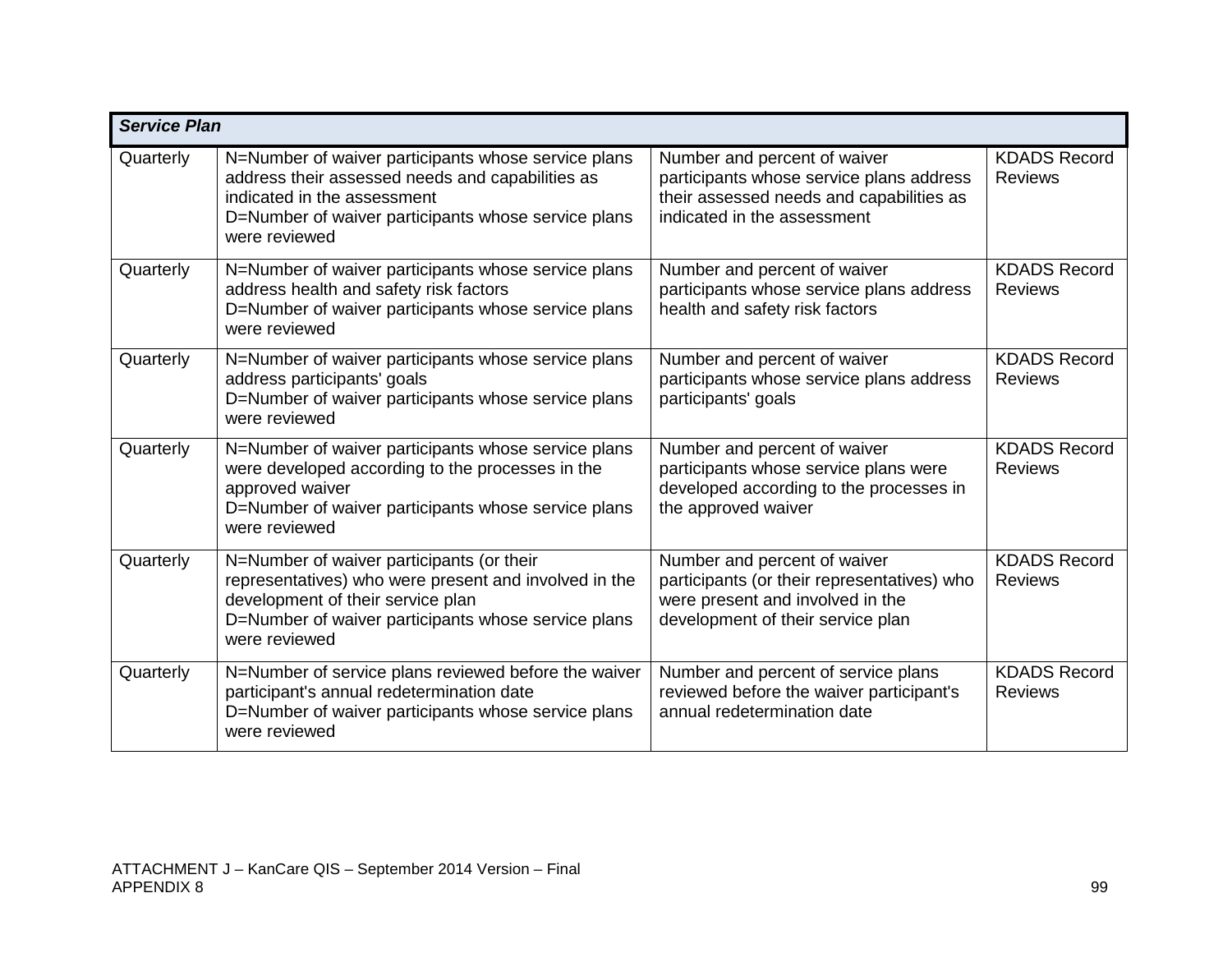| Quarterly | N=Number of waiver participants with documented<br>change in needs whose service plan was revised, as<br>needed, to address the change<br>D=Number of waiver participants whose service plans<br>were reviewed                     | Number and percent of waiver<br>participants with documented change in<br>needs whose service plan was revised,<br>as needed, to address the change                       | <b>KDADS Record</b><br><b>Reviews</b>                                                               |
|-----------|------------------------------------------------------------------------------------------------------------------------------------------------------------------------------------------------------------------------------------|---------------------------------------------------------------------------------------------------------------------------------------------------------------------------|-----------------------------------------------------------------------------------------------------|
| Quarterly | N=Number of waiver participants who received<br>services in the type, scope, amount, duration, and<br>frequency specified in the service plan<br>D=Number of waiver participants whose service plans<br>were reviewed              | Number and percent of waiver<br>participants who received services in the<br>type, scope, amount, duration, and<br>frequency specified in the service plan                | 1. Electronic<br><b>Visit Verification</b><br>(EVV) reports<br>2. KDADS<br>Record<br><b>Reviews</b> |
| Quarterly | N=Number of survey respondents who reported<br>receiving all services as specified in their service plan<br>D=Number of waiver participants interviewed by QMS<br>staff                                                            | Number and percent of survey<br>respondents who reported receiving all<br>services as specified in their service plan                                                     | Customer<br>interviews by<br><b>KDADS</b>                                                           |
| Quarterly | N=Number of waiver participants whose record<br>contains documentation indicating a choice of<br>community-based services<br>D=Number of waiver participants whose files are<br>reviewed for the documentation                     | Number and percent of waiver<br>participants whose record contains<br>documentation indicating a choice of<br>community-based services v. an<br>institutional alternative | <b>KDADS Record</b><br><b>Reviews</b>                                                               |
| Quarterly | N=Number of waiver participants whose record<br>contains documentation indicating a choice of either<br>self-directed or agency-directed care<br>D=Number of waiver participants whose files are<br>reviewed for the documentation | Number and percent of waiver<br>participants whose record contains<br>documentation indicating a choice of<br>either self-directed or agency-directed<br>care             | <b>KDADS Record</b><br><b>Reviews</b>                                                               |
| Quarterly | N=Number of waiver participants whose record<br>contains documentation indicating a choice of waiver<br>service providers<br>D=Number of waiver participants whose files are<br>reviewed for the documentation                     | Number and percent of waiver<br>participants whose record contains<br>documentation indicating a choice of<br>waiver service providers                                    | <b>KDADS Record</b><br><b>Reviews</b>                                                               |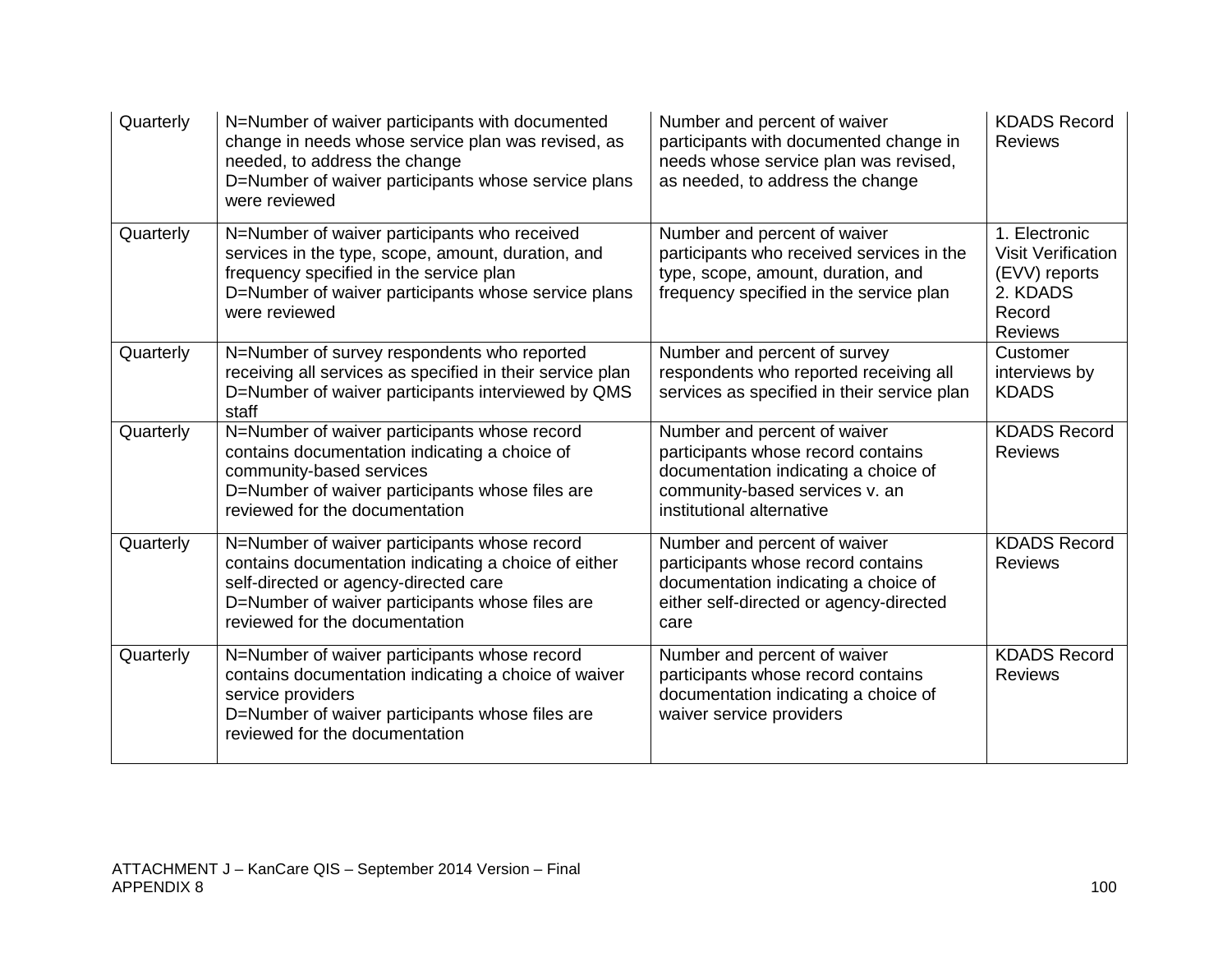| Quarterly | N=Number of waiver participants whose record<br>contains documentation indicating a choice of waiver<br>services<br>D=Number of waiver participants whose files are<br>reviewed for the documentation                                                              | Number and percent of waiver<br>participants whose record contains<br>documentation indicating a choice of<br>waiver services | <b>KDADS Record</b><br><b>Reviews</b> |
|-----------|--------------------------------------------------------------------------------------------------------------------------------------------------------------------------------------------------------------------------------------------------------------------|-------------------------------------------------------------------------------------------------------------------------------|---------------------------------------|
| Quarterly | N=Number of participant Vineland II adaptive<br>behavioral scores and composite scores from<br>reassessments show an increase<br>D=Number of participant Vineland II adaptive<br>behavioral scores and composite scores from<br>reassessments for all participants | The Vineland scores show a 40% overall<br>improvement for participants on the<br>waiver                                       | <b>KDADS Record</b><br><b>Reviews</b> |
| Quarterly | N=Number of participants in an ICF/MR setting has<br>had gatekeeping completed prior to admission<br>D=Total number of participants in an ICF/MR setting                                                                                                           | 100% of all admissions to the ICF/MR<br>have gone through the LOC assessment<br>process completed by the Local CDDO           | <b>KDADS Record</b><br><b>Reviews</b> |
| Quarterly | N=Number of participants in an ICF/MR meet active<br>treatment guidelines<br>D=Total number of participants in ICF/MR                                                                                                                                              | 100 % of all admissions to an ICF/MR<br>meet the Condition of participation: Active<br>treatment services                     | <b>KDADS Record</b><br><b>Reviews</b> |
| Quarterly | N=Number of all participants will have a continuous<br>active treatment program in place with 30 days of<br>admission<br>D=Total number of participants in ICF/MR                                                                                                  | 100% of all participants must receive a<br>continuous active treatment program                                                | <b>KDADS Record</b><br><b>Reviews</b> |
| Quarterly | N=Number of participants in an ICF/MR younger than<br>18<br>D=Total number of participants in an ICF/MR                                                                                                                                                            | 100% of participants in an ICF/MR will not<br>be younger than 1six (6) years of age                                           | <b>KDADS Record</b><br><b>Reviews</b> |
| Quarterly | N=Number of "participants who have a guardian" who<br>have obtained court approval prior to admission<br>D=Total number of "participants" in an ICF/MR setting                                                                                                     | 100% of those participants who are "ward<br>of the court" seeking admission to an<br>ICF/MR have obtained courts' approval    | <b>KDADS Record</b><br><b>Reviews</b> |
| Quarterly | N=Number of waiver participant files reviewed during<br>the review period for whom the Customer Service<br>Plans started within the Number of specified days<br>D=Total number of files reviewed during the review<br>period                                       | Number and percent of participants whom<br>the Customer Service Plans started within<br>the Number of specified days          | <b>KDADS Record</b><br><b>Reviews</b> |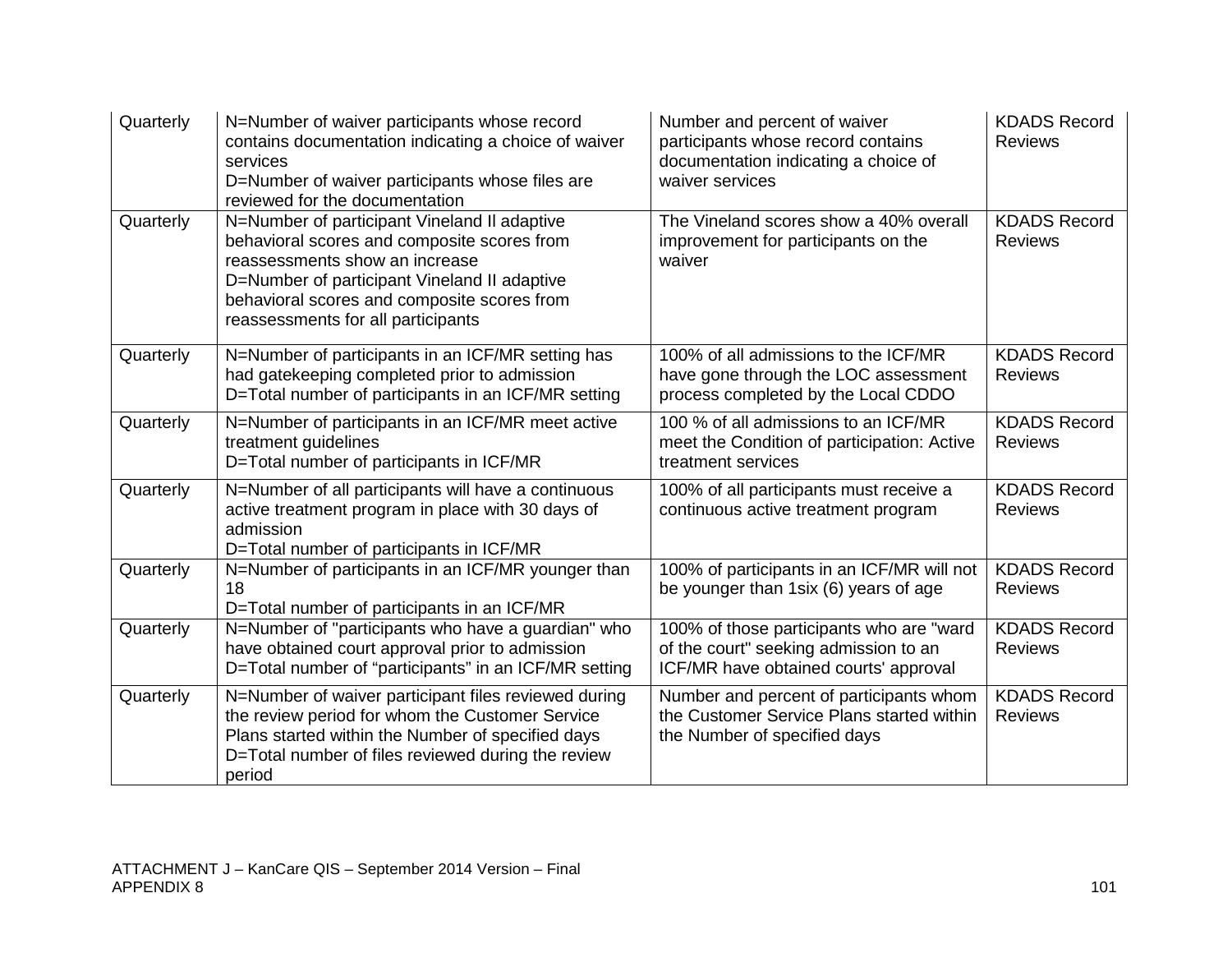| Quarterly                 | N=Number of participants who received timely (10<br>clear calendar days) Notices of Action for adverse<br>actions<br>D=Number of participants who had adverse actions                                                                                             | Number and percent of participants who<br>received timely Notices of Action for<br>adverse actions                                                                                              | <b>KDADS Record</b><br><b>Reviews</b>                             |
|---------------------------|-------------------------------------------------------------------------------------------------------------------------------------------------------------------------------------------------------------------------------------------------------------------|-------------------------------------------------------------------------------------------------------------------------------------------------------------------------------------------------|-------------------------------------------------------------------|
| Quarterly                 | N=Number of participants who received Notices of<br>Action for Plan of Care updates<br>D=Number of participants who had Plan of Care<br>updates                                                                                                                   | Number and percent of participants who<br>received Notice of Action for Plan of Care<br>updates                                                                                                 | <b>KDADS Record</b><br><b>Reviews</b>                             |
| Quarterly                 | N=Number of participants who reported<br>attendants/workers reported on time<br>D=Total number of participants interviewed during that<br>review period                                                                                                           | Number and percent of participants who<br>reported attendants/workers reported on<br>time                                                                                                       | Customer<br>interviews by<br><b>KDADS</b>                         |
| Quarterly                 | N=Number and percent of waiver participants who had<br>assessments completed by the MCO that included<br>physical, behavioral, and functional components to<br>determine the member's needs<br>D=Number and percent of waiver participants who had<br>assessments | Number and percent of waiver<br>participants who had assessments<br>completed by the MCO that included<br>physical, behavioral, and functional<br>components to determine the member's<br>needs | <b>KDADS Record</b><br><b>Reviews</b>                             |
| Quarterly                 | N=Number of customers who are surveyed and report<br>satisfaction during the review period<br>D=Total number of customers who are surveyed<br>during the review period                                                                                            | Number and percent of customers who<br>are satisfied                                                                                                                                            | Customer<br>interviews by<br><b>KDADS</b>                         |
| <b>Health and Welfare</b> |                                                                                                                                                                                                                                                                   |                                                                                                                                                                                                 |                                                                   |
| Quarterly /<br>Annually   | N=Number of unexpected deaths for which<br>review/investigation resulted in the identification of<br>non-preventable causes<br>D=Number of unexpected deaths                                                                                                      | Number and percent of unexpected<br>deaths for which review/investigation<br>resulted in the identification of<br>preventable causes                                                            | <b>AIR</b><br>APS or CPS<br><b>KDADS Record</b><br><b>Reviews</b> |
| Quarterly /<br>Annually   | N=Number of unexpected deaths for which<br>review/investigation followed the appropriate policies<br>and procedures as in the approved waiver<br>D=Number of unexpected deaths                                                                                    | Number and percent of unexpected<br>deaths for which review/investigation<br>followed the appropriate policies and<br>procedures                                                                | <b>AIR</b><br>APS or CPS<br><b>KDADS Record</b><br><b>Reviews</b> |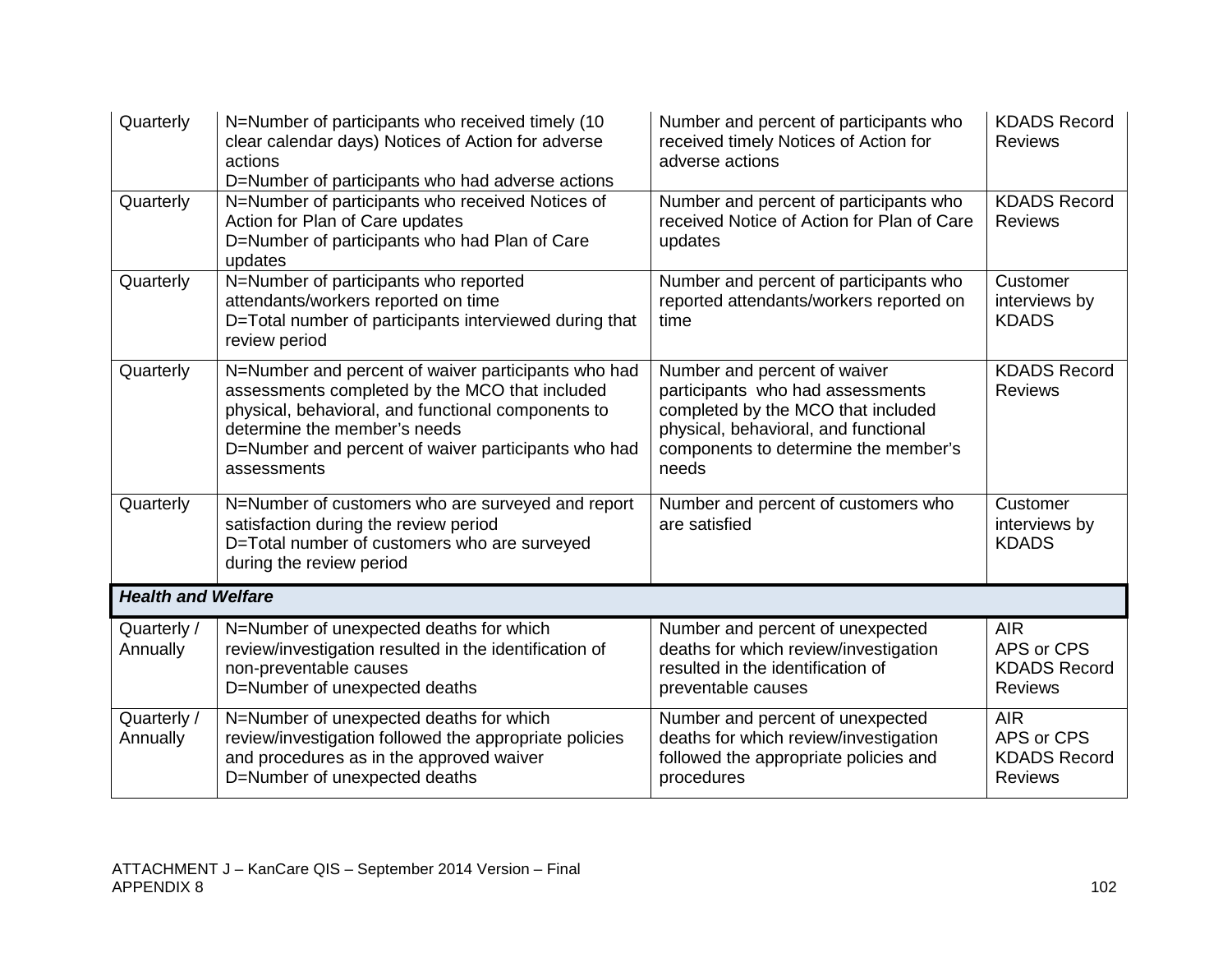| Quarterly /<br>Annually | N=Number of unexpected deaths for which the<br>appropriate follow-up measures were taken as in the<br>approved waiver<br>D=Number of unexpected deaths                                                                                     | Number and percent of unexpected<br>deaths for which the appropriate follow-up<br>measures were taken                                                            | <b>KDADS Record</b><br><b>Reviews</b>                                                |
|-------------------------|--------------------------------------------------------------------------------------------------------------------------------------------------------------------------------------------------------------------------------------------|------------------------------------------------------------------------------------------------------------------------------------------------------------------|--------------------------------------------------------------------------------------|
| Quarterly /<br>Annually | N=Number of waiver participants who have a disaster<br>red flag designation with a related disaster backup<br>plan<br>D=Number of waiver participants with a red flag<br>designation                                                       | Number and percent of waiver<br>participants who have a disaster red flag<br>designation with a related disaster backup<br>plan                                  | <b>KDADS Record</b><br><b>Reviews</b>                                                |
| Quarterly /<br>Annually | N=Number of waiver participants who received<br>information on how to report suspected abuse, neglect,<br>or exploitation<br>D=Number of waiver participants interviewed by QMS<br>staff or whose records are reviewed                     | Number and percent of waiver<br>participants who received information on<br>how to report suspected abuse, neglect,<br>or exploitation                           | 1. KDADS<br>Record<br><b>Reviews</b><br>2. Customer<br>interviews by<br><b>KDADS</b> |
| Quarterly /<br>Annually | N=Number of participants' reported critical incidents<br>that were initiated and reviewed within required time<br>frames as specified in the approved waiver<br>D=Number of participants' reported critical incidents                      | Number and percent of participants'<br>reported critical incidents that were<br>initiated and reviewed within required time<br>frames                            | Critical incident<br>management<br>system                                            |
| Quarterly /<br>Annually | N=Number of reported critical incidents requiring<br>review/investigation where the State adhered to the<br>follow-up methods as specified in the approved waiver<br>D=Number of reported critical incidents                               | Number and percent of reported critical<br>incidents requiring review / investigation<br>where the State adhered to its follow-up<br>measures                    | <b>AIR</b><br>APS or CPS<br><b>KDADS Record</b><br><b>Reviews</b>                    |
| Quarterly /<br>Annually | N=Number of restraint applications, seclusion or other<br>restrictive interventions that followed procedures as<br>specified in the approved waiver<br>D=Number of restraint applications, seclusion or other<br>restrictive interventions | Number and percent of restraint<br>applications, seclusion or other restrictive<br>interventions that followed procedures as<br>specified in the approved waiver | <b>KDADS Record</b><br><b>Reviews</b>                                                |
| Quarterly /<br>Annually | N=Number of unauthorized uses of restrictive<br>interventions that were appropriately reported<br>D=Number of unauthorized uses of restrictive<br>interventions                                                                            | Number and percent of unauthorized<br>uses of restrictive interventions that were<br>appropriately reported                                                      | <b>KDADS Record</b><br><b>Reviews</b>                                                |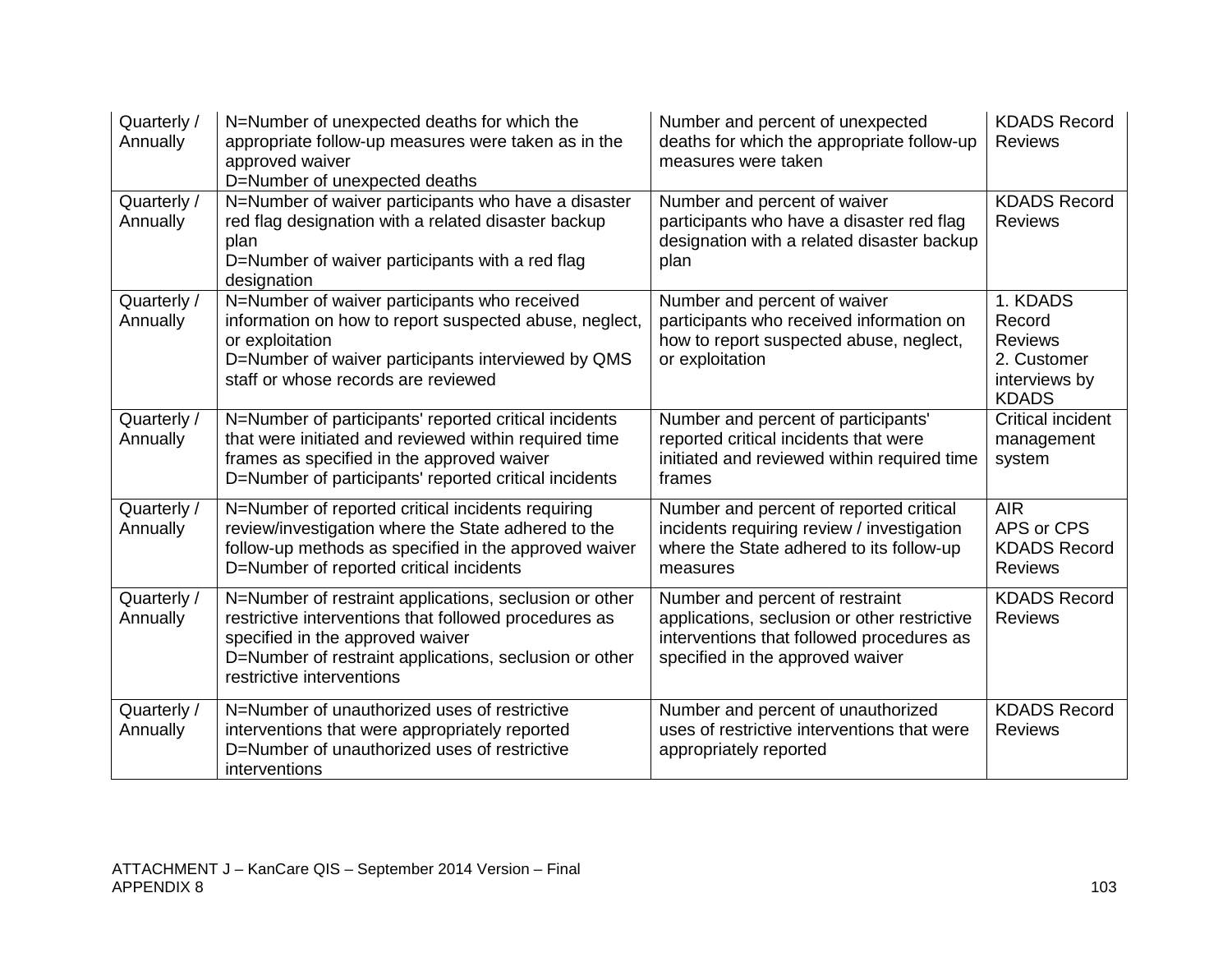| Quarterly /<br>Annually | N=Number of HCBS participants who received<br>physical exams in accordance with State policies.<br>D=Number of HCBS participants whose service plans<br>were reviewed                                                                                                               | Number and percent of waiver<br>participants who received physical exams<br>in accordance with State policies                              | <b>KDADS Record</b><br><b>Reviews</b>     |
|-------------------------|-------------------------------------------------------------------------------------------------------------------------------------------------------------------------------------------------------------------------------------------------------------------------------------|--------------------------------------------------------------------------------------------------------------------------------------------|-------------------------------------------|
| Quarterly /<br>Annually | N=Number of participants whom Quality Review staff<br>observed as having no identifiable health or welfare<br>concerns<br>D=Total participants observed by Quality Review staff<br>during the review period                                                                         | Number and percent of waiver<br>participants whom Quality Review staff<br>observed as having no identifiable health<br>or welfare concerns | Customer<br>interviews by<br><b>KDADS</b> |
|                         | <b>Financial Accountability</b>                                                                                                                                                                                                                                                     |                                                                                                                                            |                                           |
| Quarterly /<br>Annually | N=Number of provider claims that are coded and paid<br>in accordance with the state's approved<br>reimbursement methodology<br>D=Total number of provider claims paid                                                                                                               | Number and percent of provider claims<br>that are coded and paid in accordance<br>with the state's approved reimbursement<br>methodology   | <b>DSS/DAI</b><br>encounter data          |
| Quarterly /<br>Annually | N=Number of clean claims that are paid by the<br>managed care organization within the timeframes<br>specified in the contract<br>D=Total number of provider claims                                                                                                                  | Number and percent of clean claims that are<br>paid by the managed care organization within<br>the timeframes specified in the contract    | <b>DSS/DAI</b><br>encounter data          |
| Annually                | N=Number of payment rates that were certified to be<br>actuarially sound by the State's actuary and approved<br>by CMS D=Total number of capitation (payment) rates                                                                                                                 | Number and percent of payment rates<br>that were certified to be actuarially sound<br>by the State's actuary and approved by<br><b>CMS</b> | Rate-setting<br>documentation             |
| Annually                | N=Number of claims by type received and denied or<br>suspended in accordance with the reimbursement<br>methodology specified in the approved waiver<br>D=Number of claims by type submitted in accordance<br>with the reimbursement methodology specified in the<br>approved waiver | Number and percent of claims not in<br>accordance with the reimbursement<br>methodology are denied / suspended.                            | <b>KDADS</b><br>Program<br>Evaluation     |
| Annually                | N=Number of facilities operating will have cost reports<br>completed and submitted timely<br>D=Total number of operating facilities will have cost<br>reports completed                                                                                                             | 100% of all ICF/MR facilities will submit<br>accurate and timely cost reports                                                              | <b>KDADS</b><br>Program<br>Evaluation     |
| Annually                | N=Number of providers utilizing EVV<br>D=Total number of providers enrolled                                                                                                                                                                                                         | Number and percent of Providers utilize<br><b>Electronic Visit Verification</b>                                                            | <b>KDADS</b><br>Program<br>Evaluation     |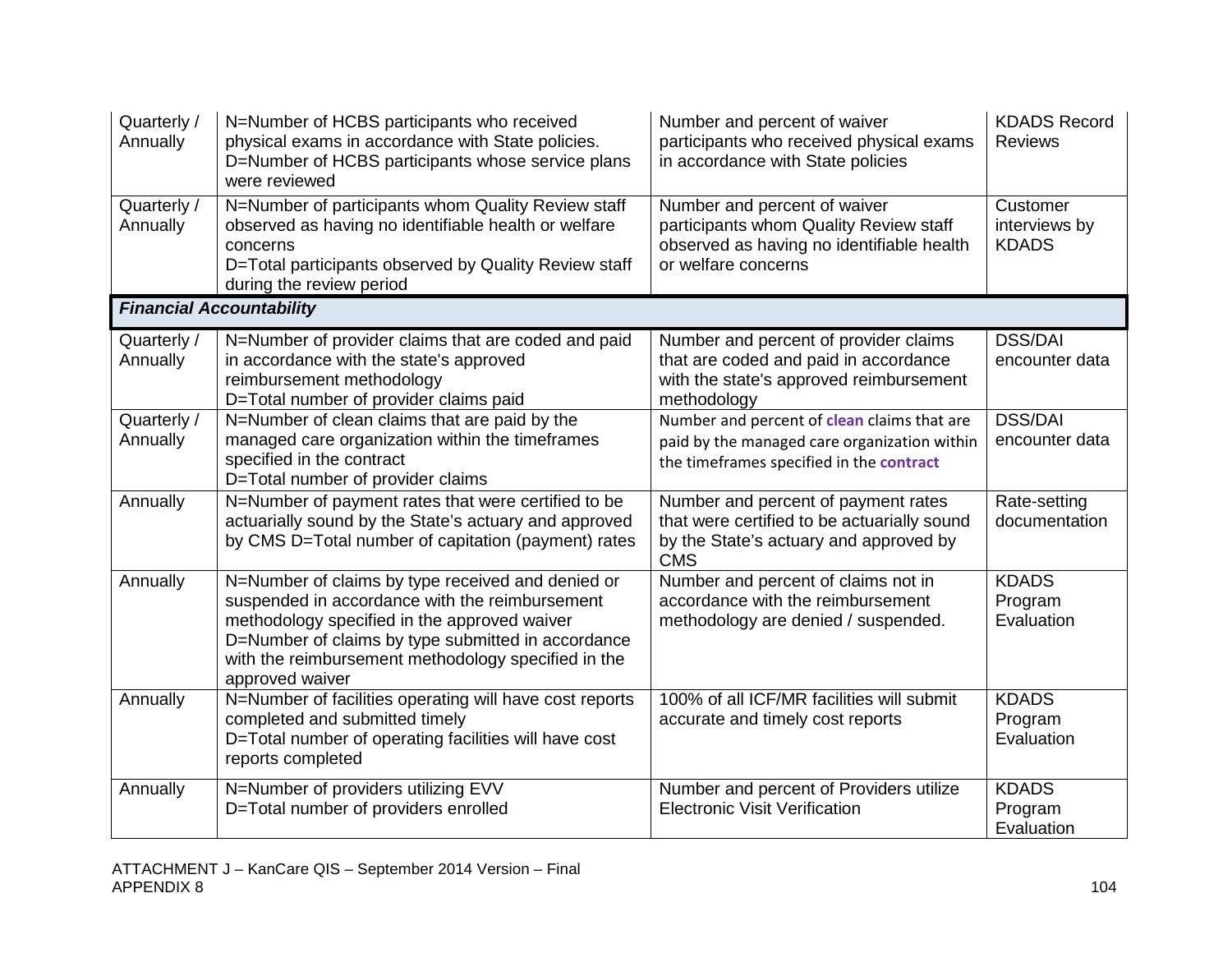## **Appendix 9. Performance Measures: Money Follows the Person Grant (MR/DD, PD, TBI and FE)**

| <b>Frequency of</b><br><b>Measuring</b> | <b>Methodology</b>                                                                                                                                                                                                               | <b>Benchmark</b>                                                                                                                                                  | <b>Data Source</b>                                                                                                  |
|-----------------------------------------|----------------------------------------------------------------------------------------------------------------------------------------------------------------------------------------------------------------------------------|-------------------------------------------------------------------------------------------------------------------------------------------------------------------|---------------------------------------------------------------------------------------------------------------------|
|                                         | <b>Evaluation / Reevaluation Level of Care</b>                                                                                                                                                                                   |                                                                                                                                                                   |                                                                                                                     |
| Quarterly / Annually                    | N=Number of MFP participants who were<br>determined to meet Level of Care requirements prior<br>to receiving HCBS services<br>D=Total number of enrolled MFP participants                                                        | Number and percent of MFP<br>participants who were determined to<br>meet Level of Care requirements prior<br>to receiving HCBS services                           | Other-Operating<br>Agency's data<br>systems and<br><b>Managed Care</b><br>Organizations<br>(MCOs) encounter<br>data |
| Quarterly / Annually                    | N=Number of MFP participants who receive their<br>annual Level of Care evaluation within 12 months of<br>the previous Level of Care determination<br>D=Number of MFP participants who received Level<br>of Care redeterminations | Number and percent of MFP<br>participants who receive their annual<br>Level of Care evaluation within 12<br>months of the previous Level of Care<br>determination | <b>KDADS Record</b><br><b>Reviews</b>                                                                               |
| Quarterly                               | N=Number of MFP participants whose Level of Care<br>determinations used the approved screening tool<br>D=Number of MFP participants who had a Level of<br>Care determination                                                     | Number and percent of MFP<br>participants whose Level of Care (LOC)<br>determinations used the state's<br>approved screening tool                                 | <b>KDADS Record</b><br><b>Reviews</b>                                                                               |
| Annually                                | N=Number of initial Level of Care (LOC)<br>determinations made by a qualified assessor<br>D=Number of initial Level of Care determinations                                                                                       | Number and percent of initial Level of<br>Care (LOC) determinations made by a<br>qualified assessor                                                               | Assessor and<br>assessment records                                                                                  |
| Quarterly                               | N=Number of initial Level of Care (LOC)<br>determinations made where the LOC criteria was<br>accurately applied<br>D=Number of initial Level of Care determinations                                                              | Number and percent of initial Level of<br>Care (LOC) determinations made<br>where the LOC criteria was accurately<br>applied                                      | <b>KDADS Record</b><br><b>Reviews</b>                                                                               |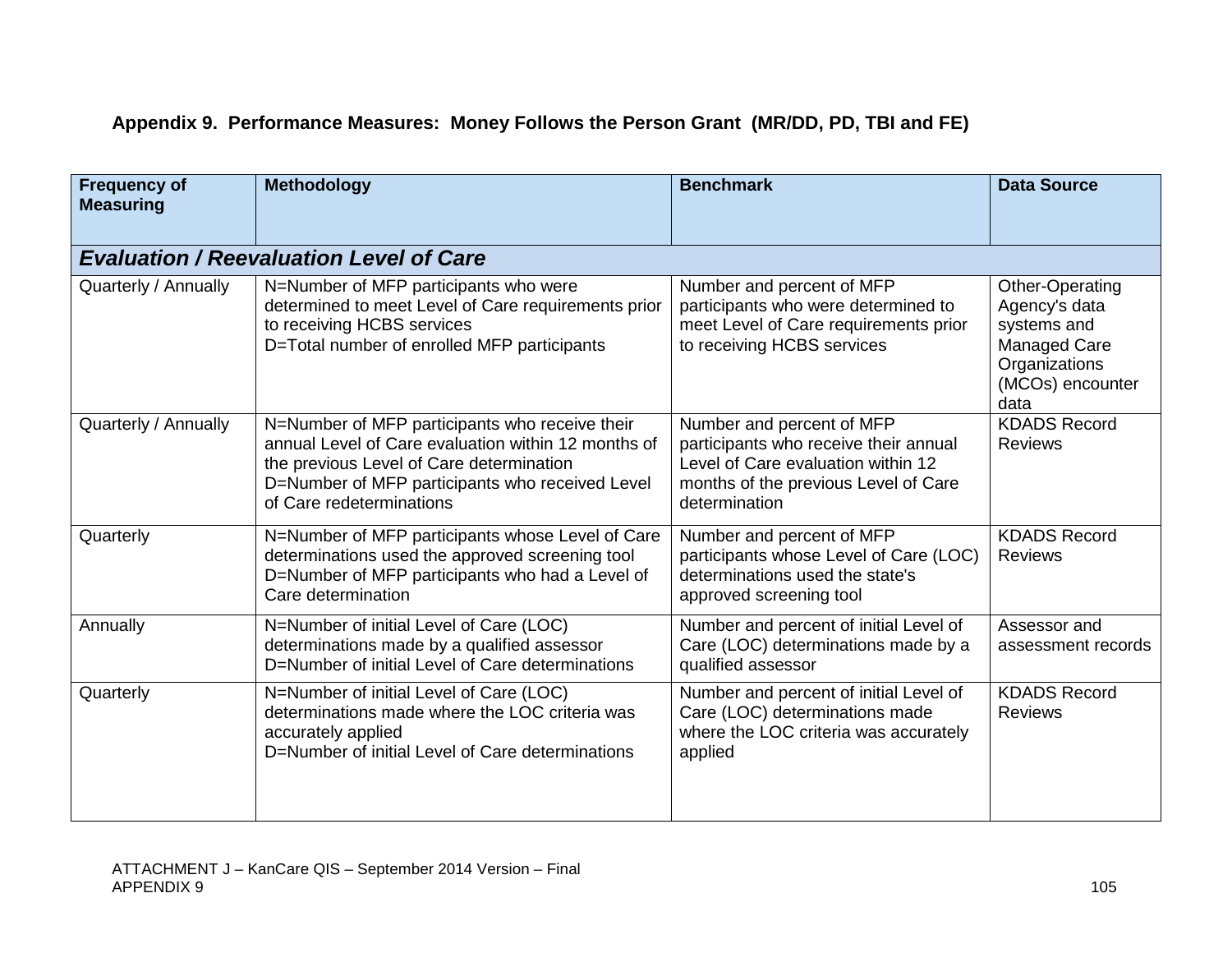| <b>Qualified Providers</b> |                                                                                                                                                                                                                                                                            |                                                                                                                                                                                                                                |                                                      |  |
|----------------------------|----------------------------------------------------------------------------------------------------------------------------------------------------------------------------------------------------------------------------------------------------------------------------|--------------------------------------------------------------------------------------------------------------------------------------------------------------------------------------------------------------------------------|------------------------------------------------------|--|
| Continuously/Ongoing       | N=Number of new licensed/certified waiver provider<br>applicants that initially met licensure requirements,<br>certification requirements, and other waiver<br>standards prior to furnishing waiver services<br>D=Number of all new licensed/certified waiver<br>providers | Number and percent of new licensed /<br>certified waiver provider applicants that<br>initially met licensure requirements,<br>certification requirements, and other<br>waiver standards prior to furnishing<br>waiver services | Managed Care<br>Organization (MCO)<br>reports        |  |
| Continuously/Ongoing       | N=Number of enrolled licensed/certified waiver<br>providers that continue to meet licensure<br>requirements, certification requirements, and other<br>waiver standards<br>D=Number of enrolled licensed/certified waiver<br>providers                                      | Number and percent of enrolled<br>licensed/certified waiver providers that<br>continue to meet licensure<br>requirements, certification<br>requirements, and other waiver<br>standards                                         | <b>Managed Care</b><br>Organization (MCO)<br>reports |  |
| Continuously/Ongoing       | N=Number of new non-licensed/non-certified waiver<br>provider applicants that have met the initial waiver<br>requirements prior to furnishing waiver services<br>D=Number of all new non-licensed/non-certified<br>providers                                               | Number and percent of new non-<br>licensed/non-certified waiver provider<br>applicants that have met the initial<br>waiver requirements prior to furnishing<br>waiver services                                                 | Managed Care<br>Organization (MCO)<br>reports        |  |
| Continuously/Ongoing       | N=Number enrolled non-licensed/non-certified<br>waiver providers that continue to meet waiver<br>requirements<br>D=Number of enrolled non-licensed/non-certified<br>providers                                                                                              | Number and percent of enrolled non-<br>licensed/non-certified waiver providers<br>that continue to meet waiver<br>requirements                                                                                                 | <b>Managed Care</b><br>Organization (MCO)<br>reports |  |
| Continuously/Ongoing       | N=Number of providers that meet training<br>requirements<br>D=Number of active providers                                                                                                                                                                                   | Number and percent of active providers<br>that meet training requirements                                                                                                                                                      | Managed Care<br>Organization (MCO)<br>reports        |  |
| <b>Service Plan</b>        |                                                                                                                                                                                                                                                                            |                                                                                                                                                                                                                                |                                                      |  |
| Quarterly                  | N=Number of MFP participants whose service plans<br>address their assessed needs and capabilities as<br>indicated in the assessment<br>D=Number of MFP participants whose service plans<br>were reviewed                                                                   | Number and percent of MFP<br>participants whose service plans<br>address their assessed needs and<br>capabilities as indicated in the<br>assessment                                                                            | <b>KDADS Record</b><br><b>Reviews</b>                |  |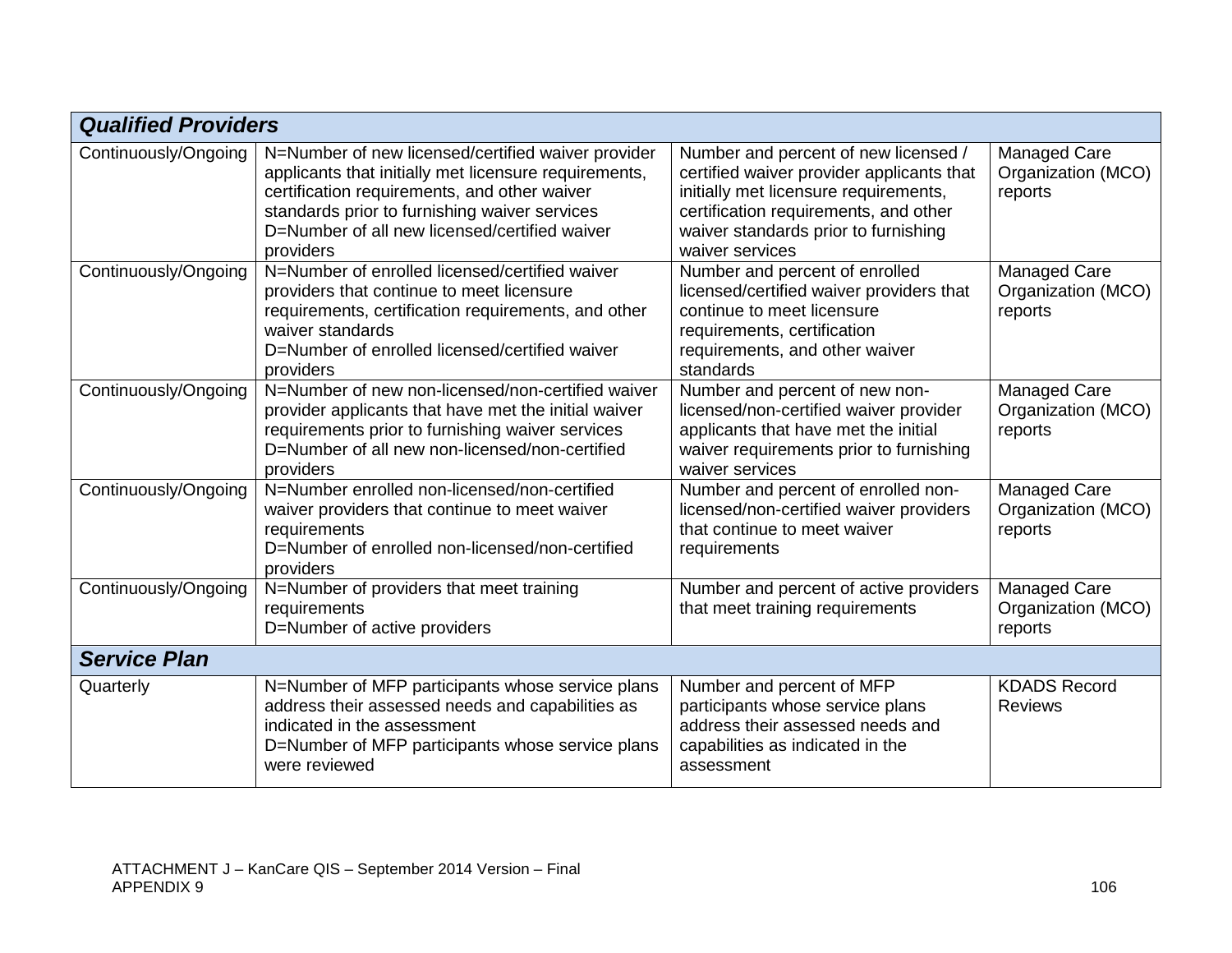| Quarterly | N=Number of MFP participants whose service plans<br>address health and safety risk factors<br>D=Number of MFP participants whose service plans<br>were reviewed                                                 | Number and percent of MFP<br>participants whose service plans<br>address health and safety risk factors                                                 | <b>KDADS Record</b><br><b>Reviews</b>                                                     |
|-----------|-----------------------------------------------------------------------------------------------------------------------------------------------------------------------------------------------------------------|---------------------------------------------------------------------------------------------------------------------------------------------------------|-------------------------------------------------------------------------------------------|
| Quarterly | N=Number of MFP participants whose service plans<br>address participants' goals<br>D=Number of MFP participants whose service plans<br>were reviewed                                                            | Number and percent of MFP<br>participants whose service plans<br>address participants' goals                                                            | <b>KDADS Record</b><br><b>Reviews</b>                                                     |
| Quarterly | N=Number of MFP participants whose service plans<br>were developed according to the processes in the<br>approved waiver<br>D=Number of MFP participants whose service plans<br>were reviewed                    | Number and percent of MFP<br>participants whose service plans were<br>developed according to the processes<br>in the approved waiver                    | <b>KDADS Record</b><br><b>Reviews</b>                                                     |
| Quarterly | N=Number of MFP participants (or their<br>representatives) who were present and involved in<br>the development of their service plan<br>D=Number of MFP participants whose service plans<br>were reviewed       | Number and percent of MFP<br>participants (or their representatives)<br>who were present and involved in the<br>development of their service plan       | <b>KDADS Record</b><br><b>Reviews</b>                                                     |
| Quarterly | N=Number of service plans reviewed before the<br>MFP participant's annual redetermination date<br>D=Number of MFP participants whose service plans<br>were reviewed                                             | Number and percent of service plans<br>reviewed before the MFP participant's<br>annual redetermination date                                             | <b>KDADS Record</b><br><b>Reviews</b>                                                     |
| Quarterly | N=Number of MFP participants with documented<br>change in needs whose service plan was revised,<br>as needed, to address the change<br>D=Number of MFP participants whose service plans<br>were reviewed        | Number and percent of MFP<br>participants with documented change in<br>needs whose service plan was revised,<br>as needed, to address the change        | <b>KDADS Record</b><br><b>Reviews</b>                                                     |
| Quarterly | N=Number of MFP participants who received<br>services in the type, scope, amount, duration, and<br>frequency specified in the service plan<br>D=Number of MFP participants whose service plans<br>were reviewed | Number and percent of MFP<br>participants who received services in<br>the type, scope, amount, duration, and<br>frequency specified in the service plan | 1. Electronic Visit<br>Verification (EVV)<br>reports<br>2. KDADS Record<br><b>Reviews</b> |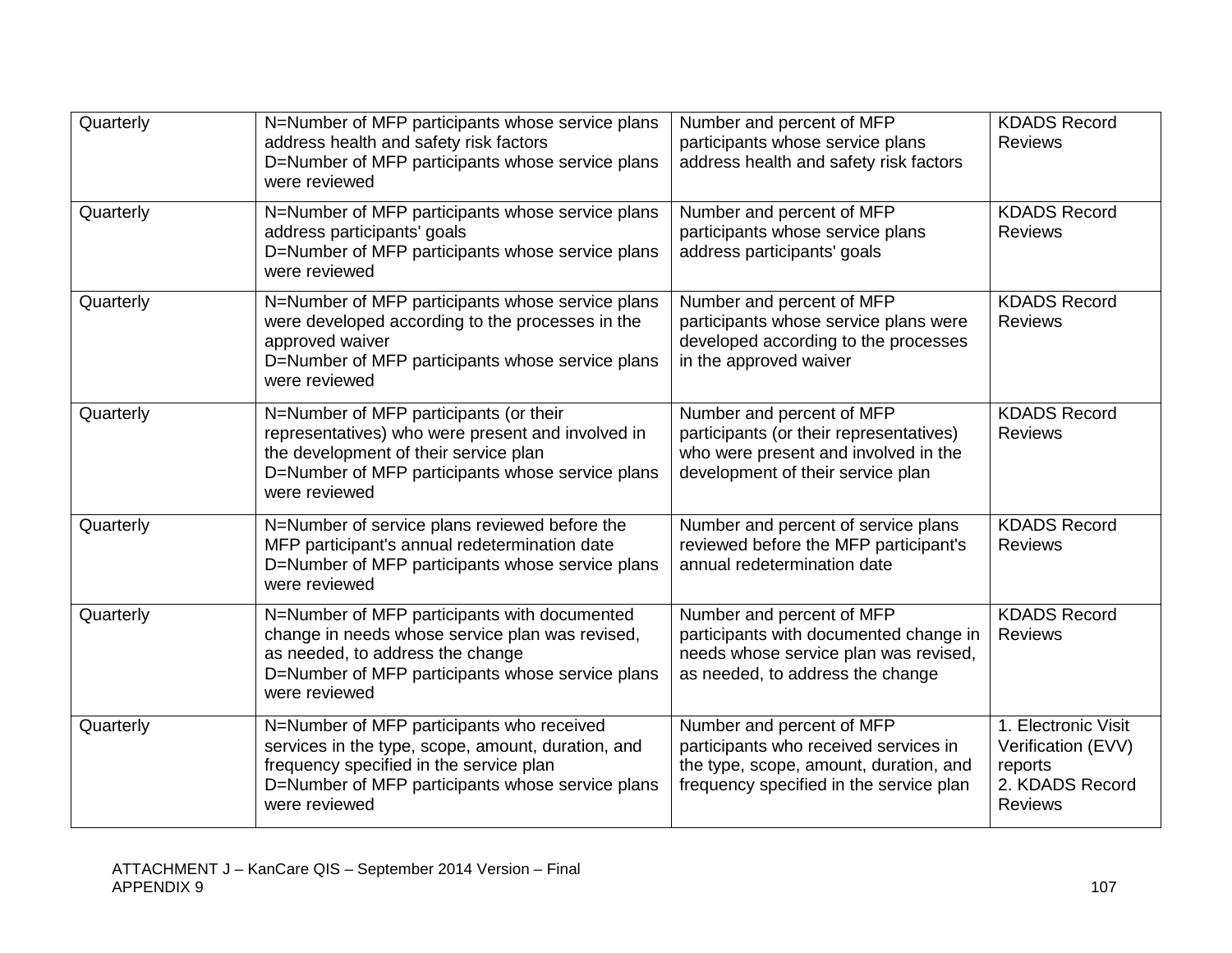| Quarterly     | N=Number of survey respondents who reported<br>receiving all services as specified in their service<br>plan<br>D=Number of MFP participants interviewed by QMS<br>staff                                                      | Number and percent of survey<br>respondents who reported receiving all<br>services as specified in their service<br>plan                                               | Customer<br>interviews by<br><b>KDADS</b> |
|---------------|------------------------------------------------------------------------------------------------------------------------------------------------------------------------------------------------------------------------------|------------------------------------------------------------------------------------------------------------------------------------------------------------------------|-------------------------------------------|
| Quarterly     | N=Number of MFP participants whose record<br>contains documentation indicating a choice of<br>community-based services<br>D=Number of MFP participants whose files are<br>reviewed for the documentation                     | Number and percent of MFP<br>participants whose record contains<br>documentation indicating a choice of<br>community-based services v. an<br>institutional alternative | <b>KDADS Record</b><br><b>Reviews</b>     |
| Quarterly     | N=Number of MFP participants whose record<br>contains documentation indicating a choice of either<br>self-directed or agency-directed care<br>D=Number of MFP participants whose files are<br>reviewed for the documentation | Number and percent of MFP<br>participants whose record contains<br>documentation indicating a choice of<br>either self-directed or agency-directed<br>care             | <b>KDADS Record</b><br><b>Reviews</b>     |
| Quarterly     | N=Number of MFP participants whose record<br>contains documentation indicating a choice of<br>waiver service providers<br>D=Number of MFP participants whose files are<br>reviewed for the documentation                     | Number and percent of MFP<br>participants whose record contains<br>documentation indicating a choice of<br>waiver service providers                                    | <b>KDADS Record</b><br><b>Reviews</b>     |
| Quarterly     | N=Number of MFP participants whose record<br>contains documentation indicating a choice of<br>waiver servicesD=Number of MFP participants<br>whose files are reviewed for the documentation                                  | Number and percent of MFP<br>participants whose record contains<br>documentation indicating a choice of<br>waiver services                                             | <b>KDADS Record</b><br><b>Reviews</b>     |
| Semi-Annually | N=Total number of annual transition benchmarks<br>D=Total number of annual transition benchmarks<br>achieved                                                                                                                 | 100% of annual transition benchmarks<br>are achieved.                                                                                                                  | MCO monthly MFP<br>reports                |
| Semi-Annually | N=Total number of MFP participants who are re-<br>institutionalized<br>D=Total number of MFP participants                                                                                                                    | Post transition success - 80% of people<br>who transition will receive adequate<br>services/supports to remain<br>successfully in the community                        | <b>MCO</b> monthly MFP<br>reports         |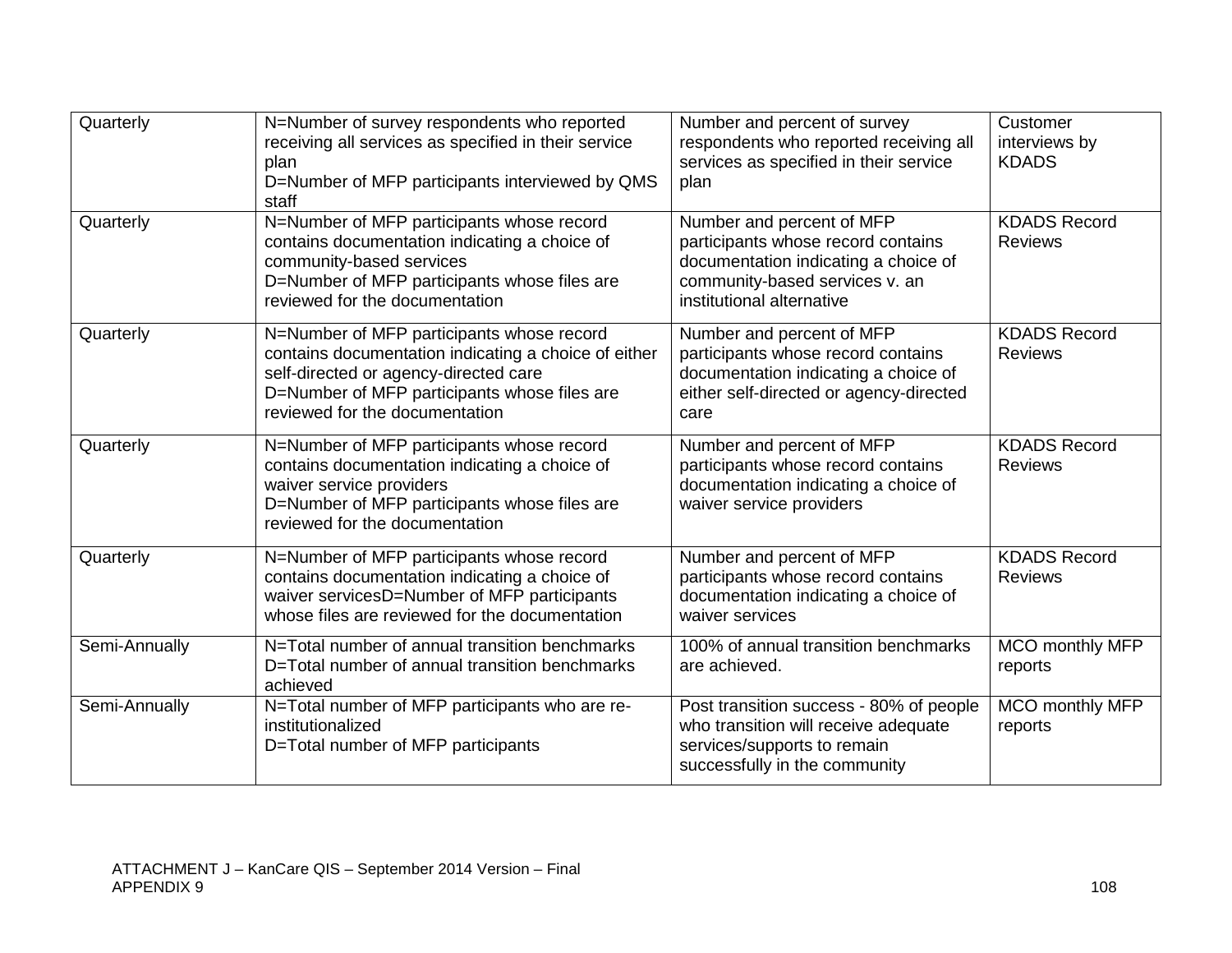| Semi-Annually             | N=Total number of MFP participants maintaining the<br>same level of service after moving to HCBS<br>D=Total number of MFP participants                                                                                                                      | Continuity of Care - 100% of people<br>who complete their MFP year will<br>maintain the level of service/supports<br>when moving over to the HCBS waiver                                     | <b>KDADS Program</b><br>Evaluation                                |
|---------------------------|-------------------------------------------------------------------------------------------------------------------------------------------------------------------------------------------------------------------------------------------------------------|----------------------------------------------------------------------------------------------------------------------------------------------------------------------------------------------|-------------------------------------------------------------------|
| Quarterly                 | N=Number of MFP transitionees who received a QA<br>review<br>D=Total number of transitionees.                                                                                                                                                               | 100% of MFP participants who<br>transition to the community receive a<br>quality review during their MFP year.                                                                               | <b>KDADS Record</b><br><b>Reviews</b>                             |
| Quarterly                 | N=Total number of annual transition benchmarks<br>achieved<br>D=Total number of annual transition benchmarks.                                                                                                                                               | 100% of annual transition benchmarks<br>are achieved.                                                                                                                                        | <b>MCO monthly MFP</b><br>reports                                 |
| Quarterly                 | N=Number of participants who reported<br>attendants/workers reported on time<br>D=Total number of participants interviewed during<br>that review period                                                                                                     | Number and percent of participants<br>who reported attendants/workers<br>reported on time                                                                                                    | Customer<br>interviews by<br><b>KDADS</b>                         |
| Quarterly                 | N=Number and percent of MFP participants who<br>had assessments completed by the MCO that<br>included physical, behavioral, and functional<br>components to determine the member's needs<br>D=Number and percent of MFP participants who<br>had assessments | Number and percent of MFP<br>participants who had assessments<br>completed by the MCO that included<br>physical, behavioral, and functional<br>components to determine the member's<br>needs | <b>KDADS Record</b><br><b>Reviews</b>                             |
| Quarterly                 | N=Number of customers who are surveyed and<br>report satisfaction during the review period<br>D=Total number of customers who are surveyed<br>during the review period                                                                                      | Number and percent of customers who<br>are satisfied                                                                                                                                         | Customer<br>interviews by<br><b>KDADS</b>                         |
| <b>Health and Welfare</b> |                                                                                                                                                                                                                                                             |                                                                                                                                                                                              |                                                                   |
| Quarterly / Annually      | N=Number of unexpected deaths for which<br>review/investigation resulted in the identification of<br>non-preventable causesD=Number of unexpected<br>deaths                                                                                                 | Number and percent of unexpected<br>deaths for which review/investigation<br>resulted in the identification of<br>preventable causes                                                         | <b>AIR</b><br>APS or CPS<br><b>KDADS Record</b><br><b>Reviews</b> |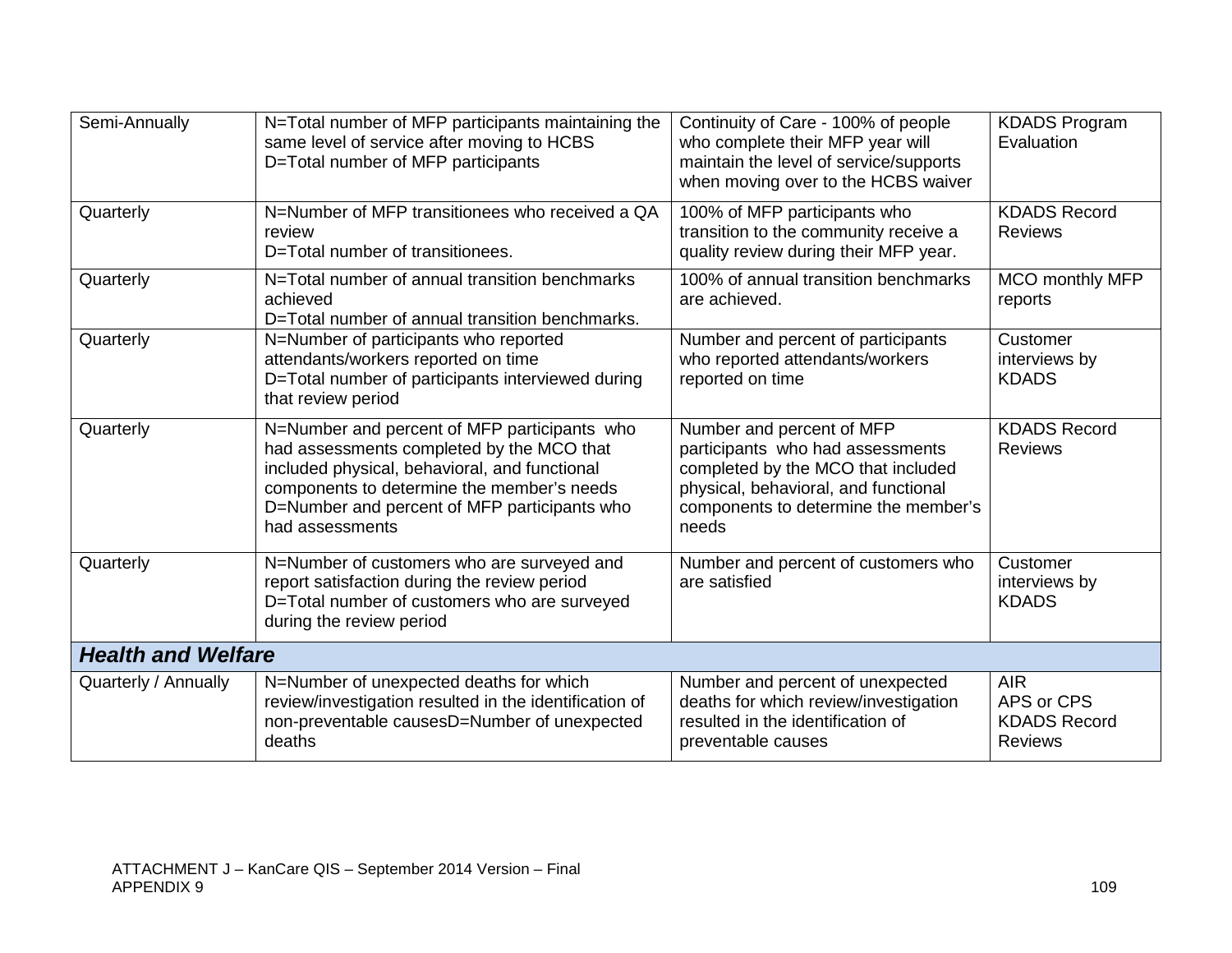| Quarterly / Annually | N=Number of unexpected deaths for which<br>review/investigation followed the appropriate<br>policies and procedures as in the approved waiver<br>D=Number of unexpected deaths                                                             | Number and percent of unexpected<br>deaths for which review/investigation<br>followed the appropriate policies and<br>procedures                                    | <b>AIR</b><br>APS or CPS<br><b>KDADS Record</b><br><b>Reviews</b>                 |
|----------------------|--------------------------------------------------------------------------------------------------------------------------------------------------------------------------------------------------------------------------------------------|---------------------------------------------------------------------------------------------------------------------------------------------------------------------|-----------------------------------------------------------------------------------|
| Quarterly / Annually | N=Number of unexpected deaths for which the<br>appropriate follow-up measures were taken as in the<br>approved waiver<br>D=Number of unexpected deaths                                                                                     | Number and percent of unexpected<br>deaths for which the appropriate follow-<br>up measures were taken                                                              | <b>KDADS Record</b><br><b>Reviews</b>                                             |
| Quarterly / Annually | N=Number of MFP participants who have a disaster<br>red flag designation with a related disaster backup<br>plan<br>D=Number of MFP participants with a red flag<br>designation                                                             | Number and percent of MFP<br>participants who have a disaster red<br>flag designation with a related disaster<br>backup plan                                        | <b>KDADS Record</b><br><b>Reviews</b>                                             |
| Quarterly / Annually | N=Number of MFP participants who received<br>information on how to report suspected abuse,<br>neglect, or exploitation<br>D=Number of MFP participants interviewed by QMS<br>staff or whose records are reviewed                           | Number and percent of MFP<br>participants who received information<br>on how to report suspected abuse,<br>neglect, or exploitation                                 | 1. KDADS Record<br><b>Reviews</b><br>2. Customer<br>interviews by<br><b>KDADS</b> |
| Quarterly / Annually | N=Number of participants' reported critical incidents<br>that were initiated and reviewed within required time<br>frames as specified in the approved waiver<br>D=Number of participants' reported critical incidents                      | Number and percent of participants'<br>reported critical incidents that were<br>initiated and reviewed within required<br>time frames                               | Critical incident<br>management<br>system                                         |
| Quarterly / Annually | N=Number of reported critical incidents requiring<br>review/investigation where the State adhered to the<br>follow-up methods as specified in the approved<br>waiver<br>D=Number of reported critical incidents                            | Number and percent of reported critical<br>incidents requiring review /<br>investigation where the State adhered<br>to its follow-up measures                       | <b>AIR</b><br>APS or CPS<br><b>KDADS Record</b><br>Reviews                        |
| Quarterly / Annually | N=Number of restraint applications, seclusion or<br>other restrictive interventions that followed<br>procedures as specified in the approved waiver<br>D=Number of restraint applications, seclusion or<br>other restrictive interventions | Number and percent of restraint<br>applications, seclusion or other<br>restrictive interventions that followed<br>procedures as specified in the<br>approved waiver | <b>KDADS Record</b><br><b>Reviews</b>                                             |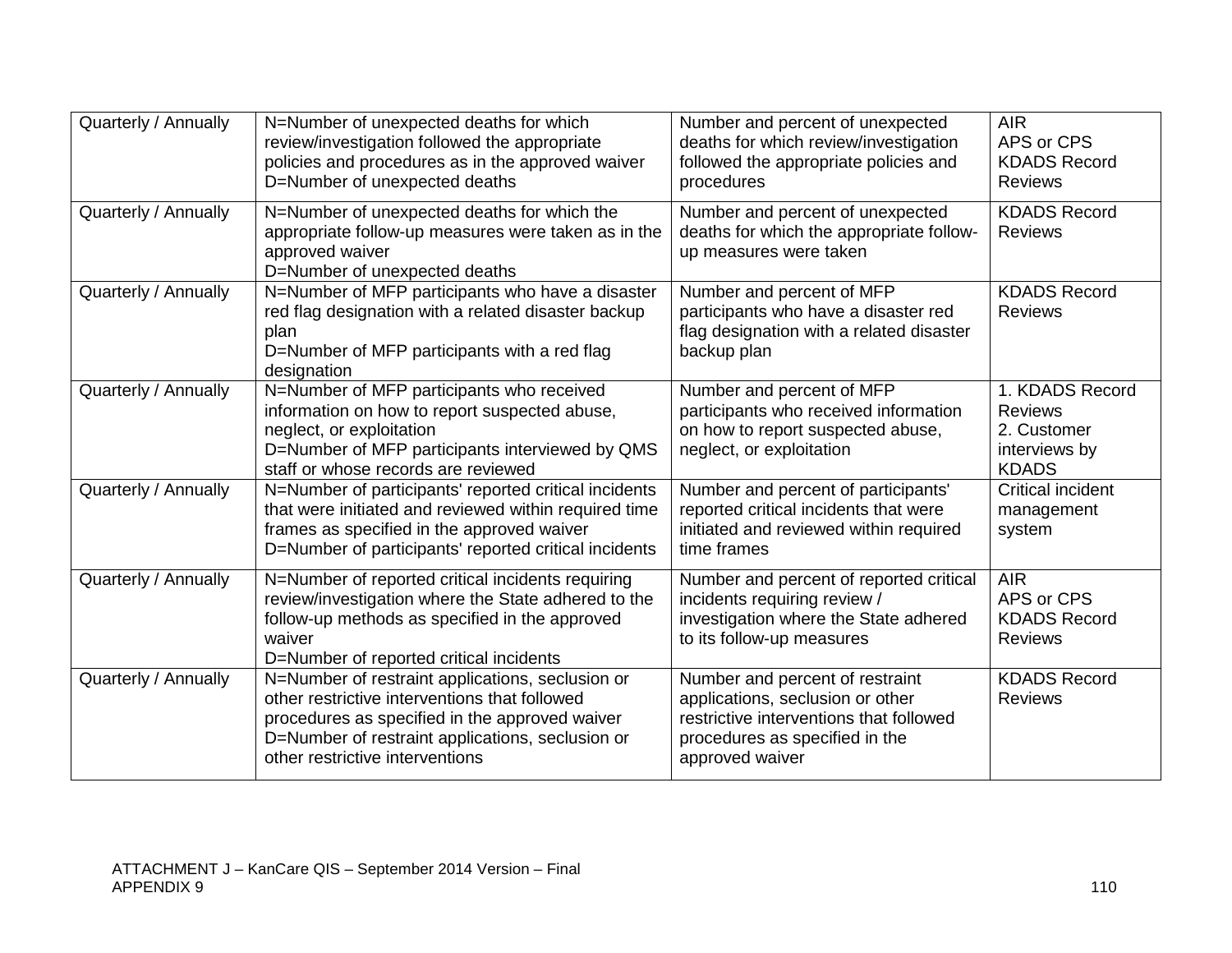| Quarterly / Annually            | N=Number of unauthorized uses of restrictive<br>interventions that were appropriately reported<br>D=Number of unauthorized uses of restrictive<br>interventions                                                                                                                     | Number and percent of unauthorized<br>uses of restrictive interventions that<br>were appropriately reported                                       | <b>KDADS Record</b><br><b>Reviews</b>     |
|---------------------------------|-------------------------------------------------------------------------------------------------------------------------------------------------------------------------------------------------------------------------------------------------------------------------------------|---------------------------------------------------------------------------------------------------------------------------------------------------|-------------------------------------------|
| Quarterly / Annually            | N=Number of HCBS participants who received<br>physical exams in accordance with State policies.<br>D=Number of HCBS participants whose service<br>plans were reviewed                                                                                                               | Number and percent of MFP<br>participants who received physical<br>exams in accordance with State<br>policies                                     | <b>KDADS Record</b><br><b>Reviews</b>     |
| Quarterly / Annually            | N=Number of participants whom Quality Review<br>staff observed as having no identifiable health or<br>welfare concerns<br>D=Total participants observed by Quality Review<br>staff during the review period                                                                         | Number and percent of MFP<br>participants whom Quality Review staff<br>observed as having no identifiable<br>health or welfare concerns           | Customer<br>interviews by<br><b>KDADS</b> |
| <b>Financial Accountability</b> |                                                                                                                                                                                                                                                                                     |                                                                                                                                                   |                                           |
| Quarterly / Annually            | N=Number of provider claims that are coded and<br>paid in accordance with the state's approved<br>reimbursement methodology<br>D=Total number of provider claims paid                                                                                                               | Number and percent of provider claims<br>that are coded and paid in accordance<br>with the state's approved<br>reimbursement methodology          | <b>DSS/DAI</b> encounter<br>data          |
| Quarterly / Annually            | N=Number of clean claims that are paid by the<br>managed care organization within the timeframes<br>specified in the contract<br>D=Total number of provider claims                                                                                                                  | Number and percent of <b>clean</b> claims that<br>are paid by the managed care organization<br>within the timeframes specified in the<br>contract | <b>DSS/DAI</b> encounter<br>data          |
| Annually                        | N=Number of payment rates that were certified to be<br>actuarially sound by the State's actuary and<br>approved by CMS<br>D=Total number of capitation (payment) rates                                                                                                              | Number and percent of payment rates<br>that were certified to be actuarially<br>sound by the State's actuary and<br>approved by CMS               | Rate-setting<br>documentation             |
| Annually                        | N=Number of claims by type received and denied or<br>suspended in accordance with the reimbursement<br>methodology specified in the approved waiver<br>D=Number of claims by type submitted in<br>accordance with the reimbursement methodology<br>specified in the approved waiver | Number and percent of claims not in<br>accordance with the reimbursement<br>methodology are denied / suspended.                                   | <b>KDADS Program</b><br>Evaluation        |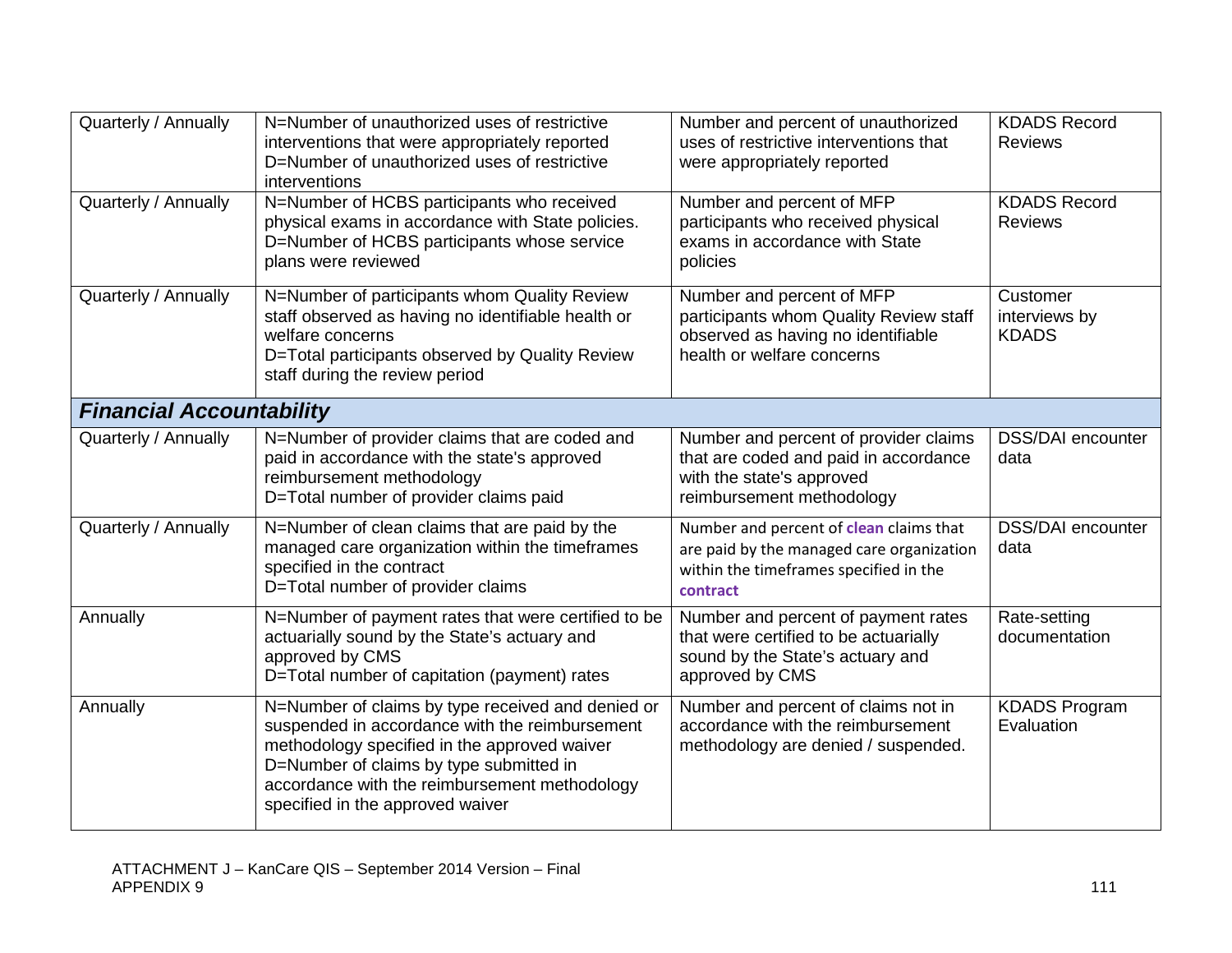| Annually      | N=Number of providers utilizing EVV<br>D=Total number of providers enrolled                       | Number and percent of Providers utilize   KDADS Program<br><b>Electronic Visit Verification</b>                                                                                               | Evaluation   |
|---------------|---------------------------------------------------------------------------------------------------|-----------------------------------------------------------------------------------------------------------------------------------------------------------------------------------------------|--------------|
| Semi-Annually | N=Total number of dollars spent on institutional<br>costs<br>D=Total dollars spent on HCBS budget | Report on overall LTC spending to<br>assure an annual percentage shift in<br>spending as a result of an increase in<br>spending on HCBS services and a<br>decrease on institutional spending. | <b>KDADS</b> |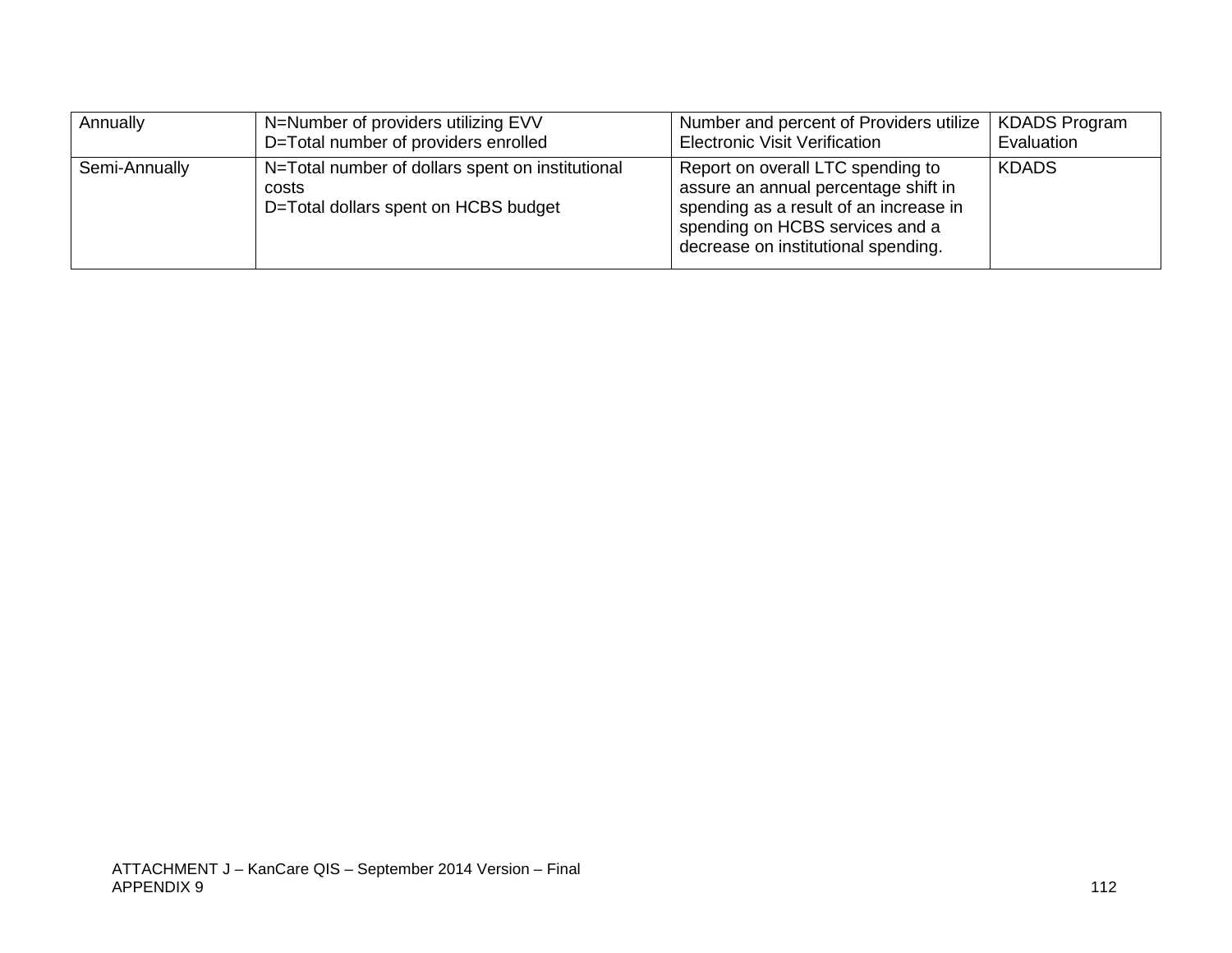| <b>Frequency</b><br><b>of</b><br><b>Measuring</b> | <b>Methodology</b>                                                                                                                                                                                                                 | <b>Benchmark</b>                                                                                                                                                            | <b>Data Source</b>                                                                                                      |
|---------------------------------------------------|------------------------------------------------------------------------------------------------------------------------------------------------------------------------------------------------------------------------------------|-----------------------------------------------------------------------------------------------------------------------------------------------------------------------------|-------------------------------------------------------------------------------------------------------------------------|
|                                                   | <b>Administrative Authority</b>                                                                                                                                                                                                    |                                                                                                                                                                             |                                                                                                                         |
| Quarterly /<br>Annually                           | N=Number of Quality Review reports generated by KDADS,<br>the Operating Agency, that were submitted to the State<br><b>Medicaid Agency</b><br>D=Number of Quality Review reports                                                   | Number and percent of Quality<br>Review reports generated by KDADS,<br>the Operating Agency, that were<br>submitted to the State Medicaid<br>Agency                         | QuJuality<br>Review<br>Reports                                                                                          |
| Quarterly /<br>Annually                           | N=Number of waiver amendments and renewals reviewed<br>and approved by the State Medicaid Agency prior to<br>submission to CMS<br>D=Total number of waiver amendments and renewals                                                 | Number and percent of waiver<br>amendments and renewals reviewed<br>and approved by the State Medicaid<br>Agency prior to submission to CMS<br>by the State Medicaid Agency | Number of<br>waiver<br>amendments<br>and renewals                                                                       |
| Quarterly                                         | N=Number of waiver policy changes that were submitted to<br>the State Medicaid Agency prior to implementation by the<br><b>Operating Agency</b><br>D=Number of waiver policy changes implemented by the<br><b>Operating Agency</b> | Number and percent of waiver policy<br>changes that were submitted to the<br>State Medicaid Agency prior to<br>implementation by the Operating<br>Agency                    | Presentation<br>of waiver<br>policy<br>changes                                                                          |
| Annually                                          | N=Number of Long-Term Care meetings that were<br>represented by the program managers through in-person<br>attendance or written reports<br>D=Number of Long-Term Care meetings                                                     | Number and percent of Long-Term<br>Care meetings that were represented<br>by the program managers through in-<br>person attendance or written reports                       | Meeting<br>minutes                                                                                                      |
|                                                   | <b>Evaluation / Reevaluation Level of Care</b>                                                                                                                                                                                     |                                                                                                                                                                             |                                                                                                                         |
| Quarterly /<br>Annually                           | N=Number of waiver participants who were determined to<br>meet Level of Care requirements prior to receiving HCBS<br>services<br>D=Total number of enrolled waiver participants                                                    | Number and percent of waiver<br>participants who were determined to<br>meet Level of Care requirements<br>prior to receiving HCBS services                                  | Other-<br>Operating<br>Agency's data<br>systems and<br><b>Managed Care</b><br>Organizations<br>(MCOs)<br>encounter data |

## **Appendix 10. Performance Measures: HCBS/Frail Elderly program**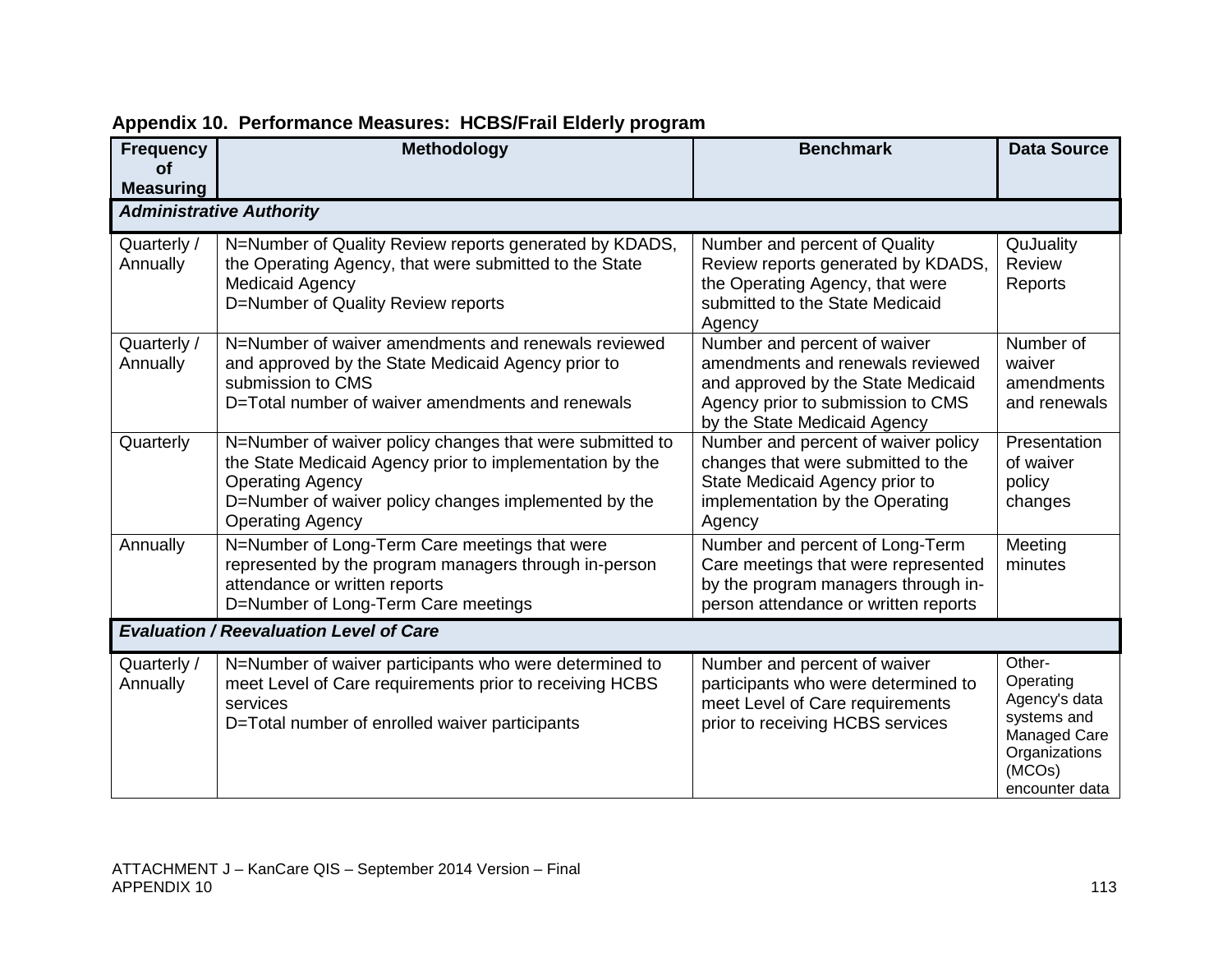| <b>Frequency</b><br><b>of</b> | Methodology                                                                                                                                                                                                                            | <b>Benchmark</b>                                                                                                                                                     | <b>Data Source</b>                       |
|-------------------------------|----------------------------------------------------------------------------------------------------------------------------------------------------------------------------------------------------------------------------------------|----------------------------------------------------------------------------------------------------------------------------------------------------------------------|------------------------------------------|
| <b>Measuring</b>              |                                                                                                                                                                                                                                        |                                                                                                                                                                      |                                          |
| Quarterly /<br>Annually       | N=Number of waiver participants who receive their annual<br>Level of Care evaluation within 12 months of the previous<br>Level of Care determination<br>D=Number of waiver participants who received Level of<br>Care redeterminations | Number and percent of waiver<br>participants who receive their annual<br>Level of Care evaluation within 12<br>months of the previous Level of Care<br>determination | <b>KDADS</b><br>Record<br><b>Reviews</b> |
| Quarterly                     | N=Number of waiver participants whose Level of Care<br>determinations used the approved screening tool<br>D=Number of waiver participants who had a Level of Care<br>determination                                                     | Number and percent of waiver<br>participants whose Level of Care<br>(LOC) determinations used the state's<br>approved screening tool                                 | <b>KDADS</b><br>Record<br><b>Reviews</b> |
| Annually                      | N=Number of initial Level of Care (LOC) determinations<br>made by a qualified assessor<br>D=Number of initial Level of Care determinations                                                                                             | Number and percent of initial Level of<br>Care (LOC) determinations made by<br>a qualified assessor                                                                  | Assessor and<br>assessment<br>records    |
| Quarterly                     | N=Number of initial Level of Care (LOC) determinations<br>made where the LOC criteria was accurately applied<br>D=Number of initial Level of Care determinations                                                                       | Number and percent of initial Level of<br>Care (LOC) determinations made<br>where the LOC criteria was<br>accurately applied                                         | <b>KDADS</b><br>Record<br><b>Reviews</b> |
| Quarterly                     | N=Number of case file reviews reflect eligibility<br>determination was made within six (6) working days of<br>intake<br>D=Total number of files reviewed                                                                               | Number and percent of participants<br>whose cases were eligibility<br>determination was made within six (6)<br>working days of intake                                | <b>KDADS</b><br>Record<br><b>Reviews</b> |
| Quarterly                     | N=Number of participants whose cases were closed<br>appropriately and timely<br>D=Number of waiver participants who lost Medicaid financial<br>eligibility                                                                             | Number and percent of participants<br>whose cases were closed<br>appropriately and timely due to the<br>loss of Medicaid financial eligibility                       | <b>KDADS</b><br>Program<br>Evaluation    |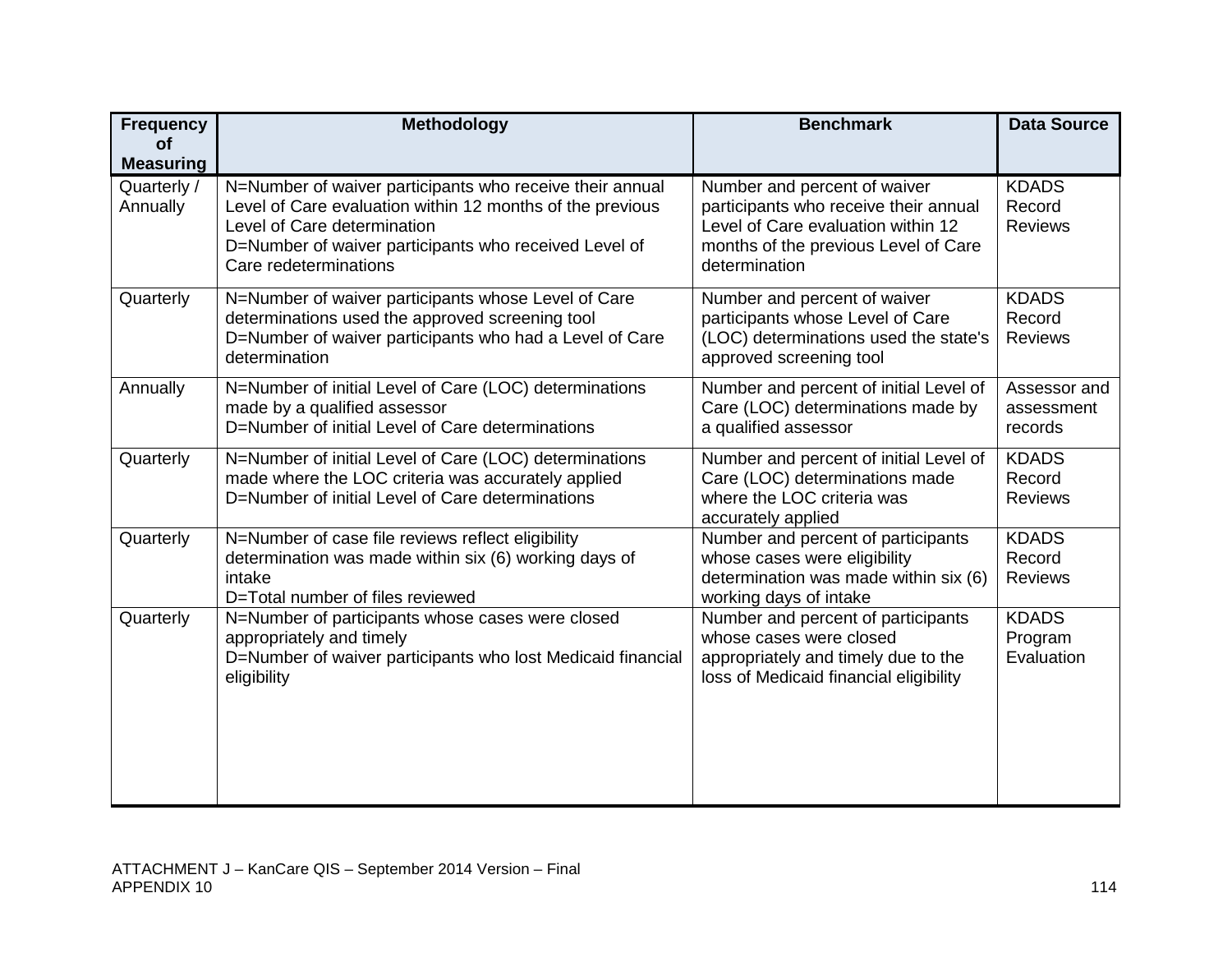| <b>Frequency</b><br>Οf     | Methodology                                                                                                                                                                                                                                                             | <b>Benchmark</b>                                                                                                                                                                                                                  | <b>Data Source</b>                                                                                  |
|----------------------------|-------------------------------------------------------------------------------------------------------------------------------------------------------------------------------------------------------------------------------------------------------------------------|-----------------------------------------------------------------------------------------------------------------------------------------------------------------------------------------------------------------------------------|-----------------------------------------------------------------------------------------------------|
| <b>Measuring</b>           |                                                                                                                                                                                                                                                                         |                                                                                                                                                                                                                                   |                                                                                                     |
| <b>Qualified Providers</b> |                                                                                                                                                                                                                                                                         |                                                                                                                                                                                                                                   |                                                                                                     |
| Continuous<br>ly/Ongoing   | N=Number of new licensed/certified waiver provider<br>applicants that initially met licensure requirements,<br>certification requirements, and other waiver standards prior<br>to furnishing waiver services<br>D=Number of all new licensed/certified waiver providers | Number and percent of new licensed<br>/ certified waiver provider applicants<br>that initially met licensure<br>requirements, certification<br>requirements, and other waiver<br>standards prior to furnishing waiver<br>services | Managed<br>Care<br>Organization<br>(MCO)<br>reports and<br><b>KDADS</b><br>Record<br><b>Reviews</b> |
| Continuous<br>ly/Ongoing   | N=Number of enrolled licensed/certified waiver providers<br>that continue to meet licensure requirements, certification<br>requirements, and other waiver standards<br>D=Number of enrolled licensed/certified waiver providers                                         | Number and percent of enrolled<br>licensed/certified waiver providers<br>that continue to meet licensure<br>requirements, certification<br>requirements, and other waiver<br>standards                                            | Managed<br>Care<br>Organization<br>(MCO)<br>reports and<br><b>KDADS</b><br>Record<br><b>Reviews</b> |
| Continuous<br>ly/Ongoing   | N=Number of new non-licensed/non-certified waiver<br>provider applicants that have met the initial waiver<br>requirements prior to furnishing waiver services<br>D=Number of all new non-licensed/non-certified providers                                               | Number and percent of new non-<br>licensed/non-certified waiver provider<br>applicants that have met the initial<br>waiver requirements prior to<br>furnishing waiver services                                                    | Managed<br>Care<br>Organization<br>(MCO)<br>reports and<br><b>KDADS</b><br>Record<br><b>Reviews</b> |
| Continuous<br>ly/Ongoing   | N=Number enrolled non-licensed/non-certified waiver<br>providers that continue to meet waiver requirements<br>D=Number of enrolled non-licensed/non-certified providers                                                                                                 | Number and percent of enrolled non-<br>licensed/non-certified waiver<br>providers that continue to meet<br>waiver requirements                                                                                                    | Managed<br>Care<br>Organization<br>(MCO)<br>reports and<br><b>KDADS</b><br>Record                   |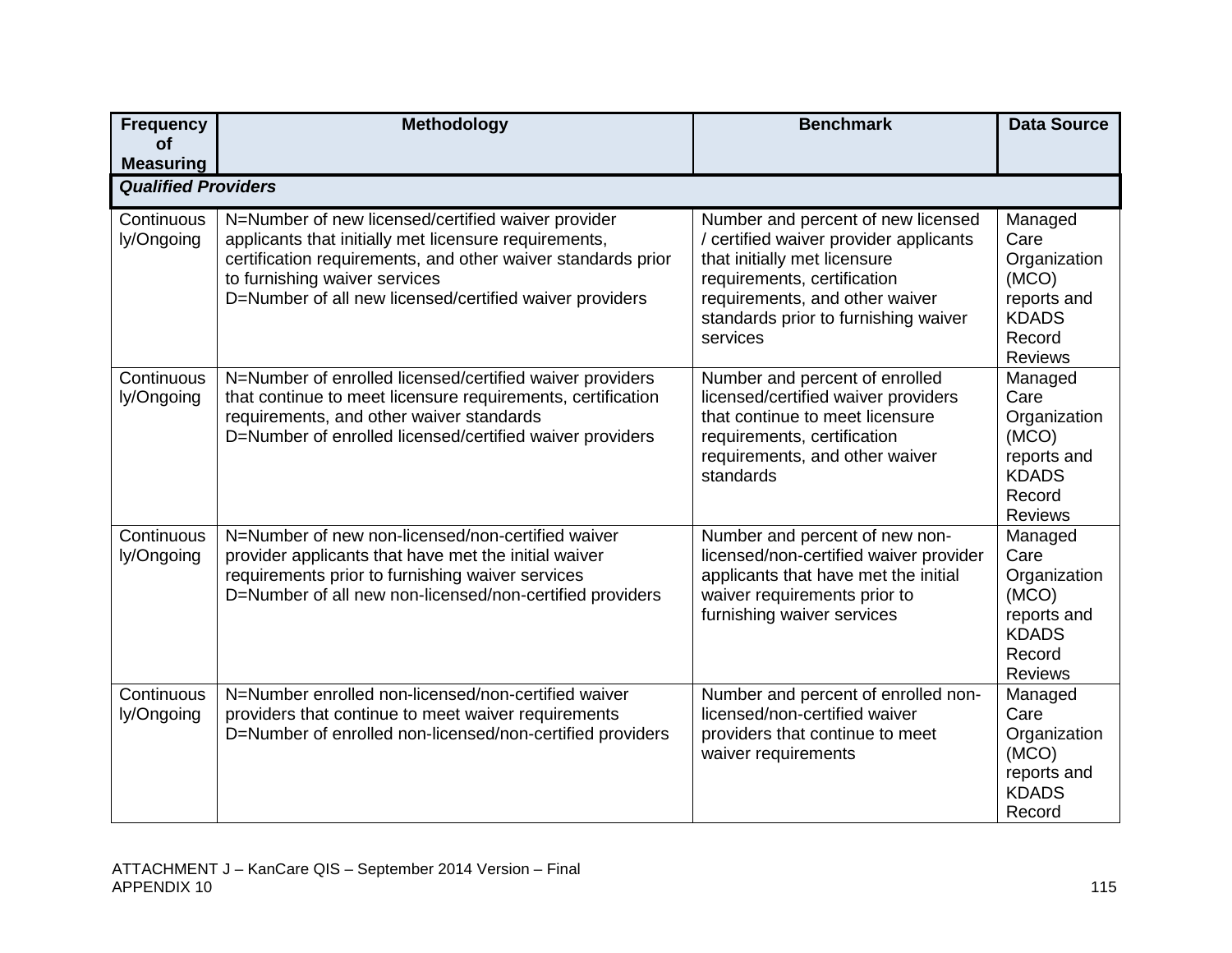| <b>Frequency</b><br><b>of</b> | Methodology                                                                                                                                                                                                    | <b>Benchmark</b>                                                                                                                                       | <b>Data Source</b>                                                                                  |
|-------------------------------|----------------------------------------------------------------------------------------------------------------------------------------------------------------------------------------------------------------|--------------------------------------------------------------------------------------------------------------------------------------------------------|-----------------------------------------------------------------------------------------------------|
| <b>Measuring</b>              |                                                                                                                                                                                                                |                                                                                                                                                        |                                                                                                     |
|                               |                                                                                                                                                                                                                |                                                                                                                                                        | <b>Reviews</b>                                                                                      |
| Continuous<br>ly/Ongoing      | N=Number of providers that meet training requirements<br>D=Number of active providers                                                                                                                          | Number and percent of active<br>providers that meet training<br>requirements                                                                           | Managed<br>Care<br>Organization<br>(MCO)<br>reports and<br><b>KDADS</b><br>Record<br><b>Reviews</b> |
| <b>Service Plan</b>           |                                                                                                                                                                                                                |                                                                                                                                                        |                                                                                                     |
| Quarterly                     | N=Number of waiver participants whose service plans<br>address their assessed needs and capabilities as indicated<br>in the assessment<br>D=Number of waiver participants whose service plans were<br>reviewed | Number and percent of waiver<br>participants whose service plans<br>address their assessed needs and<br>capabilities as indicated in the<br>assessment | <b>KDADS</b><br>Record<br><b>Reviews</b>                                                            |
| Quarterly                     | N=Number of waiver participants whose service plans<br>address health and safety risk factors<br>D=Number of waiver participants whose service plans were<br>reviewed                                          | Number and percent of waiver<br>participants whose service plans<br>address health and safety risk factors                                             | <b>KDADS</b><br>Record<br><b>Reviews</b>                                                            |
| Quarterly                     | N=Number of waiver participants whose service plans<br>address participants' goals<br>D=Number of waiver participants whose service plans were<br>reviewed                                                     | Number and percent of waiver<br>participants whose service plans<br>address participants' goals                                                        | <b>KDADS</b><br>Record<br><b>Reviews</b>                                                            |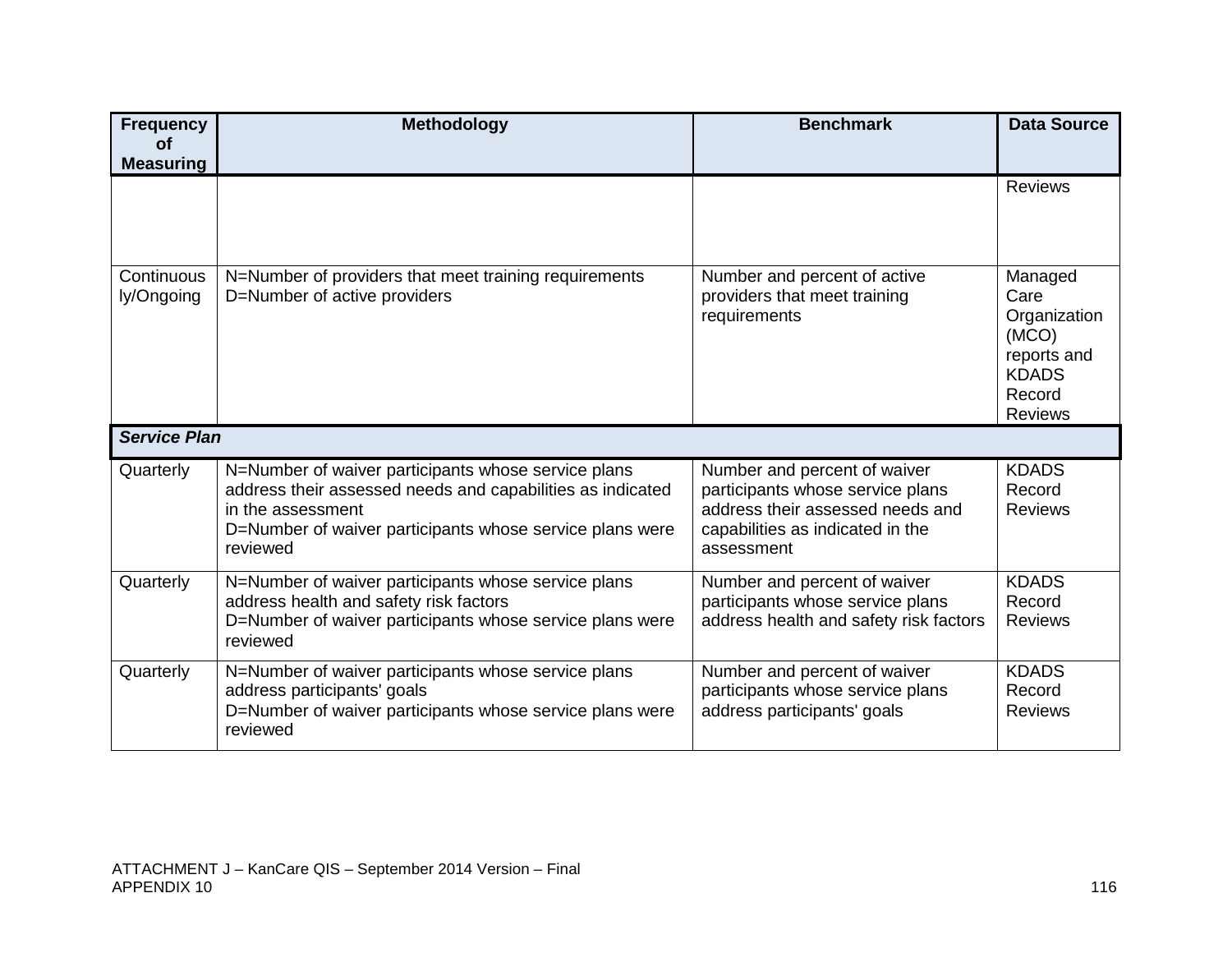| <b>Frequency</b>              | Methodology                                                                                                                                                                                                           | <b>Benchmark</b>                                                                                                                                              | <b>Data Source</b>                                                                                     |
|-------------------------------|-----------------------------------------------------------------------------------------------------------------------------------------------------------------------------------------------------------------------|---------------------------------------------------------------------------------------------------------------------------------------------------------------|--------------------------------------------------------------------------------------------------------|
| <b>of</b><br><b>Measuring</b> |                                                                                                                                                                                                                       |                                                                                                                                                               |                                                                                                        |
| Quarterly                     | N=Number of waiver participants whose service plans were<br>developed according to the processes in the approved<br>waiver<br>D=Number of waiver participants whose service plans were<br>reviewed                    | Number and percent of waiver<br>participants whose service plans<br>were developed according to the<br>processes in the approved waiver                       | <b>KDADS</b><br>Record<br><b>Reviews</b>                                                               |
| Quarterly                     | N=Number of waiver participants (or their representatives)<br>who were present and involved in the development of their<br>service plan<br>D=Number of waiver participants whose service plans were<br>reviewed       | Number and percent of waiver<br>participants (or their representatives)<br>who were present and involved in the<br>development of their service plan          | <b>KDADS</b><br>Record<br><b>Reviews</b>                                                               |
| Quarterly                     | N=Number of service plans reviewed before the waiver<br>participant's annual redetermination date<br>D=Number of waiver participants whose service plans were<br>reviewed                                             | Number and percent of service plans<br>reviewed before the waiver<br>participant's annual redetermination<br>date                                             | <b>KDADS</b><br>Record<br><b>Reviews</b>                                                               |
| Quarterly                     | N=Number of waiver participants with documented change<br>in needs whose service plan was revised, as needed, to<br>address the change<br>D=Number of waiver participants whose service plans were<br>reviewed        | Number and percent of waiver<br>participants with documented change<br>in needs whose service plan was<br>revised, as needed, to address the<br>change        | <b>KDADS</b><br>Record<br><b>Reviews</b>                                                               |
| Quarterly                     | N=Number of waiver participants who received services in<br>the type, scope, amount, duration, and frequency specified<br>in the service plan<br>D=Number of waiver participants whose service plans were<br>reviewed | Number and percent of waiver<br>participants who received services in<br>the type, scope, amount, duration,<br>and frequency specified in the service<br>plan | 1. Electronic<br><b>Visit</b><br>Verification<br>(EVV) reports<br>2. KDADS<br>Record<br><b>Reviews</b> |
| Quarterly                     | N=Number of survey respondents who reported receiving all<br>services as specified in their service plan<br>D=Number of waiver participants interviewed by QMS staff                                                  | Number and percent of survey<br>respondents who reported receiving<br>all services as specified in their<br>service plan                                      | Customer<br>interviews by<br><b>KDADS</b>                                                              |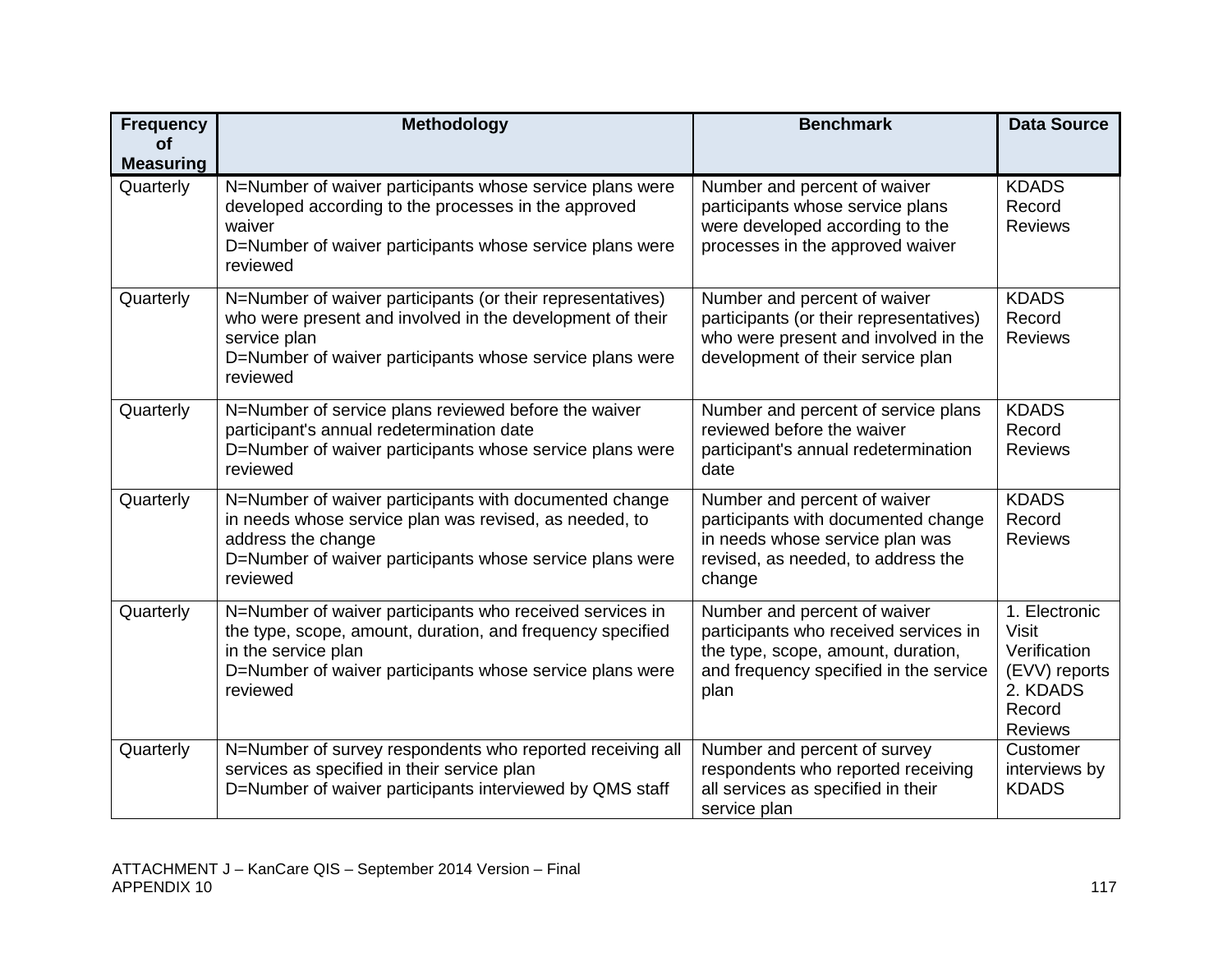| <b>Frequency</b><br><b>of</b> | Methodology                                                                                                                                                                                                                        | <b>Benchmark</b>                                                                                                                                                          | <b>Data Source</b>                        |
|-------------------------------|------------------------------------------------------------------------------------------------------------------------------------------------------------------------------------------------------------------------------------|---------------------------------------------------------------------------------------------------------------------------------------------------------------------------|-------------------------------------------|
| <b>Measuring</b>              |                                                                                                                                                                                                                                    |                                                                                                                                                                           |                                           |
| Quarterly                     | N=Number of waiver participants whose record contains<br>documentation indicating a choice of community-based<br>services<br>D=Number of waiver participants whose files are reviewed<br>for the documentation                     | Number and percent of waiver<br>participants whose record contains<br>documentation indicating a choice of<br>community-based services v. an<br>institutional alternative | <b>KDADS</b><br>Record<br><b>Reviews</b>  |
| Quarterly                     | N=Number of waiver participants whose record contains<br>documentation indicating a choice of either self-directed or<br>agency-directed care<br>D=Number of waiver participants whose files are reviewed<br>for the documentation | Number and percent of waiver<br>participants whose record contains<br>documentation indicating a choice of<br>either self-directed or agency-directed<br>care             | <b>KDADS</b><br>Record<br><b>Reviews</b>  |
| Quarterly                     | N=Number of waiver participants whose record contains<br>documentation indicating a choice of waiver service<br>providers<br>D=Number of waiver participants whose files are reviewed<br>for the documentation                     | Number and percent of waiver<br>participants whose record contains<br>documentation indicating a choice of<br>waiver service providers                                    | <b>KDADS</b><br>Record<br><b>Reviews</b>  |
| Quarterly                     | N=Number of waiver participants whose record contains<br>documentation indicating a choice of waiver services<br>D=Number of waiver participants whose files are reviewed<br>for the documentation                                 | Number and percent of waiver<br>participants whose record contains<br>documentation indicating a choice of<br>waiver services                                             | <b>KDADS</b><br>Record<br><b>Reviews</b>  |
| Quarterly                     | N=Number of waiver participant files reviewed during the<br>review period for whom the Customer Service Plans started<br>within the Number of specified daysD=Total number of files<br>reviewed during the review period           | Number and percent of participants<br>whom the Customer Service Plans<br>started within the Number of specified<br>days                                                   | <b>KDADS</b><br>Record<br><b>Reviews</b>  |
| Quarterly                     | N=Number of participants who reported attendants/workers<br>reported on time<br>D=Total number of participants interviewed during that<br>review period                                                                            | Number and percent of participants<br>who reported attendants/workers<br>reported on time                                                                                 | Customer<br>interviews by<br><b>KDADS</b> |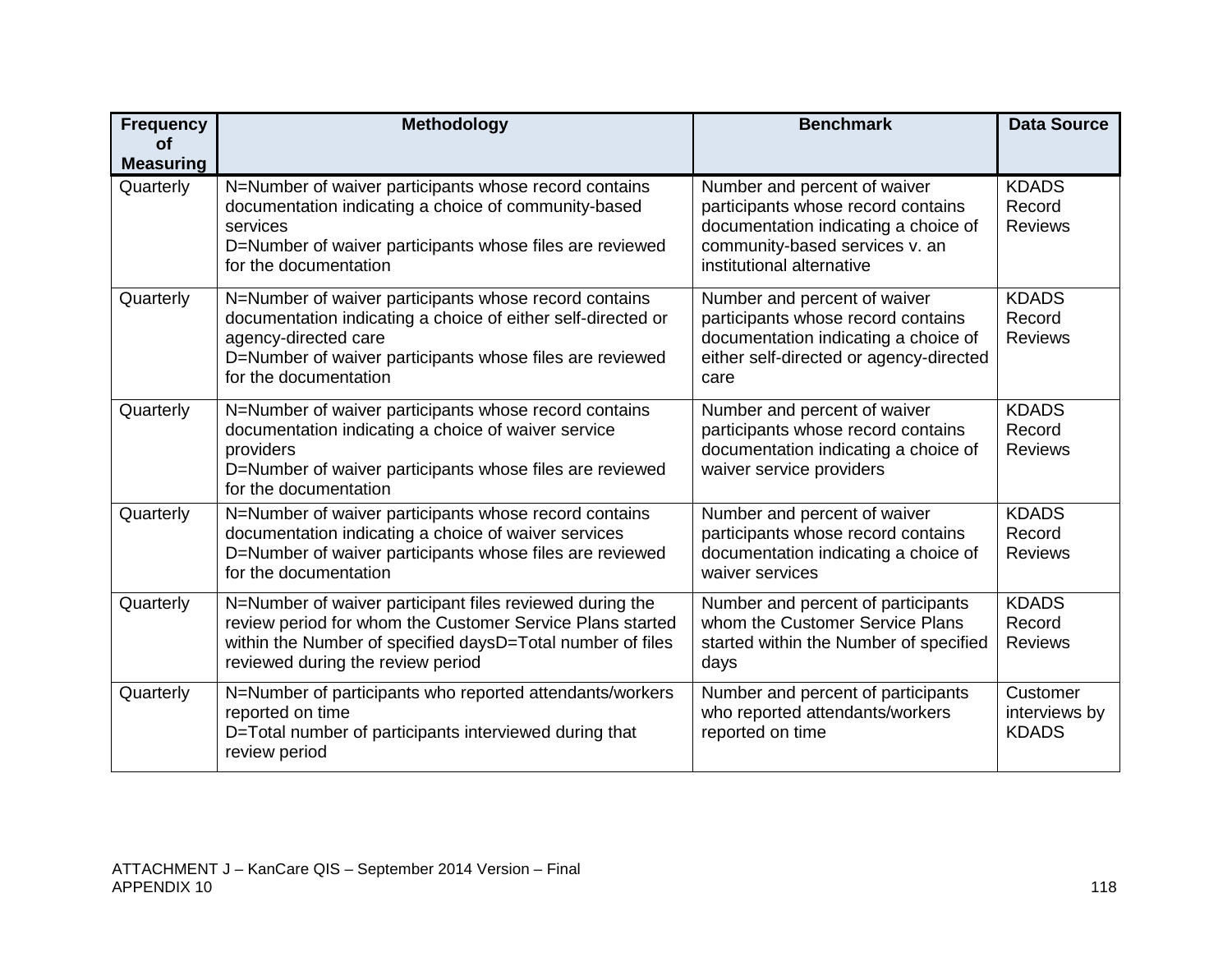| <b>Frequency</b>              | Methodology                                                                                                                                                                                                                                                       | <b>Benchmark</b>                                                                                                                                                                                | <b>Data Source</b>                                                   |
|-------------------------------|-------------------------------------------------------------------------------------------------------------------------------------------------------------------------------------------------------------------------------------------------------------------|-------------------------------------------------------------------------------------------------------------------------------------------------------------------------------------------------|----------------------------------------------------------------------|
| <b>of</b><br><b>Measuring</b> |                                                                                                                                                                                                                                                                   |                                                                                                                                                                                                 |                                                                      |
| Quarterly                     | N=Number of customers who are surveyed and report<br>satisfaction during the review period<br>D=Total number of customers who are surveyed during the<br>review period                                                                                            | Number and percent of customers<br>who are satisfied                                                                                                                                            | Customer<br>interviews by<br><b>KDADS</b>                            |
| Quarterly                     | N=Number of participants who received timely (10 clear<br>calendar days) Notices of Action for adverse actions<br>D=Number of participants who had adverse actions                                                                                                | Number and percent of participants<br>who received timely Notices of Action<br>for adverse actions                                                                                              | <b>KDADS</b><br>Record<br><b>Reviews</b>                             |
| Quarterly                     | N=Number of participants who received Notices of Action for<br>Plan of Care updates<br>D=Number of participants who had Plan of Care updates                                                                                                                      | Number and percent of participants<br>who received Notices of Action for<br>Plan of Care updates                                                                                                | <b>KDADS</b><br>Record<br><b>Reviews</b>                             |
| Quarterly                     | N=Number and percent of waiver participants who had<br>assessments completed by the MCO that included physical,<br>behavioral, and functional components to determine the<br>member's needs<br>D=Number and percent of waiver participants who had<br>assessments | Number and percent of waiver<br>participants who had assessments<br>completed by the MCO that included<br>physical, behavioral, and functional<br>components to determine the<br>member's needs | <b>KDADS</b><br>Record<br><b>Reviews</b>                             |
| <b>Health and Welfare</b>     |                                                                                                                                                                                                                                                                   |                                                                                                                                                                                                 |                                                                      |
| Quarterly /<br>Annually       | N=Number of unexpected deaths for which<br>review/investigation resulted in the identification of non-<br>preventable causes<br>D=Number of unexpected deaths                                                                                                     | Number and percent of unexpected<br>deaths for which review/investigation<br>resulted in the identification of<br>preventable causes                                                            | <b>AIR</b><br>APS or CPS<br><b>KDADS</b><br>Record<br><b>Reviews</b> |
| Quarterly /<br>Annually       | N=Number of unexpected deaths for which<br>review/investigation followed the appropriate policies and<br>procedures as in the approved waiver<br>D=Number of unexpected deaths                                                                                    | Number and percent of unexpected<br>deaths for which review/investigation<br>followed the appropriate policies and<br>procedures                                                                | <b>AIR</b><br>APS or CPS<br><b>KDADS</b><br>Record<br><b>Reviews</b> |
| Quarterly /<br>Annually       | N=Number of unexpected deaths for which the appropriate<br>follow-up measures were taken as in the approved<br>waiverD=Number of unexpected deaths                                                                                                                | Number and percent of unexpected<br>deaths for which the appropriate<br>follow-up measures were taken                                                                                           | <b>KDADS</b><br>Record<br><b>Reviews</b>                             |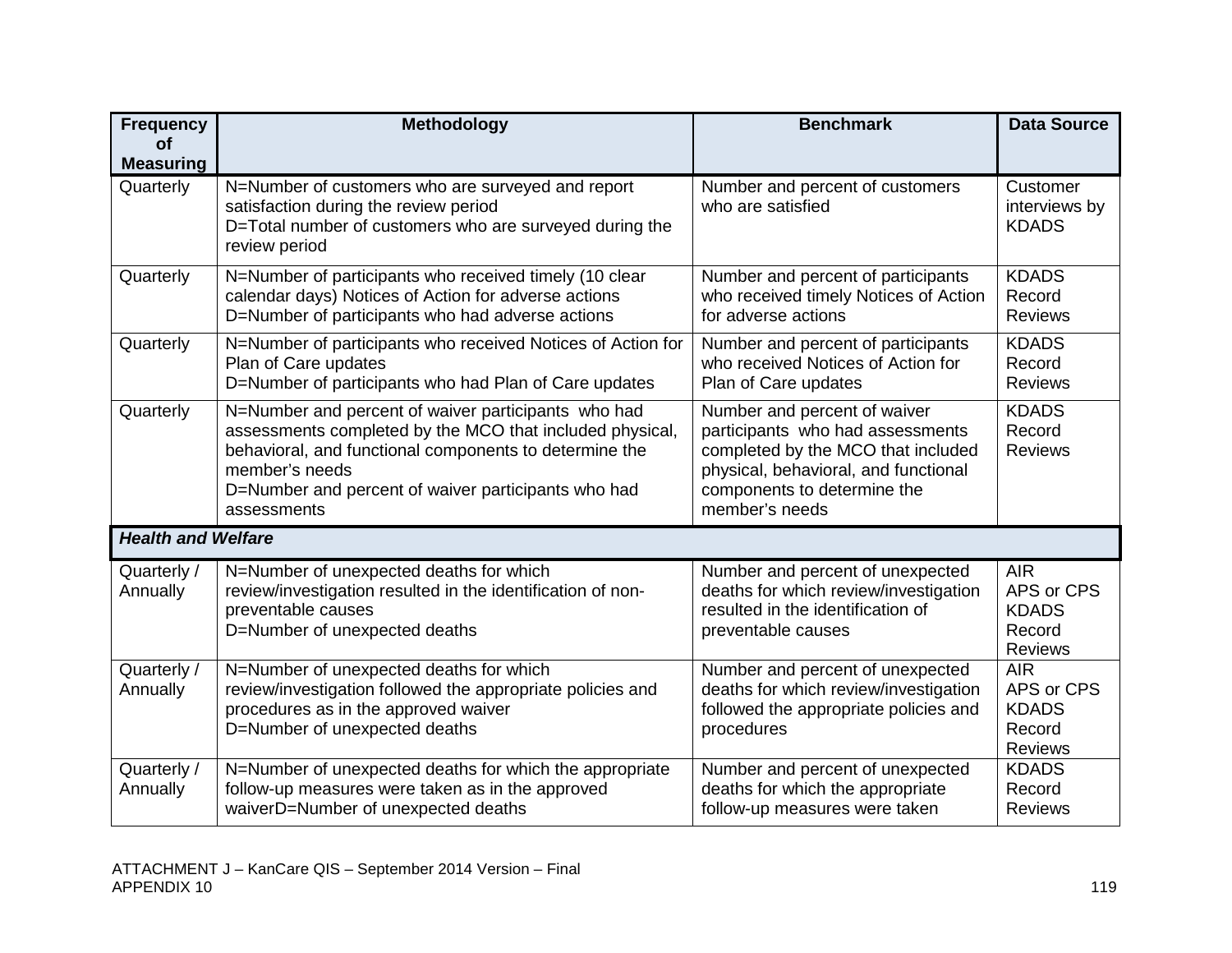| <b>Frequency</b>              | <b>Methodology</b>                                                                                                                                                                                                                         | <b>Benchmark</b>                                                                                                                                                    | <b>Data Source</b>                                                                   |
|-------------------------------|--------------------------------------------------------------------------------------------------------------------------------------------------------------------------------------------------------------------------------------------|---------------------------------------------------------------------------------------------------------------------------------------------------------------------|--------------------------------------------------------------------------------------|
| <b>of</b><br><b>Measuring</b> |                                                                                                                                                                                                                                            |                                                                                                                                                                     |                                                                                      |
| Quarterly /<br>Annually       | N=Number of waiver participants who have a disaster red<br>flag designation with a related disaster backup plan<br>D=Number of waiver participants with a red flag designation                                                             | Number and percent of waiver<br>participants who have a disaster red<br>flag designation with a related<br>disaster backup plan                                     | <b>KDADS</b><br>Record<br><b>Reviews</b>                                             |
| Quarterly /<br>Annually       | N=Number of waiver participants who received information<br>on how to report suspected abuse, neglect, or exploitation<br>D=Number of waiver participants interviewed by QMS staff<br>or whose records are reviewed                        | Number and percent of waiver<br>participants who received information<br>on how to report suspected abuse,<br>neglect, or exploitation                              | 1. KDADS<br>Record<br><b>Reviews</b><br>2. Customer<br>interviews by<br><b>KDADS</b> |
| Quarterly /<br>Annually       | N=Number of participants' reported critical incidents that<br>were initiated and reviewed within required time frames as<br>specified in the approved waiver<br>D=Number of participants' reported critical incidents                      | Number and percent of participants'<br>reported critical incidents that were<br>initiated and reviewed within required<br>time frames                               | Critical<br>incident<br>management<br>system                                         |
| Quarterly /<br>Annually       | N=Number of reported critical incidents requiring<br>review/investigation where the State adhered to the follow-<br>up methods as specified in the approved waiver<br>D=Number of reported critical incidents                              | Number and percent of reported<br>critical incidents requiring review /<br>investigation where the State adhered<br>to its follow-up measures                       | <b>AIR</b><br>APS or CPS<br><b>KDADS</b><br>Record<br><b>Reviews</b>                 |
| Quarterly /<br>Annually       | N=Number of restraint applications, seclusion or other<br>restrictive interventions that followed procedures as<br>specified in the approved waiver<br>D=Number of restraint applications, seclusion or other<br>restrictive interventions | Number and percent of restraint<br>applications, seclusion or other<br>restrictive interventions that followed<br>procedures as specified in the<br>approved waiver | <b>KDADS</b><br>Record<br><b>Reviews</b>                                             |
| Quarterly /<br>Annually       | N=Number of unauthorized uses of restrictive interventions<br>that were appropriately reported<br>D=Number of unauthorized uses of restrictive interventions                                                                               | Number and percent of unauthorized<br>uses of restrictive interventions that<br>were appropriately reported                                                         | <b>KDADS</b><br>Record<br><b>Reviews</b>                                             |
| Quarterly /<br>Annually       | N=Number of HCBS participants who received physical<br>exams in accordance with State policies.<br>D=Number of HCBS participants whose service plans were<br>reviewed                                                                      | Number and percent of waiver<br>participants who received physical<br>exams in accordance with State<br>policies                                                    | <b>KDADS</b><br>Record<br><b>Reviews</b>                                             |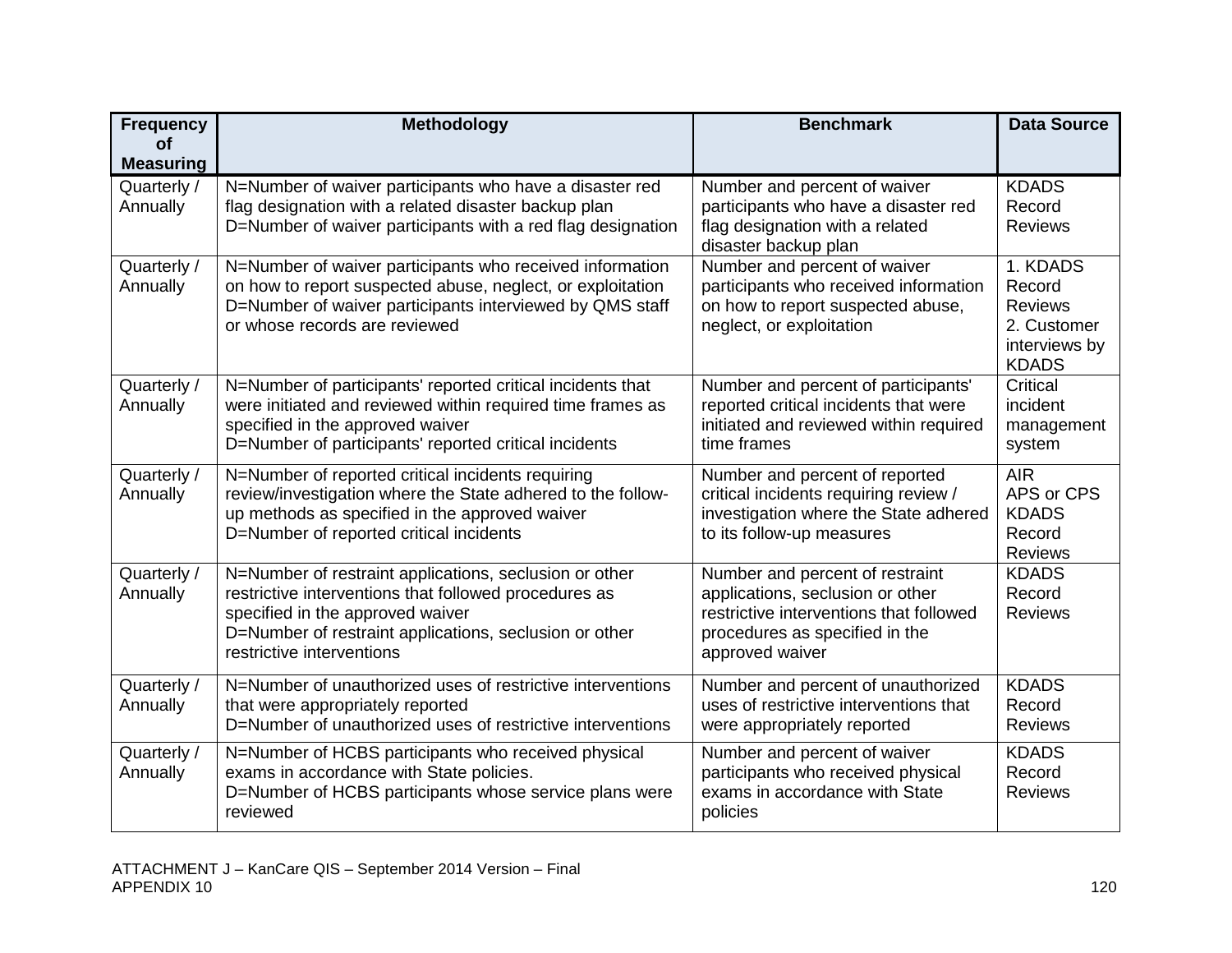| <b>Frequency</b><br><b>of</b>               | Methodology                                                                                                                                                                                                                                                                                                                                               | <b>Benchmark</b>                                                                                                                              | <b>Data Source</b>                        |
|---------------------------------------------|-----------------------------------------------------------------------------------------------------------------------------------------------------------------------------------------------------------------------------------------------------------------------------------------------------------------------------------------------------------|-----------------------------------------------------------------------------------------------------------------------------------------------|-------------------------------------------|
| <b>Measuring</b><br>Quarterly /<br>Annually | N=Number of participants whom Quality Review staff<br>Number and percent of waiver<br>observed as having no identifiable health or welfare<br>participants whom Quality Review<br>staff observed as having no<br>concerns<br>identifiable health or welfare concerns<br>D=Total participants observed by Quality Review staff during<br>the review period |                                                                                                                                               | Customer<br>interviews by<br><b>KDADS</b> |
|                                             |                                                                                                                                                                                                                                                                                                                                                           |                                                                                                                                               |                                           |
|                                             | <b>Financial Accountability</b>                                                                                                                                                                                                                                                                                                                           |                                                                                                                                               |                                           |
| Quarterly /<br>Annually                     | N=Number of provider claims that are coded and paid in<br>accordance with the state's approved reimbursement<br>methodologyD=Total number of provider claims paid                                                                                                                                                                                         | Number and percent of<br>provider claims that are coded<br>and paid in accordance with the<br>state's approved<br>reimbursement methodology   | <b>DSS/DAI</b> encounter<br>data          |
| Quarterly /<br>Annually                     | N=Number of clean claims that are paid by the managed<br>care organization within the timeframes specified in the<br>contract<br>D=Total number of provider claims                                                                                                                                                                                        | Number and percent of clean<br>claims that are paid by the<br>managed care organization within<br>the timeframes specified in the<br>contract | <b>DSS/DAI</b> encounter<br>data          |
| Annually                                    | N=Number of payment rates that were certified to be<br>actuarially sound by the State's actuary and approved by<br><b>CMS</b><br>D=Total number of capitation (payment) rates                                                                                                                                                                             | Number and percent of<br>payment rates that were<br>certified to be actuarially sound<br>by the State's actuary and<br>approved by CMS        | Rate-setting<br>documentation             |
| Annually                                    | N=Number of providers utilizing EVV<br>D=Total number of providers enrolled                                                                                                                                                                                                                                                                               | Number and percent of<br>Providers utilize Electronic Visit<br>Verification                                                                   | <b>KDADS Program</b><br>Evaluation        |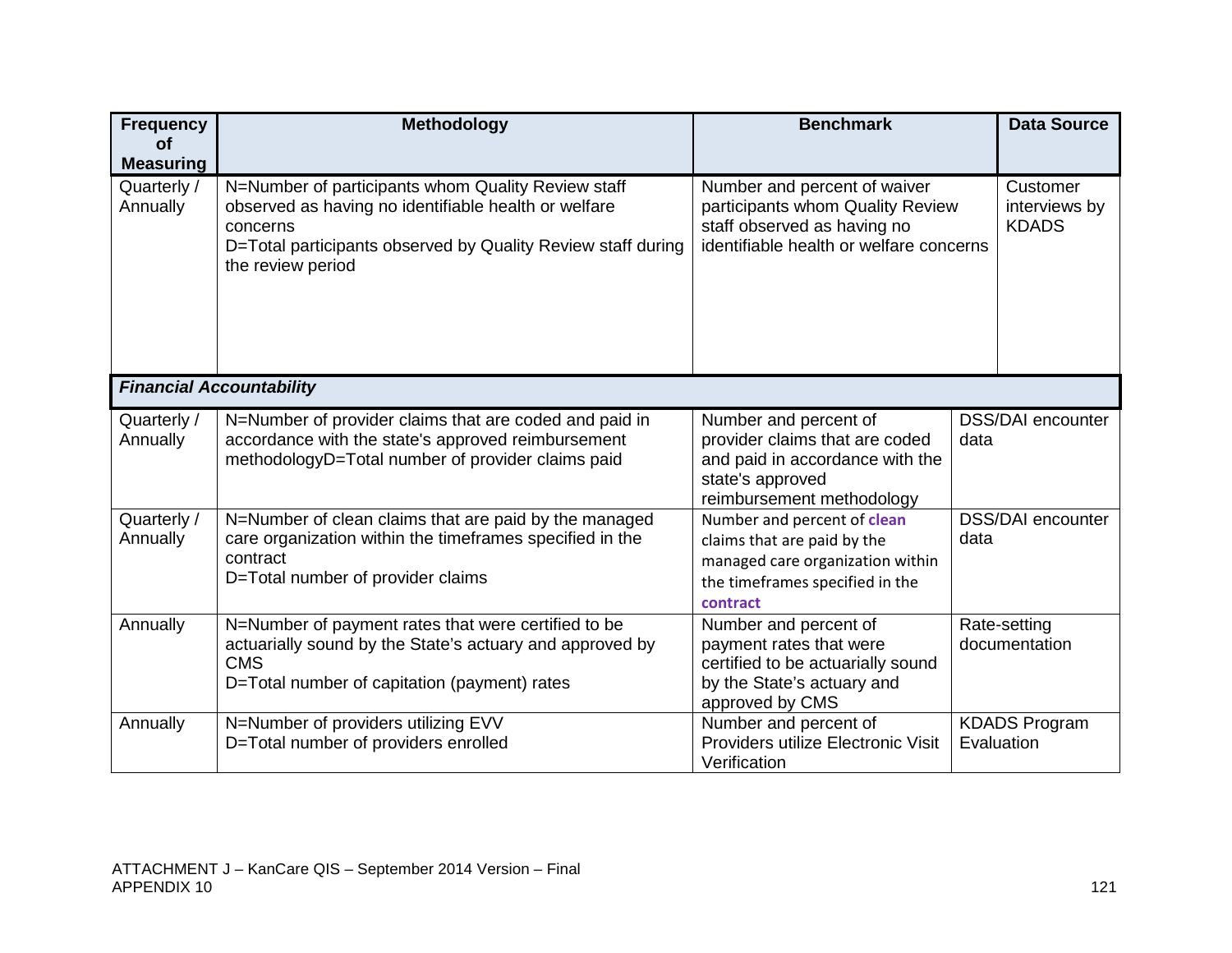| Frequency<br><b>of</b><br><b>Measuring</b> | <b>Methodology</b>                                                                                                                                                                                                                                                                  | <b>Benchmark</b>                                                                                                   | <b>Data Source</b>                 |
|--------------------------------------------|-------------------------------------------------------------------------------------------------------------------------------------------------------------------------------------------------------------------------------------------------------------------------------------|--------------------------------------------------------------------------------------------------------------------|------------------------------------|
| Annually                                   | N=Number of claims by type received and denied or<br>suspended in accordance with the reimbursement<br>methodology specified in the approved waiver<br>D=Number of claims by type submitted in accordance with<br>the reimbursement methodology specified in the approved<br>waiver | Number and percent of claims<br>not in accordance with the<br>reimbursement methodology<br>are denied / suspended. | <b>KDADS Program</b><br>Evaluation |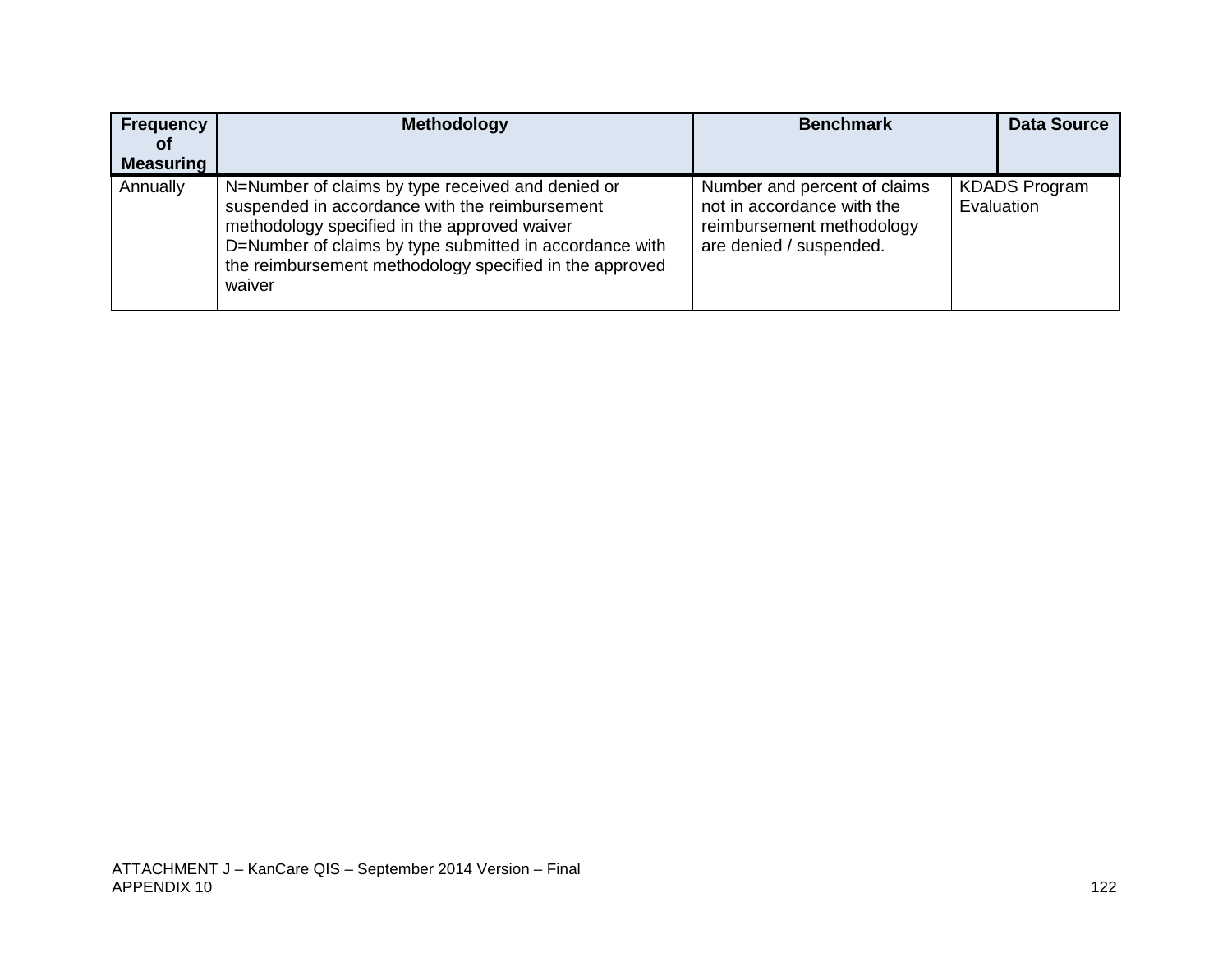| <b>Indicator</b><br>$LD =$<br>Liquidated<br>Damage if<br>not met | <b>Frequency</b><br><b>of</b><br>measuring | Methodology                                                                                                                                                                                                                                | <b>Benchmark</b>                                                                                                                             | Data source                                                                                |
|------------------------------------------------------------------|--------------------------------------------|--------------------------------------------------------------------------------------------------------------------------------------------------------------------------------------------------------------------------------------------|----------------------------------------------------------------------------------------------------------------------------------------------|--------------------------------------------------------------------------------------------|
| Administrative<br>Accountability                                 | Quarterly                                  | Total number of enrolled providers vs. total number of<br>enrolled providers that obtained/maintained appropriate<br>licensure/certification in accordance with State law and other<br>provider qualifications prior to service provision. | 100% of sample providers<br>have obtained appropriate<br>licensure/certification                                                             | <b>Encounter Data</b><br>and State<br>Licensure/<br>Certification/<br><b>Enrolled Data</b> |
| Financial<br>Accountability                                      | Quarterly                                  | Claims received and coded in accordance with the<br>reimbursement methodology specified in the approved State<br>plan vs. claims paid for in accordance with the<br>reimbursement methodology specified in the approved State<br>plan.     | 100% of claims paid are in<br>accordance with the<br>reimbursement methodology<br>specified in the State plan.                               | <b>Encounter Data</b>                                                                      |
| Financial<br>Accountability                                      | Quarterly                                  | Number of nursing facility claims received that are not denied<br>or suspended vs. number of nursing facility claims not denied<br>or suspended but paid within 14 days.                                                                   | 90% of clean nursing facility<br>claims (claims that do not<br>trigger an edit for denial or<br>suspension) are processed<br>within 14 days. | <b>Encounter Data</b>                                                                      |
| Financial<br>Accountability<br>(LD)                              | Quarterly                                  | Number of nursing facility claims received that are not denied<br>or suspended vs. number of nursing facility claims not denied<br>or suspended but paid within 21 days.                                                                   | 99.5% of clean nursing facility<br>claims (claims that do not<br>trigger an edit for denial or<br>suspension) are processed<br>with 21 days. | <b>Encounter Data</b>                                                                      |
| Financial<br>Accountability                                      | Quarterly                                  | Number of nursing facility claims received that are for<br>Medicaid approved resident days vs. number of nursing<br>facility claims for Medicaid approved resident days that are<br>paid within 60days.                                    | 100% of valid claims<br>(Medicaid approved resident<br>days) are processed within<br>60 days.                                                | <b>Encounter Data</b>                                                                      |
| <b>Health and</b><br>Welfare                                     | Annually                                   | Total sample number of nursing facility residents receiving<br>services between October and April vs. number of sample<br>residents with documented flu vaccinations or declination of<br>vaccination.                                     | 100% of nursing facility<br>residents are given access to<br>annual flu shots.                                                               | Annual<br>Resurveys                                                                        |
| Health and<br>Welfare (LD)                                       | Quarterly                                  | Total number of nursing facility discharges vs. total number of<br>nursing facility discharges that also are readmitted to a<br>hospital within 30 days.                                                                                   | Percent of hospital re-<br>admissions within 30 days of<br>nursing facility discharge.                                                       | <b>KDADS</b>                                                                               |

## **Appendix 11. Performance Measures: Nursing Facility**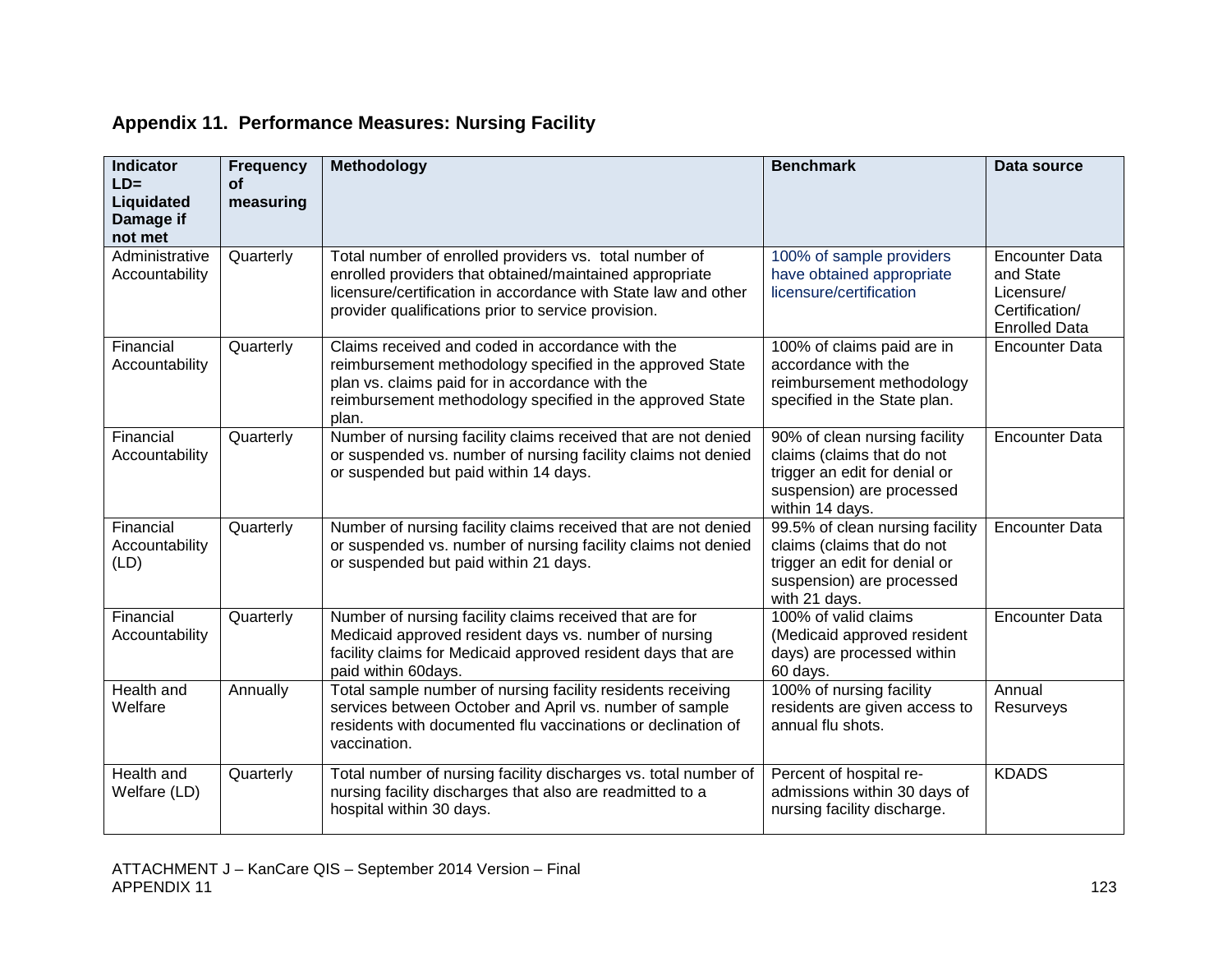| Choice                | Quarterly | Total number of beneficiaries that transition from a nursing                                                                                                                                                 | Number of beneficiaries that                                                | <b>CONTRACTORS</b>                                 |
|-----------------------|-----------|--------------------------------------------------------------------------------------------------------------------------------------------------------------------------------------------------------------|-----------------------------------------------------------------------------|----------------------------------------------------|
|                       |           | facility placement to a community placement.                                                                                                                                                                 | transition from a nursing                                                   | self report                                        |
|                       |           |                                                                                                                                                                                                              | facility placement.                                                         |                                                    |
| Health and            | Quarterly | Total number of HCBS beneficiaries vs. the total number of                                                                                                                                                   | Percentage of HCBS                                                          | <b>CONTRACTORS</b>                                 |
| Welfare               |           | HCBS beneficiaries that transfer to a nursing facility.                                                                                                                                                      | beneficiaries that transfer to a<br>nursing facility.                       | self report                                        |
| Health and            | Annually  | Total number of nursing facility days of care vs. total number                                                                                                                                               | Average nursing facility                                                    | <b>KDADS Program</b>                               |
| Welfare (LD)          |           | of nursing facility eligible beneficiaries (excluding temporary<br>stays.)                                                                                                                                   | utilization for eligible<br>beneficiaries                                   | Evaluation                                         |
| Health and<br>Welfare | Quarterly | Percent of long-term stay nursing home residents who are<br>receiving an antipsychotic medication, excluding those residents<br>diagnosed with schizophrenia, Huntington's Disease or<br>Tourette's Syndrome | 10% annual reduction in<br>utilization rate from MCO<br>experience baseline | <b>KDADS Program</b><br>Evaluation and<br>MDS data |
|                       |           |                                                                                                                                                                                                              |                                                                             |                                                    |

For measures that are joint KDADS and MCO data sources: MCOs are to generate a data file and transmit to KDADS who will match this data with their data.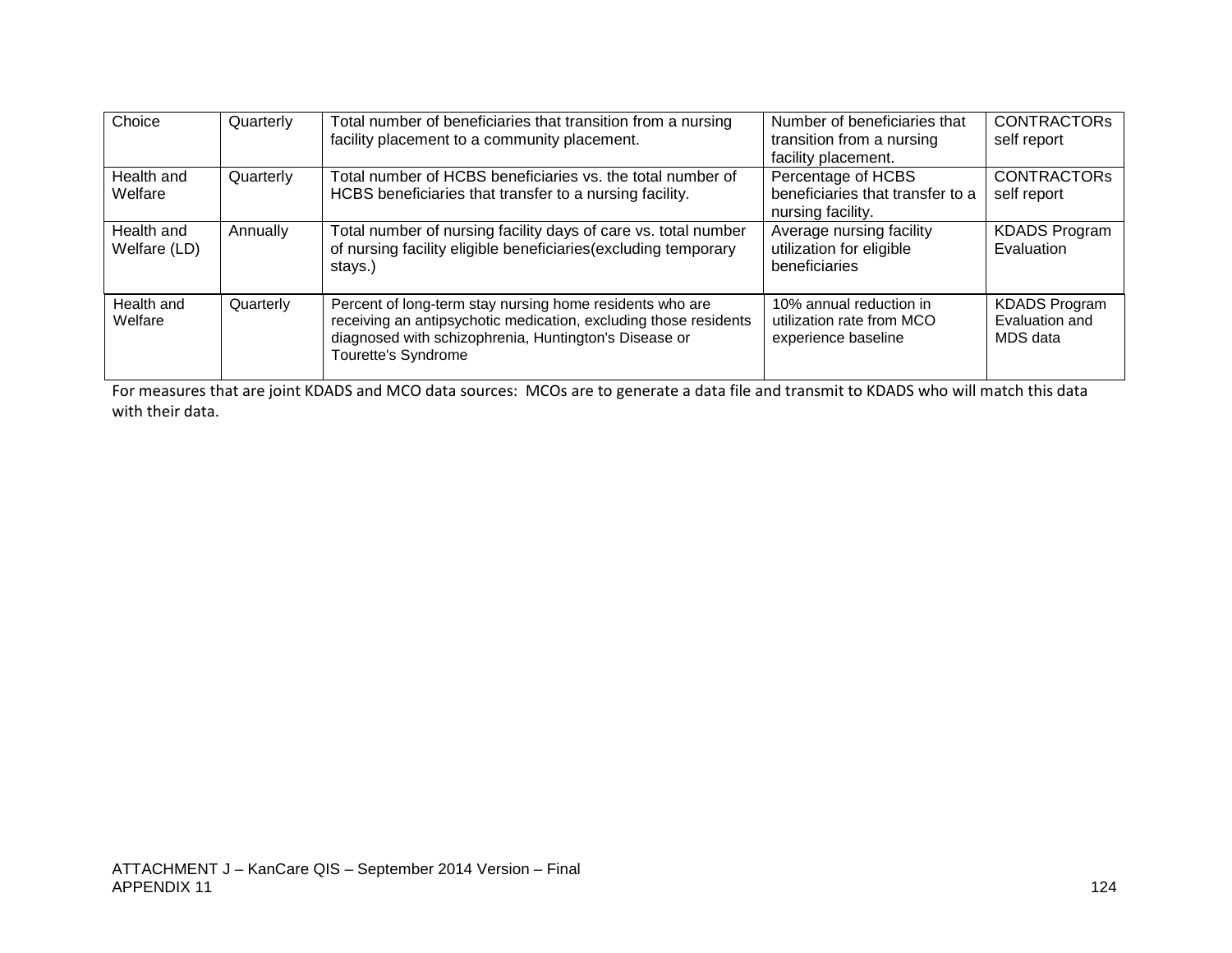## **Appendix 12. Pay for Performance Measure Specifications**

The following figures delineate the basic methodology and specifications for the behavioral health, HCBS, and long term care P4P measures for years two (2) and three (3). Final technical details and performance/reporting requirements associated with these measures will be governed by the state-approved template and related instructions, including any adjustments over time.

| #               | <b>Measure</b>                                                                                 | <b>Population</b>                                                               | <b>Data Source</b>                                                                           | <b>Baseline</b>         | <b>Performance Target</b>                                                                                            |  |  |  |
|-----------------|------------------------------------------------------------------------------------------------|---------------------------------------------------------------------------------|----------------------------------------------------------------------------------------------|-------------------------|----------------------------------------------------------------------------------------------------------------------|--|--|--|
|                 | <b>Physical Health (5)</b>                                                                     |                                                                                 |                                                                                              |                         |                                                                                                                      |  |  |  |
|                 | <b>Comprehensive Diabetes Care (CDC)</b><br><b>HbA1C</b> testing                               |                                                                                 |                                                                                              |                         | 50th percentile HEDIS<br>(or greater); or 5% over<br>previous year if less than                                      |  |  |  |
|                 | Eye Exam                                                                                       |                                                                                 |                                                                                              |                         | or equal to 95%; if                                                                                                  |  |  |  |
| PH <sub>1</sub> | <b>Monitoring for Nephropathy</b>                                                              |                                                                                 |                                                                                              |                         | >95%, maintain; if 91-<br>94%, then achieve                                                                          |  |  |  |
|                 | <b>HbA1C Poor Control (&gt;9)</b>                                                              | All members (age 18-                                                            | MCO using HEDIS specs                                                                        | HEDIS 2014 for<br>2013  | $>=95%$                                                                                                              |  |  |  |
|                 | HbA1C Control (<7)                                                                             | 75) with diabetes who<br>meet HEDIS criteria;                                   |                                                                                              |                         | 5% over previous year<br>for LDL-C screening<br>metric if selected.                                                  |  |  |  |
|                 | <b>Blood Pressure control (&lt;140/90)</b>                                                     |                                                                                 |                                                                                              |                         | For the HbA1C poor                                                                                                   |  |  |  |
|                 | <b>LDL-C Screening</b>                                                                         |                                                                                 |                                                                                              |                         | control (>9) - 5% less<br>than previous year; or,<br>the HEDIS 50%                                                   |  |  |  |
|                 | HbA1C Adequate Control (<8)                                                                    |                                                                                 |                                                                                              |                         | percentile (or less)                                                                                                 |  |  |  |
| PH <sub>2</sub> | Well Child Visits - 4 or more in First 7 Months<br>of Life post-hospital discharge after birth | Births in January-May,<br>enrolled in MCO<br>continuously from DOB<br>+7 months | MCO using HEDIS (W15)<br>modified to include only<br>births in Jan-May for<br>first 7 months | 2013 births Jan-<br>May | 5% over previous year if<br>less than or equal to<br>95%; if >95%, maintain;<br>if 91-94%, then achieve<br>$> = 95%$ |  |  |  |
| PH <sub>3</sub> | <b>Preterm Births</b>                                                                          | Births annually                                                                 | <b>MCO</b>                                                                                   | 2013 births             | 5% less than previous<br>year                                                                                        |  |  |  |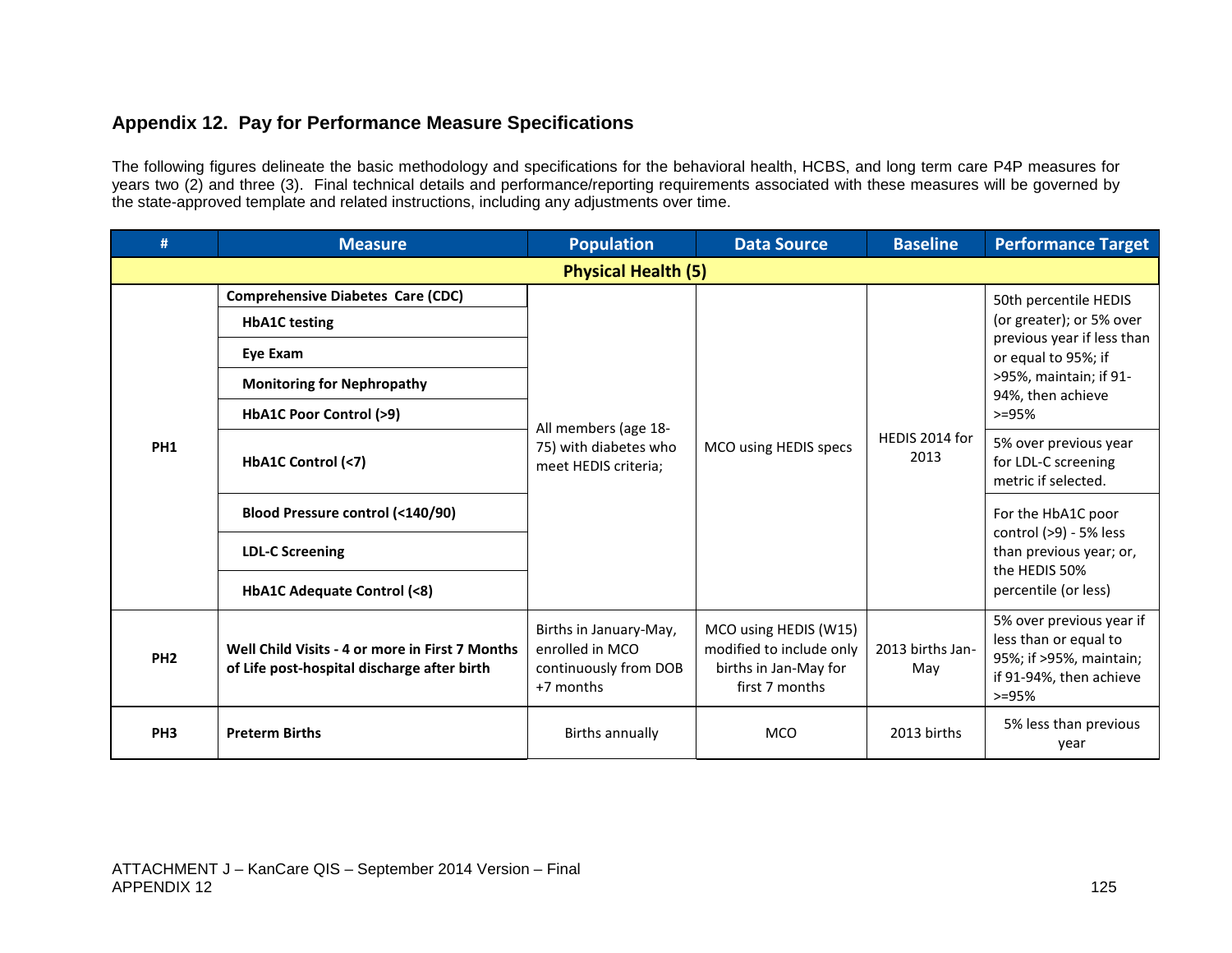|                                                |                                                                                 | <b>Births to mothers</b><br>enrolled in MCO one or<br>more days during<br>pregnancy |                  |                             |                                                                                                                                                               |
|------------------------------------------------|---------------------------------------------------------------------------------|-------------------------------------------------------------------------------------|------------------|-----------------------------|---------------------------------------------------------------------------------------------------------------------------------------------------------------|
| PH <sub>4</sub>                                | <b>Annual Monitoring for Patients on Persistent</b><br><b>Medications (MPM)</b> | <b>HEDIS specs (all</b><br>members who meet<br>criteria)                            | <b>MCO HEDIS</b> | 2014 HEDIS for<br>2013 data | 5% over previous year if<br>less than or equal to<br>95%; if >95%, maintain;<br>if 91-94%, then achieve<br>>=95%; or 50th<br>percentile HEDIS (or<br>greater) |
| PH <sub>5</sub>                                | Follow-up After Hospitalization for Mental<br>Illness (FUH)                     | HEDIS specs (all<br>members who meet<br>criteria)                                   | <b>MCO HEDIS</b> | 2014 HEDIS for<br>2013 data | 5% over previous year if<br>less than or equal to<br>95%; if >95%, maintain;<br>if 91-94%, then achieve<br>>=95%; or 50th<br>percentile HEDIS (or<br>greater) |
|                                                |                                                                                 | <b>Waiver &amp; Behavioral Health (5)</b>                                           |                  |                             |                                                                                                                                                               |
|                                                |                                                                                 | <b>WBH1. Increased Competitive Employment</b>                                       |                  |                             |                                                                                                                                                               |
| <b>WBH1-1</b>                                  | <b>AIMS - Gained Employment</b>                                                 | SPMI age 18 & up                                                                    | <b>CMHCs</b>     | 2013                        | 5% over previous year                                                                                                                                         |
| <b>WBH1-2</b>                                  | Participation in WORK program                                                   | PD, DD, TBI, wait list, or<br>other members eligible<br>for WORK program            | LTSS report      | 2013                        | 5% over previous year                                                                                                                                         |
| <b>WBH1-3</b>                                  | Increase in number of I/DD members<br>employed, as reflected in BASIS           | DD.                                                                                 | <b>CDDO</b>      | 2013                        |                                                                                                                                                               |
| <b>WBH2. National Outcomes Measures (NOMS)</b> |                                                                                 |                                                                                     |                  |                             |                                                                                                                                                               |
| <b>WBH2-1</b>                                  | # and % SUD whose living arrangements<br>improved                               | SUD                                                                                 | <b>KCPC</b>      | 2013                        | 5% over previous year if<br>less than or equal to<br>95%; if >95%, maintain;<br>if 91-94%, then achieve<br>$> = 95%$                                          |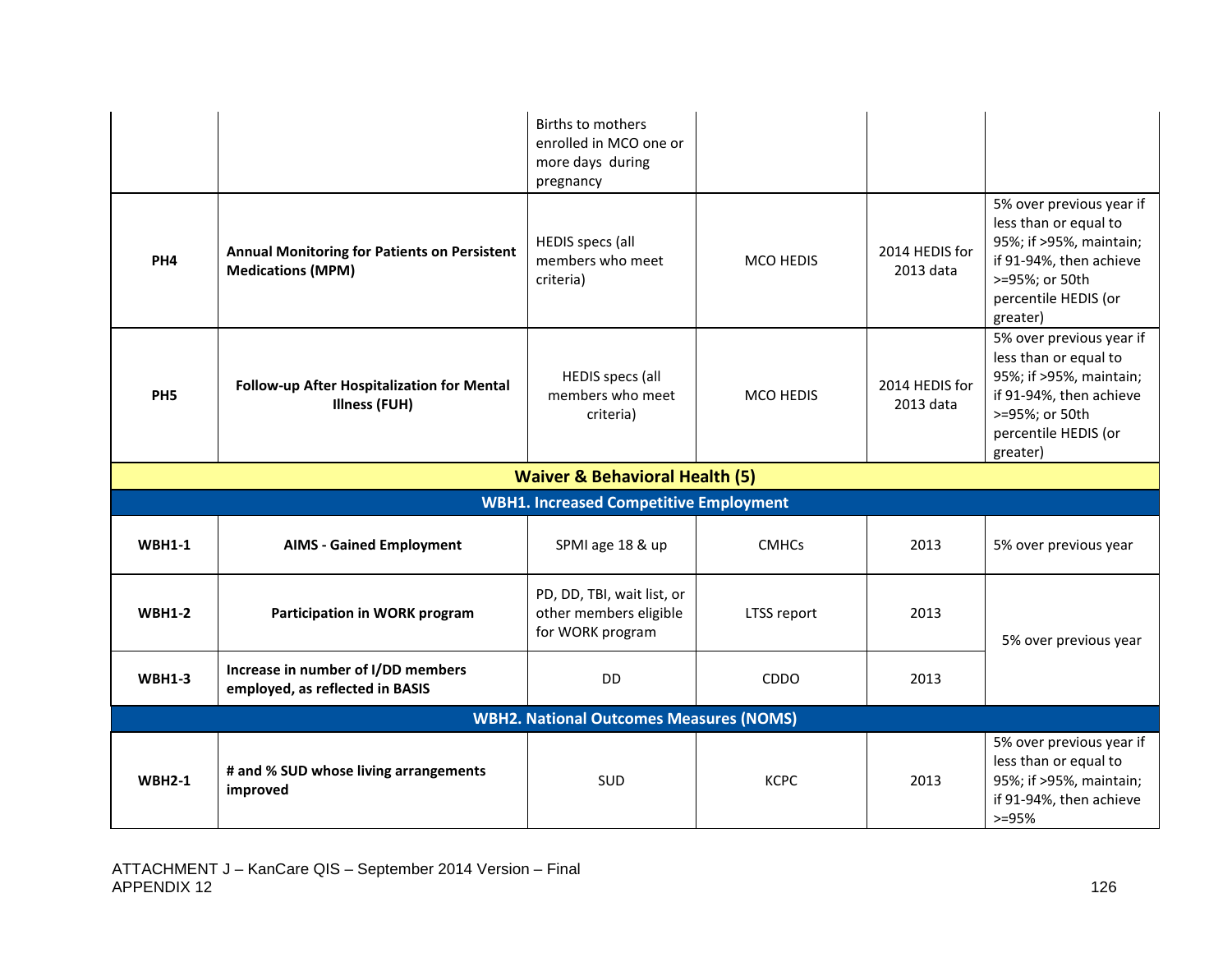| <b>WBH2-2</b> | # and % SUD whose criminal justice<br>involvement improved                                                             | SUD        | <b>KCPC</b>  | 2013 | 5% over previous year if<br>less than or equal to<br>95%; if >95%, maintain;<br>if 91-94%, then achieve<br>$>=95%$ |
|---------------|------------------------------------------------------------------------------------------------------------------------|------------|--------------|------|--------------------------------------------------------------------------------------------------------------------|
| <b>WBH2-3</b> | # and % SUD whose drug and/or alcohol use<br>decreased                                                                 | <b>SUD</b> | <b>KCPC</b>  | 2013 | 5% over previous year if<br>less than or equal to<br>95%; if >95%, maintain;<br>if 91-94%, then achieve<br>$>=95%$ |
| <b>WBH2-4</b> | # and % SUD whose attendance of self-help<br>meetings increased                                                        | SUD        | <b>KCPC</b>  | 2013 | 5% over previous year if<br>less than or equal to<br>95%; if >95%, maintain;<br>if 91-94%, then achieve<br>$>=95%$ |
| <b>WBH2-5</b> | # and % SUD whose employment status<br>increased                                                                       | <b>SUD</b> | <b>KCPC</b>  | 2013 | 5% over previous year if<br>less than or equal to<br>95%; if >95%, maintain;<br>if 91-94%, then achieve<br>$>=95%$ |
| <b>WBH2-6</b> | # and % SPMI adults with increased access to<br>services                                                               | SPMI       | <b>CMHCs</b> | 2013 | 5% over previous year if<br>less than or equal to<br>95%; if >95%, maintain;<br>if 91-94%, then achieve<br>$>=95%$ |
| <b>WBH2-7</b> | # and % SED youth who had increased access<br>to services                                                              | <b>SED</b> | <b>CMHCs</b> | 2013 | 5% over previous year if<br>less than or equal to<br>95%; if >95%, maintain;<br>if 91-94%, then achieve<br>$>=95%$ |
| <b>WBH2-8</b> | # and % SPMI who were homeless at<br>initiation of CSS services and experienced<br>improvement in their housing status | SPMI       | <b>CMHCs</b> | 2013 | 5% over previous year if<br>less than or equal to<br>95%; if >95%, maintain;<br>if 91-94%, then achieve<br>$>=95%$ |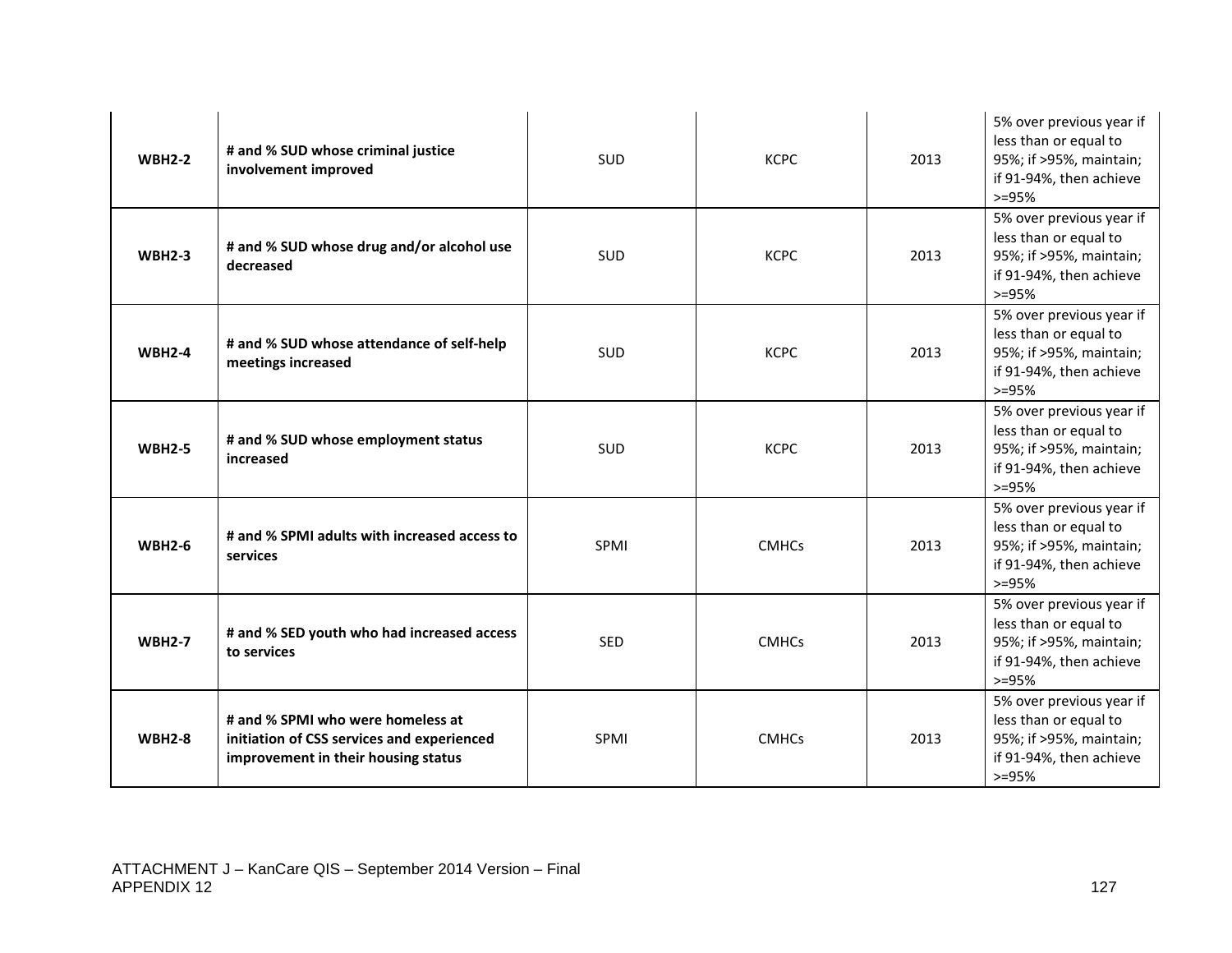| <b>WBH2-9</b>                                                          | # and % of KanCare youth receiving MH<br>services with improvement in their CBCL<br><b>Competence T-scores</b>                                                       | <b>SED</b>                    | <b>CMHCs</b> | 2013                                                                                                | 5% over previous year if<br>less than or equal to<br>95%; if >95%, maintain;<br>if 91-94%, then achieve<br>$>=95%$ |  |  |
|------------------------------------------------------------------------|----------------------------------------------------------------------------------------------------------------------------------------------------------------------|-------------------------------|--------------|-----------------------------------------------------------------------------------------------------|--------------------------------------------------------------------------------------------------------------------|--|--|
| <b>WBH2-10</b>                                                         | # and % SED youth who experienced<br>improvement in their residential status                                                                                         | <b>SED</b>                    | <b>CMHCs</b> | 2013                                                                                                | 5% over previous year if<br>less than or equal to<br>95%; if >95%, maintain;<br>if 91-94%, then achieve<br>$>=95%$ |  |  |
| <b>WBH2-11</b>                                                         | # and % SED youth who maintained their<br>residential status                                                                                                         | <b>SED</b>                    | <b>CMHCs</b> | 2013                                                                                                | 5% over previous year if<br>less than or equal to<br>95%; if >95%, maintain;<br>if 91-94%, then achieve<br>$>=95%$ |  |  |
| <b>WBH3. Decreased Utilization of Inpatient Mental Health Services</b> |                                                                                                                                                                      |                               |              |                                                                                                     |                                                                                                                    |  |  |
| WBH3                                                                   | Number and percent of members utilizing<br>inpatient psychiatric services, including state<br>psychiatric facilities and private inpatient<br>mental health services | KanCare                       | IPS/CMHCs    | 2013                                                                                                | 5% less than previous<br>vear                                                                                      |  |  |
| <b>WBH4. Improved Life Expectancy (5)</b>                              |                                                                                                                                                                      |                               |              |                                                                                                     |                                                                                                                    |  |  |
|                                                                        |                                                                                                                                                                      | <b>WBH4-1 Health Literacy</b> |              |                                                                                                     |                                                                                                                    |  |  |
|                                                                        | In the last 6 months                                                                                                                                                 |                               |              |                                                                                                     |                                                                                                                    |  |  |
| <b>WBH4-1</b>                                                          | a - How often did your providers give you all<br>the information you wanted about your<br>health?                                                                    | PD, SMI; I/DD 2014            | <b>MCO</b>   | 2013 survey for<br>2014; new<br>baseline for<br>I/DD and<br>combined using<br>2014 data for<br>2015 | 5% over previous year if<br>less than or equal to<br>95%; if >95%, maintain;<br>if 91-94%, then achieve<br>$>=95%$ |  |  |
|                                                                        | b. How often did your providers encourage<br>you to talk about all your health questions or<br>concerns?                                                             |                               |              |                                                                                                     | 5% over previous year if<br>less than or equal to<br>95%; if >95%, maintain;<br>if 91-94%, then achieve<br>$>=95%$ |  |  |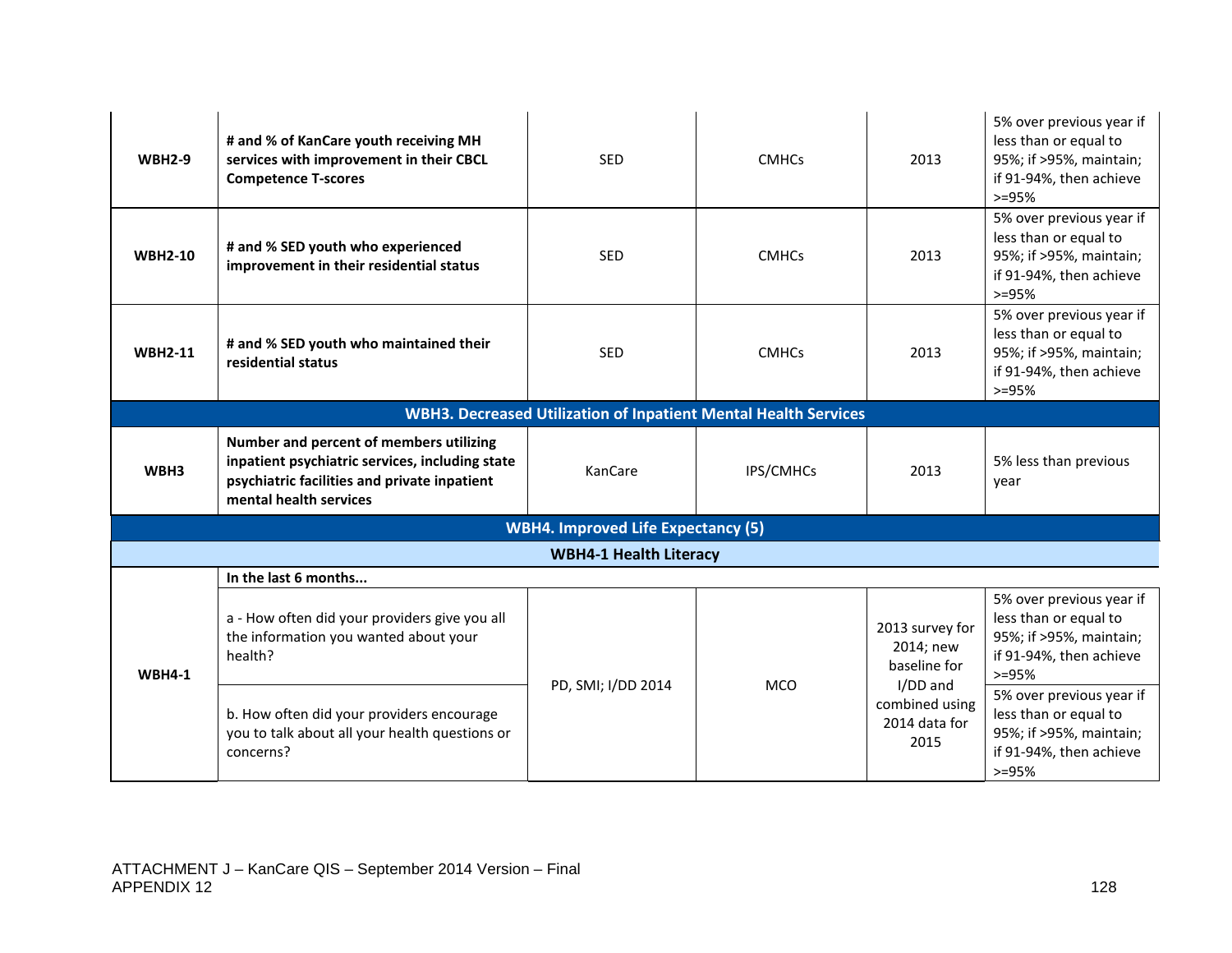|                  | c - How often did your providers ask you to<br>describe how you were going to follow<br>instructions?<br>d - How often were instructions about how to<br>take your medicines easy to understand? |                                   |            |                        | 5% over previous year if<br>less than or equal to<br>95%; if >95%, maintain;<br>if 91-94%, then achieve<br>$>=95%$<br>5% over previous year if<br>less than or equal to<br>95%; if >95%, maintain;<br>if 91-94%, then achieve<br>$> = 95%$ |
|------------------|--------------------------------------------------------------------------------------------------------------------------------------------------------------------------------------------------|-----------------------------------|------------|------------------------|--------------------------------------------------------------------------------------------------------------------------------------------------------------------------------------------------------------------------------------------|
|                  |                                                                                                                                                                                                  | <b>WBH4-2 Prevention</b>          |            |                        |                                                                                                                                                                                                                                            |
| $WBH4-2(1)$      | <b>Mammograms (BCS)</b>                                                                                                                                                                          | PD, I/DD, SMI, women<br>age 50-74 | <b>MCO</b> | 2014 HEDIS for<br>2013 | 5% over previous year if<br>less than or equal to<br>95%; if >95%, maintain;<br>if 91-94%, then achieve<br>$>=95%$                                                                                                                         |
| <b>WBH4-2(2)</b> | <b>Cervical Cancer Screening (CCS)</b>                                                                                                                                                           | PD, I/DD, SMI, women<br>age 21-64 | <b>MCO</b> | 2014 HEDIS for<br>2013 | 5% over previous year if<br>less than or equal to<br>95%; if >95%, maintain;<br>if 91-94%, then achieve<br>$>=95%$                                                                                                                         |
| <b>WBH4-2(3)</b> | <b>Chlamydia Screening (CHL)</b>                                                                                                                                                                 | PD, I/DD, SMI, women<br>age 18-24 | <b>MCO</b> | 2014 HEDIS for<br>2013 | 5% over previous year if<br>less than or equal to<br>95%; if >95%, maintain;<br>if 91-94%, then achieve<br>$> = 95%$                                                                                                                       |
| <b>WBH4-2(4)</b> | <b>Adults' Access to Preventative/Ambulatory</b><br><b>Health Services (AAP)</b>                                                                                                                 | Age 20 & older; PD,<br>I/DD, SMI  | <b>MCO</b> | 2014 HEDIS for<br>2013 | 5% over previous year if<br>less than or equal to<br>95%; if >95%, maintain;<br>if 91-94%, then achieve<br>$> = 95%$                                                                                                                       |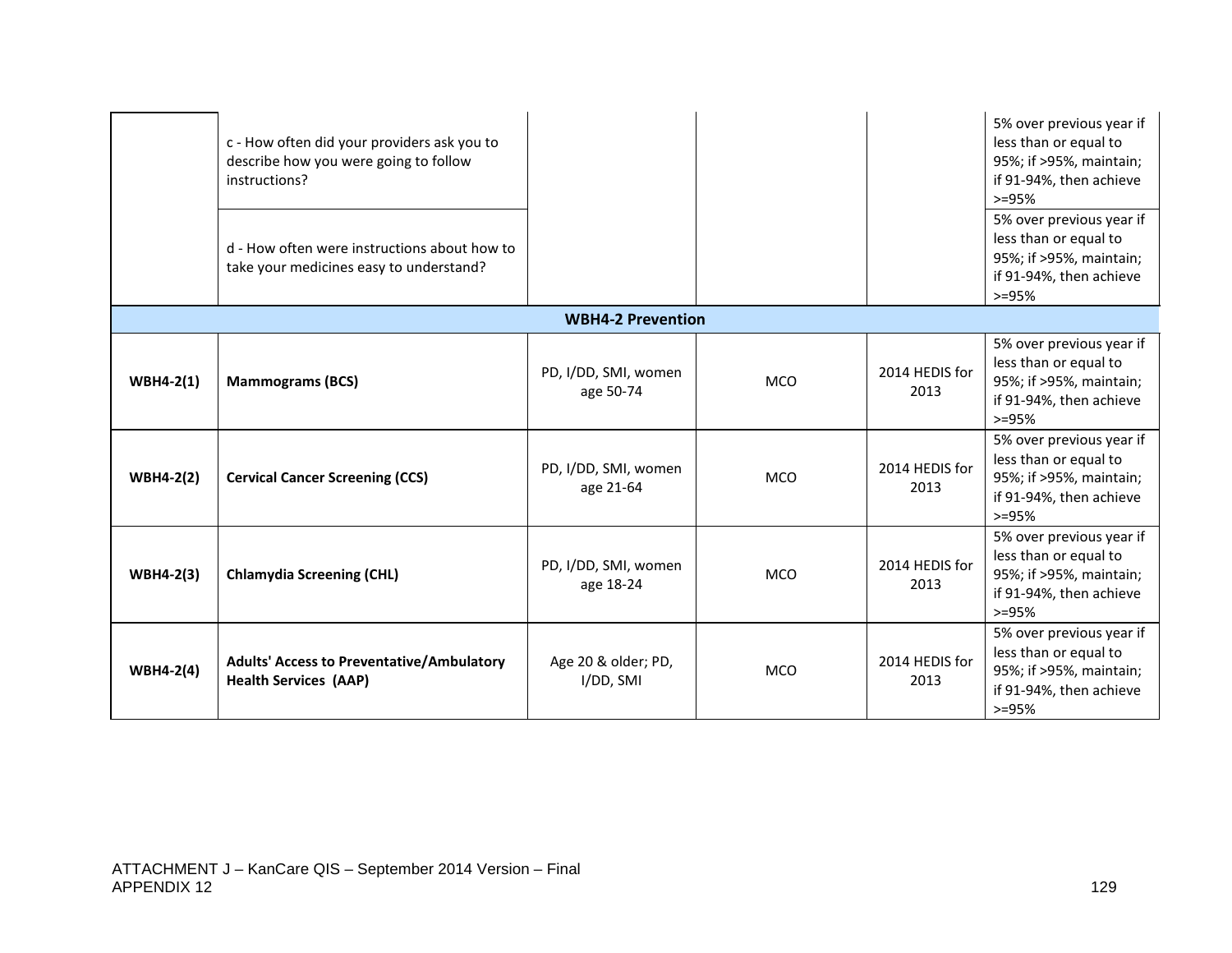| <b>WBH4-2(5)</b>                                                          | <b>Flu Shot</b>                                                                                                                                  | Age 18-74; PD, SMI;<br>I/DD to be added in<br>2014                                 | <b>MCO</b> | 2013 survey for<br>2014; new<br>baseline for<br>I/DD and<br>combined using<br>2014 data for<br>2015 | 5% over previous year if<br>less than or equal to<br>95%; if >95%, maintain;<br>if 91-94%, then achieve<br>$> = 95%$ |  |
|---------------------------------------------------------------------------|--------------------------------------------------------------------------------------------------------------------------------------------------|------------------------------------------------------------------------------------|------------|-----------------------------------------------------------------------------------------------------|----------------------------------------------------------------------------------------------------------------------|--|
| <b>WBH4-2(6)</b>                                                          | <b>Pneumonia Shot</b>                                                                                                                            | Age 65 & older - PD,<br>SMI; I/DD beginning in<br>2014                             | <b>MCO</b> | 2013 survey for<br>2014; new<br>baseline for<br>I/DD and<br>combined using<br>2014 data for<br>2015 | 5% over previous year if<br>less than or equal to<br>95%; if >95%, maintain;<br>if 91-94%, then achieve<br>$> = 95%$ |  |
| <b>WBH4-2(7)</b>                                                          | <b>Hepatitis A Vaccination</b>                                                                                                                   | Age 3 or older (as<br>included in survey); PD,<br>SMI; I/DD beginning in<br>2014   | <b>MCO</b> | 2013 survey for<br>2014; new<br>baseline for<br>I/DD and<br>combined using<br>2014 data for<br>2015 | 5% over previous year if<br>less than or equal to<br>95%; if >95%, maintain;<br>if 91-94%, then achieve<br>$>=95%$   |  |
| <b>WBH4-2(8)</b>                                                          | <b>Hepatitis B Vaccination</b>                                                                                                                   | Age 2 or older (as<br>included in survey); PD,<br>SMI; I/DD to be added<br>in 2014 | <b>MCO</b> | 2013 survey for<br>2014; new<br>baseline for<br>I/DD and<br>combined using<br>2014 data for<br>2015 | 5% over previous year if<br>less than or equal to<br>95%; if >95%, maintain;<br>if 91-94%, then achieve<br>$>=95%$   |  |
| MCOs required to report on 3 of the following metrics in WBH4-3 to WBH4-9 |                                                                                                                                                  |                                                                                    |            |                                                                                                     |                                                                                                                      |  |
|                                                                           |                                                                                                                                                  | <b>WBH4-3 Smoking Cessation</b>                                                    |            |                                                                                                     |                                                                                                                      |  |
| <b>WBH4-3</b>                                                             | <b>Smoking Cessation</b><br>1. Do you now smoke cigarettes or use<br>tobacco: every day, some days, not at all?<br>If yes, In the last 6 months: | PD, SMI; I/DD to be<br>added in 2014                                               | <b>MCO</b> | 2013 survey for<br>2014; new<br>baseline for<br>I/DD and<br>combined using<br>2014 data for         | Report results annually;<br>rates for initial question<br>not a P4P factor                                           |  |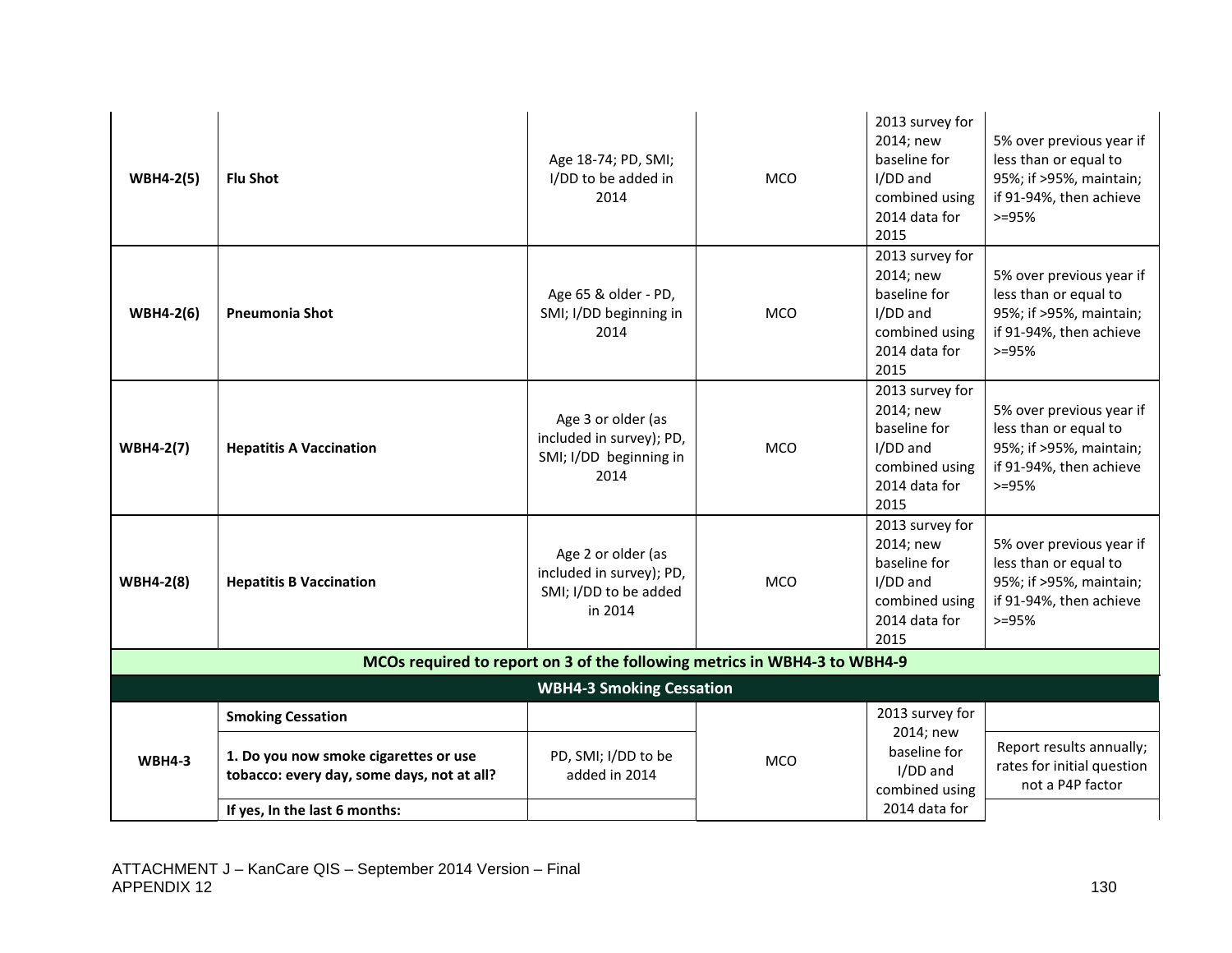|               | 2. How often were you advised to quit<br>smoking or using tobacco by a doctor or<br>other health provider?                                                           | PD, SMI; I/DD to be<br>added in 2014 |                                                                               | 2015 | 5% over previous year if<br>less than or equal to<br>95%; if >95%, maintain;<br>if 91-94%, then achieve<br>$>=95%$   |
|---------------|----------------------------------------------------------------------------------------------------------------------------------------------------------------------|--------------------------------------|-------------------------------------------------------------------------------|------|----------------------------------------------------------------------------------------------------------------------|
|               | 3. How often was medication<br>recommended or discussed by a provider to<br>assist you in quitting smoking or using<br>tobacco?                                      | PD, SMI; I/DD to be<br>added in 2014 |                                                                               |      | 5% over previous year if<br>less than or equal to<br>95%; if >95%, maintain;<br>if 91-94%, then achieve<br>$>=95%$   |
|               | 4. How often did your doctor discuss<br>methods other than medicaiton to assist you<br>with quitting smoking or using tobacco?                                       | PD, SMI; I/DD to be<br>added in 2014 |                                                                               |      | 5% over previous year if<br>less than or equal to<br>95%; if >95%, maintain;<br>if 91-94%, then achieve<br>$> = 95%$ |
|               |                                                                                                                                                                      | <b>WBH4-4 Obesity</b>                |                                                                               |      |                                                                                                                      |
| <b>WBH4-4</b> | BMI (ABA or as reported in survey from<br>medical record data)                                                                                                       | PD, I/DD, SMI                        | MCO - HEDIS (ABA), or<br>as reported by survey<br>from medical record<br>data |      | 5% over previous year if<br>less than or equal to<br>95%; if >95%, maintain;<br>if 91-94%, then achieve<br>$>=95%$   |
|               | <b>BMI 30 or above</b>                                                                                                                                               | PD, SMI; I/DD in 2014                | <b>MCO</b>                                                                    |      | 5% less than previous<br>year                                                                                        |
|               | WBH4-5 Initiation and Engagement of Alcohol and Other Drug Dependence Treatment                                                                                      |                                      |                                                                               |      |                                                                                                                      |
|               | <b>Initiation &amp; Engagement in Treatment</b><br>Alcohol or other Drug (IET)<br>% PD, DD, SMI with a new episode of alcohol<br>or other drug dependence based on a | PD, I/DD, SMI                        | <b>MCO</b>                                                                    | 2013 | 5% over previous year if<br>less than or equal to<br>95%; if >95%, maintain;<br>if 91-94%, then achieve<br>$>=95%$   |
| <b>WBH4-5</b> | screening assessment by an AOD treatment<br>provider who received initiation of AOD<br>treatment and Engagement of AOD<br>treatment                                  | PD, I/DD, SMI                        | <b>MCO</b>                                                                    | 2013 | 5% over previous year if<br>less than or equal to<br>95%; if >95%, maintain;<br>if 91-94%, then achieve<br>$>=95%$   |
|               |                                                                                                                                                                      | <b>WBH4-6 Diabetes</b>               |                                                                               |      |                                                                                                                      |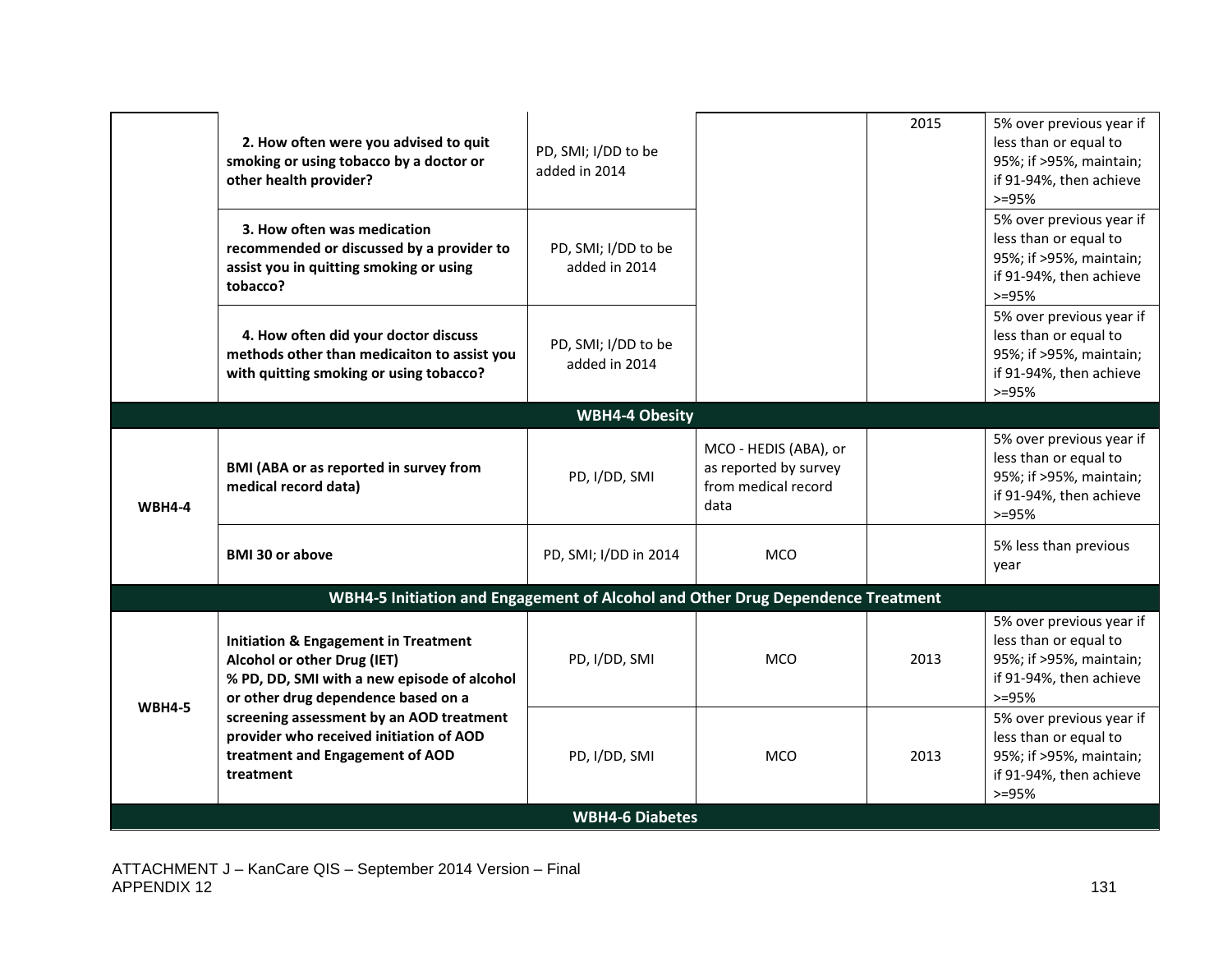| <b>WBH4-6</b> | <b>Comprehensive Diabetes Care (CDC)</b><br><b>HbA1C</b> testing<br><b>Eye Exam</b><br><b>Monitoring for Nephropathy</b><br><b>HbA1C Poor Control (&gt;9)</b><br>HbA1C Control (<7)<br>Blood Pressure control (<140/90)<br><b>LDL-C Screening</b><br>HbA1C Adequate Control (<8)                                                                                                                                                                                                                                                            | All members with<br>diabetes who meet<br>HEDIS criteria & are PD,<br>I/DD, or SMI | MCO using HEDIS specs                                       | HEDIS 2014 for<br>2013                                                                 | 5% over previous year if<br>less than or equal to<br>95%; if >95%, maintain;<br>if 91-94%, then achieve<br>$>=95%$<br>5% over previous year<br>for LDL-C screening<br>metric if selected.<br>For the HbA1C poor<br>control (>9) - 5% less<br>than previous year |
|---------------|---------------------------------------------------------------------------------------------------------------------------------------------------------------------------------------------------------------------------------------------------------------------------------------------------------------------------------------------------------------------------------------------------------------------------------------------------------------------------------------------------------------------------------------------|-----------------------------------------------------------------------------------|-------------------------------------------------------------|----------------------------------------------------------------------------------------|-----------------------------------------------------------------------------------------------------------------------------------------------------------------------------------------------------------------------------------------------------------------|
|               | WBH4-7 Cholesterol Management for Patients with Cardiovascular Conditions                                                                                                                                                                                                                                                                                                                                                                                                                                                                   |                                                                                   |                                                             |                                                                                        |                                                                                                                                                                                                                                                                 |
| <b>WBH4-7</b> | <b>Cholesterol Management for Patients with</b><br><b>Cardiovascular Conditions</b><br>% of PD, DD< SMI, age 18-75, discharged for<br>Acute Myocardial Infarction (AMI), coronary<br>artery bypass graft (CABG), or percutaneous<br>coronary interventions (PCI) from Jan 1 - Nov<br>1 of the year prior to the measurement year,<br>or who had a diagnosis of ischemic vascular<br>disease (IVD) during the measurement year<br>and and year prior to the measurement year<br>who had each of the following during the<br>measurement year | PD, I/DD, SMI<br>PD, I/DD, SMI                                                    | MCO using HEDIS 2014<br>specifications for PD,<br>I/DD, SMI | HEDIS 2014 for<br>2013; no HEDIS<br>after 2014 (will<br>need to use 5%<br>improvement) | 5% over previous year if<br>less than or equal to<br>95%; if >95%, maintain;<br>if 91-94%, then achieve<br>$>=95%$<br>5% over previous year if<br>less than or equal to<br>95%; if >95%, maintain;<br>if 91-94%, then achieve<br>$>=95%$                        |
|               |                                                                                                                                                                                                                                                                                                                                                                                                                                                                                                                                             | WBH4-8 Beta-Blocker Treatment after Heart Attack                                  |                                                             |                                                                                        |                                                                                                                                                                                                                                                                 |
| <b>WBH4-8</b> | <b>Beta-Blocker Treatment after Heart Attack</b><br>(PBH)                                                                                                                                                                                                                                                                                                                                                                                                                                                                                   | PD, I/DD, SMI                                                                     | MCO using HEDIS<br>specifications                           | HEDIS 2014 for<br>2013                                                                 | 5% over previous year if<br>less than or equal to<br>95%; if >95%, maintain;<br>if 91-94%, then achieve<br>$>=95%$                                                                                                                                              |
|               |                                                                                                                                                                                                                                                                                                                                                                                                                                                                                                                                             | <b>WBH4-9 Controlling High Blood Pressure</b>                                     |                                                             |                                                                                        |                                                                                                                                                                                                                                                                 |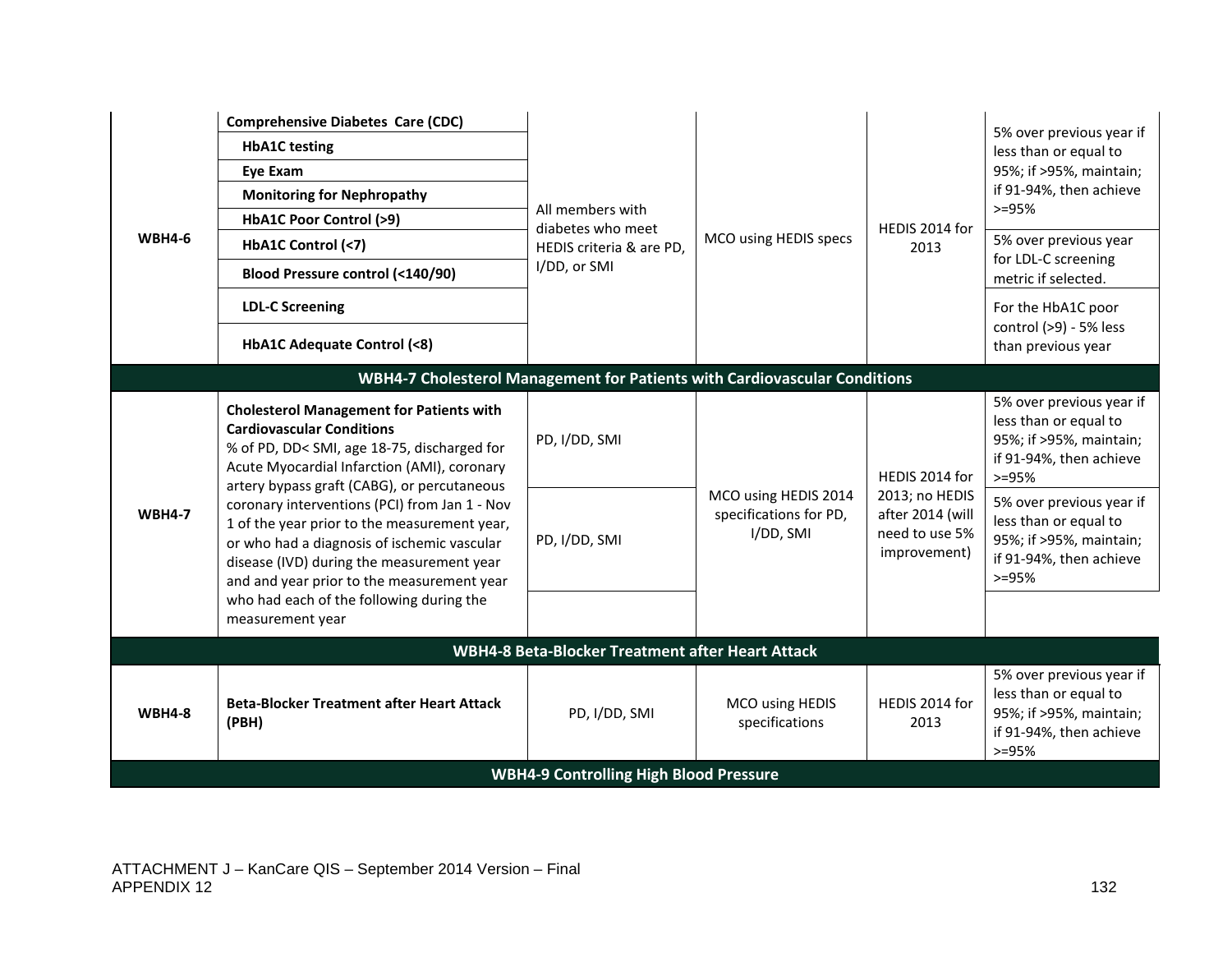| <b>WB9H4-9</b>                             | <b>Controlling High Blood Pressure (CBP)</b>                                                                                                                                                                                                                         | PD, SMI; add I/DD 2014                       | <b>MCO</b> | HEDIS (hybrid)<br>or medical<br>record data<br>from survey<br>2013 | 5% over previous year if<br>less than or equal to<br>95%; if >95%, maintain;<br>if 91-94%, then achieve<br>$>=95%$ |  |  |
|--------------------------------------------|----------------------------------------------------------------------------------------------------------------------------------------------------------------------------------------------------------------------------------------------------------------------|----------------------------------------------|------------|--------------------------------------------------------------------|--------------------------------------------------------------------------------------------------------------------|--|--|
|                                            |                                                                                                                                                                                                                                                                      | <b>WBH4-10 Mortality Rate</b>                |            |                                                                    |                                                                                                                    |  |  |
| <b>WBH4-10</b>                             | <b>Mortality Rate</b>                                                                                                                                                                                                                                                | PD, I/DD, SMI                                | MCO/State  | tbd                                                                |                                                                                                                    |  |  |
| <b>WBH5. Increased Integration of Care</b> |                                                                                                                                                                                                                                                                      |                                              |            |                                                                    |                                                                                                                    |  |  |
|                                            |                                                                                                                                                                                                                                                                      | <b>Integration of Care - Preventive Care</b> |            |                                                                    |                                                                                                                    |  |  |
| <b>WBH5-1</b>                              | Increase in # of primary care visits - Adults'<br><b>Access to Preventive/Ambulatory Health</b><br><b>Services (AAP)</b>                                                                                                                                             | <b>HCBS</b>                                  | <b>MCO</b> | HEDIS 2014 for<br>2013                                             | 5% over previous year if<br>less than or equal to<br>95%; if >95%, maintain;<br>if 91-94%, then achieve<br>$>=95%$ |  |  |
| <b>WBH5-2</b>                              | Increase in # of primary care visits -<br>Adolescent Well-Care Visits (AWC) - The<br>percentage of enrolled adolescents ages 12<br>to 21 that had at least one comprehensive<br>well-care visit with a PCP or an OB/GYN<br>practitioner during the measurement year. | <b>HCBS</b>                                  | <b>MCO</b> | HEDIS 2014 for<br>2013                                             | 5% over previous year if<br>less than or equal to<br>95%; if >95%, maintain;<br>if 91-94%, then achieve<br>$>=95%$ |  |  |
| <b>WBH5-3</b>                              | <b>Adult BMI Assessment (ABA) - The</b><br>percentage of members 18-74 years of age<br>who had an outpatient visit and whose body<br>mass index (BMI) was documented during<br>the measurement year or the year prior to<br>the measurement year.                    | <b>HCBS</b>                                  | <b>MCO</b> | HEDIS 2014 for<br>2013                                             | 5% over previous year if<br>less than or equal to<br>95%; if >95%, maintain;<br>if 91-94%, then achieve<br>$>=95%$ |  |  |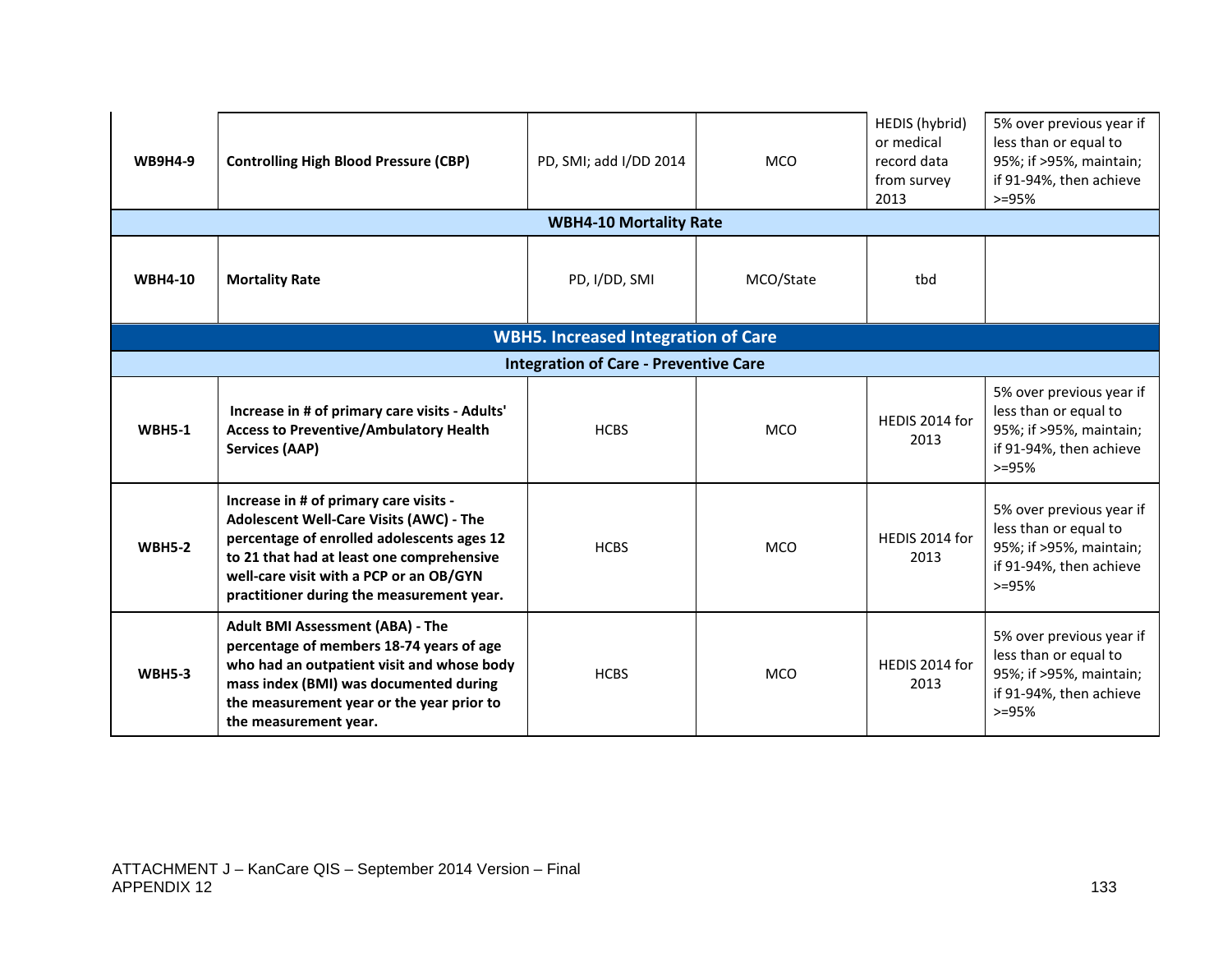| <b>WBH5-4</b> | <b>Weight Assessment &amp; Counseling for</b><br><b>Nutrition and Physical Activity for</b><br>Children/Adolescents (WCC) The percentage<br>of members 3-17 years of age who had an<br>outpatient visit with a PCP or OB/GYN and<br>who had evidence of the following during<br>the measurement year:<br><b>BMI percentile documentation</b><br><b>Counseling for nutrition</b><br><b>Counseling for physical activity</b> | <b>HCBS</b>                                                                                                                                                                                                                                                                                      | <b>MCO</b> | HEDIS 2014 for<br>2013 | 5% over previous year if<br>less than or equal to<br>95%; if >95%, maintain;<br>if 91-94%, then achieve<br>$>=95%$ |
|---------------|----------------------------------------------------------------------------------------------------------------------------------------------------------------------------------------------------------------------------------------------------------------------------------------------------------------------------------------------------------------------------------------------------------------------------|--------------------------------------------------------------------------------------------------------------------------------------------------------------------------------------------------------------------------------------------------------------------------------------------------|------------|------------------------|--------------------------------------------------------------------------------------------------------------------|
|               |                                                                                                                                                                                                                                                                                                                                                                                                                            | <b>Integration of Care - Behavioral Health Care</b>                                                                                                                                                                                                                                              |            |                        |                                                                                                                    |
| <b>WBH5-5</b> | Increase in the number of HCBS members<br>with a primary or secondary SMI diagnosis<br>receiving at least 1 behavioral service                                                                                                                                                                                                                                                                                             | HCBS/SMI - Members<br>with at least one of the<br>following diagnoses:<br>Schizophrenia; Bipolar<br>and major depression;<br>Delusional disorders;<br>Personality Disorders;<br>Psychosis not<br>otherwise specified;<br>Obsessive-Compulsive<br>Disorder; Post-<br>traumatic stress<br>disorder | <b>MCO</b> | Calendar 2013          | 5% over previous year if<br>less than or equal to<br>95%; if >95%, maintain;<br>if 91-94%, then achieve<br>$>=95%$ |
| <b>WBH5-6</b> | 3 or more anti-psychotic prescriptions for<br>longer than 90 days in HCBS with primary or<br>secondary SMI diagnosis                                                                                                                                                                                                                                                                                                       | HCBS/SMI                                                                                                                                                                                                                                                                                         | <b>MCO</b> | Calendar 2013          | Monitor only                                                                                                       |
| <b>WBH5-7</b> | Follow-up after Hospitalization for Mental<br>Illness (within 7 days of discharge) (FUH)                                                                                                                                                                                                                                                                                                                                   | <b>HCBS</b>                                                                                                                                                                                                                                                                                      | <b>MCO</b> | HEDIS 2014 for<br>2013 | 5% over previous year if<br>less than or equal to<br>95%; if >95%, maintain;<br>if 91-94%, then achieve<br>$>=95%$ |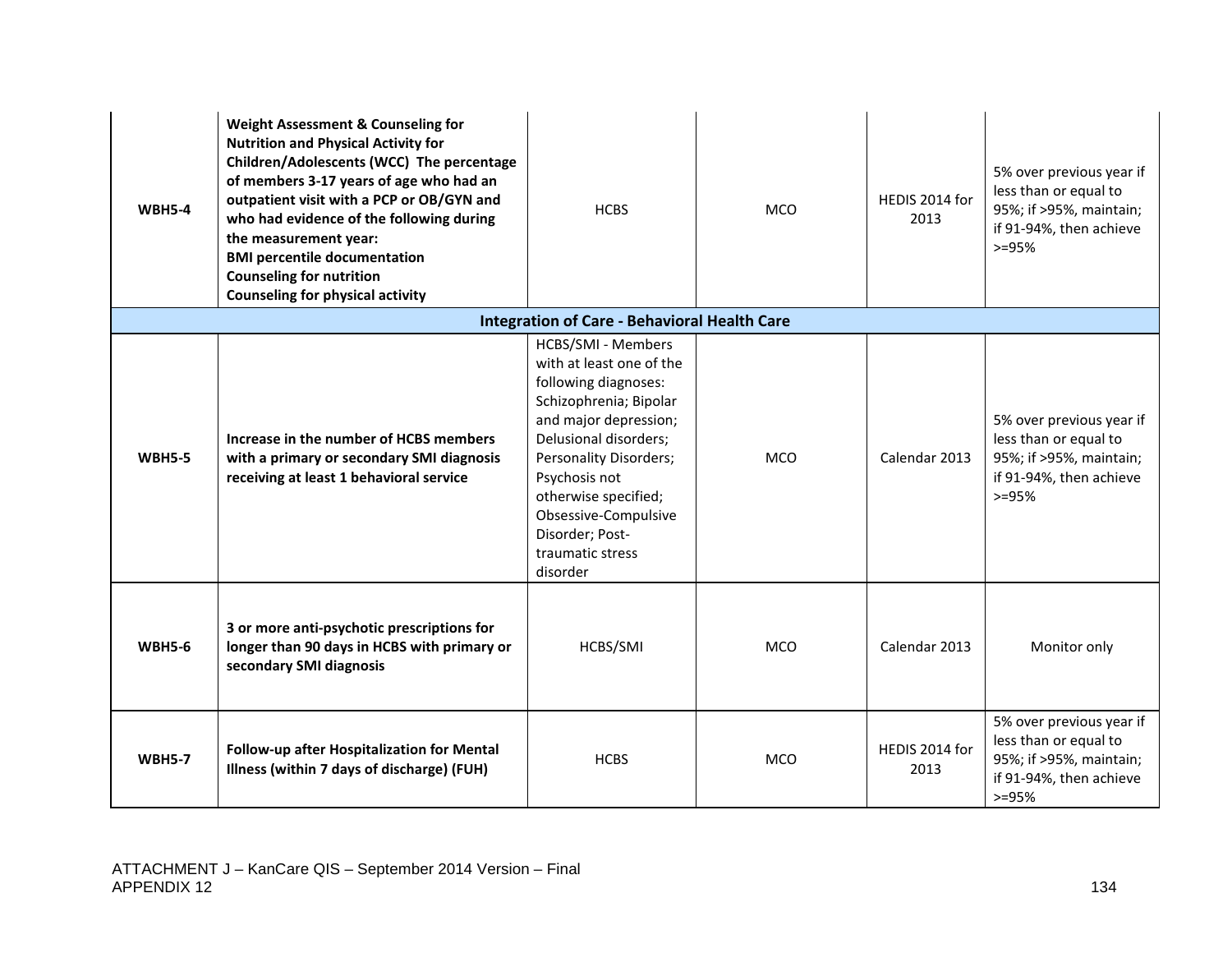| <b>WBH5-8</b>  | Decrease in % of members utilizing inpatient<br>psychiatric Services  | <b>HCBS</b>                       | IPS/CMHCs   | HEDIS 2014 for<br>2013       | 5% less than previous<br>vear                                                                                        |  |  |
|----------------|-----------------------------------------------------------------------|-----------------------------------|-------------|------------------------------|----------------------------------------------------------------------------------------------------------------------|--|--|
|                | <b>Integration of Care - Care Management Engagement</b>               |                                   |             |                              |                                                                                                                      |  |  |
| <b>WBH5-9</b>  | Face to Face Visit - HCBS TBI - 1 per year                            | <b>HCBS - TBI</b>                 | LTSS report | Year-end 2013<br>LTSS report | 5% over previous year if<br>less than or equal to<br>95%; if >95%, maintain;<br>if 91-94%, then achieve<br>$>=95%$   |  |  |
| <b>WBH5-10</b> | Face to Face Visit - HCBS FE - 1 per year                             | $HCRS - FF$                       | LTSS report | Year-end 2013<br>LTSS report | 5% over previous year if<br>less than or equal to<br>95%; if >95%, maintain;<br>if 91-94%, then achieve<br>$>=95%$   |  |  |
| <b>WBH5-11</b> | Face to Face Visit - HCBS PD- 1 per year                              | HCBS - PD                         | LTSS report | Year-end 2013<br>LTSS report | 5% over previous year if<br>less than or equal to<br>95%; if >95%, maintain;<br>if 91-94%, then achieve<br>$>=95%$   |  |  |
| <b>WBH5-12</b> | Face to Face Visit MFP - PD/TBI/FE - 1 per<br>year; I/DD - 2 per year | HCBS - MFP (PD, TBI,<br>FE, I/DD) | LTSS report | Year-end 2013<br>LTSS report | 5% over previous year if<br>less than or equal to<br>95%; if >95%, maintain;<br>if 91-94%, then achieve<br>$> = 95%$ |  |  |
| <b>WBH5-14</b> | Face to Face Visit - HCBS TA -2 per year                              | <b>HCBS - TA</b>                  | LTSS report | Year-end 2013<br>LTSS report | 5% over previous year if<br>less than or equal to<br>95%; if >95%, maintain;<br>if 91-94%, then achieve<br>$>=95%$   |  |  |
| <b>WBH5-15</b> | Face to Face Visit - HCBS I/DD - 2 per year                           | HCBS - I/DD                       | LTSS report | Year-end 2013<br>LTSS report | 5% over previous year if<br>less than or equal to<br>95%; if >95%, maintain;<br>if 91-94%, then achieve<br>$>=95%$   |  |  |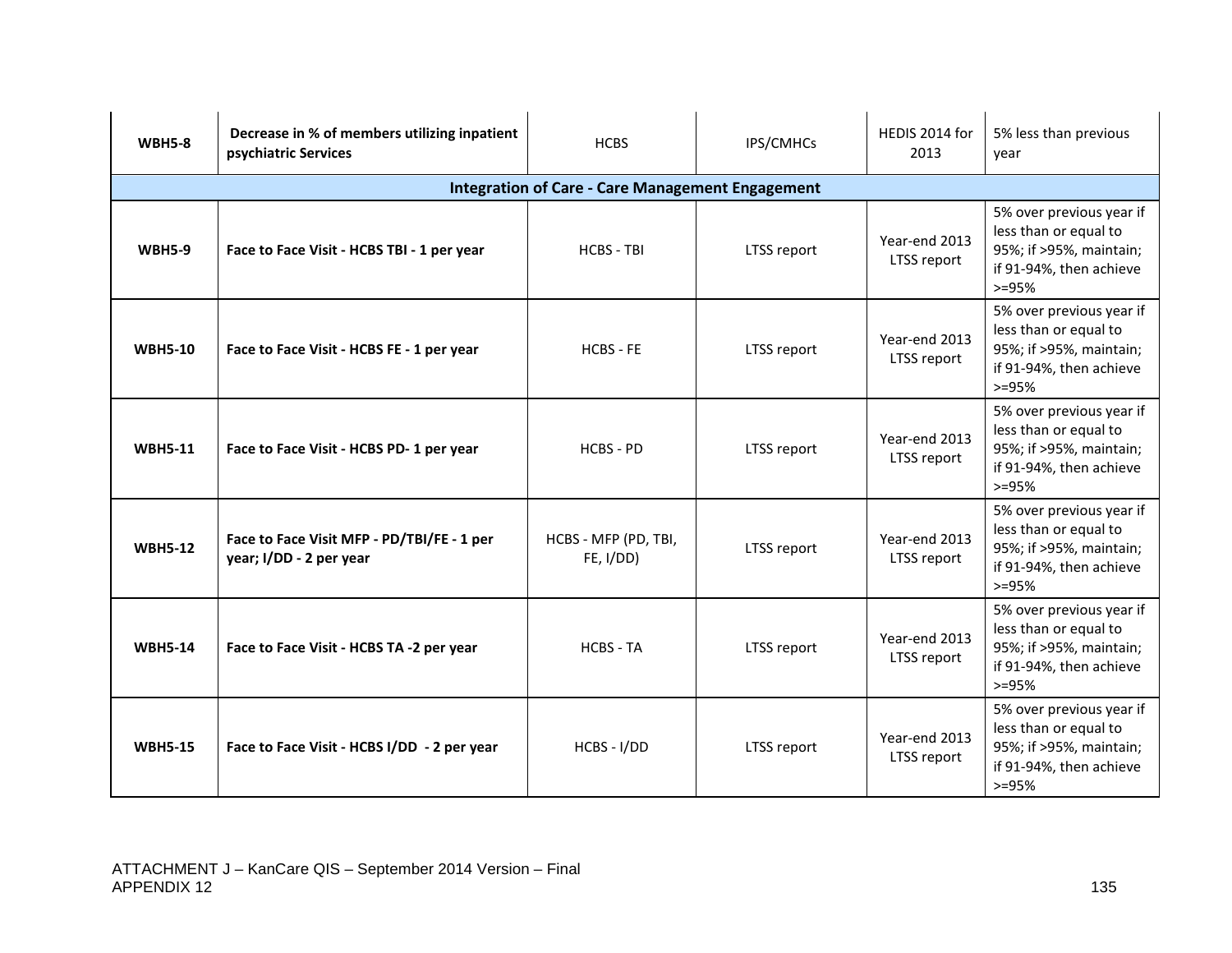| <b>WBH5-13</b> | Face to Face Visit - NF -1 per year                                                                                                                                                                                                                                                                                                                           | <b>HCBS - NF</b>                                                | LTSS report | Year-end 2013<br>LTSS report | 5% over previous year if<br>less than or equal to<br>95%; if >95%, maintain;<br>if 91-94%, then achieve<br>$> = 95%$ |
|----------------|---------------------------------------------------------------------------------------------------------------------------------------------------------------------------------------------------------------------------------------------------------------------------------------------------------------------------------------------------------------|-----------------------------------------------------------------|-------------|------------------------------|----------------------------------------------------------------------------------------------------------------------|
|                |                                                                                                                                                                                                                                                                                                                                                               | <b>Integration of Care - Health Outcomes</b>                    |             |                              |                                                                                                                      |
| <b>WBH5-16</b> | Decrease in # of emergency room visits<br>(AMB)                                                                                                                                                                                                                                                                                                               | <b>HCBS</b>                                                     | <b>MCO</b>  | HEDIS 2014 for<br>2013       | 5% less than previous<br>year                                                                                        |
| <b>WBH5-17</b> | Increase in the use of annual dental visits<br>(ADV)                                                                                                                                                                                                                                                                                                          | HCBS, age 2 and older                                           | <b>MCO</b>  | HEDIS 2014 for<br>2013       | 5% over previous year if<br>less than or equal to<br>95%; if >95%, maintain;<br>if 91-94%, then achieve<br>$> = 95%$ |
|                |                                                                                                                                                                                                                                                                                                                                                               | <b>Integration of Care - Integration Experienced by Members</b> |             |                              |                                                                                                                      |
| <b>WBH5-18</b> | CAHPS Q#21. In the last 6 months, did you<br>get care from a doctor or other health<br>provider besides your doctor? Yes/No<br>If yes<br>CAHPS Q#22. In the last 6 months, how often<br>did your personal doctor seem informed and<br>up-to-date about the care you got from<br>these doctors or other health providers?<br>Never, sometimes, usually, always | KanCare                                                         | <b>MCO</b>  | CAHPS 2014 for<br>2013       | 5% over previous year if<br>less than or equal to<br>95%; if >95%, maintain;<br>if 91-94%, then achieve<br>$>=95%$   |
| <b>WBH5-19</b> | CAHPS Q#28. In the last 6 months, did your<br>child get care from more than one kind of<br>health care provider or use more than one<br>kind of health care service? Yes/No<br>If yes                                                                                                                                                                         | KanCare                                                         | <b>MCO</b>  | CAHPS 2014 for<br>2013       | 5% over previous year if<br>less than or equal to<br>95%; if >95%, maintain;<br>if 91-94%, then achieve<br>$> = 95%$ |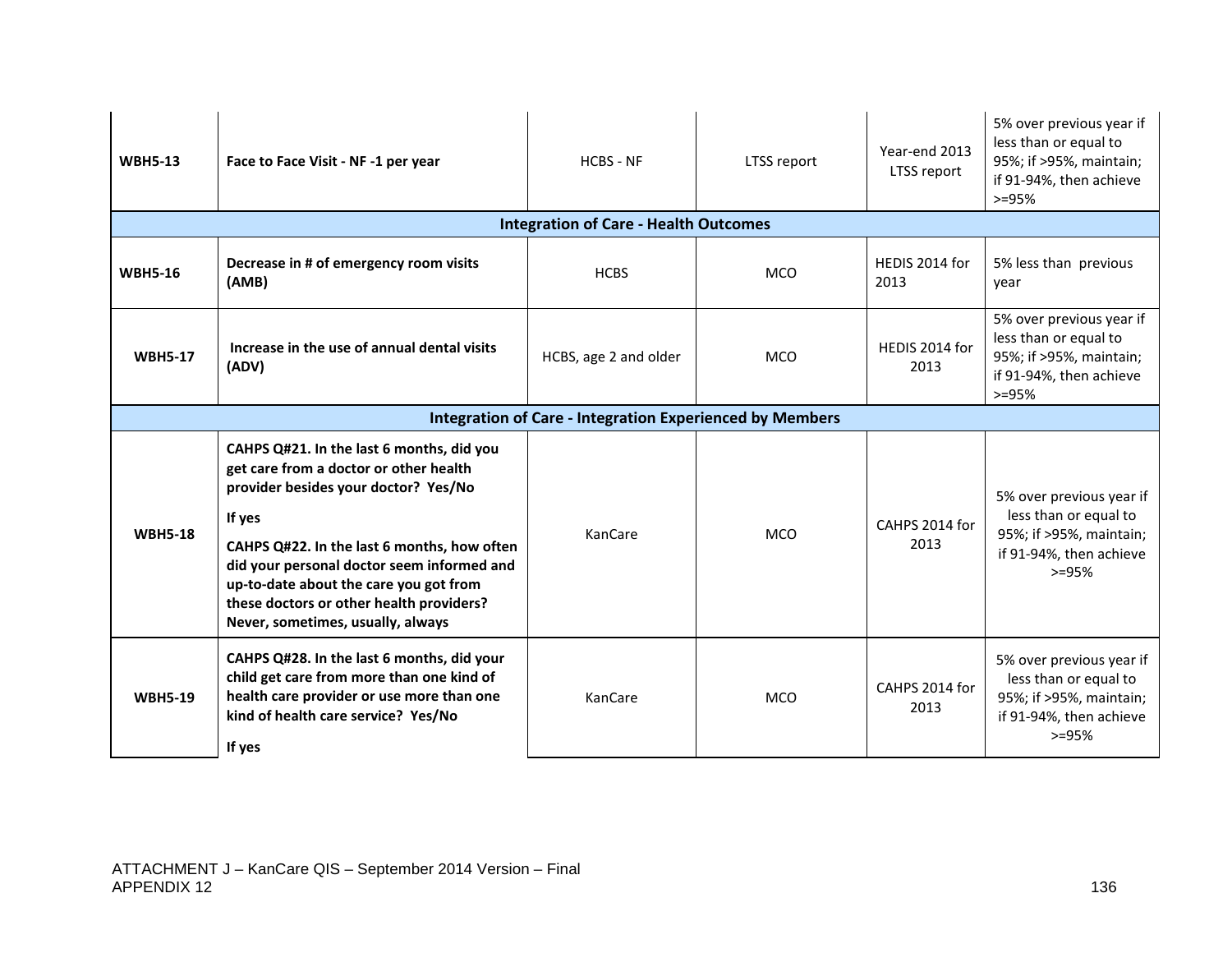|                    | CAHPS Q#29. (If yes to #28) In the last 6<br>months, did anyone form your child's health<br>plan, doctor's office, or clinic help you<br>coordinate your child's care among these<br>different providers or services? Yes/No |           |                   |                        |                                                                                                                    |  |
|--------------------|------------------------------------------------------------------------------------------------------------------------------------------------------------------------------------------------------------------------------|-----------|-------------------|------------------------|--------------------------------------------------------------------------------------------------------------------|--|
| <b>WBH5-20</b>     | CAHPS Q#17. In the last 6 months, how often<br>did your personal doctor explain things in a<br>way that was easy to understand? Response:<br>Never, sometimes, usually, always                                               | KanCare   | <b>MCO</b>        | CAHPS 2014 for<br>2013 | 5% over previous year if<br>less than or equal to<br>95%; if >95%, maintain;<br>if 91-94%, then achieve<br>$>=95%$ |  |
| <b>WBH5-21</b>     | CAHPS Q#32. In the last 6 months, how often<br>did your child's personal doctor explain<br>things about your child's health in a way that<br>was easy to understand? Response: Never,<br>sometimes, usually, always          | KanCare   | <b>MCO</b>        | CAHPS 2014 for<br>2013 | 5% over previous year if<br>less than or equal to<br>95%; if >95%, maintain;<br>if 91-94%, then achieve<br>$>=95%$ |  |
| Long Term Care (5) |                                                                                                                                                                                                                              |           |                   |                        |                                                                                                                    |  |
| LTC1               | % of Medicaid NF claims denied by MCOs                                                                                                                                                                                       | <b>NF</b> | <b>MCO</b>        | 2012                   | For 2014, 5% less than<br>2012. Future rates to be<br>determined by the State                                      |  |
| LTC <sub>2</sub>   | % of Medicaid NF residents who had a fall<br>with major injury                                                                                                                                                               | <b>NF</b> | State - KDADS     | 2012                   | 5% improvement or<br>maintain high<br>performance as<br>designated in reporting<br>template details.               |  |
| LTC <sub>3</sub>   | % of members discharged from a NF who<br>had a hospital admission within 30 days                                                                                                                                             | <b>NF</b> | MCO/State - KDADS | 2013                   | 5% improvement or<br>maintain high<br>performance as<br>designated in reporting<br>template details.               |  |
| LTC4               | Rate of NF days per eligible member                                                                                                                                                                                          | <b>NF</b> | MC0/State - KDADS | 2012                   | 5% improvement or<br>maintain high<br>performance as<br>designated in reporting<br>template details.               |  |